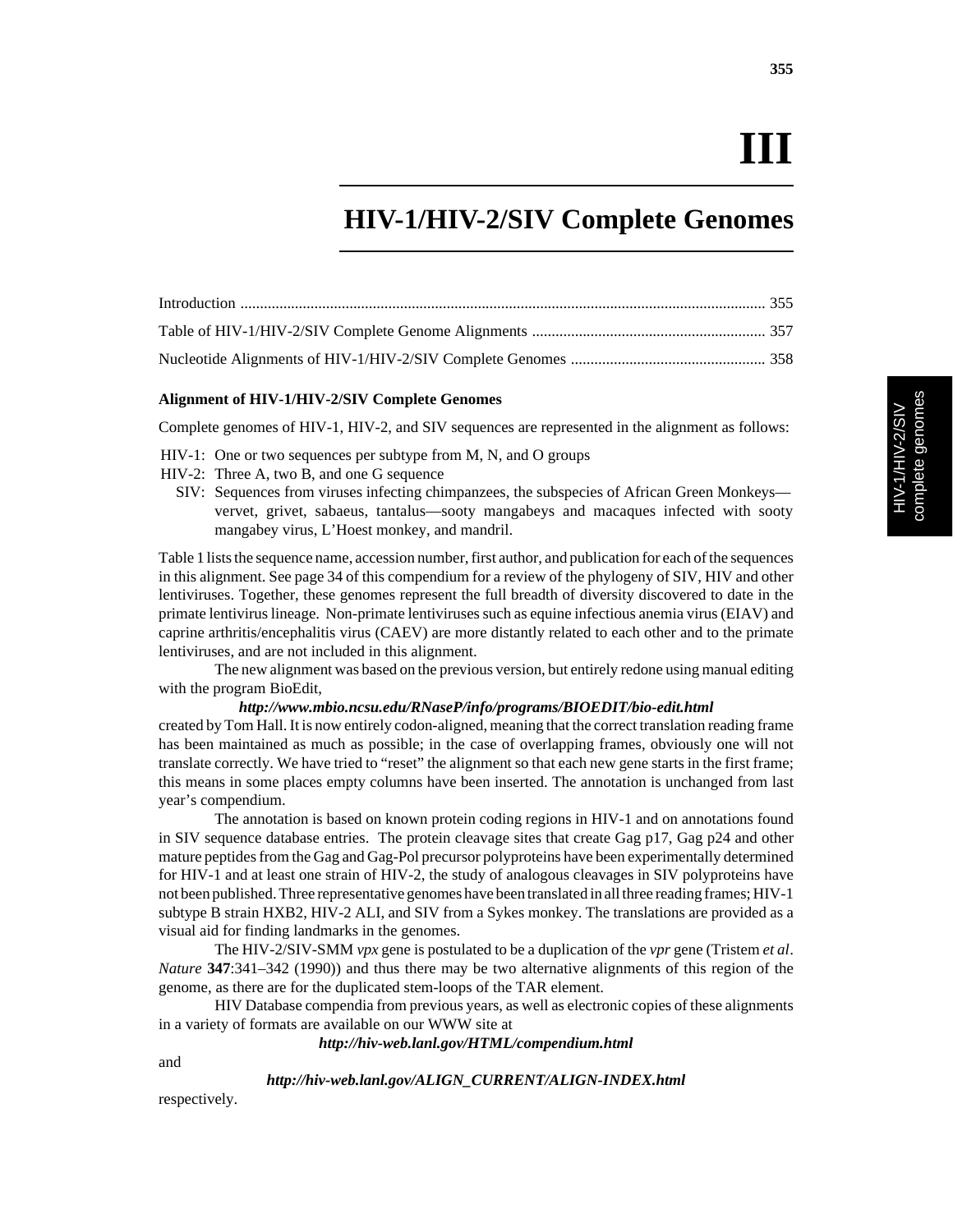

*Figure 1. This phylogenetic tree was constructed from the complete lentivirus genome alignment. Columns in the alignment for which any sequence is represented by a gap were first removed. The tree was constructed using PHYLIP DNADIST with maximum likelihood distance estimation and a transition/ transversion ratio of 1.6. The DNADIST output was then used to create a neighbor-joining tree using the WEIGHBOR program (The PHYLIP neighbor program gave similar results). WEIGHBOR is available for UNIX, Mac, and PC at*

#### *http://t10.lanl.gov/billb/weighbor/index.html. A cut and paste interface to weighbor is available at*

#### *http://bioweb.pasteur.fr/seqanal/interfaces/weighbor.html*

*Some of the genomes are known to represent recombinants or mosaics between two or more different lineages, so this tree should not be assumed to represent the true phylogenetic history of these viruses. For example, the SAB1C genome from the sabaeus subspecies of African green monkeys is recombinant between an African green monkey lentiviral lineage and a sooty mangabey viral lineage. When the AGMlike regions of its genome are used to build a phylogeneitc tree, the SAB1C lineage shares the same major branch with the other AGM lineages. Given these limitations, the tree is still useful for graphically representing the diversity and relationships between these viruses. It is readily apparent that the HIV-2 viruses are related to sooty mangabey viruses.*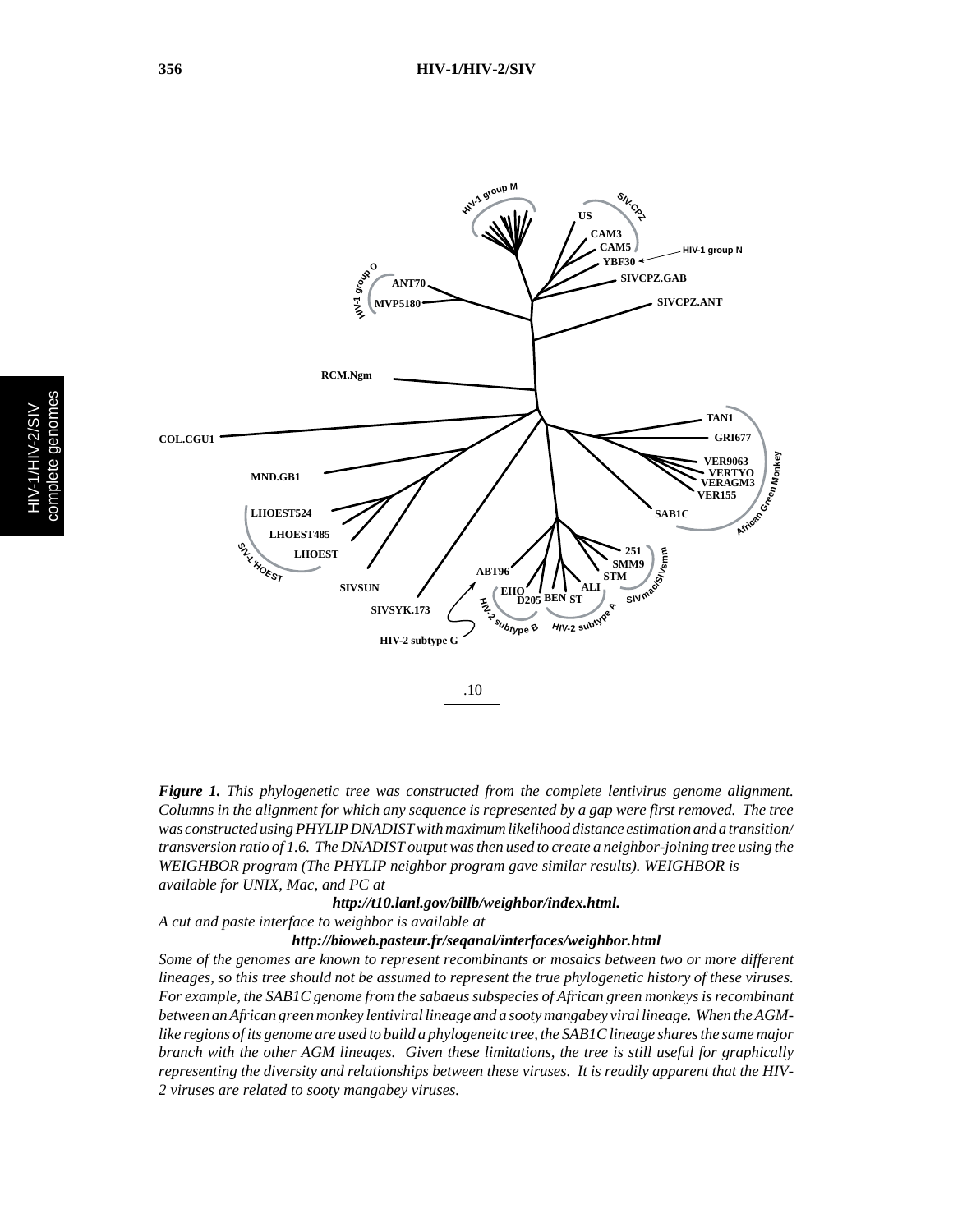| Table 1: Table of HIV-1/HIV-2/SIV Complete Genome Alignments |                  |               |                                        |
|--------------------------------------------------------------|------------------|---------------|----------------------------------------|
| <b>Name</b>                                                  | <b>Accession</b> | Author        | <b>Reference</b>                       |
| 01 AE.TH.CM240                                               | U54771           | Carr, JK      | J Virol 70(9):5935–5943 (1996)         |
| 02 AG.NG.IBNG                                                | L39106           | Howard, TM    | ARHR 10(12):1755-1757 (1994)           |
| 03 AB.RU.KAL153-2                                            | AF193276         | Liitiola, K   | AIDS 12(14):1907-1919 (1998)           |
| 04_cpx.CY.94CY032-3                                          | AF049337         | Gao, F        | J Virol 72(12):10234-10241 (1998)      |
| A.UG.U455                                                    | M62320           | Oram, JD      | $ARHR$ 6(9):1073-1078 (1990)           |
| B.FR.HXB2                                                    | K03455           | Wong-Staal, F | <i>Nature</i> 313(6000):277–284 (1985) |
| C.ET.ETH2220                                                 | U46016           | Salminen, MO  | ARHR 12(14):1329-1339 (1996)           |
| D.CD.84ZR085                                                 | U88822           | Gao, F        | J Virol 72(7):5680-98 (1998)           |
| <b>F1.BE.VI850</b>                                           | AF077336         | Carr. JK      | <i>Virology</i> 269(1):95–104 (2000)   |

#### F1.BE.VI850 AF077336 Carr, JK *Virology* **269**(1):95–104 (2000) G.SE.SE6165 AF061642 Carr, JK *Virology* **247**(1):22–31 (1998) H.CF.90CF056 AF005496 Murphy, E *ARHR* **9**(10):997–1006 (1993) J.SE.SE7887 AF082394 Laukkanen, T *ARHR* **15**(3):293–297 (1999) K.CM.MP535 AJ249239 Peeters, M Unpublished N.CM.YBF30 AJ006022 Simon, F *Nature Med* **4**(9):1032–1037 (1998) O.CM.ANT70 L20587 Vanden Haesevelde, M *J Virol* **68**(3):1586–1596 (1994) O.CM.MVP5180 L20571 Gurtler, LG *J Virol* **68**:1581–1585 (1994) H2A.DE.BEN M30502 Kirchhoff, F *Virology* **177**(1):305–311 (1990) H2A.GW.ALI AF082339 Azevedo-Pereira, JM Unpublished (1998) H2A.SN.HIV2ST M31113 Kumar, P *J Virol* **64**(2):890–901 (1990) H2B.CI.EHO U27200 Rey-Cuille, MA *Virology* **202**(1):471–476 (1994) H2B.GH.D205 X61240 Kreutz, R *ARHR* **8**(9):1619–1629 (1992) H2G.CI.ABT96 AF208027 Brennan, CA *ARHR* **13**(5):401–404 (1997) COL.-.SIV-COL-CGU1 - Peeters, M Unpublished (2000) CPZ.CD.CPZANT U42720 Vanden Haesevelde, MM *Virology* **221**(2): 346–350 (1996) CPZ.CM.CAM3 AF115393 Corbet, S *J Virol* **74**: 529–534 (2000) CPZ.CM.CAM5 AJ271369 Souquiere, S Unpublished CPZ.GA.CPZGAB X52154 Huet, T *Nature* **345**(6273):356–359 (1990) CPZ.US.CPZUS AF103818 Gao, F *Nature* **397**(6718):436–441 (1999) GRIVET.ET.AGM\_GRI-677 M66437 Fomsgaard, A *Virology* **182**(1):397–402 (1991) LHOEST.CD.SIVlhoest447 AF188114 Beer, BE *J Virol* **74**(8):3892–3898 (2000) LHOEST.CD.SIVlhoest485 AF188115 Beer, BE *J Virol* **74**(8):3892–3898 (2000) LHOEST.CD.SIVlhoest524 AF188116 Beer, BE *J Virol* **74**(8):3892–3898 (2000) LHOEST.KE.SIVlhoest AF075269 Hirsch, VM *J Virol* **73**(2):1036–1045 (1999) MAC.US.MM251 M19499 Franchini, G *Nature* **328**(6130):539–543 (1987) MANDRIL.GA.MNDGB1 M27470 Tsujimoto, H *Nature* **341**:539–541 (1989) RCM.NG.SIV-RCM-NGM - Beer, B Unpublished (2000)<br>SABAEUS.SN.SAB1C U04005 Jin, MJ *EMBO J* 13(12):29? SABAEUS.SN.SAB1C U04005 Jin, MJ *EMBO J* **13**(12):2935–2947 (1994) SMM.US.SIVSMMH9 M80194 Courgnaud, V *J Virol* **66**:414–419 (1992) STM.US.STM M83293 Novembre, FJ *Virology* **186**(2):783–787 (1992) SUN.GA.SIVSUN AF131870 Beer, BE *J Virol* **73**(9):7734–7744 (1999) SYKES.KE.SYK173 L06042 Hirsch, VM *J Virol* **67**(3):1517–1528 (1993) TANTALUS.UG.TAN1 U58991 Stivahtis, GL *Virology* **228**:394–399 (1997) VERVET.DE.AGM3 M30931 Baier, M *Virology* **176**(1):216–221 (1990) VERVET.KE.AGM155 M29975 Johnson, PR *J Virol* **64**(3):1086–1092 (1990) VERVET.KE.AGMTYO X07805 Fukasawa, M *Nature* **333**:457–461 (1988) VERVET.KE.AGM\_VER-9063 L40990 Hirsch, VM *J Virol* **69**(2):955–967 (1995)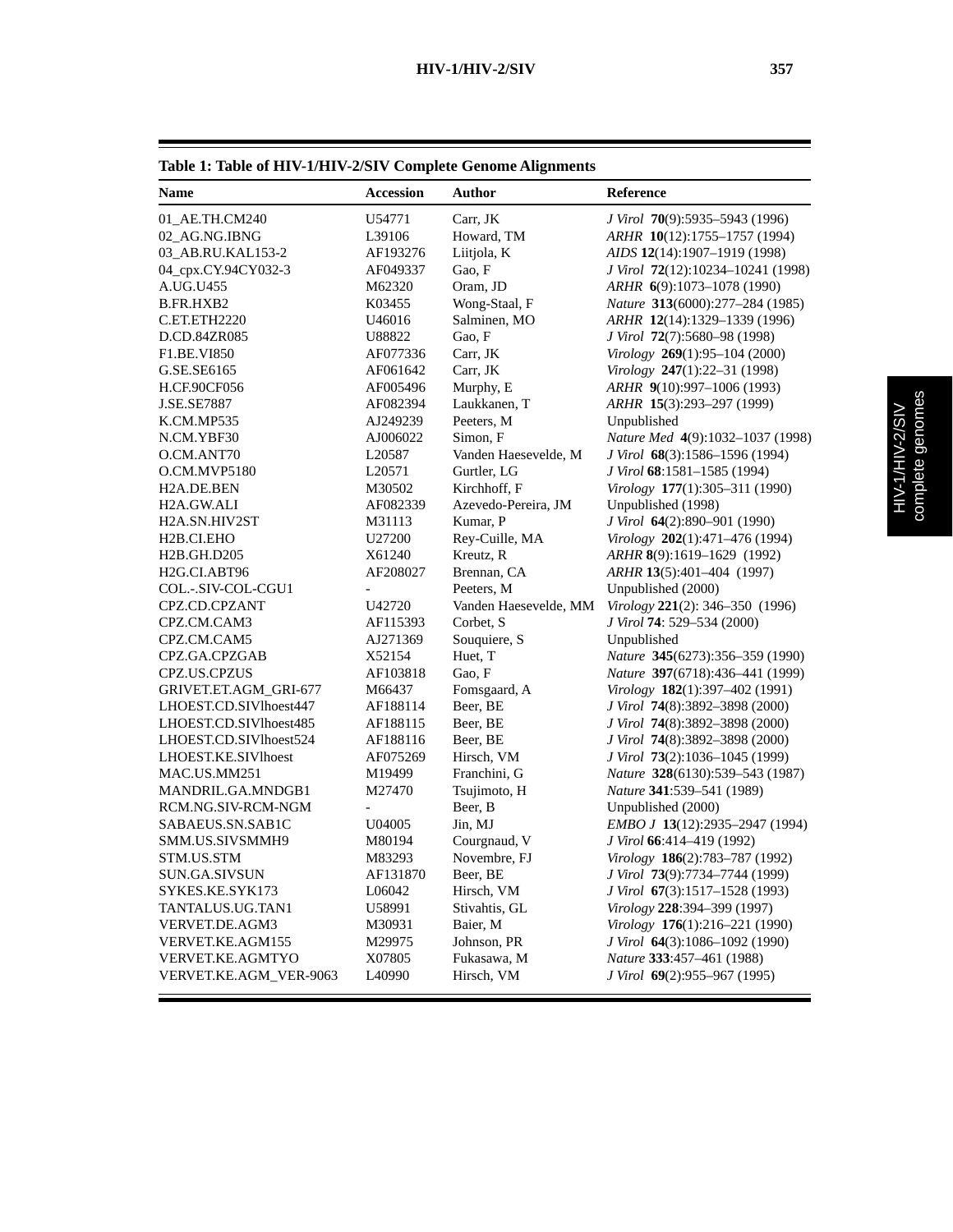| 129               | 000000000<br>114<br>2<br>222<br>111<br>130                                                                                                                                                                                                                                                                                                                         | 129                                                                                                                                | 129<br>129<br>129<br>129<br>129<br>129<br>129<br>129<br>129<br>129<br>129<br>129                                                                                                                                                                                                                                                                                                                                                                                                                                                   |
|-------------------|--------------------------------------------------------------------------------------------------------------------------------------------------------------------------------------------------------------------------------------------------------------------------------------------------------------------------------------------------------------------|------------------------------------------------------------------------------------------------------------------------------------|------------------------------------------------------------------------------------------------------------------------------------------------------------------------------------------------------------------------------------------------------------------------------------------------------------------------------------------------------------------------------------------------------------------------------------------------------------------------------------------------------------------------------------|
| -> 5'LTR U3 start | ---A--A--<br>$-1$<br>$-1$<br>$-1$<br>$-1$<br>J<br>÷<br>ا<br>$\begin{bmatrix} 1 \\ 1 \\ 1 \end{bmatrix}$<br>$-1 - 0 - 0 - 0 - 1$<br>$-1 - 10 - 10 - 1 - 1$<br>$-1 - 9 - 1$<br>$\sigma_{-}$<br>- - 1- 4 - - 5 - - 1- -<br>י<br>ד<br>$-5$<br>$-1 - 4 - 1 - 0$<br>$-5 - 7$<br>$-1 - 4 - 1 - 0 - 0$<br>$-9 - -$<br>Ļ.<br>$\frac{1}{1}$<br>ひろん コーーーーーー ローーーーーーーーーーーーー ロー | ロロー - スワー - ワー - ワー - スー -<br>$-1 - 1 - -1 - -1 -$<br>$\frac{1}{2}$<br>$-4 - 7 - 7 - 7 - 8$<br>$-$ TAGA $-$<br>- 45-554-15-15-4-1- | - - - - - - KHKKKU - - - - - UU - - K - - - -<br>- - - - - - HH - KKU - - - - - - - - K - DK - - - -<br>$-$ -ACA $-$ TG $-$<br>- H-4-Hひ--ひ--ひ-ひ-ひ-4--<br>$-1$<br>$\frac{1}{1}$<br>- - - - - - LTAOL-O - - KDDL-K - LDL- - DDLDKDL-KD - DLDLDK - O - - - LTAY - L - - - D - - D - - -<br>$-1 - 1 -$<br>- ツーーーーダーーダーダスLIVYY--LI-ーーズツLI-VツLリリペーンダーシーーシーーダーLI-I-ーひのひのツベー<br>- - ツ – ベ – - ツ L ツベ – – L – ベ L L – ベ – – – – – –<br>- - - 45- - - - - - 55- 45- - - - - - -<br>.UU4-54------H55HU----<br>- - ベーひひけのベー・ローベビビーベー - - - - - |
| B. FR. HXB2       | $04$ $_{Cpx}.$ CY. $94$ CY $032-3$<br>N. CM. YBF30<br>$01\_AB .TH . CM24002_AG .NG . IBNG03_AB .RU . KAL153-2$<br>CPZ.GA.CPZGAB<br>CPZ.CD.CPZANT<br>C.ET.ETH2220<br>D.CD.84ZR085<br><b>H.CF.90CF056</b><br>CPZ.US.CPZUS<br>O. CM. MVP5180<br>K.CM.MP535C<br>F1.BE.VI850<br>G.SE.SE6165<br>CPZ.CM.CAM5<br>J.SE.SE7887<br>CPZ.CM.CAM3<br>O.BE.ANT70<br>A. UG. U455   | H2A.GW.ALI                                                                                                                         | VERVET.KE.VER-9063<br>VERVET.KE.AGMTYO<br>LHOEST.CD.hoest485<br>LHOEST.CD.hoest524<br>LHOEST.CD.hoest447<br>GRIVET.ET.GRI-677<br>MANDRIL.GA.MNDGB1<br><b>VERVET.KE.AGM155</b><br>SABAEUS.SN.SAB1C<br>TANTALUS.UG.TAN1<br>SMM. US. SIVSMMB9<br>LHOEST.KE.hoest<br>SYKES.KE.SYK173<br>$  \text{SIV}-\text{CGU}$<br>RCM.NG.SIV-NGM<br>VERVET.DE.AGM3<br>SUN.GA.SIVSUN<br>H2A.SN.HIV2ST<br>H2G.CI.ABT96<br>MAC.US.MM251<br>H2B. GH. D205<br>H2A.DE.BEN<br>STM.US.STM<br>H2B.CI.EHO<br>COL.                                             |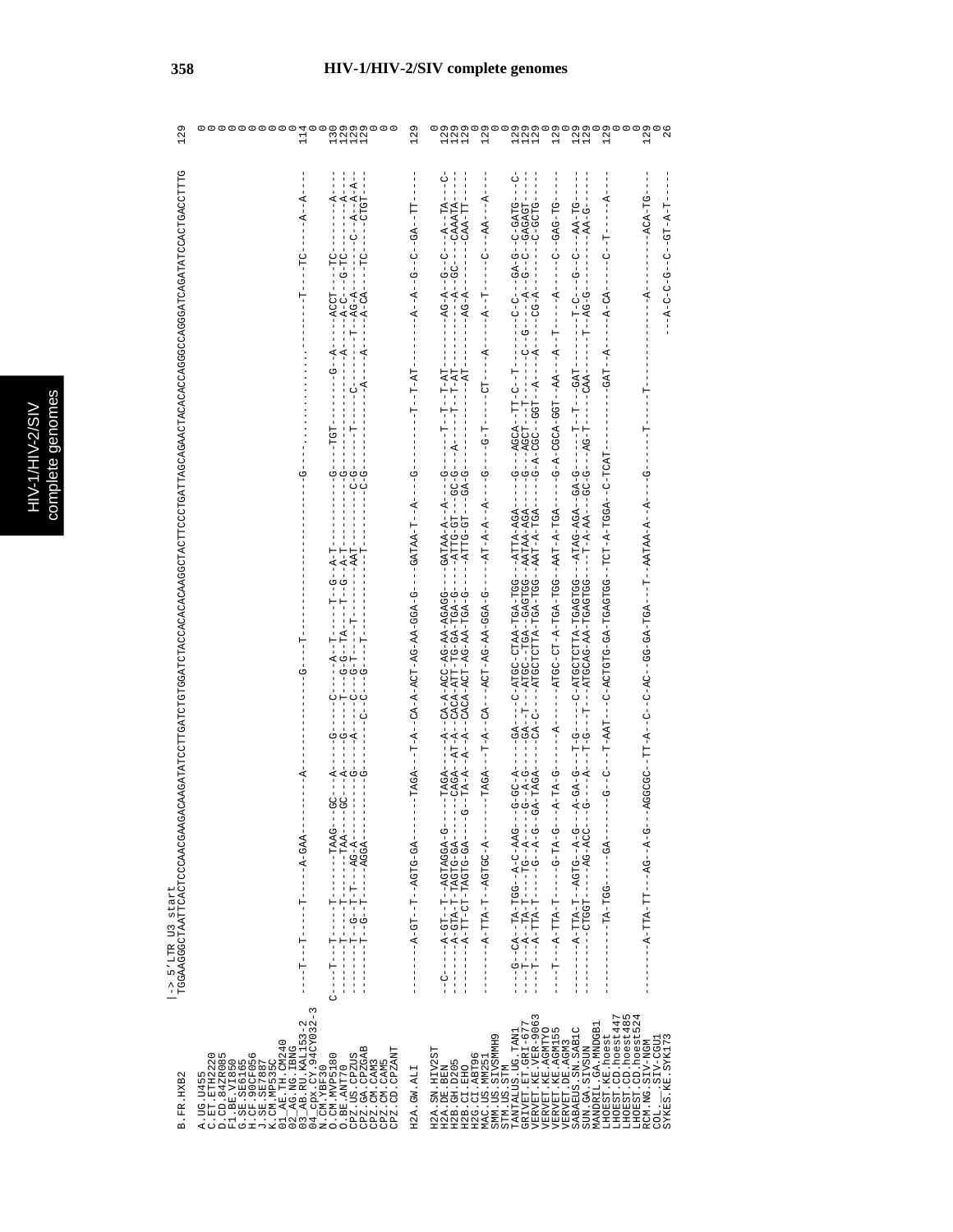| 250                                                                                          | ooooooooo<br>d w o o o o o<br>n n n n<br>4 w o o o o o<br>235                                                                                                                                                                                                                                                                                   | Nef<br>244                                                                                                                                                                                                                                                                                                                                                                                                                                                                                                            | 244<br>138<br>セフ<br>セセセ<br>スフス<br>244<br>2450<br>2550<br>225<br>250<br>244<br>247<br>247                                                                                                                                                                                                                                                                                                                                                                                                                                                                                                                                                                                                                                                                                                                                                                                                                                                                                 |
|----------------------------------------------------------------------------------------------|-------------------------------------------------------------------------------------------------------------------------------------------------------------------------------------------------------------------------------------------------------------------------------------------------------------------------------------------------|-----------------------------------------------------------------------------------------------------------------------------------------------------------------------------------------------------------------------------------------------------------------------------------------------------------------------------------------------------------------------------------------------------------------------------------------------------------------------------------------------------------------------|--------------------------------------------------------------------------------------------------------------------------------------------------------------------------------------------------------------------------------------------------------------------------------------------------------------------------------------------------------------------------------------------------------------------------------------------------------------------------------------------------------------------------------------------------------------------------------------------------------------------------------------------------------------------------------------------------------------------------------------------------------------------------------------------------------------------------------------------------------------------------------------------------------------------------------------------------------------------------|
| CHGAGAGAGAGAGGAGATGAAGAGAGAGAGAGAGAG                                                         | $-6A$<br>$-4 - A$<br>$-4-7-7$<br>-ROT<br>$-AA$ -C                                                                                                                                                                                                                                                                                               | $\begin{array}{cccccccccccccc} \textbf{p} & \textbf{V} & \textbf{Q} & \textbf{I} & \textbf{B} & \textbf{D} & \textbf{T} & \textbf{H} & \textbf{G} & \textbf{B} \\ \textbf{I} & \textbf{I} & \textbf{I} & \textbf{I} & \textbf{I} & \textbf{I} & \textbf{I} & \textbf{I} & \textbf{I} & \textbf{I} & \textbf{I} & \textbf{I} \\ \textbf{I} & \textbf{I} & \textbf{I} & \textbf{I} & \textbf{I} & \textbf{I} & \textbf{I} & \textbf{I} & \$                                                                             | $-GAG$<br>$-GAG$<br>ひなひーーひーひけーひーむりHII<br>040--0-0F-00H4---<br>ひむリーーーはひひーひひーーー<br>$-5 -$<br>UGAC<br>$-GAC$<br>$- - A -$<br>ひむり ――よー―ひけひ―ひ―――――<br>ARAD--D-DII-URRD-IIID---DD-URDDD ' ' ' '<br>$-1$<br>$-1$<br>$-1$<br>$-1$<br>$-10-0-1$<br>-- 5H - 2 LATH HA - 5 - LATH 2010 - 5 ARSH HOD LO ARO HONO - 4 - - -<br><b>9-9-9-0-1</b><br>$-1010 - 1$<br>$- - A - -$<br>$-c$ <sup>1</sup><br>-<br>000--000--                                                                                                                                                                                                                                                                                                                                                                                                                                                                                                                                                                 |
| UDAGHOUUUQUADHHUDHHUUQAUQAGGAGAGGAAAUQAAUUD<br>GATGGTACAACHAGTTGAGCOORGAGAGAGAGAGTTAGTTAGAA. | $-A-AT$<br>$-1 - C - A$<br>$-A-$<br>$-5-5-7$<br>ပု<br>၂<br>-CTG-AG<br>$C - C - C - C$<br>ı<br>Ţ<br>$\frac{1}{9}$                                                                                                                                                                                                                                | 피트<br>$\frac{G}{1-\frac{1}{1-\frac{1}{1-\frac{1}{1-\frac{1}{1-\frac{1}{1-\frac{1}{1-\frac{1}{1-\frac{1}{1-\frac{1}{1-\frac{1}{1-\frac{1}{1-\frac{1}{1-\frac{1}{1-\frac{1}{1-\frac{1}{1-\frac{1}{1-\frac{1}{1-\frac{1}{1-\frac{1}{1-\frac{1}{1-\frac{1}{1-\frac{1}{1-\frac{1}{1-\frac{1}{1-\frac{1}{1-\frac{1}{1-\frac{1}{1-\frac{1}{1-\frac{1}{1-\frac{1}{1-\frac{1}{1-\frac{1}{1-\frac{1}{1-\frac{1}{1-\frac{1}{1-\frac{1$<br>国工<br>$-10-0.010$<br>o!<br>$\mathbf{p}$<br>$\frac{1}{1 - 4 - 4 - 7}$ .<br>$V = -$<br>ゼ | $\begin{array}{r} -0.01507-0.0207-0.02007-0.02007-0.02007-0.02007-0.02007-0.02007-0.02007-0.02007-0.02007-0.02007-0.02007-0.02007-0.02007-0.02007-0.02007-0.02007-0.02007-0.02007-0.02007-0.02007-0.02007-0.02007-0.02007-0.02007-0.020$<br>--WL-V-V2LVVY'''''''YYYYY-Y--L--V-V-V--LH-L-LYY-V-Y--VH-V-V-V-V-V-V-V-V-V-V-V-V-V<br>- 1 ARDRJ-R--H--DOUD-DH-HLRUDD-----HR-H-DRJ-R---<br>-- DAUUDIAR-HH--U--H-U--HARUAU-<br>$-1 - 24 - 00$ HOHK $-$<br>--W4-H-HD-VOHH,1.20H-V-VEVEH,<br>$-1 - 2C - -1 = 2D4 - -1$<br>$-1-2G-G-G-T$<br><b>DR-1-00-0-1-1</b><br><br>$T = -140 - 24$<br>$T = -140 - 24$<br>$T = -140$<br>$T = -140$<br>$\frac{1}{1}$<br>$-1 - 5 - 12A$<br>. TOT-TOACH-DHR.<br>$-9 - 00 - 00 - 0$<br>GTCAGT--T<br>$\ldots$ - $T$ - $CAT$ -<br>イートルーー - コールーー - コールーー - 100 - DI-D- - - - D -<br>H – KK – – H – – U – – – – – HK – – UU – KH U – – – U –<br><b>UU</b> – – – – U – – – – –<br>$-1$ - $-1$ - $-1$ - $-1$<br>- - - - - - LT ス- ひひひ – ズロン – - - - 2 – |
| B.FR.HXB2                                                                                    | ξ<br>02_AG.NG.IBNG<br>03_AB.RU.KAL153-2<br>04_cpx.CY.94CY032-<br>J.SE.SE7887<br>K.CM.MP535C<br>01_AE.TH.CM240<br>CPZ.GA.CPZGAB<br>CPZ.CM.CAM3<br>CPZ.CM.CAM5<br>CPZ.CD.CPZAMT<br>A.UG.U455<br>C.ET.ETH2220<br>D.CD.84ZR085<br>$0.0M.MVP5180$<br>$0.8E.AMT70$<br>CPZ.US.CPZUS<br><b>H.CF.90CF056</b><br>F1.BE.VI850<br>G.SE.SE6165<br>N.CM.YBF30 | H2A.GW.ALI Nef<br>H2A.GW.ALI                                                                                                                                                                                                                                                                                                                                                                                                                                                                                          | GRIVET ET GRI-677<br>VERVET KE VER-9063<br>VERVET KE VER-9063<br>VERVET KE AGMTYO<br>LHOEST.CD.hoest447<br>LHOEST.CD.hoest485<br>LHOEST.CD.hoest524<br>MANDRIL.GA.MNDGB1<br>SABAEUS.SN.SAB1C<br>TANTALUS.UG.TAN1<br>LHOEST.KE.hoest<br>SYKES.KE.SYK173<br>SMM.US.SIVSMMH9<br>LUDD-CIIS.<br>RCM.NG.SIV-NGM<br>VERVET. DE. AGM3<br>SUN.GA.SIVSUN<br>H2A.SN.HIV2ST<br>H2G.CI.ABT96<br>MAC.US.MM251<br>H2B. GH. D205<br>STM.US.STM<br>H2A.DE.BEN<br>H2B.CI.EHO<br>COL.                                                                                                                                                                                                                                                                                                                                                                                                                                                                                                       |

## **HIV-1/HIV-2/SIV complete genomes 359**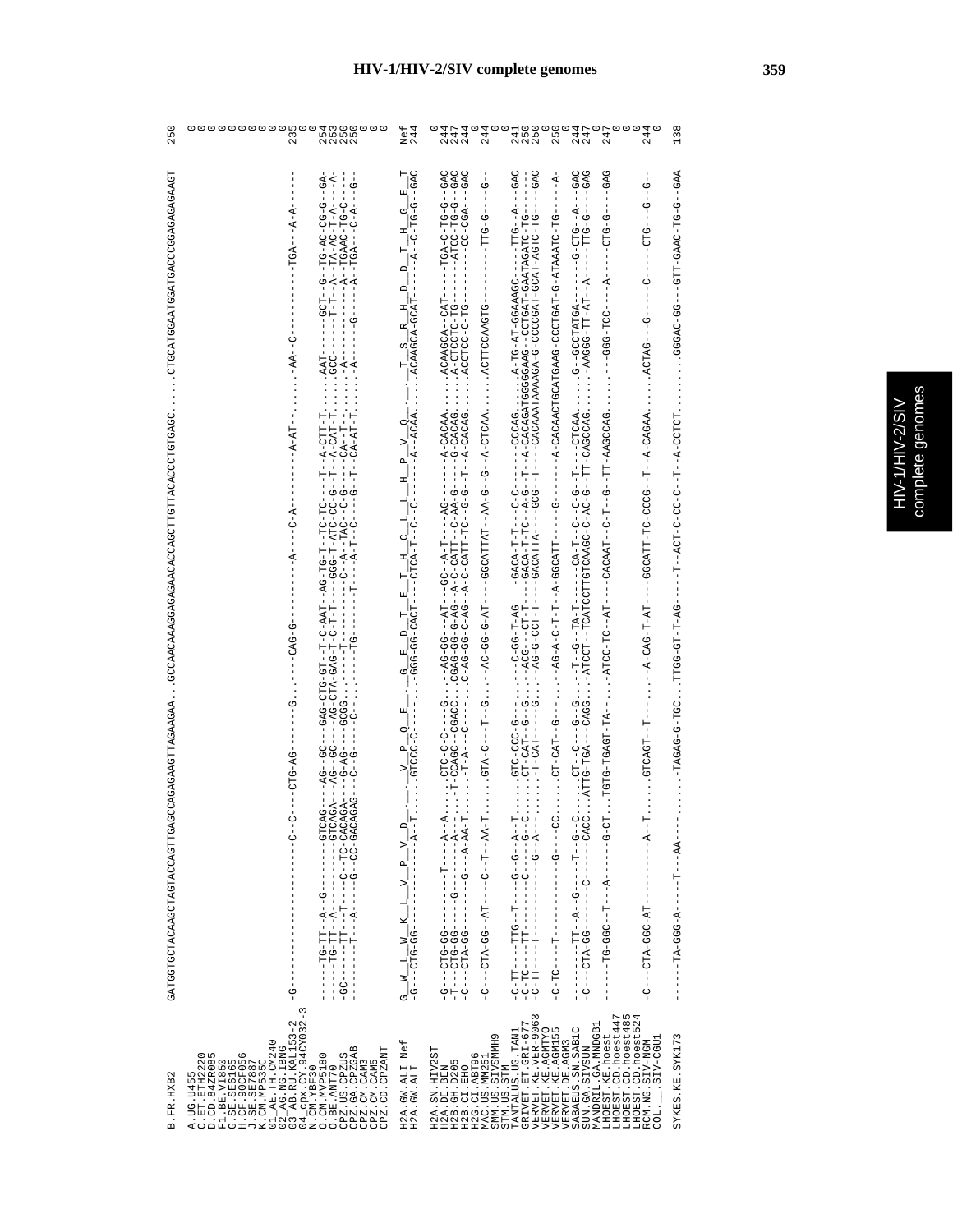| 334                                                                                             | 000000000<br>o ru<br>$\circ \circ \circ$<br>14.700<br>$\overline{32}$                                                                                                                                                                                                                                                                                                                                     | Nef<br>373                                                                                                                                                                                                                                                                                                                                                                                                                                                                                                                                                                                                                                                                                                     | 362<br>иm<br>w<br>364<br>2<br>2<br>2<br>2<br>2<br>2<br>2<br>2<br>267<br>$\frac{6}{3}$<br>$\sim$<br>55<br>36<br>37.<br>37.<br>36                                                                                                                                                                                                                                                                                                                                                                                                                                                                                                                                                                                                                                                                                                                                                                 |
|-------------------------------------------------------------------------------------------------|-----------------------------------------------------------------------------------------------------------------------------------------------------------------------------------------------------------------------------------------------------------------------------------------------------------------------------------------------------------------------------------------------------------|----------------------------------------------------------------------------------------------------------------------------------------------------------------------------------------------------------------------------------------------------------------------------------------------------------------------------------------------------------------------------------------------------------------------------------------------------------------------------------------------------------------------------------------------------------------------------------------------------------------------------------------------------------------------------------------------------------------|-------------------------------------------------------------------------------------------------------------------------------------------------------------------------------------------------------------------------------------------------------------------------------------------------------------------------------------------------------------------------------------------------------------------------------------------------------------------------------------------------------------------------------------------------------------------------------------------------------------------------------------------------------------------------------------------------------------------------------------------------------------------------------------------------------------------------------------------------------------------------------------------------|
| TCF-1 alpha<br>CATTTCACATGGCCCAGAGAGCTGGAGAGTACTTCAAGAACTGCTGACA<br>GTTAGAGTGGAGGTTGACAGCCCCTAG | $\vdots$<br>UDID KUKUI--K-・・・1 - - UUU----II-I-K---V--<br>$-CAGA$ CH<br>$-5A$<br>-A--T-<br>- AAA-00H----A--H---AO<br>AA-<br>$-6A$<br>$-TC-AACA$<br>ပုံ<br>---HRUHK---H-----KU---K-K--UK<br>- - - - LDU I イ - - L - - - - - - - - - - - - LI ば D - U ば<br>- 5 - - 1755 LU - - - - - - - - - 17 LU - - - DH - - - D<br>- ウ- - ウ- ヸ-------- - シ- シ--- シ ロ-ウ- - シ<br>÷<br>$-4$<br>$-7A$<br>$\infty$<br>$\,$ I | $\mathbf{H}$<br>$-\frac{1}{2} - \frac{1}{2} - \frac{1}{2} - \frac{1}{2} - \frac{1}{2} - \frac{1}{2} - \frac{1}{2} - \frac{1}{2} - \frac{1}{2} - \frac{1}{2} - \frac{1}{2} - \frac{1}{2} - \frac{1}{2} - \frac{1}{2} - \frac{1}{2} - \frac{1}{2} - \frac{1}{2} - \frac{1}{2} - \frac{1}{2} - \frac{1}{2} - \frac{1}{2} - \frac{1}{2} - \frac{1}{2} - \frac{1}{2} - \frac{1}{2} - \frac{1}{2} - \frac{1}{2} - \frac{1$<br>U<br>R<br>К<br>٦<br>α,<br>К,<br>×<br>z<br>띄<br>$\Box$<br>띄<br>$\mathbf{a}$<br>년<br>ල්<br>$\infty$<br>$\mathbb{R}$<br>Ō,<br>国<br>띄<br>国<br>$\mathbf{p}_i$<br>픽<br>년<br>H<br>叫<br>К<br>$\bigcap$<br>피<br>ፋ<br>년<br>×<br>$\sim$<br>$\Box$<br>Ŀ,<br>R<br>$\geq$<br>j<br>$A - - - -TT$<br>빅 | $\vdots$<br>KPDKUDDUNADKAUKUNUNDKODKOUDUQDUNDKAKOKONK-K--DKOKK-DKD-DKDKU---D-LUNDP-DDD-LKDKDDDUDDUKO-KOK-K-D--KOK-K-N-D--<br>---G-----F----ACC-GGACACCTITA--G--A-GC-TGGTCTIGTIA-GAGGAAGTAGCCTAACGGAAGCTIGCGGI<br>--G-G--GT--TACC-AAACAGA-A-T--TIT--AG--A-GC-TGGAATAGTGA-GAGGAAGTAGCCAGGAGCTIGCGT.<br>--G-G--GT--TGACC-AAACAGA-A-T-TITI--AG--C-TGGAAT<br>ひLLDOのLLのKののLDLDOLLDYOOYYALのYYOYYのYYO!YのYYY」というのでののL―――L――<br>TGGAAGGGAAGAGAGHETTATTEATHEAGHAGAGGGAAGD<br>10000KKKOOOKEDKKOOKOKKJODEOKOEEEEEOODEEEOKE - - K - OK - K D - K - O - E - - D - - - - K - K - K - K - - -<br>÷<br>$-4 - 1$<br>-- 0-0-0-0-1<br>- 5 - - 5 IA - 5 I- - - -<br>- ツーロウロベスソワローベリーーしょりーーーリロベローリー<br>---- KI--KUU--------K--------UU<br>- - L-L- - JUL- KU - - - K - - - - KU - - - - K<br>--TOAACAACT<br>- - L- KUUL- K- - - KK- - - - - L- D- - K<br>- - - ペリ - - - - - - - - - ペ<br>$-4 - 2$<br>$1 - 2 - -1 = 21$ |
| B.FR.HXB2                                                                                       | $03$ $AB$ . RU. KAL153-2<br>04_cpx.CY.94CY032<br>01_AE. TH. CM240<br>$02$ $R$ G. NG. IBNG<br>CPZ.US.CPZUS<br>CPZ.GA.CPZGAB<br>CPZ.CD.CPZANT<br>A.UG.U455<br>C.ET.ETH2220<br>D.CD.84ZR085<br>w<br>O. CM. MVP5180<br>G.SE.SE6165<br>H.CF.90CF05<br>K.CM.MP535C<br>CPZ.CM.CAM3<br>CPZ.CM.CAM5<br>F1.BE.VI850<br>J.SE.SE7887<br>O.BE.ANT70<br>N.CM.YBF30                                                      | Nef<br>H2A.GW.ALI<br>H2A.GW.ALI                                                                                                                                                                                                                                                                                                                                                                                                                                                                                                                                                                                                                                                                                | VERVET.KE.VER-9063<br>LHOEST.CD.hoest447<br>LHOEST.CD.hoest485<br>LHOEST.CD.hoest524<br>GRIVET. ET. GRI-677<br>MANDRIL.GA.MNDGB1<br>VERVET.KE.AGMTYO<br>VERVET.KE.AGMI55<br>SABAEUS.SN.SAB1C<br>TANTALUS.UG.TAN1<br>LHOEST.KE.hoest<br>SYKES.KE.SYK173<br>SMM.US.SIVSMMH9<br>$COL.$ . $SIV-CGUI$<br>RCM.NG.SIV-NGM<br>VERVET.DE.AGM3<br>SUN.GA.SIVSUN<br>H2A.SN.HIV2ST<br>H2G.CI.ABT96<br>MAC.US.MM251<br>H2B. GH. D205<br>STM.US.STM<br>H2A.DE.BEN<br>H2B.CI.EHO                                                                                                                                                                                                                                                                                                                                                                                                                               |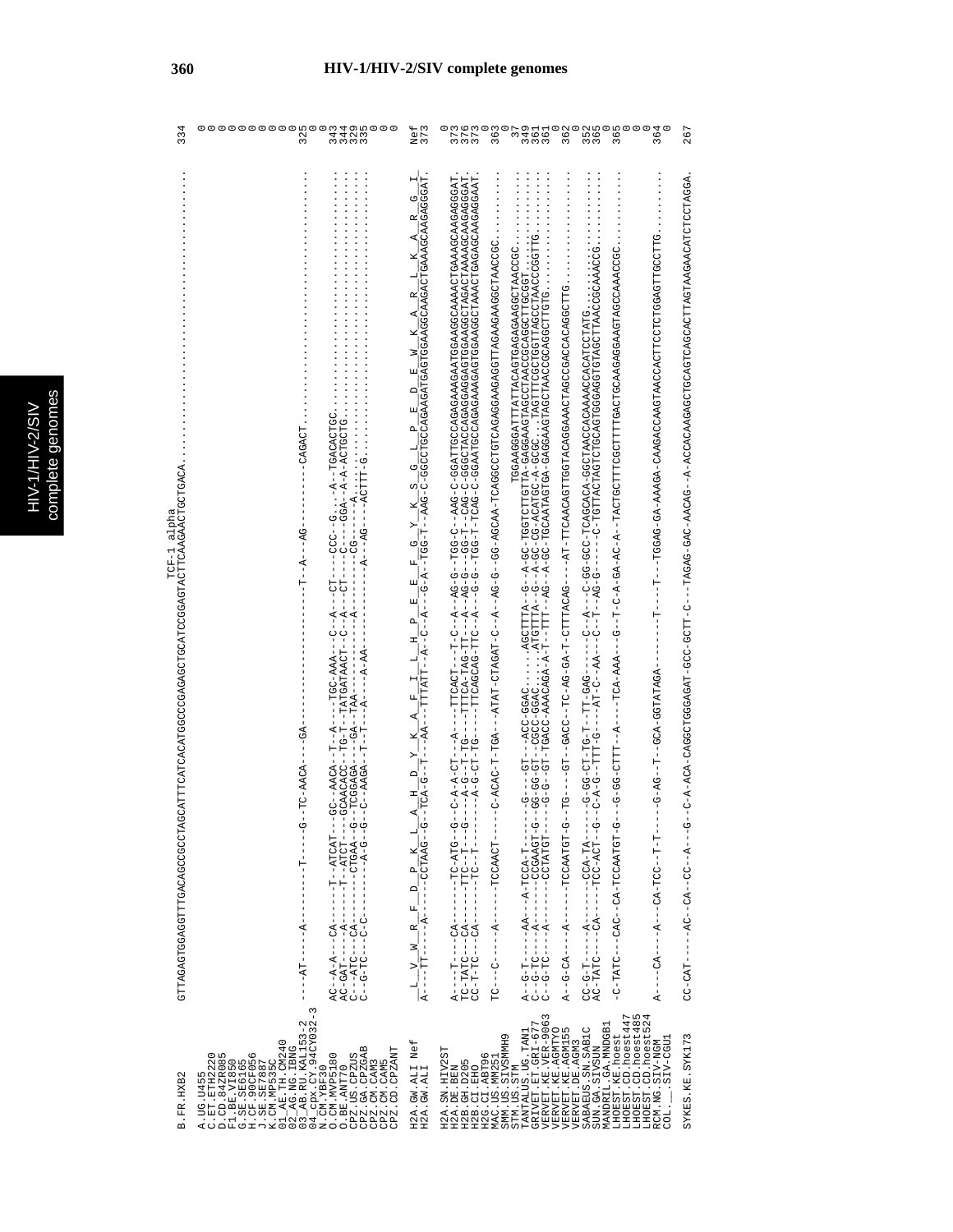|             | annnas |
|-------------|--------|
|             | 5      |
| ĺ           |        |
| Ś           |        |
|             |        |
| E           |        |
| Ē           |        |
| E<br>ī<br>E | q      |
|             | Ę      |
|             |        |
|             | Ś      |
| i           |        |
|             | Ì      |
|             |        |

| See Pohlmann,<br>B.FR.HXB2                                                                                                                                                                                                                                                                                                                                                                                                                                     | 377<br>NF-kappa-B-I Sp1-III<br>CTGGGGACTTTCCAGG. 3<br>NF-kappa-B-II<br>. AGGGACTTTCCG.<br>enhancer region<br>. TOCHUUDEUUDH.<br>information on this<br>for<br>publications<br>imilar<br>w<br>and<br>J Virol 72(7):5589-5598(1998)                                                                                                                                                                                                                                                                                                                                                                                                                                                                                                                                                                                                                                                                                                                                                                                                                                                                                                                                                                                                                                                                                                                                                                                                                                                                                                                                                                                                                                                                                                                                                                                                                |
|----------------------------------------------------------------------------------------------------------------------------------------------------------------------------------------------------------------------------------------------------------------------------------------------------------------------------------------------------------------------------------------------------------------------------------------------------------------|--------------------------------------------------------------------------------------------------------------------------------------------------------------------------------------------------------------------------------------------------------------------------------------------------------------------------------------------------------------------------------------------------------------------------------------------------------------------------------------------------------------------------------------------------------------------------------------------------------------------------------------------------------------------------------------------------------------------------------------------------------------------------------------------------------------------------------------------------------------------------------------------------------------------------------------------------------------------------------------------------------------------------------------------------------------------------------------------------------------------------------------------------------------------------------------------------------------------------------------------------------------------------------------------------------------------------------------------------------------------------------------------------------------------------------------------------------------------------------------------------------------------------------------------------------------------------------------------------------------------------------------------------------------------------------------------------------------------------------------------------------------------------------------------------------------------------------------------------|
| $\tilde{3}$<br>03_AB.RU.KAL153-2<br>04_cpx.CY.94CY032<br>N.CM.YBF30<br>01_AE. TH. CM240<br>$02$ $R$ G. NG. IBNG<br>CPZ.GA.CPZGAB<br>CPZ.CD.CPZANT<br>A.UG.U455<br>C.ET.ETH2220<br>D.CD.84ZR085<br>G.SE.SE6165<br>H.CF.90CF056<br>J.SE.SE7887<br>O. CM. MVP5180<br>CPZ.US.CPZUS<br>K.CM.MP535C<br>CPZ.CM.CAM5<br>F1.BE.VI850<br>CPZ.CM.CAM3<br>O.BE.ANT70                                                                                                       | 374<br>3443<br>8109<br>8148<br>54<br>$-4. -6$<br>ひ<br>$-6 - - - - -$<br>H<br>U-1<br> -<br> -<br>$- - - A$<br>りー<br>-VOHURURDHUUHURD · · · · · · · · · ·<br>--A.CAAAGACTGCTGACACTGC-<br>ט<br>פ.<br>$---TAA$ .<br>$---AA.$<br>$\frac{1}{1}$<br>––К. ОН––О––––ОКК–КНКК : ОООООКООООООККНОНОООН<br>UULUL--U----URRURRUR,UUUULRUUUUULUR,<br>- 4 - - - 5 - - - - - J444 - - 4 - 540505050505<br>ပုံ<br>$-5 - 40 - 4040$ HUUU                                                                                                                                                                                                                                                                                                                                                                                                                                                                                                                                                                                                                                                                                                                                                                                                                                                                                                                                                                                                                                                                                                                                                                                                                                                                                                                                                                                                                           |
| Nef<br>H2A.GW.ALI<br>H2A.GW.ALI                                                                                                                                                                                                                                                                                                                                                                                                                                | Nef<br>474<br>URUU-RHU-UUU--RRU.<br>$\ddot{A}$ .<br>$\frac{P}{ACCATTTAGTAAGACAGGAACCACCTGA}$                                                                                                                                                                                                                                                                                                                                                                                                                                                                                                                                                                                                                                                                                                                                                                                                                                                                                                                                                                                                                                                                                                                                                                                                                                                                                                                                                                                                                                                                                                                                                                                                                                                                                                                                                     |
| VERVET.KE.VER-9063<br>LHOEST.CD.hoest485<br>LHOEST.CD.hoest524<br>LHOEST.CD.hoest447<br>MANDRIL.GA.MNDGB1<br>GRIVET.ET.GRI-67<br>VERVET.KE.AGM155<br>SABAEUS.SN.SAB1C<br>VERVET.KE.AGMTYO<br>TANTALUS.UG.TAN1<br>LHOEST.KE.hoest<br>SMM.US.SIVSMMH9<br>SYKES. KE. SYK173<br>LCCO-VIS.<br>RCM.NG.SIV-NGM<br>VERVET.DE.AGM3<br>SUN.GA.SIVSUN<br>H2A.SN.HIV2ST<br>H2G.CI.ABT96<br>MAC.US.MM251<br>H2B. GH. D205<br>H2A.DE.BEN<br>H2B.CI.EHO<br>STM.US.STM<br>COL. | 452<br>329<br>481<br>481<br>$114$<br>$417$<br>441<br>361<br>431<br>43<br>$42^{\degree}$<br>47<br>$\frac{1}{4}$<br>47<br>U-T-T-THUU-AGU--AAU<br>CHOROAGO-COO-CORO<br>$\frac{1}{2}$<br>$-4 - -$<br>$-$ -ACT<br>$A_1 - A_2 - A_3 - A_4 - A_5 - A_6 - A_7 - A_8 - A_9 - A_9 - A_9 - A_9 - A_1 - A_1 - A_2 - A_1 - A_2 - A_1 - A_2 - A_3 - A_4 - A_1 - A_2 - A_3 - A_1 - A_2 - A_3 - A_1 - A_2 - A_3 - A_1 - A_2 - A_3 - A_1 - A_2 - A_3 - A_2 - A_3 - A_1 - A_2 - A_3 - A_1 - A_2 - A_3 - A_1 - A_2 - A_3 - A_1 - A_2 - A_1 - A_2 - A_3 - A_1 - A_2 - A_3 -$<br>LU-LU-- <u--u-<<lu-d500<br>----99----<br/><math>-1 - 0 - 000000000</math><br/>- 445555555555555555555554-<br/><math>- A \ldots</math><br/><math>---A</math>.<br/>. UUUU-U--<br/><math>-4</math>.<br/><math>--A.</math><br/><math display="block">\begin{minipage}{0.9\textwidth} \begin{tabular}{@{}c@{}} \hline \multicolumn{1}{c}{\textbf{0.9\textwidth} \begin{tabular}{@{}c@{}} \hline \multicolumn{1}{c}{\textbf{0.9\textwidth} \begin{tabular}{@{}c@{}} \hline \multicolumn{1}{c}{\textbf{0.9\textwidth} \begin{tabular}{@{}c@{}} \hline \multicolumn{1}{c}{\textbf{0.9\textwidth} \begin{tabular}{@{}c@{}} \hline \multicolumn{1}{c}{\textbf{0.9\textwidth} \begin{tabular}{@{}c@{}} \hline \multicolumn{1}{c}{\textbf{0.9</math><br/>CAAAGGAACTAGCTAACACTGCATAGAAGGAA-CTAGCTGATACTGC-<br/>-CHAGAGAGAGAGCUTAACAGGAGAGAGAGAAGAAGAA<br/>- KOKUKOHUU-K-- KOKHUUUUUUUUUUKUKKU<br/>CATACTTGGTCAAGGGAAGTAGCTA. CTAAGAA-C.AGCTGAGGCTGC<br/>TAAACAGGAACTGAGCTGCACAA. GAAGGAA-CTAGCAGACACTGC<br/>. -- C----DARCARGACHACACHACACHOUDHEUDULLUU<br/>---ORYYOOODRYOOOOYROOOOOOOYYOOOYYAROORFINDOO<br/>GACCOCOOCACACACHODODOLOGICA<br/>ACCATATAGTGAATAACAGGAACAAC<br/>ACCTACAGTTAGGCAAGAGACAGCAGCA<br/>ACCTACAGAGTAGACAGGAAATAACAGCA<br/><br/>. AAACCGCAGCATCTTCTTGCAGCC</u--u-<<lu-d500<br> |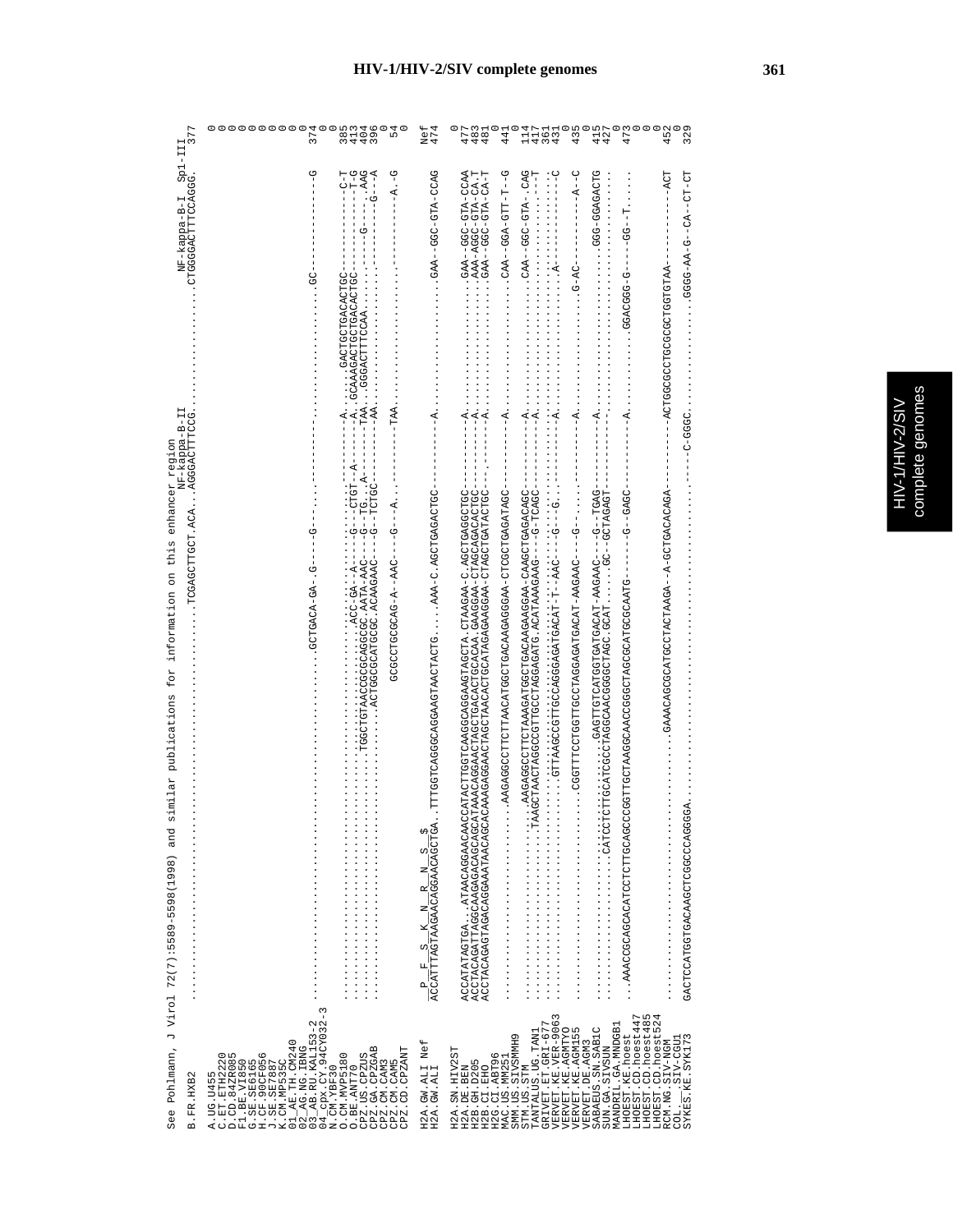HIV-2 and SIVs have extra TAR stem-loop(s) see Berkhout, Nucleic Acids Res 20(1):27-31(1992) HIV-2 and SIVs have extra TAR stem-loop(s) see Berkhout, Nucleic Acids Res 20(1):27-31(1992)

| 470                                                                                                                | 99 PD PD<br>60 PD PD<br>90 PD PD<br>146<br>O<br>$\circ$<br>467                                                                                                                                                                                                                                                                                                                                         | $^{\circ}$<br>546<br>טח אים ישראים<br>משטרוטורוסיטים<br>משוראים מספר מספר<br>משוראים שספר מספר<br>$\frac{8}{3}$<br>59<br>4<br>.6<br>56                                                                                                                                                                                                                                                                                                                                                                                                                    |
|--------------------------------------------------------------------------------------------------------------------|--------------------------------------------------------------------------------------------------------------------------------------------------------------------------------------------------------------------------------------------------------------------------------------------------------------------------------------------------------------------------------------------------------|-----------------------------------------------------------------------------------------------------------------------------------------------------------------------------------------------------------------------------------------------------------------------------------------------------------------------------------------------------------------------------------------------------------------------------------------------------------------------------------------------------------------------------------------------------------|
| site<br>$-2$ +1 mRNA start<br>TAR element stem<br>3'LTR start<br>$US$ end $\lambda$<br>LTR 1<br>$\frac{1}{5}$      | DRORH-ORH--<br>$- -GAT-0AGAG - -$<br>- 150 - 1<br>$\frac{1}{2}$<br>$T - C - C - T$<br>$-1$ - $-1$ - $-1$<br>ローー ローロー・・・<br>$-1$ $-1$ $-1$ $-1$ $-1$ $-1$ $-1$<br>ט<br>ו                                                                                                                                                                                                                                | URUUUUUUUURIDELKURUUUUUURURU-UUEUUUUUH-K<br>CACCOHUNNOACHTACANCOUHUNDAGAN-NOHUHURUH-AN<br>IPDIPDOIPDOPUDOVADU-IPDOVA-DD--D--DI-D-D-DOVAI--D-DDOU-IPADDIDVADDA----IPADDIDDI-<br>TGGAGT<br><b>COUNCING CONSTRUCTIONS COUNTING AND AND ALLO AND ALLO AND ALLO AND ALLO AND ALLO AND ALLO AND ALLO A</b>                                                                                                                                                                                                                                                      |
| KOKULUULULULUUUUNGUUUNLUUUULULU LUULUUKUUKKUKIKIKUULUULKUKULUUUU<br>Berkhout, NUC ACIOB Kes 2001-21-21<br>TATA BOX | $-1 - 1$<br>$-4-4-7-7$<br>$- - P + C -$<br>$- - AC$<br>$\ldots$ . TAA-<br>$\ldots$ TAA-                                                                                                                                                                                                                                                                                                                | $-4 - 0 - 4$<br>$---AGCA.$<br>$-4-$<br>-5-10-10-5-1<br>$\cdots$ $\cdots$ $\cdots$ $\cdots$ $\cdots$ $\cdots$                                                                                                                                                                                                                                                                                                                                                                                                                                              |
| <b>GTGGCGA</b><br>$5p1 - T$<br>HIV-Z ALLE SLEE IAN IAN SURI SLEE OPVER HALL SURVE<br>$5p1 - II$<br>$2p1 - III$     | - KHIHDDIDD-D-K)K: ・・・・・・・「K-------K---DID--D<br>ACA-G-CGTGTTT.CA-<br>- H . HHOOOHOH-O----H<br>U-UHU4---U-HH--<br>ひーひけひばーーーひーけげーー<br>$-104 -$<br>$-1 - -1 - -1$<br>----- 554 · J4-5-45<br>GA-GTG-TCGGGA<br>$G--A-GCTCA$ .<br>ï                                                                                                                                                                         | $C-T$<br>- AAG-5-A-1-A-1-A-1-1-A-1-1-A-1-A-1-A-2<br>$-.AA-$<br>- 445-5-5-1-1-1-04-1-4-1-1-3-0-4-1-0<br>$\begin{array}{l} G \!-\! -\! R \!-\! G \!+ \! G \!-\! C \!-\! R \!+\! \! C \!-\! \! -\! R \!+\! \!-\! \!-\! \!-\! \!C \!+\! \! \!-\! \!C \!+\! \! \!-\! \!C \!+\! \! \!-\! \!R \!-\! \!-\! \!-\! \!- \! \!C \!+\! \!R \!-\! \!- \! \!-\! \!- \! R \!-\! \!-\! \!- \! \!R \!-\! \!-\! \!- \! \!-\! \!R \!-\! \!- \! \!-\! \!R \!-\! \!- \! \$<br>$-1-25$<br>UUU-H--U-H-H---DUU4--UHUU4U<br>リーH-KPPP-D Y :H--DPP:-HKD Y--D<br>-JARD--0-0.5000000-40 |
| B.FR.HXB2                                                                                                          | $\begin{array}{l} 01\_AB\_TH.~\text{CM}240\\ 02\_AG\_MG\_H80\\ 03\_AB\_RU.FAL153-2\\ 04\_AB\_RU.KAL153-2\\ 04\_CH.XBF30\\ \end{array}.$<br>CPZ.GA.CPZGAB<br>CPZ.CM.CAM3<br>CPZ.CM.CAM3<br>CPZ.CM.CAM5<br>CPZ.CD.CPZANT<br>CPZ.US.CPZUS<br>A.UG.U455<br>C.ET.ETH2220<br>D.CD.84ZR085<br>F1.BE.VI850<br>5. SE. SE6165<br>H.CF. 90CF056<br>J. SE. SE7887<br>K. CM. MP535C<br>0. CM. MVP5180<br>O.BE.ANT70 | GRIVET.ET.GRI-677<br>VERVET.KE.VER-9063<br>VERVET.KE.AGMTYO<br>LHOEST.CD.hoest485<br>LHOEST.CD.hoest524<br>LHOEST.CD.hoest447<br>MANDRIL.GA.MNDGB1<br>VERVET.KE.AGM155<br>SABAEUS.SN.SAB1C<br>TANTALUS.UG.TAN1<br>LHOEST.KE.hoest<br>SMM.US.SIVSMMH9<br>COL. SIV-CGU1<br>SYKES.KE.SYK173<br>RCM.NG.SIV-NGM<br>VERVET.DE.AGM3<br>SUN.GA.SIVSUN<br>H2A.SN.HIV2ST<br>H2G.CI.ABT96<br>MAC.US.MM251<br>H2B. GH. D205<br>H2A.DE.BEN<br>H2B.CI.EHO<br>STM.US.STM<br>H2A.GW.ALI                                                                                   |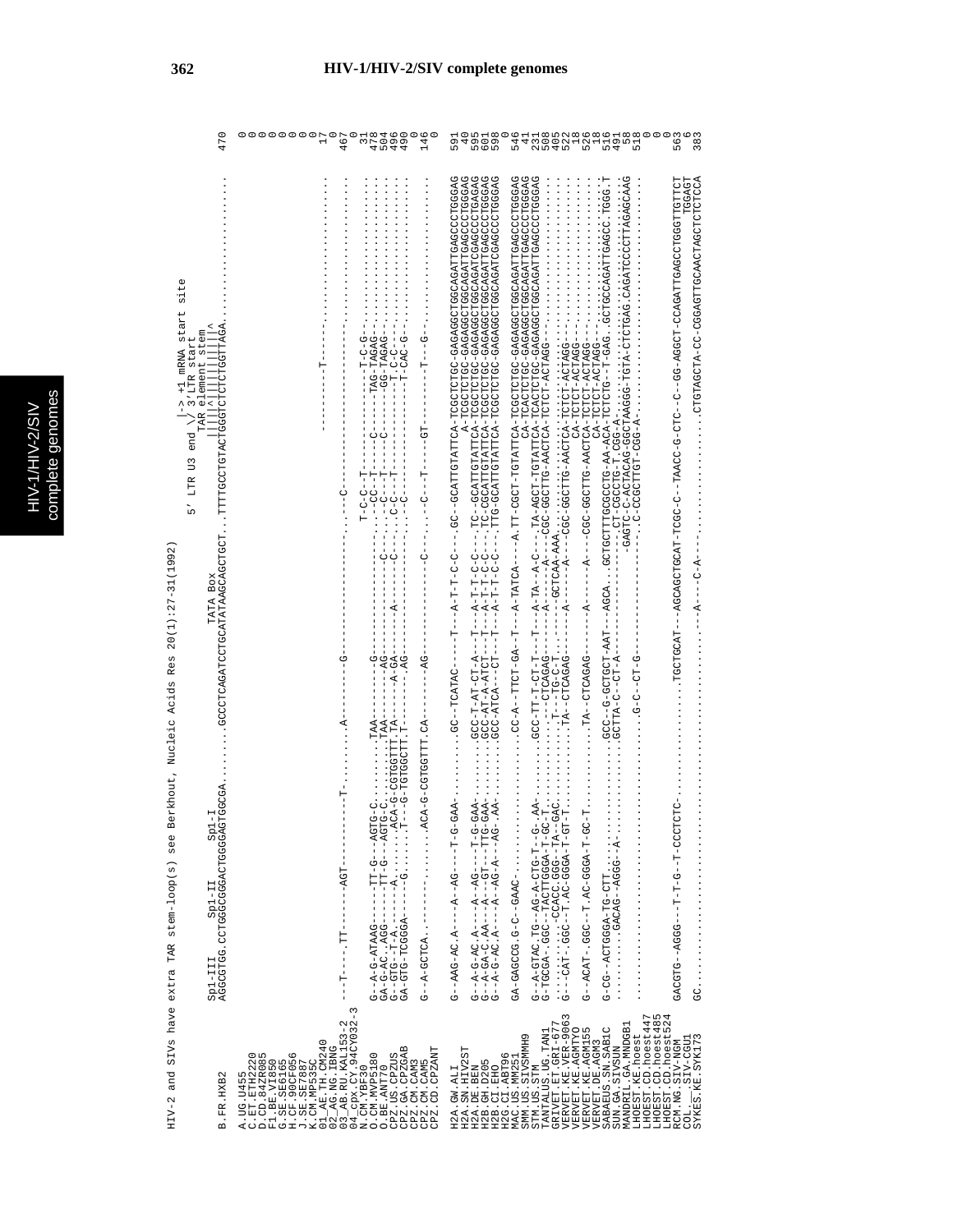| ٢<br>ţ      |
|-------------|
| ş<br>ת      |
| h           |
| ٦<br>١<br>ì |
|             |

| 52                                                                                                                                      | 52<br>n m 4<br>$\overline{5}$<br>m<br>5                                                                                                                                                                                                                                                                                                                                                                                           | $\overline{6}$<br>57.<br>$rac{1}{90}$<br>$\ddot{6}$<br>$\frac{15}{6}$<br>$\frac{8}{6}$<br>69<br>58<br>59<br>$\frac{8}{6}$<br>63                                                                                                                                                                                                                                                                                                                                                                                                                                                                                                                                                                                                                                                                                                                                                                                                                                                                                                                                                                                                                                                                                                                                                                                                                                                                                                                                                                                                                                                                                                                                                                                                                                                                                                                                                                                                                                                       |
|-----------------------------------------------------------------------------------------------------------------------------------------|-----------------------------------------------------------------------------------------------------------------------------------------------------------------------------------------------------------------------------------------------------------------------------------------------------------------------------------------------------------------------------------------------------------------------------------|---------------------------------------------------------------------------------------------------------------------------------------------------------------------------------------------------------------------------------------------------------------------------------------------------------------------------------------------------------------------------------------------------------------------------------------------------------------------------------------------------------------------------------------------------------------------------------------------------------------------------------------------------------------------------------------------------------------------------------------------------------------------------------------------------------------------------------------------------------------------------------------------------------------------------------------------------------------------------------------------------------------------------------------------------------------------------------------------------------------------------------------------------------------------------------------------------------------------------------------------------------------------------------------------------------------------------------------------------------------------------------------------------------------------------------------------------------------------------------------------------------------------------------------------------------------------------------------------------------------------------------------------------------------------------------------------------------------------------------------------------------------------------------------------------------------------------------------------------------------------------------------------------------------------------------------------------------------------------------------|
| <b>PGCC1</b><br>5<br>$\frac{1}{\alpha}$<br>emen<br>$\vec{e}$<br>TAR<br>CCLCCCAC<br>loop<br>TAR element bulg<br>ACCAGATCTGA<br>$\lambda$ | $-$ -ACTG<br>U-4--54-5・--<br>$-CT$ . CTAGCT-<br>$-1$ - $-1$ - $-1$ - $-1$<br>--CT.CTAGCT<br>--40H0-0- .4-<br>$-9-5-$<br>$- -0$ TD $- -$<br>$\vec{c}$ –<br><b>ع</b> .<br>g<br>$-1 - 9 - 1 - 0$<br>$-1$ + $-1$ + $-1$ + $-1$ + $-1$                                                                                                                                                                                                 | AGAGACTCCG<br>$\cdots$ AGC<br>CAGGAGE<br>DLD4000LD40ODDLLD,,,4LDDDL0D40LLDJ4D4LDDHL0LDDDL0DDL100DL10000DD4DDD--<br>GCCCCCCCCTTCTTCC<br>CTTGGTTGAAGGGCTT<br>. KORKOHOUGOHOUKOUKOUKHHUKOKHOUGKOUGHOU--K-HOK-D-KHOUK-H.YOHOKOKOUKO「H-----------<br>)≮ひひひひFひひひひFひひひ⊄は4F-ひFFひPひひ⊄ひFひひFひ--≮ひひ-ひ≮≮Fひひ-≪-ひひひ≪-ひひ-----ひ-!<br>ghtppdgpubbbggaggbbgbbgpbbbgbbbgbt--bhbgbbgbbgbbg.<br>- ' ' ' 'ひどLIひのLIDの「LI-ひLIOYYのLIOYLIDの「ひとLIOYYのLIYのLID」--のひLIO、「ひLIOYY-のYのLIOL!」<br>,ひHHひひひよひひHひひの,-KのKひひのひHHひHひKひひののK----のKひひKひHひ<br>1 MHLOUNUUHUUMAUKUKUUUUHUUHUUUUUH --U-UKUUKUHU<br>UHUUUKUUHUUU ,-KUKUUUUHUUHUUUUUU——<br>ひFFひひひ≮ひひFひひひ,-≮ひ≮ひひひひFひ≮ひひひひひひやF--ひFひ≮ひひ≮ひFひ---<br>UHUUUKUUHUUUUHUKUKUUUUHUUHUKUUUUH - - - - - UKUUKUHU - -<br>υΗΗΟυΟΚΟΟΗΟΟΔΗΟΚΟΚΟΦΟΟΗΟΟΗΟΟΟΟΟΗ----ΟΚΟΟΚΟΗΟ--<br>)LLJUUKUULUUULUKUKLUUULUULUKUUUUL - - - - - UKUUKULU - -<br>CTCACCAG--<br>CTAG.<br>CTGG.<br>CTAG.<br>CTAG<br>CTAG<br>CTAG<br>CTAG<br>CTGG<br>CTAG<br>$-4 - -9 - -1$<br>j<br>ţ<br>$T-T--G--$<br>r-T<br>T-T<br>$T-T$ -T<br>$-1 - A - T - T$<br>F-T<br>-- T -- T<br>$\begin{array}{ll} \texttt{GTITCTCT: COGGORTA: } G--G--A--\\ \texttt{GTITCTCT: COGGORTA: } G--G--A--\\ \texttt{GTITCTCT: COGGACTA: } G--G--A--\\ \texttt{GTITCTC: COGGACTA: } G--G--A--\\ \texttt{GTITCTC: COGGACTA: } G--G--A--\\ \end{array}$<br>GTTCTCT . CCAGCACTA G---G- . A---<br>GTTCTCT . CCAGCACTA G---G- . A---<br>GTTCTCT . CCAGCACTA G---G- . A---<br>$\begin{minipage}{0.9\textwidth} \begin{tabular}{ c c } \hline \multicolumn{3}{ c }{3.5\textwidth} \begin{tabular}{ c c } \hline \multicolumn{3}{ c }{3.5\textwidth} \begin{tabular}{ c c } \hline \multicolumn{3}{ c }{3.5\textwidth} \begin{tabular}{ c c } \hline \multicolumn{3}{ c }{3.5\textwidth} \begin{tabular}{ c c } \hline \multicolumn{3}{ c }{3.5\textwidth} \begin{tabular}{ c c } \hline \multicolumn{3}{ c }{3.5\textwidth} \begin{tabular}{ c$<br>-- TCHO-OACHOORGAGE CHOUR<br>O-RO-COO-OHOOCHOODHIO: HOROHOH<br>--HUURH-RURUURHUHUHU 'RRHUUHU<br>ru 4 |
| B.FR.HXB2                                                                                                                               | 04_cpx.CY.94CY032-3<br>N.CM.YBF30<br>O.CM.MVP5180<br>$\begin{array}{l} 01\_AB. \; {\rm TH.}\; {\rm CM240} \\ 02\_AG. \; {\rm NG.} \; {\rm IBMG} \\ 03\_AB. \; {\rm RU.}\; {\rm KAL153-2} \end{array}$<br>CPZ.GA.CPZGAB<br>CPZ.CD.CPZANT<br>C.ET.ETH2220<br>D.CD.84ZR085<br>CPZ.US.CPZUS<br>F1.BE.VI850<br>G.SE.SE6165<br>H.CF.90CF056<br>J.SE.SE.SE7887<br>K.CM.MP535C<br>CPZ.CM.CAM3<br>CPZ.CM.CAM5<br>O.BE.ANT70<br>A. UG. U455 | GRIVET.ET.GRI-677<br>VERVET.KE.VER-9063<br>LHOEST.CD.hoest447<br>LHOEST.CD.hoest485<br>LHOEST.CD.hoest52<br>MANDRIL.GA.MNDGB1<br><b>JERVET.KE.AGMTYO</b><br><b>JERVET.KE.AGM155</b><br>SABAEUS.SN.SAB1C<br>TANTALUS.UG.TAN1<br>LHOEST.KE.hoest<br>SMM.US.SIVSMMH9<br>SYKES.KE.SYK173<br>LUDJ-VIS.<br><b>/ERVET.DE.AGM3</b><br>RCM.NG.SIV-NGM<br>SUN.GA.SIVSUN<br>H2A.SN.HIV2ST<br>H2G.CI.ABT96<br>MAC.US.MM251<br>H2B. GH. D205<br>H2B.CI.EHO<br>STM.US.STM<br>H2A.DE.BEN<br>H2A.GW.ALI<br>$COL -$                                                                                                                                                                                                                                                                                                                                                                                                                                                                                                                                                                                                                                                                                                                                                                                                                                                                                                                                                                                                                                                                                                                                                                                                                                                                                                                                                                                                                                                                                    |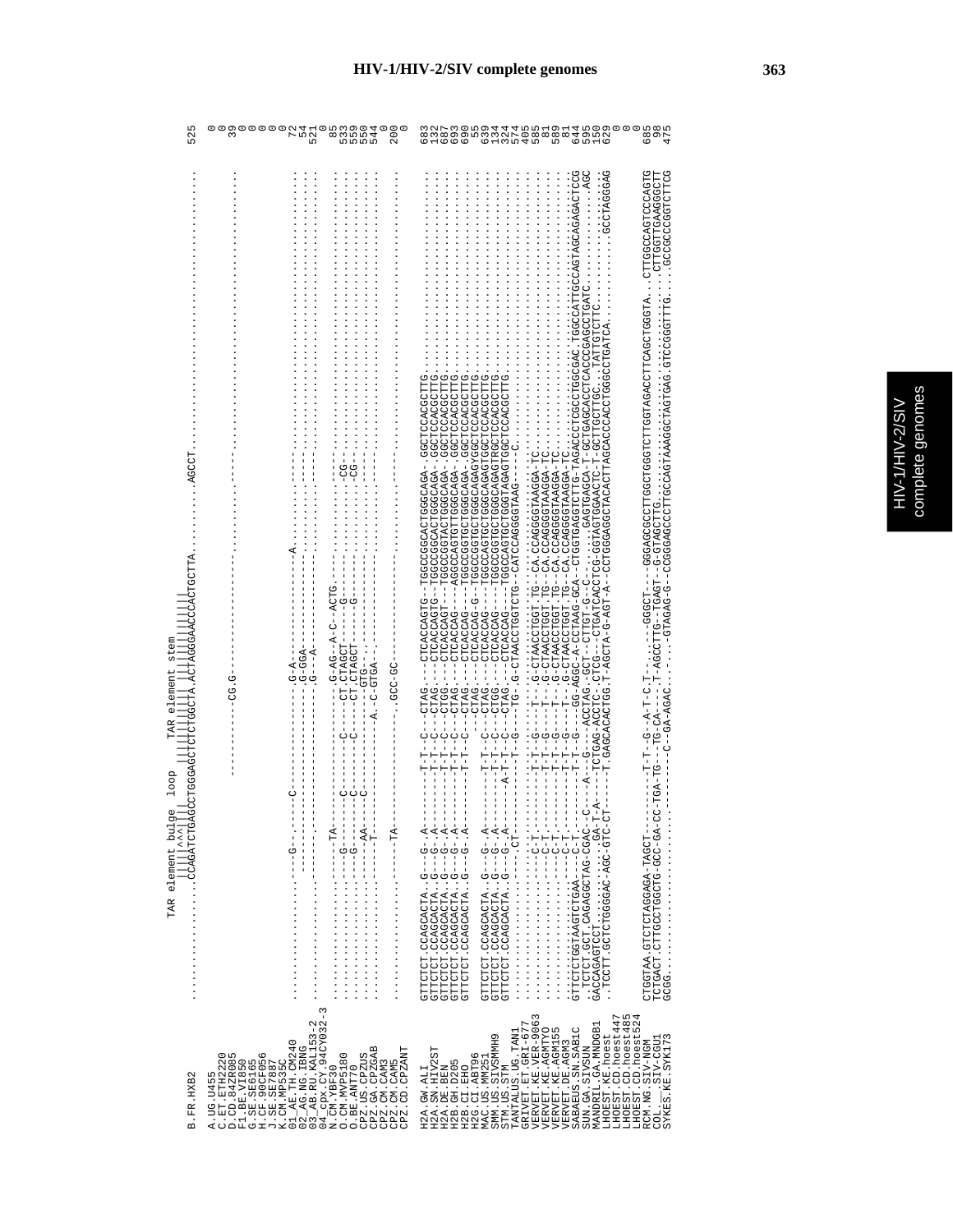| 58                                                                                                                                                                                                                       | 99<br>582<br>144<br>588<br>805<br>609<br>26<br>$\dot{5}$                                                                                                                                                                                                                                                                                                                                                                                                                                                                                                                                                                                                                  | 730<br>573<br>272<br>$\frac{14}{728}$<br>$\frac{21}{59}$<br>79                                                                                                                                                                                                                                                                                                                                                                                                                                                                                                                           |
|--------------------------------------------------------------------------------------------------------------------------------------------------------------------------------------------------------------------------|---------------------------------------------------------------------------------------------------------------------------------------------------------------------------------------------------------------------------------------------------------------------------------------------------------------------------------------------------------------------------------------------------------------------------------------------------------------------------------------------------------------------------------------------------------------------------------------------------------------------------------------------------------------------------|------------------------------------------------------------------------------------------------------------------------------------------------------------------------------------------------------------------------------------------------------------------------------------------------------------------------------------------------------------------------------------------------------------------------------------------------------------------------------------------------------------------------------------------------------------------------------------------|
| <b>GTGACTCTGGT</b><br>$-2688(1993$<br>HD,HLDHD,HDDDDDHDHDHDHDdTLDdd和HLDD,,,HDdDHHDDDHHDD,Krdtdd,Yo<br>J Virol 67:2681<br>5'LTR U5 start<br>Rizvi<br>end<br>structure in this region, see<br>Poly-A signal 5'LTR R Repeat | $\cdots$ . Nonnonnonnonnon<br>$\frac{1}{2}$<br>$-12A-0-AT-0A$<br>$- PAT -$<br><br>1990 - The Formulation of the set of the set of the set of the set of the set of the set of the set of the set of the set of the set of the set of the set of the set of the set of the set of the set of the set of the<br>- - 1-1 - ペーーー・- - - - -<br>$-1 - A - 1 - C - C - C$<br>$- - - - - - - - -$<br>$--\cdots--\cdots---$<br>$\frac{1}{2}$<br>$- - - - - - -$<br>$--AA----AA--$                                                                                                                                                                                                  | ひロリーーダひしかんないロのダリロしロリロギーーロ・ロメリリーのローー<br>--GTGA-TTTGAAGC-TCAA--AG-GTT-GAGTAC-AGTTTCA-GTCCCCTTCTC<br>A-UH--UAU-ARUHHURHHU--UHAUUHU                                                                                                                                                                                                                                                                                                                                                                                                                                                          |
| secondary                                                                                                                                                                                                                |                                                                                                                                                                                                                                                                                                                                                                                                                                                                                                                                                                                                                                                                           | CORORATATELOOFTEDORERORE<br>CTTACGCTGATCAGCCC<br>. ACTTTAAAGCCTT<br>PCCTCTT<br>AAAA CCCTCTT<br>RAAGACCTCTT<br>TTGGGGGGAGCTAGAGCTC.CTC.CTTGCAGTACAAGCCTT<br>CAAAGACCTCTT<br>$\cdots$<br>TTCTGGTTAATTGC<br>$GAAAG$<br>GCTTG. ATTGCCT.<br>GAAAG<br>GAAAG.<br><b>AAAAG</b><br>AAAG<br><b>AAAA</b><br>H : : : ひのHHO: . . . . . のひDHOののKHのほのひ<br>GAGGGACTCCAGTCCCCGCGCTAAGGG<br>PIII : 2PIIJ · · · · · · · PIIPOUIJIJPEVE                                                                                                                                                                      |
| B.FR.HXB2                                                                                                                                                                                                                | 3<br>$\begin{array}{l} 01\_AB \text{ . } \text{THi.} \text{~C} \text{M} 240 \\ 02\_AG \text{ . } \text{MS} \text{ . } \text{EMG} \\ 03\_AB \text{ . } \text{RU} \text{ . } \text{K} \text{M} \text{ . } \text{L} \text{S} 3-2 \\ 04\_CB \text{ . } \text{RU} \text{ . } \text{K} \text{M} \text{ . } \text{S} 4 \text{ C} \text{Y} \text{ } 032-3 \\ \text{M} \text{ . } \text{C} \text{M} \text{ . } \text{Y} \text{B} \text{ F}$<br>CPZ.GA.CPZGAB<br>CPZ.CD.CPZANT<br>A.UG.U455<br>C.ET.ETH2220<br>D.CD.84ZR085<br>CPZ.US.CPZUS<br>G.SE.SE6165<br>H.CF.90CF056<br>J.SE.SE7887<br>O.CM.MVP5180<br>K.CM.MP535C<br>F1.BE.VI850<br>CPZ.CM.CAM3<br>CPZ.CM.CAM5<br>O.BE.ANT70 | $\begin{array}{lll} \texttt{GRIVET}.\texttt{ET}.\texttt{GET-677} \\ \texttt{VERVET}.\texttt{KE}.\texttt{VER-9063} \end{array}$<br>LHOEST.CD.hoest447<br>LHOEST.CD.hoest485<br>LHOEST.CD.hoest524<br>MANDRIL.GA.MNDGB1<br>VERVET KE AGMTYO<br>VERVET KE AGMTYO<br>VERVET KE AGML55<br>SABAEUS.SN.SABIC<br>TANTALUS.UG.TAN1<br>SMM.US.SIVSMMH9<br>LHOEST.KE.hoest<br>SYKES.KE.SYK173<br>$COL.$ $SIV-CGUT$<br>VERVET. DE. AGM3<br>RCM.NG.SIV-NGM<br>SUN.GA.SIVSUN<br>H2A.SN.HIV2ST<br>H2G.CI.ABT96<br>MAC.US.MM251<br>H2B. GH. D205<br>H2A.DE.BEN<br>H2B.CI.EHO<br>STM.US.STM<br>H2A.GW.ALI |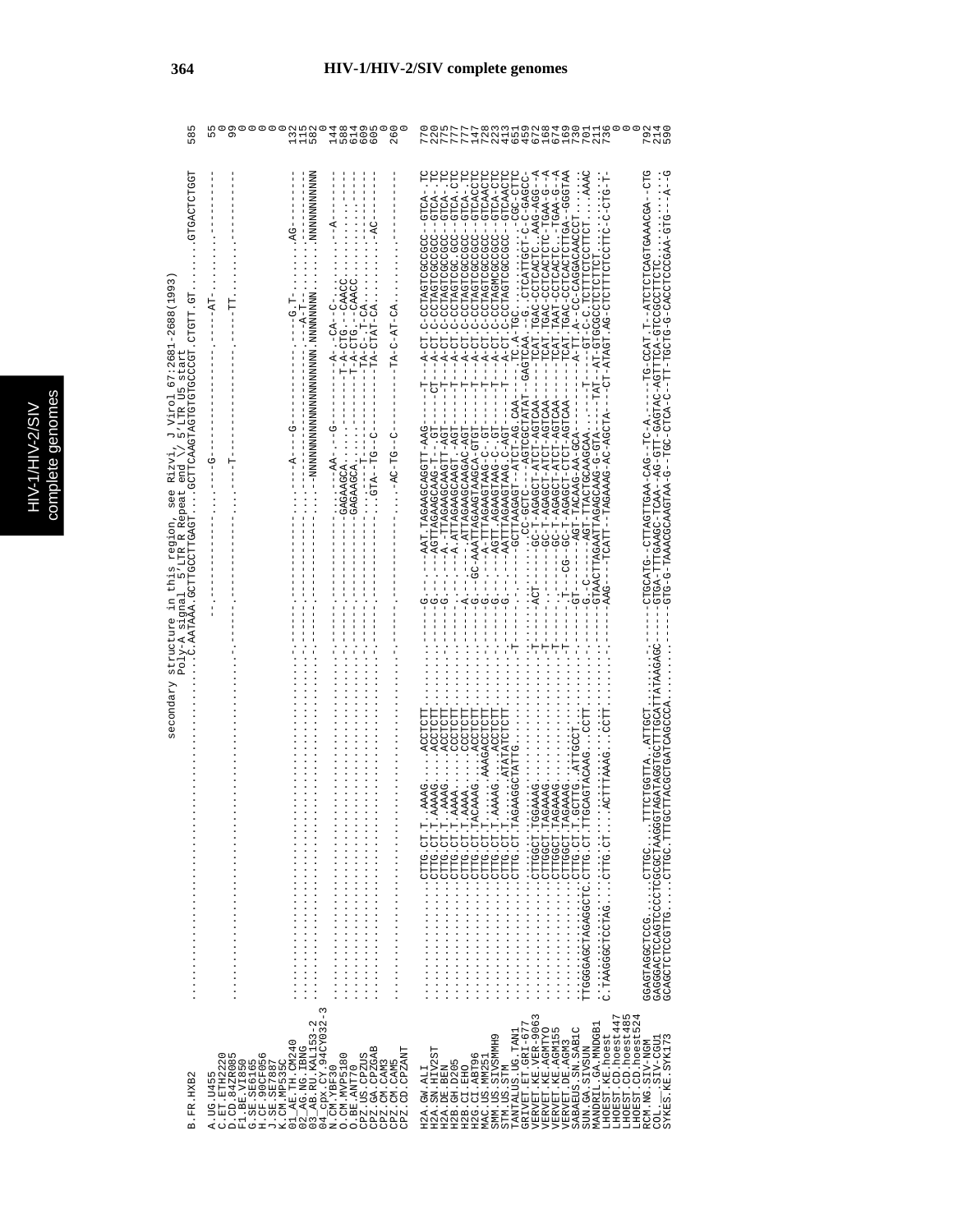| <b>DIGINITIE</b> | complete genomes |  |
|------------------|------------------|--|

8

| ن<br>ق<br>$rac{9}{4}$ 8<br><b>AGCAAAAGG</b><br>Lys tRNA primer binding sit<br>ARDEUDR DODRURRDUDDUDDDE FILMADDREUEDERART FILMA | י<br>י                                                                                       | 2512<br>252<br>MMMMMMMMM<br>3-TA-T---<br>--A-T---C                                                                                                                                                                                                                                                 | $-1 - 1 - 1 - 1 - 1$<br><br>$-150 - 450$<br>$-4 - 7T - -8 -$<br>$-55.$<br>$-1 - 1 - 1 - 1$<br>$\frac{1}{1} \left( \frac{1}{1} + \frac{1}{1} + \frac{1}{1} + \frac{1}{1} + \frac{1}{1} + \frac{1}{1} + \frac{1}{1} + \frac{1}{1} + \frac{1}{1} + \frac{1}{1} + \frac{1}{1} + \frac{1}{1} + \frac{1}{1} + \frac{1}{1} + \frac{1}{1} + \frac{1}{1} + \frac{1}{1} + \frac{1}{1} + \frac{1}{1} + \frac{1}{1} + \frac{1}{1} + \frac{1}{1} + \frac{1}{1} + \frac{1}{1} + \frac{1}{1} + \frac{1}{1} + \frac$<br>$\frac{1}{2} \left( \frac{1}{2} + \frac{1}{2} + \frac{1}{2} + \frac{1}{2} + \frac{1}{2} + \frac{1}{2} + \frac{1}{2} + \frac{1}{2} + \frac{1}{2} + \frac{1}{2} + \frac{1}{2} + \frac{1}{2} + \frac{1}{2} + \frac{1}{2} + \frac{1}{2} + \frac{1}{2} + \frac{1}{2} + \frac{1}{2} + \frac{1}{2} + \frac{1}{2} + \frac{1}{2} + \frac{1}{2} + \frac{1}{2} + \frac{1}{2} + \frac{1}{2} + \frac{1}{2} + \frac$ | $A-T-D$ --GT-A<br>$G - A - GT - A$ .<br>$G - A - GT - A$ .<br>$G - A - GT - A$ .<br>$TCA - - - - - A$ .<br>$GAA - GT - A$<br>$-GT - A$<br>-AGAGGCAT<br>TAA--A.CGTCC<br>$A - B - A - B - A - B - A$<br>GAGAGGCAC<br>$CT-A$<br>AGGACTT-GT-A<br>$T-T-D$ - $T-T$<br>$-4-7-9-7$<br>$GAA - CT - AB$<br>$GAA - CTT - A$<br>$-4-4-1$<br>$-1 - 1 - 1$<br>$GAG - -$<br>$GAA -$<br>$-5 - 7 - -1 - 1$                                                                                                                                                                                                                                                                                                                                                                                                                                                                                                                                                                                                                                                                 |
|--------------------------------------------------------------------------------------------------------------------------------|----------------------------------------------------------------------------------------------|----------------------------------------------------------------------------------------------------------------------------------------------------------------------------------------------------------------------------------------------------------------------------------------------------|----------------------------------------------------------------------------------------------------------------------------------------------------------------------------------------------------------------------------------------------------------------------------------------------------------------------------------------------------------------------------------------------------------------------------------------------------------------------------------------------------------------------------------------------------------------------------------------------------------------------------------------------------------------------------------------------------------------------------------------------------------------------------------------------------------------------------------------------------------------------------------------------------------------|-----------------------------------------------------------------------------------------------------------------------------------------------------------------------------------------------------------------------------------------------------------------------------------------------------------------------------------------------------------------------------------------------------------------------------------------------------------------------------------------------------------------------------------------------------------------------------------------------------------------------------------------------------------------------------------------------------------------------------------------------------------------------------------------------------------------------------------------------------------------------------------------------------------------------------------------------------------------------------------------------------------------------------------------------------------|
| COLORADEDR<br>$-A$ -T---- $A$                                                                                                  | <b>COOD</b>                                                                                  | $- A - T - A$                                                                                                                                                                                                                                                                                      |                                                                                                                                                                                                                                                                                                                                                                                                                                                                                                                                                                                                                                                                                                                                                                                                                                                                                                                | $\begin{array}{ll} -1 & -1 & -1 & -1 \\ -1 & -1 & -1 & -1 \\ -1 & -1 & -1 & -1 \\ -1 & -1 & -1 & -1 \\ -1 & -1 & -1 & -1 \\ -1 & -1 & -1 & -1 \\ -1 & -1 & -1 & -1 \\ -1 & -1 & -1 & -1 \\ -1 & -1 & -1 & -1 \\ -1 & -1 & -1 & -1 \\ -1 & -1 & -1 & -1 \\ -1 & -1 & -1 & -1 \\ -1 & -1 & -1 & -1 \\ -1 & -1 & -1 & -1 \\ -1 & -1 & -1 & -1 \\ -1 & -1 & -1 & -1 \\ -1 & -1 & -1 & -1 \\ -1 & -1 & -1 &$<br>FL---OGK-O-LOOOKKELGKEOLLOKGOKGOKOKGKOKGKKKELLKOLOL<br>リーー K--ツ-SKSOSSないSA、KOLOLOLOLOLOD<br>259---3544555221----35234444442333333333334<br>C-GROODCORAACHOFORDACCORC<br>U-UUUUUUKUUUKUHUHUHUHUHUU<br>U-DAUCUUNCUURUNUNUNUNUN<br>-UUACOOACOOAAAAGAAUFFEUUUUCOOAUUFF<br><b>CACHOOROO </b><br>- ARCAH AUHUUUH AUGAH UAH HUU<br>-SSSSSSSSSSSSSSSSSSSSSSSSSSSSSSSSS<br>- ひひょひひひょうひしけんよりひひけけにしひひしけいけいひしょうひょう<br>: COOD ARCOORARGO CHELOGEL OFFICIONACIN<br>: CORCORRODARRECORPLEDGE CELLODORGP<br>ひひえひひひえひひひえたたみのひひけにけひひけいけにけひひしょのみよけ!!<br>GGCAGAAGTOAAGGCTAAGAA<br>URUUURRUURREUUUHHHUUHHHUUURUURH———<br>OKUUUKUUUKKKUUUHHHUUHUHHHUXUKUUKH<br>ひけひけひ |
| AACTAGAGATCCTCAGACCCTTT<br>$- -AC - A$<br>C.ET.ETH2220<br>D.CD.84ZR085<br>B.FR.HXB2<br>A. UG. U455                             | $---29GC--$<br>w<br>C.SE.SE2056<br>H.CF.90CF056<br>H.SE.SE2056<br>K.CM.MP535C<br>F1.BE.VI850 | $-1 - 1 - 1 - 1$<br>$-1$ - $-1$ - $-1$ - $-1$<br>$\begin{array}{c} 1 \\ 1 \\ 1 \end{array}$<br>$\frac{1}{1}$<br>Í<br>$\begin{bmatrix} 1 \\ 1 \\ 1 \\ 1 \end{bmatrix}$<br>I<br>$03$ $AB$ . RU. KAL153-2<br>$\begin{array}{c} 01\_AB \cdot TH \cdot CM240 \\ 02\_AG \cdot NG \cdot IBNG \end{array}$ | $\begin{bmatrix} 1 \\ 1 \\ 1 \\ 1 \end{bmatrix}$<br>$\sim$<br>$04 \overline{\rule{0pt}{6pt}}$ cpx.CY.94CY032<br>N.CM.YBF30<br>CPZ.GA.CPZGAB<br>CPZ.CD.CPZANT<br>O. CM. MVP5180<br>CPZ.US.CPZUS<br>CPZ.CM.CAM5<br>CPZ.CM.CAM3<br>O.BE.ANT70                                                                                                                                                                                                                                                                                                                                                                                                                                                                                                                                                                                                                                                                     | ---DHDDHDDDARAA''''''''DALDD-DHLDHDDD------DHDDHDDARAA''''''''<br>- JOHOUUUQUAGA · JA · HUADHUHAUHHUHUU<br>UHUUHUUUKUKK--KHUK 'UHUUKUHHUHUU<br>しけひけりりりなみね ・・・・・・なみけしーしりけりむけの<br>C-G-ARTCTC-ACT---CAGA--GGS<br>GGTGTTCATCTAAAGTA--AAGACC<br>GGTACTC-G-AATAAGAAGACC<br>GGTACTC--A-ATAAGAAGSCC<br>CT-.--G--A-----GTTA-TGG<br>CTAG--GTGAA----TC.TTAC-G.<br>gH-g-hoohho-o-<br>gH-g-HOOHH----<br>GRIVET.ET.GRI-677<br>VERVET.KE.VER-9063<br>VERVET.KE.AGMTYO<br>LHOEST.CD.hoest447<br>LHOEST.CD.hoest485<br>LHOEST.CD.hoest524<br>MANDRIL.GA.MNDGB1<br>SABAEUS.SN.SAB1C<br>VERVET.KE.AGM155<br>TANTALUS.UG.TAN1<br>LHOEST.KE.hoest<br>SMM. US. SIVSMMH9<br>LUDJ-VIS.<br>RCM.NG.SIV-NGM<br>VERVET.DE.AGM3<br>SUN.GA.SIVSUN<br>H2A.SN.HIV2ST<br>H2G.CI.ABT96<br>MAC.US.MM251<br>H2B. GH. D205<br>H2A.DE.BEN<br>STM.US.STM<br>H2B.CI.EHO<br>H2A.GW.ALI<br>COL.                                                                                                                                                                                                     |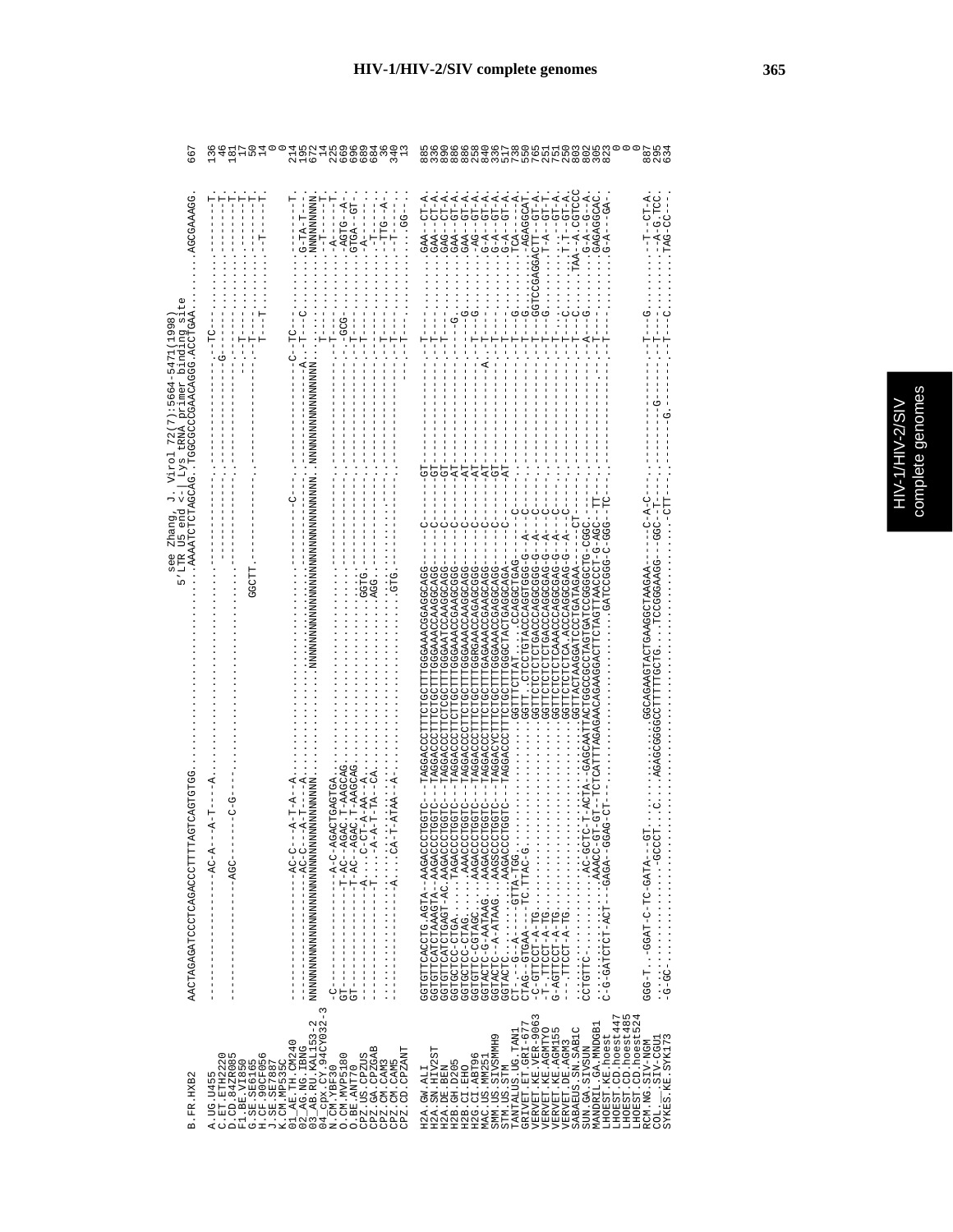|                                                                                                                               |                                                                                                                                                                                                                                                                                                                                                                                             | WALHWLLLLH<br>HQLHOQQLQU<br>DQAQQLONLQQ                                                                                                                                                                                                                                                                                                                                                                                                                                                                                                                                                                                    |                                                                                                                                                                                                                                                                                                                                                                                                                                                                              |
|-------------------------------------------------------------------------------------------------------------------------------|---------------------------------------------------------------------------------------------------------------------------------------------------------------------------------------------------------------------------------------------------------------------------------------------------------------------------------------------------------------------------------------------|----------------------------------------------------------------------------------------------------------------------------------------------------------------------------------------------------------------------------------------------------------------------------------------------------------------------------------------------------------------------------------------------------------------------------------------------------------------------------------------------------------------------------------------------------------------------------------------------------------------------------|------------------------------------------------------------------------------------------------------------------------------------------------------------------------------------------------------------------------------------------------------------------------------------------------------------------------------------------------------------------------------------------------------------------------------------------------------------------------------|
| CGGCGACTGGTGAGTACG<br>(1988)                                                                                                  |                                                                                                                                                                                                                                                                                                                                                                                             | $\begin{split} &\cdot\cdot\cdot-\lambda\cdot\cdot\cdot-\lambda\alpha\alpha^2-\alpha\lambda\alpha\beta\alpha^2-\cdot\cdot\cdot\\ &\cdot\cdot\cdot-\lambda\alpha^2-\alpha\alpha\cdot\alpha\beta-\cdot\cdot\cdot\\ &\cdot\cdot\cdot-\alpha\alpha\alpha-\alpha\cdot\cdot\cdot\\ &\cdot\cdot\cdot-\alpha\alpha\alpha-\alpha\cdot\cdot\cdot\\ &\cdot\cdot\cdot-\alpha\alpha\alpha-\alpha\cdot\cdot\cdot\\ &\cdot\cdot\cdot-\lambda\alpha\alpha-\alpha\cdot\cdot\cdot\\ &\cdot\cdot\cdot-\lambda\alpha\alpha-\alpha\cdot\cdot\cdot\\ &\cdot\cdot\cdot-\lambda\alpha\alpha-\alpha\cdot\cdot\cdot\\ &\cdot\cdot\cdot-\lambda\alpha$ | ACCOCOCAC-HOHOOC-O.COCACO<br>LP-KLP-K-VKP---KVKVKLPL-PL-VLVD-LP-LP-LP-1-DD---<br>4555545-454555-5-55545<br>UU-UUURURURUU-URUUUUHUU                                                                                                                                                                                                                                                                                                                                           |
| Gag p7 nucleocapsid binds these loops, see DeGuzman, Science<br>see Harrison J Virol<br>packaging signal secondary structure, |                                                                                                                                                                                                                                                                                                                                                                                             | --HU-U-U4UUHU.4.5-UU4---<br>--C.GCTG.A.GTGCACACA--G-<br>----- 404040955 ' 4 ' 9505 ' ----<br>U--KUKUKUULU ' ' ' ' ---------<br>HU-H-UAUUHU . 4 . U-UUUH---<br>AUROROCHO.<br>-----                                                                                                                                                                                                                                                                                                                                                                                                                                          | UNGA-AUTO-UNG-A-A-A-A-A-AGEO-AAAAAAA-OTO-D-AGEO-AAAAAAG-D-ISOO-UNGAAAAAGEO-A-A-A-AGEO-A-A-A-AGEO-UNGA-A-A-AGEO<br>KIDKUDO--KDI-KARUSDKDO-K ,LDIKKKIDOLDO-LDDI--DDK-- --DKKI-DK-DIDK-DDV(DDDDDX--K,-DDLDK,DI----K,<br>VSF-98-009990-0998&R=4,HDDLDPLDRP-089--02,KR--47dD-4,DDD-99,BRRL-4                                                                                                                                                                                      |
|                                                                                                                               |                                                                                                                                                                                                                                                                                                                                                                                             | エー・エーエーエー トラン・エー ページ                                                                                                                                                                                                                                                                                                                                                                                                                                                                                                                                                                                                       |                                                                                                                                                                                                                                                                                                                                                                                                                                                                              |
|                                                                                                                               | FIOAAACOOOAAACOIOAOOOOAU--F<br>$-1$ , $-1$ , $-1$ , $-1$ , $-1$ , $-1$ , $-1$ , $-1$ , $-1$ , $-1$<br>$\begin{aligned} \mathcal{L}_{\mathcal{A}}(\mathcal{A}) & = \mathcal{L}_{\mathcal{A}}(\mathcal{A}) + \mathcal{L}_{\mathcal{A}}(\mathcal{A}) + \mathcal{L}_{\mathcal{A}}(\mathcal{A}) + \mathcal{L}_{\mathcal{A}}(\mathcal{A}) + \mathcal{L}_{\mathcal{A}}(\mathcal{A}) \end{aligned}$ | TP--TRGGGAAAAGCGAAAAGT                                                                                                                                                                                                                                                                                                                                                                                                                                                                                                                                                                                                     | U-D-C-CAACDIOSOLOGO.OLOUDU-----<br>- " - OUKUUUKUULULUUKKUKKUUULUUU -<br>CTG-GGAGAAGAAGDOOUDOOO-C<br>- COCCOAGAGTACACCOCCOCACA-<br>H-UAAADHOADDHOUAOAADU-UH-.<br>H-COODHOKOOKOKOOOKOHHOKO-OH<br>- 1<br>1<br>1<br>1<br>2<br>2<br>2<br>2<br>2<br>2<br>2<br>2<br>2<br><br><br><br><br><br><br><br><br>--CCCCAGAGAGGTGACCCCAGT                                                                                                                                                   |
| B.FR.HXB2                                                                                                                     | A.UG.U455<br>C.ET.ETH2220<br>D.CD.84ZR085<br>G.SE.SE6165<br>H.CF.90CF056<br>F1.BE.VI850<br>K.CM.MP535C<br>J.SE.SE7887<br>J.SE.SE7887                                                                                                                                                                                                                                                        | $02$ $\overline{2}$ AG. NG. IBNG<br>03 $\overline{2}$ AB. RU. KAL153-2<br>04 $\overline{2}$ cpx. CY. 94 CY032-3<br>01_AE.TH.CM240<br>CPZ.GA.CPZGAB<br>CPZ.CD.CPZANT<br>O. CM. MVP5180<br>CPZ.US.CPZUS<br>CPZ.CM.CAM3<br>CPZ.CM.CAM5<br>O.BE.ANT70<br>N.CM.YBF30                                                                                                                                                                                                                                                                                                                                                            | GRIVET.ET.GRI-677<br>VERVET.KE.VER-9063<br>VERVET.KE.AGMTYO<br>LHOEST.CD.hoest485<br>LHOEST.CD.hoest524<br>LHOEST.CD.hoest447<br>MANDRIL.GA.MNDGB1<br>VERVET.KE.AGM155<br>SABAEUS.SN.SAB1C<br>TANTALUS.UG.TAN1<br>LHOEST.KE.hoest<br>SMM.US.SIVSMMH9<br>SYKES. KE. SYK173<br>COL. __.SIV-CGU1<br>VERVET.DE.AGM3<br>RCM.NG.SIV-NGM<br>SUN.GA.SIVSUN<br>H2A.SN.HIV2ST<br>H2G.CI.ABT96<br>MAC.US.MM251<br>H2B. GH. D205<br>H2A.DE.BEN<br>H2B.CI.EHO<br>STM.US.STM<br>H2A.GW.ALI |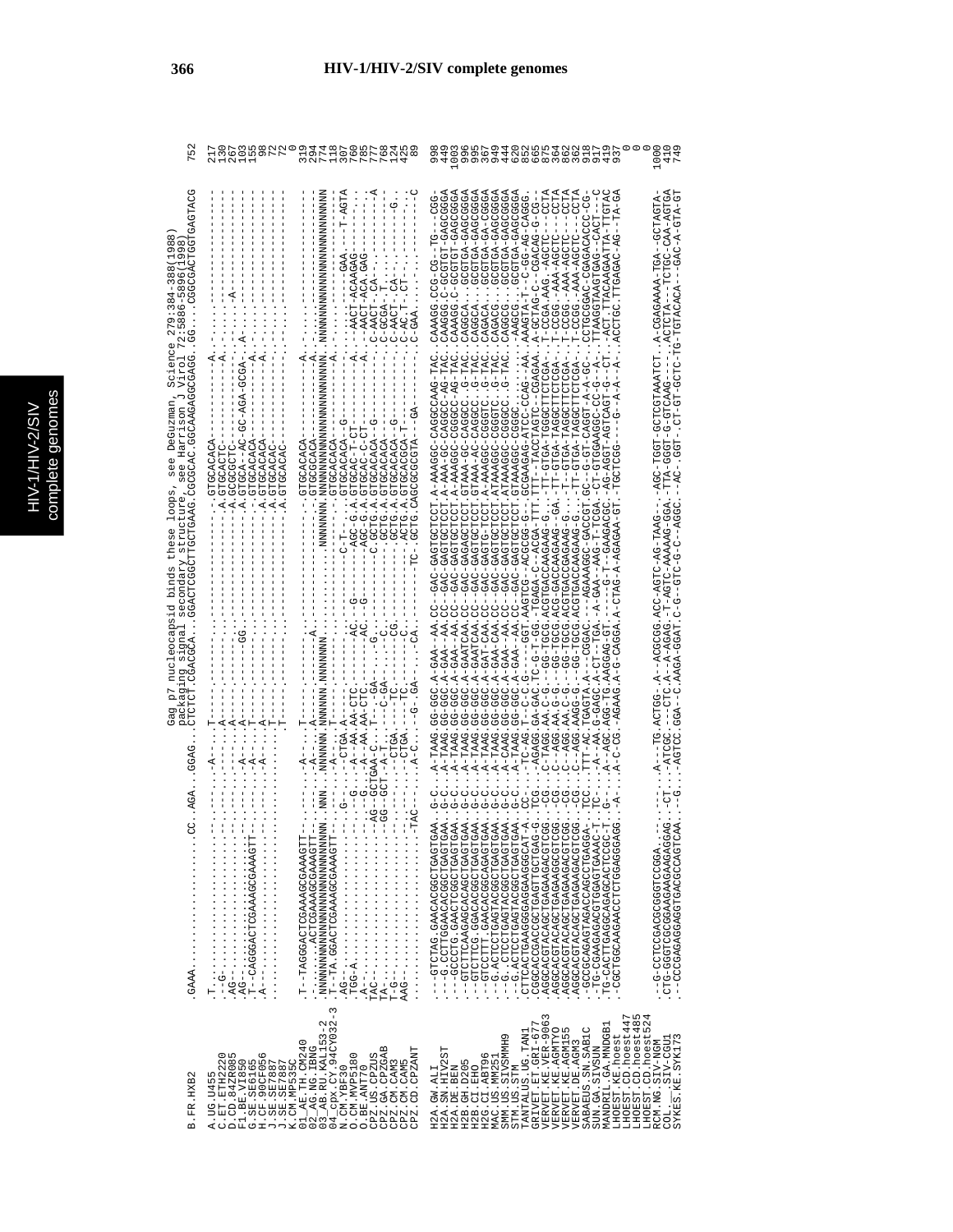|   | ိ   |
|---|-----|
| E |     |
| ¢ | ؟   |
|   |     |
|   | qan |
|   |     |
|   | ה   |
|   |     |
|   |     |
|   |     |
|   |     |
|   |     |
|   |     |
|   |     |
|   |     |
|   |     |

| 78                                                                                                                                                                                                                                             | ဖ ၈ ဖ<br>OOMC<br>812888881898818988<br><u>ശ ത ഗ സ</u><br>5<br>25<br>16<br>$\overline{3}$<br>$\overline{14}$<br>$\frac{1}{2}$                                                                                                                                                                                                                                                                                                                                                                                                                                                                                                                                     | 534<br>708<br>w<br>$\frac{1}{10}$<br>107<br>46<br>104<br>94<br>43<br>$\frac{3}{4}$<br>101<br>103<br>$\frac{44}{95}$                                                                                                                                                                                                                                                                                                                                                                                                                                                                                                                                                                                                                                                                                                                                                                                                                                                                                                                                                                                                                                                                                                                  |
|------------------------------------------------------------------------------------------------------------------------------------------------------------------------------------------------------------------------------------------------|------------------------------------------------------------------------------------------------------------------------------------------------------------------------------------------------------------------------------------------------------------------------------------------------------------------------------------------------------------------------------------------------------------------------------------------------------------------------------------------------------------------------------------------------------------------------------------------------------------------------------------------------------------------|--------------------------------------------------------------------------------------------------------------------------------------------------------------------------------------------------------------------------------------------------------------------------------------------------------------------------------------------------------------------------------------------------------------------------------------------------------------------------------------------------------------------------------------------------------------------------------------------------------------------------------------------------------------------------------------------------------------------------------------------------------------------------------------------------------------------------------------------------------------------------------------------------------------------------------------------------------------------------------------------------------------------------------------------------------------------------------------------------------------------------------------------------------------------------------------------------------------------------------------|
| ${}^{\circ}$<br>1988<br>98<br>σ<br>$\infty$<br>279:384-38<br>Science<br>Viro1<br>s these loops, see DeGuzman,<br>see Harrison<br>CCAAAAATTTTGACTAGCGAGGCTAGAAGGAGAGAG<br>ry structure,<br>Gag p7 nucleocapsid bind<br>packaging signal seconda | 1.194459459.594H202H544502595445-5--H20---D--<br>- 1 - 1 PARDDRDD 1 PDRINDINDIRREDDDDRRD-D---IND----D----<br>1.00K0K505.00KH0L0L0K400000K50-0--LD0--0--<br>1 : UURURRUU : UURIIUIIUIURRRUUUUURRU-U--IIUU--U--<br>- ひひぺひぺぺひひ・ひひぺけひけひけひぺぺのひひののぺぺの----Hひひ--ひ--<br>- AAGT-G-AGAGAG-<br><b>MNAMMANNAMMANNAMMANNAMMANNAM</b><br>$\frac{1}{1}$<br>$-1$<br><b>ローーー - ひーー・ーーーーーーー・・・・・・・・・・</b><br>Η<br>Ĥ<br>н<br>$-1$ $-1$ $-1$ $-1$ $-1$ $-1$ $-1$ $-1$<br>CC.AATTTTLED-0-CGCT-CCC<br>- AHUU-H ' - - - - - - ' UHHHHAU ' HH<br>$---$ AATTTTTA $---$<br>$-TT - AAB - TTT - -TTT$<br>$--2TTTTTTTT---$<br>$- - - - - - - - - - - - - - -$<br>- AAAA-T-T-<br>$---TTT---AAA$ | .ひ≮ひひひLDLLYのYYUYUDOYOYULLLDOYLDOUYULLODDOYYYYO.OOOYLDL,LYYYYUOYUYUYUYLL)−−YL<br>UKUUULPLAUKAUKLUUUUKUKLLLUUKLUULKLLUULLUUUU ,KKUKUUUKLUKUKLKAKUUKUUUL——KL<br>TTTTGCATTGTACTAAAAGAAGGAAGTAGGCATAAGTGGGAG<br><b>DISPORTANTANTANT CONSEQUATION CONTINUES CONTINUES CONTINUES.</b><br>TA--TGCACC-A-AATTTGTAGCCAAAAAGGGCTGFAATCCTACCTTAGAATAGTCAGGTAAAGAGTGGBGAG<br>1.420450006000450005460066450044500--06669-00041.<br>KUUKULUUULUUKUUKULKUKUKUUUU-L-UKLUL-UKLUU<br>AUDORICUS · LOUDOUCOUNCUNATO-P-LULURI--D-<br>AUDUAHODUUCDUUDDUCUDDUAHOTAU-D-HUHUKHUK--K.<br>--AGTOOAAGAGAGADITITOF-<br>$T^2A - T^T - C - C - C - C - T^T$<br>$TA - TQ - R - R - R - R$<br>$T - CTC - A -$<br>UH0-1<br>$TA--$<br>$---AGCA$<br>GGT.<br>CODA--D-0-0-0-0-AACCA<br>CTTAGGAAGGAAGCO-DACCO<br>AGGCACACODD-ULDEUAUDDA<br>$A$ -<br>CUOCCOC--GOACHO-COCCOCCO<br>GTTAGAGGAAGGAAGGCCCC<br>UUUKHUUUUUUKKUUKHU-UUKUKHHU<br>KDDII:-D-D::・・・・・・・・・・<br>AGTGAAG-GGC-CC-GG-G-G-C-A<br>A<br>CTGAAAG-CCC-CCC-GG-C-C-C<br>GG-GAAG-GC-CC-CGAGTAA.<br>ARREDADD-00-0-07RED-00<br>GT.GAAG-GGC-CC-GG-BCA<br>CACCACC-CCC-CCCC-TT-C<br>0H94H4-9409999--H59H94H--<br>U-UUUUCA--A-UULU-ULIUKUU<br>-DEDECITAAA-GTGCGCGCT-GTCGC<br>GATCCAGCCAGACTG-CCA-A-<br>LURGUROUDUO-DUUDURRUDR |
| B.FR.HXB2                                                                                                                                                                                                                                      | $\begin{array}{ll} 01\_AB. \textbf{TH}.\textbf{C} \textbf{M} 240 \\ 02\_AG. \textbf{NG} \textbf{H} \textbf{G} \\ 03\_AB. \textbf{RU}.\textbf{K} \textbf{M} \textbf{L} 153-2 \\ 04\_Cpx. \textbf{CV}.\textbf{94} \textbf{CV} 032-3 \end{array}.$<br>CPZ.GA.CPZGAB<br>CPZ.CM.CAM5<br>CPZ.CD.CPZANT<br><b>H.CF.90CF056</b><br>CPZ.US.CPZUS<br>D.CD.84ZR085<br>O.CM.MVP5180<br>A.UG.U455<br>C.ET.ETH2220<br>G.SE.SE6165<br>K.CM.MP535C<br>CPZ.CM.CAM3<br>F1.BE.VI850<br>J.SE.SE7887<br>O.BE.ANT70<br>N.CM.YBF30                                                                                                                                                      | GRIVET.ET.GRI-677<br>VERVET.KE.VER-9063<br>VERVET.KE.AGMTYO<br>LHOEST.CD.hoest485<br>LHOEST.CD.hoest524<br>LHOEST.CD.hoest447<br>LHOEST.CD.hoest52<br>MANDRIL.GA.MNDGB1<br>VERVET.KE.AGM155<br>SABAEUS.SN.SAB1C<br>TANTALUS.UG.TAN1<br>LHOEST.KE.hoest<br>SMM.US.SIVSMMH9<br>SYKES.KE.SYK173<br>COL. SIV-CGUI<br>RCM.NG.SIV-NGM<br>VERVET.DE.AGM3<br>SUN.GA.SIVSUN<br>H2A.SN.HIV2ST<br>H2G.CI.ABT96<br>MAC.US.MM251<br>H2B. GH. D205<br>STM.US.STM<br>H2A.DE.BEN<br>H2B.CI.EHO<br>H2A.GW.ALI                                                                                                                                                                                                                                                                                                                                                                                                                                                                                                                                                                                                                                                                                                                                         |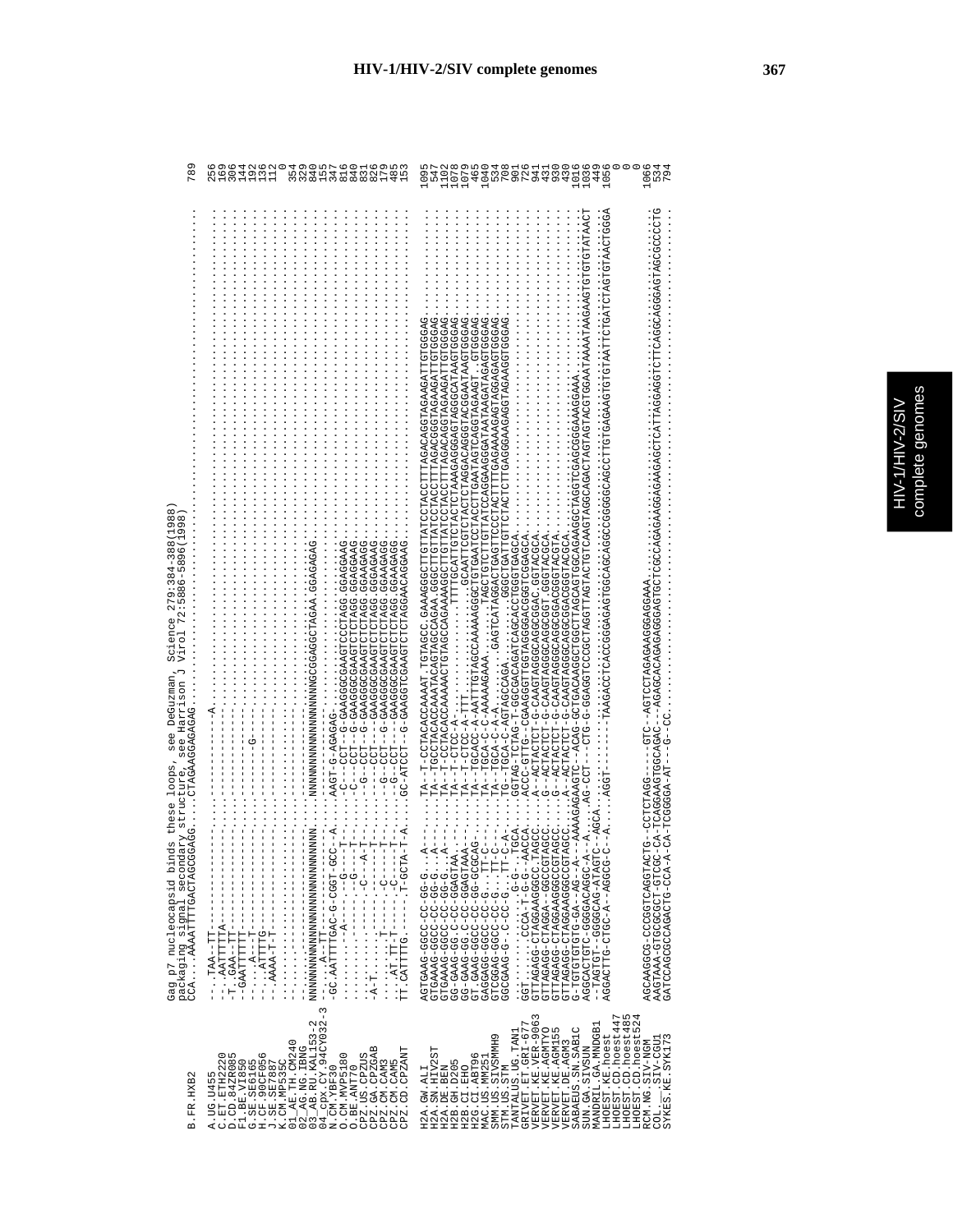| ֠                                                |      |
|--------------------------------------------------|------|
|                                                  |      |
|                                                  | ā    |
|                                                  |      |
|                                                  | gen  |
| V 2/6                                            |      |
| ֧֖֖֖֖֖֖֖֚֚֚֚֚֚֚֚֚֞֝֬֝֓֕֓֡֬֓֝֬֝֓֬֝֓֬֝֓֬֝֓֬֝֓֬֓֬֓֬ | ete  |
|                                                  |      |
| ÷                                                |      |
|                                                  | como |
|                                                  |      |
|                                                  |      |
|                                                  |      |
|                                                  |      |

3S

368

|                                                                                    |                                                                                                                                                                                                                                                                                                                                                             |                                                      | nu<br>Dunn<br>Dunn                                                                                                                                                                                                                                                                                                                                                                                                                                                                                                                                                                                                                                                                                                                                                                                                                                                          |                                                                        |
|------------------------------------------------------------------------------------|-------------------------------------------------------------------------------------------------------------------------------------------------------------------------------------------------------------------------------------------------------------------------------------------------------------------------------------------------------------|------------------------------------------------------|-----------------------------------------------------------------------------------------------------------------------------------------------------------------------------------------------------------------------------------------------------------------------------------------------------------------------------------------------------------------------------------------------------------------------------------------------------------------------------------------------------------------------------------------------------------------------------------------------------------------------------------------------------------------------------------------------------------------------------------------------------------------------------------------------------------------------------------------------------------------------------|------------------------------------------------------------------------|
| <b><i>GAAAAAT</i></b><br><b>HOROHOOOROGOODHOODH</b><br>$Gag-PO$<br>and<br>Gag<br>Φ | しゅしゅ<br>5<br>$---AA-CA---$<br>$---A-TA$<br>$- -A - AGB$<br>$-5 - 5 -$<br>$-9-0$                                                                                                                                                                                                                                                                             | 囸<br>$\Box$<br>К<br>R<br>ひ<br>C)<br>Z<br>凶<br>ひ<br>Σ | ひ‐ひH‐‐‐ひH‐‐ひひ‐‐‐<br><b>C-C-C-</b><br>UR-RUHH-HAUR-R-RUHHR-RU<br>$-100-1$<br>H-UU---HH---KRU--<br>HU-UUHUH--KUAU-UKUHHK-KU<br>-- TT-U-A-4-A---AT-1-4---<br>$-GA - TA -$<br>--GTTA---ACT--T--G---AA--TT<br>C---TA--CA-ATTGA-A-AGAT-TTT<br>CGA--TA<br>$-GA - TA$<br>CACG-TC<br>UA-AGAGA-AGAGA-T<br>$C - A - -$<br>$C - A -$<br>$-GA$ -<br>--TA-A-ATTGAO-CAGAGA-<br><b>AAGA--GC--</b><br>AAGA--AC-<br>AAGA-GAC-<br>AA-A--GCT<br>AAGA--GC-<br>$A-GA-T-T-G$<br>$A - AGCC - C$<br>$AA - A - GC -$<br>$PA - A - - GC$<br>$-1 - 49 - 49 - 49 - -1$<br>$AA - A -$<br>$---ATR---A$<br>$C - A - A - A - C$<br>$C---ATA---A-TA---C$<br>$C - GTCA - - A - - A$<br>$C - - - AA - - - C$<br>$C-C$<br>-GTCA<br>$-CTCA$<br>$C-GTCA$<br>$- -5 - -5 - -$<br>-AATG-GAAC<br>$---AAC$<br>U-4HUU---<br>U-4HUU---<br>AT--G-TAAC<br>$-G--GCTA-C--G-TA-C--GCTA-C-$<br>$------$<br>AT--G-GAA<br>AGA-0-1 | $-1 - P_1T - G$<br>$-CA$<br>$-CA$ -TA<br>$-9 - 0 - 0 - 0$<br>$-9 - 5C$ |
|                                                                                    | $\infty$                                                                                                                                                                                                                                                                                                                                                    |                                                      | cacragregradcrrcacr<br>CLGLGLGDVOVORSKISS<br>OVYVOLGLGDVOVOLG<br><br><br>.                                                                                                                                                                                                                                                                                                                                                                                                                                                                                                                                                                                                                                                                                                                                                                                                  |                                                                        |
| Gag<br>B.FR.HXB2<br>B.FR.HXB2                                                      | 04_cpx.CY.94CY032-<br>N.CM.YBF30<br>FI. 185 VT856<br>G. 5E. 5E6165<br>J. 5E. 5E7887<br>L. 5E. 5E7887<br>K. CM NE535C<br>O2_AB. RU. KAL153-2<br>O2_AB. RU. KAL153-2<br>03_AB. RU. KAL153-2<br>CPZ.GA.CPZGAB<br>CPZ.CM.CAM3<br>CPZ.CM.CAM5<br>CPZ.CD.CPZANT<br>-192220<br>D.CD.84ZR085<br>Fl Pr<br>O. CM. MVP5180<br>CPZ.US.CPZUS<br>O.BE.ANT70<br>A. UG. U45 | Gag<br>H2A.GW.ALI<br>H2A.GW.ALI                      | <b>JERVET.KE.VER-9063</b><br>HOEST.CD.hoest447<br>LHOEST.CD.hoest485<br>LHOEST.CD.hoest485<br>GRIVET.ET.GRI-677<br>MANDRIL.GA.MNDGB1<br><b>ERVET.KE.AGMTYO</b><br>SABAEUS. SN. SAB1C<br>LO<br>PANTALUS.UG.TAN1<br><b>IHOEST.KE.hoest</b><br>SMM.US.SIVSMMH9<br><b>VERVET.KE.AGM15</b><br>SIV-CGU1<br>RCM.NG.SIV-NGM<br><b>VERVET.DE.AGM3</b><br>SUN.GA.SIVSUN<br>H2A.SN.HIV2ST<br>H2G.CI.ABT96<br>MAC.US.MM251<br>H2B. GH. D205<br>H2B.CI.EHO<br>H2A.DE.BEN<br>STM.US.STM<br>COL.                                                                                                                                                                                                                                                                                                                                                                                           | Gag<br>SYKES.KE.SYK173<br>SYKES.KE.SYK173                              |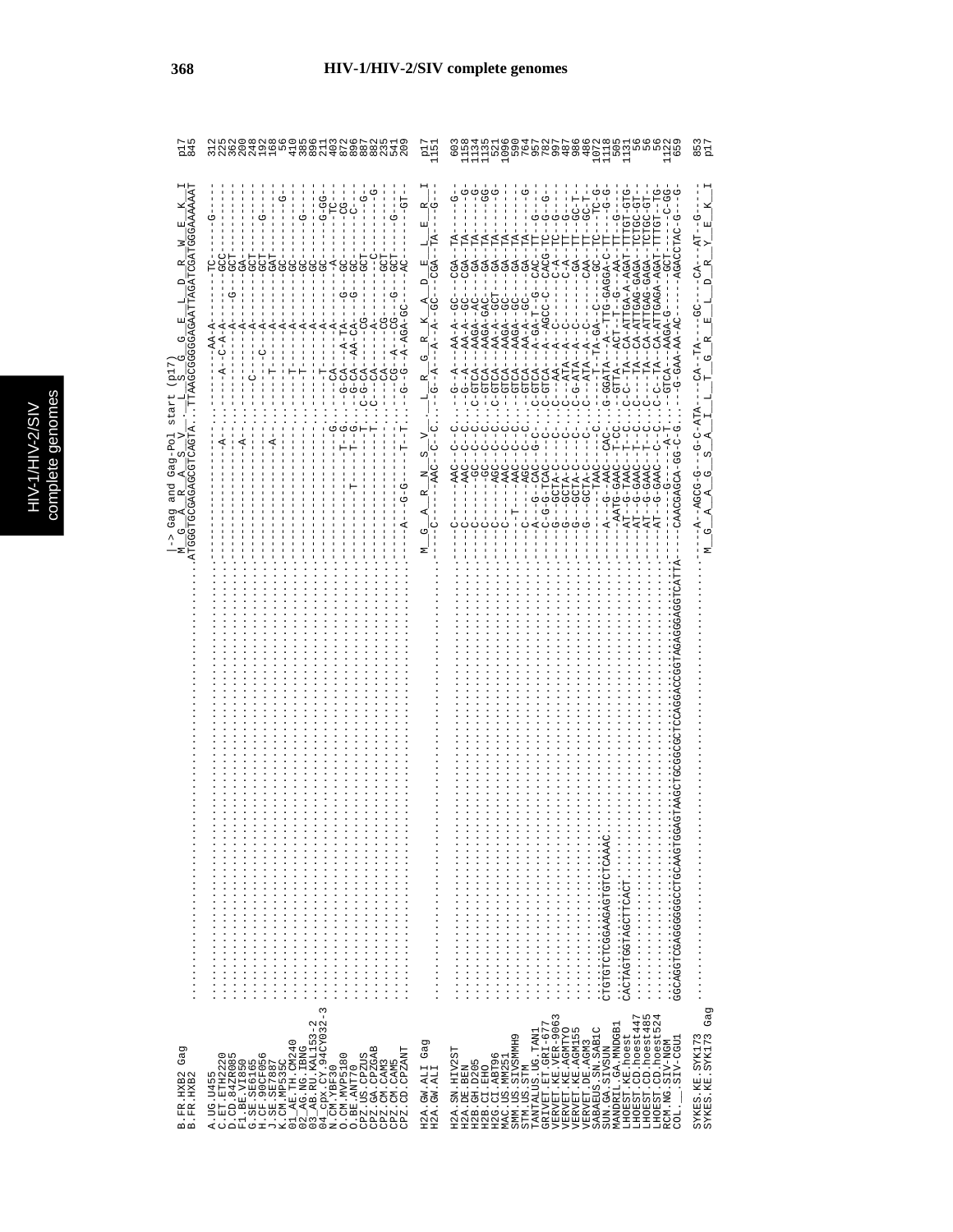|                                                               | $-1$<br>$-5$<br>U-U-----<br>$-1$ $-1$ $-1$ $-1$ $-1$ $-1$ $-1$<br>$-1$ $-1$ $-1$ $-1$ $-1$<br>$-1$ $-1$ $-1$ $-1$ $-1$<br>$\frac{1}{1}$<br>ن<br>۱                                                                                                                                                                                                                                                                                                                                                          | $\begin{array}{c}CA-A-A\\ CA-A-A\\ CA-A-A\\ CA-A\\ CA-A\\ CA-A\\ CA\\ \end{array}$<br>$-12 - 12 -$<br>$-12 - 12 -$<br>- 다<br>- 마<br>- 마<br>- 마<br>$\begin{array}{r} -362-36262\\ -762-362-362\\ -7-462-262-362\\ -1000\\ -1000-200-200-3624\\ -1000-200-2000\\ -1000-2000\\ -3000-2000\\ -3000\\ -1000\\ -1000\\ -1000\\ -1000\\ -1000\\ -1000\\ -1000\\ -1000\\ -1000\\ -1000\\ -1000\\ -1000\\ -1000\\ -1000\\ -1000\\ -1000\\ -1000\\ -100$<br>- 5<br>- 5<br>- 1<br>- 1<br>ウーーー<br>- 1<br>- 1<br>- 1<br>ウーー<br>ウーリー<br>- 1<br>- 1<br>ウーーーーーーー<br>- 1<br>- 1<br>- 1<br>$\frac{1}{1}$<br>$\frac{1}{1}$<br>$-1$ $-1$ $-1$ $-1$<br>$-1$ $-1$ $-1$ $-1$<br>$\frac{1}{1}$<br>$\begin{bmatrix} 1 & 1 & 1 & 1 & 1 \\ 1 & 1 & 1 & 1 & 1 \\ 1 & 1 & 1 & 1 & 1 \\ 1 & 1 & 1 & 1 & 1 \\ 1 & 1 & 1 & 1 & 1 \\ 1 & 1 & 1 & 1 & 1 \\ 1 & 1 & 1 & 1 & 1 \\ 1 & 1 & 1 & 1 & 1 \\ 1 & 1 & 1 & 1 & 1 \\ 1 & 1 & 1 & 1 & 1 \\ 1 & 1 & 1 & 1 & 1 \\ 1 & 1 & 1 & 1 & 1 \\ 1 & 1 & 1 & 1 & 1 \\ 1 & 1 & 1 & 1 & 1 \\ 1 & $<br>$-$ - $C$ - $-$<br><u>の</u><br><u>の</u> |
|---------------------------------------------------------------|------------------------------------------------------------------------------------------------------------------------------------------------------------------------------------------------------------------------------------------------------------------------------------------------------------------------------------------------------------------------------------------------------------------------------------------------------------------------------------------------------------|---------------------------------------------------------------------------------------------------------------------------------------------------------------------------------------------------------------------------------------------------------------------------------------------------------------------------------------------------------------------------------------------------------------------------------------------------------------------------------------------------------------------------------------------------------------------------------------------------------------------------------------------------------------------------------------------------------------------------------------------------------------------------------------------------------------------------------------------------------------------------------------------------------------------------------------------------------------------------------------------------------------------------------------------------|
| $\frac{R}{TCGGTTRAGGCCAGGGGGAAAAAAA} \frac{K}{R} \frac{K}{T}$ | - ウ--------------- H-- ペ-- H- )<br>- - ツーーー- ぱツーーーーーーー シーーーーーー ピーリーーーー<br>ウ--------D--H--D----DH-D--HD<br>ひひひーーベーー [[ひ][ベーーーーーーーーーーーーーベー<br>$-1 - -1 - -1 - -1$<br>Ť<br>$\begin{bmatrix} 1 \\ 1 \\ 1 \end{bmatrix}$<br>$\begin{array}{c} 1 \\ 1 \\ 1 \end{array}$<br>$\frac{1}{1}$<br>í<br>$\sf I$<br>$-1$<br>$-1$<br>$-1$<br>$-1$<br>$\begin{array}{c} 1 \\ 1 \\ 1 \end{array}$<br>ì<br>$\begin{array}{c}\nC + 1 \\ 1 + 1 \\ 1\n\end{array}$<br>$-AA$ ----<br>ı<br>J.                                     | $\begin{array}{l} (2\ddot{A}-C=-\ddot{A}-T=-\dot{A}-T=-\dot{A}-C-T-\\ (2\ddot{A}-C=-\dot{A}=-T-AC\dot{A}-T=-\dot{A}=-G-CT-\\ (2\ddot{A}-C=-\dot{A}=-T-AC\dot{A}-T=-\dot{A}-G-CT-\\ (2\ddot{A}-C=-\dot{A}=-T=-\dot{A}-T-A=-G-CT-\\ (2\ddot{A}-C=-\dot{A}-T=-\dot{A}-T=-\dot{A}-G-CT-\\ (2\ddot{A}-C=-\dot{A}-T=-\dot{A}-T=-\dot{A}-G-CT-\\ (2\ddot{A$<br>00-0-14-10-14-12-0-0-0<br>HDH - DDR - - DRR - - - - RR - R - D - U - - - - D<br>$-1 - 1 - 0$<br>- - - - - J drd - - U - U H - U d - - d<br>----UURU--U-UH-UR--R<br>$1 - 10$ AU $-1 - 10 - 1 - 10$<br>o<br>I<br>  2   - 1   - 1   - 1   - 1   - 1   - 1   - 1   - 1   - 1   - 1   - 1   - 1   - 1<br>U--U----U---<br>U--- 4-U-- U--- 4-<br>ひーーーーひーーーーー ダー<br>U – – – –<br>$-1$<br>$\mathbf{p}$<br>$-1$ - $-1$ - $-1$<br>하<br>$-1 - 1 - 1$<br>$-1 - 1 - 1$<br>$-\overline{A}$ ---<br>$-A$ -<br>$-4 -$<br>q                                                                                                                                                                                  |
| Gag<br>B. FR. HXB2<br>B. FR. HXB2                             | $\begin{array}{ll} 01\_AB.\text{ TH.} \text{CM} 240 \\ 02\_AG.\text{NG.} \text{ IBM} \\ 03\_AB.\text{RU}.\text{EM} 1153-2 \\ 04\_AB.\text{RU}.\text{K} 11153-2 \\ 04\_MR.\text{Y} 24\text{CV} 032-3 \\ \text{M.} \text{CW.} \text{Y} B \text{F} 30 \end{array}.$<br>CPZ.GA.CPZGAB<br>CPZ.CD.CPZANT<br>D.CD.84ZR085<br>F1.BE.V71850<br>G.SE.SE6165<br>H.CF.90CF056<br>J.SE.SE7887<br>K.CM.MP535C<br>CPZ.US.CPZUS<br>A.UG.U455<br>C.ET.ETH2220<br>0. CM. MVP5180<br>CPZ.CM.CAM5<br>CPZ.CM.CAM3<br>O.BE.ANT70 | SYKES.KE.SYK173<br>SYKES.KE.SYK173 Gag<br>$\begin{array}{lll} \texttt{GRIVET}.\texttt{ET}.\texttt{GET-677} \\ \texttt{VERVET}.\texttt{KE}.\texttt{VER-9063} \end{array}$<br>LHOEST.CD.hoest485<br>LHOEST.CD.hoest524<br>LHOEST.CD.hoest447<br>MANDRIL.GA.MNDGB1<br>VERVET.KE.AGMTYO<br>VERVET.KE.AGMTYO<br>SABAEUS.SN.SABIC<br>TANTALUS.UG.TAN1<br>Gag<br>LHOEST.KE.hoest<br>SMM.US.SIVSMMH9<br>SIV-CGU1<br>RCM.NG.SIV-NGM<br>VERVET.DE.AGM3<br>SUN.GA.SIVSUN<br>H2A.SN.HIV2ST<br>H2G.CI.ABT96<br>MAC.US.MM251<br>H2B. GH. D205<br>H2A.DE.BEN<br>STM.US.STM<br>H2B.CI.EHO<br>H2A.GW.ALI<br>H2A.GW.ALI<br>COL.                                                                                                                                                                                                                                                                                                                                                                                                                                     |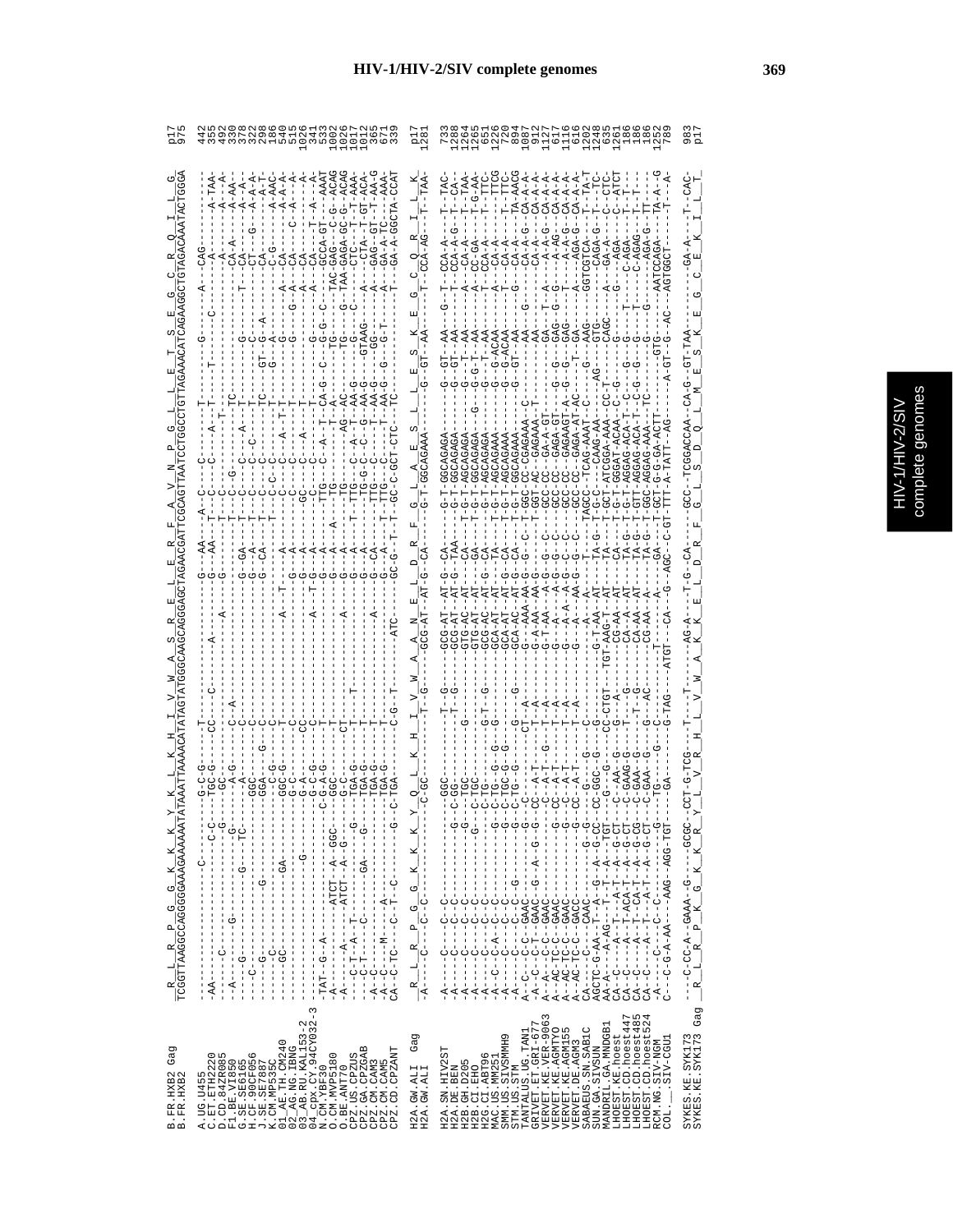| C<br>s |
|--------|
| Б      |
|        |
|        |
|        |
|        |
|        |
| ŋ<br>¢ |
| ١      |
|        |
|        |
|        |
|        |
| i      |
|        |

|                                                     | 46<br>46                                                                                                                                                                                                                                                                                                                                                                                                                                                                                                                                                                                                                                    |                                                                                                                                                                                                                                                                                               |                                                                                                                                                                                                                                                                                                                                                                                                                                                                                                                                                                                                                                                                                                                                                                                                                                                                                                                                                                                                                 |                                                                                                                                                                                                                                                                                                                                                                    |
|-----------------------------------------------------|---------------------------------------------------------------------------------------------------------------------------------------------------------------------------------------------------------------------------------------------------------------------------------------------------------------------------------------------------------------------------------------------------------------------------------------------------------------------------------------------------------------------------------------------------------------------------------------------------------------------------------------------|-----------------------------------------------------------------------------------------------------------------------------------------------------------------------------------------------------------------------------------------------------------------------------------------------|-----------------------------------------------------------------------------------------------------------------------------------------------------------------------------------------------------------------------------------------------------------------------------------------------------------------------------------------------------------------------------------------------------------------------------------------------------------------------------------------------------------------------------------------------------------------------------------------------------------------------------------------------------------------------------------------------------------------------------------------------------------------------------------------------------------------------------------------------------------------------------------------------------------------------------------------------------------------------------------------------------------------|--------------------------------------------------------------------------------------------------------------------------------------------------------------------------------------------------------------------------------------------------------------------------------------------------------------------------------------------------------------------|
| $\frac{Q-L-Q-P-S-L-Q-P}{CAGCTRACATCCCTTCAGACACATC}$ | $-4$<br>- KT - - - - - - - - - - - D - - LI - D - - - - - - -<br><b>ロー・・・・・・・・ペワー・ローベー・ロウー・・・ロー・</b><br>- - - - - - - D RU - - H - D - - - - - D - - - H -<br>$\frac{1}{1}$<br>$-1$<br>$-1 - T - G$<br>$-1$<br>$\overline{1}$                                                                                                                                                                                                                                                                                                                                                                                                               | ωj<br>Ţ<br>U.<br>$\mathbf{I}$<br>J.<br>$\frac{\mathbf{V}-\mathbf{L}-\mathbf{E}-\mathbf{P}-\mathbf{L}-\mathbf{V}-\mathbf{P}-\mathbf{T}}{\mathbf{G}\mathbf{T}\mathbf{T}\mathbf{T}-\mathbf{G}-\mathbf{I}-\mathbf{I}-\mathbf{T}\mathbf{R}\mathbf{G}-\mathbf{G}-\mathbf{C}\mathbf{A}-\mathbf{I}}.$ | $-$ AGA<br>-DR-AGACAGO-DD<br>C-GCGAACAGA-A<br>A-GGAACAGA-A<br>GAAGAGA-A<br>CGC-GAACAGA-A<br>$CA - GAT - AG$<br>$\frac{1}{2}$<br>$-\frac{1}{9}$<br>j<br>I<br>Ť<br>ī<br>Ť<br>Ī<br>$\frac{1}{1}$<br>         <br>         <br>         <br>루<br>$\frac{1}{2}$<br>Ţ<br>U<br>ု<br>$\begin{array}{c} \hline \end{array}$<br>$\frac{1}{\sqrt{2}}$<br>$\frac{1}{\sqrt{2}}$<br>ပု<br>۲<br>ا<br>F--F--400-4H4H-F--50H00H0H0<br>$\frac{1}{1}$<br>-----0-55-54H----5045-5--4<br>F-HAOO-AHOH-H--DOHHOHOHO<br>- - - KU-U-UKH - - - - - - D- - HUHU<br>-- A-CHA-CHAGAA-CH-<br>---AU-4-94H----HOU---HAHU<br>- - - 470-5-545-- - - - 1505- - 15055<br>$\frac{1}{1}$<br>GTAT-GAGC--GCTAGAA-CA--<br>$\begin{bmatrix} 1 \\ 1 \\ 1 \end{bmatrix}$<br>GTC--TTTT--T-TAGAA-CA--<br>---AJ-AAGAAGHUU---HHU<br>---HD---BRHDD--HH-D--RHD<br>--VOLURLEND---VOLLUPULU<br>--TD-CHEATATATATA--DE<br>-- 40-4-54H-----HUB--HUD<br>-- 40-4454H00--0-H0--0H5<br>$-1 - 2 - 4 - 9 - 1 - 1 - -1 - -1 - 0 - 0$<br>U---URH----HHHU<br>U-AAGH-U-UQA--HHHO | $-4 - A - A$<br>$\frac{\text{GTC}{-}{-}\text{-}\text{TTC}{-}{-}\text{-}\text{TACAAGCT}{-}\text{AT}{-}\text{-}\text{G}{-} \\ -\text{V}\underbrace{-\text{L}}_{-}\underbrace{-\text{P}}_{-}\underbrace{-\text{L}}_{-}\underbrace{-\text{E}}_{-}\underbrace{-\text{A}}_{-}\underbrace{-\text{N}}_{-}\underbrace{-\text{S}}_{-}\underbrace{-\text{S}}_{-}$<br>$-V = L$ |
| Gag<br>B.FR.HXB2<br>B.FR.HXB2                       | $\infty$<br>cpx.CY.94CY032-<br>$02$ AG. NG. IBNG<br>$03$ AB. RU. KAL153-2<br>$\begin{array}{ll} \texttt{C. ET.} & \texttt{ETH2220} \\ \texttt{D. CD.} & \texttt{34280085} \\ \texttt{D.} & \texttt{34280085} \\ \texttt{C.} & \texttt{3B.} & \texttt{3450050} \\ \texttt{C.} & \texttt{3B.} & \texttt{356105} \\ \texttt{H. CE.} & \texttt{90CF056} \\ \texttt{H. CD.} & \texttt{90CF056} \\ \texttt{K. CRL.} & \texttt{N.} & \texttt{0.} \\ \texttt{0.1-24E.} & \$<br>CPZ.US.CPZUS<br>CPZ.GA.CPZGAB<br>CPZ.CM.CAM3<br>CPZ.CM.CAM5<br>CPZ.CD.CPZANT<br>04_cpx.CY.94C<br>N.CM.YBF30<br>O.CM.NVP5180<br>O.BE.ANT70<br>A.UG.U455<br>C.ET.ETH22 | Gag<br>H2A.GW.ALI<br>H2A.GW.ALI                                                                                                                                                                                                                                                               | ru 4<br>VERVET.KE.VER-9063<br>LHOEST.CD.hoest447<br>LHOEST.CD.hoest48<br>LHOEST.CD.hoest52<br>GRIVET.ET.GRI-677<br>MANDRIL.GA.MNDGB1<br>VERVET.KE.AGMTYO<br>VERVET.KE.AGMI55<br>SABAEUS.SN.SABIC<br>TANTALUS.UG.TAN1<br>LHOEST.KE.hoest<br>SMM.US.SIVSMMH9<br>SIV-CGU1<br>RCM.NG.SIV-NGM<br>VERVET.DE.AGM3<br>SUN.GA.SIVSUN<br>H2A.SN.HIV2ST<br>H2G.CI.ABT96<br>MAC.US.MM25<br>H2B. GH. D205<br>H2B.CI.EHO<br>H2A.DE.BEN<br>STM.US.STM<br>COL.                                                                                                                                                                                                                                                                                                                                                                                                                                                                                                                                                                  | Gag<br>SYKES.KE.SYK173<br>SYKES.KE.SYK173                                                                                                                                                                                                                                                                                                                          |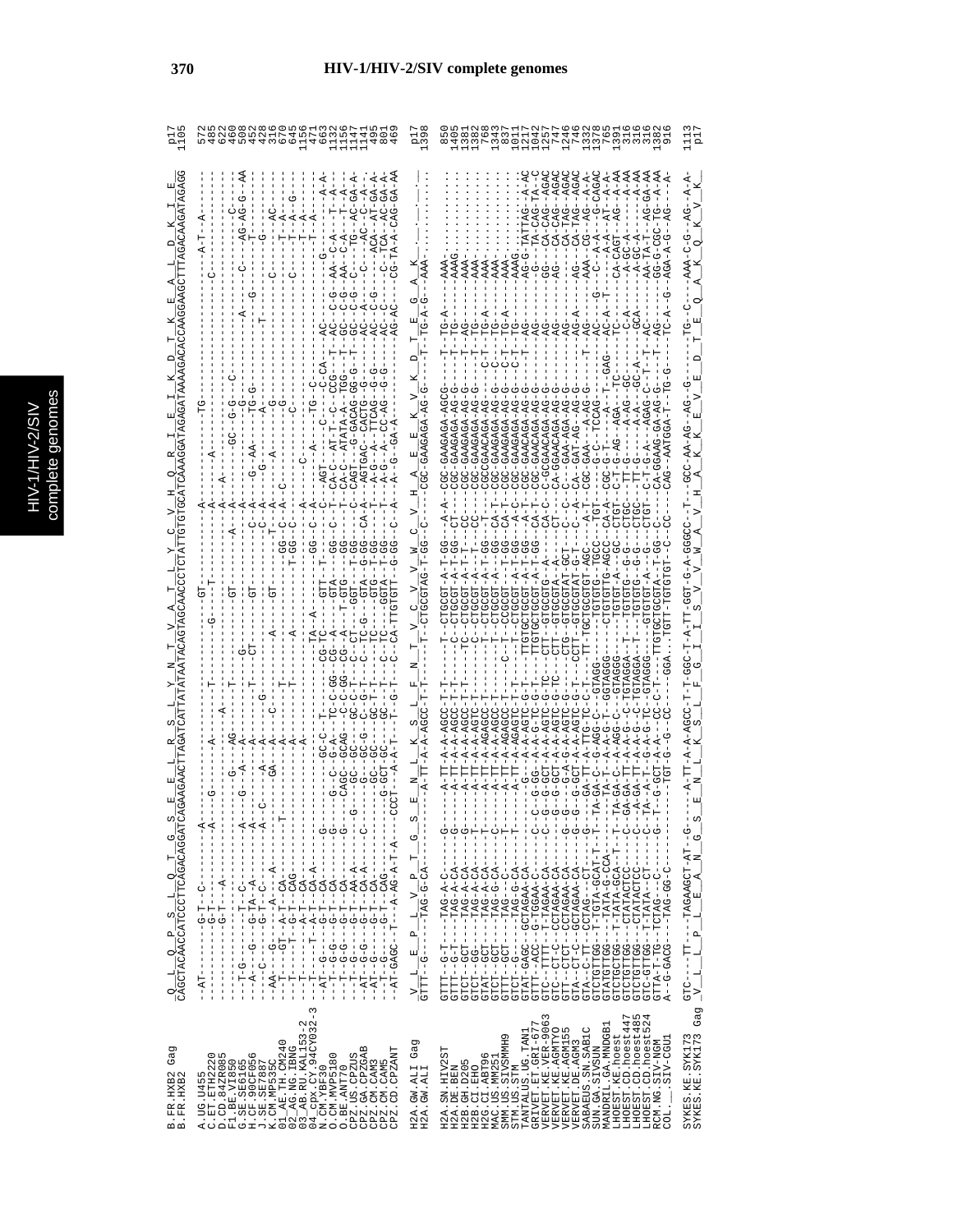| ֠ | ă<br>n<br>5 |
|---|-------------|
| S | í           |
|   | ļ           |
|   | D           |
|   |             |
|   |             |
| ś |             |
|   | í           |

|                                                                       | <b>PATD-DPPR</b><br>$-ACAA-CA$<br>GAG-C-AG<br>CACAGCA<br>$-AG - A$<br>-A-A                                                                                                                                                                                                                                                                                                                                                                                                        |                                 | AUUKUKAUUKUKHUKAARAKAKUUUUHKHUK----U<br>--A-AAAAATGCCAACAACHAGTAGACCAACAACAG<br>G--AGAAAATGAATAGDOOODAGAATAATAGAAGAA<br>ZUDAUARUDADAHDARUARUDAUDDHARRAUA---D<br>UUSHARUUAUAUUAUUAUUUUUUUUUUAAA--1---<br>URRUURUGHUGHUUUUDHUUUHRRRRURR--U<br>- TGUAUANUUAAAHAAUAHUU - UUUH -<br>ARREDAROORAREDADERTOD-OODE-<br>-A-A-TAACAGAGACAACAC<br>CA-AACACACACACHE-AA<br>-A-AATGACAAGGAA'<br>-A-AATAACA                                                                                                                                                                                                                                                                                                                                                                                                                                                                                                                                                                                                                                                             | AAAAAATCHACHACHUUUUUHUUUUHUU                                       |
|-----------------------------------------------------------------------|-----------------------------------------------------------------------------------------------------------------------------------------------------------------------------------------------------------------------------------------------------------------------------------------------------------------------------------------------------------------------------------------------------------------------------------------------------------------------------------|---------------------------------|---------------------------------------------------------------------------------------------------------------------------------------------------------------------------------------------------------------------------------------------------------------------------------------------------------------------------------------------------------------------------------------------------------------------------------------------------------------------------------------------------------------------------------------------------------------------------------------------------------------------------------------------------------------------------------------------------------------------------------------------------------------------------------------------------------------------------------------------------------------------------------------------------------------------------------------------------------------------------------------------------------------------------------------------------------|--------------------------------------------------------------------|
|                                                                       |                                                                                                                                                                                                                                                                                                                                                                                                                                                                                   |                                 |                                                                                                                                                                                                                                                                                                                                                                                                                                                                                                                                                                                                                                                                                                                                                                                                                                                                                                                                                                                                                                                         |                                                                    |
|                                                                       | <b>AG--GCATGC</b><br>$-A-AAA-AC$<br>--ATG--T<br>U-UDAUU-<br>$-A$ -ACACA<br>$-A$ -AAACA                                                                                                                                                                                                                                                                                                                                                                                            |                                 | $A---AAA- A$<br>$-AAA - B - G$<br>$A---GAACA$<br><b>U-UDAUUU-</b><br>$A--AAA- A$<br>U-AACH-U-<br>$A$ --GAACA<br>A-T-GAACT<br>$-2 - T - GAACT$<br>$-AGA-AAC2$<br>AGA-ATC'<br>A--AAAAC<br>$A-T-GAAC$                                                                                                                                                                                                                                                                                                                                                                                                                                                                                                                                                                                                                                                                                                                                                                                                                                                      |                                                                    |
| Ωņ<br>×<br>z<br>$\circ$<br>$\begin{array}{c} \hline \end{array}$<br>囸 | ひひ‐‐ひひぱ‐ひ‐‐ひひ‐<br>UARLUUUUUUR-UUUUHUH-<br>-40000-LD-4-0-0--0400;<br>ARTUUUUUUA--UUHUH<br>エーエーエーエー・ファイン・ファイン・ファイトエー<br>- - D - - L - - ・・・・・・・・・・・・ - - - - - 4L R - -<br>--UD-RUD · · · · · · · · · · · · DEREF---<br>--VO-DOO:・・・・・・・・・・1DLYYL---<br>HLD-00HD:::::::::::(HL-D-<br>ひーひーひひH-・・・・・・・・・・・・・・1.DeY-erb.L<br>$\infty$                                                                                                                                                  |                                 | U4-505405-1501-0-50-12<br>LP-LPL42-P---DP-DPL2-<br>- 4 - ひけひ - けひ - けひ I- - ひ - ツ - - - -<br>)4-505-05-101-0-5-<br>$-ACC-CCTAA- A-2-2AA$<br>じょうしゃ フィークス しゅうしゅん アルトリー<br>บันยังสับสังครับ - - วันยังมี - สัน - - - จัน - - สันธัตรต์ ความสังครับ - วัน - -<br>4-JU-HU-HUH-U<br><b>『A-SIS-IIS-IIS-S-S-----</b><br>4--ひひ-Hひ-HひH-ひ-<br>A - - 150 - 150 - 150 II - 0 - 0 - - - - 1<br>-- 04--- A4-- A4DURCHOUROUDD--<br>₫UU-H-U--,;;;;;;;;;;;;;;;<br>gOD-L-D--・・・・・・・・・・・・・・・・<br>utg-u-g-g-;;;;;;;;;;;;;;<br>LP-LPE-D::::::::::::<br>LD-L- V-O・・・・・・・・・・・・・・・・<br>H55H54-0・・・・・・・・・・・・・・・・・・<br>API--A--OAPPIPAIDIADD-ID-D--<br>4---00---4500H04HOH4OODHODH--<br>4---04--0400H04H0U40U0H--<br>----- 04-- 0400H04HUH4UUUHUUH--<br>----- 040 - 0 LINANO AU OU DU LUA - - 0 -<br>T------C-GCAAAAAATGAAG-A<br>TCATAAC-AGAAAGGAAGAA--GC-GGA<br><br>50050050055050500-0-5----<br>- 10-000-44044004004-0-4-----<br>- 10-000-0505305050504-0-4----<br>TT-----GAACAAACCTGTG<br>-GC--TGCCATCTAGGAC--AG-TGA<br>-- CTT-TAAAAACOOOCOOOF-T-CA<br>LPD--4-D・・・・・・・・・・・・・・・・ | --CATGTAATTGGAAAGATG--CC-CC<br>--A C N M K D D P P<br>$\mathbf{r}$ |
| Gag<br>B.FR.HXB2<br>B.FR.HXB2                                         | $\mathsf I$<br>CPX.CY.94CY032<br>$\mathbf{\sim}$<br>3_AB.RU.KAL153-<br>$AR$ . TH. CM240<br>2_AG.NG.IBNG<br>CPZ.GA.CPZGAB<br>CPZ.CD.CPZANT<br>$\circ$<br>$\circ$ in<br>O. CM. MVP5180<br>PZ.US.CPZUS<br>C.ET.ETH222<br>D.CD.84ZR08<br>F1.BE.VI850<br>F1.BE.VI850<br>G.SE.SB6165<br>H.CF.90CF056<br>J.SE.SE7887<br>J.SE.SE7887<br>PZ.CM.CAM3<br>CPZ.CM.CAM5<br>O.BE.ANT70<br>$4$ cpx. $CY$ .<br>$1$ . CM. $YBF30$<br>A. UG. U455<br>$\overline{z}$<br>$\circ$<br>$\circ$<br>$\circ$ | Gag<br>H2A.GW.ALI<br>H2A.GW.ALI | 54<br>3<br>LHOEST.CD.hoest447<br>VERVET.KE.VER-906<br>LHOEST.CD.hoest48<br>LHOEST.CD.hoest52<br>MANDRIL.GA.MNDGB1<br>VERVET.KE.AGMTYO<br>GRIVET.ET.GRI-67<br>SABAEUS.SN.SAB1C<br>VERVET.KE.AGM155<br>TANTALUS.UG.TAN1<br>LHOEST.KE.hoest<br>SMM.US.SIVSMMH9<br>RCM.NG.SIV-NGM<br>COL. ___.SIV-CGU1<br>VERVET. DE. AGM3<br>SUN.GA.SIVSUN<br>H2A.SN.HIV2ST<br>H2G.CI.ABT96<br>MAC.US.MM25<br>H2B.GH.D205<br>H2A.DE.BEN<br>H2B.CI.EHO<br>TM.US.STM<br>ŪΩ                                                                                                                                                                                                                                                                                                                                                                                                                                                                                                                                                                                                   | SYKES.KE.SYK173<br>SYKES.KE.SYK173 Gag                             |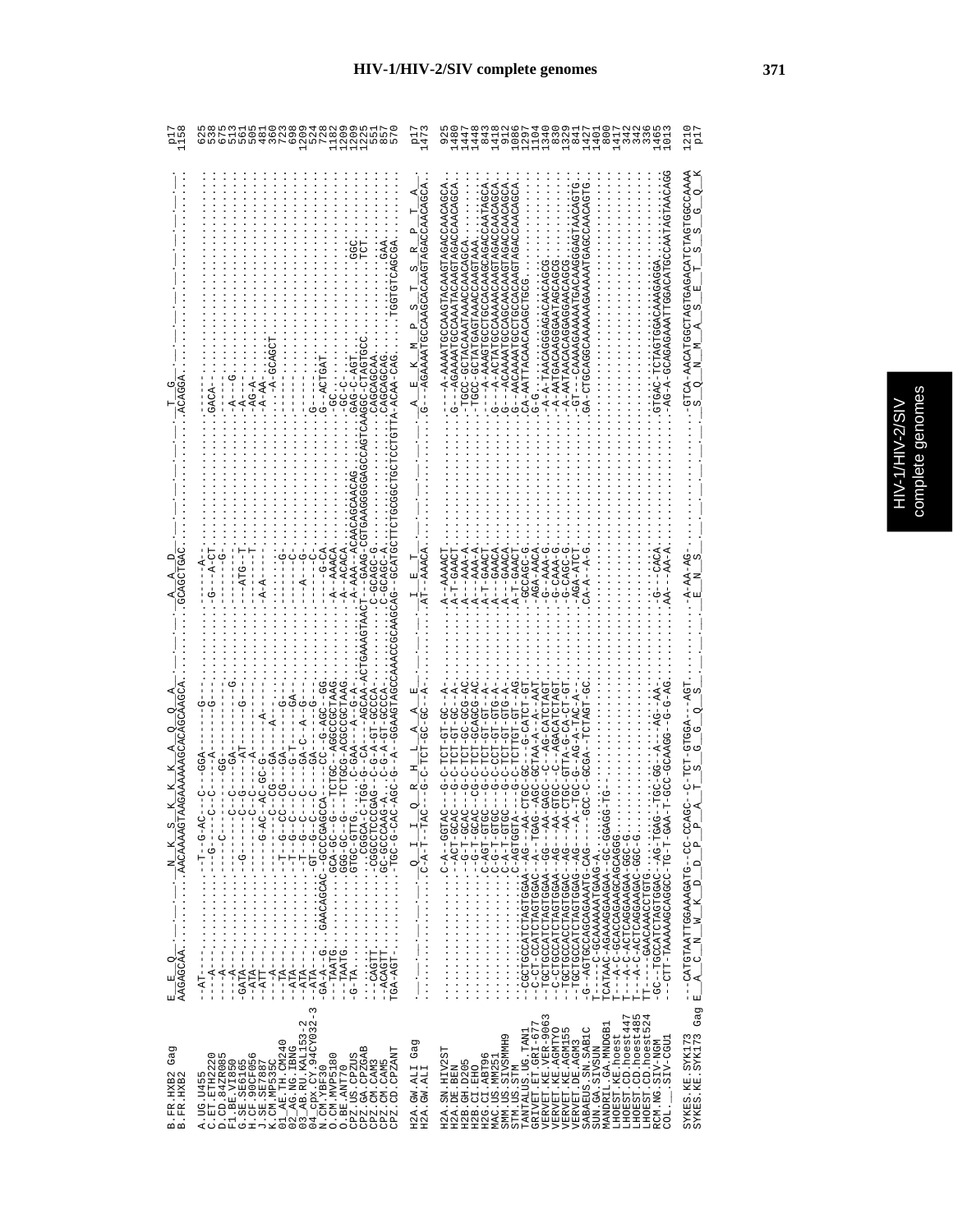| C<br>s |
|--------|
| Б      |
|        |
|        |
|        |
|        |
|        |
| ŋ<br>¢ |
| ١      |
|        |
|        |
|        |
|        |
| i      |
|        |

|                               | $\infty$ $\sim$ $\infty$                                                                                                                                                                                                                                                                                                                                                                                                                                                                                                                |                                                                                                                                                                           | והרה<br>אטראטי<br>אטראטי<br>0148                                                                                                                                                                                                                                                                                                                                                                                                                                                                                                                                                                                                                                                                                                                                                                                                   |                                           |
|-------------------------------|-----------------------------------------------------------------------------------------------------------------------------------------------------------------------------------------------------------------------------------------------------------------------------------------------------------------------------------------------------------------------------------------------------------------------------------------------------------------------------------------------------------------------------------------|---------------------------------------------------------------------------------------------------------------------------------------------------------------------------|------------------------------------------------------------------------------------------------------------------------------------------------------------------------------------------------------------------------------------------------------------------------------------------------------------------------------------------------------------------------------------------------------------------------------------------------------------------------------------------------------------------------------------------------------------------------------------------------------------------------------------------------------------------------------------------------------------------------------------------------------------------------------------------------------------------------------------|-------------------------------------------|
|                               | ပု<br>UU-U-U<br>UUACH-FAT--<br>$- -$ CTGCT<br>$A - 1$<br>$-4$<br>$-1$<br>$---ACP$<br>AGCAG<br>$A-TA$<br><b>の・・・・・・・・・・・・・・・・・・・・・・・・・・</b><br>D・・・・・・・・・・・・・・・・・・・・・・・・                                                                                                                                                                                                                                                                                                                                                                 | <b>U-U-U-U-U</b><br>$-$ -CA-CTACA<br>$\circ$<br>U-584040<br>ACCT-G<br>CO.<br>ħ<br>$\frac{1}{1}$<br>$\frac{1}{1}$<br>$\frac{1}{1}$<br>$\frac{1}{1}$<br>$\frac{1}{1}$<br>÷, | ï<br>$-40$<br>UU-U-U-U<br>-GTTC-AC<br>$-1$ GTAC-A<br>$-TAC - A$<br>Ã<br>A<br>-<br>Ţ<br>J<br>Ĭ<br>ļ<br>$-$ GTA<br>7<br>CA-TTATTC<br>--A--GTATC<br>$\mathcal{G}-\mathcal{D}$<br>$-CA-TTAT$<br>CA-CTAC<br>CA-CTAT<br>TA-CTAT<br>AATGCCT<br>AATGCCT<br><b>AATGC-T</b><br>AATGC-T<br>$A - AG - T$<br><b>AATGCCT</b><br>$A - AG -$<br>$-CA-1$<br>C-AGGA<br>4555-2<br>TT--AG-GCA-AGAG-GGG<br>AGTAGG<br>A-TAGG<br>$7 - 5 - 7$<br>$A - A - DAGA - A - A$<br>$S - A - D$<br>ì<br>م<br>ا<br>ひし<br>⊂–<br>C<br>AGC-CAA--A<br>AGCGCAA--A<br>AGCGCAA--A<br>CGC-CAA---<br>$-$ - $T$ --CAG<br>$- - - - - - - - - - -$<br>$G-GCA$ --<br>----405-5<br>$---CAA$<br>リーリー<br>$-10.1 - 0.1$<br>$A-B-A-A-BE$<br>3GCAGAG-A<br>3GCAGAG-A<br><b>SGC-AATCA</b><br>GCAGACA<br>-DAGAGAG-<br>o.<br>Pac<br><b>AAA-55</b><br><b>9-1555</b><br>cigo<br><br><br><br>. | GGTAGTACAGCAGGAAAAACAAAAGG<br>$K_Q$ $K_R$ |
| Gag<br>B.FR.HXB2<br>B.FR.HXB2 | $03$ $\overline{\!\!\! \Delta}$ RU. KAL153-2<br>04 cpx. CY. 94CY032-3<br>N. CM. YBF30<br>$\begin{array}{l} \text{A. UG. U45} \\ \text{D. CD. 371203} \\ \text{E. 151203} \\ \text{F1. 188. V1850} \\ \text{F2. 1895165} \\ \text{G. 25. 386165} \\ \text{G. 26. 18917} \\ \text{D. 189516} \\ \text{J. 189516} \\ \text{J. 1895187} \\ \text{J. 1895180} \\ \text{J. 1895180} \\ \text{J. 1895180} \\ \text{J. 1801. 1$<br>CPZ.US.CPZUS<br>CPZ.GA.CPZGAB<br>CPZ.CD.CPZANT<br>O. CM. MVP5180<br>CPZ.CM.CAM3<br>CPZ.CM.CAM5<br>O.BE.ANT70 | Gag<br>H2A.GW.ALI<br>H2A.GW.ALI                                                                                                                                           | LHOEST.CD.hoest447<br>LHOEST.CD.hoest485<br>LHOEST.CD.hoest524<br>VERVET.KE.VER-9063<br>VERVET.KE.AGMTYO<br>GRIVET.ET.GRI-677<br>MANDRIL.GA.MNDGB1<br>SABAEUS.SN.SAB1C<br>VERVET.KE.AGM155<br>TANTALUS.UG.TAN1<br>LHOEST.KE.hoest<br>SMM.US.SIVSMMH9<br>$COL.-SIV-CGUI$<br>RCM.NG.SIV-NGM<br>VERVET. DE. AGM3<br>SUN.GA.SIVSUN<br>H2A.SN.HIV2ST<br>H2G.CI.ABT96<br>MAC.US.MM251<br>H2B.GH.D205<br>STM.US.STM<br>H2A.DE.BEN<br>H2B.CI.EHO                                                                                                                                                                                                                                                                                                                                                                                           | SYKES.KE.SYK173<br>SYKES.KE.SYK173 Gag    |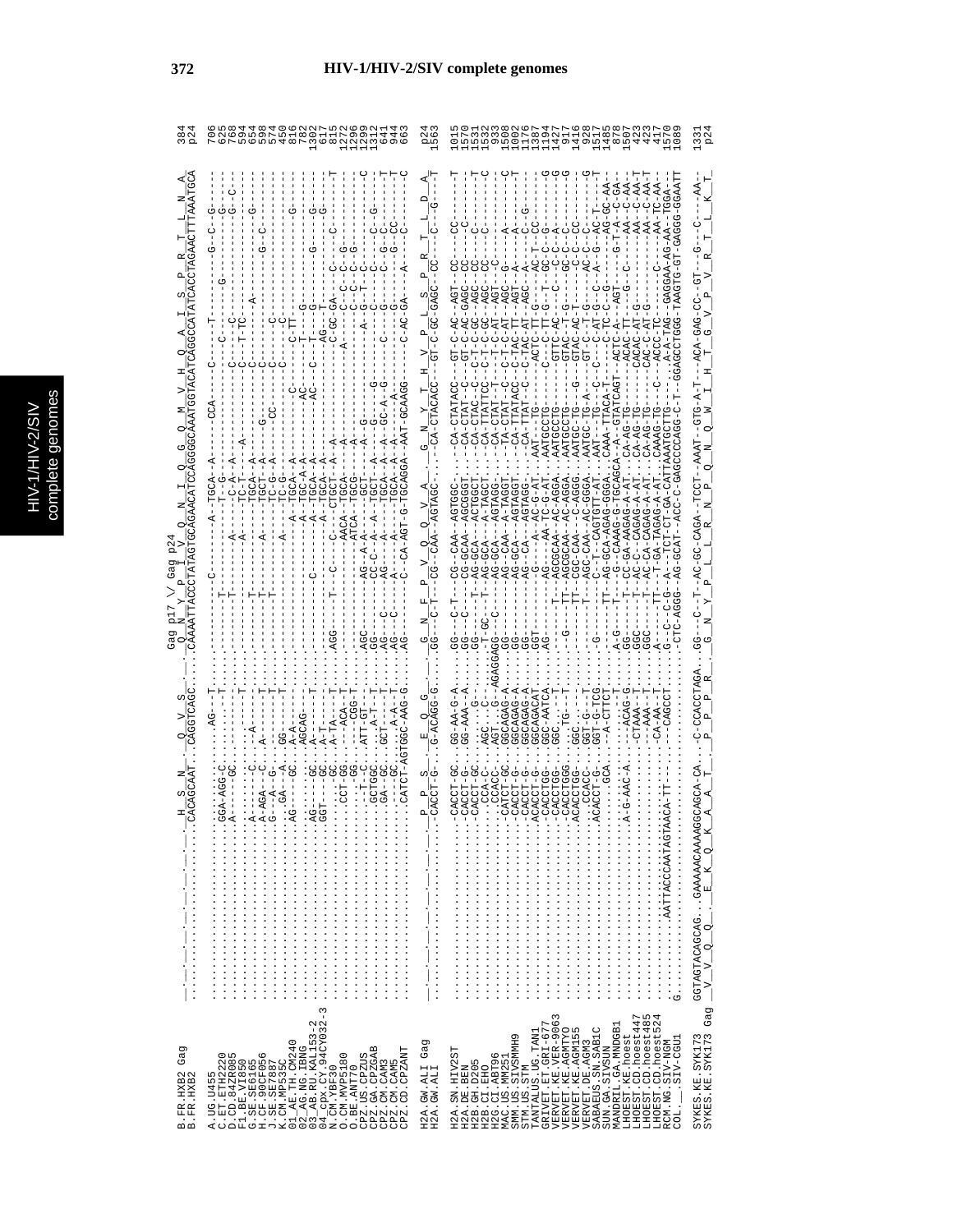|                          | Ç<br>ō |
|--------------------------|--------|
|                          |        |
|                          |        |
| $\overline{\phantom{0}}$ | ţ      |
| ſ                        | ز      |
|                          | შ<br>თ |
| I                        |        |
|                          |        |
|                          |        |
| c                        |        |
|                          |        |
|                          | î      |
|                          |        |

| Ġ                                                                                                                                                                                                                                                                                                                                          | $\overset{-}{\mathbf{G}}\overset{-}{\mathbf{G}}$<br>Ġ<br>မှ် မုံ<br>უ<br>ს<br>්                                                                                                                                                                                                                                                                                                                                                                                                                                                                                                    |
|--------------------------------------------------------------------------------------------------------------------------------------------------------------------------------------------------------------------------------------------------------------------------------------------------------------------------------------------|------------------------------------------------------------------------------------------------------------------------------------------------------------------------------------------------------------------------------------------------------------------------------------------------------------------------------------------------------------------------------------------------------------------------------------------------------------------------------------------------------------------------------------------------------------------------------------|
|                                                                                                                                                                                                                                                                                                                                            | <b>CAA</b><br><b>CAA</b><br>CA-C-<br>CA-T-<br>$C A - C -$<br>$-1000 - 1000 - 1000 - 1000 - 1000 - 1000 - 1000 - 1000 - 1000 - 1000 - 1000 - 1000 - 1000 - 1000 - 1000 - 1000 - 1000 - 1000 - 1000 - 1000 - 1000 - 1000 - 1000 - 1000 - 1000 - 1000 - 1000 - 1000 - 1000 - 1000 - 1000 - 1000 - 1000 - 1000 - 1000 - 1000 - 100$<br>$-TGTCT-T$                                                                                                                                                                                                                                      |
|                                                                                                                                                                                                                                                                                                                                            |                                                                                                                                                                                                                                                                                                                                                                                                                                                                                                                                                                                    |
| $\mathsf I$<br>$\mathsf I$<br>$\,$ I<br>- 2 - - - - - - 4 - - - - - - - - D 2 - - - - - - - - -<br><b>ひ‐‐‐‐‐ぱ‐‐‐‐‐‐‐‐‐‐‐‐‐‐‐‐‐‐‐‐‐‐‐</b><br><u> レーーーーーーーーーーーーーーー レーヴーーーーーー</u><br>$- - - - - - - -$<br>$\overline{1}$<br>ن<br>ا<br>ì<br>$-1$ $-1$ $-1$ $-1$ $-1$ $-1$<br>$\overline{\phantom{a}}$<br>$-1$ $-1$ $-1$ $-1$ $-1$<br>$-1$<br>I | $- - - - - - - - - - - - -$<br>- 45 - - 5 - 1 - - - -<br>×<br><br>×<br>回<br>$L_V = E$<br>I<br>$1 - 1 - 1 - 1 - 1 = 1 - 1 - 1 - 1 - 1 = 1 - 1$<br>$\frac{1}{1}$<br>ł<br>$\frac{1}{2}$<br>×<br>$\sum_{i=1}^{n}$<br>I<br>$\frac{1}{1}$<br>I<br>팅<br>$\mathbf{z}_\parallel$                                                                                                                                                                                                                                                                                                            |
| $\sim$<br>4_cpx.CY.94CY032-<br>3_AB.RU.KAL153-2<br>1_AE. TH. CM240<br>2_AG.NG.IBNG<br>CPZ.GA.CPZGAB<br>CPZ.CM.CAM3<br>CPZ.CM.CAM5<br>CPZ.CD.CPZANT<br>D.CD.84ZR085<br>F1.BE.VI850<br>G.SE.SE6165<br>H.CF.90CF056<br>J.SE.SE7887<br>K.CM.MP535C<br>CPZ.US.CPZUS<br>A.UG.U455<br>C.ET.ETH2220<br>O. CM. MVP5180<br>O.BE.ANT70<br>N.CM.YBF30  | LHOEST.CD.hoest485<br>LHOEST.CD.hoest524<br>3<br>LHOEST.CD.hoest447<br>$\begin{array}{lll} \texttt{GRIVET}.\texttt{ET}.\texttt{GET}.\texttt{GRL-677} \\ \texttt{VERVET}.\texttt{KE}.\texttt{VER-906} \end{array}$<br>MANDRIL.GA.MNDGB1<br>VERVET.KE.AGMTYO<br>VERVET.KE.AGM155<br>SABAEUS.SN.SAB1C<br>TANTALUS.UG.TAN1<br>LHOEST.KE.hoest<br>SMM.US.SIVSMMH9<br>SIV-CGU1<br>Gag<br>VERVET.DE.AGM3<br>RCM.NG.SIV-NGM<br>SUN.GA.SIVSUN<br>H2A.SN.HIV2ST<br>H2G.CI.ABT96<br>MAC.US.MM251<br>H2B.GH.D205<br>H2A.GW.ALI<br>H2A.GW.ALI<br>H2A.DE.BEN<br>H2B.CI.EHO<br>STM.US.STM<br>COL. |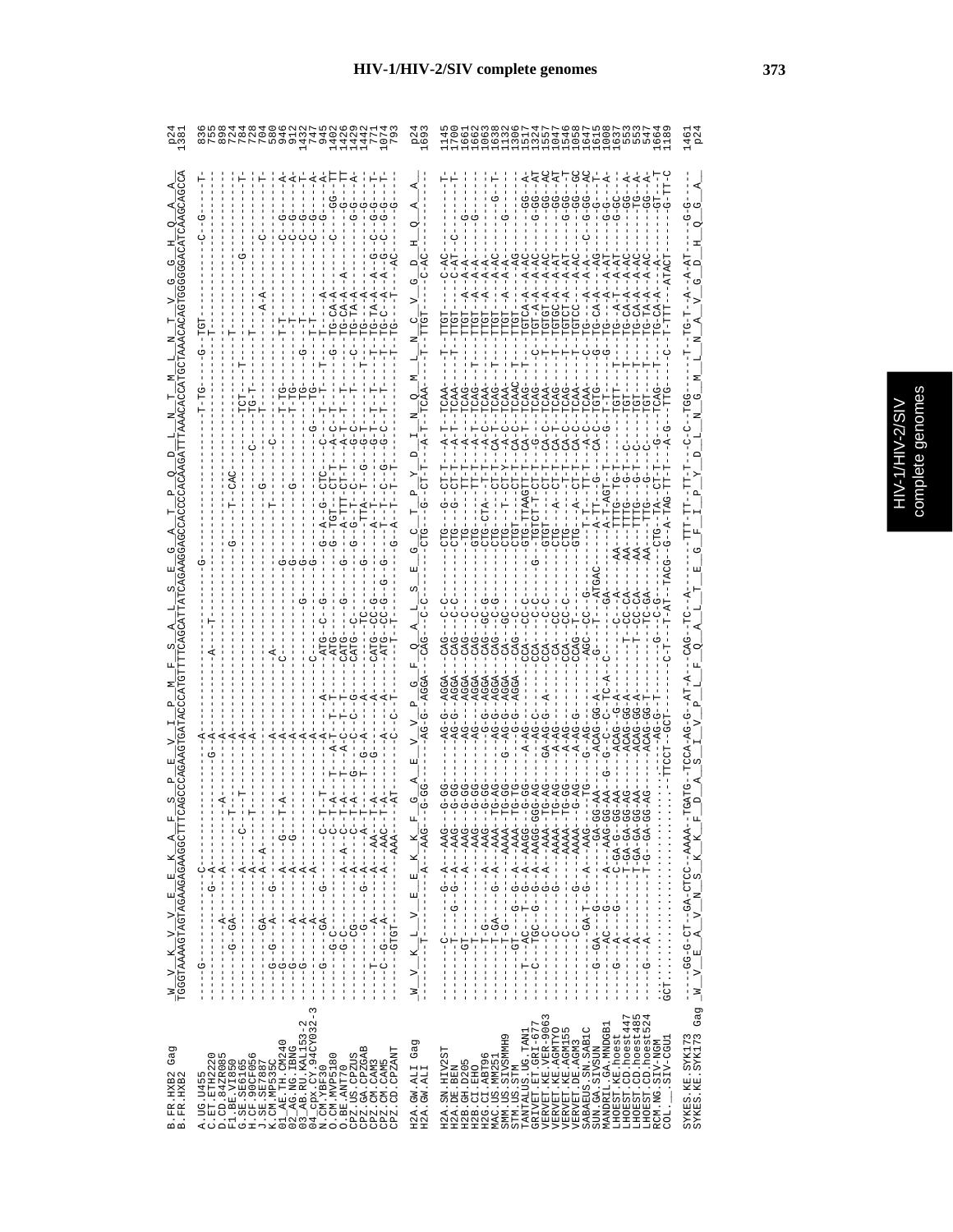|                                                                                                                                                                                                                                                                                                                                                                                                                                                                                 | oonwonnnn<br>$\infty$ or $\infty$ corp                                                                                                                                                                                                                                                                                                                                    |                                                                                                                                                                                                                                                                                                                                                                                                                                              | dodouourrur                                                                                                                                                                                                                                                                                                                                                                                                                                                       |                                            |
|---------------------------------------------------------------------------------------------------------------------------------------------------------------------------------------------------------------------------------------------------------------------------------------------------------------------------------------------------------------------------------------------------------------------------------------------------------------------------------|---------------------------------------------------------------------------------------------------------------------------------------------------------------------------------------------------------------------------------------------------------------------------------------------------------------------------------------------------------------------------|----------------------------------------------------------------------------------------------------------------------------------------------------------------------------------------------------------------------------------------------------------------------------------------------------------------------------------------------------------------------------------------------------------------------------------------------|-------------------------------------------------------------------------------------------------------------------------------------------------------------------------------------------------------------------------------------------------------------------------------------------------------------------------------------------------------------------------------------------------------------------------------------------------------------------|--------------------------------------------|
| $\frac{\mathsf{M}}{\mathsf{TGCA}}\frac{\mathsf{Q}}{\mathsf{Q}\cdot\mathsf{M}}\frac{\mathsf{I}}{\mathsf{M}}\frac{\mathsf{I}}{\mathsf{M}}\frac{\mathsf{K}}{\mathsf{M}\cdot\mathsf{M}}\frac{\mathsf{E}}{\mathsf{Q}\cdot\mathsf{A}}\frac{\mathsf{I}}{\mathsf{Q}\cdot\mathsf{A}}\frac{\mathsf{I}}{\mathsf{Q}\cdot\mathsf{M}}\frac{\mathsf{I}}{\mathsf{M}}\frac{\mathsf{I}}{\mathsf{M}}\frac{\mathsf{I}}{\mathsf{Q}\cdot\mathsf{A}}\frac{\mathsf{I}}{\mathsf{Q}\cdot\mathsf{A}}\frac$ | $\frac{1}{2}$<br>$- - - - 2$<br>Ì<br>- - - - - - - - - - - ツィー・リー - - - - - - - - - - - -<br>$\frac{1}{1}$<br>- - - - ビー・ロー - - - - - - - - - - - - - - - -<br>- - - - LDV - - D - - - - - LD - D - - - -<br>$- - A G T A - -$<br>$\frac{1}{1}$<br>$\frac{1}{1}$<br>$\frac{1}{1}$<br>$-1 - 1$<br>ţ<br>$\begin{array}{c} 1 \\ 1 \\ 1 \end{array}$<br>$\mathsf I$<br>ł<br>1 | 国<br>Ĭ<br>л<br>z,<br>ï<br>$\begin{array}{r} \begin{array}{r} \texttt{I} \end{array} \begin{array}{r} \texttt{I} \end{array} \begin{array}{r} \texttt{R} \end{array} \begin{array}{r} \texttt{E} \end{array} \begin{array}{r} \texttt{I} \end{array} \begin{array}{r} \texttt{I} \end{array} \end{array} \begin{array}{r} \texttt{I} \end{array} \begin{array}{r} \texttt{I} \end{array} \begin{array}{r} \texttt{I} \end{array} \end{array}$ | <b>D--0-51</b><br>$G-CA -$<br>$GT - RCF$<br>$GT - AC$<br>4-4---H--ひびひH--ひ--ひ--ひ-ひひ--Hひ<br>ľ<br>- - - - - - 4 - - 11 - 4 - - - - 0 - 1 - 4 1 - - - - - -<br>--ツロウロ --ロスソロ -----ローストーリー --<br>- - PHP4--- 40H - - - - -<br>- - - - - H - - RHDH - - - - - - - - - D - D - - - -<br>- - - ペー- エーエー エー ー ー ・ いっぴ ー ヘヒー ー いー ー い<br>í<br>ţ<br>$-1 - 1 - 1 - 4 - 0 - 0 - 0 - 0 - 0 - 0 - 0$                                                                             | 囯<br>z<br>$\mathbb H$                      |
|                                                                                                                                                                                                                                                                                                                                                                                                                                                                                 | <b>ローーーーーーーーーーーーーーー</b><br>$-1$ $-1$ $-1$ $-1$ $-1$ $-1$ $-1$<br>$- - - - - - - - - -$<br>$\mathsf I$<br>$\begin{array}{c} 1 \\ 1 \\ 1 \end{array}$<br>$\begin{array}{c} 1 \\ 1 \\ 1 \end{array}$<br>$\frac{1}{1}$<br>$\frac{1}{1}$                                                                                                                                       | $\begin{array}{c} \rule{0pt}{2.5ex} \rule{0pt}{2.5ex} \rule{0pt}{2.5ex} \rule{0pt}{2.5ex} \rule{0pt}{2.5ex} \rule{0pt}{2.5ex} \rule{0pt}{2.5ex} \rule{0pt}{2.5ex} \rule{0pt}{2.5ex} \rule{0pt}{2.5ex} \rule{0pt}{2.5ex} \rule{0pt}{2.5ex} \rule{0pt}{2.5ex} \rule{0pt}{2.5ex} \rule{0pt}{2.5ex} \rule{0pt}{2.5ex} \rule{0pt}{2.5ex} \rule{0pt}{2.5ex} \rule{0pt}{2.5ex} \rule{0$<br>q<br>$\frac{1}{1}$<br>Σ,                                 | $---P-1$<br>$\begin{bmatrix} 1 \\ 1 \\ 1 \\ 1 \end{bmatrix}$<br>$\begin{array}{c} 1 \\ 1 \\ 1 \end{array}$                                                                                                                                                                                                                                                                                                                                                        |                                            |
| Gag<br>B. FR. HXB2<br>B. FR. HXB2                                                                                                                                                                                                                                                                                                                                                                                                                                               | $\infty$<br>03_AB.RU.KAL153-2<br>04_cpx.CY.94CY032-<br>N.CM.YBF30<br>$\frac{1}{2}$ AE.TH.CM240<br>CPZ.GA.CPZGAB<br>CPZ.CD.CPZANT<br>A.UG.U455<br>C.ET.ETH2220<br>D.CD.84ZR085<br>F1.BE.VI850<br>G.SE.SES56165<br>CPZ.US.CPZUS<br>0. CM. MVP5180<br>5E6165<br>J.SE.SE7887<br>K.CM.MP535C<br>K.CM.MP535C<br>CPZ.CM.CAM3<br>CPZ.CM.CAM5<br>O.BE.ANT70<br>$\circ$             | Gag<br>H2A.GW.ALI<br>H2A.GW.ALI                                                                                                                                                                                                                                                                                                                                                                                                              | VERVET.KE.VER-9063<br>VERVET.KE.AGMTYO<br>LHOEST.CD.hoest447<br>LHOEST.CD.hoest485<br>LHOEST.CD.hoest524<br>GRIVET.ET.GRI-677<br>MANDRIL.GA.MNDGB1<br>SABAEUS.SN.SAB1C<br>VERVET.KE.AGM155<br>TANTALUS.UG.TAN1<br>LHOEST.KE.hoest<br>SMM.US.SIVSMMH9<br>LIED-VIIS.<br>RCM.NG.SIV-NGM<br>VERVET. DE. AGM3<br>SUN.GA.SIVSUN<br>H2A.SN.HIV2ST<br>H2G.CI.ABT96<br>MAC.US.MM25<br>H2B. GH. D205<br>H2A.DE.BEN<br>H2B.CI.EHO<br>STM.US.STM<br>$\overline{\text{COL}}$ . | SYKES.KE.SYK173<br>SYKES.KE.SYK173 Gag M__ |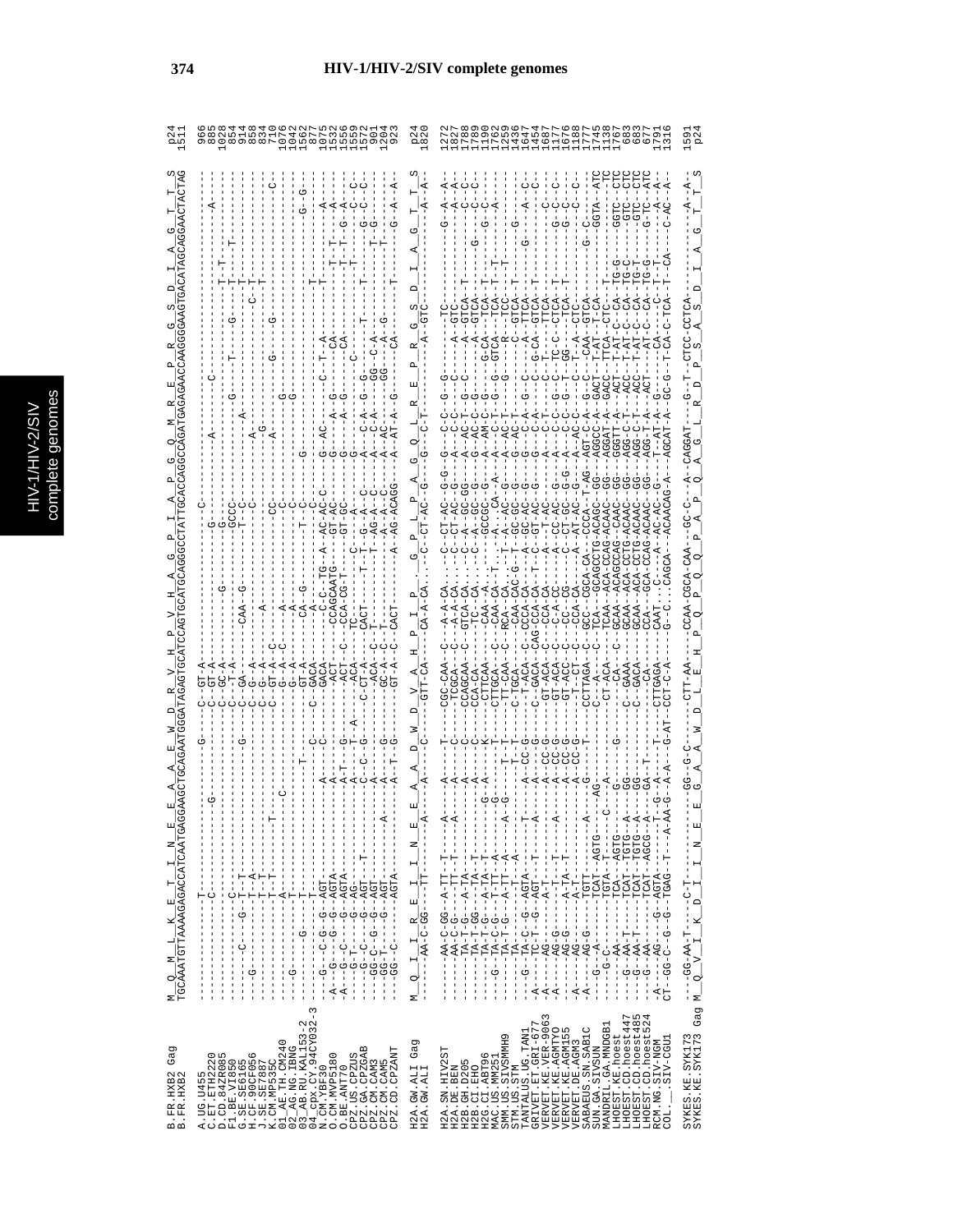|              | å<br>٥ |
|--------------|--------|
|              |        |
|              |        |
| $\mathbf{C}$ | ř      |
|              |        |
|              | f      |
| ì<br>É       | J      |
|              |        |
|              |        |
|              |        |
| ł            |        |
|              |        |
| f            | ï      |
|              | î      |
|              |        |

|                                                                                                                                                 |                                                                                                                                                                                                                                                                                                                                                                                                                                                                                                                                                                                                                                                                                                                                                                          |                                                                                                                                                                       | AGTATCI<br>AGTGTC<br>CCAA-A<br><b>AGTGTC</b><br>$A - -A - A$<br>$-A$ -A $-$ AGTA-A<br>AGTT-A<br>$A-TA-$<br>$A - A -$<br>AGT-T<br>$C-AT-$                                                                                                                                                                                                                                                                                                                                                                                                                                                                                                                                                                                                                                                                                                                                                                    |
|-------------------------------------------------------------------------------------------------------------------------------------------------|--------------------------------------------------------------------------------------------------------------------------------------------------------------------------------------------------------------------------------------------------------------------------------------------------------------------------------------------------------------------------------------------------------------------------------------------------------------------------------------------------------------------------------------------------------------------------------------------------------------------------------------------------------------------------------------------------------------------------------------------------------------------------|-----------------------------------------------------------------------------------------------------------------------------------------------------------------------|-------------------------------------------------------------------------------------------------------------------------------------------------------------------------------------------------------------------------------------------------------------------------------------------------------------------------------------------------------------------------------------------------------------------------------------------------------------------------------------------------------------------------------------------------------------------------------------------------------------------------------------------------------------------------------------------------------------------------------------------------------------------------------------------------------------------------------------------------------------------------------------------------------------|
|                                                                                                                                                 |                                                                                                                                                                                                                                                                                                                                                                                                                                                                                                                                                                                                                                                                                                                                                                          |                                                                                                                                                                       |                                                                                                                                                                                                                                                                                                                                                                                                                                                                                                                                                                                                                                                                                                                                                                                                                                                                                                             |
|                                                                                                                                                 |                                                                                                                                                                                                                                                                                                                                                                                                                                                                                                                                                                                                                                                                                                                                                                          |                                                                                                                                                                       |                                                                                                                                                                                                                                                                                                                                                                                                                                                                                                                                                                                                                                                                                                                                                                                                                                                                                                             |
|                                                                                                                                                 |                                                                                                                                                                                                                                                                                                                                                                                                                                                                                                                                                                                                                                                                                                                                                                          |                                                                                                                                                                       |                                                                                                                                                                                                                                                                                                                                                                                                                                                                                                                                                                                                                                                                                                                                                                                                                                                                                                             |
|                                                                                                                                                 |                                                                                                                                                                                                                                                                                                                                                                                                                                                                                                                                                                                                                                                                                                                                                                          |                                                                                                                                                                       | 2--000-02-22<br>2--0-00-0-22<br>$C---AGGG-A$                                                                                                                                                                                                                                                                                                                                                                                                                                                                                                                                                                                                                                                                                                                                                                                                                                                                |
|                                                                                                                                                 | $\begin{array}{c} 1 \\ 1 \\ 1 \end{array}$<br>$\frac{1}{1}$<br>$\frac{1}{1}$                                                                                                                                                                                                                                                                                                                                                                                                                                                                                                                                                                                                                                                                                             | Σ<br>Σ                                                                                                                                                                | ۲<br>ا<br>니<br>$\triangleright$                                                                                                                                                                                                                                                                                                                                                                                                                                                                                                                                                                                                                                                                                                                                                                                                                                                                             |
| $\frac{\texttt{T}-\texttt{L}-\texttt{Q}-\texttt{E}-\texttt{Q}-\texttt{I}-\texttt{G}-\texttt{W}-\texttt{M}}{\texttt{TACCTTCAGGATCGATGGATCGATG}}$ | - HU – – – – – U KU H – – – – – U – – K – – D K – – – –<br>- - - - - 10 - 11 - - 5 - - - - - - 4 10 4 - - 11 - -<br>$---PQT-$<br>$-1$<br>$-1$<br>$-1$<br>$-1$<br>$-40A -$<br>$-1$ - $-1$<br>$\begin{array}{c} 1 \\ 1 \\ 1 \\ 1 \end{array}$<br>$\begin{array}{c} 1 \\ 1 \\ 1 \\ 1 \end{array}$<br>- - 400- - 0 - - 0 - - - - - - - 0 - 0 4 - -<br>$\frac{1}{1}$<br>I<br>ï<br>ï<br>$\frac{1}{1}$<br>$\frac{1}{1}$<br>$-1 - 4 - 1 - 0 - 1$<br>$\begin{bmatrix} 1 \\ 1 \\ 1 \\ 1 \end{bmatrix}$<br>$\begin{array}{c} 1 \\ 1 \\ 1 \\ 1 \end{array}$<br>$---A---$<br>$\begin{bmatrix} 1 \\ 1 \\ 1 \\ 1 \end{bmatrix}$<br>$-1$ - $-1$ - $-1$<br>$-1$ - $-1$ - $-1$<br>Ť<br>$-1$ $-1$ $-1$<br>$\begin{array}{c} 1 \\ 1 \\ 1 \end{array}$<br>$\frac{1}{1}$<br>Ţ<br>$\frac{1}{1}$ | $-2 - 7 - 8 - 1 - 8 - 1 - 1 = -1$<br>$\frac{\mathbf{T}-\mathbf{V}-\mathbf{E}-\mathbf{E}}{\mathbf{C}-\mathbf{A}\mathbf{G}-\mathbf{A}\mathbf{G}-\mathbf{A}-\mathbf{E}}$ | )dJ - - - - DdJ L - - - - - - - - - - 4 - Dd - dd - - -<br>L------DdひU--------H-のd-のd-L-<br>L- - - - - - - - dOL- - - - - - - - D- Dd - Sd - - O<br>LID - - - - D �� - - - - - - - D - - LID D - - D LI - LID<br>こじひーーーー ひぺーーーーーーーーーーーーーーー イベービン<br><b>ロー・トー・トー スーー - ロロー・トー・スーー スーツスーロン</b><br>A - -AG-AG-- - - -G---CC-- ---CC-<br>A - -AG-AG-A - - - -GCA--CC - - - -CA-<br>.UU - - - - LU - - - - - - - - - - LUU - - RLN - U<br>$\begin{aligned} C &=-\mathbf{A}\mathbf{A}-\mathbf{A}--\mathbf{A}--G---&---\mathbf{A}---&---\mathbf{A}----C\\ \mathbf{A} &=-\mathbf{A}G-\mathbf{A}G-\mathbf{A}--G---&---C\\ \mathbf{A} &=-\mathbf{A}G-\mathbf{A}G-\mathbf{A}--&\end{aligned}$<br><u> ひひーーーーHひーーーひひーーひーーーーのドーツドーード</u><br>HU----UU---U------4-U4-U4--4<br>$\begin{array}{c}\n- -A & -1 \\ \hline\nE & -1\n\end{array}$<br>$\blacksquare$<br>ţ<br>o<br>$-10 - 100 - 100 - 100$<br>피<br>$\mathbf{r}$<br>H |
| Gag<br>B.FR.HXB2<br>B.FR.HXB2                                                                                                                   | $\frac{1}{1}$<br>i<br>F<br>$\frac{1}{1}$<br>$\frac{1}{1}$<br>$\frac{1}{1}$<br>I<br>J.<br>Ü<br>Ü<br>$\circ$<br>Ü<br>U<br>$\overline{1}$<br>I.<br>U<br>U<br>U<br>U<br>J.<br>Μ<br>$01$ $A$ n TH.CM240<br>$02$ $A$ G.NG.IBNG<br>$03$ $A$ B.RU.KAL153-2<br>$04$ $Cpx$ .CY.94CV032-3<br>CPZ.GA.CPZGAB<br>CPZ.CD.CPZANT<br>CPZ.US.CPZUS<br>A.UG.U455<br>C.ET.ETH2220<br>D.CD.84ZR085<br>F1.BE.VI850<br>G.SE.SE6165<br>F1.BE.VI850<br>G.SE.SE6165<br>H.CF.90CF056<br>J.SE.SE7887<br>0. CM. MVP5180<br>K.CM.MP535C<br>CPZ.CM.CAM3<br>CPZ.CM.CAM5<br>O.BE.ANT70<br>N.CM.YBF30                                                                                                                                                                                                      | ÜÜ<br>Gag<br>H2A.SN.HIV2ST<br>H2A.GW.ALI<br>H2A.GW.ALI<br>H2A.DE.BEN                                                                                                  | $\omega$<br>Ü<br>Gag<br>VERVET.KE.VER-9063<br>VERVET.KE.AGMTYO<br>LHOEST.CD.hoest485<br>LHOEST.CD.hoest524<br>LHOEST.CD.hoest447<br>D<br>MANDRIL.GA.MNDGB1<br>$\begin{array}{ll} \texttt{TANTALUS . UG . TAMI} \\ \texttt{GRLVET . ET . GRL-67} \end{array}$<br>VERVET.KE.AGM155<br>SABAEUS.SN.SAB1C<br>SYKES.KE.SYK173<br>SYKES.KE.SYK173<br>LHOEST.KE.hoest<br>SMM.US.SIVSMMH9<br>SIV-CGU1<br>VERVET.DE.AGM3<br>RCM.NG.SIV-NGM<br>SUN.GA.SIVSUN<br>H2G.CI.ABT96<br>MAC.US.MM251<br>H2B. GH. D205<br>H2B.CI.EHO<br>STM.US.STM                                                                                                                                                                                                                                                                                                                                                                              |
|                                                                                                                                                 |                                                                                                                                                                                                                                                                                                                                                                                                                                                                                                                                                                                                                                                                                                                                                                          |                                                                                                                                                                       | COL.                                                                                                                                                                                                                                                                                                                                                                                                                                                                                                                                                                                                                                                                                                                                                                                                                                                                                                        |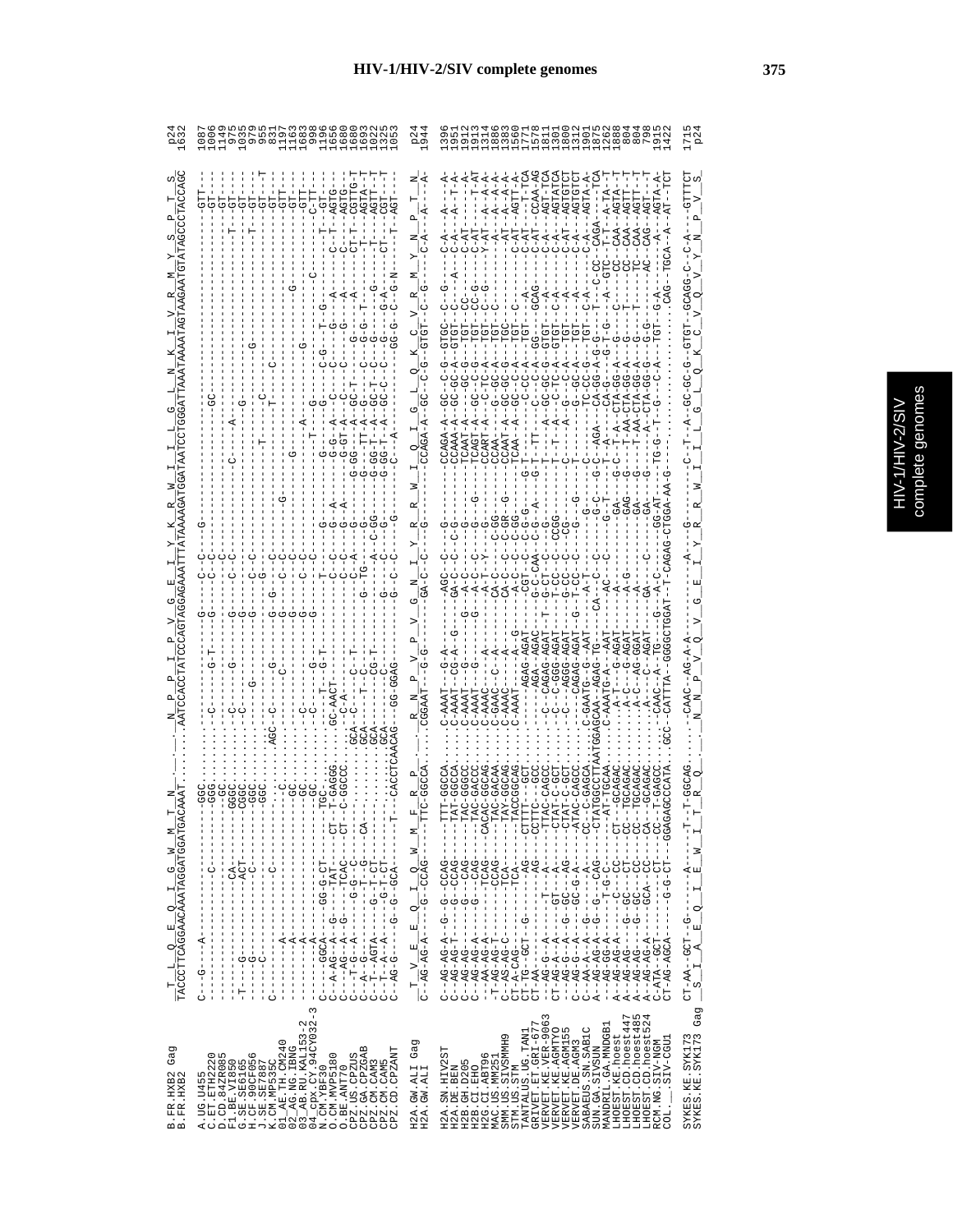|                                                                               |                                                                                                                                                                                                                                                                                                                                                                                                                                                                                                                                                                                                                                                                                                                                                                                                                                                                                                                                                                                                                                | 207<br>20                                                                                                                                                                                     |                                                                                                                                                                                                                                                                                                                                                                                                                                                                                                                                                                                                                                                                                                                                                                                                                                           |                                        |
|-------------------------------------------------------------------------------|--------------------------------------------------------------------------------------------------------------------------------------------------------------------------------------------------------------------------------------------------------------------------------------------------------------------------------------------------------------------------------------------------------------------------------------------------------------------------------------------------------------------------------------------------------------------------------------------------------------------------------------------------------------------------------------------------------------------------------------------------------------------------------------------------------------------------------------------------------------------------------------------------------------------------------------------------------------------------------------------------------------------------------|-----------------------------------------------------------------------------------------------------------------------------------------------------------------------------------------------|-------------------------------------------------------------------------------------------------------------------------------------------------------------------------------------------------------------------------------------------------------------------------------------------------------------------------------------------------------------------------------------------------------------------------------------------------------------------------------------------------------------------------------------------------------------------------------------------------------------------------------------------------------------------------------------------------------------------------------------------------------------------------------------------------------------------------------------------|----------------------------------------|
|                                                                               |                                                                                                                                                                                                                                                                                                                                                                                                                                                                                                                                                                                                                                                                                                                                                                                                                                                                                                                                                                                                                                |                                                                                                                                                                                               |                                                                                                                                                                                                                                                                                                                                                                                                                                                                                                                                                                                                                                                                                                                                                                                                                                           |                                        |
|                                                                               |                                                                                                                                                                                                                                                                                                                                                                                                                                                                                                                                                                                                                                                                                                                                                                                                                                                                                                                                                                                                                                |                                                                                                                                                                                               | GA-AGAC<br>$-6-AA$<br>$-5-4A$                                                                                                                                                                                                                                                                                                                                                                                                                                                                                                                                                                                                                                                                                                                                                                                                             |                                        |
| $\frac{1}{\text{ATTCTGCACATTAAGACAGGACCAAGGA}} = \frac{1}{P} \frac{K}{K - E}$ | ŧ<br>ł<br>ł<br>ŧ<br>Ť,<br>ŧ<br>ł,<br>t,<br>ŧ<br>ł<br>ŧ<br>t,<br>$- - A - -$<br>J.<br>$\mathbf{I}$<br>J.<br>$-$ – – $ \overline{A}$<br>Ť.<br>$-4$<br>$- - - - - A$<br>$-4$<br>$-4$<br>$-4$<br>$- - - - - A$<br>$- - A$<br>$- - - - A$<br>- H – – – – – + D – – – K – U – – H – – K – – – –<br>J.<br>$\frac{1}{1}$<br>$\frac{1}{4}$<br>$\frac{1}{1}$<br>$-1 - 5 - 1$<br>Ť.<br>$-5 - 1$<br>$\mathsf I$<br>I<br>$\frac{1}{\sqrt{2}}$<br><b>ひ‐‐‐‐‐‐‐‐‐‐‐‐‐‐‐‐‐‐‐‐‐‐‐‐‐</b><br><b>0</b> - - - - - - - - -<br>$\frac{1}{1}$<br>J.<br>Ţ<br>$\frac{1}{4}$<br>Ţ<br>Î<br>I.<br>J.<br>Ť.<br>- - ペ - - - - - - - - - - - - -<br>$\mathsf I$<br>$- - A - -$<br>I<br>$-1$ - $-1$ - $-1$<br>$\frac{1}{1}$<br>$\begin{array}{c} 1 \\ 1 \\ 1 \\ 1 \end{array}$<br>$-----P-P$<br>$\begin{array}{c} \begin{array}{c} \text{1} \\ \text{2} \\ \text{3} \\ \text{4} \end{array} \end{array}$<br>-----------<br>Ţ<br>J.<br>Ť.<br>ı<br>$-1 - T - -$<br>$-1 - T - -$<br>$\frac{1}{1}$<br>$-1$ – $T$ – –<br>ن<br>ا<br>$\frac{1}{1}$<br>J.<br>т<br>т<br>3 | 囸<br>ţ<br>×<br>$\mathbf{I}$<br>л<br>д,<br>J,<br>ゼ<br>J,<br>$\begin{array}{c} 1 \\ 1 \\ 1 \end{array}$<br>ö<br>$\mathbf{K}$<br>$-4 -$<br>н<br>$- - - - - - - - -$<br>$\Box$<br>급<br>ျပုံ<br>၂၂ | ŧ<br>÷,<br>ŧ<br>ŧ<br>$\frac{1}{1}$<br>$\begin{array}{l} \mathbf{\ddot{c}-A}\mathbf{A}^{T}\cdot\mathbf{A}^{T}\cdot\mathbf{A}^{T}\cdot\mathbf{A}^{T}\cdot\mathbf{A}^{T}\cdot\mathbf{A}^{T}\cdot\mathbf{A}^{T}\cdot\mathbf{A}^{T}\cdot\mathbf{A}^{T}\cdot\mathbf{A}^{T}\cdot\mathbf{A}^{T}\cdot\mathbf{A}^{T}\cdot\mathbf{A}^{T}\cdot\mathbf{A}^{T}\cdot\mathbf{A}^{T}\cdot\mathbf{A}^{T}\cdot\mathbf{A}^{T}\cdot\mathbf{A}^{T}\cdot\mathbf{A}^{T}\cdot\mathbf{A}^{T}\cdot\mathbf$<br>ï<br>$\mathbf{I}$<br>$\overline{1}$<br>J.<br>$\mathbf{I}$<br>т<br>$-1 - -2 - 1 - 2 - 1 - 2 - 1 - 2 - 1 - 2 - 1 - 2 - 1$<br>$- - A$<br>$-4$<br>$-4$<br>$- - - - - A$<br>$-4$<br>$-4$<br>$\mathbf{I}$<br>$\frac{1}{1}$<br>ひーひひーーーーーーーーひーーーーーーーーしーひ<br><b>ローーーーーひーーひーーローーーーイーーひーひ</b><br>ï<br>$-1 - 4 - - - - - -$<br>$-1 - 2 - 1 - 3 - 1$<br>ن<br>۱<br>T |                                        |
| Gag<br>B.FR.HXB2<br>B.FR.HXB2                                                 | $\begin{array}{l} \text{A. U1}, \text{B. 195} \\ \text{D. 1}, \text{B. 220} \\ \text{D. 1}, \text{B. 2420085} \\ \text{F1. 1, B: V1850} \\ \text{F1. 1, B: V1850} \\ \text{F1. 1, B: V1850} \\ \text{F1. 1, B: V1850} \\ \text{F1. 1, B: V1850} \\ \text{F1. 1}, \text{F1. 1}, \text{F1. 1}, \text{F1. 1}, \text{F1. 1}, \text{F1. 1}, \text{F1. 1$<br>CPZ.US.CPZUS<br>CPZ.GA.CPZGAB<br>CPZ.CM.CAM3<br>CPZ.CM.CAM5<br>CPZ.CD.CPZANT<br>O.BE.ANT70                                                                                                                                                                                                                                                                                                                                                                                                                                                                                                                                                                              | Gag<br>H2A.GW.ALI<br>H2A.GW.ALI                                                                                                                                                               | LHOEST.CD.hoest447<br>LHOEST.CD.hoest485<br>LHOEST.CD.hoest524<br>VERVET.KE.VER-9063<br>TANTALUS.UG.TAN1<br>GRIVET.ET.GRI-677<br>MANDRIL.GA.MNDGB1<br>VERVET.KE.AGMTYO<br>VERVET.KE.AGMI55<br>SABAEUS.SN.SAB1C<br>SMM.US.SIVSMMH9<br>LHOEST.KE.hoest<br>SIV-CGU1<br>VERVET.DE.AGM3<br>RCM.NG.SIV-NGM<br>SUN.GA.SIVSUN<br>H2A.SN.HIV2ST<br>H2G.CI.ABT96<br>MAC.US.MM251<br>H2B.GH.D205<br>H2B.CI.EHO<br>H2A.DE.BEN<br>STM.US.STM<br>COL.                                                                                                                                                                                                                                                                                                                                                                                                   | SYKES.KE.SYK173<br>SYKES.KE.SYK173 Gag |

**376 HIV-1/HIV-2/SIV complete genomes**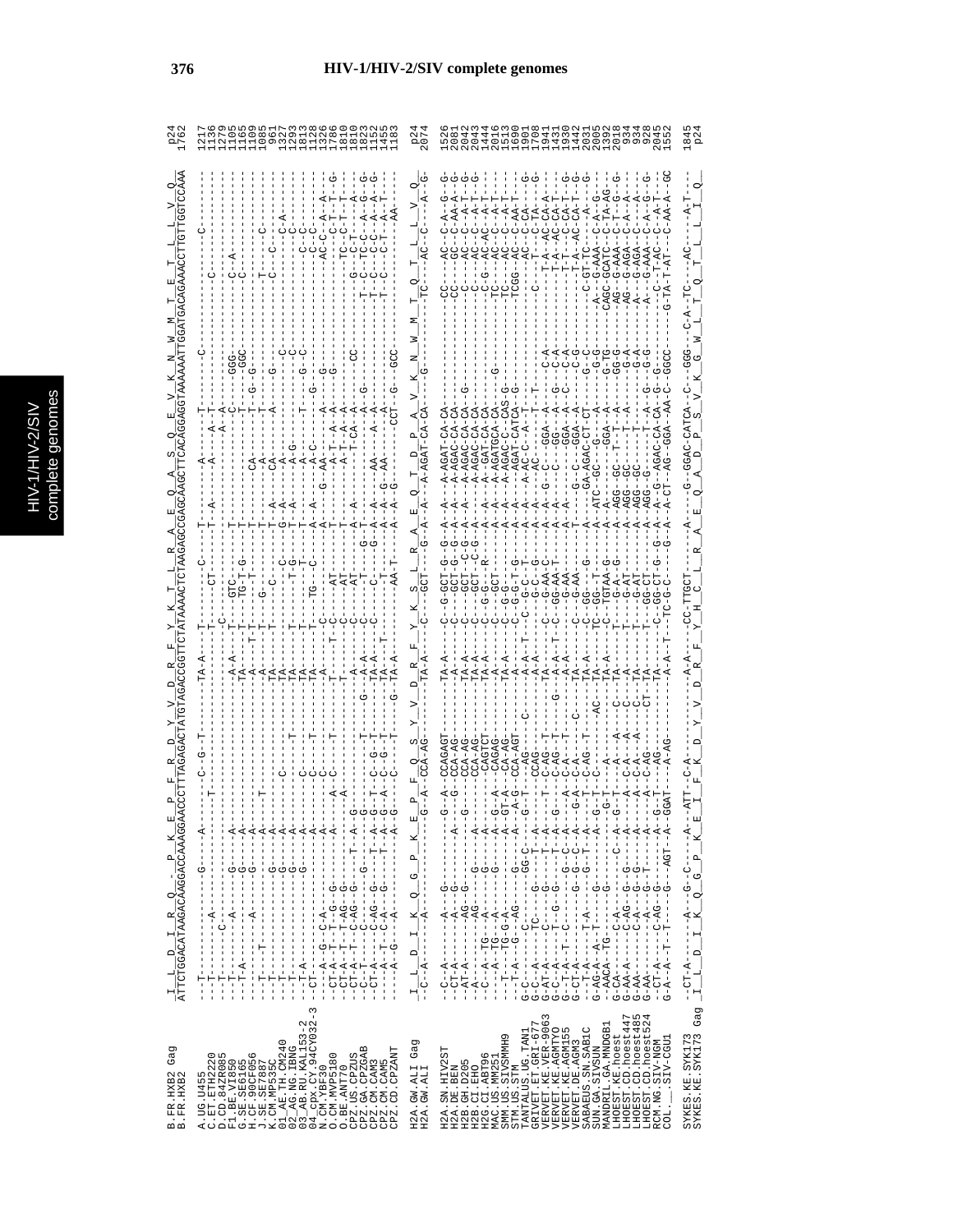|   | ۶<br>J.<br>ij |
|---|---------------|
|   |               |
| f | pued          |
|   | ກ             |
|   |               |
|   | ٦             |
| E | ļ<br>ŕ        |
|   |               |

|                                                                                                                                                                                                                                                                                                                                                                                                                                                 | Vir<br>Kaye<br>see                                                                                                                                                                                                                                                                                                                                                                                                                                                                                                                                                                                                                                                                                                                                                                                                                                                                                                                                                                                              |     |
|-------------------------------------------------------------------------------------------------------------------------------------------------------------------------------------------------------------------------------------------------------------------------------------------------------------------------------------------------------------------------------------------------------------------------------------------------|-----------------------------------------------------------------------------------------------------------------------------------------------------------------------------------------------------------------------------------------------------------------------------------------------------------------------------------------------------------------------------------------------------------------------------------------------------------------------------------------------------------------------------------------------------------------------------------------------------------------------------------------------------------------------------------------------------------------------------------------------------------------------------------------------------------------------------------------------------------------------------------------------------------------------------------------------------------------------------------------------------------------|-----|
| Gag<br>B.FR.HXB2<br>B.FR.HXB2                                                                                                                                                                                                                                                                                                                                                                                                                   | മത<br>$\infty$<br>ס<br>AGTAGGA<br>5<br>EAT<br>Ŭ<br>AG<br>ATGCGAACCCAGATTGTAAGACTATTTTAAA<br>ĸ<br>Н<br>Н<br>×<br>O<br>$\Box$<br>$\mathbf{\Omega}$<br>Z<br>К<br>z                                                                                                                                                                                                                                                                                                                                                                                                                                                                                                                                                                                                                                                                                                                                                                                                                                                 | 1 U |
| CPZ.US.CPZUS<br>CPZ.GA.CPZGAB<br>CPZ.CM.CAM3<br>CPZ.CM.CAM5<br>CPZ.CD.CPZAMT<br>0. CM. MVP5180<br>O.BE.ANT70                                                                                                                                                                                                                                                                                                                                    | dwawdawaanda<br>Gwawdowaand<br>4<br>40000<br>てり<br>$-4$<br>К<br>- - - - - ひ - - - d'd'U - - - - - - -<br>ن<br>۱<br>j<br>·<br><br><br><br><br><br><br><br><br><br><br><br><br><br><br><br><br>$\begin{bmatrix} 1 \\ 1 \\ 1 \end{bmatrix}$<br>- - - - ひひ - ひのざひば - - - - - - - - - - - -<br>ţ<br>$\frac{1}{1}$<br>$\begin{bmatrix} 1 \\ 1 \\ 1 \\ 1 \end{bmatrix}$<br>J.<br>Ť<br>$\frac{1}{1}$<br>$\frac{1}{1}$<br>$\frac{1}{1}$<br><b>ひ‐H‐‐‐‐‐‐ひ‐‐‐‐‐‐‐‐‐‐‐‐</b><br>$-1$ - $-1$ - $-1$<br>$\sf I$<br>$\frac{1}{1}$<br>$\frac{1}{1}$<br>$\frac{1}{1}$<br>$- -P - -P - -$<br>$- -\mathbf{B} - \mathbf{E}$<br>$\frac{1}{1}$<br>$-1$ - $-1$ - $-1$ - $-1$<br>į<br>$- -A - -$<br>$\frac{1}{1}$<br>$- -A - -$<br>$\frac{1}{1}$<br>$- - A$<br>Ť<br>$\frac{1}{1}$<br>$\mathsf I$<br>ပု<br>I<br>I<br>I<br>I<br>п<br>T<br>I<br>I.<br>$\mathbf{I}$<br>т<br>3                                                                                                                                                                |     |
| Gag<br>H2A.GW.ALI<br>H2A.GW.ALI                                                                                                                                                                                                                                                                                                                                                                                                                 | てり<br>മ<br>×<br>$\begin{array}{c}\nD & C & K & L & V & L \\ -D & -C & -ATTAG-GC-G\n\end{array}$<br>ρý<br>J.<br>z<br>τJ<br>Ч,<br>$\frac{1}{1}$<br>$\overline{1}$<br>z<br>- 1                                                                                                                                                                                                                                                                                                                                                                                                                                                                                                                                                                                                                                                                                                                                                                                                                                     |     |
| Μ<br>LHOEST.CD.hoest447<br>LHOEST.CD.hoest485<br>LHOEST.CD.hoest524<br>VERVET.KE.VER-906<br>GRIVET.ET.GRI-677<br>MANDRIL.GA.MNDGB1<br>SABAEUS. SN. SABIC<br>VERVET.KE.AGMTYO<br>VERVET.KE.AGM155<br>TANTALUS.UG.TAN1<br>SMM.US.SIVSMMH9<br>LHOEST.KE.hoest<br>SIV-CGU1<br>RCM.NG.SIV-NGM<br>VERVET.DE.AGM3<br>SUN.GA.SIVSUN<br>H2A.SN.HIV2ST<br>H2G.CI.ABT96<br>MAC.US.MM251<br>H2B. GH. D205<br>H2A.DE.BEN<br>H2B.CI.EHO<br>STM.US.STM<br>COL. | $PT - A -$<br>$T - A -$<br>$-A$ -<br>$CT - A -$<br>Η<br>てりてり<br>ಕಿ ಕ<br>Ĭ<br>ĭ<br>Ť<br>Ĭ<br>Ĭ<br>Ť.<br>Ť.<br>Ĭ<br>j.<br><b>ウーウー----ウ∀ソ---ソ--∀--------∀---</b><br>$\mathsf I$<br>I<br>- - - - - イム - ひひ I.L.ベ - - - - - - - - - - - - -<br>- - - - 45-555- - - - - - - - -<br>- 0 - - 4 - 0 0 H H 4 - - 0 - - 0 - - - - - - - - -<br>- ツーシー – - イヴ – イー・シー・シー – トー・<br>H - ひひ - ひぺIIII - - - ひ - - - - -<br>ウ<br>し<br>$\frac{1}{\sqrt{2}}$<br>- - - 20 - - 21:54 - - - - - - 2 - - - - - - - -<br><u> ひ‐ひの‐のペーーーーーーーーーーーーーーーーーー</u><br>$\frac{1}{1}$<br>--44-555--5----<br>UR-DRHI------U----<br>- MAHU - - - U - - - - -<br>I<br>I<br>$-1$ $-1$ $-1$ $-1$ $-1$ $-1$<br>$\frac{1}{1}$<br>$\frac{1}{4}$<br>$\frac{1}{1}$<br>$\frac{1}{4}$<br>$\frac{1}{4}$<br>ţ<br>$- - A - -$<br>$A - -$<br>$\frac{1}{1}$<br>ł<br>ပုံ<br>U<br>↻<br>F<br>-<br>$\frac{1}{2}$<br>י<br>ד<br>יך<br>י<br>$\frac{1}{1}$<br>Ĭ<br>Ĭ<br>Ţ<br>$\begin{bmatrix} 1 \\ 1 \\ 1 \end{bmatrix}$<br>Ī<br>ļ<br>ļ<br>Ī<br>Í<br>Ţ<br>Ţ<br>ť<br>ŧ<br>I |     |
| SYKES.KE.SYK173<br>SYKES.KE.SYK173 Gag                                                                                                                                                                                                                                                                                                                                                                                                          | $I_{L,K}$<br>$C$ $R$ $Q$<br>폑<br>$\alpha$<br>$\mathbb{R}$<br>ーリーーー<br>$\mathbf{A}$<br>$\square$                                                                                                                                                                                                                                                                                                                                                                                                                                                                                                                                                                                                                                                                                                                                                                                                                                                                                                                 |     |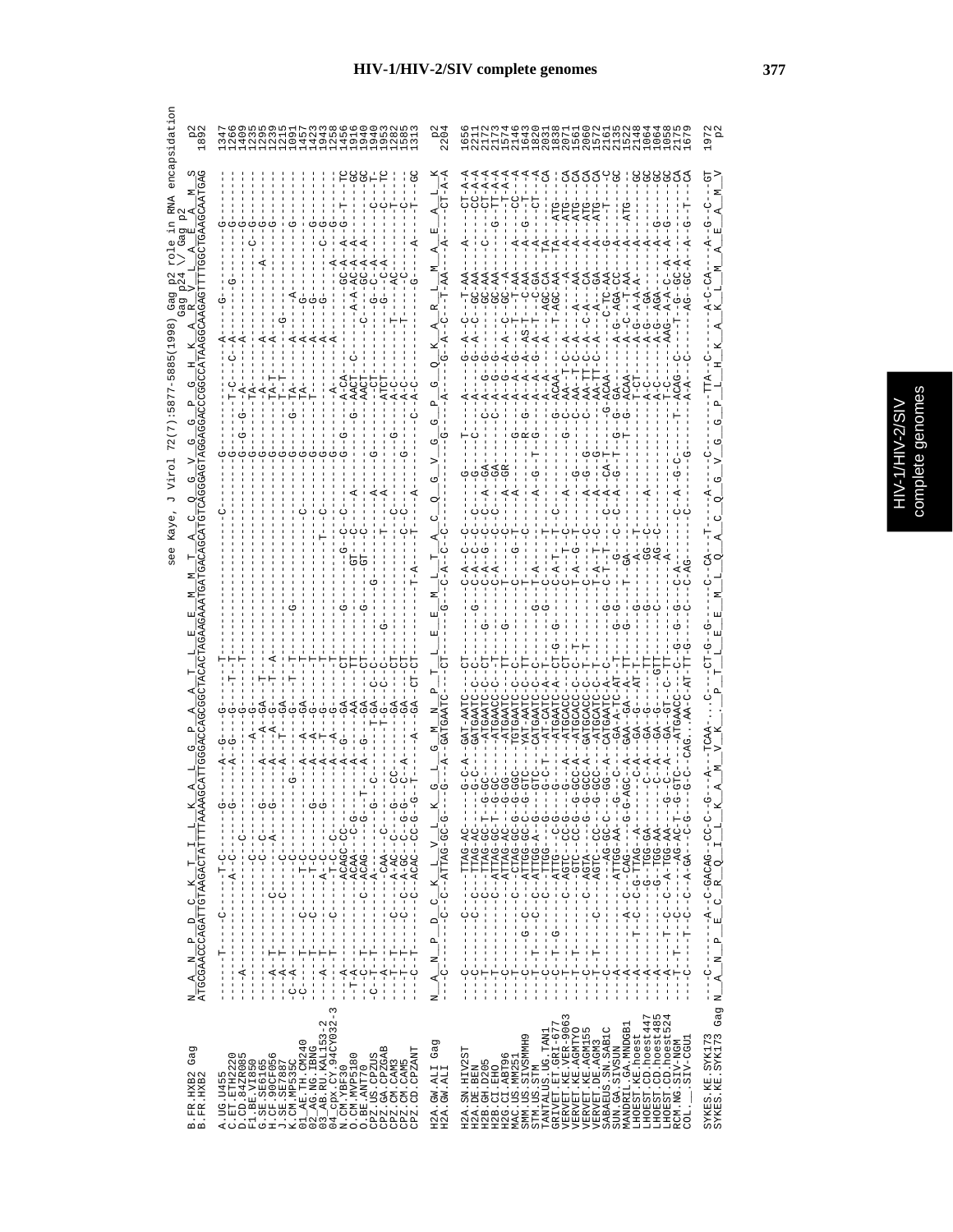see Kaye, J Virol 72(7):5877-5885(1998) Gag p2 role in RNA encapsidation<br>  $\frac{1}{\sqrt{2}}$  gag-Pol fusion TF protein start / Gag-Pol fusion TF protein start see Kaye, J Virol 72(7):5877-5885(1998) Gag p2 role in RNA encapsidation

|                                                |                                                                                                                                                                                                                                                                                                                                                                                                                                                                                                                                                                                                                                                                                                                                                    |                                                        |                                                                                                                                                                                                                                                                                                                                                                                                                                                                                                                                                                                                                            | 207                                                                                                                                                                                                                                                                                                                                                                                                            |
|------------------------------------------------|----------------------------------------------------------------------------------------------------------------------------------------------------------------------------------------------------------------------------------------------------------------------------------------------------------------------------------------------------------------------------------------------------------------------------------------------------------------------------------------------------------------------------------------------------------------------------------------------------------------------------------------------------------------------------------------------------------------------------------------------------|--------------------------------------------------------|----------------------------------------------------------------------------------------------------------------------------------------------------------------------------------------------------------------------------------------------------------------------------------------------------------------------------------------------------------------------------------------------------------------------------------------------------------------------------------------------------------------------------------------------------------------------------------------------------------------------------|----------------------------------------------------------------------------------------------------------------------------------------------------------------------------------------------------------------------------------------------------------------------------------------------------------------------------------------------------------------------------------------------------------------|
| rag                                            | UAH--AUU-AAU-UU-<br>-AAGG-AI<br>ひひーひひーひひえーし イー・<br>-CO-AAA-UD-<br>- - ビーひひひーートーー<br>$A - A$<br>GATG-7                                                                                                                                                                                                                                                                                                                                                                                                                                                                                                                                                                                                                                              |                                                        | UULDUKUUKUUKUUKUKKUKULULLLUUKUUUKKUUUUL – KKU – LLUUUU – U – – L_<br>ひLEDLKYRYOUDYYLLOYOUDYYLYRYOUDYOLLOLLAYOLL- PLYY-YOUYO-DYYY-LDYY-D<br>CUACUACUACUACUACUA<br>IHOOKYOOOGOKOUP-KOO-KOOKOUKO-DH-<br>UARURURIEDRUU-DORU-RRU-UUDDDR-RURU<br>ひひひひべ LLUひひし Lのひのひ - しひひんひ Y Y LUのひ ――― Y U<br>7555400540-445-0004004HH-44-40<br>)4554-H54554-54054055---40<br>AUU―URRUUR――URU―UU―――URUY<br>CAU --- AGU -- DAY<br>45-44-400-504--540<br>44-540-004-1-0HB<br>ひえひひひひひく ーーーウォ<br>--ACA-AAA-CAGGA<br>--ACAGAAAGGACAA<br>--ACC-A-AGCAG<br>$---ACA-2$<br><b>ACAG</b><br>HUUHUU-UUHHHKU<br>$CAA - ATT - 5$<br>$CAA-AC$<br>CAG-AI<br>ζŦ | -AG-COUNTING-                                                                                                                                                                                                                                                                                                                                                                                                  |
|                                                | $\cdots$ $\cdots$ $\cdots$ $\cdots$<br>$\ddots$ $A - 1$<br>$\ldots$ . TTA-AA<br>AA-DTT<br>$\cdots$ $T - A$ .<br><b>H-5--------</b>                                                                                                                                                                                                                                                                                                                                                                                                                                                                                                                                                                                                                 |                                                        | TAT<br>CAACTAAGA<br>CAA-TGAGA<br>$A - 39T - $<br>$A - DCA - C - A$<br>$A - A + B$<br>ACAAGTA<br>$T - A \ldots$<br>CAA-TG<br>CAG-TG<br>.<br>$\cdots$ $\cdots$                                                                                                                                                                                                                                                                                                                                                                                                                                                               |                                                                                                                                                                                                                                                                                                                                                                                                                |
| $\frac{Q}{CCAAGTRACAAATTCA\ldots\ldots CTACC}$ | $\cdots$ ) $\vdots$ $\cdots$ $\cdots$ $\cdots$ $\vdots$ $\vdots$ $\vdots$ $\vdots$ $\vdots$ $\vdots$ $\vdots$ $\vdots$ $\vdots$ $\vdots$ $\vdots$ $\vdots$ $\vdots$ $\vdots$ $\vdots$ $\vdots$ $\vdots$ $\vdots$ $\vdots$ $\vdots$ $\vdots$ $\vdots$ $\vdots$ $\vdots$ $\vdots$ $\vdots$ $\vdots$ $\vdots$ $\vdots$ $\vdots$ $\vdots$ $\vd$<br>NY-54--・・・・・・--5-55--HDJ-5---<br>$A^{(n)} - A^{(n)} + A^{(n)} + A^{(n)} + A^{(n)} + A^{(n)} + A^{(n)} + A^{(n)} + A^{(n)} + A^{(n)} + A^{(n)} + A^{(n)} + A^{(n)} + A^{(n)} + A^{(n)} + A^{(n)}$<br>$\cdots$ , $C_1 + C_2 - C_3 - C_4$<br>AATG--TCAG--CA-GGAGA--A<br>・・・・Y-V・・・・・・・・・ L-DD--- YD--D----<br>TTCT-CCAGC-AGAT<br>TAC--CCACCOO---<br><b>ひーひーひーーーーーひーーーー</b><br>U- 4----U---U------<br>н | $\frac{E-A}{G-G-G-CC-TG-CAC--\ldots}=\frac{A-P}{T-T}.$ | iH-UUDK: · · · · · · - - UKUUUH-IU-U-U-UK<br>- -ひひ - - ・・・・・・ - - -ひぱひのひH -ひひ - め-めの<br>$AA-TA-CCAC$<br>$\vdots$<br>$\vdots$<br>AG-G-CODDD-1<br>$-TCT-TTTT-TT-TTT-0.$<br>- 40400-H00----ORR<br>AGC-COTTED-CA-<br>AG---CAC-CAC-T<br>AG----CUPI----<br>AG-G--CITCC-AC-<br>AAC--CC-TGC-AAGT<br>AG-G-COU-D-DAG<br>$-400-0-1-00-0$<br>AAC--CC-TGC-AAGT<br>0000-00H-00--044<br>GATG--GCA--G-AAT<br>G--GT-CCAGC-AGAG                                                                                                                                                                                                              | $AAT = \begin{bmatrix} 1 & 1 & 1 \\ 1 & 1 & 1 \\ 1 & 1 & 1 \\ 1 & 1 & 1 \\ 1 & 1 & 1 \\ 1 & 1 & 1 \\ 1 & 1 & 1 \\ 1 & 1 & 1 \\ 1 & 1 & 1 \\ 1 & 1 & 1 \\ 1 & 1 & 1 \\ 1 & 1 & 1 \\ 1 & 1 & 1 \\ 1 & 1 & 1 \\ 1 & 1 & 1 \\ 1 & 1 & 1 \\ 1 & 1 & 1 \\ 1 & 1 & 1 \\ 1 & 1 & 1 \\ 1 & 1 & 1 \\ 1 & 1 & 1 \\ 1 & 1 & 1 \\ 1 & 1 & 1 \\ 1 & $<br>$-1$ $-1$ $-1$ $-1$ $-1$ $-1$ $-1$<br>$\mathbb{F}_{\mathbb{Z}}^{2}$ |
| Gag<br>B.FR.HXB2<br>B.FR.HXB2                  | $\begin{array}{ll} \text{K. CM. MEP 555C} \\ \text{01\_AR. TH. CMA0} \\ \text{02\_AG. NG. HING} \\ \text{03\_AG. NG. HING} \\ \text{04\_GBX. CY. 94CY032-3} \\ \text{04\_GBX. CY. 94CY032-3} \\ \text{N. CM. YEP 30} \end{array} .$<br>$\mathbf{m}$<br>CPZ.CM.CAM5<br>CPZ.CD.CPZANT<br>C.ET.ETH2220<br>D.CD.84ZR085<br>$F1. BE. V1850$<br>$G. SE. SE6165$<br>$H. CF. 90CF056$<br>$J. SE. SE7887$<br>O. CM. MVP5180<br>CPZ.US.CPZUS<br>CPZ.GA.CPZGA<br>CPZ.CM.CAM3<br>O.BE.ANT70<br>Б<br>A. UG. U45                                                                                                                                                                                                                                                 | Gag<br>H2A.GW.ALI<br>H2A.GW.ALI                        | $\begin{array}{c} \texttt{GRIVET}.\texttt{ET}.\texttt{GET}.\texttt{GRL-677} \\ \texttt{VERVET}.\texttt{KE}.\texttt{VER-9063} \end{array}$<br>LHOEST.CD.hoest447<br>LHOEST.CD.hoest485<br>LHOEST.CD.hoest524<br>MANDRIL.GA.MNDGB1<br>SABAEUS.SN.SABIC<br>VERVET.KE.AGMTYO<br>VERVET.KE.AGM155<br>TANTALUS.UG.TAN1<br>LHOEST.KE.hoest<br>SMM.US.SIVSMMH9<br>LIED-VIS.<br>VERVET.DE.AGM3<br>RCM.NG.SIV-NGM<br>SUN.GA.SIVSUN<br>H2A.SN.HIV2ST<br>H2G.CI.ABT96<br>MAC.US.MM251<br>H2B.GH.D205<br>H2A.DE.BEN<br>H2B.CI.EHO<br>STM.US.STM<br>COL.                                                                                 | Gag<br>SYKES.KE.SYK173<br>SYKES.KE.SYK173                                                                                                                                                                                                                                                                                                                                                                      |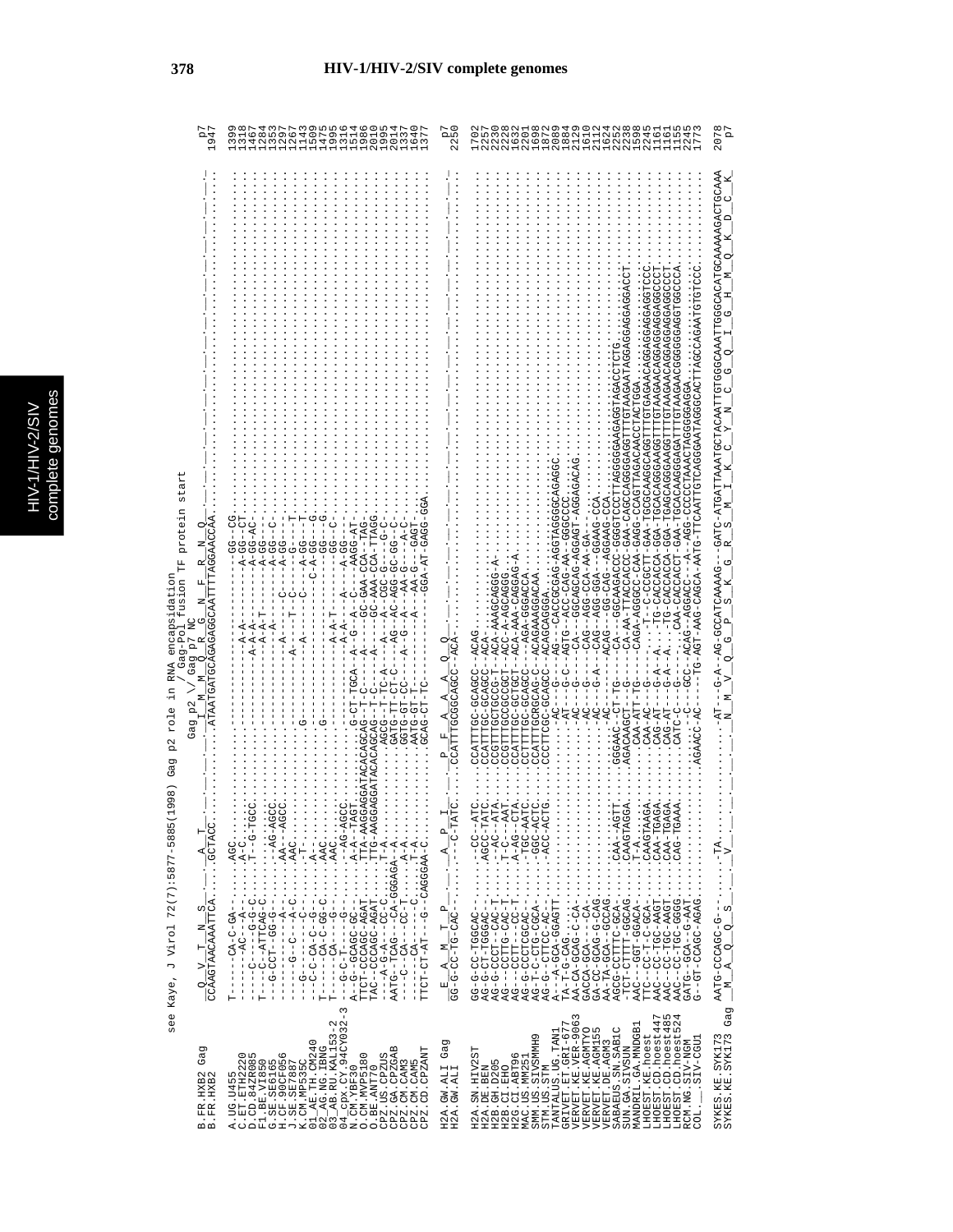|                                                                                                                                                                                                                                                                                                                                                                                                                                  | 11111111110111000<br>00001000100110111<br>00001000100010111                                                                                                                                                                                                                                                                                                                                                                             | $\frac{36}{2}$                                               |                                                                                                                                                                                                                                                                                                                                                                                                                                                                                                                                                                                                                                                                                                                                                              | 215                                                                                                                                                    |
|----------------------------------------------------------------------------------------------------------------------------------------------------------------------------------------------------------------------------------------------------------------------------------------------------------------------------------------------------------------------------------------------------------------------------------|-----------------------------------------------------------------------------------------------------------------------------------------------------------------------------------------------------------------------------------------------------------------------------------------------------------------------------------------------------------------------------------------------------------------------------------------|--------------------------------------------------------------|--------------------------------------------------------------------------------------------------------------------------------------------------------------------------------------------------------------------------------------------------------------------------------------------------------------------------------------------------------------------------------------------------------------------------------------------------------------------------------------------------------------------------------------------------------------------------------------------------------------------------------------------------------------------------------------------------------------------------------------------------------------|--------------------------------------------------------------------------------------------------------------------------------------------------------|
| CCAAATGAAAG<br>GGAAGGACA                                                                                                                                                                                                                                                                                                                                                                                                         |                                                                                                                                                                                                                                                                                                                                                                                                                                         |                                                              | $AC - A$<br>GCTA<br>J<br>$T - -G - AAG$<br>$-TT - GCA$<br>$-TATGGCA$<br>JJ<br>AAA-                                                                                                                                                                                                                                                                                                                                                                                                                                                                                                                                                                                                                                                                           |                                                                                                                                                        |
| $\frac{R}{M}-\frac{R}{M}\frac{K}{M}\frac{1}{N}\frac{1}{N}\frac{V}{N}\frac{1}{N}\frac{1}{N}\frac{1}{N}\frac{1}{N}\frac{1}{N}\frac{1}{N}\frac{1}{N}\frac{1}{N}\frac{1}{N}\frac{1}{N}\frac{1}{N}\frac{1}{N}\frac{1}{N}\frac{1}{N}\frac{1}{N}\frac{1}{N}\frac{1}{N}\frac{1}{N}\frac{1}{N}\frac{1}{N}\frac{1}{N}\frac{1}{N}\frac{1}{N}\frac{1}{N}\frac{1}{N}\frac{1}{N}\frac{1}{N}\frac{1}{N}\frac{1}{N}\frac{1}{N}\frac{$<br>$\circ$ | J<br>- L - - - - - マ - - D - D - D - J D - 1 - Y - マ - - - -<br><b> L - - - - マ - - - - - - - - 5 ・ ・ Y 5 - - - - - - - - - -</b><br>י<br>ד<br>۲<br>ا<br>י<br>ו<br>- - - - - - - マ - - D - マ - D - ・・・・ マ - - - - - ・・・<br>$-1$<br>U-- Y-- Y- YUUU:: - - DU- Y- :<br>$-1 - 4 - 4 - 4 - 0 - 1$<br>4----4000 · · · · · ------<br>$-1 - 480 - 740 - 740 - 77$<br>$- - -  g - D - - -  gD - - - - - -$<br>$-449$<br>AAO-<br>$\cdots \cdots$ | z<br>$- \ldots - CAA$<br>$\frac{1}{1}$<br>叫<br>$-1 - 1$<br>吖 | てーワーひ<br>$- -A - A - A - A - A - C$<br>ğ<br>မ္ပ<br>$A - G - I$<br>්<br>$\bar{A}$ $\bar{A}$<br>$T - P C Z$<br>$T - -AC$<br>$-T$ – $A$ – $A$ – $C$<br>$C_1$<br>- - 55 - - 4 - - 5 - - - 47 J D. - - - - - -<br>ł<br>ł<br>$\frac{1}{1}$<br>f.<br>ーロー<br>J<br>- - H4-U- - 4- -U-UU-H - - U-HUU<br>- - - ペ- - - - - - - - ペ- - ペUU ・ ・ - UUU - - - ・ ・<br>ひひ‐ひ‐‐∀ひ‐ひ‐‐∀ひ‐・・・・‐ひひ‐‐‐‐・・・<br>:UU-U--KU-U--KU-・・・・-U-UK-・・<br>-- 99<br>: ひひ‐ひ‐‐≮‐‐≮‐‐≮ひ‐・・・‐め‐‐‐ひ・・・<br>۲<br>ا<br>ד<br>ד<br>$\frac{1}{1}$<br>ł<br>ひ‐‐ひ_‐‐ひひ��‐・・・・‐の‐・・・・・・・<br>r<br> <br> <br>U--4--4-U5UU::--55---U::<br>U--HU-U-UUUU:: '4--U--':<br>$\cdots$<br>U - - LU - Ч - L - U U ・・・ - - - - - -<br>UUUUUUUU UUU - - - -<br>------- PHOO ------<br>$-1 - 2 - 4 - 4 - 1 - 1 - 1 - 1 - 1 - 1$ | $\begin{array}{l} \texttt{AAGCC-CTT} \cdot \ldots \cdot \texttt{AA-C--A--C--T--V} \ \texttt{=} \ \texttt{K\_P\_L\_L\_K\_R\_A\_K\_C\_F\_N} \end{array}$ |
| Gag<br>B.FR.HXB2<br>B.FR.HXB2                                                                                                                                                                                                                                                                                                                                                                                                    | $\tilde{c}$<br>$02$ ag. NG. IBNG<br>$03$ ab. RU. KAL153-2<br>$04$ cpx. CY. 94CY032<br>F1.BE.VIR550<br>G.SE.SB6165<br>H.CF.90CF056<br>K.CM.ND538C<br>K.CM.ND538C<br>O1_AE.TH.CM240<br>CPZ.GA.CPZGAB<br>CPZ.CD.CPZANT<br>A.UG.U455<br>C.ET.ETH2220<br>D.CD.84ZR085<br>N.CM.YBF30<br>O.CM.MVP5180<br>CPZ.US.CPZUS<br>CPZ.CM.CAM5<br>CPZ.CM.CAM3<br>O.BE.ANT70                                                                              | Gag<br>H2A. GW. ALI<br>H2A. GW. ALI                          | GRIVET.ET.GRI-677<br>VERVET.KE.VER-9063<br>LHOEST.CD.hoest447<br>LHOEST.CD.hoest485<br>LHOEST.CD.hoest524<br>MANDRIL.GA.MNDGB1<br>VERVET.KE.AGMTYO<br>LN<br>SABAEUS.SN. SAB1C<br>TANTALUS.UG.TAN1<br>VERVET.KE.AGM15<br>SMM.US.SIVSMMH9<br>LHOEST.KE.hoest<br>LCCO-VIS.<br>RCM.NG.SIV-NGM<br>VERVET. DE. AGM3<br>SUN.GA.SIVSUN<br>H2A.SN.HIV2ST<br>H2G.CI.ABT96<br>MAC.US.MM251<br>H2B. GH. D205<br>H2B.CI.EHO<br>STM.US.STM<br>H2A.DE.BEN<br>COL.                                                                                                                                                                                                                                                                                                           | SYKES.KE.SYK173<br>SYKES.KE.SYK173 Gag                                                                                                                 |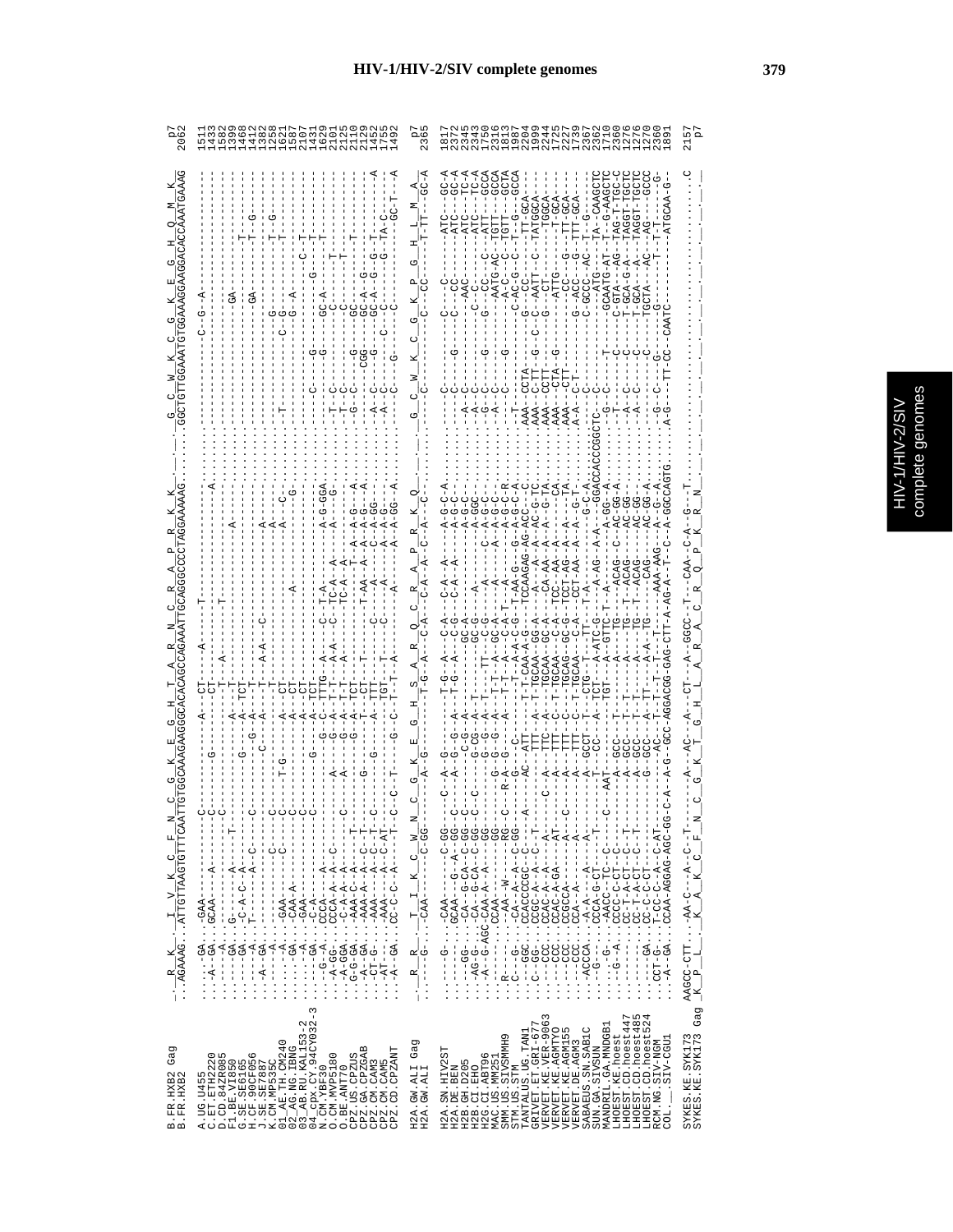|   | C<br>۹ |
|---|--------|
|   | Ś      |
|   |        |
|   |        |
|   |        |
|   |        |
|   |        |
|   | ÷<br>ń |
| с |        |
|   | ¢      |
|   |        |
|   |        |
|   |        |
|   |        |
|   |        |
|   |        |
|   | ì      |
|   |        |

| $\circ$<br>215<br>$\mathbf{a}$                                                                                                                              | $\sqrt{u}$ $\rightarrow \infty$<br>HHHHNHH<br>৩<br>40 LD<br>222<br>u w<br>$\infty$<br>۱O                                                                                                                                                                                                                                                                                                                                                                                                                                                                          | $\circ$<br>245<br>$\mathbf{p}_\mathbf{q}$                                                                                                               | 208<br>229<br>$\begin{array}{c} 0.01110 \\ 0.00000 \\ 0.00000 \\ 0.01101 \\ \end{array}$<br>47<br>ጣ<br>$\infty$<br>4<br>Ō<br>4<br>4<br>$\frac{9}{1}$                                                                                                                                                                                                                                                                                                                 | 224                                                                 |
|-------------------------------------------------------------------------------------------------------------------------------------------------------------|-------------------------------------------------------------------------------------------------------------------------------------------------------------------------------------------------------------------------------------------------------------------------------------------------------------------------------------------------------------------------------------------------------------------------------------------------------------------------------------------------------------------------------------------------------------------|---------------------------------------------------------------------------------------------------------------------------------------------------------|----------------------------------------------------------------------------------------------------------------------------------------------------------------------------------------------------------------------------------------------------------------------------------------------------------------------------------------------------------------------------------------------------------------------------------------------------------------------|---------------------------------------------------------------------|
| AGAGCCAA<br>囯                                                                                                                                               | $-AG-AA-$<br>ġ<br>ု<br>$-4$<br>$-4$<br>$-4$<br>5<br>ひ                                                                                                                                                                                                                                                                                                                                                                                                                                                                                                             | G-GATT<br>ひ<br>ひ                                                                                                                                        | G-T-GAG<br>GATAGTG<br>ひローリーウ<br>5-1-5-5<br><b>UHDAU-D</b><br>ひローロウーウ<br>ワーコローロ<br>$T-CAGG-$<br>CA-AGAC<br>CACAGTT<br>r-CAGGG<br>TACTG-T<br>-<br>45-0<br>$-54$<br>$T - CAGG -$<br>$-00AC -$<br>$T-GA$<br>- -<br>- -<br>ს<br>ーーウーウ                                                                                                                                                                                                                                     | U<br>U<br>U                                                         |
| CTACAAGGGAAGGGAATTTTCTTCAACGAGAGCAGCACC<br>tar<br>$\mathbf{a}$<br>CΩ<br>0<br>6<br>U.<br>$\mathbf{\Omega}$<br>囯<br>Gag<br>ωj<br>ωj<br>end                    | -AGGAGGAAG<br>$$ GGA-AA<br>$-6 - -9 - -0 - 0 - 0$<br>-GAA<br>$-6A$<br>$-2 - 6 -$<br>$-4$<br>ں<br>ا                                                                                                                                                                                                                                                                                                                                                                                                                                                                | -coorrect-<br>д<br>⋗<br>ωj<br>ρz<br>$\Delta$<br>⋗<br>$\alpha$<br>д                                                                                      | $A - B - T - C C - A$<br>55547-20564-0-520205-<br>A-TOO-OGE-A<br>--AGTGCCT-A<br>4-HUU-HU4--UU4U-4UUUUHHU44U-UHUU<br>4-HAUDHUA---UUUUNHHAAU-UUUU--<br>-G-AAT-C-RG--G-<br>$---A-TACCT$<br>$G-GA$<br>--5-54-<br><b>COGOODOOO</b><br>LUHU-HUUUUU<br>UHHUU – HAU – UAN<br><b>CCC</b><br>UUUCAUU<br>UUU-KUU<br>ひひし<br>u<br>L                                                                                                                                               | $-CGA$<br>C)<br>しり<br>LOKU-D-<br>U<br>!                             |
| ρ<br>C<br>$\alpha$<br>Gag<br>д<br>↷                                                                                                                         | 1<br> <br> <br>ᄞ<br>τŋ<br>CCCCCCACC<br>GGGGATCAAA<br>GGGGGCAC<br><b>AG</b><br>ă<br>ă                                                                                                                                                                                                                                                                                                                                                                                                                                                                              | CCTC-CAACTACTO-CHAC<br>Ŀ,<br>z<br>C)<br>д<br>囯                                                                                                          | --UUUU-KUUUUHHKKU-UUUU---<br>ひひのの-の-ひひひにいけばひ-ひひひひ<br>CURU-AUUUUHIUAU-UHU<br>ひひえひーひひひひひけけひえむし ひけひ<br>U-HHITAR-UARUU-KA-UURUU<br>GGGAGGA-DA-CCAG-AATT<br>$-AG-AATT$<br>じ 44-54-00-4440-5555<br>-AG---ACHOUROUA----<br>じょさののみとりのひし -のののみよ<br>LARUD--UUUARU-RUUU<br>-AGAOOOO-AA-550A-<br>-CCCCACAACT<br>UARUD-ARAU-UUCA<br>UU-444UUUUU<br>CC-TCCAA-C<br><b>BAGTGGT</b><br>AA-G<br>AA-G<br>C<br>A<br>C<br>AA-<br>C<br>AA<br>$AA-G$<br>-AA<br>ローバ<br>$T-A-1$               | UUUU-4-0-<br>↻                                                      |
| Ω<br>CTGGCCTTC<br>TTTRGGGAAGAT<br>Αr.<br>$\frac{1}{2}$<br>囯<br>Ü                                                                                            | $GACC--CA-$<br>Ā<br>CAC<br>C<br>Ŗ                                                                                                                                                                                                                                                                                                                                                                                                                                                                                                                                 | Ů<br>COOODHI<br>ひ<br>z<br>Ü                                                                                                                             | -GA--GCCAAC<br>TT-GGCCAC<br>ひひみひひー よびひ<br>TT-GGCCA<br>TADDBDT-T<br>CCLLCOLCO<br><b>COACACCO</b><br>TTAGGACC-<br>CTTGGCCCA<br>CTTTGGCCCA<br>TTTGGACCT<br>-TGGACG<br>TTCGGCCC<br>-LOODD-<br>-TGGCCG<br><b>POST-1</b><br>-TGGC<br>CT-TGGA<br>AT-TGG1<br>$T-TG$                                                                                                                                                                                                          | AGGATGG--GI                                                         |
| œ<br>$\overline{\mathbf{p}}$<br>Gaq<br><b>GCTAATT</b><br>end<br>stem-loop after TI<br>J.<br>.r<br>BACAGAGAGAGACAC<br>Gag $p^7$<br>$R = 2$<br>$Gag-Po1$<br>피 | $\begin{aligned} \frac{1}{2} \left( \frac{1}{2} \left( \frac{1}{2} \right) + \frac{1}{2} \left( \frac{1}{2} \right) + \frac{1}{2} \left( \frac{1}{2} \right) + \frac{1}{2} \left( \frac{1}{2} \right) + \frac{1}{2} \left( \frac{1}{2} \right) + \frac{1}{2} \left( \frac{1}{2} \right) + \frac{1}{2} \left( \frac{1}{2} \right) + \frac{1}{2} \left( \frac{1}{2} \right) + \frac{1}{2} \left( \frac{1}{2} \right) + \frac{1}{2} \left( \frac{1}{2$<br>$\mathsf I$<br>$\frac{1}{1}$<br>$-6AABT$<br>$\frac{1}{1}$<br>.<br>$\mathsf I$<br>$\frac{1}{1}$<br>$\vdots$ | ℧<br>$\circ$<br>R<br>$-4$<br>띄                                                                                                                          | $- - - - - - -$<br>$-4 -$<br>$\frac{1}{2}$ , $\frac{1}{2}$ , $\frac{1}{2}$ , $\frac{1}{2}$ , $\frac{1}{2}$ , $\frac{1}{2}$ , $\frac{1}{2}$<br>$\frac{1}{2}$                                                                                                                                                                                                                                                                                                          | q<br>$\mathbf{A}$<br>$\triangleright$<br>$\overline{a}$             |
| ATTGTACT<br>E<br>U<br>$\Box$                                                                                                                                | $-$ AACTGGA<br>$-c$<br>$\frac{1}{1}$<br>$\frac{1}{1}$<br>r<br> <br>$\frac{C}{1}$<br>i<br>Ö<br>$\frac{1}{1}$<br>$\frac{1}{1}$<br>$\frac{1}{1}$<br>$\frac{1}{1}$<br>$\frac{0}{1}$<br>ں<br>ا<br>$\begin{array}{c} 0 & 0 \\ 1 & 1 \end{array}$<br>ט<br>ו<br>÷<br>$\dot{A}$<br>ပု<br>ပု<br>ပုံ<br>$\frac{1}{2}$<br>Ÿ<br>$\frac{1}{2}$<br>ပုံပုံ<br>$\frac{1}{2}$<br>$\frac{1}{2}$<br>$\mathsf I$<br>$\mathsf I$<br>ပုံ<br>$\frac{1}{2}$<br>ပု<br>$\frac{1}{2}$<br>Ÿ<br>п                                                                                               | $-1$<br>$\mathbf{a}^{\parallel}_{\parallel}$<br>$\circ$<br>ပုံ<br>z                                                                                     | $--C C - A \ldots$<br>$C-G \ldots$<br>$---CAA$ .<br>$-5 - 5 -$<br>י<br>ד<br>ပုံ<br>$\overline{A}$<br>$\mathsf I$                                                                                                                                                                                                                                                                                                                                                     | --VUIL-KVV:・・・・・・・---VV-UK-<br>$\mathsf{p}_i$<br>U<br>$\circ$       |
| Gaq<br>Pol<br>B. FR. HXB2<br>B. FR. HXB2<br>B. FR. HXB2                                                                                                     | CPZ.US.CPZUS<br>CPZ.GA.CPZGAB<br>CPZ.CM.CAM3<br>.CD.CPZANT<br>CPZ.CM.CAM5<br>N<br>$\ddot{\theta}$                                                                                                                                                                                                                                                                                                                                                                                                                                                                 | Gag<br>Pol<br>$\begin{array}{ll} \tt H2A\cdot GW\cdot ALI\\ \tt H2A\cdot GW\cdot ALI\\ \tt H2A\cdot GW\cdot ALI\\ \tt H2A\cdot GW\cdot ALI \end{array}$ | VERVET.KE.VER-9063<br>VERVET.KE.AGMTYO<br>VERVET.KE.AGMTYO<br>VERVET.DE.AGM3<br>LHOEST.CD.hoest447<br>LHOEST.CD.hoest485<br>LHOEST.CD.hoest524<br>GRIVET.ET.GRI-677<br>MANDRIL.GA.MNDGB1<br>SABAEUS.SN.SABIC<br>TANTALUS.UG.TAN1<br>LHOEST.KE.hoest<br>H2G.CI.ABT96<br>MAC.US.MM251<br>MAC.US.MM251<br>SMM.US.SIVSMMH9<br>RCM.NG.SIV-NGM<br>COL.____SIV-CGU1<br>SUN.GA.SIVSUN<br>H2A.SN.HIV2ST<br>H2B. GH. D205<br>H2A.DE.BEN<br>STM.US.STM<br>H2B.CI.EHO<br>$COL$ . | Gag<br>Pol<br>SYKES.KE.SYK173<br>SYKES.KE.SYK173<br>SYKES.KE.SYK173 |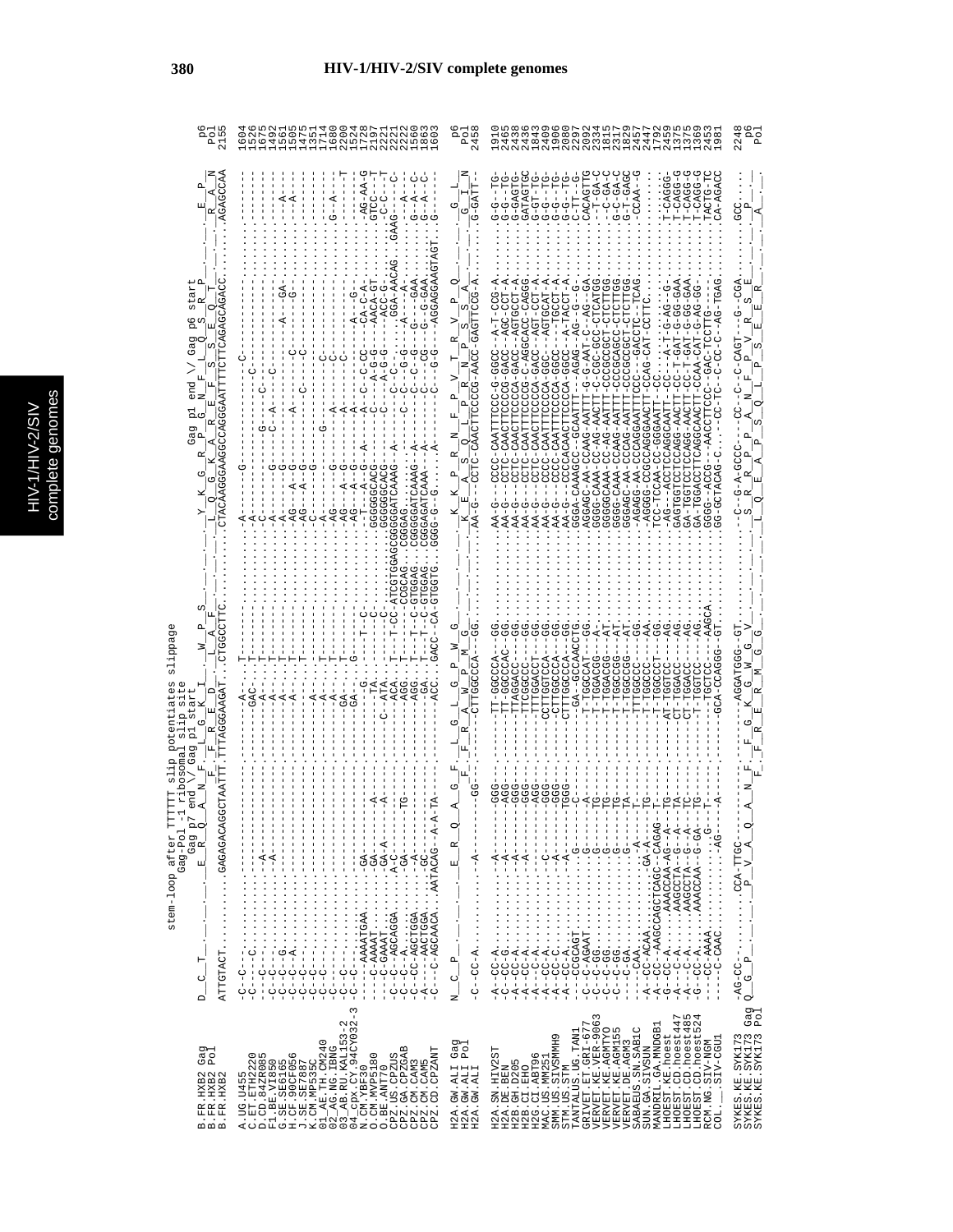|    | C |
|----|---|
|    |   |
|    | ì |
|    | ś |
| ı. |   |
|    | í |
|    |   |

| РO<br>Р<br>219                                                                                                     | 27<br>Ó<br>G<br>Б                                                                                                                                                                                                                                                                                                                                                                                                          | o<br>A<br>99                                                                                                                                                                                                                                                                                                                                                                                                                                | 5日日の491212483955555<br>4                                                                                                                                                                                                                                                                                                                                                                                                                                                                                                                                                                                                                                                                                                                                                                                                                                                  | ă o<br>A<br>236                                                                                                                                                                                                                                                                                                                                                                       |
|--------------------------------------------------------------------------------------------------------------------|----------------------------------------------------------------------------------------------------------------------------------------------------------------------------------------------------------------------------------------------------------------------------------------------------------------------------------------------------------------------------------------------------------------------------|---------------------------------------------------------------------------------------------------------------------------------------------------------------------------------------------------------------------------------------------------------------------------------------------------------------------------------------------------------------------------------------------------------------------------------------------|---------------------------------------------------------------------------------------------------------------------------------------------------------------------------------------------------------------------------------------------------------------------------------------------------------------------------------------------------------------------------------------------------------------------------------------------------------------------------------------------------------------------------------------------------------------------------------------------------------------------------------------------------------------------------------------------------------------------------------------------------------------------------------------------------------------------------------------------------------------------------|---------------------------------------------------------------------------------------------------------------------------------------------------------------------------------------------------------------------------------------------------------------------------------------------------------------------------------------------------------------------------------------|
| AUACAHUUUUHUHUUAUHHUUAUAUAUAU<br>ь<br>$\mathbf{p}_i$<br>$\mathbf{a}$<br>ፈ<br>ω,<br>.<br>Н<br>∣∪                    | GATGGAGGA<br>GAAGAGCAC<br>AATGGAGGA<br>AAAGAGACA<br>Ğ<br>GACACA<br>t<br>F<br>U-KIKUKUUK---UI-I-UUU!<br>$-1 - 2 - 4 - 5 - 5$<br>$-CA-ACA$<br>$-40-$<br>$C$ – $A - AG$<br>$C$ – $A - AG$<br>ひダーダーーひけひーーひーー<br>URRUUDRURUURUR-HUHURU-<br>-AGA-AGGAAA-A<br>$T-CA -$<br>$- A - C A$<br>ł<br>-DHA--DH--<br>$  ATG$<br>-- 5-1-0-1<br>$-41$<br>$-47$<br>$T - ATG$<br>$C---A-T$<br>$A - A$<br>$-1$ $-1$<br>------------------------ | ρ<br>Ü<br>U-45405400000-<br>$\frac{1}{2}$ $\frac{1}{2}$ $\frac{1}{2}$ $\frac{1}{2}$ $\frac{1}{2}$ $\frac{1}{2}$ $\frac{1}{2}$ $\frac{1}{2}$ $\frac{1}{2}$ $\frac{1}{2}$ $\frac{1}{2}$ $\frac{1}{2}$ $\frac{1}{2}$ $\frac{1}{2}$ $\frac{1}{2}$ $\frac{1}{2}$ $\frac{1}{2}$ $\frac{1}{2}$ $\frac{1}{2}$ $\frac{1}{2}$ $\frac{1}{2}$ $\frac{1}{2}$<br>$\mathbb{H}$<br>$-\overline{ACCAA}$ C.<br>$\mathbb{Z}$<br>$\overline{a}$<br>$\mathbb{H}$ | OKDEDOKOKANOUKDKOKODOKODKOOKOOKOKOWKKOOKKODOKKODEKEKEKEKOKODEEDEDK--DO-KO-K-DEKOKODDOUEDO-<br>t2のHt2VtHLDtYt7t9LDDHt9VtDDHDt2DDt7DDHt9t2DDH2DDDDDDHDLt2DDt2DDDDDDDDH-D--<br><b>《ADDIKOKIDAKOKKKIDDDIKOKOOKOKOOHKOKOOIDDOUDDKOOIDIKOOIIIKOO</b><br>COCOCAGAGOAGOCOCOCOCOCOCOCOCOCARGAAGAATTACATGAA<br>TROGACGATCCAAAAGAAGCTCCAGCAGTATGCAGAGAAGGGACA<br>ARGOOGAAGAAGADOLAHAAGOAOOFOOFOOFOOGAAGAAGOAA<br>ZYOOOOKYUYOYOODHYHYYOOYOOHOOHOOYYYYYYOHOOOYOOYHY<br>LUUHUKKKUUKUUUKUUUKUUKHK<br><b>《ひひひべんべひべひべひひ日~日のべひひべひひ日ひひ日むひべんひみべひひくべひひしべけひ》</b><br>COCAATGGAGAGTCCAACAAAAGCAGAGAGAGCACTGGAGA.TGACTTACAGGA<br>しべひのべのLDLDべんべんなのべつのLDLDのべんべののかのかいにしないことのことのかないことであることのこのことであることです。<br>$- - GCAT - -$<br>CAG-ATEA-DAC<br>A-A-DAOD-ARDU-1<br>--A-AA-TCTA-AC<br>δ<br>C-CC-CACC<br>I<br>CCCC<br>ု<br><br>rgarrico<br>- AGGGAGAGGAAGGAATGGAATC----AGT<br>TAGTACC<br>TGCCACC<br>TGATTCC | UHUUUHAUUUUHAUAAU-<br>$\mathbf{a}_i$<br>$\frac{p}{s} \frac{p}{p} \frac{1}{s}$<br>$\overline{A}$<br>$\circ$<br>$\omega$<br>$\frac{1}{2}$<br>$\frac{1}{1}$ : $\frac{1}{1}$ : $\frac{1}{1}$ : $\frac{1}{1}$ : $\frac{1}{1}$<br>$\frac{1}{2}$ $\frac{1}{2}$ $\frac{1}{2}$ $\frac{1}{2}$ $\frac{1}{2}$ $\frac{1}{2}$ $\frac{1}{2}$ $\frac{1}{2}$ $\frac{1}{2}$ $\frac{1}{2}$<br>Gag<br>Pol |
| Gag<br>Pol<br>$\begin{array}{ll} \texttt{B. FR. HXB2} \\ \texttt{B. FR. HXB2} \\ \texttt{B. FR. HXB2} \end{array}$ | $\begin{bmatrix} 0.1811 & 0.1811 & 0.1811 & 0.1811 & 0.1811 & 0.1811 & 0.1811 & 0.1811 & 0.1811 & 0.1811 & 0.1811 & 0.1811 & 0.1811 & 0.1811 & 0.1811 & 0.1811 & 0.1811 & 0.1811 & 0.1811 & 0.1811 & 0.1811 & 0.1811 & 0.1811 & 0.1811 & 0.1811 & 0.1811 & 0.181$<br>CPZ.US.CPZUS<br>CPZ.GA.CPZGAB<br>CPZ.CM.CAM3<br>CPZ.CM.CAM5<br>CPZ.CM.CP.AM5<br>0. CM. MVP5180<br>0. BE. ANT70<br>Б<br>A.UG.U45                       | Gag<br>Pol<br>H2A.GW.ALIO<br>H2A.GW.ALII<br>H2A.GW.ALI                                                                                                                                                                                                                                                                                                                                                                                      | LHOEST.CD.hoest447<br>LHOEST.CD.hoest485<br>LHOEST.CD.hoest524<br>TANTALUS.UG.TAN1<br>GRIVET.ET.GRI-677<br>VERVET.KE.VER-9063<br>MANDRIL.GA.MNDGB1<br>VERVET KE AGMTYO<br>VERVET KE AGMIS5<br>SABAEUS.SN.SAB1C<br>LHOEST.KE.hoest<br>ō<br>.SIV-CGU1<br>VERVET. DE. AGM3<br>RCM.NG.SIV-NGM<br>SMM.US.SIVSMMH<br>STM.US.STM<br>SUN.GA.SIVSUN<br>H2A.SN.HIV2ST<br>H2G.CI.ABT96<br>MAC.US.MM251<br>H2B.GH.D205<br>H2A.DE.BEN<br>H2B.CI.EHO<br>COL.                                                                                                                                                                                                                                                                                                                                                                                                                            | SYKES.KE.SYK173<br>SYKES.KE.SYK173<br>SYKES.KE.SYK173                                                                                                                                                                                                                                                                                                                                 |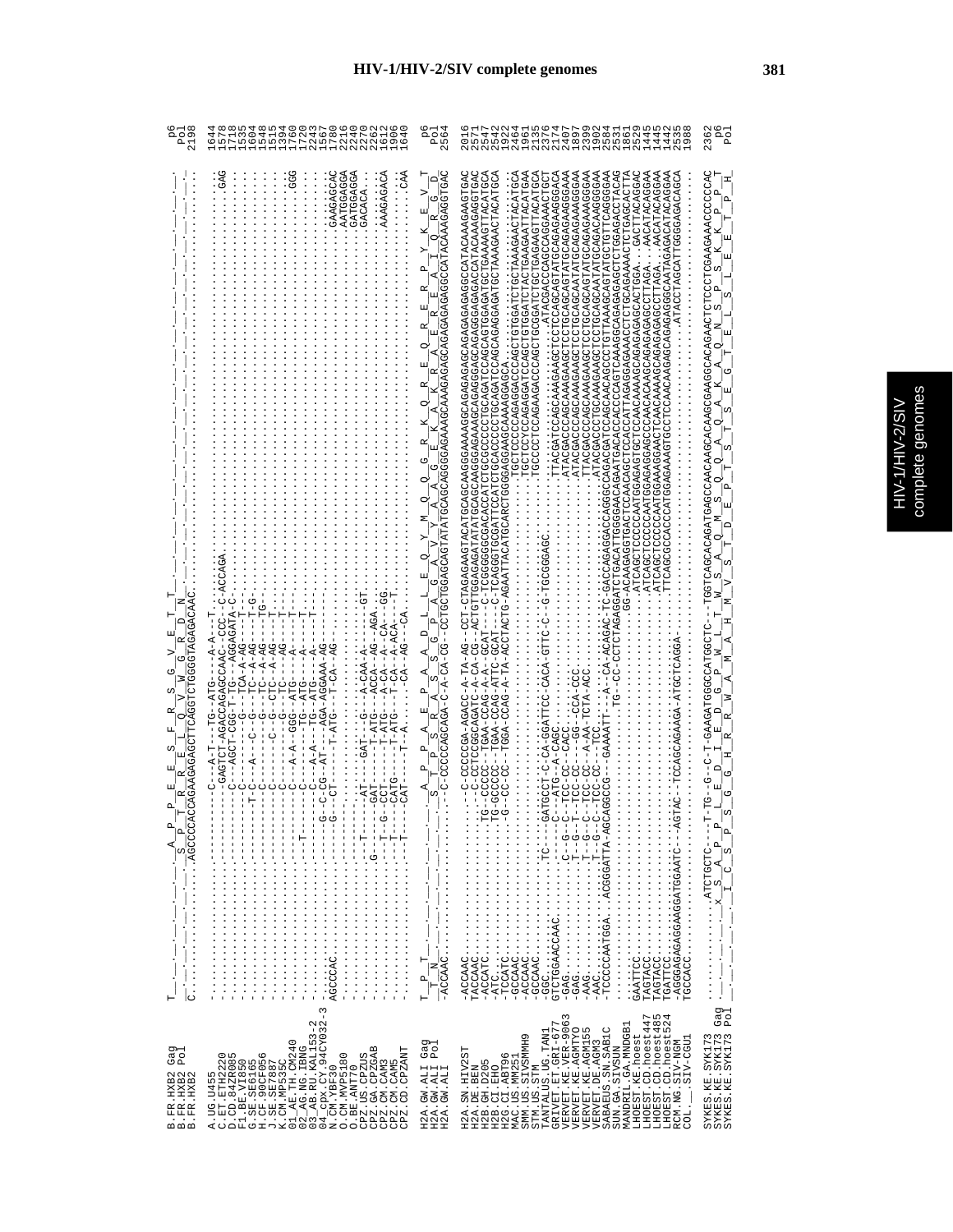|   | C<br>a |
|---|--------|
|   | г      |
|   |        |
|   |        |
|   |        |
|   |        |
|   |        |
|   | న      |
| c |        |
|   |        |
|   |        |
|   |        |
|   |        |
|   |        |
|   |        |
|   |        |
|   |        |
|   | ì      |

U.

|                                   |                                               | 520835703666508888800000000000000000 そうしろうろ                                                                                                                                                                                                                                                                                                                                                                                                                                                                                                                                                                                                                                                                                                                                                                                                                                                                                                                                                                                                                                                                                                                                                                                                                                                                                                                                                                                                                                                                                                                                           |                                                                                                                                                                                                                               | 0 4 0 0 0 0<br>4<br>O                                                                                                                                                                                                                                                                                                                                                                                                                                                                                                                                                                                                         |                                                                                                                                                                                                                                                                                                              |
|-----------------------------------|-----------------------------------------------|---------------------------------------------------------------------------------------------------------------------------------------------------------------------------------------------------------------------------------------------------------------------------------------------------------------------------------------------------------------------------------------------------------------------------------------------------------------------------------------------------------------------------------------------------------------------------------------------------------------------------------------------------------------------------------------------------------------------------------------------------------------------------------------------------------------------------------------------------------------------------------------------------------------------------------------------------------------------------------------------------------------------------------------------------------------------------------------------------------------------------------------------------------------------------------------------------------------------------------------------------------------------------------------------------------------------------------------------------------------------------------------------------------------------------------------------------------------------------------------------------------------------------------------------------------------------------------------|-------------------------------------------------------------------------------------------------------------------------------------------------------------------------------------------------------------------------------|-------------------------------------------------------------------------------------------------------------------------------------------------------------------------------------------------------------------------------------------------------------------------------------------------------------------------------------------------------------------------------------------------------------------------------------------------------------------------------------------------------------------------------------------------------------------------------------------------------------------------------|--------------------------------------------------------------------------------------------------------------------------------------------------------------------------------------------------------------------------------------------------------------------------------------------------------------|
| C<br>CO.<br>ā<br><u>ო</u> ი       |                                               |                                                                                                                                                                                                                                                                                                                                                                                                                                                                                                                                                                                                                                                                                                                                                                                                                                                                                                                                                                                                                                                                                                                                                                                                                                                                                                                                                                                                                                                                                                                                                                                       |                                                                                                                                                                                                                               | $-4-5A-4C$<br>AA-AAAG<br>$\mathcal{L}$ – $\mathcal{L}$<br>$A - A$<br>$A - A$<br>$\frac{1}{4}$                                                                                                                                                                                                                                                                                                                                                                                                                                                                                                                                 | AA-AGA-AGA-G                                                                                                                                                                                                                                                                                                 |
|                                   |                                               |                                                                                                                                                                                                                                                                                                                                                                                                                                                                                                                                                                                                                                                                                                                                                                                                                                                                                                                                                                                                                                                                                                                                                                                                                                                                                                                                                                                                                                                                                                                                                                                       | GGAG--ACA--ACACA<br>R<br>ひ                                                                                                                                                                                                    | トーペ<br>$\vdots$                                                                                                                                                                                                                                                                                                                                                                                                                                                                                                                                                                                                               |                                                                                                                                                                                                                                                                                                              |
| $\mathbf{a}$<br>$\mathbf{a}$<br>н |                                               | $\cdots \cdots$<br>$\begin{minipage}{0.9\linewidth} \begin{tabular}{l} \multicolumn{2}{c}{\textbf{1.1}} \multicolumn{2}{c}{\textbf{2.1}} \multicolumn{2}{c}{\textbf{3.1}} \multicolumn{2}{c}{\textbf{4.1}} \multicolumn{2}{c}{\textbf{5.1}} \multicolumn{2}{c}{\textbf{6.1}} \multicolumn{2}{c}{\textbf{7.1}} \multicolumn{2}{c}{\textbf{8.1}} \multicolumn{2}{c}{\textbf{9.1}} \multicolumn{2}{c}{\textbf{1.1}} \multicolumn{2}{c}{\textbf{1.1}} \multicolumn{2}{c}{\textbf$<br>$\begin{minipage}{.4\textwidth} \begin{minipage}{0.9\textwidth} \begin{itemize} \textbf{0.1}\textbf{0.1}\textbf{0.1}\textbf{0.1}\textbf{0.1}\textbf{0.1}\textbf{0.1}\textbf{0.1}\textbf{0.1}\textbf{0.1}\textbf{0.1}\textbf{0.1}\textbf{0.1}\textbf{0.1}\textbf{0.1}\textbf{0.1}\textbf{0.1}\textbf{0.1}\textbf{0.1}\textbf{0.1}\textbf{0.1}\textbf{0.1}\textbf{0.1}\textbf{0.1}\textbf{0.1}\textbf{0.1}\textbf{0$<br>$\frac{1}{2}$ $\frac{1}{2}$ $\frac{1}{2}$ $\frac{1}{2}$ $\frac{1}{2}$ $\frac{1}{2}$ $\frac{1}{2}$ $\frac{1}{2}$ $\frac{1}{2}$ $\frac{1}{2}$ $\frac{1}{2}$ $\frac{1}{2}$ $\frac{1}{2}$ $\frac{1}{2}$ $\frac{1}{2}$ $\frac{1}{2}$ $\frac{1}{2}$ $\frac{1}{2}$ $\frac{1}{2}$ $\frac{1}{2}$ $\frac{1}{2}$ $\frac{1}{2}$<br>$\frac{1}{2}$ : $\frac{1}{2}$ : $\frac{1}{2}$ : $\frac{1}{2}$ : $\frac{1}{2}$<br>GAAGAGCCAGAGAAAAAAGAGGAG<br>GGAGGAGGAGGAGAGAA<br>$\vdots$<br>$\vdots$<br>$\vdots$<br>ACAGGGAAGGAG-TG-AGGA.<br>GGAGAAACAGGAAA<br>H---HU-UU · · · · · · · · · ·<br>$\mathsf I$<br>GGCAGTGAAGGA-CAAGAGAA<br>GGAAGTGAAC-DAGGAGAA<br>GAGGACTCAGAAGG--T-AA<br>$-10 - 10 - 5$ | $\underline{\begin{array}{c} \mathbf{L} \quad \mathbf{H} \quad \mathbf{L} \quad \mathbf{E} \end{array}}$<br>$\alpha$<br>$\overline{T}$ A P<br>$\frac{1}{\sqrt{2}}$<br>$\begin{array}{c}\n\Box \\ \Box\n\end{array}$<br>피<br>U | GATGGGAGACA-CAGAGA<br>ACTAGGGAAGAAGAAGGA<br>$\frac{1}{2}$ : $\frac{1}{2}$ : $\frac{1}{2}$ : $\frac{1}{2}$ : $\frac{1}{2}$<br>GCTGGCAAGAAGAGAGAGA<br>$\frac{1}{2}$ : $\frac{1}{2}$ : $\frac{1}{2}$ : $\frac{1}{2}$ : $\frac{1}{2}$<br>GCCCCCAGAGAGAGAGA<br>AGAGGACTTCCLOURA<br>GGTGGGCAGAAGCAGGGA.<br>ACTGTTAGACACGC-T-AG.<br>CCTCGACAACACTGAGGAG.<br>GGAGCAGTATGC-AAAAGGG.<br>ACAACTGAGGAGCAAAAGAG.<br>ACAGTTGAGGAA-CAAGGAA.<br>ACAAATGAAATCAGAA-AG<br>GCAGTTGAGGA-CAAAGGAA<br>ACGGCAGAAACAGCAGTGG-A<br>CCTCGGACAACA-CTGAGGAA<br>TTTAGGACAACAGCTGAAAAG<br>CCTAGGACAACA-CTGAGGAA<br>TCAGAAATTAGG-GAGG-T<br>CAAACAGGAGCAGGAAAGA | CAACGGAAGCTCTCTCACGGAACAC<br>$\mathsf{p}$<br>Þ<br>$\omega$<br>급<br>ᆌ<br>A,<br>$\frac{1}{2}$<br>$\left( \begin{matrix} \mathbf{a}^{\mathbf{b}} \\ \mathbf{b}^{\mathbf{b}} \\ \mathbf{c}^{\mathbf{b}} \end{matrix} \right)$<br>$\mathbb{E}_{\mathbb{P}_p}^{[0]}$<br>$\circ$<br>z <sub>i</sub><br>$\frac{1}{3}$ |
| Gag<br>B.FR.HXB2                  | Po <sub>1</sub><br>B. FR. HXB2<br>B. FR. HXB2 | $\infty$<br>$\mathsf I$<br>$\mathbf{\Omega}$<br>cpx.CY.94CY032<br>$\begin{array}{l} \text{G}:\text{SE}=\text{SEAG5} \ \text{H}:\text{SE}=\text{SEAG5} \ \text{H}:\text{CF}=\text{SCGB0} \ \text{H}:\text{CF}=\text{SCGB0} \ \text{K}:\text{CH}:\text{ME53} \ \text{M}:\text{HE}=\text{SE} \ \text{CH}:\text{CH}:\text{CH} \ \text{CH}:\text{CH} \ \text{CH} \ \text{CH} \ \text{CH} \ \text{CH} \ \text{CH} \ \text{CH} \ \text{CH} \ \text{CH} \ \text{CH} \ \text{CH} \ \text{CH} \ \text{CH} \ \text{CH} \ \text$<br>CPZ.GA.CPZGAB<br>CPZ.CD.CPZANT<br>A.UG.U455<br>C.ET.ETH2220<br>D.CD.84ZR085<br>O. CM. MVP5180<br>CPZ.US.CPZUS<br>F1.BE.VI850<br>CPZ.CM.CAM3<br>CPZ.CM.CAM5<br>O.BE.ANT70<br>$04$ cpx. $CY$ . 9<br>N. CM. $YBT30$                                                                                                                                                                                                                                                                                                                                                                                                                                                                                                                                                                                                                                                                                                                                                                                                                                              | Gag<br>Pol<br>H2A.GW.ALI<br>H2A.GW.ALI<br>H2A.GW.ALI                                                                                                                                                                          | VERVET.KE.VER-9063<br>LHOEST.CD.hoest447<br>LHOEST.CD.hoest485<br>LHOEST.CD.hoest524<br>GRIVET.ET.GRI-677<br>MANDRIL.GA.MNDGB1<br>SABAEUS.SN.SAB1C<br>VERVET.KE.AGMTYO<br>VERVET.KE.AGMI55<br>TANTALUS.UG.TAN1<br>LHOEST.KE.hoest<br>SMM. US. SIVSMMH9<br>LIBD-AIS.<br>RCM.NG.SIV-NGM<br>VERVET.DE.AGM3<br>SUN.GA.SIVSUN<br>H2A.SN.HIV2ST<br>H2G.CI.ABT96<br>MAC.US.MM251<br>H2B. GH. D205<br>H2A.DE.BEN<br>H2B.CI.EHO<br>STM.US.STM<br>COL.                                                                                                                                                                                  | Gag<br>Pol<br>SYKES.KE.SYK173<br>SYKES.KE.SYK173<br>SYKES.KE.SYK173                                                                                                                                                                                                                                          |

### **382 HIV-1/HIV-2/SIV complete genomes**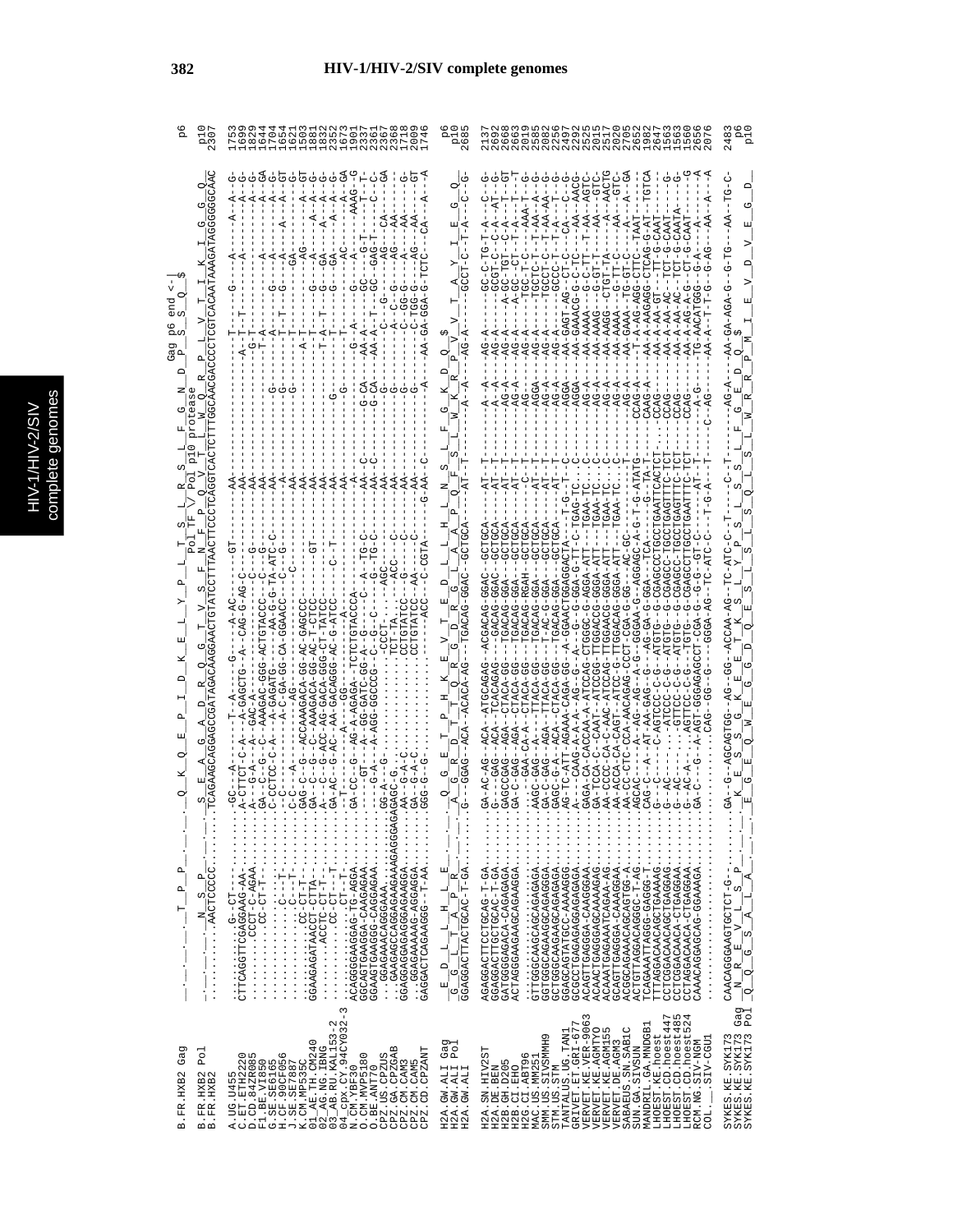| ļ |
|---|
|---|

| 54<br>74                                                                            | nua matala<br>Franta<br>Franta da                                                                                                                                                                                                                                                                                                                                                                                                                | 1.80<br>이후                                                                                                                                                                                                                                                     | <b>4 m 4 4 2 5</b><br>6 1 6 1 8 1<br>0<br>0<br>2<br>2<br>2                                                                                                                                                                                                                                                                                                                                                                                                                                                                                                                                                                                                                                                                                                                                  |                                                                                                     |
|-------------------------------------------------------------------------------------|--------------------------------------------------------------------------------------------------------------------------------------------------------------------------------------------------------------------------------------------------------------------------------------------------------------------------------------------------------------------------------------------------------------------------------------------------|----------------------------------------------------------------------------------------------------------------------------------------------------------------------------------------------------------------------------------------------------------------|---------------------------------------------------------------------------------------------------------------------------------------------------------------------------------------------------------------------------------------------------------------------------------------------------------------------------------------------------------------------------------------------------------------------------------------------------------------------------------------------------------------------------------------------------------------------------------------------------------------------------------------------------------------------------------------------------------------------------------------------------------------------------------------------|-----------------------------------------------------------------------------------------------------|
|                                                                                     |                                                                                                                                                                                                                                                                                                                                                                                                                                                  |                                                                                                                                                                                                                                                                | $A-G$<br>$A - G$<br>A – G<br>--TACC-ATG<br>ن<br>۱<br>AAAC                                                                                                                                                                                                                                                                                                                                                                                                                                                                                                                                                                                                                                                                                                                                   |                                                                                                     |
| AATGATAG                                                                            |                                                                                                                                                                                                                                                                                                                                                                                                                                                  |                                                                                                                                                                                                                                                                |                                                                                                                                                                                                                                                                                                                                                                                                                                                                                                                                                                                                                                                                                                                                                                                             |                                                                                                     |
|                                                                                     |                                                                                                                                                                                                                                                                                                                                                                                                                                                  |                                                                                                                                                                                                                                                                | ひ‐HA‐H―A‐H‐Oひ<br>GGCA-C-AT-AC-C<br><b>LK-CC</b><br>CCCCA-ATAA-C<br>CAATTA-ACCA<br>CAATTAAGG-<br>AAAATAGA<br>AGAATAGA<br>AATTAAA<br>CAATTAT<br>CAATTAZ<br>AGAAT<br>AGAA'                                                                                                                                                                                                                                                                                                                                                                                                                                                                                                                                                                                                                     |                                                                                                     |
|                                                                                     | - 51 -                                                                                                                                                                                                                                                                                                                                                                                                                                           | び<br>ыτ.                                                                                                                                                                                                                                                       | TA--A--B-C-T-CAGA-<br>GG--AGAA<br>-TAG                                                                                                                                                                                                                                                                                                                                                                                                                                                                                                                                                                                                                                                                                                                                                      |                                                                                                     |
| 4<br>び                                                                              | $-1 - 7$                                                                                                                                                                                                                                                                                                                                                                                                                                         | К<br>じ                                                                                                                                                                                                                                                         | $CA--A--A--G$<br>$CA-C--TF$<br>$CA-CA--P$<br>$CA - A - TP$<br>$CA-TA--P$<br>$TA--A-T$<br>ーローイ<br>Ė<br>F<br>I<br>$\frac{1}{1}$<br>י<br>י<br>$-9 - 1$<br>ţ<br>$--TAA-G--$<br>$-9 -$<br>ł<br>Ť<br>$\frac{1}{1}$<br>Í<br>$\frac{1}{1}$<br>$\frac{1}{1}$<br>$\frac{1}{1}$<br>ì<br><b>0-----</b><br>ن<br> -<br>ن<br>۱<br>ن<br>۱<br>-- 1-1-<br>ن<br>۱<br>$\begin{array}{c} 1 \\ 1 \\ 1 \\ 1 \end{array}$<br>$\begin{array}{c} \n 1 \\  1 \\  1\n \end{array}$                                                                                                                                                                                                                                                                                                                                      | $\mathbf{r}$<br>O                                                                                   |
| TAAAGGAAGCTCTATTAGATACAGGAGCZ<br>Н<br>$\Box$<br>٦<br>$\overline{a}$<br>K,<br>띄<br>× | Î<br>ł<br>ì<br>ï<br> <br> <br> <br> <br> <br>$-1$ - $-1$<br><b>ひーーーーーローーーーーーーー d´Liひーー</b><br>I<br>Ţ<br>- - - - - - - - - - - - - - - 450 - -<br>$\frac{1}{1}$<br>$\begin{array}{c} 1 \\ 1 \\ 1 \end{array}$<br>$1 - 1 - 1 - 1 - 1 - 1$<br>$A - - - - - -$<br>I<br>$\begin{array}{c} 1 \\ 1 \\ 1 \end{array}$<br>I<br>$-G-TA$ --<br>$-1 - 0 - 1$<br>$-4$<br>$- - - GA$<br>J<br>I<br>J.                                                           | E,<br><u>Α</u><br>$\mathbf{H}$<br>$\begin{array}{cccccc}\n\texttt{P} & \texttt{V} & \texttt{E} & \texttt{V} & \texttt{L} & \texttt{L} \\ \texttt{C-GT} & \texttt{---} & \texttt{---} & \texttt{T} & \texttt{---} & \texttt{--} \\ \end{array}$<br>$\mathbf{r}$ | - ウーーーーー ワーー ウーーーーー AII-コーーー AII-DI-D<br><b>ウ-----ひ----ひウ--ヸ--ウ-ヸエエエ-しい</b><br><b>ウーーウーーーーーーーーーーーロイーーーウインローン</b> ひ<br>ひ‐‐H‐‐ひ‐‐の‐‐ひ‐‐ヸ‐‐‐ひH‐エミシ‐ひ<br>--H--U--U------U--HURRHU-R<br>$\begin{bmatrix} 1 \\ 1 \\ 1 \\ 1 \end{bmatrix}$<br>$\frac{1}{1}$<br>$\frac{1}{1}$<br>$\frac{1}{1}$<br>$\frac{1}{1}$<br>Ï<br>$-1 - 1 - 1$<br>$\frac{1}{1}$<br>$\frac{1}{1}$<br>$-1 - 1$<br>$-1 - 1$<br>-------------<br>Ţ<br>U - - H - U H - - - - - - H U H - H U – U<br>$-\frac{1}{2}$<br>2-1-1-1-1-1-2000<br>U - - II - U II - - - - - - II U II - II U - U<br>$\frac{1}{1}$<br>- - - - - - LD- - S - - - LBOS<br>- - - - 5 - - 5 - - - - DDBL55<br>$- - - - - - - - - -$<br>$T-T-GC$<br>U-1-HUH-1-1-AHUUU<br>ひーーHひH4――ひーHひひー<br>U-IRAH---AHU-U<br>U--HAH----AHU-U<br>$C - GTA - - - -$<br>$C-GTA$ -- | $\vdash$<br>$\bigcap$<br>$\triangleright$<br>$\overline{a}$<br>$\overline{M}$<br>$\frac{1}{2}$<br>니 |
| Po <sub>1</sub><br>B.FR.HXB2<br>B.FR.HXB2                                           | 3<br>$02\overline{\smash{\big)}\ 2\,AB}$ . NG. IBNG<br>$03\overline{\smash{\big)}\ 2\,AB}$ . RU. KAL153-2<br>$04\overline{\smash{\big)}\ 2\,C}$ x. CY. 94CY032-3<br>N. CM. YBF30<br>01_AE.TH.CM240<br>CPZ.US.CPZUS<br>CPZ.GA.CPZGAB<br>CPZ.CD.CPZANT<br>A.UG.U455<br>C.ET.ETH2220<br>D.CD.84ZR085<br>ဖ<br>O. CM. MVP5180<br>F1.BE.VI850<br>G.SE.SE6165<br>H.CF.90CF056<br>J.SE.SE7887<br>V.CM.MP535C<br>CPZ.CM.CAM3<br>CPZ.CM.CAM5<br>O.BE.ANT70 | Po <sub>1</sub><br>H2A.GW.ALI<br>H2A.GW.ALI                                                                                                                                                                                                                    | VERVET.KE.VER-9063<br>LHOEST.CD.hoest485<br>LHOEST.CD.hoest524<br>LHOEST.CD.hoest447<br>$\begin{array}{ll} \texttt{TANTALUS. UG. TAMI} \\ \texttt{GRLVET. ET. GLI-677} \end{array}$<br>MANDRIL.GA.MNDGB1<br>VERVET.KE.AGMTYO<br>SABAEUS.SN. SABIC<br>VERVET.KE.AGM155<br>SYKES.KE.SYK173<br>SYKES.KE.SYK173<br>LHOEST.KE.hoest<br>SMM. US. SIVSMMH9<br>SIV-CGU1<br>RCM.NG.SIV-NGM<br>VERVET. DE. AGM3<br>SUN.GA.SIVSUN<br>H2A.SN.HIV2ST<br>H2G.CI.ABT96<br>H2B. GH. D205<br>MAC.US.MM25<br>H2A.DE.BEN<br>STM.US.STM<br>H2B.CI.EHO<br>COL.                                                                                                                                                                                                                                                   | Po1                                                                                                 |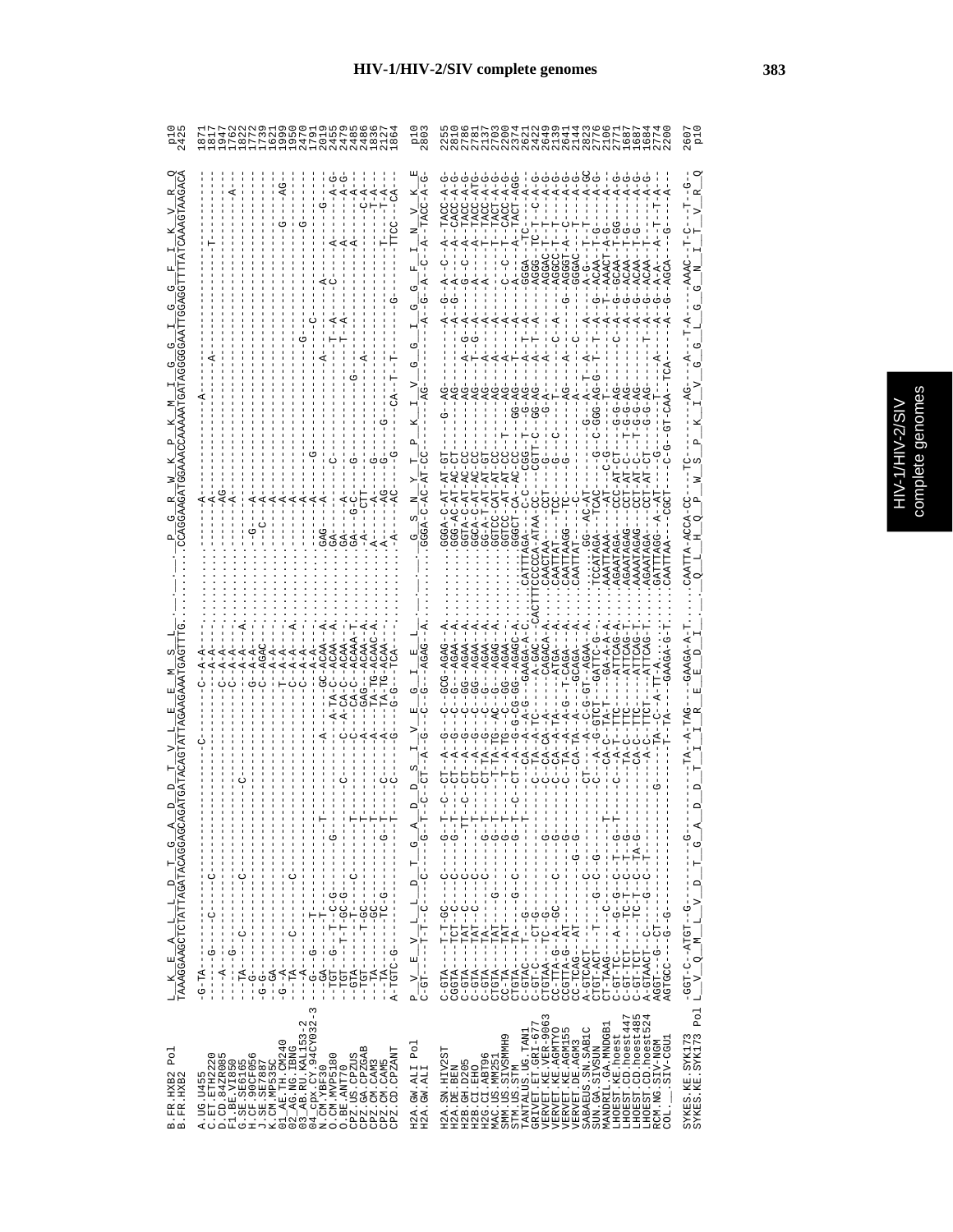|   | C<br>a |
|---|--------|
|   | Б      |
|   |        |
|   |        |
|   |        |
|   |        |
|   |        |
|   | ÷<br>ń |
| с |        |
|   | ¢      |
|   |        |
|   |        |
|   |        |
|   |        |
|   |        |
|   |        |
|   | ì      |
|   |        |

|                                             | ON MODELLONG<br>COOROOM HOMO HUMO COO<br>COOROOM HOMO HUMO COO                                                                                                                                                                                                                                                                                                                                                         | മത                                                                               |                                                                                                                                                                                                                                                                                                                                                                                                                                                                                                                                                                                                                                                                                                                                                                                                                                                                                                                                                                                                                                |                                                                                                                                            |
|---------------------------------------------|------------------------------------------------------------------------------------------------------------------------------------------------------------------------------------------------------------------------------------------------------------------------------------------------------------------------------------------------------------------------------------------------------------------------|----------------------------------------------------------------------------------|--------------------------------------------------------------------------------------------------------------------------------------------------------------------------------------------------------------------------------------------------------------------------------------------------------------------------------------------------------------------------------------------------------------------------------------------------------------------------------------------------------------------------------------------------------------------------------------------------------------------------------------------------------------------------------------------------------------------------------------------------------------------------------------------------------------------------------------------------------------------------------------------------------------------------------------------------------------------------------------------------------------------------------|--------------------------------------------------------------------------------------------------------------------------------------------|
|                                             |                                                                                                                                                                                                                                                                                                                                                                                                                        | ωj                                                                               | AGC--AA<br>CATG-AA<br>T-AC-AG-A-CAGCA--AGCT-GA<br>AGC--AA<br>$G - A - G$<br>$AG - A - A$<br>AGCA-GA<br>- T - - C - - G - C - C - GCA - T<br>C T - T - - AG - C - - -GCA - - i<br>- A - A - - AG - A - CAGCA - - i<br>$\begin{array}{l} \mbox{--}A-C--A G-A--A T-A T-A\\ \mbox{-}A-TC-TT-AG CCT-A--\\ \mbox{--}A-C-A A-A-B-T-A--\\ \mbox{--}A-A A--A-B-A--\\ \end{array}$<br>$\begin{array}{l} A - \Gamma C - A G - A - C \Gamma \Gamma - A - \\ A - \Gamma - - A G - - - - G C A - - \end{array}$<br>$- - - - - - - - -$<br>U--40U----<br>$A---AG$<br>$T - -C - A$<br>$CA-T$<br>$A-T$<br>$G - A - C$<br>ひむりードーーばひーーひ<br>$A - TA - -A - GA$<br>$A---A-TA-GA$<br>$-1 - T - T - T - GA$<br>$G---A-CA-GA$                                                                                                                                                                                                                                                                                                                          | $-4A$<br>LOA--D-HA-RO-                                                                                                                     |
| $\frac{Y}{GTATGATCAGATACTCATACAAATCTTCGTG}$ | ひびひローーーーーーーーひひーーーひーーひしー ダーーー<br>ドーリー シー・シー・シー キー・ロー イー・スピー スキー<br>$- - - \underline{\textbf{T}} - - - -$<br>$-1 - 2 - 1 - 1$<br>$\frac{1}{1}$<br>$\frac{1}{1}$<br>т<br>К<br>К<br>К<br>К<br>$\mathsf I$<br>$\triangleleft$ $\triangleleft$                                                                                                                                                                              | $\frac{Y}{A-----A} = \frac{D}{TC---GAA---T} \frac{E}{A---G-A} = \frac{Y}{ACTRA}$ | $TA-G$<br>$A - AGT - AT - -$<br><b>A-A-GGAT-</b><br>TA-A-CTTG<br>$\begin{array}{l} \lambda_1 - (2\lambda_1 - \lambda_2) - (7\lambda_2 - 2\lambda_3) - \cdots - (-2\lambda_1 - 2\lambda_2) \\ \lambda_1 - (2\lambda_1 - \lambda_2) - (7\lambda_2 - 2\lambda_3) - \cdots - (-2\lambda_1 - 2\lambda_2) \\ \lambda_1 - (2\lambda_1 - \lambda_2) - (7\lambda_1 - 2\lambda_3) - \cdots - (-2\lambda_1 - 2\lambda_1) \\ \lambda_1 - (2\lambda_1 - 2\lambda_2) - \lambda_1 - \lambda_2 - \cdots - (-2\lambda_1 - 2\lambda_1) \\ \lambda_1 - \gamma_$<br>A ---C-GGG-G---AAG--C--T-GGAG--<br>--AG-A-TG--GAAG---A----AGAA--<br>--AG-A-TG--GAAG---A---AGAA--<br>A ------A-TG--GAAG--C--T-GGAA--<br>- 4459-5-544-544599-5-54-5-54-5<br>A--CC-CA-TCAGGAGG--A-----AGAA-<br>A----CAG-TG-CT-TG--------TA-G-2<br>- 4004 - - - - - - - - - H- HO - 0H - 00 - 40 - - 4<br>A-T-A-C--TCAAA---ACT--AGCA-<br>-AOCA-T-H-AOCA-T-H--H-AO<br>A-00--0-4-4-4-H-0404--<br>$\overline{A}$ $\overline{A}$<br>$\triangle$ $\triangle$<br>I.<br>К<br>$\mathbf{I}$ | GA-A-AGAAAG<br>$-CTC$<br>A--AGAA---TAGAT---------A<br>$F$ $T$ $V$ $V$<br>$\mathbb{R}$<br>$\frac{1}{1}$<br>$R$ $N$<br>$\mathbf{x}^{\prime}$ |
| Po <sub>1</sub><br>B.FR.HXB2<br>B.FR.HXB2   | 3<br>$-2px. CY. 94CY032 -$<br>$02\overline{\phantom{\pm}}$ AG.NG.IBNG<br>03_AB.RU.KAL153-2<br>K.CM.MP535C<br>01_AE.TH.CM240<br>CPZ.GA.CPZGAB<br>CPZ.CD.CPZANT<br>O. CM. MVP5180<br>CPZ.US.CPZUS<br>C.ET.ETH2220<br>D.CD.84ZR085<br>w<br>F1.BE.VI850<br>G.SE.SE6165<br>H.CF.90CF056<br>J.SE.SE7887<br>CPZ.CM.CAM3<br>CPZ.CM.CAM5<br>O.BE.ANT70<br>A.UG.U455<br>C.ET.ETH22<br>$04$ $Cpx$ . $CY$ . 9<br>N. $CM$ . $YBF30$ | H2A.GW.ALI Pol<br>H2A.GW.ALI                                                     | LHOEST.CD.hoest485<br>LHOEST.CD.hoest524<br>VERVET.KE.VER-9063<br>LHOEST.CD.hoest447<br>GRIVET. ET. GRI-677<br>MANDRIL.GA.MNDGB1<br>VERVET.KE.AGMTYO<br>VERVET.KE.AGMI55<br>SABAEUS.SN.SABIC<br>TANTALUS.UG.TAN1<br>LHOEST.KE.hoest<br>SMM.US.SIVSMMH9<br>SIV-CGU1<br>RCM.NG.SIV-NGM<br>VERVET. DE. AGM3<br>SUN.GA.SIVSUN<br>H2A.SN.HIV2ST<br>H2G.CI.ABT96<br>MAC.US.MM25<br>H2B. GH. D205<br>H2B.CI.EHO<br>H2A.DE.BEN<br>STM.US.STM<br>i<br>S                                                                                                                                                                                                                                                                                                                                                                                                                                                                                                                                                                                 | Po <sub>1</sub><br>SYKES.KE.SYK173<br>SYKES.KE.SYK173                                                                                      |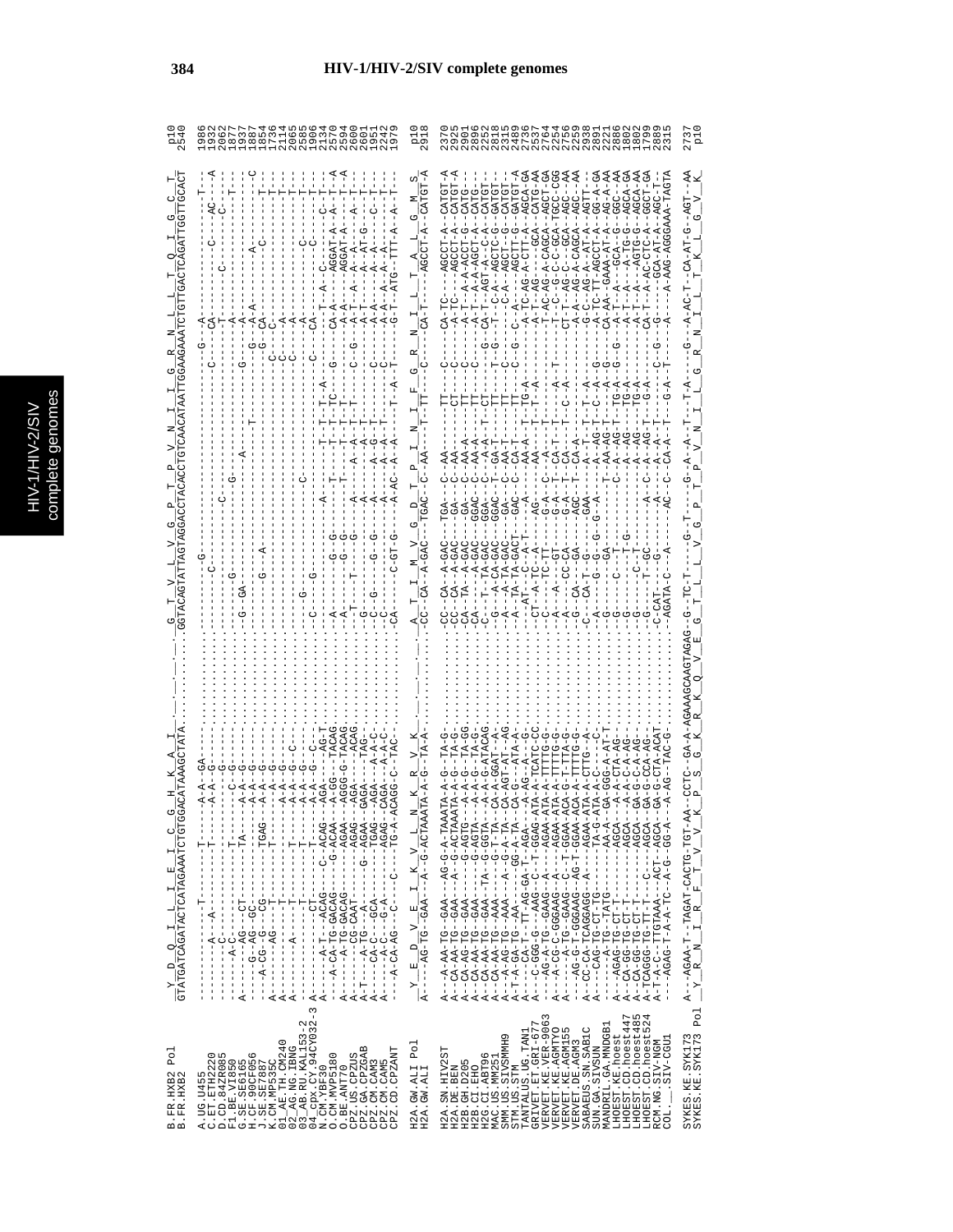|                                                                                                     | 206<br>IN WA BOWIN<br>I DI WA HINO NI<br>I HINN NIN NI                                                                                                                                                                                                                                                                                                                                                                                                                                                              | <b>P5</b><br>304                                                                                                                                                                                                                                                                                                                                                                                                                      |                                                                                                                                                                                                                                                                                                                                                                                                                                                                                                                                                                                                                                                                                                                                                                                                                                                                                          | 28<br>P<br>P                                                                                         |
|-----------------------------------------------------------------------------------------------------|---------------------------------------------------------------------------------------------------------------------------------------------------------------------------------------------------------------------------------------------------------------------------------------------------------------------------------------------------------------------------------------------------------------------------------------------------------------------------------------------------------------------|---------------------------------------------------------------------------------------------------------------------------------------------------------------------------------------------------------------------------------------------------------------------------------------------------------------------------------------------------------------------------------------------------------------------------------------|------------------------------------------------------------------------------------------------------------------------------------------------------------------------------------------------------------------------------------------------------------------------------------------------------------------------------------------------------------------------------------------------------------------------------------------------------------------------------------------------------------------------------------------------------------------------------------------------------------------------------------------------------------------------------------------------------------------------------------------------------------------------------------------------------------------------------------------------------------------------------------------|------------------------------------------------------------------------------------------------------|
|                                                                                                     |                                                                                                                                                                                                                                                                                                                                                                                                                                                                                                                     |                                                                                                                                                                                                                                                                                                                                                                                                                                       | CAGA<br>TC-TCAGA<br>$400 - 1$<br>CC-CAC                                                                                                                                                                                                                                                                                                                                                                                                                                                                                                                                                                                                                                                                                                                                                                                                                                                  | -AGTAG<br>U-544U-UU-                                                                                 |
|                                                                                                     | $-41$                                                                                                                                                                                                                                                                                                                                                                                                                                                                                                               |                                                                                                                                                                                                                                                                                                                                                                                                                                       | ユローエーープ<br>$C-CT-TD$<br>$C-AT-$<br>$TC - ATT -$<br>$C - AT -$<br>ーロー<br>ロスーンコ<br>-<br>-<br>-<br>けっこ<br>もし<br>C-A:                                                                                                                                                                                                                                                                                                                                                                                                                                                                                                                                                                                                                                                                                                                                                                        |                                                                                                      |
|                                                                                                     |                                                                                                                                                                                                                                                                                                                                                                                                                                                                                                                     |                                                                                                                                                                                                                                                                                                                                                                                                                                       | -C-TA<br>GGCTAGA--<br>GGCCAGA--<br>-GCAAGG<br>GGCTCGG<br>しーしひひひ<br>$-AA-5$<br>$\ddot{\sigma}$                                                                                                                                                                                                                                                                                                                                                                                                                                                                                                                                                                                                                                                                                                                                                                                            | 5000-                                                                                                |
|                                                                                                     |                                                                                                                                                                                                                                                                                                                                                                                                                                                                                                                     |                                                                                                                                                                                                                                                                                                                                                                                                                                       |                                                                                                                                                                                                                                                                                                                                                                                                                                                                                                                                                                                                                                                                                                                                                                                                                                                                                          |                                                                                                      |
| غ<br>ج<br>TTAAATTTTCCCATTAGCCTATTGAGAC<br>protease end \/ Pol p51 and p66<br>$-L$ N F P I S P I L E | ŧ<br>ŧ<br>ŧ<br>ŧ<br>$\frac{1}{1}$<br>ł<br>ŧ<br>÷,<br>ł<br>ł<br>ł<br>- 2021 - ベー・リー - ドー・ベー - ドー・リー - - - - - -<br>- ひひひ - ぱ - - ひ - - - - - ぱ - - LI - - ひ - - ひ - - - - し<br>- - 4 - - - - - DARRE - - - - - - - - - - -<br>$\frac{1}{2}$<br>$- - A$<br>$-4$<br>$----A$<br>$   R$<br>$- - - - - A$<br>К<br>$\frac{1}{2}$<br>$- - - 1 - - - - -$<br>- - - 10 - - ベー - ベー - - - - - - -<br>$- - - - - - - -$<br>------------<br>------------<br>$-1$ $-1$ $-1$ $-1$ $-1$ $-1$ $-1$<br>$\frac{1}{1}$<br>$\frac{1}{1}$ | $\begin{array}{ccccccccc}\n\texttt{L} & \texttt{N} & \texttt{L} & \texttt{P} & \texttt{V} & \texttt{A} & \texttt{K} & \texttt{I} & \texttt{E} & \texttt{P} \\ -\texttt{L} & \texttt{N} & \texttt{L} & \texttt{P} & \texttt{V} & \texttt{A} & \texttt{K} & \texttt{I} & \texttt{E} & \texttt{P} \\ -\texttt{L} & \texttt{C} & \texttt{A} & \texttt{A} & \texttt{C} & \texttt{A} & \texttt{C} & \texttt{A} & \texttt{A} & \texttt{A} &$ | CCATTAC<br>- 24 - - 4 - - 244 - 200 - 24 - - 4 - 2 - - -<br>- 2 - - - 4 - - 5 4 4 - 2 5 - - 5 4 - - 4 - - - - -<br>- 24 - -4 - 55445055 - 54 - - 2 - - - - -<br>- 2 - - - 4 - 5 5 4 4 1 2 1 - - - 4 - - - - - - - - - - - -<br>- 2 - - - 4 - 5 DAY - - - - - - - - - - - - - - - -<br>- 2 A - - 5 - 5 DAY - - - - - - - - - - - - - - - - -<br>- 04 - - 4 - 0444HUUQ - 04 - - - - - - - - -<br>-TAA-GGGACACDAA-GAGA-A-T<br>F-4-OCACACACACCOD-10-A-C<br>F-4-OGGO4-LULOGGOHUUD - 44HU---<br>H – – – KRRD – DRIHU – U – – – DR – – – LI D – – –<br>--GTAC-AT-AACAATTAAC-DATA-AT<br>-- 4-40AGO-0ACAATTAAOK--0AGA---<br>- - 4 - - 400444H - - 4 - - - - - - - - - -<br>-- F-ROROROD-HOHLRADDOOD-ROHO<br>- 4 - 4 - 45 - - 15 - 14 4 17 - 50 - - 4 - 1 - - - -<br>L---ひ-ひ----HIYLU--のYDDU-Y-LD-<br>--GTAC-AG-ACAATTAAG-GACA-A-T<br>-GTAA-GGGACAATTAT-AGAAA-A-T<br>G--GC-CAATTATCAGATAGG---GCAGT | - 0 - - - 4 - L4 - DGO - AGOLLUU - AGLU - - -<br>۹<br>$T$ $A$ $L$ $E$<br>$M_V Q$<br>$\triangleright$ |
| <b>Pol P10</b><br>B.FR.HXB2 Pol<br>B.FR.HXB2<br>$m$ $m$                                             | I<br>ţ<br>$\frac{1}{1}$<br>ļ<br>j.<br>$\frac{1}{1}$<br>J<br>Ü<br>↻<br>3<br>$03$ $\overline{\phantom{0}}$ AB.RU.KAL153-2<br>04 cpx.CY.94CY032-3<br>N.CM.YBF30<br>01_AE.TH.CM240<br>$02$ $R$ G. NG. IBNG<br>CPZ.GA.CPZGAB<br>CPZ.CD.CPZANT<br>.ET.ETH2220<br>O<br>O. CM. MVP5180<br>CPZ.US.CPZUS<br>FI.BE.VIRSO<br>G.SE.SE6165<br>H.CF.90CF056<br>J.SE.SE7887<br>X.CM.MP535C<br>CPZ.CM.CAM5<br>A.UG.U455<br>C.ET.ETH222<br>CPZ.CM.CAM3<br>O.BE.ANT70<br>$\Box$                                                        | 빅<br>Po <sub>1</sub><br>H2A.GW.ALI<br>H2A.GW.ALI                                                                                                                                                                                                                                                                                                                                                                                      | $\frac{1}{1}$<br>Ü<br>U<br>↻<br>U<br>U<br>VERVET.KE.VER-9063<br>LHOEST.CD.hoest447<br>LHOEST.CD.hoest485<br>LHOEST.CD.hoest524<br>GRIVET.ET.GRI-677<br>MANDRIL.GA.MNDGB.<br>VERVET.KE.AGMTYO<br>VERVET.KE.AGM155<br>SABAEUS.SN.SAB1C<br>TANTALUS.UG.TAN1<br>LHOEST.KE.hoest<br>Ō<br>LCCO-VIS.<br>RCM.NG.SIV-NGM<br>SMM.US.SIVSMMH<br>VERVET.DE.AGM3<br>SUN.GA.SIVSUN<br>H2A.SN.HIV2ST<br>H2G.CI.ABT96<br>MAC.US.MM251<br>H2B. GH. D205<br>STM.US.STM<br>H2B.CI.EHO<br>H2A.DE.BEN<br>COL.                                                                                                                                                                                                                                                                                                                                                                                                 | $\overline{L}$<br>SYKES.KE.SYK173<br>SYKES.KE.SYK173 Pol                                             |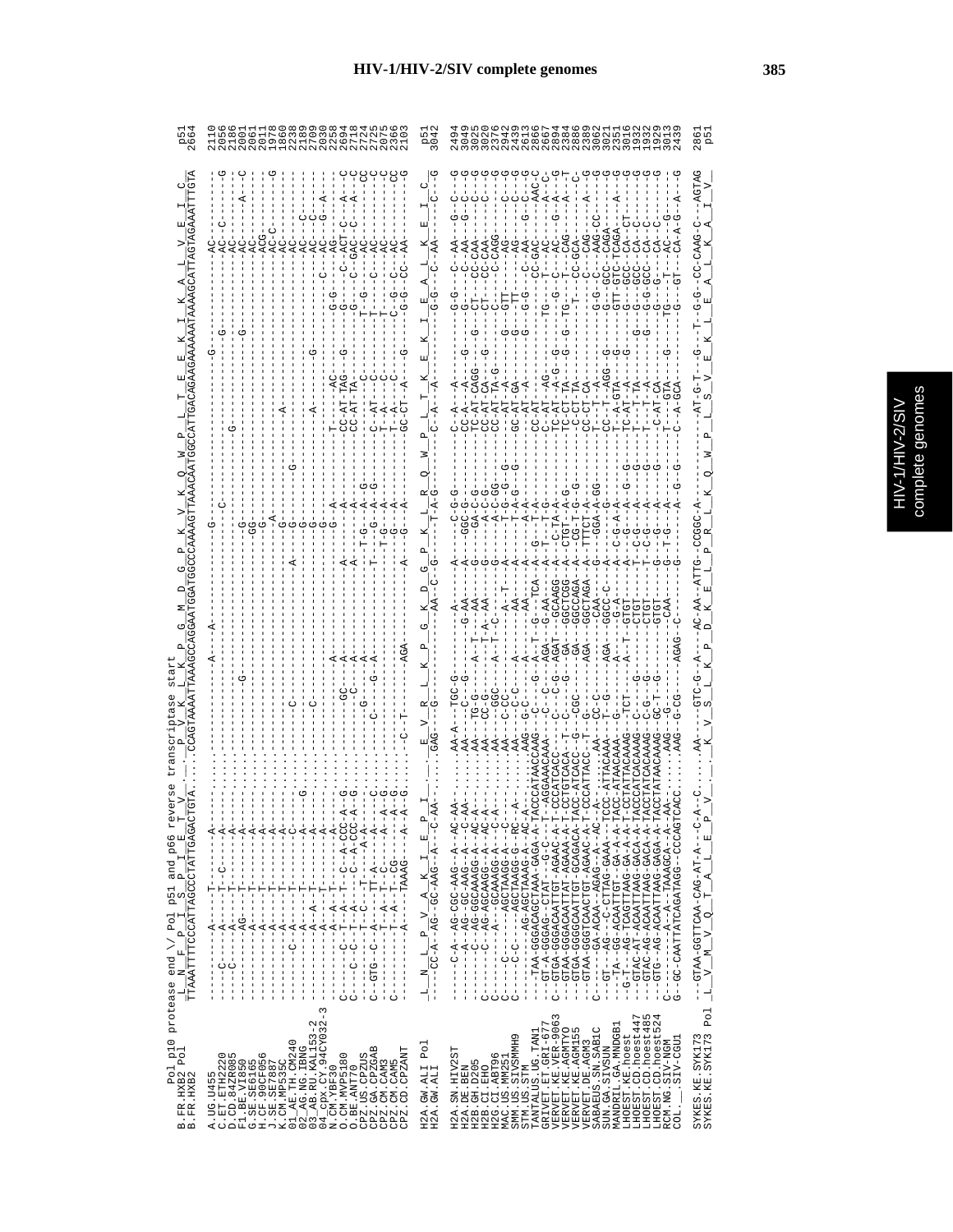|                                                                                                                                                                                                                                                                                                                                                                                                                                                                                                                                                                                                                                                                                          | MOLの4000HHHON80<br>HNONLOLONONHH4<br>HNONLOLONONHH4                                                                                                                                                                                                                                                                                                                                                                                                                                                                                                                                                                                                                                                                                                                                                                                                                                                                                  |
|------------------------------------------------------------------------------------------------------------------------------------------------------------------------------------------------------------------------------------------------------------------------------------------------------------------------------------------------------------------------------------------------------------------------------------------------------------------------------------------------------------------------------------------------------------------------------------------------------------------------------------------------------------------------------------------|--------------------------------------------------------------------------------------------------------------------------------------------------------------------------------------------------------------------------------------------------------------------------------------------------------------------------------------------------------------------------------------------------------------------------------------------------------------------------------------------------------------------------------------------------------------------------------------------------------------------------------------------------------------------------------------------------------------------------------------------------------------------------------------------------------------------------------------------------------------------------------------------------------------------------------------|
|                                                                                                                                                                                                                                                                                                                                                                                                                                                                                                                                                                                                                                                                                          |                                                                                                                                                                                                                                                                                                                                                                                                                                                                                                                                                                                                                                                                                                                                                                                                                                                                                                                                      |
|                                                                                                                                                                                                                                                                                                                                                                                                                                                                                                                                                                                                                                                                                          |                                                                                                                                                                                                                                                                                                                                                                                                                                                                                                                                                                                                                                                                                                                                                                                                                                                                                                                                      |
| $\frac{1}{1}$<br>------------<br>$-1$ $-1$ $-1$ $-1$ $-1$ $-1$ $-1$<br>$-1$ - $-1$ - $-1$ - $-1$<br>----------<br>$-1$ - $-1$ - $-1$ - $-1$                                                                                                                                                                                                                                                                                                                                                                                                                                                                                                                                              | UUKU--------<br>$-1$ - $-1$ - $-1$ - $-1$<br>$\overline{a}$                                                                                                                                                                                                                                                                                                                                                                                                                                                                                                                                                                                                                                                                                                                                                                                                                                                                          |
| リーーズーーーーーーーーーーーーーーーー<br>$\frac{T}{CAGAGATGGAAAGGAAGGAAATTTCZ} \frac{E}{CAGAGAGGAAATTTCZ}$<br>$- -A - -$<br>$-4$<br>$-4$<br>$\begin{array}{c}\n1 \\ 1 \\ 1\n\end{array}$<br>$\begin{array}{c} \begin{array}{c} \text{1} \\ \text{2} \\ \text{3} \\ \text{4} \end{array} \end{array}$<br>$AG - -A - - - - - - -A - - -$<br>$-1$<br>$-1$<br>$-1$<br>$-1$<br>$\frac{1}{1}$<br>$\frac{1}{1}$<br>$- - - - - -$<br>Ť<br>I<br>$\frac{1}{1}$<br>$A---A---$<br>$\frac{1}{1}$<br>÷<br>$A - - - - - -$<br>I<br>$T = -A - -1$<br>$\frac{1}{1}$<br>$A---A$<br>$\frac{1}{4}$<br>$\begin{bmatrix} 1 \\ 1 \\ 1 \end{bmatrix}$<br>$AG---$<br>$- - -$<br>$AT--$<br>$\frac{1}{1}$<br>$\infty$<br>$\mathbf 2$ | $\begin{array}{lll} \texttt{E} & \texttt{K} & \texttt{T} & \texttt{E} & \texttt{R} & \texttt{G} & \texttt{Q} & \texttt{L} & \texttt{E} \\ \texttt{A-A-A-C------GA-----C} & - & - & - & - & - & - & - & - & - & - & - & - \\ \end{array}$<br>UstDD-HD-UH--H-----------<br>-CC-AT-A--GC-------A-----AGT<br>A-ACAT-A--GG-A------A--T-AAGC<br>ACC-AT-A--G--A-----A------AGC<br>ATAGAT-A------A---------<br>$\begin{array}{l} \texttt{A}\texttt{---C}\texttt{---}\texttt{--CTC}\texttt{---}\texttt{---}\texttt{--C}\texttt{---}\texttt{--}\texttt{A}\texttt{C}\texttt{--}\texttt{--}\texttt{--}\texttt{--}\texttt{G}\texttt{A}\texttt{G} \\\texttt{E}\texttt{--}\texttt{D}\texttt{--}\texttt{M}\texttt{--}\texttt{--}\texttt{--} \texttt{K}\texttt{--}\texttt{A}\texttt{--}\texttt{G}\texttt{--}\texttt{Q}\texttt{--}\texttt{--}\texttt{--}\texttt{E} \end{array}$<br>$\frac{1}{1}$<br>ATAGAT-A-----<br>ATAGAT-A--<br>$A - A - -$<br>rv 4 |
| $Cpx$ . $CY$ . $94CY032$ -<br>$\begin{array}{c} 02\overline{\phantom{\cdot}}\text{AG}.\text{NG}.\text{IBNG}\\ 03\overline{\phantom{\cdot}}\text{AB}.\text{RU}.\text{KAL153} \end{array}$<br>CPZ.CD.CPZANT<br>Po <sub>1</sub><br>CPZ.GA.CPZGAB<br>A.UG.U455<br>C.ET.ETH2220<br>D.CD.84ZR085<br>F1.BE.VI850<br>O. CM. MVP5180<br>CPZ.US.CPZUS<br>CPZ.CM.CAM3<br>CPZ.CM.CAM5<br>O.BE.ANT70<br>$04$ cpx. $CY$ .<br>N. CM. YBF30<br>B.FR.HXB2<br>B.FR.HXB2                                                                                                                                                                                                                                    | SYKES.KE.SYK173<br>SYKES.KE.SYK173 Pol<br>VERVET.KE.VER-9063<br>LHOEST.CD.hoest447<br>LHOEST.CD.hoest48<br>$\begin{array}{ll} {\rm TANTALUS:UG:TANI}\\ {\rm GRLVET: ET: GET: GRI-677} \end{array}$<br>LHOEST.CD.hoest52<br>MANDRIL.GA.MNDGB1<br>SABAEUS.SN.SABIC<br>VERVET.KE.AGMTYO<br>VERVET.KE.AGM155<br>LHOEST.KE.hoest<br>SMM. US. SIVSMMH9<br>.SIV-CGU1<br>RCM.NG.SIV-NGM<br>VERVET.DE.AGM3<br>Pol<br>SUN.GA.SIVSUN<br>H2A.SN.HIV2ST<br>H2G.CI.ABT96<br>H2B. GH. D205<br>MAC.US.MM25<br>H2A.GW.ALI<br>H2A.GW.ALI<br>H2A.DE.BEN<br>STM.US.STM<br>H2B.CI.EHO<br>COL.                                                                                                                                                                                                                                                                                                                                                             |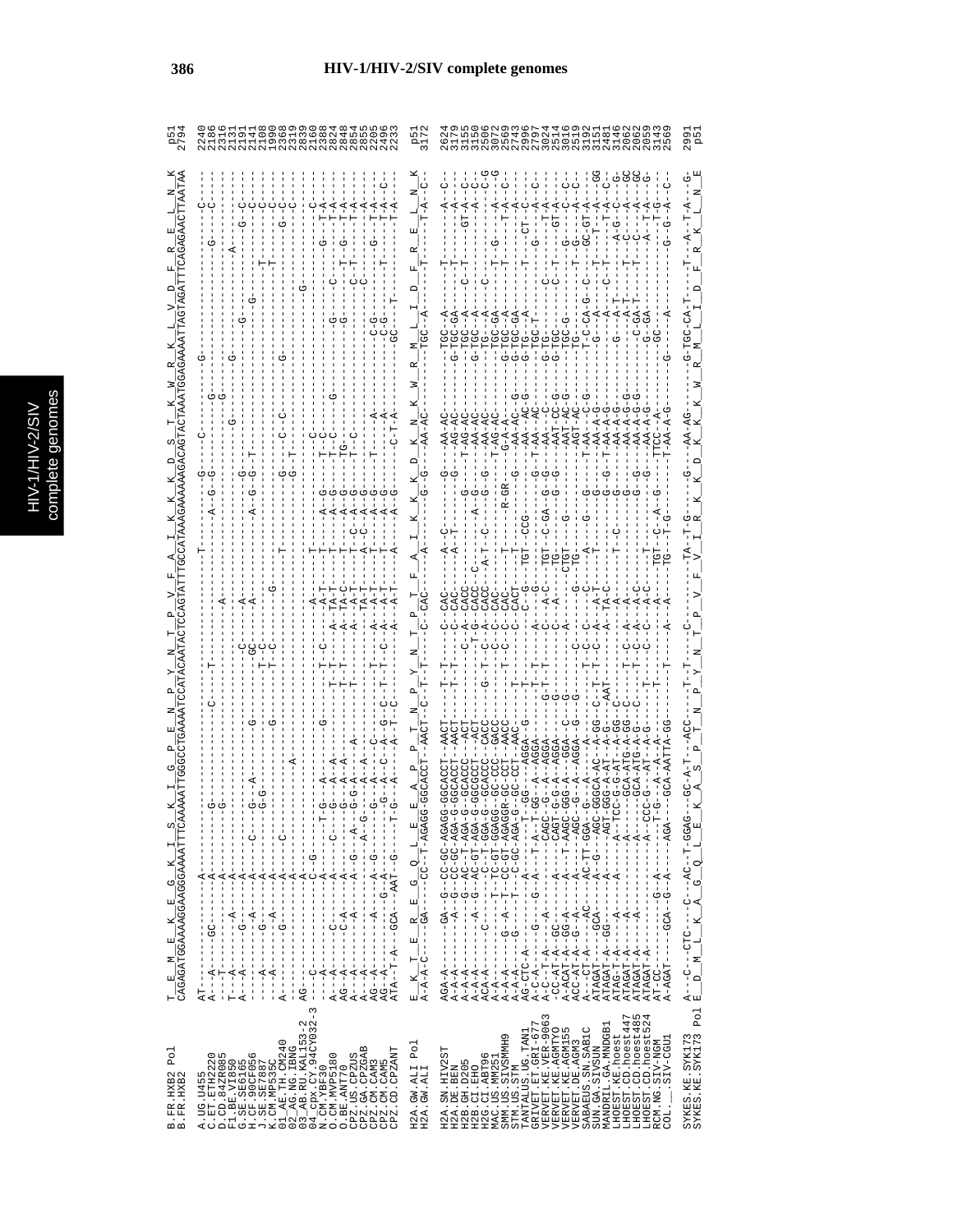| ς<br>٥                |
|-----------------------|
| <b>CIP</b><br>b,<br>ກ |
| 5                     |
| ٦<br>ï                |
|                       |

|                                                                                | O N N M N O 4 O 0 1 IN N O<br>N M N N 1 4 4 0 N IN O 0 0<br>N N N N N N N N N N N N N                                                                                                                                                                                                                                                                                                                                                                                                                                                                                                                                                                   |                                                                                                                | ) の L N N H 4 4 4 N 8 H<br>1 V 8 H 0 H 0 H 0 H 0 M N 0<br>1 N N M N M N M N M M N                                                                                                                                                                                                                                                                                                                                                                                                                                  |
|--------------------------------------------------------------------------------|---------------------------------------------------------------------------------------------------------------------------------------------------------------------------------------------------------------------------------------------------------------------------------------------------------------------------------------------------------------------------------------------------------------------------------------------------------------------------------------------------------------------------------------------------------------------------------------------------------------------------------------------------------|----------------------------------------------------------------------------------------------------------------|--------------------------------------------------------------------------------------------------------------------------------------------------------------------------------------------------------------------------------------------------------------------------------------------------------------------------------------------------------------------------------------------------------------------------------------------------------------------------------------------------------------------|
|                                                                                | --<br>--<br>- 15<br>-9<br>11<br>11                                                                                                                                                                                                                                                                                                                                                                                                                                                                                                                                                                                                                      |                                                                                                                | မိုင်္ဂလို                                                                                                                                                                                                                                                                                                                                                                                                                                                                                                         |
|                                                                                |                                                                                                                                                                                                                                                                                                                                                                                                                                                                                                                                                                                                                                                         |                                                                                                                |                                                                                                                                                                                                                                                                                                                                                                                                                                                                                                                    |
|                                                                                |                                                                                                                                                                                                                                                                                                                                                                                                                                                                                                                                                                                                                                                         |                                                                                                                | $-4$                                                                                                                                                                                                                                                                                                                                                                                                                                                                                                               |
|                                                                                | $A_1$                                                                                                                                                                                                                                                                                                                                                                                                                                                                                                                                                                                                                                                   |                                                                                                                | $T - A$<br>$\Gamma A - A$<br>$A - A$<br>$G - A$                                                                                                                                                                                                                                                                                                                                                                                                                                                                    |
|                                                                                |                                                                                                                                                                                                                                                                                                                                                                                                                                                                                                                                                                                                                                                         |                                                                                                                | $-9C-A$<br>-G--A-TG---CAGA-<br>G------TG-CAGA-<br>-G--A-TG--GCA-A-                                                                                                                                                                                                                                                                                                                                                                                                                                                 |
|                                                                                |                                                                                                                                                                                                                                                                                                                                                                                                                                                                                                                                                                                                                                                         |                                                                                                                |                                                                                                                                                                                                                                                                                                                                                                                                                                                                                                                    |
|                                                                                | I                                                                                                                                                                                                                                                                                                                                                                                                                                                                                                                                                                                                                                                       |                                                                                                                |                                                                                                                                                                                                                                                                                                                                                                                                                                                                                                                    |
| <b>GAGAACTCAAGACTTCTGGGAAGTTCAAT</b><br>oi<br>$\triangleright$<br>띄<br>Z<br>Ŀ, | j<br>$-1$ $-1$ $-1$ $-1$ $-1$ $-1$<br>- ウーーーーーーーーーーーーーーーーーーー ウーーーーーーーーー ば<br>)ひ‐‐ひ‐‐‐‐‐‐‐‐‐‐‐‐‐‐‐‐‐‐‐‐‐)‐‐の‐‐ぱ‐‐<br>$-5$<br>$\frac{1}{1}$<br>$-1 - 1 - 1$<br>)ひ‐‐≮‐‐ひ‐‐‐‐‐‐‐‐‐ひ‐‐‐‐‐‐ぺ‐‐‐‐‐‐<br>- ウーーーーーーーーーーーーーーーーーーーーーーーー ズーーワーーズ<br>ウーーシー エピー エーエーエーエー ピーエーエーエーエーエーエー<br>$-1 - 1 - 1$<br>$-1$ $-1$ $-1$ $-1$ $-1$ $-1$ $-1$ $-1$<br>I<br>$\frac{1}{1}$<br>J<br>$\begin{array}{c} 1 \\ 1 \\ 1 \end{array}$<br>Î<br>т<br>$\,$ I<br>I<br>I<br>$\frac{1}{1}$<br>I<br>I<br>т<br>$\frac{1}{1}$<br>т<br>1                                                                                                                                                   | oį<br>н<br>国<br>$\vdash$<br>۳                                                                                  | -ひ‐ぱひ‐‐‐‐‐ぱひぱ‐‐‐‐‐‐ひ‐‐<br>) リーーリーーリーー ばひば II ーーダーーーーー<br>$\frac{1}{2}$<br>- ウ – – ベ – – – – – – KUKI – – II – – – – – – – – – – – UI.ワ –<br>j<br>) リー・マー・リー・LLL ----LL ----- マー --- マ<br>ပုံ<br>၂<br>- ウーーペーーーーー DI-T-I-T-T-T-T-T-T-DDDR<br>A - - T - - - - - - - - - - TCA - - - - - C - - G -<br>T - TG - - - - - - - - - - TCAT - - GT - A - - G-<br>- ココーユーローーーロスクローーローーワーースーーーロー<br>$V = Q$<br>- - 《-ひひ- - LYひL- - - - - - -<br>$-4CA$ - $-4C$<br>I<br>띄<br>$\mathbf{r}$<br>F                                 |
| $\Box$<br>oį<br>$\mathsf{F}$<br>ĸ                                              | $-1$ $-1$ $-1$ $-1$ $-1$ $-1$<br>$-1$ $-1$ $-1$ $-1$ $-1$ $-1$<br>$\frac{1}{1}$<br>$\begin{array}{c} 1 \\ 1 \\ 1 \\ 1 \end{array}$<br>$\frac{1}{1}$<br>$A - - - - - -$<br>$A - - - - - -$<br>$A - - - - - -$<br>$-1$ $-1$ $-1$ $-1$ $-1$ $-1$<br>$A - - -$<br>I<br>-1<br>п                                                                                                                                                                                                                                                                                                                                                                              | $\mathsf{P}^{\mathsf{I}}_{\mathsf{I}}$<br>oį<br>$\frac{1}{1}$<br>$-6T - - - -$<br>$\vdash$<br>$\triangleright$ | U - - - - - - LUstH - - - - - U - - - LU - -<br><b>ひ‐‐‐‐‐‐‐‐‐‐‐‐‐‐‐‐‐‐‐‐‐‐‐‐‐‐‐‐‐</b><br>$\begin{array}{c} 1 \\ 1 \\ 1 \end{array}$<br>$\mathsf{P}$<br>$\circ$<br>- 1- 1- 1-0-<br>$-9T9-$<br>-- 11-1-0-<br>$ATT - - - -$<br>틱<br>$-15 -$<br>$\mathbf{A}$                                                                                                                                                                                                                                                           |
| Po <sub>1</sub><br>B. FR. HXB2<br>B. FR. HXB2                                  | $04$ $_{\rm CPX}$ . CY. 94CY032-3<br>N. CM. YBF30<br>01_AE.TH.CM240<br>02_AG.NG.IBNG<br>03_AB.RU.KAL153-2<br>CPZ.GA.CPZGAB<br>CPZ.CM.CAM3<br>CPZ.CM.CAM5<br>CPZ.CD.CPZANT<br>$\begin{array}{l} \texttt{A. UG. U455} \\ \texttt{C. ET. ETH2223} \\ \texttt{C. ET. ETH2223} \\ \texttt{F1. BE. V1850} \\ \texttt{G. SE. SEG165} \\ \texttt{G. SE. SEG165} \\ \texttt{H. GFL} \\ \texttt{G.F. QCD} \\ \texttt{G.F. QCD} \\ \texttt{X. OCD} \\ \texttt{X. OCD} \\ \texttt{X. OCD} \\ \texttt{X. OCD} \\ \texttt{X. OCD} \\ \texttt{X. OCD} \\ \texttt{X. OCD} \\ \texttt{X. OCD} \\ \texttt{X. OCD$<br>CPZ.US.CPZUS<br>$\circ$<br>O.CM.MVP518<br>O.BE.ANT70 | Po <sub>1</sub><br>H2A.GW.ALI<br>H2A.GW.ALI                                                                    | SYKES.KE.SYK173<br>SYKES.KE.SYK173 Pol<br>VERVET.KE.VER-9063<br>LHOEST.CD.hoest447<br>LHOEST.CD.hoest485<br>LHOEST.CD.hoest524<br>GRIVET. ET. GRI-677<br>MANDRIL.GA.MNDGB1<br>LHOEST.CD.hoest5.<br>VERVET.KE.AGMTYO<br>VERVET.KE.AGM155<br>U<br>TANTALUS.UG.TAN1<br>LHOEST.KE.hoest<br>SABAEUS. SN. SAB1<br>ō<br>SIV-CGU1<br>RCM.NG.SIV-NGM<br>SMM.US.SIVSMMH<br>VERVET.DE.AGM3<br>SUN.GA.SIVSUN<br>H2A.SN.HIV2ST<br>H2G.CI.ABT96<br>MAC.US.MM251<br>H2B.GH.D205<br>H2A.DE.BEN<br>STM.US.STM<br>H2B.CI.EHO<br>COL. |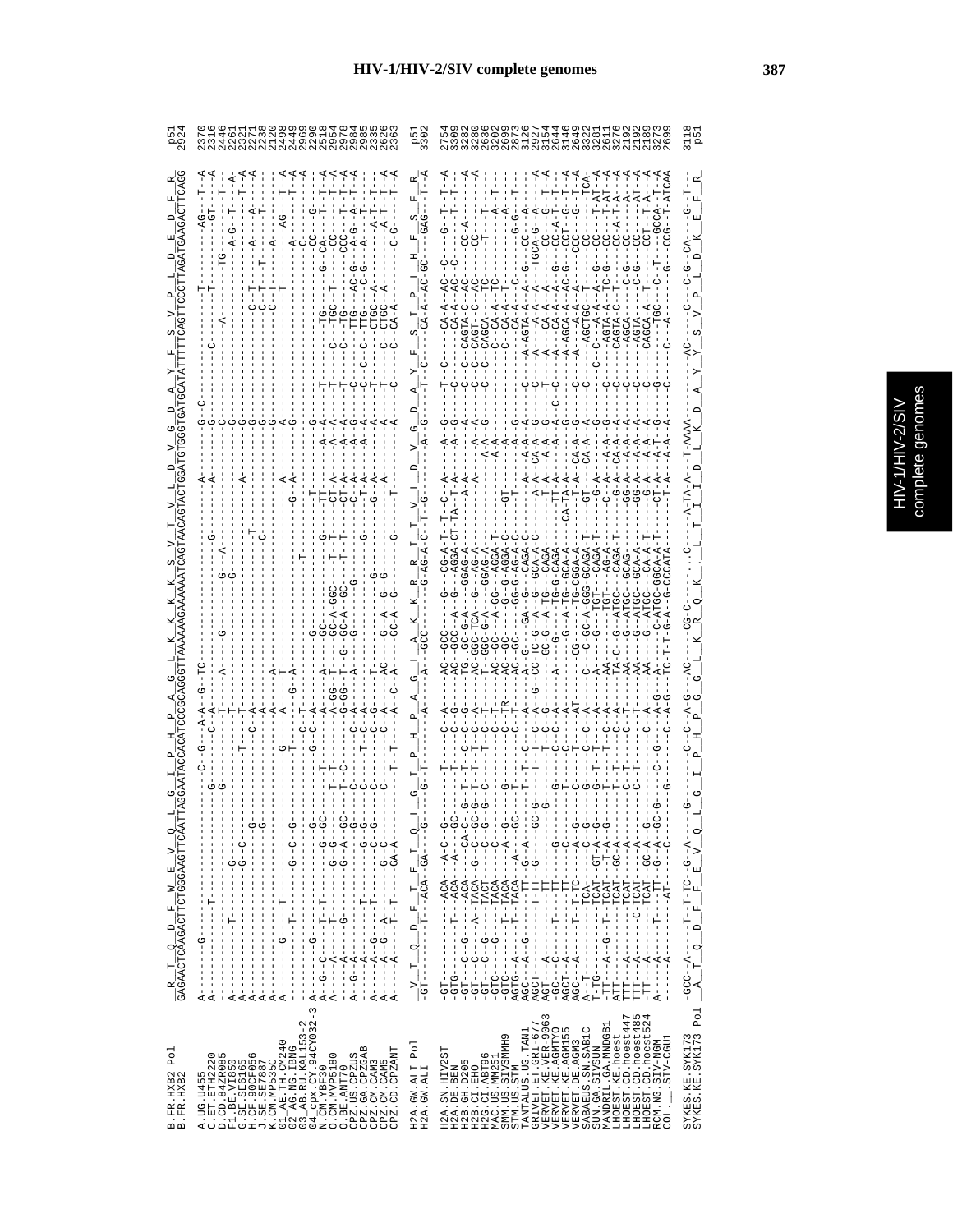|   | C<br>a |
|---|--------|
|   | Б      |
|   |        |
|   |        |
|   |        |
|   |        |
|   |        |
|   | ÷<br>ń |
| с |        |
|   | ¢      |
|   |        |
|   |        |
|   |        |
|   |        |
|   |        |
|   |        |
|   |        |
|   | ì      |

| U<br>------<br>ن<br>۱<br>ن<br>۱<br><b>ウーー レーーーーーローー</b><br>ひーーーひーーーーートローー<br>$-TTC---ATCAG$<br>C)<br>$\frac{1}{1}$<br>Í<br>$\mathbf{a}_{\parallel}^{\parallel}$<br>$\frac{1}{1}$ $\frac{1}{1}$ $\frac{1}{1}$ $\frac{1}{1}$ $\frac{1}{1}$<br>$\overline{A}$<br>$\begin{bmatrix} 1 \\ 1 \\ 1 \end{bmatrix}$<br>E, | $\frac{K-Y-T-A-F-T-L-P-S}{\texttt{AAGTATACATACCTACTAGT}}.$<br>ウーーーーーーローーローーひーーひーーーーーひー!<br><b>ウ------〇----------- ペ--〇--ペ--</b><br>ひ ばひ ひ スー ー ー ー レー ー ー ー ー ー ー ー ー ー ー ー<br>ひばひけばーーひーけーーーひーーーーー ばーーーーー<br>$\begin{aligned} C - A &=--A---------TT^--G^--AGCAG \\ C &=---C^--A--T^----TT^----ATCAG \\ C &=---C------C----TT^----ATCAG \\ \end{aligned}$<br>ひひひHぱ----H------ひ-----ひ--ぱ-ひ<br>ひひひ‐‐‐‐ひ‐‐‐‐‐ひ‐‐‐‐‐ひ‐‐‐ひ‐‐‐ぺ‐<br>· ひばひ LI ひーーーーーー ぱーー ひーーーーー ぱーーーーーーーーー<br>ひばひけば----ひひ-----ひ--------<br>ひーひけ ーーーーーー ローーーーーーーーー ダーー<br>- じんじけひ - - - - - - - ロ - - - - - - - - -<br>ひばひけば‐‐ひ‐‐ぱ‐‐‐‐‐‐‐ぱ‐‐ぴ‐‐‐‐<br>エーエーエロー エローエムエーエーエーエーエーエー<br>$1 - 1 - 1 - 1 - 1$ $1 - 1 - 1 - 1 - 1 - 1$<br>$-1 - 1 - 1 - 1 - 1 -$<br>- - - - - - - - - - - - - - -<br>$-1$<br>$-1$<br>$-1$<br>$-1$<br>$- - - - - - - - - -$<br>$A \rightarrow$<br>Ţ<br>$-1 - 6$<br>$-1$ $-1$ $-1$ $-1$ $-1$<br>$\begin{array}{c} 1 \\ 1 \\ 1 \end{array}$<br>$-1$<br>$-1$<br>$-1$<br>$-1$<br>니<br>I<br>Í<br>$\frac{1}{1}$<br>$C - - - - -$<br>$\begin{bmatrix} 1 & 1 & 1 \\ 1 & 1 & 1 \\ 1 & 1 & 1 \\ 1 & 1 & 1 \end{bmatrix}$<br>$\frac{1}{1}$<br>$\frac{1}{1}$<br>۲<br>$\frac{1}{1}$<br>I<br>$C - A - -$<br>п<br>ن<br>ون<br>$-1$<br>$\frac{1}{1}$<br>$-4$<br>Í<br>$-1$<br>$\vec{A}$<br>$\ddot{A}$<br>$-1$<br>j<br>$- - A$<br>O.<br>ı<br>י ג<br>ט<br>Ü<br>U<br>п<br>$K$ , CM, MP535C<br>01_AE, TH, CM240<br>02_AG, AG, IBNG<br>02_AG, AG, IBNG<br>04_CDX, CV, 94CY032-3<br>M. CM, YBF30 |
|-----------------------------------------------------------------------------------------------------------------------------------------------------------------------------------------------------------------------------------------------------------------------------------------------------------------|---------------------------------------------------------------------------------------------------------------------------------------------------------------------------------------------------------------------------------------------------------------------------------------------------------------------------------------------------------------------------------------------------------------------------------------------------------------------------------------------------------------------------------------------------------------------------------------------------------------------------------------------------------------------------------------------------------------------------------------------------------------------------------------------------------------------------------------------------------------------------------------------------------------------------------------------------------------------------------------------------------------------------------------------------------------------------------------------------------------------------------------------------------------------------------------------------------------------------------------------------------------------------------------------------------------------------------------------------------------------------------------------------------------------------------------------------------|
|                                                                                                                                                                                                                                                                                                                 | $F - T - NG - G - A - C -$<br>$-1 - 5 - 1 - 1$<br>SYKES.KE.SYK173<br>SYKES.KE.SYK173 Pol                                                                                                                                                                                                                                                                                                                                                                                                                                                                                                                                                                                                                                                                                                                                                                                                                                                                                                                                                                                                                                                                                                                                                                                                                                                                                                                                                                |
|                                                                                                                                                                                                                                                                                                                 |                                                                                                                                                                                                                                                                                                                                                                                                                                                                                                                                                                                                                                                                                                                                                                                                                                                                                                                                                                                                                                                                                                                                                                                                                                                                                                                                                                                                                                                         |
|                                                                                                                                                                                                                                                                                                                 |                                                                                                                                                                                                                                                                                                                                                                                                                                                                                                                                                                                                                                                                                                                                                                                                                                                                                                                                                                                                                                                                                                                                                                                                                                                                                                                                                                                                                                                         |
|                                                                                                                                                                                                                                                                                                                 |                                                                                                                                                                                                                                                                                                                                                                                                                                                                                                                                                                                                                                                                                                                                                                                                                                                                                                                                                                                                                                                                                                                                                                                                                                                                                                                                                                                                                                                         |
|                                                                                                                                                                                                                                                                                                                 |                                                                                                                                                                                                                                                                                                                                                                                                                                                                                                                                                                                                                                                                                                                                                                                                                                                                                                                                                                                                                                                                                                                                                                                                                                                                                                                                                                                                                                                         |
|                                                                                                                                                                                                                                                                                                                 |                                                                                                                                                                                                                                                                                                                                                                                                                                                                                                                                                                                                                                                                                                                                                                                                                                                                                                                                                                                                                                                                                                                                                                                                                                                                                                                                                                                                                                                         |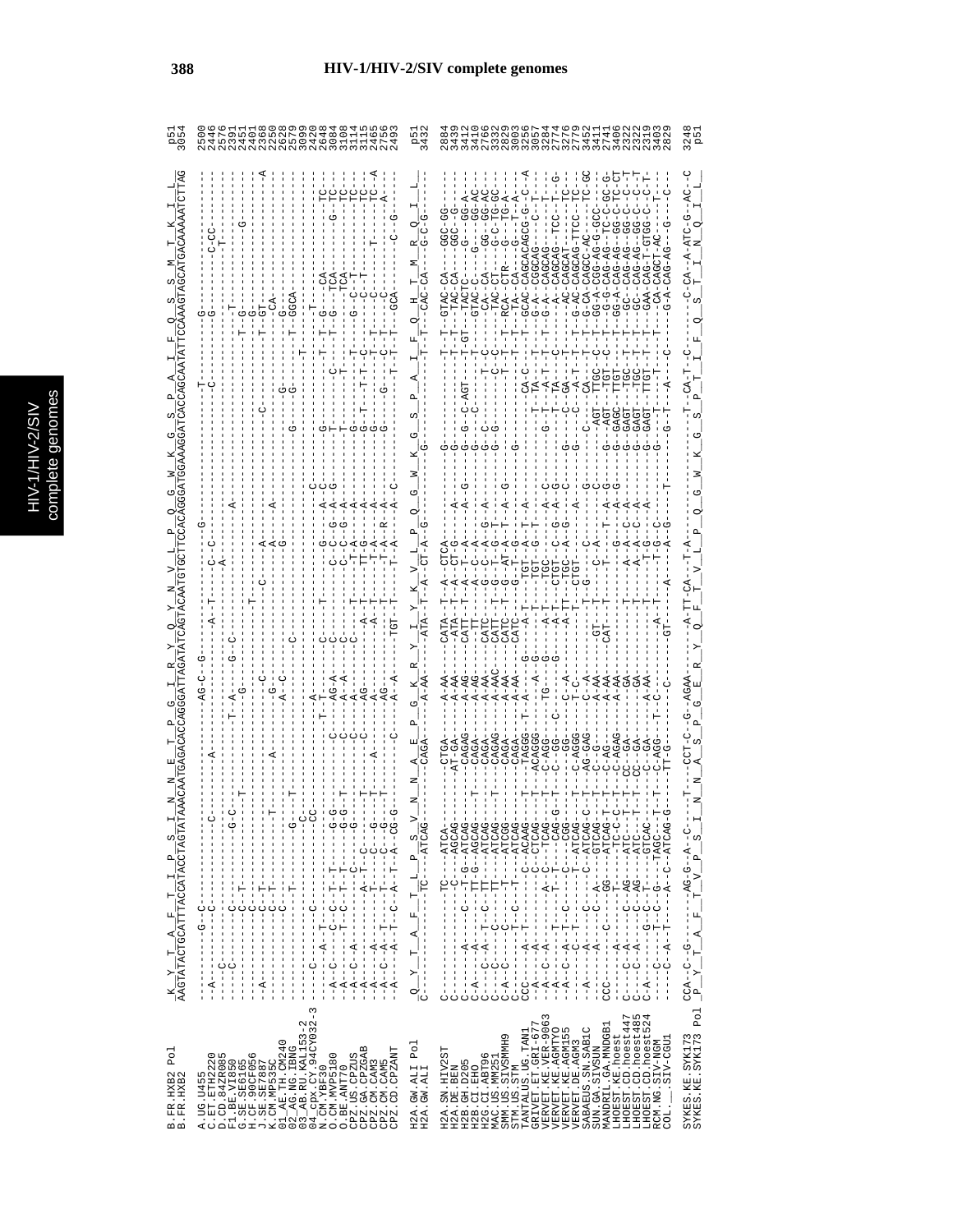|                                                                         |                                                                                                                                                                                                                                                                                                                                                                                                                                                                                                                                                                                                                                                                                                                                                                                                                                                                                                                                                                                                                                                                                                                                                                                                                                                                                            | a vo<br>An                                                                            | G<br>Mamamud<br>Gumawa<br>4955855                                                                                                                                                                                                                                                                                                                                                                                                                                                                                                       | 337<br>P5                                                                                                                                           |
|-------------------------------------------------------------------------|--------------------------------------------------------------------------------------------------------------------------------------------------------------------------------------------------------------------------------------------------------------------------------------------------------------------------------------------------------------------------------------------------------------------------------------------------------------------------------------------------------------------------------------------------------------------------------------------------------------------------------------------------------------------------------------------------------------------------------------------------------------------------------------------------------------------------------------------------------------------------------------------------------------------------------------------------------------------------------------------------------------------------------------------------------------------------------------------------------------------------------------------------------------------------------------------------------------------------------------------------------------------------------------------|---------------------------------------------------------------------------------------|-----------------------------------------------------------------------------------------------------------------------------------------------------------------------------------------------------------------------------------------------------------------------------------------------------------------------------------------------------------------------------------------------------------------------------------------------------------------------------------------------------------------------------------------|-----------------------------------------------------------------------------------------------------------------------------------------------------|
|                                                                         | $- A - A T C A -$<br>$- A$                                                                                                                                                                                                                                                                                                                                                                                                                                                                                                                                                                                                                                                                                                                                                                                                                                                                                                                                                                                                                                                                                                                                                                                                                                                                 | どりークロス                                                                                | AU-GHAAA--U-GUHA---<br>UUUKAUA-HA-UA----<br>GA-TAGAT-CAAGAA<br>-ATGA-AT-AAGT<br><b>GCTTTRT-AA-</b><br>$-1 - 2 - 3 - 3 - 0$<br>$-1 - 7 - 24$<br>GAC-GGGT-G-TTAC<br>GATCAGCT-G<br>GATCGGTTGG<br><b>CT-GT--TGG</b><br>GAC-AGTT-G<br>$GAC - A - T$<br>GAG-A-G<br>$T - A - C - -C - A - A$<br>--200-04<br>---<br>- 45H - 4-454-U - - -<br>TAG-AC-GAT<br>$\frac{1}{2}$<br>CA-TCTC                                                                                                                                                             | $- A - A A G T$<br>-AGTGAC-GCA<br>T-DAGGAC<br>CUCAGAA-CA                                                                                            |
| $\frac{\mathrm{E}-\mathrm{P}}{\mathrm{AGCCTTTTTRGAAAACAAAATCCAGACATR}}$ | $-1$<br>$-1$<br>$-1$<br>$-1$<br>ŧ<br>$-1$ - $-1$ - $-1$<br>-- 54 - - - - - - - 554 - - - -<br>L-ひH-------ひ-----<br>H - - - - - - Н - - - - - - " - Ч - - ") - - - - ) - -<br>- - 24 - - - - - - - - 25 - - - - - - - - - 2 - - 4 - -<br>゠゠ぺ゠゠゠゠゠゠゠゠゠゠ぺ゠ゖ゠゠゠゠゠゠゠<br>- - ペー - - - - - - - - - ペー<br>- DAU - - - - - - - HU - AH - DU - - - - - A - - AU<br>ウーーーーーーーーーー ダーひーーーーー<br>U - - - - KUHH - - - - - -<br>$-1 - 49$<br>$\frac{1}{1}$<br>$\frac{1}{1}$<br>$\begin{array}{c} 1 \\ 1 \\ 1 \end{array}$<br>$\frac{1}{1}$<br> <br> <br> <br> <br>$\begin{array}{c} \rule{0pt}{2.5ex} \rule{0pt}{2.5ex} \rule{0pt}{2.5ex} \rule{0pt}{2.5ex} \rule{0pt}{2.5ex} \rule{0pt}{2.5ex} \rule{0pt}{2.5ex} \rule{0pt}{2.5ex} \rule{0pt}{2.5ex} \rule{0pt}{2.5ex} \rule{0pt}{2.5ex} \rule{0pt}{2.5ex} \rule{0pt}{2.5ex} \rule{0pt}{2.5ex} \rule{0pt}{2.5ex} \rule{0pt}{2.5ex} \rule{0pt}{2.5ex} \rule{0pt}{2.5ex} \rule{0pt}{2.5ex} \rule{0$<br>$\frac{1}{1}$<br>$\frac{1}{1}$<br>$\frac{1}{1}$<br>Ť<br>İ<br>İ<br>I<br>Ţ<br>$\mathbb I$<br>I<br>U<br>$-A$ -C<br>U<br> <br>$\frac{c}{1}$<br>$\frac{1}{2}$<br>$\frac{1}{2}$<br>$-1$<br>U<br>$\frac{1}{1}$<br>$-1$<br>り<br>-----<br>ں<br>ا<br>$\frac{1}{1}$<br>$\frac{1}{1}$<br>$\frac{1}{1}$<br>$-A$ -<br>$-\overline{A}$<br>I<br>투<br>ġ<br>투<br>부<br>부 | ⊳¦<br>۹<br>q<br>z<br>$\mathbb{R}^d$<br>œ<br>Ŀ,<br>$\mathbf{p}_i$<br>囸<br>$\mathbf{I}$ | リーひH---------ひひの--ひ--ひ--<br>リーひローーーーーーーーーー ひひーーーーーーーーーーーーー イー<br>-- ウH - - - - - -ひ - - ひひウ - ウ - ウ - - シ - - ビ - - ビ - -<br>--H55-H----V-V--55--4-V-4545--<br>--AAAA-A-A-G-G-G-TTAAA-CCAT-C<br>U-UU-U-KKKHH--U---UK-K-KKKUK-<br>- - ひH – – – – – – ひ – – ひ – ⊄ – – しひ – – – – – – ⊄∀び – –<br>--WRUR------UU-RU---------KHU--<br>- リロー - - - - - - - リーリー - - - リー - - - イー<br>- ひけい – ベーベのD – ひょひ – – ひ – – ひ – – ひ – – ペー<br>---HH----5----54540<br>$\frac{1}{1}$<br>ن<br>ا<br>i<br>L<br>$-4-$<br>CAGAA<br>$\frac{1}{1}$<br>ပု<br>ပုံ | リーひけーーーー けーーけひーみひーーー<br>$\overline{a}$<br>$\mathsf{p}^\parallel$<br>$\omega$<br>$K_Y$<br>$\mathbb{R}$<br>$\approx$<br>Ĺ.<br>$\mathbf{a}$<br>$\circ$ |
| Po1<br>B.FR.HXB2<br>B.FR.HXB2                                           | 3<br>$04 \frac{Cpx}{CR}$ . CY. 94CY032-<br>N.CM.YBF30<br>$02$ $-$ AG.NG.IBNG<br>$03$ $-$ AB.RU.KAL153-2<br>01_AE. TH. CM240<br>CPZ.GA.CPZGAB<br>CPZ.CD.CPZANT<br>A.UG.U455<br>C.ET.ETH2220<br>D.CD.84ZR085<br>CPZ.US.CPZUS<br>F1.BE.VI850<br>G.SE.SE6165<br>H.CF.90CF056<br>J.SE.SE7887<br>K.CM.MP535C<br>O. CM. MVP5180<br>CPZ.CM.CAM5<br>CPZ.CM.CAM3<br>O.BE.ANT70                                                                                                                                                                                                                                                                                                                                                                                                                                                                                                                                                                                                                                                                                                                                                                                                                                                                                                                       | H2A.GW.ALI Pol<br>H2A.GW.ALI                                                          | LHOEST.CD.hoest485<br>LHOEST.CD.hoest524<br>VERVET.KE.VER-9063<br>LHOEST.CD.hoest447<br>$\begin{array}{ll} \texttt{TANTALUS: UG. TAMI} \\ \texttt{GRIVET. ET. GL-677} \end{array}$<br>MANDRIL.GA.MNDGB1<br>SABAEUS.SN.SAB1C<br>VERVET.KE.AGMTYO<br>VERVET.KE.AGM155<br>LHOEST.KE.hoest<br>SMM.US.SIVSMMH9<br>SIV-CGU1<br>RCM.NG.SIV-NGM<br>VERVET.DE.AGM3<br>SUN.GA.SIVSUN<br>H2A.SN.HIV2ST<br>H2G.CI.ABT96<br>H2B. GH. D205<br>MAC.US.MM25<br>STM.US.STM<br>H2A.DE.BEN<br>H2B.CI.EHO<br>COL.                                           | Pol<br>SYKES.KE.SYK173<br>SYKES.KE.SYK173                                                                                                           |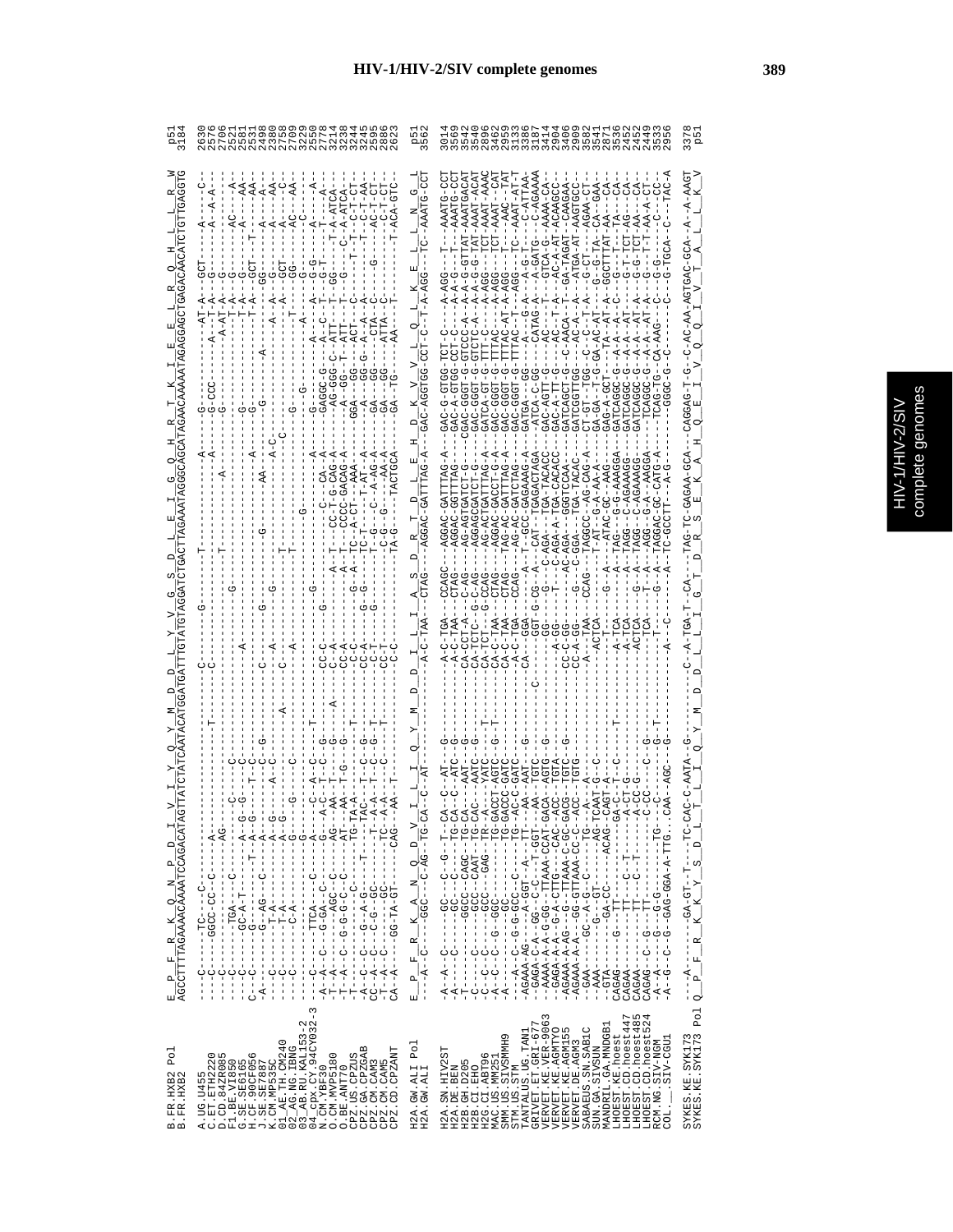|                                                                 | こうとり835703666. こうり83500 300                                                                                                                                                                                                                                                                                                                                                                                                                                                                                                                                                                                                                             |                               | 88811188888888888888888888888888888<br>5 տ<br>Զ                                                                                                                                                                                                                                                                                                                                                                                                                                                                                                                                                                             |
|-----------------------------------------------------------------|---------------------------------------------------------------------------------------------------------------------------------------------------------------------------------------------------------------------------------------------------------------------------------------------------------------------------------------------------------------------------------------------------------------------------------------------------------------------------------------------------------------------------------------------------------------------------------------------------------------------------------------------------------|-------------------------------|-----------------------------------------------------------------------------------------------------------------------------------------------------------------------------------------------------------------------------------------------------------------------------------------------------------------------------------------------------------------------------------------------------------------------------------------------------------------------------------------------------------------------------------------------------------------------------------------------------------------------------|
|                                                                 |                                                                                                                                                                                                                                                                                                                                                                                                                                                                                                                                                                                                                                                         |                               |                                                                                                                                                                                                                                                                                                                                                                                                                                                                                                                                                                                                                             |
|                                                                 |                                                                                                                                                                                                                                                                                                                                                                                                                                                                                                                                                                                                                                                         |                               |                                                                                                                                                                                                                                                                                                                                                                                                                                                                                                                                                                                                                             |
|                                                                 |                                                                                                                                                                                                                                                                                                                                                                                                                                                                                                                                                                                                                                                         |                               |                                                                                                                                                                                                                                                                                                                                                                                                                                                                                                                                                                                                                             |
|                                                                 | CCAAT                                                                                                                                                                                                                                                                                                                                                                                                                                                                                                                                                                                                                                                   |                               |                                                                                                                                                                                                                                                                                                                                                                                                                                                                                                                                                                                                                             |
|                                                                 |                                                                                                                                                                                                                                                                                                                                                                                                                                                                                                                                                                                                                                                         |                               | -AGA--0-AAAA-0--AAA<br>CAGA--AGCAGC<br>$-6 - -2AAR$<br>BA-C--AGCAGA<br>$-4 - 7$<br>ಲ                                                                                                                                                                                                                                                                                                                                                                                                                                                                                                                                        |
|                                                                 |                                                                                                                                                                                                                                                                                                                                                                                                                                                                                                                                                                                                                                                         |                               |                                                                                                                                                                                                                                                                                                                                                                                                                                                                                                                                                                                                                             |
|                                                                 |                                                                                                                                                                                                                                                                                                                                                                                                                                                                                                                                                                                                                                                         |                               | $--T - AT-GG$<br>U-HU-HU-KU<br>$-1 - T - ATGC$<br>$-A-GT-P$                                                                                                                                                                                                                                                                                                                                                                                                                                                                                                                                                                 |
|                                                                 |                                                                                                                                                                                                                                                                                                                                                                                                                                                                                                                                                                                                                                                         |                               |                                                                                                                                                                                                                                                                                                                                                                                                                                                                                                                                                                                                                             |
|                                                                 |                                                                                                                                                                                                                                                                                                                                                                                                                                                                                                                                                                                                                                                         |                               |                                                                                                                                                                                                                                                                                                                                                                                                                                                                                                                                                                                                                             |
|                                                                 |                                                                                                                                                                                                                                                                                                                                                                                                                                                                                                                                                                                                                                                         |                               |                                                                                                                                                                                                                                                                                                                                                                                                                                                                                                                                                                                                                             |
| 피<br>×                                                          | ł<br>$-9 - 0 -$<br>$-1$<br>$-1$<br>$-1$<br>$-1$<br>$-9 - 1$<br>$\frac{1}{2}$<br>Í<br>$\frac{1}{2}$<br>J<br>I<br>т<br>ì<br>I.                                                                                                                                                                                                                                                                                                                                                                                                                                                                                                                            | Ŀ,<br>×                       | $-1 - 1$<br>UHH9--9-91-1<br>$\mathbb{F}_{\mathbb{Z}}$<br>$\mathbf{x}$                                                                                                                                                                                                                                                                                                                                                                                                                                                                                                                                                       |
| ×<br>$\mathsf{P}_\parallel$<br>ρý<br>н                          | - - ツー - - - - - - - 12 - - ツダツダー -<br>$-9 - -9 - -1 - -1 - -6 -$<br>$-5 -$<br>$-1$<br>$-1$<br>$-1$<br>$-1$<br>$-1$<br>$\begin{array}{c} 1 \\ 1 \\ 1 \\ 1 \end{array}$<br>$\begin{array}{c} 1 \\ 1 \\ 1 \\ 1 \end{array}$<br>ł<br>$\frac{1}{1}$<br>$\frac{1}{1}$<br>I<br>$\frac{1}{1}$<br>$\frac{1}{1}$<br>$\begin{array}{c} 1 \\ 1 \end{array}$<br>$\frac{1}{1}$<br>$\frac{1}{1}$<br>$-1 - 1 - 1 -$<br>$-1 - 1 - 1 - 1$<br>$\frac{1}{1}$<br>$-1 - 1 - 1 -$<br>$\mathbf{I}$<br>$\begin{array}{c} \n 1 \\  1 \\  1 \\  1\n \end{array}$<br>$\frac{1}{1}$<br>$\frac{1}{1}$<br>$\frac{1}{1}$<br>$\frac{1}{1}$<br>ن<br>۱<br>ن<br>۱<br>ט<br> <br> <br>ט<br>ו | 띄<br>$\Box$<br>$\mathsf I$    | - 21:59 - - - - 5 4 - - - - -<br>- 2月15- - - - - - - - - - - - - - -<br>$-1$<br>- 55555 - - - - - - - - - - - -<br>- ひHぺひ – - ひ – - イ – – – – –<br>$\mathsf I$<br>$\begin{array}{c}\n \square\n \end{array}$<br>$-9 - 1$<br>$\mathbf{x}$<br>ł<br>$K_V$ $V_P$<br>$\frac{1}{2}$<br>ن<br>۱<br>$\frac{1}{2}$                                                                                                                                                                                                                                                                                                                    |
| GGGACTTACCACACAGACAAAAAACATC<br>н<br>$\overline{A}$<br><u>の</u> | $1 - 1 - 1 - 1 - 1 = 1 - 1 - 1 = 1 - 1 - 1$<br>ひーーローーーー 日日ーーー<br>$\begin{bmatrix} 1 \\ 1 \\ 1 \end{bmatrix}$<br>ţ<br>$\begin{bmatrix} 1 \\ 1 \\ 1 \\ 1 \end{bmatrix}$<br>$-1 - 1 - 1 - 1 - 1$<br>-------------<br>------------<br>-----------<br>$\mathbf{I}$<br>$-1 - 1 - 1 - 1 - 1 - 1$<br>$\frac{1}{1}$<br>$-1 - 0 - 1$<br>$-1$<br>$-1$<br>ין<br>ו<br>Î<br>J.                                                                                                                                                                                                                                                                                        | $\frac{G-F-S}{A---T--T--C--}$ | $\begin{array}{l} A---T--+-------AG-G--GTTC-\\ A--+T--T--G------AG-G----TT--\\ A--T---G-AGAA--C-------------GTC--\\ A--T--AGAA--C-------------GTC--\\ \end{array}$<br>- KHU - - - U - - - - - - - - - - - - - - KKU K - H - - - -<br>- 2115-- 5 - - 4 - - - - - - - - - DAG 4 - INAY -<br>- 111-1-10-1-1-1-1-1-114-1<br>- AATT-AGAA-------A-------<br>- 551- - - - - - 54 - 4 - - - 215554 - - - 1- - - -<br>$-AATT-AA=$<br>$\mathbf{A}--\mathbf{G}\mathbf{T}-\mathbf{C}\mathbf{T}--\mathbf{T}--\mathbf{C}$<br>$-1$ - $-1$ $-1$ $-1$<br>$U - -T - T - - - -$<br><b>F-HO-HO--</b><br>- - ロー・ロー・ロー<br>$\mathbf{r}$<br>$\circ$ |
| Po <sub>1</sub>                                                 | $\sim$<br>$\mathsf I$                                                                                                                                                                                                                                                                                                                                                                                                                                                                                                                                                                                                                                   | Po <sub>1</sub>               | α<br>Po <sub>1</sub><br>rv 4<br>$\alpha$                                                                                                                                                                                                                                                                                                                                                                                                                                                                                                                                                                                    |
| B.FR.HXB2<br>B.FR.HXB2                                          | 4_cpx.CY.94CY032<br>$03$ AB. RU. KAL153-2<br>$\begin{array}{l} \texttt{A. UG. U455} \\ \texttt{D. CD. 8420085} \\ \texttt{D. CD. 8420085} \\ \texttt{F1. BE. V1360} \\ \texttt{H. SE. V1360} \\ \texttt{H. SE. S17387} \\ \texttt{H. SE. S17387} \\ \texttt{J. SE. S27387} \\ \texttt{J. SE. 17387} \\ \texttt{J. 1.01} \\ \texttt{O1\_A2. I. III. O00249} \end{array}$<br>$2$ <sub>-</sub> AG.NG.IBNG<br>CPZ.GA.CPZGAB<br>CPZ.CD.CPZANT<br>CPZ.US.CPZUS<br>$\begin{array}{l} 04 \overline{-} \text{cpx. CY. 94C} \\ \text{N. CM. YBF 30} \\ \text{O. CM. WDF 180} \end{array}$<br>CPZ.CM.CAM3<br>CPZ.CM.CAM5<br>O.BE.ANT70<br>$\circ$                  | H2A.GW.ALI<br>H2A.GW.ALI      | VERVET.KE.VER-9063<br>LHOEST.CD.hoest447<br>LHOEST.CD.hoest48<br>TANTALUS.UG.TAN1<br>GRIVET.ET.GRI-677<br>MANDRIL.GA.MNDGB1<br>VERVET.KE.AGMTYO<br>VERVET.KE.AGMI55<br>SABAEUS.SN.SABIC<br>LHOEST.CD.hoest5<br>SYKES.KE.SYK173<br>SYKES.KE.SYK173<br>LHOEST.KE.hoest<br>SMM.US.SIVSMMH9<br>SIV-CGU1<br>VERVET.DE.AGM3<br>RCM.NG.SIV-NGM<br>SUN.GA.SIVSUN<br>H2A.SN.HIV2ST<br>H2G.CI.ABT96<br>MAC.US.MM251<br>H2B. GH. D205<br>H2A.DE.BEN<br>H2B.CI.EHO<br>STM.US.STM<br>COL.                                                                                                                                                |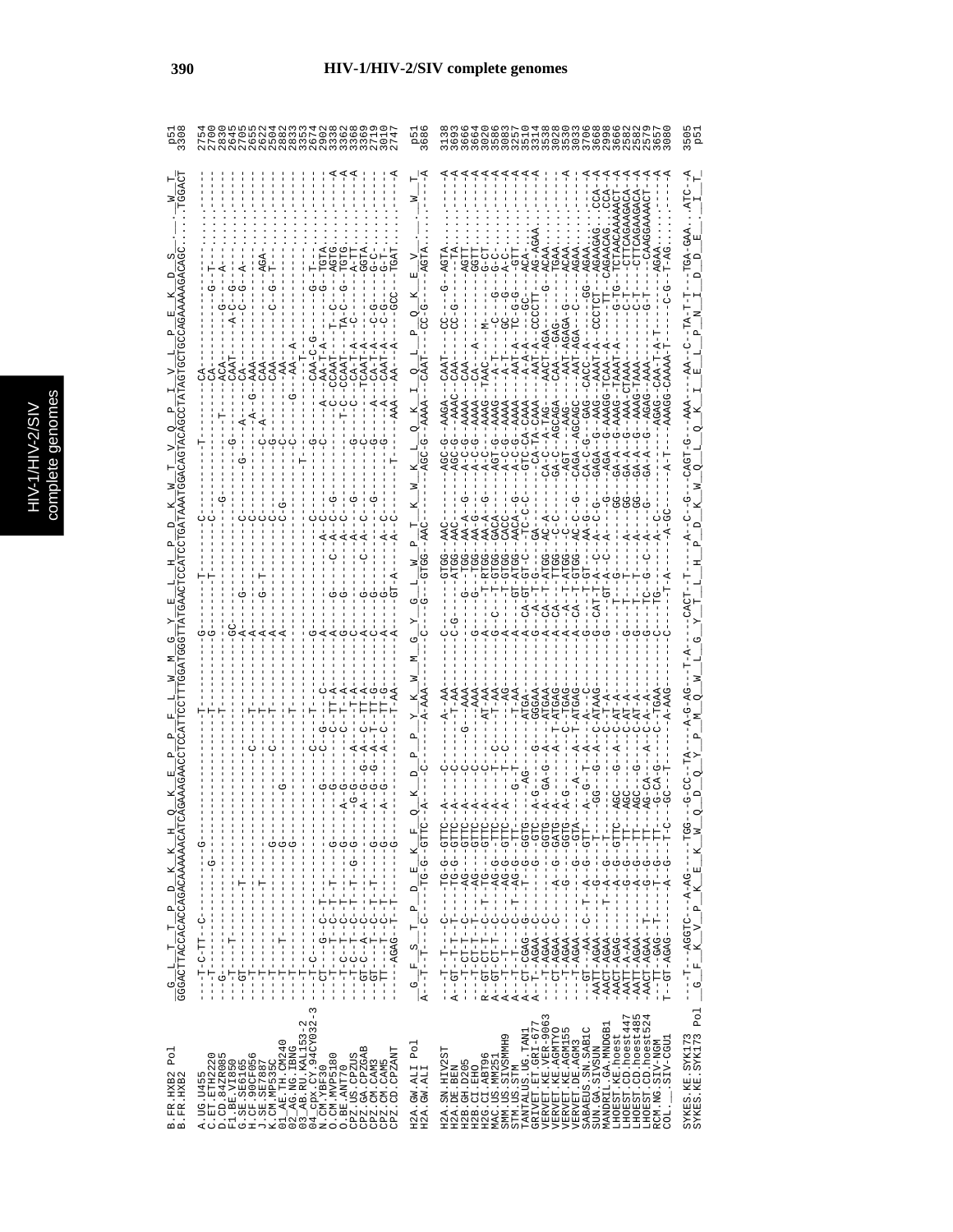| å<br>J.  |
|----------|
|          |
| pre<br>١ |
|          |
|          |
|          |
|          |

| R F C C C C C C C C C                                                                                                                                                                                                                                                                                                                                                                                                                                                                                                                                        |                                                                                         | 96<br>95<br>95                                                                                                                                                                                                                                                                                                                                                                                                                                                                                                                                         |
|--------------------------------------------------------------------------------------------------------------------------------------------------------------------------------------------------------------------------------------------------------------------------------------------------------------------------------------------------------------------------------------------------------------------------------------------------------------------------------------------------------------------------------------------------------------|-----------------------------------------------------------------------------------------|--------------------------------------------------------------------------------------------------------------------------------------------------------------------------------------------------------------------------------------------------------------------------------------------------------------------------------------------------------------------------------------------------------------------------------------------------------------------------------------------------------------------------------------------------------|
| $G-GA-CA$                                                                                                                                                                                                                                                                                                                                                                                                                                                                                                                                                    | $-6-6-ACTGC$<br>囯                                                                       | $-1 - 4 - 1 - 0$<br><b>H-A-B-A-A-D</b><br>11-5--5--05--<br>LOK-H-D-K-D--<br>$-4-0-6-0-1$<br>$-GAA-GAA-CA-7$<br>$-4G - T - DG - T - AG$<br>$-G - AG - - - A$<br>$-49 - -9 - -$<br>$A - C - C - C - C - C - C$<br>$-4 - C$                                                                                                                                                                                                                                                                                                                               |
|                                                                                                                                                                                                                                                                                                                                                                                                                                                                                                                                                              | Σ                                                                                       | $-AG---PARTT--T"$<br><b>0-HH-0-5-H-0</b><br>$-AR-TGA$<br>$-AG-T$<br>$-AG-$<br>$-AG-7$                                                                                                                                                                                                                                                                                                                                                                                                                                                                  |
| む む<br>$--CCT-AA-C$                                                                                                                                                                                                                                                                                                                                                                                                                                                                                                                                          |                                                                                         |                                                                                                                                                                                                                                                                                                                                                                                                                                                                                                                                                        |
|                                                                                                                                                                                                                                                                                                                                                                                                                                                                                                                                                              |                                                                                         | --A-------ACC-AA--TA<br>---T-A-G-AC--AA--GA<br>AC-C-G-ACT-AA<br>$- - -AC - P$<br><b>DE-5-0-5</b><br>$- -$ GAC                                                                                                                                                                                                                                                                                                                                                                                                                                          |
|                                                                                                                                                                                                                                                                                                                                                                                                                                                                                                                                                              |                                                                                         | $-AT - G - G - AC$<br>$-C - A - - T$                                                                                                                                                                                                                                                                                                                                                                                                                                                                                                                   |
|                                                                                                                                                                                                                                                                                                                                                                                                                                                                                                                                                              |                                                                                         |                                                                                                                                                                                                                                                                                                                                                                                                                                                                                                                                                        |
| $-4 -$<br>$- -A - -A - -$<br>$-4 - - - -$<br>- N - - - - - - - - - - - N - - - - -<br>$-4$<br>$- - - - - -$<br>$-4 - 1$<br>$-1$ $-1$ $-1$ $-1$ $-1$ $-1$ $-1$<br>$-1$ $-1$ $-1$ $-1$ $-1$ $-1$<br>$1 - 1 - 1 - 1$<br>$- - - - - - - - -$<br>Ţ<br>$\frac{1}{1}$<br>$\frac{1}{1}$<br>--------<br>$\frac{1}{1}$<br>$-1$ $-1$ $-1$ $-1$ $-1$ $-1$ $-1$                                                                                                                                                                                                           | び<br>$\overline{V}$<br>$\overline{a}$<br>×<br>d                                         | ひローーーーーひーひべーーペーーひーーーーー<br>$- - - - - - 2G'$<br>$-4 - 4 - -9C - -4 - -8 - -8C$<br>ひばーーーーーーーーーーー<br>ひペーーペーー ローベベー ーーーーーーーーーーーーーー<br>:DY-----D-OY--------Y-D---Y--<br>:D ペーーペーー ーー レーー ーーーーーーーーー インーー<br>ひペーーペーーひーーペーーペーーーーー……!<br>$-4 - 4 - 4 - 4 - 4 - 4 - 4$<br>- - - K - - - - - O K - - K - - O - - L - - - - -<br>$-1 - 4 - 0 - 4 - 1$<br>Í<br>- - - - - Od D - d - - - - - - - - - - -<br>$-1$ - $-1$ - $-1$<br>ï<br>ł<br>ł                                                                                                                        |
| - - - - - - - - - - - - - - - - - - -<br>----------<br>$\begin{bmatrix} 1 \\ 1 \\ 1 \\ 1 \end{bmatrix}$<br>j<br>1<br>÷<br>F<br>۲<br>ا<br>י<br>י<br>י<br>י<br>i<br>F<br>$-1$<br>י<br>י<br>I<br>$\frac{1}{2}$<br>י<br>י<br>$\frac{1}{1}$<br>ł<br>Í<br>$\frac{1}{1}$<br>$\frac{1}{1}$<br>$\frac{1}{1}$<br>$\begin{array}{c} 1 \\ 1 \\ 1 \end{array}$<br>$-A$ – – –<br>$-A--$<br>$\begin{array}{c} 1 \\ 1 \\ 1 \end{array}$<br>$\begin{bmatrix} 1 \\ 1 \\ 1 \\ 1 \end{bmatrix}$<br>$\frac{1}{1}$<br>I<br>Í<br>ı<br>í<br>$\mathbf{I}$<br>T<br>$\overline{1}$<br>3 | H<br>$\frac{1}{1}$<br>$\overline{a}$<br>I<br>$\sum_{i=1}^{n}$<br>I<br>ì<br>$\geq$<br>J. | $\frac{1}{2}$<br>$-1$ $-1$ $-1$<br>י<br>ד<br><b>UD-0-1-0-1</b><br>$-1 - -1$<br>$---A-T$<br>Ţ<br>--------<br>$-1$<br>$-$ -CA $-$ A<br>$\frac{1}{1}$<br>$\frac{1}{1}$<br>$\frac{1}{1}$<br>$\frac{1}{1}$<br>$-1 - 4 - 1$<br>$-1 - 4 - 1$<br>$\frac{1}{1}$<br>I.<br>$\ddot{A}$<br>ن<br>۱<br>$-4$<br>$-4$<br>ن<br>۱<br>$-4$<br>$\frac{6}{1}$<br>$\frac{6}{1}$<br>$\frac{1}{1}$<br>무<br>$-\frac{6}{1}$<br>무<br>$- - A$<br>י<br>י<br>부<br>ru 4                                                                                                                |
| CPZ.GA.CPZGAB<br>CPZ.CD.CPZANT<br>CPZ.US.CPZUS<br>CPZ.CM.CAM5<br>CPZ.CM.CAM3<br>O.BE.ANT70<br>A.UG.U455<br>C.ET.ETE2                                                                                                                                                                                                                                                                                                                                                                                                                                         | H2A.GW.ALI Pol<br>H2A.GW.ALI                                                            | VERVET.KE.VER-9063<br>VERVET.KE.AGMTYO<br>VERVET.KE.AGMTYO<br>IHOEST.CD.hoest447<br>$\begin{array}{ll} {\rm TANTALUS\cdot UG\cdot TAN1}\\ {\rm GRLVET\cdot ET\cdot GRL-677} \end{array}$<br>LHOEST.CD.hoest48<br>LHOEST.CD.hoest52<br>MANDRIL.GA.MNDGB1<br>SABAEUS.SN. SAB1C<br>SYKES.KE.SYK173<br>SYKES.KE.SYK173<br>LHOEST.KE.hoest<br>SMM.US.SIVSMMH9<br>RCM.NG.SIV-NGM<br>COL. SIV-CGU1<br><b>VERVET.DE.AGM3</b><br>SUN.GA.SIVSUN<br>H2A.SN.HIV2ST<br>H2G.CI.ABT96<br>MAC.US.MM25<br>H2B.GH.D205<br>H2B.CI.EHO<br>H2A.DE.BEN<br>STM.US.STM<br>COL. |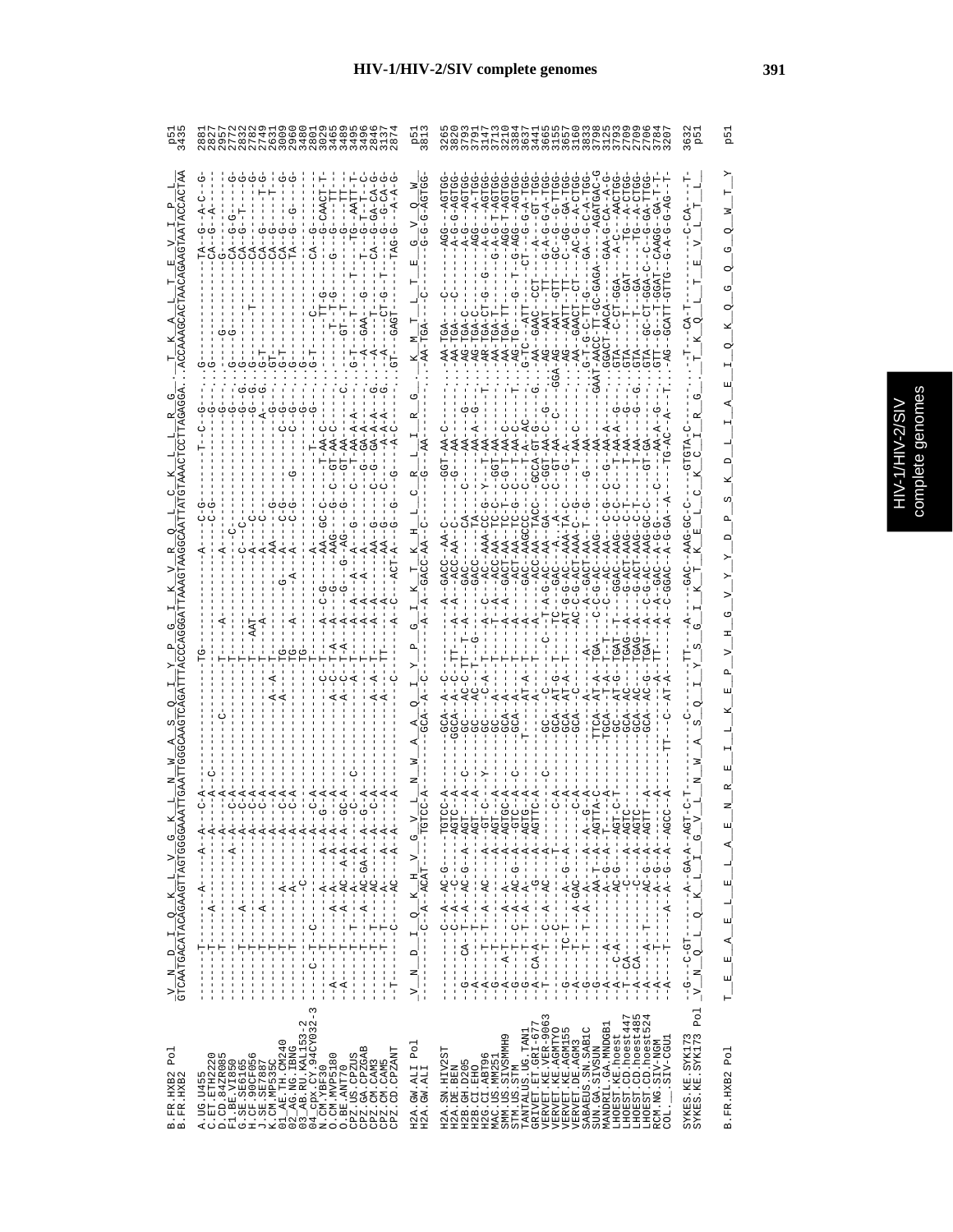|                                                                                                                                                                                                                                                                                                                                                                                                                                                                                                                          | RAU-U-AUH-UA<br>A-TA-AAGG-<br>ACGG--ATA--<br>$-CC-C - G - T A T A -$<br>$-AC - C - C$                                                                                                                                                                                                                                                                                                                                                                                                                                                                                                                                                                                                          |
|--------------------------------------------------------------------------------------------------------------------------------------------------------------------------------------------------------------------------------------------------------------------------------------------------------------------------------------------------------------------------------------------------------------------------------------------------------------------------------------------------------------------------|------------------------------------------------------------------------------------------------------------------------------------------------------------------------------------------------------------------------------------------------------------------------------------------------------------------------------------------------------------------------------------------------------------------------------------------------------------------------------------------------------------------------------------------------------------------------------------------------------------------------------------------------------------------------------------------------|
|                                                                                                                                                                                                                                                                                                                                                                                                                                                                                                                          | -<br>CA-GGA-ROO-ROO-<br>-URUUD---UUURUD-U-<br>CCGAGA-GAC--GCTC-<br>CA-AGA-GGGETCT<br>CA-AGA-GR-G-GCCT<br>AUUU---UUU-KUK-U                                                                                                                                                                                                                                                                                                                                                                                                                                                                                                                                                                      |
|                                                                                                                                                                                                                                                                                                                                                                                                                                                                                                                          |                                                                                                                                                                                                                                                                                                                                                                                                                                                                                                                                                                                                                                                                                                |
|                                                                                                                                                                                                                                                                                                                                                                                                                                                                                                                          | - 4-55455455-0-0-0-<br>4-5-40-455-0------<br>ひー ��りー - ��! - → ひーひひーひ ��!<br>ひーむひみひーひダーー<br>--R--C-GGARCAGG<br>$-4C-GB-CAG$<br>$-40-40-0A-1$                                                                                                                                                                                                                                                                                                                                                                                                                                                                                                                                                   |
| - A - A - H - - - - - - - - - -<br>$\begin{bmatrix} 1 \\ 1 \\ 1 \\ 1 \end{bmatrix}$<br>$\frac{1}{1}$                                                                                                                                                                                                                                                                                                                                                                                                                     | 띄<br>- - - - K - L K L - - - - - - O - - - - - - -<br>$-1$ - $-1$ - $-1$ - $-1$<br>- - - - - - LRH - - - - - - - - -<br>--めむひひ-----ひひ------<br>--4-4--5---D54--<br>$\mathbb{E}$<br>- 404--0--0404--<br>$\overline{a}$<br>国                                                                                                                                                                                                                                                                                                                                                                                                                                                                     |
| - 《トートートーロートートーロートーーーー ひーーーひーロー<br>エーエーエイ ペーピーエーエー トピーエーエーエーエーエーエー ローピー<br>- - ウベ – ベ – L – – – - ウ – – – – – – – – – ウ – – – ウ KLD<br>- - ペ- ペ- L-D - - D - ベベ - - - - - - D - - L-D - -<br>- - - - ペー - - - - - - - LI-ベ - - - - - - - - - - - - - -<br>- - - ペ - L- - - - - - LTペ - - - - - - - - - - DO - -<br>$- - P_{1}T - - -$<br>$\begin{array}{c} \n 1 \\  1 \\  1\n \end{array}$<br>$\frac{1}{1}$<br>$-1 - - - - - - - - - -$<br>J<br>$-1 - 1 - 1 - 1 - 1$<br>$\begin{bmatrix} 1 \\ 1 \\ 1 \\ 1 \end{bmatrix}$ | - - - - - - LRE - - - LDUR - - - - - - D - - LDU - -<br>- 2 - 4 - HAH - - - 2 - 4 DA - - - - - - - - - - -<br>) – ひひひ – ListI – – – – KID – LiLiひ – – – – – サー – –<br>- リーム- II AI - - - - - AU AI II - - - - - リーロー - - -<br>- - KU - - L- - - - - UUK - - - - - ULL - - - - -<br>- - - - - 15455 - - - ひひば - - ひ - - ひ - - - - - 1 1<br>- - 4 - DEI-D - - - - DDE - - - - - - - - - DDD -<br>- - 4 - 4 - - - - - - DOD4 - - - - - - - - - - - - -<br>- K1-LKH - - - - - - - - - - - - - - - - DK- -<br>I<br>Ч<br>$-------ACC$<br>E<br>$\overline{A}$<br>$-T$ -GATG---<br>-----------<br>$-T$ ---- $T$ -- $T$ G<br>$-TT-TT-TT$<br>$\overline{a}$<br>$-1 - -1$<br>띄<br>í<br>$\frac{1}{1}$<br>F |
| $02$ AG.NG.IBNG<br>$03$ AB.RU.KAL153-2<br>$04$ Cpx.CY.94CY032-3<br>01_AE. TH. CM240<br>CPZ.GA.CPZGAB<br>CPZ.CD.CPZANT<br>A.UG.U455<br>C.ET.ETH2220<br>D.CD.84ZR085<br>F1.BE.VI850<br>3.SE.SE6165<br>3.CF.90CF056<br>.CM.MVP5180<br>CPZ.US.CPZUS<br>. SE. SE7887<br>CM. MP535C<br>CPZ.CM.CAM5<br>CPZ.CM.CAM3<br>O.BE.ANT70<br>N.CM.YBF30<br>国<br>ひ<br>H<br>$\overline{D}$<br>K<br>$\circ$                                                                                                                                 | GRIVET.ET.GRI-677<br>VERVET.KE.VER-9063<br>VERVET.KE.AGMTYO<br>LHOEST.CD.hoest485<br>LHOEST.CD.hoest524<br>LHOEST.CD.hoest447<br>MANDRIL.GA.MNDGB1<br>SABAEUS.SN.SAB1C<br>VERVET.KE.AGM155<br>TANTALUS.UG.TAN1<br>LHOEST.KE.hoest<br>SMM.US.SIVSMMH9<br>LIED-VIS.<br>RCM.NG.SIV-NGM<br>VERVET. DE. AGM3<br>H2A.GW.ALI Pol<br>H2A.GW.ALI<br>SUN.GA.SIVSUN<br>H2A.SN.HIV2ST<br>H2G.CI.ABT96<br>MAC.US.MM251<br>H2B. GH. D205<br>H2A.DE.BEN<br>STM.US.STM<br>H2B.CI.EHO<br>COL.                                                                                                                                                                                                                   |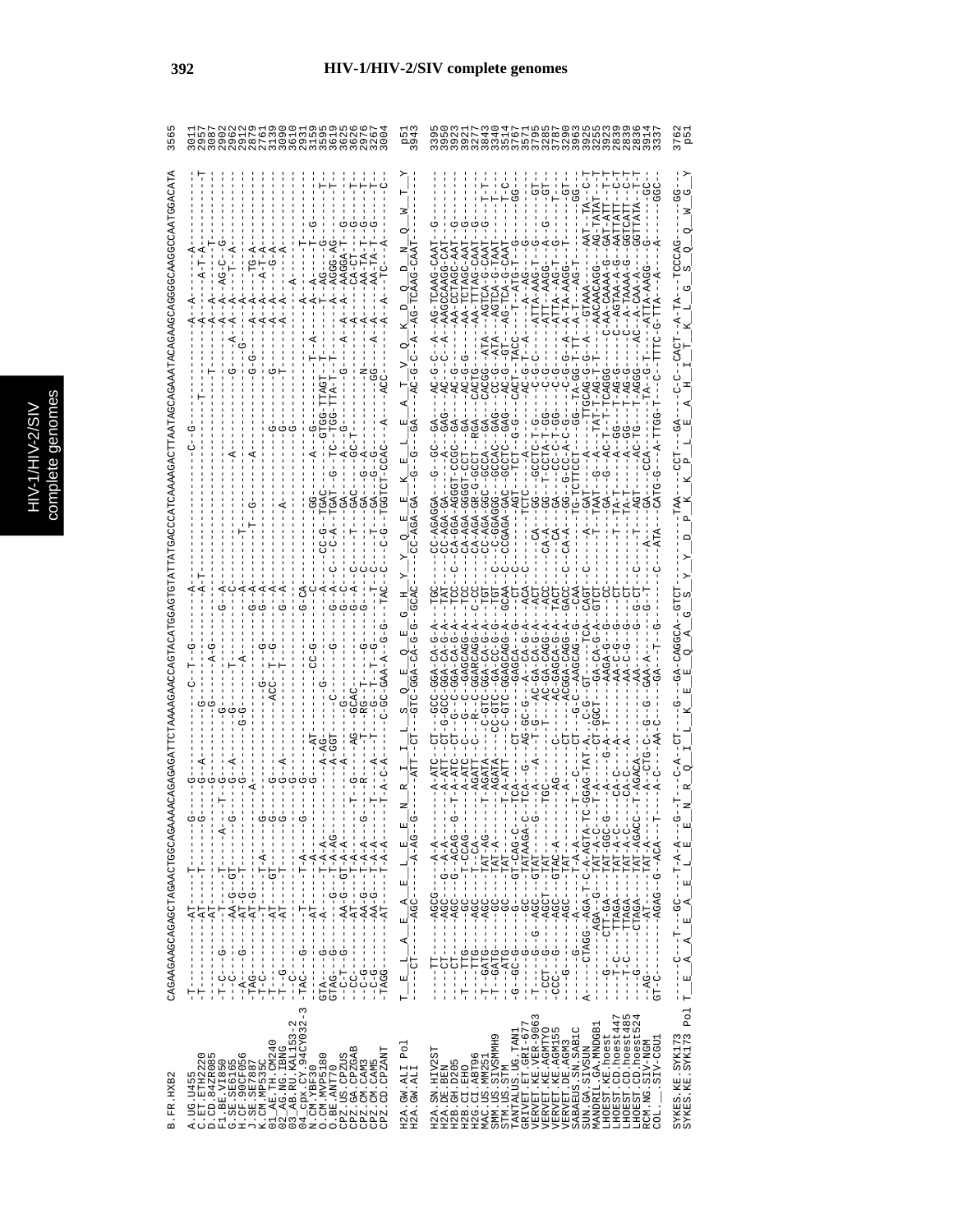| ß<br>e<br>Side<br>ă |
|---------------------|

|                                           | NOOOO@NNFONFF                                                                                                                                                                                                                                                                                                                                                                                                                                                                                                                                                                                      | ۵۹<br>په                                                                                                                                                                                                                                                                                                                                                                                                                                                                                                     | $\cup$                                                                                                                                                                                                                                                                                                                                                                                                                                                                                  | 9<br>9<br>9<br>9<br>9                                 |
|-------------------------------------------|----------------------------------------------------------------------------------------------------------------------------------------------------------------------------------------------------------------------------------------------------------------------------------------------------------------------------------------------------------------------------------------------------------------------------------------------------------------------------------------------------------------------------------------------------------------------------------------------------|--------------------------------------------------------------------------------------------------------------------------------------------------------------------------------------------------------------------------------------------------------------------------------------------------------------------------------------------------------------------------------------------------------------------------------------------------------------------------------------------------------------|-----------------------------------------------------------------------------------------------------------------------------------------------------------------------------------------------------------------------------------------------------------------------------------------------------------------------------------------------------------------------------------------------------------------------------------------------------------------------------------------|-------------------------------------------------------|
| $\frac{Q}{TCAAATTTATCAAGAGCCCATTTAAAAA}$  | CAA-A<br>$-5 - -4 - -6 -$<br>$$ CA---G-<br>- 5 - - - 4 C · · · · 5 C - 4 - - - - - - - - - - - - - - -<br>- 5 - - - 4 J · · · · 5 4 - 4 - - 5 - - J H - - - - - - - -<br>- 5 - - - 4 J · · · 54 - 4 - - 5 - - J - - - - - - - - - -<br><b>ひーーーぱのの・・・・よのHーぱーーーーーーぱーーーーー</b><br>$\frac{1}{2}$<br>Ť<br>- - - dVD・・・ - - - - - - - - - - - - - dY- - - - -<br>$\frac{1}{2}$<br>$\frac{1}{1}$<br>$----$<br>$\begin{array}{c} 1 \\ 1 \\ 1 \\ 1 \end{array}$<br>ひ‐‐・・・‐‐‐《‐‐‐‐‐ひ‐‐‐‐‐‐‐‐‐‐‐‐<br>I<br>$\frac{1}{4}$<br>$\cdot$<br>$\vdots$<br>$\frac{1}{1}$<br>$\frac{1}{1}$<br>$\frac{1}{1}$<br>$---A---$ | $\begin{array}{c} K \hspace{-.5cm} \textcolor{blue}{\vphantom{\hskip2cm}}\textcolor{blue}{\mathbf{K}} \hspace{-.5cm} \textcolor{blue}{\mathbf{I}} \hspace{-.5cm} \textcolor{blue}{\mathbf{A}} \hspace{-.5cm} \textcolor{blue}{\mathbf{I}} \hspace{-.5cm} \textcolor{blue}{\mathbf{I}} \hspace{-.5cm} \textcolor{blue}{\mathbf{A}} \hspace{-.5cm} \textcolor{blue}{\mathbf{I}} \hspace{-.5cm} \textcolor{blue}{\mathbf{I}} \hspace{-.5cm} \textcolor{blue}{\mathbf{I}} \hspace{-.5cm} \textcolor{blue}{\math$ | GCAT<br>C-TCGCA<br>G-A-CA--AAACA<br>-----Og5) ・・・・・・ g------D-Og--5-g-<br>ひ‐‐ひぱひ)・・・・・・・-----ひ‐ぱ〕‐ II---<br>- - - - - - 44' ・ ・ - 4504') ) ひーーリー - 4 - - ウーー<br>ひ‐‐∪ЧА́А'::::<ひ‐ひ‐‐ひ⊥‐ひひ‐‐‐‐<br>ひ リー – KR ・・・・・・ KP – – – - D – KP – – –<br>$-10 - -44$<br>$-150F - 49F - - - - 49F - - - - - -$<br>- LDH - KK · · · · · · · · KD - - - - DDKDDLD - -<br>---ひばひ・・・・・・ * Y-----ひ-ひ----- Y-<br>$\cdot$ CA-GG-<br>$-40A -$<br>$\vdots$<br>- 45-5-10-04-10-4-<br>$---A - A$<br>$-$ -GTGAGA- |                                                       |
|                                           | п<br>$\frac{1}{1}$<br>U<br>U<br>U<br>U<br>Μ                                                                                                                                                                                                                                                                                                                                                                                                                                                                                                                                                        |                                                                                                                                                                                                                                                                                                                                                                                                                                                                                                              | UU-U-U-UU<br>$CA - -$<br>U<br>O<br>U<br>U<br>I<br>U<br>U                                                                                                                                                                                                                                                                                                                                                                                                                                |                                                       |
| Po <sub>1</sub><br>B.FR.HXB2<br>B.FR.HXB2 | $03$ AB.RU.KAL153-2<br>$04$ cpx.CY.94CY032-<br>$01$ $AB$ . TH. $CM240$<br>$02$ $A$ G. NG. IBNG<br>CPZ.GA.CPZGAB<br>CPZ.CD.CPZANT<br>A.UG.U455<br>C.ET.ETH2220<br>D.CD.84ZR085<br>0. CM. MVP5180<br>CPZ.US.CPZUS<br>F1.BE.VIRS60<br>G.SE.SE6165<br>H.CF.90CF056<br>J.SE.SE7887<br>X.CM.MP535C<br>CPZ.CM.CAM3<br>CPZ.CM.CAM5<br>O.BE.ANT70<br>$04$ $Cpx$ . $CY$ .<br>N. $CM$ . $YBF30$                                                                                                                                                                                                               | H2A.GW.ALI Pol<br>H2A.GW.ALI                                                                                                                                                                                                                                                                                                                                                                                                                                                                                 | VERVET.KE.VER-9063<br>ru 4<br>LHOEST.CD.hoest447<br>LHOEST.CD.hoest48<br>LHOEST.CD.hoest52<br>GRIVET.ET.GRI-677<br>MANDRIL.GA.MNDGB1<br>VERVET.KE.AGMTYO<br>VERVET.KE.AGM155<br>SABAEUS.SN.SAB1C<br>TANTALUS.UG.TAN1<br>LHOEST.KE.hoest<br>SMM.US.SIVSMMH9<br>LIED-VIS.<br>VERVET.DE.AGM3<br>RCM.NG.SIV-NGM<br>SUN.GA.SIVSUN<br>H2A.SN.HIV2ST<br>G<br>$\blacksquare$<br>H2G.CI.ABT9<br>MAC.US.MM25<br>H2B.GH.D205<br>H2A.DE.BEN<br>H2B.CI.EHO<br>STM.US.STM<br>COL.                     | Po <sub>1</sub><br>SYKES.KE.SYK173<br>SYKES.KE.SYK173 |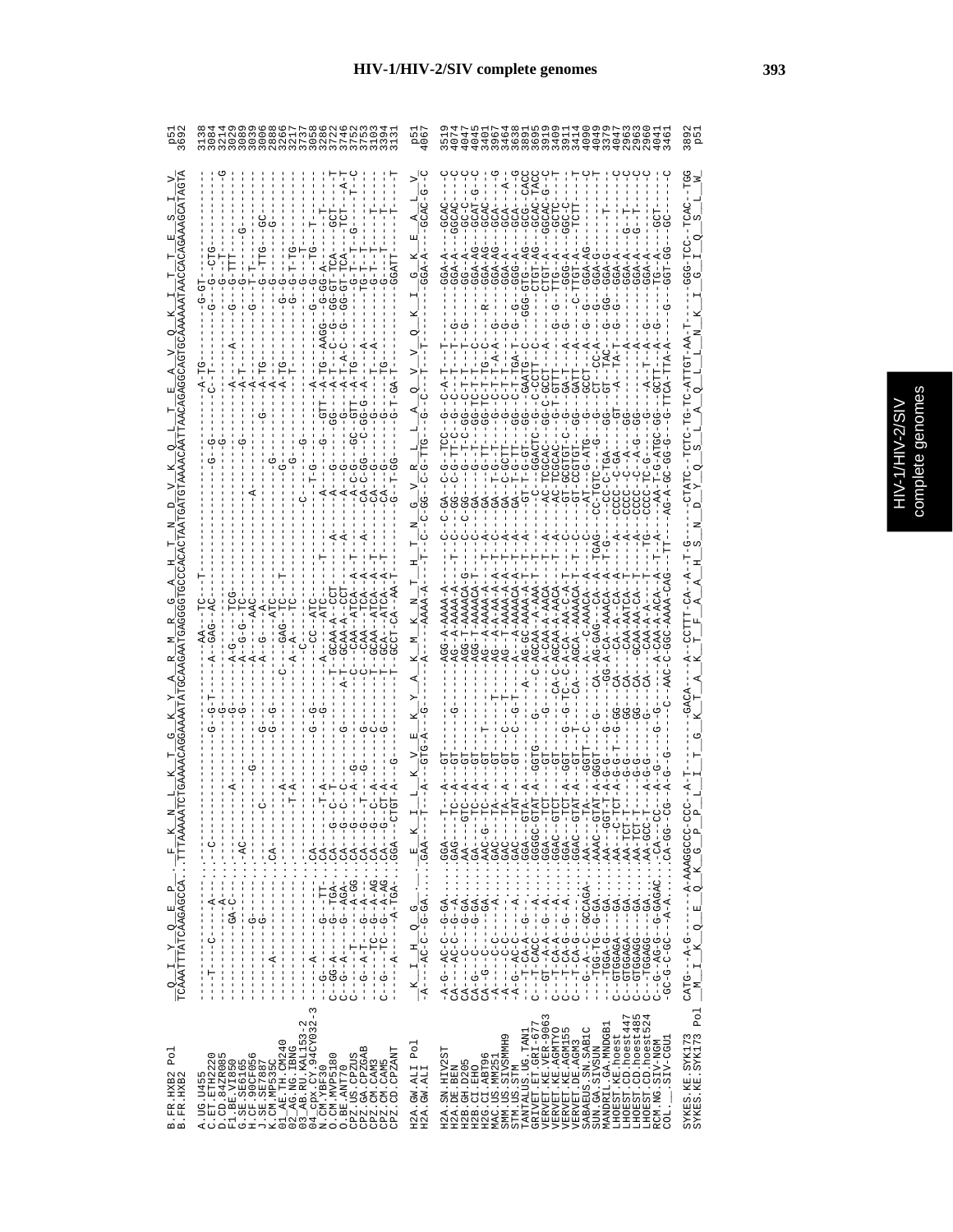|   | C<br>۹ |
|---|--------|
|   | Ś      |
|   |        |
|   |        |
|   |        |
|   |        |
|   |        |
|   | ÷<br>ń |
| с |        |
|   | ¢      |
|   |        |
|   |        |
|   |        |
|   |        |
|   |        |
|   |        |
|   | ì      |
|   |        |

U,

|                                                                                                                                                                                                                                                                                                                                                                                                                                                                                              | $TTT9 - 6 - 0$                                                                                                                                                                                                                                                                                                                                                                                                                                                                                                                                                                                                                                                                                                                                                                                                                                                                                                                                                                                                                                                                                                                                   |
|----------------------------------------------------------------------------------------------------------------------------------------------------------------------------------------------------------------------------------------------------------------------------------------------------------------------------------------------------------------------------------------------------------------------------------------------------------------------------------------------|--------------------------------------------------------------------------------------------------------------------------------------------------------------------------------------------------------------------------------------------------------------------------------------------------------------------------------------------------------------------------------------------------------------------------------------------------------------------------------------------------------------------------------------------------------------------------------------------------------------------------------------------------------------------------------------------------------------------------------------------------------------------------------------------------------------------------------------------------------------------------------------------------------------------------------------------------------------------------------------------------------------------------------------------------------------------------------------------------------------------------------------------------|
|                                                                                                                                                                                                                                                                                                                                                                                                                                                                                              |                                                                                                                                                                                                                                                                                                                                                                                                                                                                                                                                                                                                                                                                                                                                                                                                                                                                                                                                                                                                                                                                                                                                                  |
|                                                                                                                                                                                                                                                                                                                                                                                                                                                                                              |                                                                                                                                                                                                                                                                                                                                                                                                                                                                                                                                                                                                                                                                                                                                                                                                                                                                                                                                                                                                                                                                                                                                                  |
|                                                                                                                                                                                                                                                                                                                                                                                                                                                                                              |                                                                                                                                                                                                                                                                                                                                                                                                                                                                                                                                                                                                                                                                                                                                                                                                                                                                                                                                                                                                                                                                                                                                                  |
|                                                                                                                                                                                                                                                                                                                                                                                                                                                                                              | 544<br>044<br>aggga                                                                                                                                                                                                                                                                                                                                                                                                                                                                                                                                                                                                                                                                                                                                                                                                                                                                                                                                                                                                                                                                                                                              |
|                                                                                                                                                                                                                                                                                                                                                                                                                                                                                              |                                                                                                                                                                                                                                                                                                                                                                                                                                                                                                                                                                                                                                                                                                                                                                                                                                                                                                                                                                                                                                                                                                                                                  |
| $\frac{1}{1}$                                                                                                                                                                                                                                                                                                                                                                                                                                                                                | $1 - 1 - 1 - 1 - 1 - 1$<br>OR-OLLOR----<br>UU-40-------<br>$- \cdot - \frac{p}{\sqrt{p}}$                                                                                                                                                                                                                                                                                                                                                                                                                                                                                                                                                                                                                                                                                                                                                                                                                                                                                                                                                                                                                                                        |
| - U - - - - - - - - - · · · · KHLK - - U - - - - - - -<br>- - - - - - - - - V - - - - - - V U D - - - - - - - - - - - - - - - -<br>$-$ U – – – – – – $\alpha$ – – $\cdot \cdot \cdot$ $\alpha$ – – $\alpha$ – – – – – – – –<br>$-1$ $-1$ $-1$ $-1$ $-1$ $-1$<br>$\frac{1}{1}$<br>I<br>T<br>I<br>$\frac{1}{1}$<br>Í<br>$\begin{array}{c} 1 \\ 1 \\ 1 \end{array}$<br>$\frac{1}{1}$<br>$\begin{bmatrix} 1 \\ 1 \\ 1 \\ 1 \end{bmatrix}$<br>$-1$<br>÷<br> <br>$\frac{1}{1}$<br>I<br>ד<br>ד<br>ï | $-\frac{1}{1} - \frac{W}{T} - \frac{G}{1} - \frac{R}{1} - \frac{1}{1} - \frac{P}{1} - \frac{R}{A} - \frac{F}{G-1} - \frac{1}{1}$<br>UU--UIUK--・'・' KII----U-----<br>UU--UH-- イー・・・ イロー - - - - - -<br>U - - - U I I I U - - ・・・ ・ Y I I I Y - - - - - - - - - - - -<br>ひひ‐‐‐‐‐‐ぱ‐‐'´´ひエェ゚ ‐‐ひ‐‐‐‐‐‐‐‐)‐‐<br>ひひ‐≮ひH‐ひ‐‐・・・* ¥LL\《‐‐‐‐‐‐‐‐‐‐<br>ひぱーぴーぴひぱーー・・・・トひぱぴーーーーーー!<br><b>ウーー - III- ベー・・・・ベII- )ベーウー - - - - -</b><br>UU – KI-I – – – – – – – – KI- – – U – – – – – – – U – –<br>04-45--4-- ' ' ' OHOHH------<br><b>ウーーーーーー マーー・・・ ーロンーーーーーーーー</b><br>$\frac{1}{N}$ $\frac{1}{N}$ $\frac{1}{N}$ $\frac{1}{G}$ $\frac{1}{K}$ $\frac{1}{N}$ $\frac{1}{N}$ $\frac{1}{N}$ $\frac{1}{N}$ $\frac{1}{N}$ $\frac{1}{N}$ $\frac{1}{N}$ $\frac{1}{N}$ $\frac{1}{N}$<br>ひけひ‐‐ひ‐‐‐‐‐‐‐‐‐<br>$-1 - 1 - 1 - 1 - 1 - 1 = -1$<br>$------G-TTATTA$<br>AHUHHHH--------<br><b>PLPL-1-1-1-1-1</b><br>$- - - GTC$<br>í<br>$\mathbf{R}$<br>$- -C -$<br>$-1$ $-1$ $-1$ $-1$ $-1$<br>j<br>$-0 - -$<br>$-TAT--$<br>ن<br>۱<br>ن<br>۱<br>÷<br> <br>÷<br> <br>$\Gamma$ – $\Gamma$<br>Ť<br>Ť<br>F<br>-<br>۲<br>ا<br>۲<br>ا<br>$-1$<br>$\frac{1}{1}$<br>יך<br>י<br>÷<br>- |
| 3<br>$04\frac{C}{2}$ cpx.CY.94CY032-3<br>N.CM.YBF30<br>O.CM.MVP5180<br>$02$ AG. NG. IBNG<br>$03$ AB. RU. KAL153-2<br>F1.BE.VI850<br>G.SE.SB6165<br>H.CF.90CF056<br>X.CM.NE535C<br>X.CM.NE535C<br>01.AE.TH.CM240<br>CPZ.GA.CPZGAB<br>CPZ.CD.CPZANT<br>o n<br>CPZ.US.CPZUS<br>D.CD.84ZR08<br>CPZ.CM.CAM3<br>CPZ.CM.CAM5<br>A.UG.U455<br>C.ET.ETH222<br>O.BE.ANT70<br>B.FR.HXB2<br>B.FR.HXB2                                                                                                    | SYKES.KE.SYK173<br>SYKES.KE.SYK173 Pol<br>LHOEST.CD.hoest485<br>LHOEST.CD.hoest524<br>3<br>$\overline{ }$<br>VERVET.KE.VER-906<br>VERVET.KE.AGMTYO<br>VERVET.KE.AGMI55<br>LHOEST.CD.hoest44<br>$\begin{array}{ll} \texttt{TANTALUS} \texttt{.UG} \texttt{.} \texttt{TAN1} \\ \texttt{GRIVET} \texttt{.} \texttt{ET} \texttt{.} \texttt{GRL-677} \end{array}$<br>MANDRIL.GA.MNDGB1<br>SABAEUS.SN.SABIC<br>LHOEST.KE.hoest<br>SMM.US.SIVSMMH9<br>RCM.NG.SIV-NGM<br>COL.___.SIV-CGU1<br>Po <sub>1</sub><br>VERVET. DE. AGM3<br>SUN.GA.SIVSUN<br>H2A.SN.HIV2ST<br>O<br>H2B. GH. D205<br>H2G.CI.ABT9<br>MAC.US.MM25<br>H2A.GW.ALI<br>H2A.GW.ALI<br>STM.US.STM<br>H2B.CI.EHO<br>H2A.DE.BEN<br>COL.                                                                                                                                                                                                                                                                                                                                                                                                                                                     |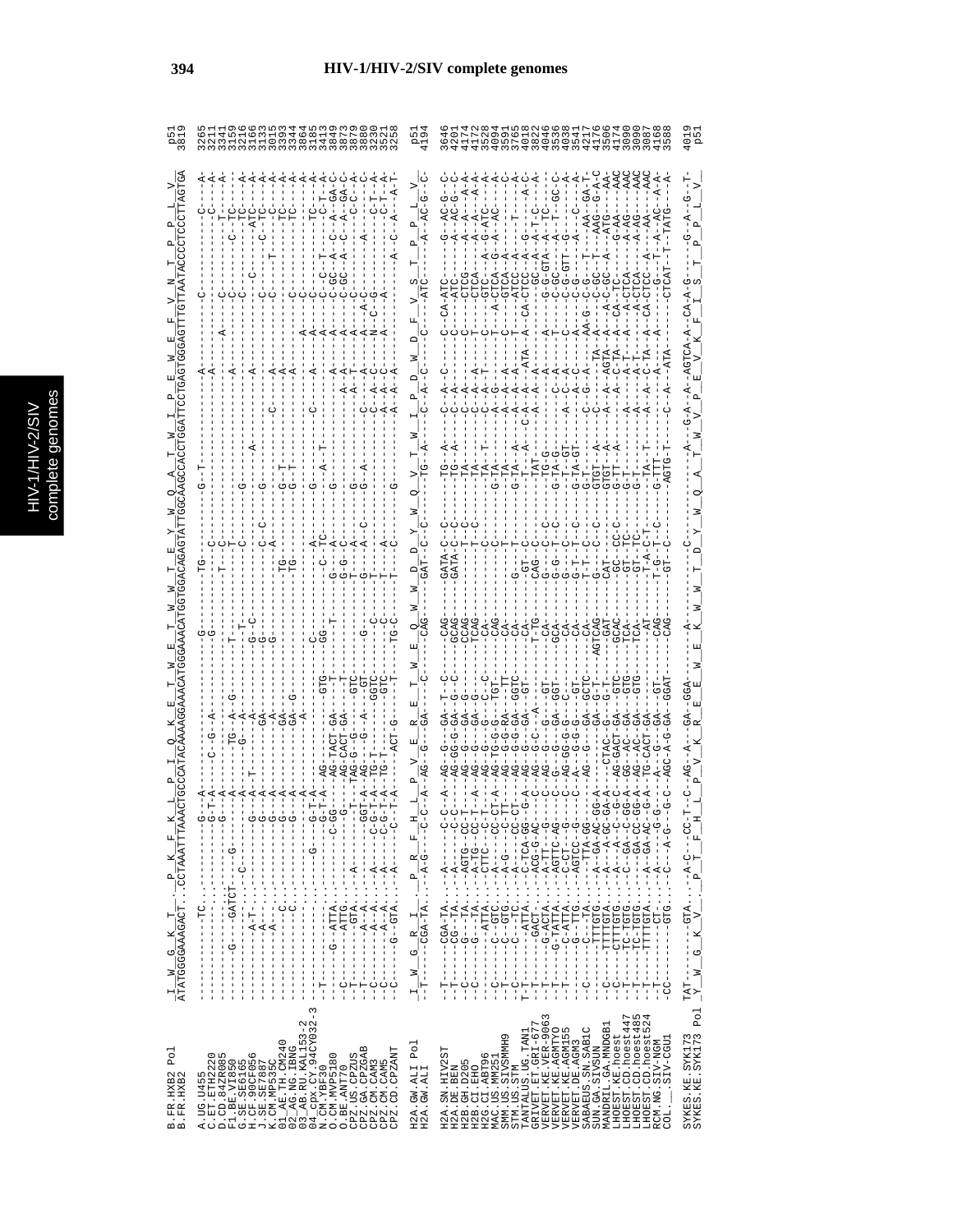|                                                                                          | 21549259<br>  04259145                                                                                                                                                                                                                                                                                                                                                  |                                                                                                                                                                                                                                       | すらてるでける                                                                                                                                                                                                                                                                                                                                                                                                                                                                                                                                                                                                                                                                                                                                                                                       | ٰء'                                                                                                                                       |
|------------------------------------------------------------------------------------------|-------------------------------------------------------------------------------------------------------------------------------------------------------------------------------------------------------------------------------------------------------------------------------------------------------------------------------------------------------------------------|---------------------------------------------------------------------------------------------------------------------------------------------------------------------------------------------------------------------------------------|-----------------------------------------------------------------------------------------------------------------------------------------------------------------------------------------------------------------------------------------------------------------------------------------------------------------------------------------------------------------------------------------------------------------------------------------------------------------------------------------------------------------------------------------------------------------------------------------------------------------------------------------------------------------------------------------------------------------------------------------------------------------------------------------------|-------------------------------------------------------------------------------------------------------------------------------------------|
|                                                                                          |                                                                                                                                                                                                                                                                                                                                                                         |                                                                                                                                                                                                                                       | スーひ<br>A-G-C-------<br>A-GC--GACAAA<br>AAA<br>$-40$<br>$A - A$<br>$A - A$<br>ACA<br>A-A<br>U<br>CAC<br>$G - P A$<br>$C - C$                                                                                                                                                                                                                                                                                                                                                                                                                                                                                                                                                                                                                                                                   |                                                                                                                                           |
|                                                                                          |                                                                                                                                                                                                                                                                                                                                                                         |                                                                                                                                                                                                                                       | T-AAACCT<br>$T - A A - T$                                                                                                                                                                                                                                                                                                                                                                                                                                                                                                                                                                                                                                                                                                                                                                     |                                                                                                                                           |
| $\frac{K}{AATTARTGGTACCAGTTAGAGAAGAACCCZ}$<br>Pol p51 revers<br>p66 reverse trans<br>Pol | <b>ローーーーーロリーペーーーー リーリベーーーーーーーーー</b><br>H - - - - - - D - - - - - - - - HD K - - - - - - - - - -<br>$-1$ D $-1$ $-1$<br>$\frac{1}{1}$<br>$\frac{1}{1}$<br>· <sup>1</sup> コート・コード エー・コート コート・コート コート・コート<br>$\frac{1}{1}$<br>L<br>$\frac{1}{1}$<br>Ţ<br>$\mathbf{I}$<br>$-1$ $-1$ $-1$ $-1$ $-1$ $-1$<br>ł<br>$\begin{array}{c} 1 \\ 1 \\ 1 \end{array}$<br>$\frac{1}{1}$ | $\frac{1}{1} - \frac{1}{1} - \frac{1}{1}$<br>A,<br>$\mathsf{P}$<br>$\begin{array}{lll} \text{R} & \text{L} & \text{A} & \text{F} & \text{N} & \text{L} & \text{V} & \text{K} \\ \text{GGC--GCA-TTA-CC---TA--} & & & & \\ \end{array}$ | H-----D--UU��-UHU�-----------<br>- - - - - - - - 25 - - - 56 - HH ! - - - - - - - 56<br>- Th - - - - - - DDK - - - - - - DDK II - - - - - - KDD -<br>$\begin{array}{l} \mathbb{G}^3 \circ \mathbb{G}^3 \circ \mathbb{G}^3 \circ \mathbb{G}^3 \circ \mathbb{G}^3 \circ \mathbb{G}^3 \circ \mathbb{G}^3 \circ \mathbb{G}^3 \circ \mathbb{G}^3 \circ \mathbb{G}^3 \circ \mathbb{G}^3 \circ \mathbb{G}^3 \circ \mathbb{G}^3 \circ \mathbb{G}^3 \circ \mathbb{G}^3 \circ \mathbb{G}^3 \circ \mathbb{G}^3 \circ \mathbb{G}^3 \circ \mathbb{G}^3 \circ \mathbb{G}^3 \circ \mathbb{G}^3 \circ \mathbb$<br><b>ロー・ロー・ワー・スロー - - ソロース - - - - - - - - - - - - - - - - - -</b><br>$-1$<br>- - - - - - -ひのペーー - - - - - - - - - - - イヴヴ -<br>J.                                                            | $E$ $P$<br>ļ<br>$\frac{1}{1}$<br>$\begin{array}{l} \texttt{GG-GG-AC--TA-C--G-TACC--} \\ \texttt{R\_W\_Y\_Y\_X\_N\_L\_V\_P\_} \end{array}$ |
| Po <sub>1</sub><br>B.FR.HXB2<br>B.FR.HXB2                                                | 3<br>CPZ.US.CPZUS<br>CPZ.GA.CPZGAB<br>CPZ.CM.CAM3<br>CPZ.CM.CAM5<br>CPZ.CD.CPZANT<br>0. CM. MVP5180<br>0. BE. ANT70                                                                                                                                                                                                                                                     | H2A.GW.ALI Pol<br>H2A.GW.ALI                                                                                                                                                                                                          | LHOEST.CD.hoest447<br>LHOEST.CD.hoest485<br>LHOEST.CD.hoest524<br>$\begin{array}{ll} \texttt{TRIMIMUS} & \texttt{IG} \texttt{.} \texttt{TAM1} \\ \texttt{GRIVET} & \texttt{ET} \texttt{ .} \texttt{GT} \texttt{ .} \texttt{GRI} \texttt{-} \texttt{677} \\ \texttt{VERVET} & \texttt{ .} \texttt{KE} \texttt{ .} \texttt{VER} \texttt{-} \texttt{9063} \\ \texttt{VERVET} & \texttt{ .} \texttt{KE} \texttt{ .} \texttt{VER} \texttt{-} \texttt{9063} \\ \texttt{VERVET} & \texttt{ .} \texttt{KE} \texttt{ .}$<br>MANDRIL.GA.MNDGB1<br>SABAEUS. SN. SABIC<br>LHOEST.KE.hoest<br>SMM.US.SIVSMMH9<br>RCM.NG.SIV-NGM<br>COL._____SIV-CGU1<br>VERVET.DE.AGM3<br>SUN.GA.SIVSUN<br>55<br>9<br>H2A.SN.HIV2<br>H2B. GH. D205<br>H2G.CI.ABT9<br>MAC.US.MM25<br>STM.US.STM<br>H2A.DE.BEN<br>H2B.CI.EHO | Pol<br>$\begin{array}{c} \texttt{SYKES. KE. SYK173} \\ \texttt{SYKES. KE. SYK173} \end{array}$                                            |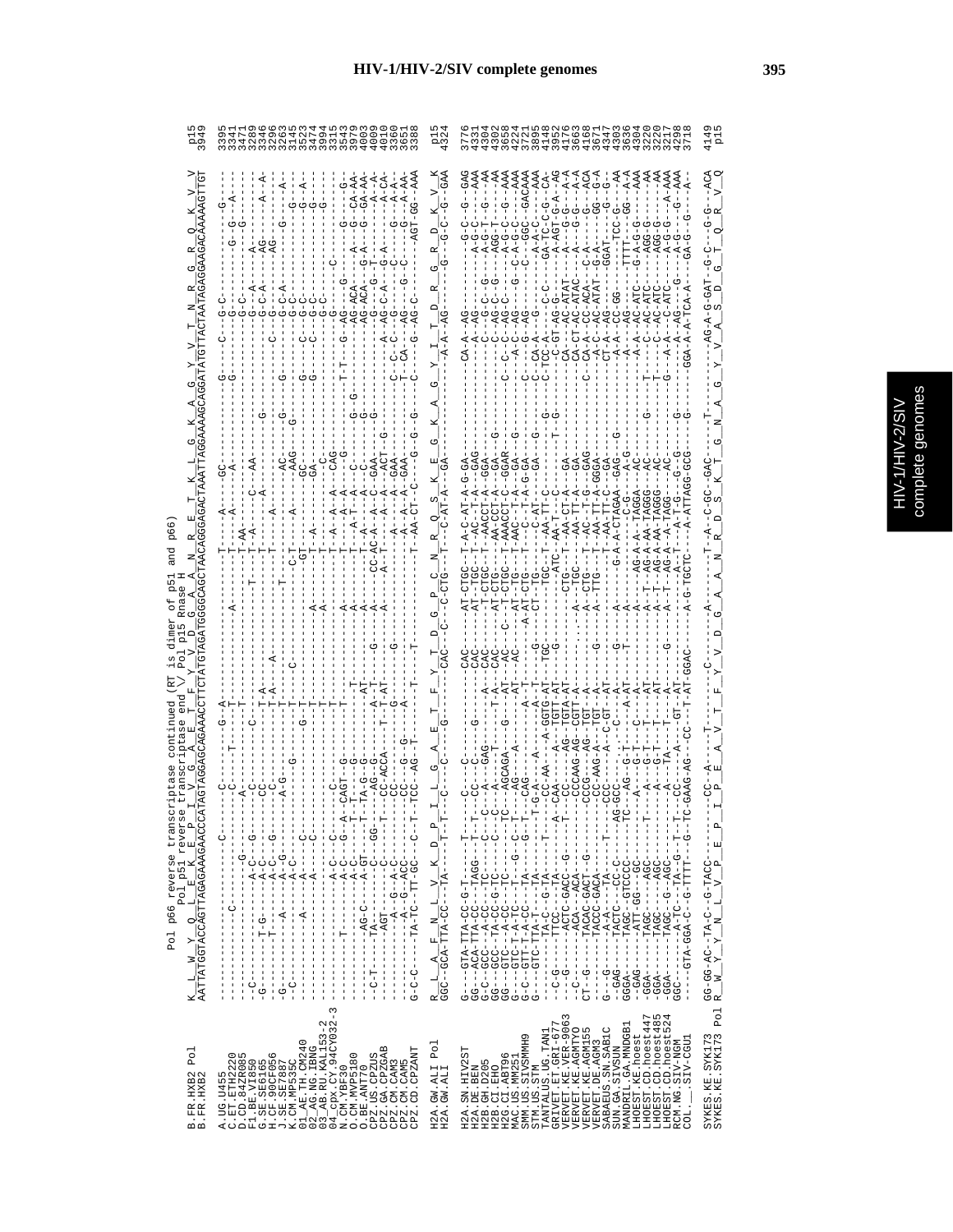|                                                                                                                                                                                                                                                                                                                                                                                                                                       |                                                                                                                                                                                                                                                                                                                                                                                                                                                                                                                                                     |                                                                                                           | o                                                                                                                                                                                                                                                                                                                                                                                                                                                                                                    | 127<br>P1                                                                        |
|---------------------------------------------------------------------------------------------------------------------------------------------------------------------------------------------------------------------------------------------------------------------------------------------------------------------------------------------------------------------------------------------------------------------------------------|-----------------------------------------------------------------------------------------------------------------------------------------------------------------------------------------------------------------------------------------------------------------------------------------------------------------------------------------------------------------------------------------------------------------------------------------------------------------------------------------------------------------------------------------------------|-----------------------------------------------------------------------------------------------------------|------------------------------------------------------------------------------------------------------------------------------------------------------------------------------------------------------------------------------------------------------------------------------------------------------------------------------------------------------------------------------------------------------------------------------------------------------------------------------------------------------|----------------------------------------------------------------------------------|
| $\frac{\texttt{T}-\texttt{L}-\texttt{T}-\texttt{D}-\texttt{T}-\texttt{N}-\texttt{Q}-\texttt{K}}{\texttt{CACC}+\texttt{CRACT}+\texttt{CAP}+\texttt{CAP}+\texttt{CAP}+\texttt{CAP}+\texttt{CAP}+\texttt{CAP}+\texttt{CAP}+\texttt{CAP}+\texttt{CAP}+\texttt{CAP}+\texttt{CAP}+\texttt{CAP}+\texttt{CAP}+\texttt{CAP}+\texttt{CAP}+\texttt{CAP}+\texttt{CAP}+\texttt{CAP}+\texttt{CAP}+\texttt{CAP}+\texttt{CAP}+\texttt{CAP}+\texttt{C$ | $\begin{array}{ll} 3 & -\bar{T}_1-\ldots-\bar{T}_2-\ldots-\bar{A}_{n-1}-\bar{A}_{n-1}-\bar{A}_{n-1}-\bar{A}_{n-1}-\bar{A}_{n-1}-\bar{A}_{n-1}-\bar{A}_{n-1}-\bar{A}_{n-1}-\bar{A}_{n-1}-\bar{A}_{n-1}-\bar{A}_{n-1}-\bar{A}_{n-1}-\bar{A}_{n-1}-\bar{A}_{n-1}-\bar{A}_{n-1}-\bar{A}_{n-1}-\bar{A}_{n-1}-\bar{A}_{n-1}-\bar{A}_{n-1}-\bar{A}_{n-1}-\bar{A}_{n-1}-\bar{A$                                                                                                                                                                             | び<br>$\frac{V}{GGTA---L}-\frac{E}{GAAC-A---T}-\frac{T}{T--N}-\frac{Q}{C-A}$<br>$T$ $M$ $Q$<br>$F_{\rm H}$ | $G-TGC$<br>--ひひぱ-ひぱ--ひ--み-KII.<br>5<br>$CA -$<br>$CA -$<br>d<br>A<br>--AGTAAGAGCZ<br>甘ひひの<br>$- -A - A$<br>$- -A - -$<br>CAGT--<br>$-4-$<br>$-1$ - $-1$ - $-1$<br>$-4 -$<br>$C - A - -$<br>$-AGT--$<br>$-1$<br>GCCA-G<br>$P - A A - A A - G$<br><b>D-40-4-0-</b><br>$C - A + A - A + C$<br>$T = -AA - A$<br>$C--AA-AA-C$<br>$C--AA-AA-C$<br>ひベーシー – – – – – – – – 1000ペー – – ベント – – 17トー                                                                                                            | $-9210$<br>どり-ウ-ウ<br>$\frac{GTAT - GGAGC - A - - - - - - - - - AC - - G}{X - L}$ |
|                                                                                                                                                                                                                                                                                                                                                                                                                                       |                                                                                                                                                                                                                                                                                                                                                                                                                                                                                                                                                     | $\overline{v}$                                                                                            |                                                                                                                                                                                                                                                                                                                                                                                                                                                                                                      |                                                                                  |
| Po <sub>1</sub><br>B.FR.HXB2<br>B.FR.HXB2                                                                                                                                                                                                                                                                                                                                                                                             | 3<br>cpx.CY.94CY032-<br>$02$ AG.NG.IBNG<br>03 AB.RU.KAL153-2<br>04 Cpx.CY.94CY032-7<br>N.CM.YBF30<br>$\begin{array}{l} \text{A. UG. 1455} \\ \text{D. CD. 3420085} \\ \text{E. 1. B1, V1850} \\ \text{E. 1. B2, V1850} \\ \text{H. 1. B3, V1850} \\ \text{H. 1. 145, V1850} \\ \text{H. 1. 145, V1850} \\ \text{H. 1. 145, V1850} \\ \text{H. 1. 145, V1850} \\ \text{H. 1. 145, V1850} \\ \text{H. 1. 145, V1850} \\ \text{H. 1$<br>CPZ.GA.CPZGAB<br>CPZ.CD.CPZANT<br>O. CM. MVP5180<br>$0. BE. AMT70CPZ. US. CPZUS$<br>CPZ.CM.CAM3<br>CPZ.CM.CAM5 | $_{\rm Pol}$<br>H2A.GW.ALI<br>H2A.GW.ALI                                                                  | $\begin{array}{l} \texttt{GRIVET. ET. GLI-677}\\ \texttt{VERVET. KE. VER-9063} \end{array}$<br>ru 4<br>LHOEST.CD.hoest447<br>LHOEST.CD.hoest48<br>LHOEST.CD.hoest52<br>MANDRIL.GA.MNDGB1<br>VERVET.KE.AGMTYO<br>VERVET.KE.AGMI55<br>SABAEUS.SN.SAB1C<br>TANTALUS.UG.TAN1<br>LHOEST.KE.hoest<br>SMM.US.SIVSMMH9<br>SIV-CGU1<br>RCM.NG.SIV-NGM<br>VERVET.DE.AGM3<br>SUN.GA.SIVSUN<br>H2A.SN.HIV2ST<br>H2G.CI.ABT96<br>MAC.US.MM251<br>H2B.GH.D205<br>H2B.CI.EHO<br>H2A.DE.BEN<br>STM.US.STM<br>$COL$ . | Pol<br>SYKES.KE.SYK173<br>SYKES.KE.SYK173                                        |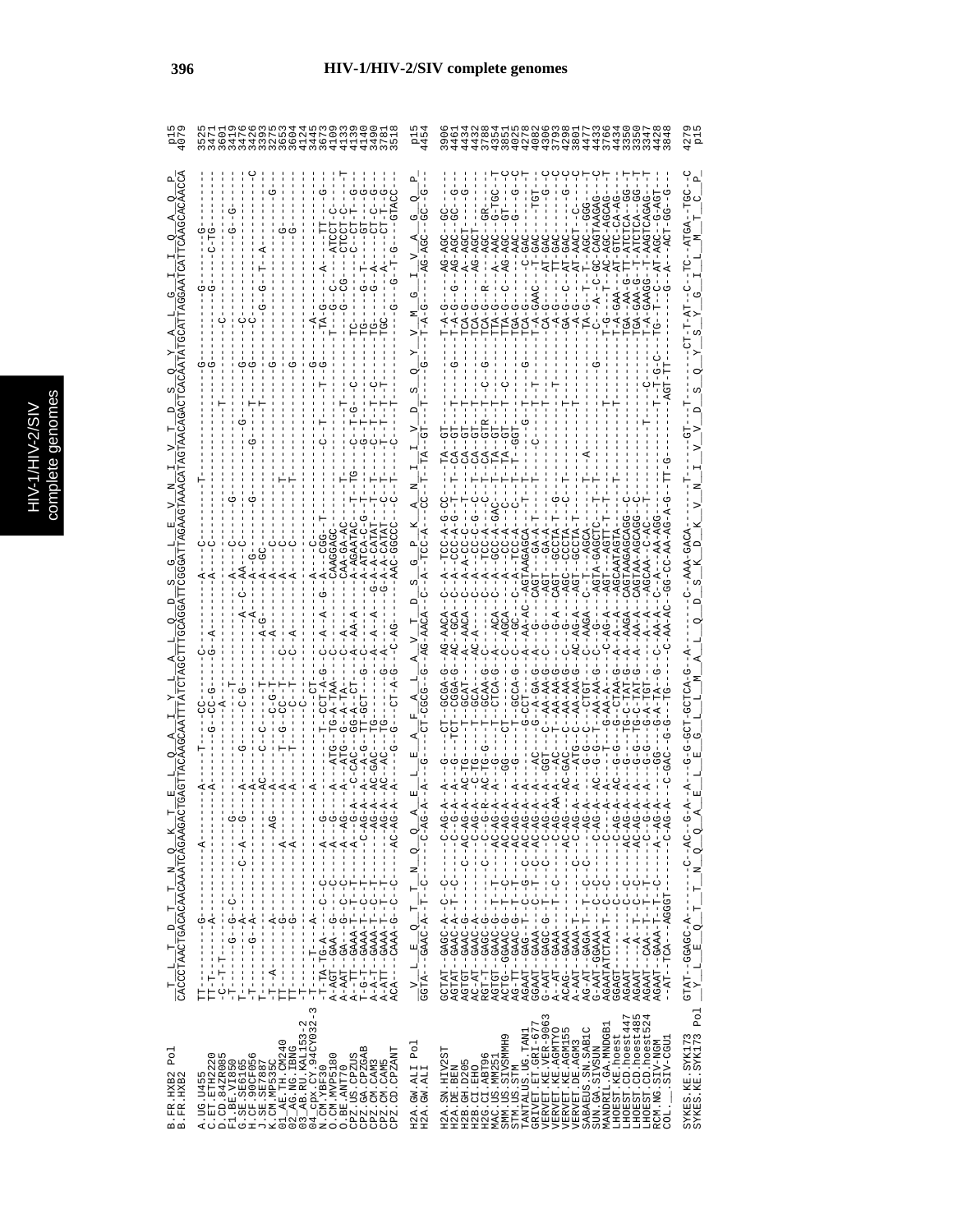| ς<br>٥                |
|-----------------------|
| <b>CIP</b><br>b,<br>ກ |
| 5                     |
| ٦<br>ï                |
|                       |

|                                                                                                                                                                                               | wwwwwww4ww444<br>このこと4トアとこのととと<br>405208ミラア0%の                                                                                                                                                                                                                                                                                                                                                                                                                                                                                                                                                                                     | $\infty$<br>Ωū                                                |                                                                                                                                                                                                                                                                                                                                                                                                                                                                                                                                                                                                                                                                                                                                                                                                                                                                                                                                                                                                                                                                                                                                                                                                                                                                                                                                                                                                                        |                                        |
|-----------------------------------------------------------------------------------------------------------------------------------------------------------------------------------------------|------------------------------------------------------------------------------------------------------------------------------------------------------------------------------------------------------------------------------------------------------------------------------------------------------------------------------------------------------------------------------------------------------------------------------------------------------------------------------------------------------------------------------------------------------------------------------------------------------------------------------------|---------------------------------------------------------------|------------------------------------------------------------------------------------------------------------------------------------------------------------------------------------------------------------------------------------------------------------------------------------------------------------------------------------------------------------------------------------------------------------------------------------------------------------------------------------------------------------------------------------------------------------------------------------------------------------------------------------------------------------------------------------------------------------------------------------------------------------------------------------------------------------------------------------------------------------------------------------------------------------------------------------------------------------------------------------------------------------------------------------------------------------------------------------------------------------------------------------------------------------------------------------------------------------------------------------------------------------------------------------------------------------------------------------------------------------------------------------------------------------------------|----------------------------------------|
|                                                                                                                                                                                               |                                                                                                                                                                                                                                                                                                                                                                                                                                                                                                                                                                                                                                    |                                                               | <b>CC-CC</b><br>C-CC-<br>$C - C$<br>$\frac{0}{1}$<br>U                                                                                                                                                                                                                                                                                                                                                                                                                                                                                                                                                                                                                                                                                                                                                                                                                                                                                                                                                                                                                                                                                                                                                                                                                                                                                                                                                                 |                                        |
|                                                                                                                                                                                               |                                                                                                                                                                                                                                                                                                                                                                                                                                                                                                                                                                                                                                    |                                                               | ပိုပ္ပိုပ္ပ<br>$\sigma$<br>ڣ<br>めめめ<br>ממממט<br>ה                                                                                                                                                                                                                                                                                                                                                                                                                                                                                                                                                                                                                                                                                                                                                                                                                                                                                                                                                                                                                                                                                                                                                                                                                                                                                                                                                                      |                                        |
|                                                                                                                                                                                               |                                                                                                                                                                                                                                                                                                                                                                                                                                                                                                                                                                                                                                    |                                                               |                                                                                                                                                                                                                                                                                                                                                                                                                                                                                                                                                                                                                                                                                                                                                                                                                                                                                                                                                                                                                                                                                                                                                                                                                                                                                                                                                                                                                        |                                        |
|                                                                                                                                                                                               |                                                                                                                                                                                                                                                                                                                                                                                                                                                                                                                                                                                                                                    |                                                               |                                                                                                                                                                                                                                                                                                                                                                                                                                                                                                                                                                                                                                                                                                                                                                                                                                                                                                                                                                                                                                                                                                                                                                                                                                                                                                                                                                                                                        |                                        |
|                                                                                                                                                                                               |                                                                                                                                                                                                                                                                                                                                                                                                                                                                                                                                                                                                                                    |                                                               | $T-AAGT$<br>$\widetilde{G}-\widetilde{D}$                                                                                                                                                                                                                                                                                                                                                                                                                                                                                                                                                                                                                                                                                                                                                                                                                                                                                                                                                                                                                                                                                                                                                                                                                                                                                                                                                                              |                                        |
|                                                                                                                                                                                               |                                                                                                                                                                                                                                                                                                                                                                                                                                                                                                                                                                                                                                    |                                                               | $C-AA-$                                                                                                                                                                                                                                                                                                                                                                                                                                                                                                                                                                                                                                                                                                                                                                                                                                                                                                                                                                                                                                                                                                                                                                                                                                                                                                                                                                                                                |                                        |
|                                                                                                                                                                                               |                                                                                                                                                                                                                                                                                                                                                                                                                                                                                                                                                                                                                                    |                                                               |                                                                                                                                                                                                                                                                                                                                                                                                                                                                                                                                                                                                                                                                                                                                                                                                                                                                                                                                                                                                                                                                                                                                                                                                                                                                                                                                                                                                                        |                                        |
|                                                                                                                                                                                               | ł<br>--ツベ-ツツ-----ひひひリ----<br>J.<br>$-9 - - - -$<br>$- - - - - - - - -$<br>$- - A A - - -$<br>$-1$ $-1$ $-1$ $-1$ $-1$ $-1$ $-1$ $-1$<br>$\frac{1}{1}$<br>$---A--$<br>$-4A$                                                                                                                                                                                                                                                                                                                                                                                                                                                         | $\alpha$<br>ţ<br>z,<br>$\triangleright$<br>$\mathbf{r}$<br>R, | $- -A - -$<br>ŧ                                                                                                                                                                                                                                                                                                                                                                                                                                                                                                                                                                                                                                                                                                                                                                                                                                                                                                                                                                                                                                                                                                                                                                                                                                                                                                                                                                                                        |                                        |
| $\frac{\mathbb{D}}{\text{GATCAAAGTGAATCAAGTTAGTCAATCAA}} \frac{\mathbb{D}}{\text{GATCAA}} \frac{\mathbb{E}}{\text{GATCAA}} \frac{\mathbb{E}}{\text{GATCAA}} \frac{\mathbb{E}}{\text{GATCAA}}$ | - - ツーひ L - - - - KLDU / - - リ - - - - - - KU K<br>ひーーーーーーーのぱーーーーーーーーーーーのDばひーー<br>$\frac{1}{1}$<br>ł.<br>$\sf I$<br>$-1$ $-1$ $-1$ $-1$ $-1$ $-1$ $-1$<br>$- - - - - - - - - - - - - -$<br>$\frac{1}{1}$<br>$\begin{array}{c} 1 \\ 1 \\ 1 \end{array}$<br>J.<br>ţ<br>$\frac{1}{1}$<br>$\begin{bmatrix} 1 \\ 1 \\ 1 \\ 1 \end{bmatrix}$<br>$\frac{1}{4}$<br>J.<br>т<br>$-CAGG-$<br>$-5 - A - C -$<br>$-4-8$<br>ن<br>ا<br>j                                                                                                                                                                                                          | ACAG----AATAGAA----A-<br>z,<br>国<br>co.<br>国                  | $\begin{array}{l} \mathbf{AGAG} = \mathbf{TCA} - \mathbf{GAGCAG} - \mathbf{C} - - \mathbf{T} - \mathbf{C} - - \\ \mathbf{AGAG} = - \mathbf{TCA} - - \mathbf{AGTAGA} - - \mathbf{C} - \mathbf{A} - \mathbf{C} - - \mathbf{G} \\ \mathbf{AGG} = - \mathbf{G} - \mathbf{TCA} - - \mathbf{AGTAGA} - - \mathbf{C} - \mathbf{A} - \mathbf{C} - - \mathbf{G} \\ \mathbf{AGA} = - \mathbf{C} - \mathbf{C} - \mathbf{T} - \mathbf{C} - \mathbf{A} - \$<br>$\begin{array}{l} \mathbf{A}\mathbf{C}\mathbf{A}-\mathbf{A}-\mathbf{C}-\mathbf{C}\mathbf{C}\mathbf{A}-\mathbf{A}-\mathbf{A}\mathbf{G}-\mathbf{A}-\mathbf{C}-\mathbf{A}-\mathbf{C}-\mathbf{A}-\mathbf{C}-\mathbf{A}-\mathbf{C}-\mathbf{A}-\mathbf{C}-\mathbf{A}-\mathbf{C}-\mathbf{A}-\mathbf{C}-\mathbf{A}-\mathbf{C}-\mathbf{A}-\mathbf{C}-\mathbf{A}-\mathbf{C}-\mathbf{A}-\mathbf{A}-\mathbf{C}-\mathbf{A}-\mathbf{A}-\math$<br>$\begin{array}{l} \mathbf{A}\mathbf{0}\mathbf{A}\mathbf{0} = -\mathbf{0}\mathbf{A} - \mathbf{B} = -\mathbf{0}\mathbf{A} - \mathbf{A} = -\mathbf{0}\mathbf{A} - \mathbf{0}\mathbf{A} = \mathbf{0}\mathbf{A} + \mathbf{0}\mathbf{A} = \mathbf{0}\mathbf{A} + \mathbf{0}\mathbf{A} = \mathbf{0}\mathbf{A} + \mathbf{0}\mathbf{A} = \mathbf{0}\mathbf{A} + \mathbf{0}\mathbf{A} = \mathbf{0}\mathbf{A} + \mathbf{0}\mathbf{A} = \mathbf{0}\$<br>--《-ひペ----UUUUUの《の------UYU--<br>- 0000404040000- - 00000000- 0-<br>ACAGT-A-GAGHU-DACA |                                        |
| Po <sub>1</sub><br>B. FR. HXB2<br>B. FR. HXB2                                                                                                                                                 | $\begin{array}{ll} 01\_AB.\ \mathrm{TH}.\ \mathrm{CM240} \\ 02\_AB.\ \mathrm{HO}.\ \mathrm{HMG} \\ 03\_AB.\ \mathrm{RU}.\mathrm{KAL153-2} \\ 04\_AB.\ \mathrm{RU}.\mathrm{KAL153-2} \\ 04\_OR.\ \mathrm{YBF30} \end{array}.$<br>CPZ.GA.CPZGAB<br>CPZ.CM.CAM3<br>CPZ.CM.CAM5<br>CPZ.CD.CPZANT<br>CPZ.US.CPZUS<br>$\begin{array}{ll} \text{A. UG. U4455} \\ \text{C. ET. ETH2222} \\ \text{F1. ETH2223} \\ \text{F1. B3. V1850} \\ \text{G. SE. SE6165} \\ \text{H. SE. SE6165} \\ \text{H. C.F. SO12250} \\ \text{H. C.F. SO12505} \\ \text{H. C.F. SO12505} \\ \text{K. C.P. SO12505} \end{array}$<br>O. CM. MVP5180<br>O.BE.ANT70 | Po <sub>1</sub><br>H2A.GW.ALI<br>H2A.GW.ALI                   | TANTALUS.UG.TAN1<br>GRIVET.ET.GRI-677<br>VERVET.KE.VER-9063<br>LHOEST.CD.hoest485<br>LHOEST.CD.hoest524<br>LHOEST.CD.hoest447<br>MANDRIL.GA.MNDGB1<br>VERVET.KE.AGMTYO<br>VERVET.KE.AGMTYO<br>SABAEUS.SN.SAB1C<br>LHOEST.KE.hoest<br>VERVET.KE.AGM15<br>ō<br>SIV-CGU1<br>RCM.NG.SIV-NGM<br>SMM.US.SIVSMMH<br>VERVET.DE.AGM3<br>SUN.GA.SIVSUN<br>H2A.SN.HIV2ST<br>H2G.CI.ABT96<br>MAC.US.MM251<br>H2B.GH.D205<br>H2A.DE.BEN<br>H2B.CI.EHO<br>STM.US.STM<br>coi.                                                                                                                                                                                                                                                                                                                                                                                                                                                                                                                                                                                                                                                                                                                                                                                                                                                                                                                                                         | SYKES.KE.SYK173<br>SYKES.KE.SYK173 Pol |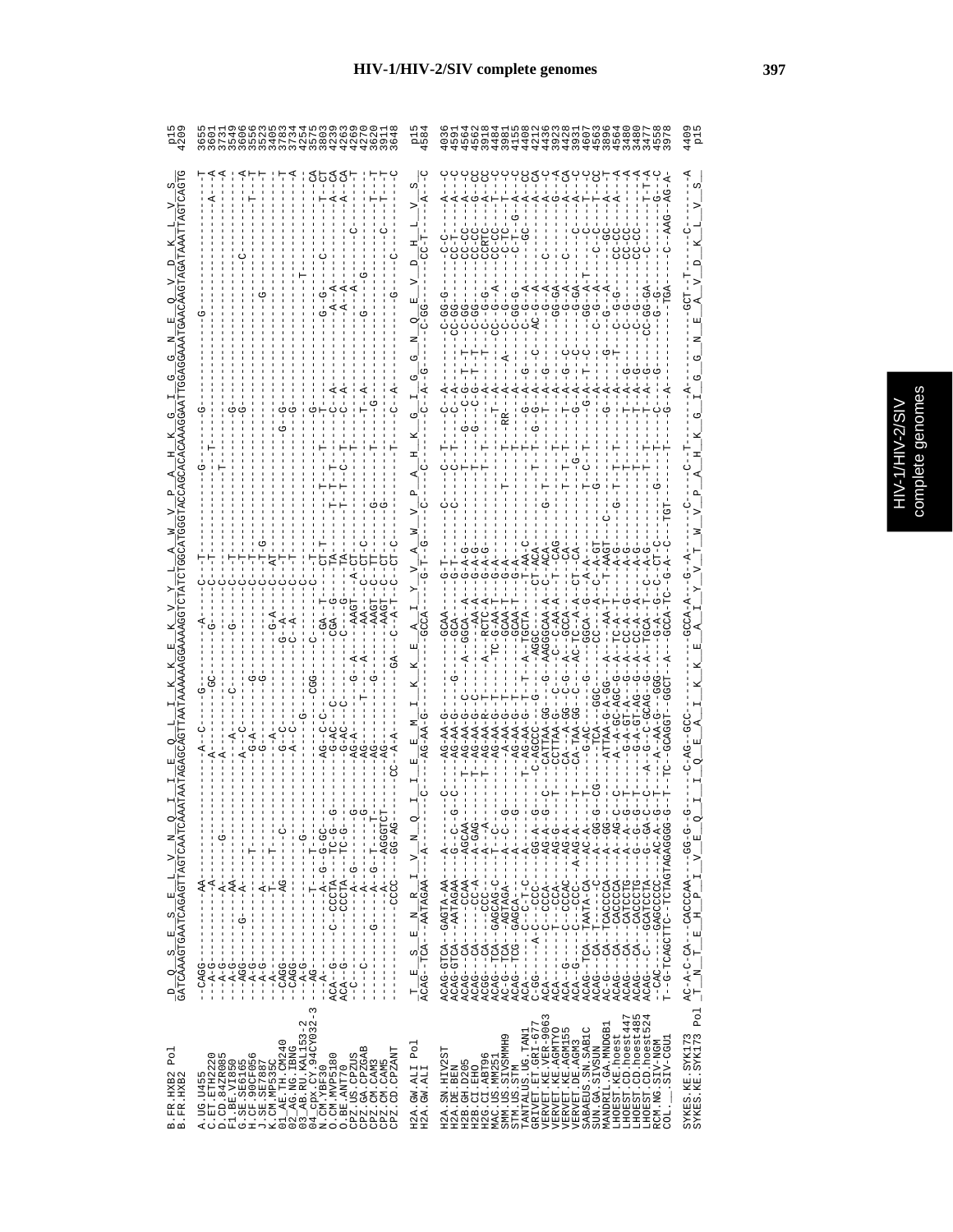|                                                                                      | 72                                                                                                                                                                                                                                                                                                                                                                                                                                                                                                                                                                                                                                                                                                                                                                                                                                                                                                                                                                                                                                                                                                                                                                                                                                                                                                                                                                                                                                                                                                                                                                                                                                                                                                                                                | ო თ<br>صہ                                                                                                                                                                                        | 472<br>468<br>ONNMHONO<br>468<br>401<br>5<br>ن<br>G                                                                                                                                                                                                                                                                                                                                                                                                                                                                                                                                                                                                                                                                                                                                                                                                                                                                                                                                                                                                                                                                                                                                                                                                                                                                                                                                                           | 52<br>p3                                       |
|--------------------------------------------------------------------------------------|---------------------------------------------------------------------------------------------------------------------------------------------------------------------------------------------------------------------------------------------------------------------------------------------------------------------------------------------------------------------------------------------------------------------------------------------------------------------------------------------------------------------------------------------------------------------------------------------------------------------------------------------------------------------------------------------------------------------------------------------------------------------------------------------------------------------------------------------------------------------------------------------------------------------------------------------------------------------------------------------------------------------------------------------------------------------------------------------------------------------------------------------------------------------------------------------------------------------------------------------------------------------------------------------------------------------------------------------------------------------------------------------------------------------------------------------------------------------------------------------------------------------------------------------------------------------------------------------------------------------------------------------------------------------------------------------------------------------------------------------------|--------------------------------------------------------------------------------------------------------------------------------------------------------------------------------------------------|---------------------------------------------------------------------------------------------------------------------------------------------------------------------------------------------------------------------------------------------------------------------------------------------------------------------------------------------------------------------------------------------------------------------------------------------------------------------------------------------------------------------------------------------------------------------------------------------------------------------------------------------------------------------------------------------------------------------------------------------------------------------------------------------------------------------------------------------------------------------------------------------------------------------------------------------------------------------------------------------------------------------------------------------------------------------------------------------------------------------------------------------------------------------------------------------------------------------------------------------------------------------------------------------------------------------------------------------------------------------------------------------------------------|------------------------------------------------|
|                                                                                      | ά<br>GGA.                                                                                                                                                                                                                                                                                                                                                                                                                                                                                                                                                                                                                                                                                                                                                                                                                                                                                                                                                                                                                                                                                                                                                                                                                                                                                                                                                                                                                                                                                                                                                                                                                                                                                                                                         | F<br>Φ<br>CCA-A<br>Ξ<br>C)<br>$-C-AT-$<br>囸<br>К                                                                                                                                                 | ひへん<br>$-AAA$<br>$\ddot{A}$<br>RGTT-A<br>GGTA-A<br>GGAA-A<br>$T - A - DC$<br>$G-G - A - A$<br>GGAT-A<br>GGAA-T<br><b>3GGA-T</b><br>$G - A - P$<br>GGAT<br>GGAT<br>Ġ<br>G<br>ġ<br>G<br>GGA<br>$CCA - A - A$<br>3TA-A--A--T-TATTCA-A<br>A-AATT-A--GGACACA<br>A-AAGAGAGA-A<br>CAGTATC-AAAAGAAC<br>$-TCCA - A$<br>CCA-A<br>$A - AACC - A - AGA - A$<br>$2CA - P$<br>AUACAACT-A-HOACACA<br>むりけけり トレースークのスープ<br>AAGAAZ.<br>$-4C$ $-4C$ $-4C$<br>$7 - A - AACAA$<br>$C - A - AGA$<br>--GAGT---CAACA<br>CA-TTT--AAGAGA<br>$C - A - AAG$<br>$A-C-AA-$<br>$I - A - C$<br>ĩ – T<br>3CT-A--AT<br>$3CT - A - A$<br>$B - B - A - A$<br>$ACA - A - - A$<br>GAAGC-CA<br>GTA-A-A<br>GTA-A<br>GTA-A<br>GTA-A<br>GTA-A<br>Ÿ                                                                                                                                                                                                                                                                                                                                                                                                                                                                                                                                                                                                                                                                                                      | $-1 - 1 - 1 - 1$<br>$-1$<br>U--URUUURH-UHRHURU |
|                                                                                      |                                                                                                                                                                                                                                                                                                                                                                                                                                                                                                                                                                                                                                                                                                                                                                                                                                                                                                                                                                                                                                                                                                                                                                                                                                                                                                                                                                                                                                                                                                                                                                                                                                                                                                                                                   |                                                                                                                                                                                                  | ပုံ<br>- - A<br>ご<br>-<br>CA-<br>$\ddot{c}$<br>$C - A$                                                                                                                                                                                                                                                                                                                                                                                                                                                                                                                                                                                                                                                                                                                                                                                                                                                                                                                                                                                                                                                                                                                                                                                                                                                                                                                                                        |                                                |
| CTGGAATCAGGAAAGTACTA<br>end<br>$p66$ RT and Pol p15 Rnase H<br>A G . I R K<br>U<br>4 | $-1$ - $-1$ - $-1$<br>U--U---<br>$-1$ - $-1$ - $-1$<br>ウー-ワー----ワー・・・・・<br>U--U----<br>りしり<br>$T - 1$<br>r<br>F<br>$\frac{1}{\mathcal{O}}$<br>$-1$ - $-1$ - $-1$ - $-1$ - $-1$ - $-1$ - $-1$ - $-1$ - $-1$<br>$\cdots$ $-4$ $-1$<br>$-5 - 5 - 5 - 1$<br>$-1$<br>$-1$<br>$-1$<br>$-1$<br>$-1$<br>$-1 - 5 - 1 - 1$<br>$\frac{1}{2}$<br>$\frac{1}{2}$ $\frac{1}{2}$ $\frac{1}{2}$ $\frac{1}{2}$ $\frac{1}{2}$ $\frac{1}{2}$ $\frac{1}{2}$ $\frac{1}{2}$ $\frac{1}{2}$ $\frac{1}{2}$ $\frac{1}{2}$ $\frac{1}{2}$ $\frac{1}{2}$ $\frac{1}{2}$ $\frac{1}{2}$ $\frac{1}{2}$ $\frac{1}{2}$ $\frac{1}{2}$ $\frac{1}{2}$ $\frac{1}{2}$ $\frac{1}{2}$ $\frac{1}{2}$<br>$\begin{bmatrix} 1 \\ 1 \\ 1 \end{bmatrix}$<br>$\frac{1}{2}$<br>$\frac{1}{2}$<br>ن<br>:<br>:<br>$\frac{1}{2}$<br>$-2$<br>$\cdots$ G-------<br>$  A$<br>$\ddot{A}$ .<br>$- - A$<br>К<br>$\frac{1}{1}$<br>Ť<br>ľ<br>$\frac{1}{1}$<br>$\frac{1}{1}$<br>$\frac{1}{2}$<br>Í<br>$\begin{array}{c} 1 \\ 1 \\ 1 \end{array}$<br>Í<br>$\frac{1}{2}$<br>AA-AC--T<br>AG-AT-T<br>י<br>י<br><del>י</del><br>:<br>í<br>I<br>ı<br>$\begin{bmatrix} 1 & 1 & 1 \\ 1 & 1 & 1 \\ 1 & 1 & 1 \\ 1 & 1 & 1 \\ 1 & 1 & 1 \\ 1 & 1 & 1 \\ 1 & 1 & 1 \\ 1 & 1 & 1 \\ 1 & 1 & 1 \\ 1 & 1 & 1 \\ 1 & 1 & 1 \\ 1 & 1 & 1 \\ 1 & 1 & 1 \\ 1 & 1 & 1 \\ 1 & 1 & 1 \\ 1 & 1 & 1 & 1 \\ 1 & 1 & 1 & 1 \\ 1 & 1 & 1 & 1 \\ 1 & 1 & 1 & 1 \\ 1 & 1 & 1 & 1 \\ 1 & 1 & 1 & 1 \\ 1 & 1 & $<br>j.<br>$\vdots$<br>$\vdots$<br>$\vdots$<br>$-A$ - - - .<br>$\vdots$<br>$\vdots$<br>$-A$ -G<br>$A - - - -$<br>$A - - - -$<br>$\begin{array}{c} \n 1 \\  1 \\  1\n \end{array}$<br>$-1 - 0$<br>$-A$ -C<br>じーリ<br>$-A-$<br>$-A$ –<br>J<br>$\frac{1}{\sigma}$<br>$\frac{1}{5}$<br>$\frac{1}{1}$<br>J<br>AA<br>$\sigma$<br>I<br>п | --------<br>٦<br>$\overline{a}$<br>oj<br>$\begin{array}{c} 1 \\ 0 \\ \vdots \\ 1 \end{array}$<br>$\cdot$<br>$\ddot{A}$<br>R<br>ł<br>J<br>Ηj<br>$\frac{1}{1}$<br>$\cdot$<br>ł.<br>$Q = -C$<br>AG- | I<br>f.<br>D-LD--D-D-1:<br>ーー<br>」<br>し<br>U<br>!<br><b>0</b> -H--A-D-<br>U-4---U-URURURRA-----<br>$-1$<br>ウーー<br>U-ACAAAAC-U-CA-C<br>-- 1-1-1-1-1<br>$T - 7$<br>$-1 - 1 - 9 - 1$<br>CAGGTATGTGGA<br>--------<br>$C-C-A-C-C-A-C$<br>---D-D::::マ--L---::-<br>$\frac{1}{1}$<br>$\frac{1}{2}$<br>$\begin{bmatrix} 1 \\ 1 \\ 1 \end{bmatrix}$<br>$\frac{1}{1}$<br>$\frac{1}{1}$<br>I<br>--T--ACAAAAAC-<br>--T-ACAAATAC-<br>$\ddot{C}$<br>$\frac{1}{2}$<br>U<br>U<br>$\frac{1}{2}$<br>$\frac{1}{2}$<br>$\frac{1}{2}$<br>$-1$ $\cdots$ $-1$<br>Ì<br>$\ddot{\phantom{0}}$<br>$-4 - A$ .<br>À.<br>К<br>A,<br>К<br>$\prec$<br>A<br>$- - A$<br>К<br>$-1 - 5 - 1 - 1$<br>K,<br>A<br>K,<br>ł<br>ĵ<br>$\frac{1}{1}$<br>ł<br>ł<br>÷<br>÷<br>$\frac{1}{1}$<br>$\frac{1}{1}$<br>J<br>÷,<br>۲<br>ا<br>$-4$<br>$-4$<br>$-1$<br>$\frac{1}{2}$<br>キャー・・・<br>$\frac{1}{1}$<br>$\begin{array}{c}\n\vdots \\ \vdots\n\end{array}$<br>F<br>-<br>$-5 - 5$<br>יך<br>י<br>ד<br>-<br>$\frac{1}{2}$<br>$\vdots$<br>$\vdots$<br>$AA$ --- $\ldots$<br>$\vdots$<br>$\vdots$<br>$\vdots$<br>$\vdots$<br>$\vdots$<br>$AA = - -$<br>$AG---$<br>$\vdots$<br>$\vdots$<br>$AA - A -$ .<br>$AG - - -$<br>$AG - G$<br>$AG--G$<br>$AA - C$<br>$\mathbf I$<br>$AA---$<br>$PA - T$<br>---TR<br>$\frac{1}{1}$<br>$AG - -C$<br>$AA--C$<br>$AG---$<br>$AA - G$<br>T<br>$AA - -$<br>$AA$ ---<br>$- A - -$<br>$AA -$<br>$AG - -$<br>$AG - -$<br>$AA -$<br>TAA |                                                |
| Po1<br>Pol<br>3. FR. HXB2<br>3. FR. HXB2<br>$m$ $m$                                  | 03_AB.RU.KAL153-2<br>04_cpx.CY.94CY032-3<br>N.CM.YBF30<br>$AB$ . RU. KAL153-<br>$\frac{1}{2}$ $\frac{1}{2}$ $\frac{1}{2}$ $\frac{1}{2}$ $\frac{1}{2}$ $\frac{1}{2}$ $\frac{1}{2}$ $\frac{1}{2}$ $\frac{1}{2}$ $\frac{1}{2}$ $\frac{1}{2}$ $\frac{1}{2}$ $\frac{1}{2}$ $\frac{1}{2}$ $\frac{1}{2}$ $\frac{1}{2}$ $\frac{1}{2}$ $\frac{1}{2}$ $\frac{1}{2}$ $\frac{1}{2}$<br>CPZ.CD.CPZANT<br>$\begin{array}{ll} \texttt{A. UG. U455} \\ \texttt{C. ET. ETH2222} \\ \texttt{C. ET. ETH2222} \\ \texttt{F1. BE. VTB50} \\ \texttt{G. SE. SEG165} \\ \texttt{G. SE. SEG165} \\ \texttt{G. SE. SEG165} \\ \texttt{G. SCE. 2907895} \\ \texttt{A. SCE. 35025} \\ \texttt{K. COL MIPS35C} \end{array}$<br>$\begin{array}{c} \text{O. CM.} \\ \text{ON-IST 80} \\ \text{O. BE.} \\ \text{CPE. US.} \\ \end{array}$<br>CPZ.GA.CPZGA<br>CPZ.CM.CAM3<br>CPZ.CM.CAM5<br>A.UG.U455<br>C.ET.ETH22<br>$\circ$                                                                                                                                                                                                                                                                                                                                                                                                                                                                                                                                                                                                                                                                                                                                                                                                                                                    | Po <sub>1</sub><br>H2A.GW.ALI<br>H2A.GW.ALI                                                                                                                                                      | LHOEST.CD.hoest485<br>LHOEST.CD.hoest524<br>VERVET.KE.VER-9063<br>LHOEST.CD.hoest447<br>TANTALUS.UG.TAN1<br>GRIVET.ET.GRI-677<br>MANDRIL.GA.MNDGB<br>VERVET.KE.AGMTYO<br>VERVET.KE.AGMI55<br>VERVET.DE.AGM3<br>SABAEUS.SN.SAB1C<br>VERVET.KE.AGM15<br>LHOEST.KE.hoest<br>SMM.US.SIVSMMH9<br>SIV-CGU1<br>RCM.NG.SIV-NGM<br>SUN.GA.SIVSUN<br>H2A.SN.HIV2ST<br>H2G.CI.ABT96<br>MAC.US.MM251<br>H2B.GH.D205<br>H2B.CI.EHO<br>STM.US.STM<br>H2A.DE.BEN<br>COL.                                                                                                                                                                                                                                                                                                                                                                                                                                                                                                                                                                                                                                                                                                                                                                                                                                                                                                                                                     | SYKES.KE.SYK173<br>SYKES.KE.SYK173 Pol         |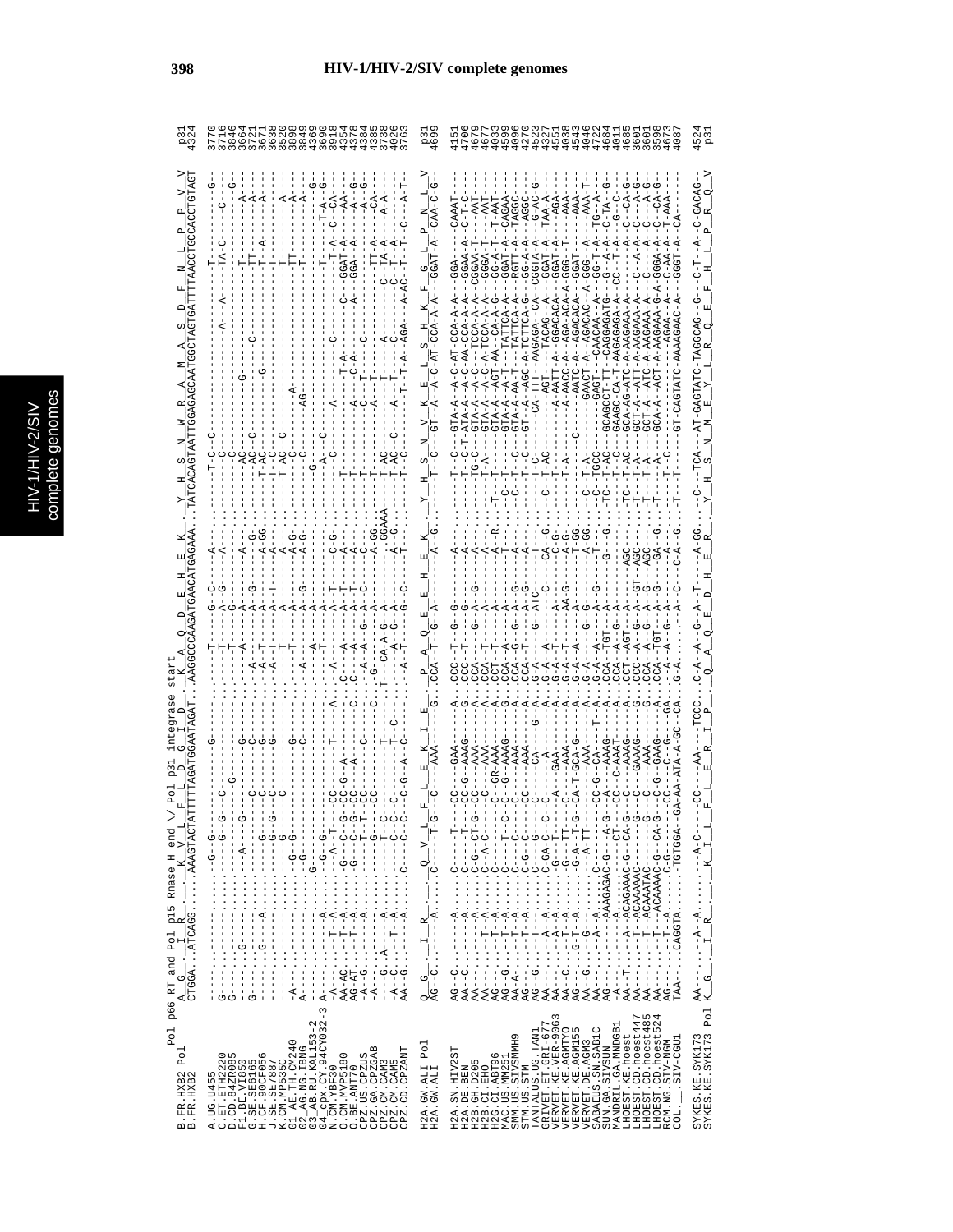| ¢<br>ï           |
|------------------|
| Ō<br>ŕ<br>J<br>5 |
| J                |
|                  |

|                                               | WWWWW4W4W4444444                                                                                                                                                                                                                                                                                                                                                                                                                                                                                                         |                                                                            | ن<br>نو نها<br>نو<br>72<br>72                                                                                                                                                                                                                                                                                                                                                                                                                                                                                                                                                                                                                                                               |                                     |
|-----------------------------------------------|--------------------------------------------------------------------------------------------------------------------------------------------------------------------------------------------------------------------------------------------------------------------------------------------------------------------------------------------------------------------------------------------------------------------------------------------------------------------------------------------------------------------------|----------------------------------------------------------------------------|---------------------------------------------------------------------------------------------------------------------------------------------------------------------------------------------------------------------------------------------------------------------------------------------------------------------------------------------------------------------------------------------------------------------------------------------------------------------------------------------------------------------------------------------------------------------------------------------------------------------------------------------------------------------------------------------|-------------------------------------|
|                                               | A-A<br>A–A                                                                                                                                                                                                                                                                                                                                                                                                                                                                                                               |                                                                            | 5                                                                                                                                                                                                                                                                                                                                                                                                                                                                                                                                                                                                                                                                                           |                                     |
|                                               |                                                                                                                                                                                                                                                                                                                                                                                                                                                                                                                          |                                                                            |                                                                                                                                                                                                                                                                                                                                                                                                                                                                                                                                                                                                                                                                                             |                                     |
|                                               |                                                                                                                                                                                                                                                                                                                                                                                                                                                                                                                          |                                                                            |                                                                                                                                                                                                                                                                                                                                                                                                                                                                                                                                                                                                                                                                                             |                                     |
|                                               |                                                                                                                                                                                                                                                                                                                                                                                                                                                                                                                          |                                                                            |                                                                                                                                                                                                                                                                                                                                                                                                                                                                                                                                                                                                                                                                                             |                                     |
|                                               |                                                                                                                                                                                                                                                                                                                                                                                                                                                                                                                          |                                                                            |                                                                                                                                                                                                                                                                                                                                                                                                                                                                                                                                                                                                                                                                                             |                                     |
|                                               |                                                                                                                                                                                                                                                                                                                                                                                                                                                                                                                          |                                                                            | TGCAGAGT<br><b>GC-TCA</b><br><b>ADIDDE</b><br>GCCTCA<br>TGCRGRZ                                                                                                                                                                                                                                                                                                                                                                                                                                                                                                                                                                                                                             |                                     |
|                                               |                                                                                                                                                                                                                                                                                                                                                                                                                                                                                                                          |                                                                            |                                                                                                                                                                                                                                                                                                                                                                                                                                                                                                                                                                                                                                                                                             |                                     |
|                                               |                                                                                                                                                                                                                                                                                                                                                                                                                                                                                                                          |                                                                            |                                                                                                                                                                                                                                                                                                                                                                                                                                                                                                                                                                                                                                                                                             |                                     |
|                                               |                                                                                                                                                                                                                                                                                                                                                                                                                                                                                                                          |                                                                            |                                                                                                                                                                                                                                                                                                                                                                                                                                                                                                                                                                                                                                                                                             |                                     |
|                                               |                                                                                                                                                                                                                                                                                                                                                                                                                                                                                                                          |                                                                            |                                                                                                                                                                                                                                                                                                                                                                                                                                                                                                                                                                                                                                                                                             |                                     |
| $\Box$                                        | $-1$<br>$-1$<br>í<br>$-4$<br>J.                                                                                                                                                                                                                                                                                                                                                                                                                                                                                          | К                                                                          | Í<br>J                                                                                                                                                                                                                                                                                                                                                                                                                                                                                                                                                                                                                                                                                      | $\mathbf{a}$                        |
| U<br>co.<br>K,<br>$\triangleright$            | -----------<br>I<br>T<br>I<br>$-1$ $-1$ $-1$ $-1$ $-1$<br>$\frac{1}{1}$<br>j<br>$-TTT-$<br>$\frac{1}{1}$<br>1<br>Ť<br>÷<br>ا<br>$\frac{1}{1}$<br>ł,<br>Ĵ<br>Ţ<br>$\frac{1}{1}$<br>$\mathbf{I}$                                                                                                                                                                                                                                                                                                                           | UUU - - - - - 40 - - 44 - - - -<br>U.<br>$\vdash$<br>z<br>$\triangleright$ | - 4000 - - HOUH - - - - - - - -<br>URU – – – – KRULRRU – – – – – UU – UU – – –<br>- 40 - - - - - - 40 H440 - - H - - - -<br>- -ひ - - - - D Y D L Y Y - - - - - - - -<br>- UUUU - - 《《U - - - - - - - - - - - -<br>- 400 - - - 440440 - - 4H - - -<br>U-UUA-AAITAT------<br>$\overline{\phantom{a}}$                                                                                                                                                                                                                                                                                                                                                                                         | U<br>o<br>$\circ$<br>$\blacksquare$ |
| AGCAAAAGAAATAGTAGCAGCTGTGATA<br>回<br>×.<br>K, | $-1$ $-1$ $-1$ $-1$ $-1$ $-1$<br>$\frac{1}{1}$<br>Ť.<br>$\mathsf I$<br>$\begin{bmatrix} 1 \\ 1 \\ 1 \end{bmatrix}$<br>Ţ.<br>$\frac{1}{1}$<br>$\frac{1}{1}$<br>$-9 - -9 - -$<br>$\sf I$<br>$\frac{1}{1}$<br>$\frac{1}{1}$<br>$\frac{1}{1}$<br>Í<br>J<br>$\frac{1}{1}$<br>$\begin{bmatrix} 1 \\ 1 \\ 1 \\ 1 \end{bmatrix}$<br>ï<br>$C - C$<br>$\frac{1}{1}$<br>I<br>i<br>i<br>りーウ<br>ひーし<br>Ī<br>$\frac{1}{1}$<br>I<br>I<br>$\frac{1}{1}$<br>I<br>$\frac{1}{1}$<br>$\frac{1}{1}$<br>$\frac{1}{1}$<br>ן<br>ט<br>I<br>ひ<br>1 | $A$ R Q I                                                                  | UUU – – – – KULI – KRI – – – – – – – D – U – U – – – –<br>– ぱひひ – – – ひH – ぱ – – – – – – – – – – ひ – – – – – し – –<br>- - - 4 - - - LI - - - 4 4 5 - - - - - - - - - DD - - LI - -<br>URUL – – – KT – – KR – UULL – – – – – – – – – – – – –<br>- - - - ひ LLIVY - - - - - - - - - - ひ - - - - - ひ<br>- - ひけけば「- - - - - - - - - - - - - - - -<br>Ţ<br>ļ<br>$G - - - - - - - - - -$<br>Ú<br>$G - C - C - C$<br>$-1 - T - -$ GC<br>$-1$ - $-1$ - $-1$<br>$-1$ $-1$ $-1$ $-1$<br>$-1 - 1 - 1 - 1$<br>$-1 - 1 - -1 - -$<br>$\begin{array}{c} \n 1 \\  1 \\  1 \\  1 \\  1\n \end{array}$<br>$\frac{1}{1}$<br>$\frac{1}{1}$<br>$\frac{1}{1}$<br>I<br>$\frac{1}{1}$<br>I<br>н<br>$\mathbf{I}$<br>п | A<br>×<br>К                         |
| Po <sub>1</sub><br>3. FR. HXB2<br>3. FR. HXB2 | CPX.CY.94CY032-3<br>$3$ $AB$ . RU. KAL153-2<br>01_AE.TH.CM240<br>$02$ <sub>_AG</sub> . NG. IBNG<br>CPZ.GA.CPZGAB<br>CPZ.CD.CPZANT<br>CPZ.US.CPZUS<br>C.ET.ETH2220<br>D.CD.84ZR085<br>F1.BE.VI850<br>G.SE.SE6165<br>H.CF.90CF056<br>J.SE.SE7887<br>K.CM.MP535C<br>O. CM. MVP5180<br>CPZ.CM.CAM3<br>CPZ.CM.CAM5<br>$04 \overline{\overline{\smash{\big)}\,}}$ cpx. $\overline{\text{CY}}$ :<br>N. $\overline{\text{CM}}$ . YBF30<br>O.BE.ANT70<br>A.UG.U455<br>C.ET.ETH22                                                  | Pol<br>H2A.GW.ALI<br>H2A.GW.ALI                                            | SYKES.KE.SYK173<br>SYKES.KE.SYK173 Pol<br>VERVET.KE.VER-9063<br>ru 4<br>LHOEST.CD.hoest447<br>LHOEST.CD.hoest48<br>$\alpha$<br>MANDRIL.GA.MNDGB1<br>TANTALUS.UG.TANI<br>GRIVET.ET.GRI-67<br>VERVET.KE.AGMTYO<br>VERVET.KE.AGM155<br>SABAEUS.SN.SAB1C<br>LHOEST.CD.hoest5<br>LHOEST.KE.hoest<br>SMM.US.SIVSMMH9<br>SIV-CGU1<br>RCM.NG.SIV-NGM<br>VERVET. DE. AGM3<br>SUN.GA.SIVSUN<br>H2A.SN.HIV2ST<br>H2G.CI.ABT96<br>MAC.US.MM251<br>H2B. GH. D205<br>H2A.DE.BEN<br>H2B.CI.EHO<br>STM.US.STM                                                                                                                                                                                               |                                     |
| $m$ $m$                                       | $\circ$                                                                                                                                                                                                                                                                                                                                                                                                                                                                                                                  |                                                                            | COL.                                                                                                                                                                                                                                                                                                                                                                                                                                                                                                                                                                                                                                                                                        |                                     |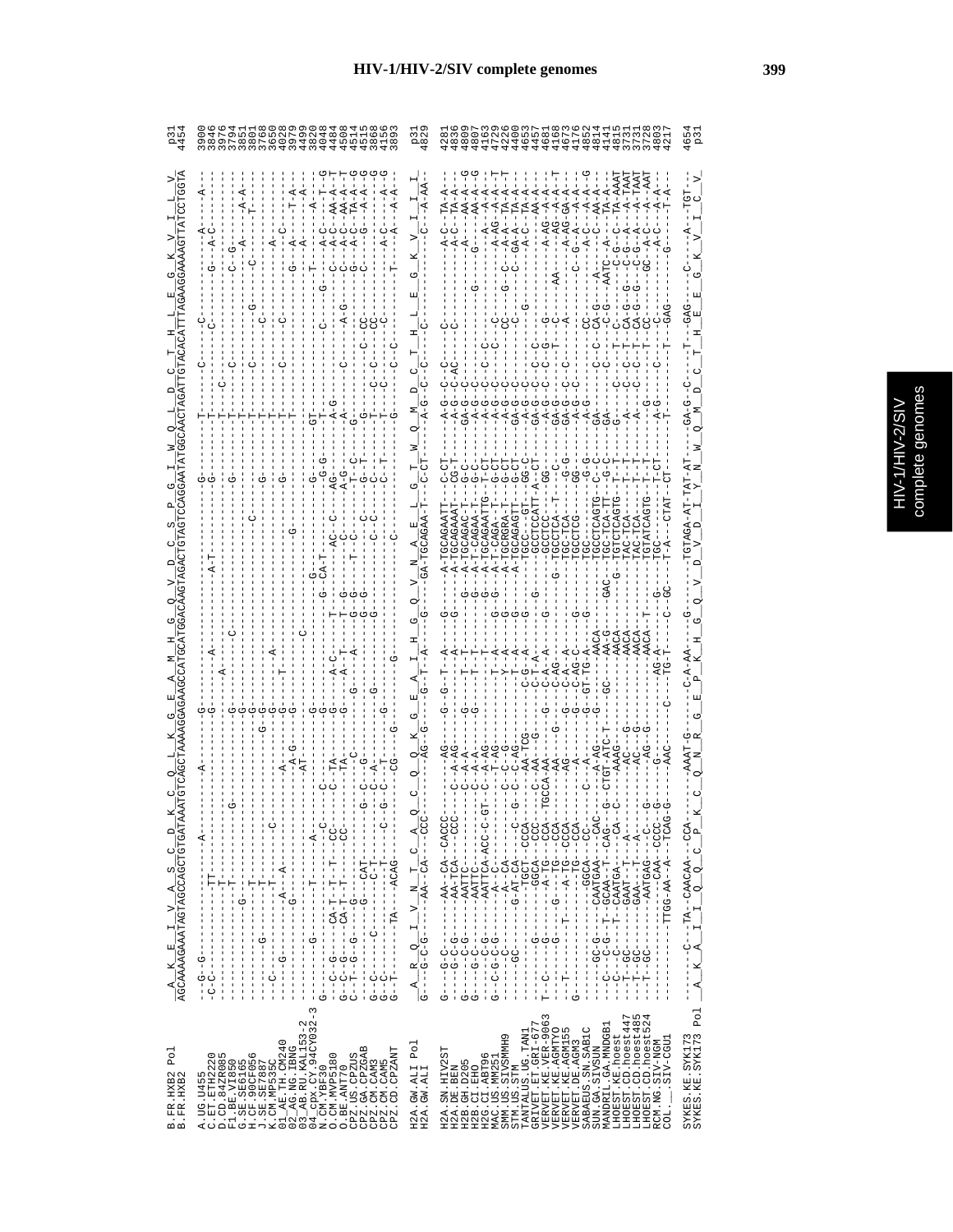| C<br>s |
|--------|
| Б      |
|        |
|        |
|        |
|        |
|        |
| ŋ<br>¢ |
| ١      |
|        |
|        |
|        |
|        |
| i      |
|        |

 $\epsilon$ 

| COMMO SUONDE HA44<br>COMMO SERICO HO COM<br>COMMO SERICO HO COMMO                                                                                                                                                                                                                                                                                                                                             |                                                                                                                                                                                                                                                                                                                                                                                                                             |                                                              |
|---------------------------------------------------------------------------------------------------------------------------------------------------------------------------------------------------------------------------------------------------------------------------------------------------------------------------------------------------------------------------------------------------------------|-----------------------------------------------------------------------------------------------------------------------------------------------------------------------------------------------------------------------------------------------------------------------------------------------------------------------------------------------------------------------------------------------------------------------------|--------------------------------------------------------------|
|                                                                                                                                                                                                                                                                                                                                                                                                               |                                                                                                                                                                                                                                                                                                                                                                                                                             |                                                              |
|                                                                                                                                                                                                                                                                                                                                                                                                               |                                                                                                                                                                                                                                                                                                                                                                                                                             |                                                              |
|                                                                                                                                                                                                                                                                                                                                                                                                               |                                                                                                                                                                                                                                                                                                                                                                                                                             |                                                              |
|                                                                                                                                                                                                                                                                                                                                                                                                               | TA-C-C-CAC                                                                                                                                                                                                                                                                                                                                                                                                                  |                                                              |
|                                                                                                                                                                                                                                                                                                                                                                                                               |                                                                                                                                                                                                                                                                                                                                                                                                                             |                                                              |
|                                                                                                                                                                                                                                                                                                                                                                                                               |                                                                                                                                                                                                                                                                                                                                                                                                                             |                                                              |
|                                                                                                                                                                                                                                                                                                                                                                                                               |                                                                                                                                                                                                                                                                                                                                                                                                                             |                                                              |
|                                                                                                                                                                                                                                                                                                                                                                                                               | $2A - B -$<br>$A - G -$<br>$A - A -$<br>$A-C$<br>$\sigma$                                                                                                                                                                                                                                                                                                                                                                   |                                                              |
|                                                                                                                                                                                                                                                                                                                                                                                                               |                                                                                                                                                                                                                                                                                                                                                                                                                             |                                                              |
|                                                                                                                                                                                                                                                                                                                                                                                                               |                                                                                                                                                                                                                                                                                                                                                                                                                             |                                                              |
|                                                                                                                                                                                                                                                                                                                                                                                                               |                                                                                                                                                                                                                                                                                                                                                                                                                             |                                                              |
|                                                                                                                                                                                                                                                                                                                                                                                                               | 0.404404                                                                                                                                                                                                                                                                                                                                                                                                                    |                                                              |
|                                                                                                                                                                                                                                                                                                                                                                                                               |                                                                                                                                                                                                                                                                                                                                                                                                                             |                                                              |
| Ť<br>$\frac{1}{1}$<br>ł                                                                                                                                                                                                                                                                                                                                                                                       | I<br>ţ<br>$\mathbf{H}$                                                                                                                                                                                                                                                                                                                                                                                                      |                                                              |
| $-1 - 7 - 1 - 1 - 1$<br>$-1$ $-1$ $-1$ $-1$ $-1$ $-1$ $-1$<br>$- - - - - - - - - - - -$<br>$-1 - 1 - 1$<br>$\frac{1}{1}$<br>$-1$ $-1$ $-1$ $-1$ $-1$<br>$\frac{1}{1}$<br>$\frac{1}{1}$<br>$\frac{1}{1}$                                                                                                                                                                                                       | $-1$ DH $-1$ $-1$<br>$-1$<br>Ŀ,<br>$\circ$ ්                                                                                                                                                                                                                                                                                                                                                                                | しし                                                           |
| - - - - - LI - OKI - - - - KI - - - - -<br>- - リー・ツス- - - - - - - - - - - - -<br>エーリピー ワーエーエー トローピーエーエーエー<br><u>ししローローーーーーーーーーーーー</u><br>- - - - - - - - - - - - - - - - - -<br>$-1$ $-1$ $-1$ $-1$ $-1$ $-1$<br>$-1 - 1 - 0 - 0 - 1 - 1$<br>$-1$ $-1$ $-1$ $-1$ $-1$<br>Ţ<br>$\frac{1}{1}$<br>I.<br>Ť<br>I                                                                                                   | -- 5 ------ 5 -- 4 JH. -- 5 ----<br>$-40 - 10 - 10 - 10$<br>-- ツーーひ ローひーー むひ ローーー ツーー<br>- ウーーー ビーー ーーー ひビーーー ウーー<br>- ウーーー ビーー ーーーー ビーーー ワーー<br>-- リーーリローリー ―― Kリロベーーリーベーーー<br>- - ツーH-シー------- ツー-<br>- - - ひH - - - - - ひ - - - - - - ウ - -<br>$\frac{1}{1}$<br>$A_S$<br>$\frac{1}{1}$<br>I<br>$\frac{1}{1 - \frac{1}{2} - \frac{1}{2} - \frac{1}{2}}$<br>I<br>Ţ<br>I                                                   |                                                              |
| <u> ひひーーーーーーーーーーーひーーーーーズーーーー</u><br>$\begin{array}{c} 1 \\ 1 \\ 1 \end{array}$<br>т<br>$\frac{1}{1}$<br>$\frac{1}{1}$<br>$\frac{1}{1}$<br>$\frac{1}{1}$<br>ن<br>۱<br>$\frac{1}{1}$<br>$\frac{1}{1}$<br>$\frac{1}{1}$<br>$- - - - - - - - - - -$<br>U-------<br>$- - - - - - - - -$<br>İ<br>ł<br>J.<br>$\frac{1}{1}$<br>п<br>U<br>I.<br>$\frac{1}{2}$<br>ن<br>ا<br>ن<br>۱<br>Ī<br>I<br>Í<br>$\frac{1}{2}$<br>ļ | $\triangleright$<br>T<br>$\frac{1}{1}$<br>I<br>$\frac{1}{1}$<br>$\frac{1}{1}$<br>$\frac{1}{1}$<br>$\frac{1}{1}$<br>$\frac{1}{1}$<br>$\frac{1}{1}$<br>I<br>$\frac{1}{1}$<br>$\frac{1}{1}$<br>ļ<br>$\frac{1}{1}$<br>$\frac{1}{1}$<br>$\frac{1}{1}$<br>$\frac{1}{1}$<br>H,<br>$\frac{1}{1}$<br>I<br>I.<br>J.<br>л<br>$\frac{1}{2}$<br>Ţ<br>$- - A$<br>$-4$<br>o<br>!<br>г<br>U<br>$\triangleright$<br>Ţ<br>I<br>ţ<br>Ī<br>ţ    | HUひHUH‐ひHU‐U‐HひHU‐‐U‐‐4‐‐‐<br>$\frac{1}{1}$<br>$\frac{1}{1}$ |
| $-1$<br>$O - 1$<br>$-1 - 1$<br>$-1$<br>$-1 - 1$<br>$\begin{bmatrix} 1 \\ 1 \\ 1 \end{bmatrix}$<br>ငှ်<br>۲<br>ا<br>턱<br>Í<br>ı<br>Í<br>ł<br>$\infty$<br>$\mathsf I$                                                                                                                                                                                                                                           | $- - - -$<br>$- - - - A$<br>$-1 - 1$<br>ウーウーー<br>$-1 - 1$<br>U<br> -<br> -<br>U – −<br>U – −<br>$-4 - -$<br>$\begin{array}{c} \n 1 \\  1 \\  1\n \end{array}$<br>$\begin{array}{c} 1 \\ 1 \\ 1 \end{array}$<br>т<br>I<br>$\ddot{\tau}$<br>$\frac{1}{2}$<br>$\frac{1}{1}$<br>I<br>$\frac{1}{1}$<br>I.<br>I<br>I<br>$\frac{1}{1}$<br>ł<br>Î<br>$\mathbb{E}_{\left[ \begin{smallmatrix} 1\\ 1\end{smallmatrix} \right]}$<br>54 | U<br>-----                                                   |
| CPX.CY.94CY032<br>AB.RU.KAL153-2<br>w                                                                                                                                                                                                                                                                                                                                                                         | $\begin{array}{c} \texttt{GRIVET. ET. GLI-677}\\ \texttt{VERVET. KE. VER-9063} \end{array}$<br>LHOEST.CD.hoest447<br>LHOEST.CD.hoest48<br>LHOEST.CD.hoest52<br>MANDRIL.GA.MNDGB1<br>VERVET.KE.AGMTYO<br>VERVET.KE.AGMI55<br>SABAEUS.SN.SABIC<br>$_{\rm Po1}$                                                                                                                                                                | SIV-CGU1                                                     |
| $-$ AE.TH.CM240<br>$-$ AG.NG.IBNG<br>CPZ.GA.CPZGAB<br>CPZ.CD.CPZANT<br>D.CD.84ZR085<br>0. CM. MVP5180<br>CPZ.US.CPZUS<br>A.UG.U455<br>C.ET.ETH2220<br>K.CM.MP535C<br>F1.BE.VI850<br>G.SE.SE6165<br>H.CF.90CF056<br>J.SE.SE7887<br>CPZ.CM.CAM5<br>CPZ.CM.CAM3<br>01_AE.TH.CM<br>02_AG.NG.IB<br>03_AB.RU.KA<br>04_cpx.CY.9<br>N.CM.YBF30<br>O.BE.ANT70                                                          | TANTALUS.UG.TAN1<br>LHOEST.KE.hoest<br>SMM.US.SIVSMMH9<br>VERVET.DE.AGM3<br>SUN.GA.SIVSUN<br>H2A.SN.HIV2ST<br>H2G.CI.ABT96<br>MAC.US.MM251<br>H2B. GH. D205<br>H2A.GW.ALI<br>H2A.GW.ALI<br>H2B.CI.EHO<br>H2A.DE.BEN<br>STM.US.STM                                                                                                                                                                                           | RCM.NG.SIV-NGM<br>- TOD                                      |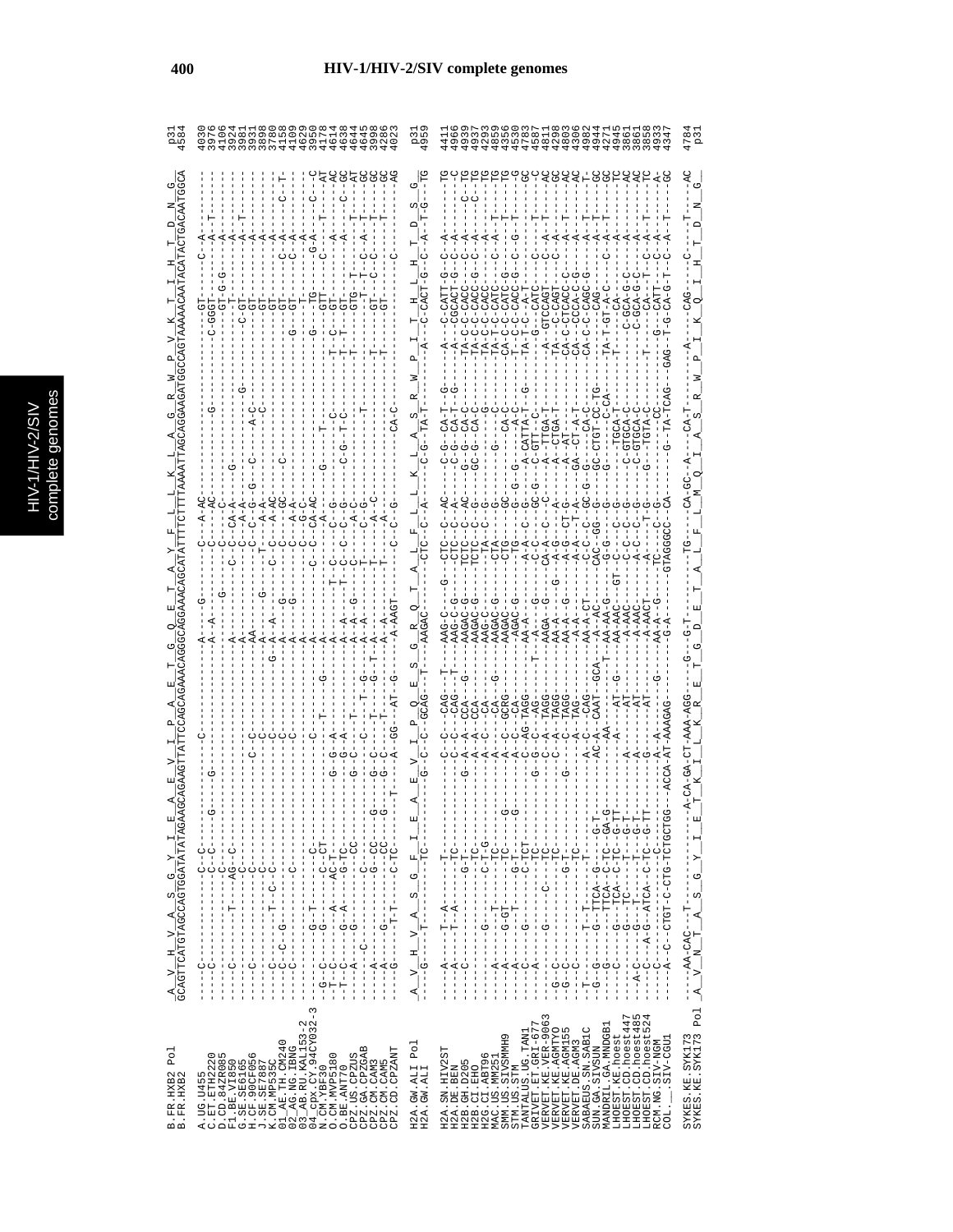|   | ပ္မ<br>J.        |
|---|------------------|
| Ç |                  |
|   | S<br>E<br>Ş<br>ŋ |
|   |                  |
|   |                  |
|   | ĵ                |
|   |                  |

|                                                                                                                         |                                                                                                                                                                                                                                                                                                                                                                                                                                                                                                                                                                                                                                                                                       | 508<br>509                                                                                                                                                                                                                                                                     | CON CON CHITTAN COLLINO CON CONDITA<br>O CTAN TON CONTO THIOTO CAN CONTO<br>CON CON CHITTAN CONTO CON CONTO CON                                                                                                                                                                                                                                                                                                                                                                                                                                                                                                                                                    | 91<br>P.J                                                                                                            |
|-------------------------------------------------------------------------------------------------------------------------|---------------------------------------------------------------------------------------------------------------------------------------------------------------------------------------------------------------------------------------------------------------------------------------------------------------------------------------------------------------------------------------------------------------------------------------------------------------------------------------------------------------------------------------------------------------------------------------------------------------------------------------------------------------------------------------|--------------------------------------------------------------------------------------------------------------------------------------------------------------------------------------------------------------------------------------------------------------------------------|--------------------------------------------------------------------------------------------------------------------------------------------------------------------------------------------------------------------------------------------------------------------------------------------------------------------------------------------------------------------------------------------------------------------------------------------------------------------------------------------------------------------------------------------------------------------------------------------------------------------------------------------------------------------|----------------------------------------------------------------------------------------------------------------------|
|                                                                                                                         |                                                                                                                                                                                                                                                                                                                                                                                                                                                                                                                                                                                                                                                                                       |                                                                                                                                                                                                                                                                                | $A-CC$<br>$AG-I$<br>$AG-I$<br>$AG-$<br>U-TU-JE-0<br>CC-TC-T<br><b>GRG-</b><br>$G - A$<br>$G - A$<br>ひし<br>ひ<br>ن<br>ٿ<br>$G - A$<br>し<br>し<br>$G - C$<br>CACCACA<br>$TAC - A$<br>$AG - A -$<br>$G - A -$<br>$AG - A -$<br>$A - A -$<br>GAAAGG-<br>GAAA<br>GAAA<br>GAAA<br>GAAA                                                                                                                                                                                                                                                                                                                                                                                     |                                                                                                                      |
| $\frac{\texttt{S}}{\texttt{GCAATTDACGGGCTBCGGTTRGGGC}} \texttt{A} \frac{\texttt{T}}{\texttt{GCTBCGGTTRGGC}} \texttt{A}$ | $\begin{split} & \texttt{--}{--}\texttt{--}{--}\texttt{--}{--}\texttt{--}{\mathbf{A}} - \texttt{--}{\mathbf{C}} - \texttt{--}{--}{\mathbf{A}} - \texttt{--}{--}{\mathbf{A}} - \texttt{--}{--}{\mathbf{A}} - \texttt{--}{--}{\mathbf{A}} - \texttt{--}{--}{\mathbf{A}} - \texttt{--}{--}{\mathbf{A}} - \texttt{--}{--}{\mathbf{A}} - \texttt{--}{--}{\mathbf{A}} - \texttt{--}{--}{\mathbf{A}} - \texttt{--}{--}{\mathbf{A}} - \texttt{--}{--}{\mathbf{A}} - \text$<br>$X - 1 - 4 - 1 - 1 - 0$<br><b> イー・イー・ー - コロリー イワーベー - - - - - - - - -</b><br>$\begin{array}{c} 1 \\ 1 \\ 1 \end{array}$<br>$\begin{array}{c} 1 \\ 1 \\ 1 \\ 1 \end{array}$<br>탁<br>J.<br>$\mathbf{I}$<br>U<br>3 | <b>ARANA ARANGA ARANG ARANG ARANG ARANG ARANG ARANG ARANG ARANG ARANG ARANG ARANG ARANG ARANG ARANG ARANG ARANG ARANG ARANG ARANG ARANG ARANG ARANG ARANG ARANG ARANG ARANG ARANG ARANG ARANG ARANG ARANG ARANG ARANG ARANG ARAN</b><br>E<br>몍<br>q<br>ω,<br>니<br>Ŀ,<br>z<br>⊳ | UHA-A-A-AHUUNUNUNUH----<br>UHA-A-U--AAGUAUAUAUANTU<br>ひロダーダー イーロウーダー ひりつけー ニュー<br>ひHAIAIひIIIAひAAひひひHIIIIII<br>CT--C--TG--TCAAGAA--A-A-A-ATG<br>UHAAA-U--AAGAAUAUHUH-------<br>H-AAAOA---ADOAO--AHDDH-----AO<br>0-14000-1-141-040-01-1-1-1-0-1<br>4 - - 4 - 1004 - 1004 ASAN (AAG) - 1007 - 1007 - 1007<br>CT--C--T--TA--CAGGAA--AGAAAA--<br>CA-----TGTAA--AAGGA---ACA----A<br>A--ARUA---AUUARU-R-HUH--U--RU<br>$CA - -C - -T - -A - - -A - A - A - C - A - -A$<br>-- AACA---AGOACO-A-HOF--O--AGOA<br>$CT - -C$<br>U<br> <br>$C - C$<br>i<br> -<br> -<br>$\begin{array}{c}\nC \\ 1\n\end{array}$<br>$\frac{1}{1}$<br>$CA -$<br>U<br>↻<br>↻<br>U<br>↻<br>↻<br>S<br>4 | $\begin{array}{l} \text{CA--C--TGT-A--AC--A--C--AA--A} \\ \text{P\_N\_F\_V\_S\_D\_K\_F\_F\_K\_A} \end{array}$<br>Pol |
| Po1<br>B.FR.HXB2<br>B.FR.HXB2                                                                                           | $03$ AB.RU.KAL153-2<br>$04$ cpx.CY.94CY032-<br>01_AE.TH.CM240<br>$02$ $R$ G. NG. IBNG<br>CPZ.GA.CPZGAB<br>CPZ.CD.CPZANT<br>A.UG.U455<br>C.ET.ETH2220<br>C.ET.eTH2220<br>CPZ.US.CPZUS<br>G<br>O. CM. MVP5180<br>D.CD.84ZR085<br>F1.BE.VI850<br>G.SE.SE6165<br>H.CF.90CF056<br>J.SE.SE7887<br>K.CM.MP535C<br>CPZ.CM.CAM5<br>CPZ.CM.CAM3<br>N.CM.YBF30<br>O.BE.ANT70                                                                                                                                                                                                                                                                                                                     | Po <sub>1</sub><br>H2A.GW.ALI<br>H2A.GW.ALI                                                                                                                                                                                                                                    | VERVET.KE.VER-9063<br>LHOEST.CD.hoest447<br>LHOEST.CD.hoest48<br>LHOEST.CD.hoest52<br>TANTALUS.UG.TAN1<br>GRIVET.ET.GRI-677<br>MANDRIL.GA.MNDGB1<br>SABAEUS.SN.SABIC<br>VERVET.KE.AGMTYO<br>VERVET.KE.AGMI55<br>LHOEST.KE.hoest<br>SMM.US.SIVSMMH9<br>SIV-CGU1<br>VERVET.DE. AGM3<br>RCM.NG.SIV-NGM<br>SUN.GA.SIVSUN<br>H2A.SN.HIV2ST<br>H2G.CI.ABT96<br>H2B. GH. D205<br>MAC.US.MM25<br>H2A.DE.BEN<br>H2B.CI.EHO<br>STM.US.STM<br>$\overline{COL}$ .                                                                                                                                                                                                              | SYKES.KE.SYK173<br>SYKES.KE.SYK173                                                                                   |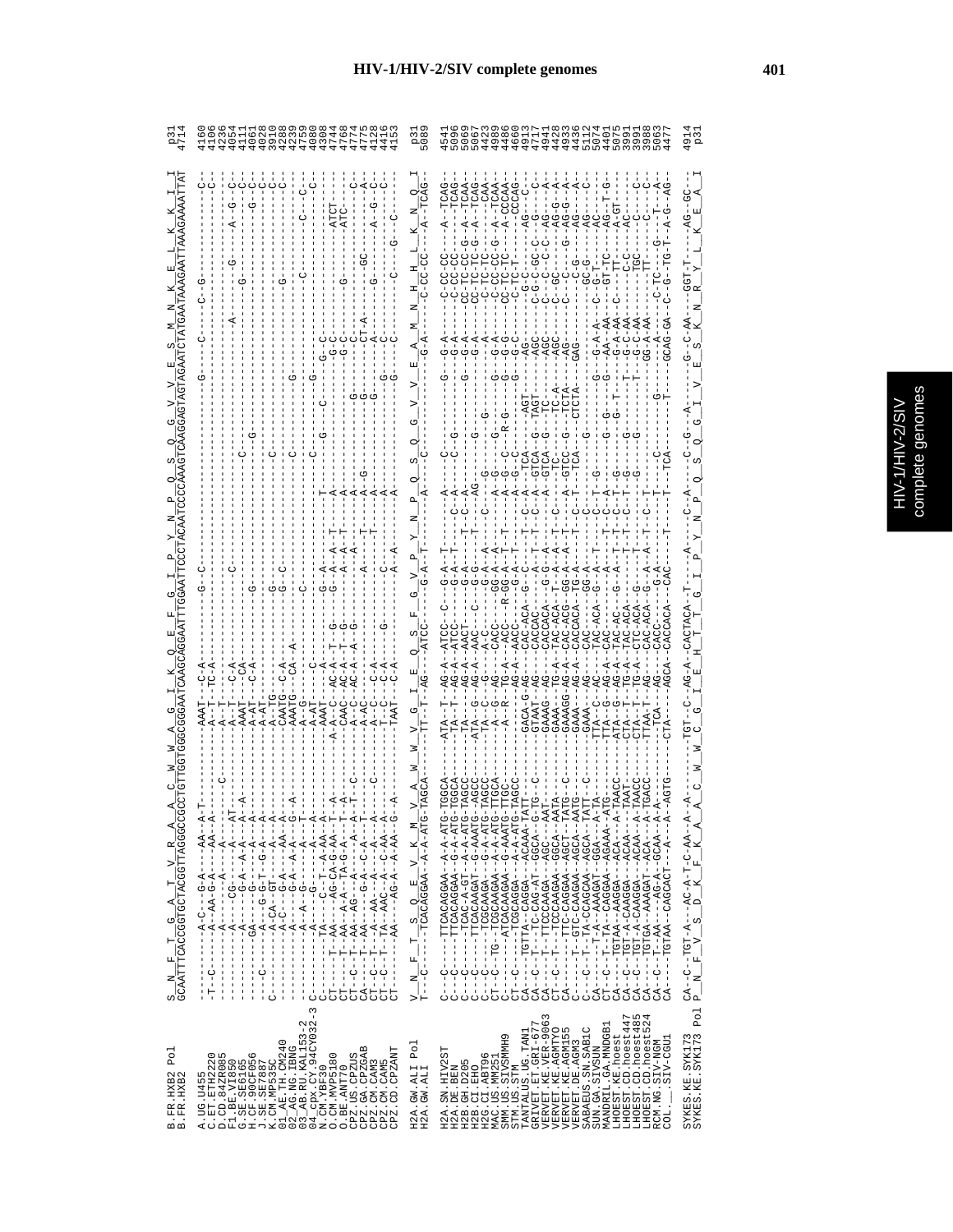| C<br>s |
|--------|
| Б      |
|        |
|        |
|        |
|        |
|        |
| ŋ<br>¢ |
| ١      |
|        |
|        |
|        |
|        |
| i      |
|        |

| 444444444<br>4044680<br>8040544680<br>$\frac{3}{4}$                                                                                                                                                                                                                                                                                                                                                                                                                                                                                                                                                                                                                                                                                                                                                                                                                                                                                                                                                                                                                                                              |                                                                                                                                                                                                                                                                                                                                                                                                                                                                                                                                                                                                                                         |
|------------------------------------------------------------------------------------------------------------------------------------------------------------------------------------------------------------------------------------------------------------------------------------------------------------------------------------------------------------------------------------------------------------------------------------------------------------------------------------------------------------------------------------------------------------------------------------------------------------------------------------------------------------------------------------------------------------------------------------------------------------------------------------------------------------------------------------------------------------------------------------------------------------------------------------------------------------------------------------------------------------------------------------------------------------------------------------------------------------------|-----------------------------------------------------------------------------------------------------------------------------------------------------------------------------------------------------------------------------------------------------------------------------------------------------------------------------------------------------------------------------------------------------------------------------------------------------------------------------------------------------------------------------------------------------------------------------------------------------------------------------------------|
|                                                                                                                                                                                                                                                                                                                                                                                                                                                                                                                                                                                                                                                                                                                                                                                                                                                                                                                                                                                                                                                                                                                  | $TA-T$<br>CAAT<br>LAA.<br>TAA'<br>ÄÄ.<br>$A^+$ $A^ A^ A^ A^ A^-$<br>$T\overset{-}{\Delta} -$<br>$PA^{\text{T}}$<br>$\overline{\text{d}}$<br>$-4$<br>$-4$<br>$T - T - G - T - T - T - T$<br>$-CA$ - $-1$<br>$-CT - T A - CA -$<br>$-GC - A - -A$                                                                                                                                                                                                                                                                                                                                                                                         |
|                                                                                                                                                                                                                                                                                                                                                                                                                                                                                                                                                                                                                                                                                                                                                                                                                                                                                                                                                                                                                                                                                                                  | $-TA-CAC-G-CA-$<br>ローリ<br>۲<br>ن                                                                                                                                                                                                                                                                                                                                                                                                                                                                                                                                                                                                        |
|                                                                                                                                                                                                                                                                                                                                                                                                                                                                                                                                                                                                                                                                                                                                                                                                                                                                                                                                                                                                                                                                                                                  | TAT-TC-AGT-CA-<br>$- - 1 - - - - - - - -$<br>T-DDD-PTATP<br><b>DD-DIATE</b><br>ATATG                                                                                                                                                                                                                                                                                                                                                                                                                                                                                                                                                    |
|                                                                                                                                                                                                                                                                                                                                                                                                                                                                                                                                                                                                                                                                                                                                                                                                                                                                                                                                                                                                                                                                                                                  | $-4$<br>$-4$<br>$-4$<br>$1 - 1 - 1$<br>$0 + 4 - 1$                                                                                                                                                                                                                                                                                                                                                                                                                                                                                                                                                                                      |
|                                                                                                                                                                                                                                                                                                                                                                                                                                                                                                                                                                                                                                                                                                                                                                                                                                                                                                                                                                                                                                                                                                                  | ACTCA-TG-AT<br>$FA-T$<br>$TCA-T$<br>$- A - T C A T T$<br>$PC-GCA$ -                                                                                                                                                                                                                                                                                                                                                                                                                                                                                                                                                                     |
|                                                                                                                                                                                                                                                                                                                                                                                                                                                                                                                                                                                                                                                                                                                                                                                                                                                                                                                                                                                                                                                                                                                  |                                                                                                                                                                                                                                                                                                                                                                                                                                                                                                                                                                                                                                         |
| °<br>¦<br>$\frac{1}{1}$<br>ひーーーーーーーー ばーーーーーーーー<br>トーー<br>--A-------C<br>U – – – – – K – – K – – K – –<br><b>ひ‐‐ひ‐‐ぱ‐‐ぱ‐‐ひ‐‐‐‐</b><br>$\begin{bmatrix} 1 \\ 1 \\ 1 \end{bmatrix}$<br>$\frac{1}{1}$<br>I<br>$- - - - - - - - - - - - - -$<br>$- -A - -$<br>ţ<br>$-4$                                                                                                                                                                                                                                                                                                                                                                                                                                                                                                                                                                                                                                                                                                                                                                                                                                               | $--A---AA---A-A--TACA$<br>AUH-H-A--A--U----<br>$------A-T-TCA$<br>$----A--AA-TTCA$<br>$-6 - -A - -A - -A - TTCA$<br>$-1$ - $-1$ - $-1$ - $-1$ - $-1$ - $-1$<br>KUKU---UHH-U---<br>ADA - - - A - - H - D - - - - -<br><b>4-55-04-1-54-1-1</b><br>4-9-1400HH-04----<br>--AG--F--H-54-<br>4 - - - - - - - - - - - - - - -<br><b>ひーーひーひむーーローひむーー</b><br>$-1$ - $-1$ - $-1$ - $-1$                                                                                                                                                                                                                                                           |
| $\frac{G-Q}{AGGACACCTAAGACATCAGGCTGAACAT}$<br><u> ひ‐‐‐‐‐‐ぱ‐‐ぱ‐‐い‐‐‐‐‐‐‐‐‐‐‐‐‐ひ‐‐</u><br>- KT - - ひ - - - - - - - - - - -<br>$\frac{1}{1}$<br>$-5 - 5 - 1$<br>$-1 - 5 - 1$<br>$\frac{1}{1}$<br>$\frac{1}{1}$<br>$\begin{bmatrix} 1 & 1 & 1 \\ 1 & 1 & 1 \\ 1 & 1 & 1 \\ 1 & 1 & 1 \\ 1 & 1 & 1 \\ 1 & 1 & 1 \\ 1 & 1 & 1 \\ 1 & 1 & 1 \\ 1 & 1 & 1 \\ 1 & 1 & 1 \\ 1 & 1 & 1 \\ 1 & 1 & 1 \\ 1 & 1 & 1 \\ 1 & 1 & 1 \\ 1 & 1 & 1 & 1 \\ 1 & 1 & 1 & 1 \\ 1 & 1 & 1 & 1 \\ 1 & 1 & 1 & 1 \\ 1 & 1 & 1 & 1 \\ 1 & 1 & 1 & 1 \\ 1 & 1 & 1 & 1 \\ 1 & $<br>$\frac{1}{1}$<br>ワー・ロー ーーーーーーーー<br>$\frac{1}{1}$<br>-------<br>AA-T---<br>$- - - - - - - - - -$<br>$-CAG$ ------G<br>$-CAG$ ---------<br>$-1$ - $-1$ - $-1$ - $-1$<br>$-1 - 1 - 1$<br>$-44-1-1$<br>$\begin{array}{c} 1 \\ 1 \\ 1 \\ 1 \end{array}$<br>$\begin{array}{c} 1 \\ 1 \\ 1 \end{array}$<br>$-1 - 0 - 1 - 1 - 1$<br>$\begin{array}{c} 1 \\ 1 \\ 1 \end{array}$<br>$\begin{array}{c} 1 \\ 1 \\ 1 \\ 1 \end{array}$<br>$\begin{array}{c} 1 \\ 1 \\ 1 \\ 1 \end{array}$<br>$\begin{array}{c} 1 \\ 1 \\ 1 \\ 1 \end{array}$<br>$\frac{1}{1}$<br>ن<br>۱ | --ATAGAA-T---------AA-TTCA<br>- - 155 - 10 - 10 14 14 - 10 - - - - - - - - - - 47 - 47 - - - - 15<br><u> ひーローーひーひロひーひーーーーーーーーイズ「よびーーロ</u><br>$TAAGAA-AA-G--A---A--A--ACA$<br>ł<br>$\frac{1}{1}$<br>$\frac{1}{1}$<br>- - - T - ATA - AA - - -<br>$-1 - 1 - 1 - 1 - 1$<br>$CTCT--AA-------$<br>Í<br>$\frac{1}{1}$<br>$- -A - AGA - - - - - -$<br>$---T - A - A - T - - -$<br>$T = -A A - A B - - -$<br>$- A - TAGAA - T$<br>--ACAGAA-T<br>--ATAGAA-C<br>$------AA-T$<br>$T - AGA - A A - - -$<br>$- -A - AG - - -T$<br>$\frac{1}{-A-CACAA}$<br>$- -A - A - C$<br>--ACAGAC-C<br>CA-CAGAA-T<br>$- -A - A - A - - -$<br>нj<br><b>K</b><br>ທຸ |
| $\infty$<br>-cpx.CY.94CY032-<br>$\mathbf{\Omega}$<br>3_AB.RU.KAL153-<br>01_AE.TH.CM240<br>2_AG.NG.IBNG<br>CPZ.GA.CPZGAB<br>CPZ.CD.CPZANT<br>C.ET.ETH2220<br>D.CD.84ZR085<br>O<br>O. CM. MVP5180<br>CPZ.US.CPZUS<br>A.UG.U455<br>C.ET.ETH2220<br>F1.BE.VI850<br>G.SE.SE6165<br>H.CF.90CF056<br>J.SE.SE7887<br>K.CM.MP535C<br>CPZ.CM.CAM5<br>CPZ.CM.CAM3<br>O.BE.ANT70<br>N.CM.YBF30<br>B.FR.HXB2<br>B.FR.HXB2<br>04<br>$\circ$<br>$\circ$                                                                                                                                                                                                                                                                                                                                                                                                                                                                                                                                                                                                                                                                         | LHOEST.CD.hoest485<br>LHOEST.CD.hoest524<br>$\begin{array}{l} \texttt{GRIVET. ET. GLI-677}\\ \texttt{VERVET. KE. VER-9063} \end{array}$<br>LHOEST.CD.hoest447<br>MANDRIL.GA.MNDGB1<br>VERVET.KE.AGMTYO<br>SABAEUS.SN.SABIC<br>VERVET.KE.AGM155<br>TANTALUS.UG.TAN1<br>LHOEST.KE.hoest<br>SMM.US.SIVSMMH9<br>LIED-VIIS.<br>VERVET.DE.AGM3<br>RCM.NG.SIV-NGM<br>Po <sub>1</sub><br>SUN.GA.SIVSUN<br>H2A.SN.HIV2ST<br>H2G.CI.ABT96<br>MAC.US.MM25.<br>H2B. GH. D205<br>H2A.GW.ALI<br>H2A.GW.ALI<br>H2A.DE.BEN<br>H2B.CI.EHO<br>STM.US.STM<br>$COL$ .                                                                                       |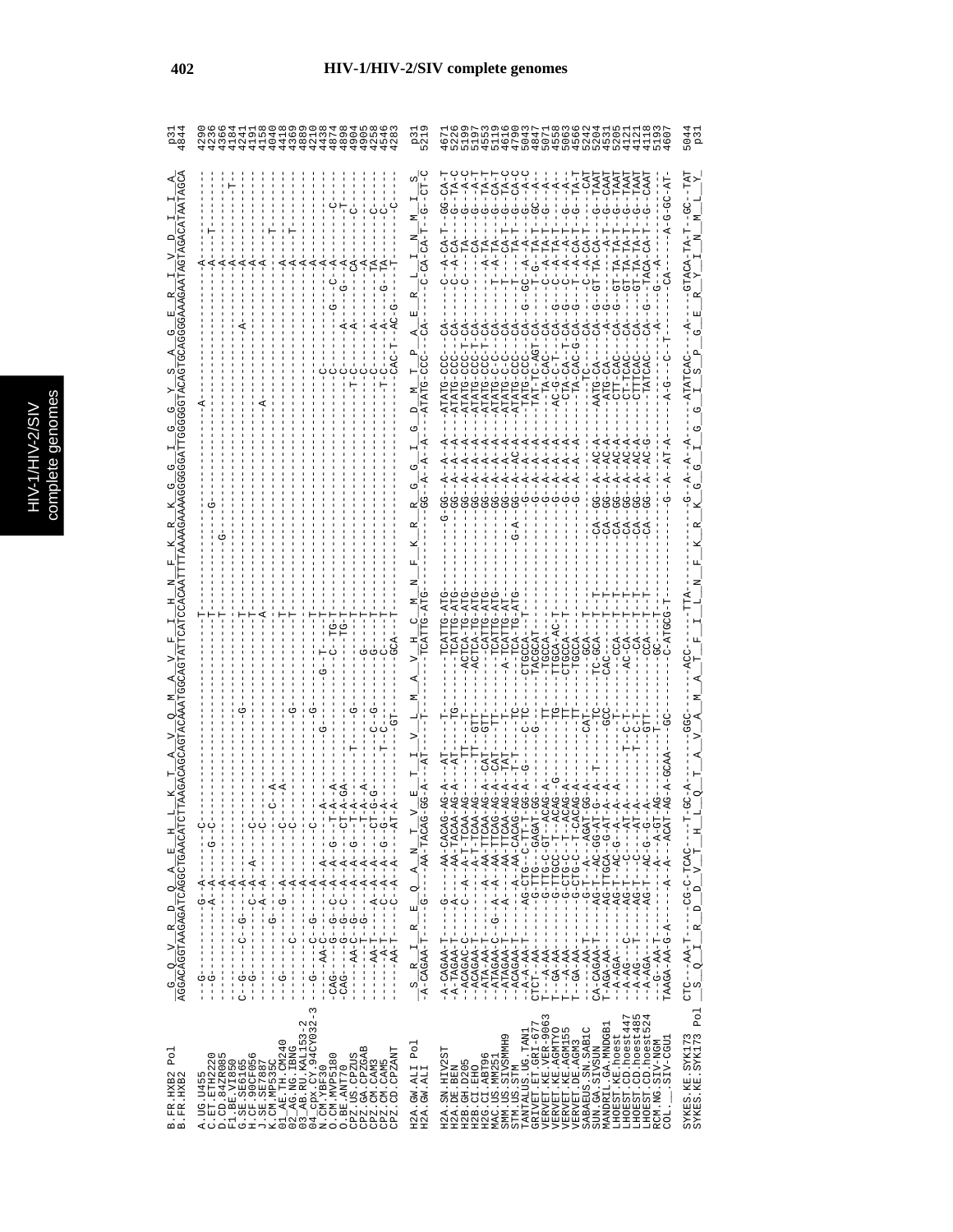| ミクショニ<br>٠ | aenomes |
|------------|---------|

| ターフ2874914602391つ28154015000<br>433321540150000                                                                                                                                                                                                                                                                                                                                                                                                                                                                                                                                                                                                                                                             | 284427708997363553223027919201033022222222010330154544                                                                                                                                                                                                                                                                                                                                                                                                                                                                                                                                                                                                                                                                                                                                                                                                                                                                                                                                                                                                                                                                                                                                                                                                                                                                                                                                                                                                                                                                |
|-------------------------------------------------------------------------------------------------------------------------------------------------------------------------------------------------------------------------------------------------------------------------------------------------------------------------------------------------------------------------------------------------------------------------------------------------------------------------------------------------------------------------------------------------------------------------------------------------------------------------------------------------------------------------------------------------------------|-----------------------------------------------------------------------------------------------------------------------------------------------------------------------------------------------------------------------------------------------------------------------------------------------------------------------------------------------------------------------------------------------------------------------------------------------------------------------------------------------------------------------------------------------------------------------------------------------------------------------------------------------------------------------------------------------------------------------------------------------------------------------------------------------------------------------------------------------------------------------------------------------------------------------------------------------------------------------------------------------------------------------------------------------------------------------------------------------------------------------------------------------------------------------------------------------------------------------------------------------------------------------------------------------------------------------------------------------------------------------------------------------------------------------------------------------------------------------------------------------------------------------|
|                                                                                                                                                                                                                                                                                                                                                                                                                                                                                                                                                                                                                                                                                                             | ٣<br>ಲ್ಲ<br>К                                                                                                                                                                                                                                                                                                                                                                                                                                                                                                                                                                                                                                                                                                                                                                                                                                                                                                                                                                                                                                                                                                                                                                                                                                                                                                                                                                                                                                                                                                         |
| A<br>Ü                                                                                                                                                                                                                                                                                                                                                                                                                                                                                                                                                                                                                                                                                                      | $AT-G$<br>$- -T - P_A -$<br>$C - AT - A$<br>$T = T - T - A$<br>$A - 5C - A$<br>$T - GTG - A - T - T - T - T - T - T - G - T - T - G - T - T - G - T - T - G - T - T - G - T - G - T - G - T - G - T - G - T - G - T - G - T - G - T - G - T - G - T - G - T - G - T - G - T - G - T - G - T - G - T - G - T - G - T - G - T - G - T - G - T - G - T - G - T - G - T - G - T - G - T - G - T - G - T - G - T - G - T - G - T - G - T - G - T - G - T - G - T - G - T - G - T - G - T - G - T - G - T - G - T - G - T - G - T - G - T - G$<br>GTG.<br>ローロー<br>び<br>てても                                                                                                                                                                                                                                                                                                                                                                                                                                                                                                                                                                                                                                                                                                                                                                                                                                                                                                                                                  |
| UUUUKUU IKII UU<br><u>ዋዋዋዋዋዋዋዋዋዋዋ</u><br>ن ن                                                                                                                                                                                                                                                                                                                                                                                                                                                                                                                                                                                                                                                                | もももあもみ<br>ġ<br>$- A -$<br>Ā,<br>めめめめめめめめ<br>てり                                                                                                                                                                                                                                                                                                                                                                                                                                                                                                                                                                                                                                                                                                                                                                                                                                                                                                                                                                                                                                                                                                                                                                                                                                                                                                                                                                                                                                                                        |
|                                                                                                                                                                                                                                                                                                                                                                                                                                                                                                                                                                                                                                                                                                             | Ó<br>$\frac{1}{2}$ ဗုံ<br>$AG - A$<br>$AG-G$<br>$AG - A$<br>τŋ<br>$AG -$<br>AG-<br>$\sim$ $\sim$<br>$\sim$ $\sim$<br>₫₫<br>$\triangle$ $\triangle$                                                                                                                                                                                                                                                                                                                                                                                                                                                                                                                                                                                                                                                                                                                                                                                                                                                                                                                                                                                                                                                                                                                                                                                                                                                                                                                                                                    |
| ひ<br>ひ                                                                                                                                                                                                                                                                                                                                                                                                                                                                                                                                                                                                                                                                                                      |                                                                                                                                                                                                                                                                                                                                                                                                                                                                                                                                                                                                                                                                                                                                                                                                                                                                                                                                                                                                                                                                                                                                                                                                                                                                                                                                                                                                                                                                                                                       |
| Ĭ<br>ł<br>$\frac{1}{1}$                                                                                                                                                                                                                                                                                                                                                                                                                                                                                                                                                                                                                                                                                     | Н<br>ြ<br>$-1 - 5$<br>oį<br>ł                                                                                                                                                                                                                                                                                                                                                                                                                                                                                                                                                                                                                                                                                                                                                                                                                                                                                                                                                                                                                                                                                                                                                                                                                                                                                                                                                                                                                                                                                         |
| · ) - - - - - - - - H - ನ - ) - ನ - - " - - - - - - - - - - - -<br>- - - - - - - - - - HHU - UX - - - - - - - - UX - - - - HH<br>$-1$ $-1$ $-1$ $-1$ $-1$ $-1$ $-1$<br>$-1 - C - C$<br>- - - - DHD - 4 - - 5 - - -<br>$\frac{1}{1}$<br>$-1$<br>$-1$ - $-1$ - $-1$ - $-1$ - $-1$<br>$\frac{1}{1}$<br>-1<br>$\begin{array}{c} 1 \\ 1 \\ 1 \end{array}$<br>$\frac{1}{2}$<br>$\begin{bmatrix} 1 \\ 1 \\ 1 \\ 1 \end{bmatrix}$<br>$-1$<br>$\frac{1}{1}$<br>ţ                                                                                                                                                                                                                                                     | $\begin{array}{l} \texttt{0.13}\begin{smallmatrix} \texttt{0.13}\begin{smallmatrix}\begin{smallmatrix}\begin{smallmatrix} \texttt{0.13}\end{smallmatrix} & \texttt{0.13}\begin{smallmatrix}\begin{smallmatrix}\begin{smallmatrix} \texttt{0.13}\end{smallmatrix} & \texttt{0.13}\begin{smallmatrix}\begin{smallmatrix}\begin{smallmatrix} \texttt{0.13}\end{smallmatrix} & \texttt{0.13}\begin{smallmatrix}\begin{smallmatrix}\end{smallmatrix} \\ \texttt{0.13}\begin{smallmatrix}\end{smallmatrix} \\ \texttt{0.13}\begin{smallmatrix}\begin{smallmatrix}\begin{smallmatrix} \texttt{0.13}\end{smallmatrix$<br>- ウーーーー U – U U II II – – U K II – – –<br><b>リーーーリーひりけローーひりローーー</b><br>$---TAC---TTTCA---TC$<br>$\begin{array}{r} -- -AC-----TTAC--C--AATAC--C-\\ \underline{E} & \underline{L} & \underline{Q} & \underline{Q} & \underline{N} & \underline{T} & \underline{T} \\ \end{array}$<br>- - - - - - - - - - dVDD - d7 - - - - -<br>---ひぱ--ひひ-ぱ--ひぱ--叶-ぴ---けぱ------<br>- - - - - - dJ - L- - - - - - - -<br>- - - - - - H - H - - O ペ- - - -<br>$\frac{1}{1 - 1} = \frac{1}{1} \frac{1}{1} \frac{1}{1} \frac{1}{1} \frac{1}{1} \frac{1}{1} \frac{1}{1} \frac{1}{1} \frac{1}{1} \frac{1}{1} \frac{1}{1} \frac{1}{1} \frac{1}{1} \frac{1}{1} \frac{1}{1} \frac{1}{1} \frac{1}{1} \frac{1}{1} \frac{1}{1} \frac{1}{1} \frac{1}{1} \frac{1}{1} \frac{1}{1} \frac{1}{1} \frac{1}{1} \frac{1}{1} \frac{1}{1} \frac{1}{1} \frac{1}{1} \frac{1}{1$<br>$-TTAC$<br>$-TTTC$<br>$I_2 = 2 - F_1$<br>피<br>$-\frac{1}{2}$ |
| $-1$ $-1$ $-1$ $-1$ $-1$ $-1$ $-1$<br>$-1$ $-1$ $-1$ $-1$ $-1$ $-1$ $-1$ $-1$<br>$-1$ $-1$ $-1$ $-1$ $-1$ $-1$ $-1$<br>$-1$ $-1$ $-1$ $-1$ $-1$ $-1$ $-1$<br>$\mathbf{T}--\mathbf{T}--\mathbf{T}--\mathbf{T}--$<br>$\mathbb{T}--\mathbb{T}---\mathbb{T}--\mathbb{T}$<br>$-1$ $-1$ $-1$ $-1$ $-1$ $-1$ $-1$<br>$\begin{bmatrix} 1 & 1 & 1 \\ 1 & 1 & 1 \\ 1 & 1 & 1 \\ 1 & 1 & 1 \\ 1 & 1 & 1 \\ 1 & 1 & 1 \\ 1 & 1 & 1 \\ 1 & 1 & 1 \\ 1 & 1 & 1 \\ 1 & 1 & 1 \\ 1 & 1 & 1 \\ 1 & 1 & 1 \\ 1 & 1 & 1 \\ 1 & 1 & 1 \\ 1 & 1 & 1 \\ 1 & 1 & 1 \\ 1 & 1 & 1 & 1 \\ 1 & 1 & 1 & 1 \\ 1 & 1 & 1 & 1 \\ 1 & 1 & 1 & 1 \\ 1 & 1 & 1 & 1 \\ 1 & 1 & 1 & $<br>$\frac{1}{1}$<br>$\mathbb{H}$<br>Н<br>п<br>$\tilde{3}$ | $-$ -ACAGG<br>$-1$ - $-1$ - $-1$<br>$G$ - $A$ $C$ $A$ - $-$<br>$G---T---G$<br><b>0--------</b><br>$G---TT1--G$<br>U-400----<br>$-1 - 1 - 1$<br>U-404----<br>$\mathbf{T}--\mathbf{T}----\mathbf{T}--\mathbf{T}$<br>囸<br>턱부<br>Ġ<br>ひ<br>3                                                                                                                                                                                                                                                                                                                                                                                                                                                                                                                                                                                                                                                                                                                                                                                                                                                                                                                                                                                                                                                                                                                                                                                                                                                                              |
| $\begin{array}{l} \text{A. \text{ } 105. \text{ } 1455} \\ \text{C. \text{ } 11}, \text{ } \text{ } \frac{5}{2} \text{ } 220 \\ \text{C. \text{ } 11}, \text{ } \text{ } \frac{5}{2} \text{ } 1250 \\ \text{R1. \text{ } 125. \text{ } 135. \text{ } 1550} \\ \text{R2. \text{ } 135. \text{ } 1350} \\ \text{L3. \text{ } 135. \text{ } 1350} \\ \text{L4. \text{ } 135. \text{ } 1350} \\$<br>CPZ.GA.CPZGAB<br>CPZ.CD.CPZANT<br>CPZ.US.CPZUS<br>CPZ.CM.CAM3<br>CPZ.CM.CAM5<br>O.BE.ANT70                                                                                                                                                                                                                  | SYKES.KE.SYK173<br>SYKES.KE.SYK173 Pol<br>LHOEST.CD.hoest485<br>LHOEST.CD.hoest524<br>LHOEST.CD.hoest447<br>$\begin{array}{lll} \texttt{TANTALUS} & \texttt{UC} & \texttt{TAMI} \\ \texttt{GRIVBT} & \texttt{ET} & \texttt{GRI} - 677 \\ \texttt{VERVBT} & \texttt{KE} & \texttt{VER} - 9063 \\ \texttt{VERVBT} & \texttt{KE} & \texttt{VER} - 9063 \\ \texttt{VERVBT} & \texttt{KE} & \texttt{AGMLS} \\ \end{array}$<br>LHOEST.CD.hoest52<br>MANDRIL.GA.MNDGB1<br>SABAEUS. SN. SABIC<br>LHOEST.KE.hoest<br>SMM.US.SIVSMMH9<br>STM.US.STM<br>LIED-VIIS.<br>RCM.NG.SIV-NGM<br>Po <sub>1</sub><br>VERVET.DE.AGM3<br>SUN.GA.SIVSUN<br>H2A.SN.HIV2ST<br>H2G.CI.ABT96<br>MAC.US.MM251<br>H2B. GH. D205<br>H2A.GW.ALI<br>H2A.GW.ALI<br>H2A.DE.BEN<br>H2B.CI.EHO<br>COL.                                                                                                                                                                                                                                                                                                                                                                                                                                                                                                                                                                                                                                                                                                                                                     |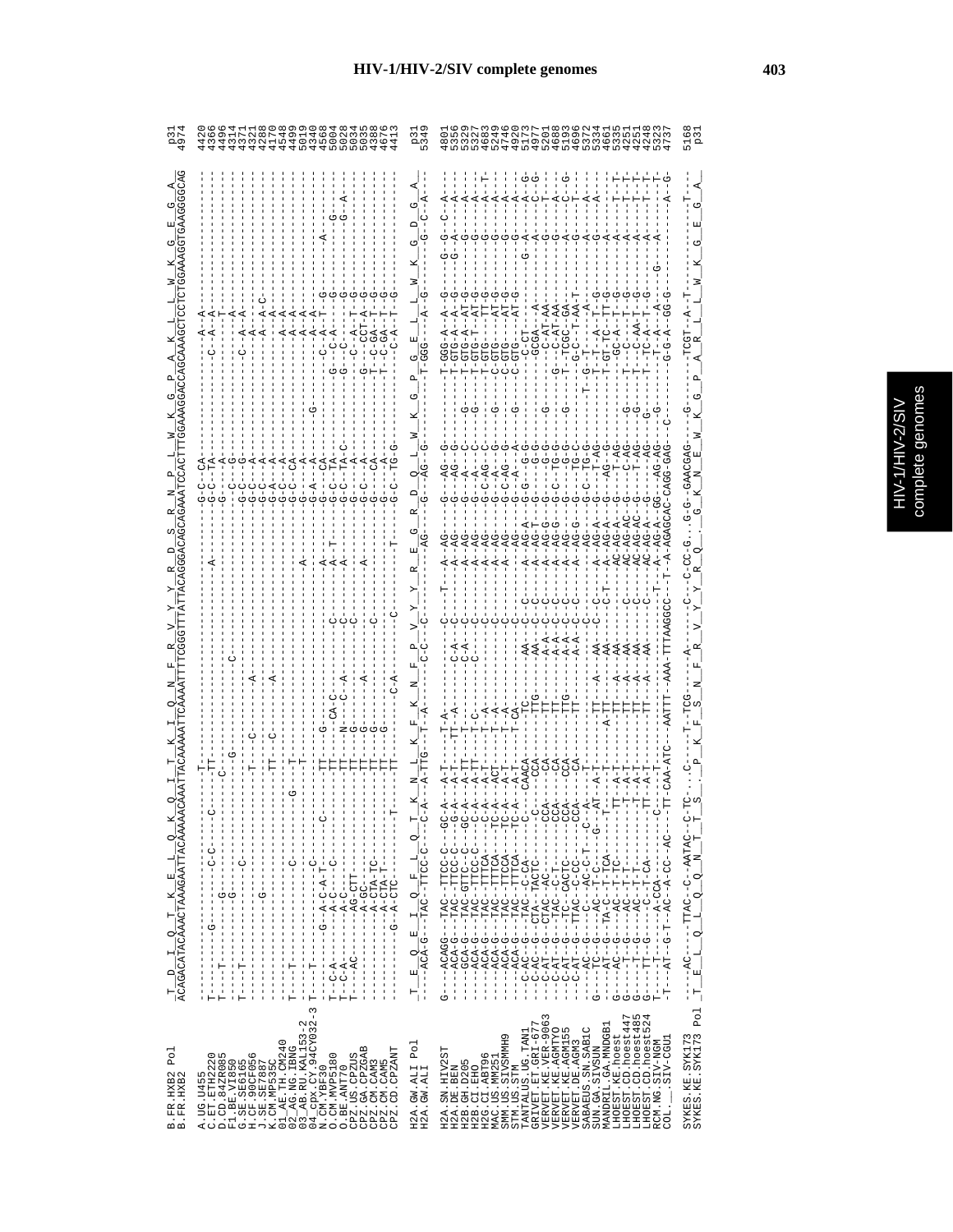|   | C<br>a |
|---|--------|
|   | г      |
|   |        |
|   |        |
|   |        |
|   |        |
|   |        |
|   | న      |
| c |        |
|   |        |
|   |        |
|   |        |
|   |        |
|   |        |
|   |        |
|   |        |
|   |        |
|   | ì      |

| ςά<br>509                                                                                                                                                                                             | 462<br>$\circ$ $\circ$<br>49<br>$^{44}$<br>29<br>14<br>L<br>$\frac{1}{4}$<br>4<br>$\circ$<br>40                                                                                                                                                                                                                                                                                                                                                                                                                                                                                                                                                                                                                                                                                                                                                                                                                                                                                                                                                                                                                                                                                                                                                                                                                                                                                                                                                                                                                                                                                                                                                                                                                                                                                                                                                                                                                                                                        | 529<br>547<br>$^\infty$<br>$\circ$<br>21223<br>223<br>4<br>4<br>4<br>$^{\circ}$                                                                                                                                                                                                                                                                                                                                                                                                                                                                                                                                                                                                                                                                                                                                                                                                                                                                                                                                                                                                                                                                                                                                                                                                                                                                                                                                                                               | p3<br>Vi                             |
|-------------------------------------------------------------------------------------------------------------------------------------------------------------------------------------------------------|------------------------------------------------------------------------------------------------------------------------------------------------------------------------------------------------------------------------------------------------------------------------------------------------------------------------------------------------------------------------------------------------------------------------------------------------------------------------------------------------------------------------------------------------------------------------------------------------------------------------------------------------------------------------------------------------------------------------------------------------------------------------------------------------------------------------------------------------------------------------------------------------------------------------------------------------------------------------------------------------------------------------------------------------------------------------------------------------------------------------------------------------------------------------------------------------------------------------------------------------------------------------------------------------------------------------------------------------------------------------------------------------------------------------------------------------------------------------------------------------------------------------------------------------------------------------------------------------------------------------------------------------------------------------------------------------------------------------------------------------------------------------------------------------------------------------------------------------------------------------------------------------------------------------------------------------------------------------|---------------------------------------------------------------------------------------------------------------------------------------------------------------------------------------------------------------------------------------------------------------------------------------------------------------------------------------------------------------------------------------------------------------------------------------------------------------------------------------------------------------------------------------------------------------------------------------------------------------------------------------------------------------------------------------------------------------------------------------------------------------------------------------------------------------------------------------------------------------------------------------------------------------------------------------------------------------------------------------------------------------------------------------------------------------------------------------------------------------------------------------------------------------------------------------------------------------------------------------------------------------------------------------------------------------------------------------------------------------------------------------------------------------------------------------------------------------|--------------------------------------|
| CAGGAGGAGHTE<br>$\alpha$<br>Σ<br>ω<br>ਸ਼<br>ਯ<br>.<br>Д<br>CD LCD.<br>t.<br>GGTGA<br>Σ<br>TAGTAATACAAGATAATAGTGACATA<br>$\vdash$<br>$\Box$<br>S<br>Z<br>$\bigcap$<br>$\circ$<br>$\triangleright$<br>⊳ | ATATC<br>UUDAA-D-<br>$-AGAGC1$<br>$-400$<br><b>C-AGG</b><br>$C-AAA$<br>ፋ<br>C<br>U<br>!<br>$-1$<br>$- -2AC -$<br>$-4 - -4 - -1$<br>$\frac{1}{2}$<br>$-59 - - - - -$<br>$\frac{1}{2} - \frac{1}{2} - \frac{1}{2} - \frac{1}{2} - \frac{1}{2} - \frac{1}{2} - \frac{1}{2} - \frac{1}{2} - \frac{1}{2} - \frac{1}{2} - \frac{1}{2} - \frac{1}{2} - \frac{1}{2} - \frac{1}{2} - \frac{1}{2} - \frac{1}{2} - \frac{1}{2} - \frac{1}{2} - \frac{1}{2} - \frac{1}{2} - \frac{1}{2} - \frac{1}{2} - \frac{1}{2} - \frac{1}{2} - \frac{1}{2} - \frac{1}{2} - \frac{1}{2} - \frac{1$<br>J<br>$\frac{1}{1}$<br>$\dot{A}$<br>$-4$<br>턱<br>$-4$<br>$-4$<br>$\frac{1}{2}$<br>$\frac{1}{2}$<br>н<br>$\Box$<br>$\frac{1}{2}$<br>$\vdots$<br>$\vdots$<br>$\vdots$<br>ļ<br>$\vdots$<br>$\vdots$<br>$-99 - -$<br>$----AC$<br><b>0-50-6-6</b><br>URUU--R--U-RU------<br>ひーひべーひーーーひーーひーーひーーーー<br>UAU4-UU----AU--U---<br>$-1$ $-1$ $-1$ $-1$ $-1$ $-1$<br>Í<br>$\begin{array}{c} \n 1 \\  1 \\  1 \\  1\n \end{array}$<br>Ţ<br>$\begin{bmatrix} 1 \\ 1 \\ 1 \end{bmatrix}$<br>$-1 - 1 - 1 - 1$<br>$\begin{array}{c} \n 1 \\  1 \\  1\n \end{array}$<br>$-1 - 1 -$<br>۲<br>$\begin{bmatrix} 1 \\ 1 \\ 1 \end{bmatrix}$<br>T<br>$\mathbf{I}$<br>$K_V = G$<br>J.<br>j<br>$\mathsf I$<br>Ì<br>$\frac{1}{2}$<br>$\frac{1}{1}$<br>ט<br>!<br>ひーーひーーーーーーーー<br>ט<br>!<br>I<br>ט<br>ו<br>ט<br>ו<br>U--U--------<br>ט<br>ו<br>י<br>י<br>ł<br>ı<br>$\begin{bmatrix} 1 \\ 1 \\ 1 \\ 1 \end{bmatrix}$<br>$\frac{1}{1}$<br>$\begin{array}{c} 1 \\ 1 \\ 1 \\ 1 \end{array}$<br>$\begin{bmatrix} 1 \\ 1 \\ 1 \\ 1 \end{bmatrix}$<br>$-1$ - $-1$<br><b>ウ</b> --------<br>$-1$ $-1$ $-1$ $-1$ $-1$ $-1$<br>$\frac{1}{2}$<br>$\mathbf{I}$<br>$-$ - $-$ - $-$ - $-$<br>J<br>J.<br>$\overline{v}$<br>ł<br>I<br>J<br>$\frac{1}{1}$<br>$\frac{1}{1}$<br>$\frac{1}{1}$<br>ن<br>۱<br>$\frac{1}{1}$<br>$\frac{1}{1}$<br>$\frac{1}{1}$<br>ט<br>ו<br>Î<br>$\frac{1}{9}$<br>$\mathbf{I}$<br>ပု<br>$\mathbf{I}$<br>J.<br>⊳่ | g<br>ARHADHOORD--DAOHOHOD-RDDH-ORRHD-DRD<br>UAUUAUAUUU―U―<br>AGAGA<br>59<br>ひりより - より -<br>ひ‐ひ‐わえひひえだ‐ひひえびひげひしょ‐ひ<br>ひえひひえ L-55455 LOURODD H<br>$-TAC$<br>-TAC<br>UAH-UUAUUHHUAUUU<br>AT59-<br>U-TOOAGAGUTT<br>HUUURUUHHURUUUU<br>Ţ<br>UAHUAU-UA-<br>$-4$<br>$AG-G$<br>UHOUT-<br>UHH-4-44-450-55<br>-- 04 - 44 - 400 - 00<br>GG-GGA-AA-A-TI<br>$-1 - 2 - 4 - 4 - 4 - 4 - 4 - 4$<br>$-AGA-AAAG-AA$<br>--5-44-455-55<br>GG-GGA-AA-AG<br>GG-GGA-AA-AG<br>G-GAGA-AAA-T<br>GCC-AGA-AAA<br>G-1<br>⋝<br>$C - AC - BC - A$<br>$AC-AG-AB$<br>てり<br>U--ペ-- ..YU-UUUYI-U-ペ---U-ペU-<br>U--U-- ' ' YU-UUUYH-U-Y--UU-YU-<br>ひーIIひーー・・・1 DistDーひひぱーーーーぱーーーひーーーー<br><b>0</b> -00------<br>$-1$ - $-1$ - $-1$ - $-1$ - $-1$<br>D-U4--・・・・YAD-DD4--D-VD-DL---<br>$O-PQ-1$<br>U----< 1 : 1 : 2009-000-U--< 201--<br>ひーー!ひぱ・・・ひばみばのは「ーーーぱー!ののーー!<br>U---U4''''-4554554----4--55---<br>H----4: 19898999--9-4--99-<br>--ひH--・・1 BYBY-ひ---ひ--ひ--ひ--ひ-<br>ひ‐H‐ひぺけのひぺぺり‐ひH‐‐ぺ‐ひぺり‐‐し‐‐<br>--GG-G---ACAG-GGAGGGA------T<br>-v v o t e e g o d<br>U--4--・・・・ 4U-5554L-5-4---U-4U-<br>U--ペ--・・・YU-555KL-5-ペ---<br>Ĭ<br>$-1 - 1$<br>- 1 . 1 . 40-5554 - 5-4--50-40-<br>п<br>- 1 . 1 . 40-0004H-0-4--H0-40-<br>$\vdots$<br>$-CA - C - T - C - T + C - C - C - C$<br>- しひひひひりドローひードひーひーードひー<br>Add00000-----AH------<br>ACAGAGAGAGAGAGA<br>---4555-45-45-55--<br>- - 55 - 54 - - - - - - - - -<br>$\circ$<br>$\frac{1}{2}$<br>ن<br>ا<br>ن<br>ا<br>$-CA-C$<br>J<br>J<br>п<br>$\triangleright$ | $Port$ <sup><math>V</math></sup> i f |
| Vif<br>Po <sub>1</sub><br>B. FR. HXB2<br>B. FR. HXB2<br>B.FR.HXB2                                                                                                                                     | $\begin{bmatrix} 0.105 & 1455 & 0 & 0.0455 & 0 & 0.015 & 0.015 & 0.015 & 0.015 & 0.015 & 0.015 & 0.015 & 0.015 & 0.015 & 0.015 & 0.015 & 0.015 & 0.015 & 0.015 & 0.015 & 0.015 & 0.015 & 0.015 & 0.015 & 0.015 & 0.015 & 0.015 & 0.015 & 0.015 & 0.015 & 0.015 & 0.01$<br>CPZ.GA.CPZGAB<br>CPZ.CD.CPZANT<br>O. CM. MVP5180<br>$\begin{array}{c} \texttt{O}.\texttt{BE}.\texttt{ANT70} \\ \texttt{CPZ}.\texttt{US}.\texttt{CPZUS} \end{array}$<br>CPZ.CM.CAM5<br>CPZ.CM.CAM3                                                                                                                                                                                                                                                                                                                                                                                                                                                                                                                                                                                                                                                                                                                                                                                                                                                                                                                                                                                                                                                                                                                                                                                                                                                                                                                                                                                                                                                                                            | VERVET.KE.VER-9063<br>VERVET.KE.AGMTYO<br>VERVET.KE.AGMTYO<br>LHOEST.CD.hoest447<br>LHOEST.CD.hoest485<br>LHOEST.CD.hoest524<br>STM.US.STM<br>TANTALUS.UG.TAN1<br>GRIVET.ET.GRI-677<br>MANDRIL.GA.MNDGB1<br>VERVET.DE.AGM3<br>SABAEUS.SM.SAB1C<br>$\begin{array}{ll} \texttt{SYKES}\texttt{.\textbf{KE}}\texttt{.\textbf{SYK173}}\\ \texttt{SYKES}\texttt{.\textbf{KE}}\texttt{.\textbf{SYK173}}\\ \texttt{SYKISTS}\texttt{.\textbf{KE}}\texttt{.\textbf{SYK173}} \end{array}$<br>SMM.US.SIVSMMH9<br>LHOEST.KE.hoest<br>LUDD-VIS.<br>RCM.NG.SIV-NGM<br>Pol<br>Vif<br>SUN.GA.SIVSUN<br>H2A.SN.HIV2ST<br>H2G.CI.ABT96<br>MAC.US.MM251<br>H2B. GH. D205<br>H2A.GW.ALI<br>H2A.GW.ALI<br>H2B.CI.EHO<br>H2A.DE.BEN<br>H2A.GW.ALI<br>$COL$ .                                                                                                                                                                                                                                                                                                                                                                                                                                                                                                                                                                                                                                                                                                                         |                                      |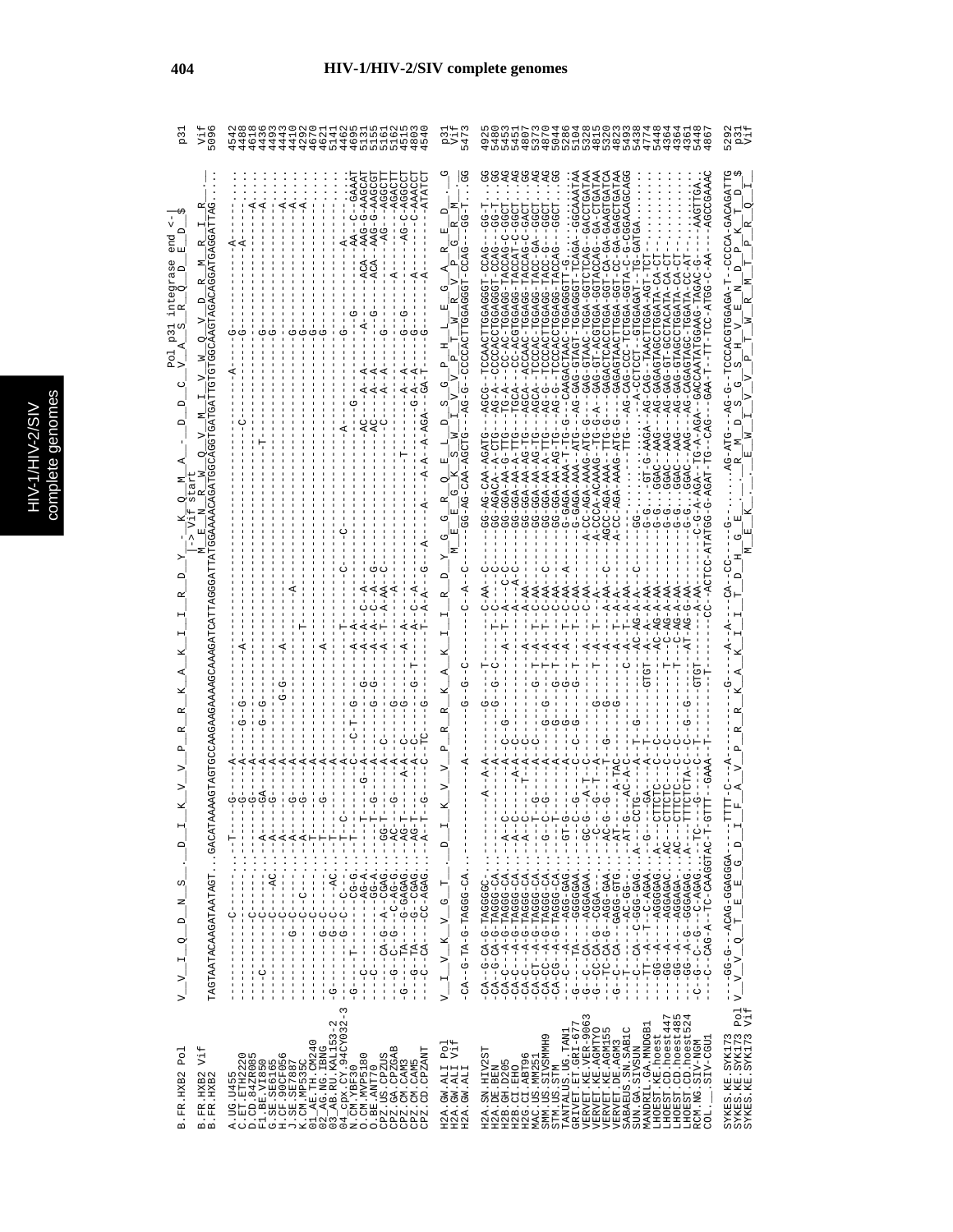| ١       |
|---------|
|         |
| S       |
| r,<br>ì |
| ì       |
|         |
|         |
|         |
|         |
|         |
| r       |
|         |

| Vif<br>5124                                     | 464<br>446<br>57<br>51                                                                                                                                                                                                                                                                                                                            |                                                                  |                                                                                                                                                                                                                                                                                                                                                                                                                                                                                                                                                                                                                                                                                                                                                                                                                                                                                                                                                                                                                              | 531<br>Vi                              |
|-------------------------------------------------|---------------------------------------------------------------------------------------------------------------------------------------------------------------------------------------------------------------------------------------------------------------------------------------------------------------------------------------------------|------------------------------------------------------------------|------------------------------------------------------------------------------------------------------------------------------------------------------------------------------------------------------------------------------------------------------------------------------------------------------------------------------------------------------------------------------------------------------------------------------------------------------------------------------------------------------------------------------------------------------------------------------------------------------------------------------------------------------------------------------------------------------------------------------------------------------------------------------------------------------------------------------------------------------------------------------------------------------------------------------------------------------------------------------------------------------------------------------|----------------------------------------|
| $\frac{T}{\Delta CATGGAAAAGTTTAGTAAAACCACCTAT}$ | 텃<br>н<br>י<br>י<br>r – T<br>5<br>O<br>Е<br>U<br>U<br>U                                                                                                                                                                                                                                                                                           |                                                                  | RUDDHUP-D-DA-DARHD-HH---URUDDHDARARARDRHDAI<br>-T-C-TA-T-GAAAACT-TTT-G--ATA<br>AHH-5-HH-4AGA-HDHODH--<br>CT-G-TATC<br>$-ACAG-C$<br>$- - G T G A - A T - C$<br>H A H - U - H J U - H - A A U A U - H - - H J U A - U<br>CATAGT<br>$-1 - 1 - 15$<br>ñ<br>먼<br>G-GC-TAGH-GAGAA-T<br>$\begin{array}{c}\nC \\ 1\n\end{array}$<br>$-ATI$<br>GCAG-<br>CCA                                                                                                                                                                                                                                                                                                                                                                                                                                                                                                                                                                                                                                                                           | TTGCAGCATA                             |
|                                                 |                                                                                                                                                                                                                                                                                                                                                   |                                                                  |                                                                                                                                                                                                                                                                                                                                                                                                                                                                                                                                                                                                                                                                                                                                                                                                                                                                                                                                                                                                                              |                                        |
|                                                 | GGAATAG<br>GGAACAGCCTGGTGAAATACCATAA<br>GGAACAGCCTAGTGAAATACCATAA<br>$\ldots \ldots \ldots \ldots \ldots$                                                                                                                                                                                                                                         | AGTACAG<br>$\frac{E-V-A-S}{E-K-W-H-S}$ i v $\frac{K-V-L}{2}$     | AGAGGTGCATAGCTTATCAAGTATCTAAAATACAG<br>AGAGATOCACACHOTAATTAAGTATOTTAAGTATAG<br><b>AGAAARTGCARGCAAGTROOOORTGERAAAARTAG</b><br>AGAGGTGCACAGTCTAATTAAATACCTGAAATATAG<br>CCAAATGGCAAGGAATAGTCAAATATTGGATGACTAA<br>CTAAATGGCAGGGAATAGTCAATATTGATGAGACA<br>AGAAGTGGATAGTCTGATAAATTCTTAAAGTTTAA<br>AGAGGTGCATAGCCTCATAAAATATCTGAAATATAA<br>TCAGGAA<br>ATGAATAA<br>AGAAGTGCATAGCCTCATAAACACCTGAAATATAAA<br>TGAGGAC<br>AGAGGTGCATAGCTCATAAACATTTAAAGTATAA<br>CAAATGGCAGGGATAGTTAGATAGGA<br>GCAGATGGGGGGATAGTGACTTACAAG<br>CTAAATGGCAAGGATAGTGAGGTACTGG<br>$\begin{minipage}{0.25\textwidth} \begin{tabular}{@{}c@{}} \hline \multicolumn{3}{c}{\textbf{1}} & \multicolumn{3}{c}{\textbf{2}} & \multicolumn{3}{c}{\textbf{3}} & \multicolumn{3}{c}{\textbf{4}} & \multicolumn{3}{c}{\textbf{5}} \\ \multicolumn{3}{c}{\textbf{2}} & \multicolumn{3}{c}{\textbf{3}} & \multicolumn{3}{c}{\textbf{4}} & \multicolumn{3}{c}{\textbf{5}} & \multicolumn{3}{c}{\textbf{6}} & \multicolumn{3}{c}{\textbf{7}} & \multicolumn{3}{c}{\textbf{8$ |                                        |
| Vif<br>B.FR.HXB2<br>B.FR.HXB2                   | J. SE, SE7887<br>K. CM, ME535C<br>02_AG, INC. IBNG<br>02_AG, INC. IBNG<br>03_AB, RU, KAL153-2<br>M4_CPX. CM, 94CY032-3<br>0. CM, MVE5180<br>CPZ.GA.CPZGAB<br>CPZ.CD.CPZANT<br>$\circ$ m<br>G<br>CPZ.US.CPZUS<br>F1.BE.VI850<br>G.SE.SE6165<br>H.CF.90CF056<br>CPZ.CM.CAM5<br>A.UG.U455<br>C.ET.ETH222<br>D.CD.84ZR08<br>CPZ.CM.CAM3<br>O.BE.ANT70 | Vif<br>Po <sub>1</sub><br>H2A.GW.ALI<br>H2A.GW.ALI<br>H2A.GW.ALI | TANTALUS UG TANI<br>GRIVET ET GRI-677<br>VERVET KE VER-9063<br>LHOEST.CD.hoest447<br>LHOEST.CD.hoest485<br>LHOEST.CD.hoest485<br>LHOEST.CD.hoest52<br>MANDRIL.GA.MNDGB1<br>VERVET.KE.AGMTYO<br>VERVET.KE.AGM155<br>SABAEUS.SN.SABIC<br>LHOEST.KE.hoest<br>MAC.US.MM251<br>SMM.US.SIVSMMH9<br>STM.US.STM<br>LUDD-VIE.<br>RCM.NG.SIV-NGM<br>VERVET.DE.AGM3<br>SUN.GA.SIVSUN<br>55<br>H2G.CI.ABT96<br>H2A.SN.HIV2<br>H2B. GH. D205<br>H2B.CI.EHO<br>H2A.DE.BEN<br>coi.                                                                                                                                                                                                                                                                                                                                                                                                                                                                                                                                                          | SYKES.KE.SYK173<br>SYKES.KE.SYK173 Vif |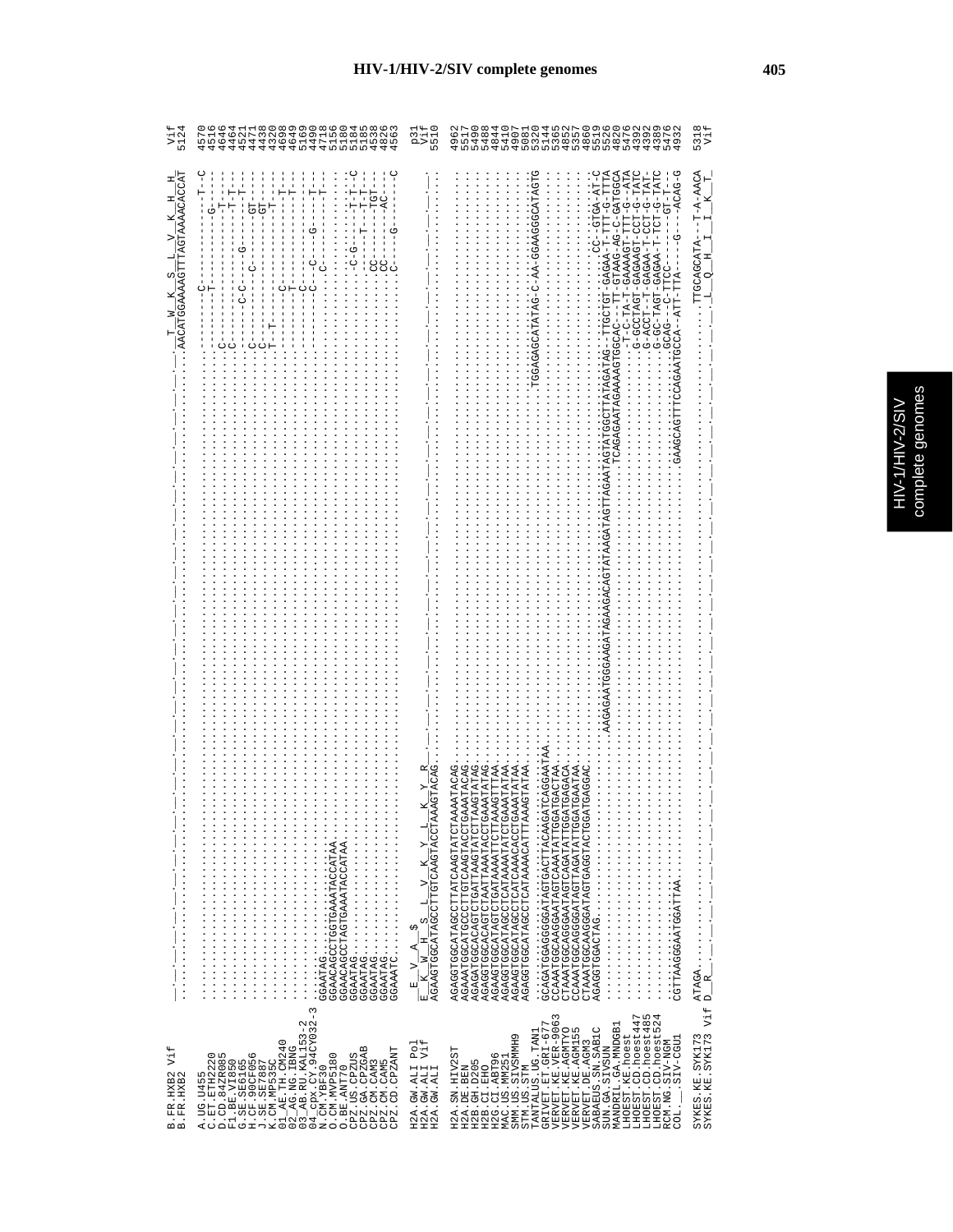|                                                             | י<br>ד<br>$A - A - -A - P$                                                                                                                                                                                                                                                                                                                                                                                                       |                                                                                                                                                                                                                                                                                                                                                                                                                                                                                                            | -U-AAA-AAHULUUUU----<br>-UHUHA-AAAAUU-U-KUA-A<br>HEUU-ERRU--U-UERU-<br>IAUA-AUA--U-AUA-U<br>AGG-AC-T-AGA--AA<br>4-5415-0-55----<br>URHHHU-RU-RUH<br>ATA-GA-CUTRE<br>$-GA - PAG - PARA$<br>TA-AAG--GAA<br>ACA-GA-CHIA                                                                                                                                                                                                                                                                                                                        | ひしーひー KIKHU                                                                             |
|-------------------------------------------------------------|----------------------------------------------------------------------------------------------------------------------------------------------------------------------------------------------------------------------------------------------------------------------------------------------------------------------------------------------------------------------------------------------------------------------------------|------------------------------------------------------------------------------------------------------------------------------------------------------------------------------------------------------------------------------------------------------------------------------------------------------------------------------------------------------------------------------------------------------------------------------------------------------------------------------------------------------------|---------------------------------------------------------------------------------------------------------------------------------------------------------------------------------------------------------------------------------------------------------------------------------------------------------------------------------------------------------------------------------------------------------------------------------------------------------------------------------------------------------------------------------------------|-----------------------------------------------------------------------------------------|
|                                                             |                                                                                                                                                                                                                                                                                                                                                                                                                                  |                                                                                                                                                                                                                                                                                                                                                                                                                                                                                                            | AHOHAH-DAHOKOH-UU-<br>AHOHAH-OAUOAOH-HU-UAHOOHAUOOS<br>LAU-UUUQQQUAUUU-U-HIIIHU--U<br>IAH-DAHUADH--U-<br>F-CT-TG-GCAG-TA<br>UACOU-OUACO-HIAN-U---<br>--UUUUH4-UHUH4-U--<br>TG-ATGGGCA<br>--TTTATO-OTATAAA<br>C-AATC-CTT<br>HARODH-D-000H-<br>CH--AAT-U--LAI<br>-- 1-9-1--<br>----AT<br>TTTA-G-TCG-AT<br>$TA-T$<br>$- - - - - -$<br>UUAUAAUDHAUAH-UUUAH<br><b>GTAAGC-TACZ</b><br>AAA-A-CGA-'                                                                                                                                                 | $-$ GCCACA-A-A-ACAT<br>벡<br>$E = L$                                                     |
| $\frac{M}{ATGTATCTTCATGCAGGANAL} \cdot \frac{A}{-ACCTAGGG}$ | - イー・・・・・・・ - - - - イー・・・ イー・・ - イー・<br>$AC = -1 - -1 - 2 - 4 - 1 - 0 - 4 - 1 - 1 - 1$<br>- KR - - - - - - - - - KR - - - - - - - - - - - - -<br>4-000--- 1 : 0---<<<- 0-40--- 1<br>$A - A = C - C - C - C - C - C - C - C - C - C$<br>UAR---HU -HUGAARH-KUR-UU-K--                                                                                                                                                              | $\frac{1}{\cdots} \cdot \frac{1}{\cdots} \cdot \frac{1}{\cdots} \cdot \frac{1}{\cdots} \cdot \frac{1}{\cdots} \cdot \frac{1}{\cdots} \cdot \frac{1}{\cdots} \cdot \frac{1}{\cdots} \cdot \frac{1}{\cdots} \cdot \frac{1}{\cdots} \cdot \frac{1}{\cdots} \cdot \frac{1}{\cdots} \cdot \frac{1}{\cdots} \cdot \frac{1}{\cdots} \cdot \frac{1}{\cdots} \cdot \frac{1}{\cdots} \cdot \frac{1}{\cdots} \cdot \frac{1}{\cdots} \cdot \frac{1}{\cdots} \cdot \frac{1}{\cdots} \cdot$<br>A-ADATUTAC-GACAC-CATURINA | $\cdots$ $\cdots$ $\cdots$ $\cdots$<br>$\cdots \cdots \cdots \cdots \cdots \cdots \cdots$<br>AAAAAATOTACH-----------<br>$A$ U-- $A$ LUUC $A$ U---LUU $C$ ) $\cdots$<br>-AA--COACATGHTMOCO------<br>RITUDORROMACH<br>A-TT-AAAAA---------------<br>UHL5-9H940---UUH9H9-4U9H4U4U<br>-GAAGAA-GCATA---ACAAAAGAT-<br>TG-0AC-0-0AC-1-TAAT---HAC-AAG-AT<br>G-CAGGT-AAACACAGCAAAAAGAAAA<br>-G-AGA-CACATAAAG-GACTCAA-AT-<br>-HHUUKUHUK--UKKHKUKU-KUK-U-<br>-AAAGGAA-CATTCAG--AGTAAA-AT-<br>CA----AAGG-AA----AA---AA-<br>FCACU-AA-GEU-U-U-U-AA-UUUCAUH | CATA-GTA-AA-A----GAATTGGA-A<br>$\mathbf{x}$<br>$\omega$<br>$K_Y Y_K$<br>$E_{\parallel}$ |
| Vif<br>B.FR.HXB2<br>B.FR.HXB2                               | $\infty$<br>$04$ <sup>-CDx</sup> .CY.94CY032-<br>3_AB.RU.KAL153-2<br>$01$ <sub>-AE</sub> . TH. CM240<br>$2$ <sub>-</sub> AG.NG.IBNG<br>CPZ.GA.CPZGAB<br>CPZ.CD.CPZANT<br>C.ET.ETH2220<br>D.CD.84ZR085<br>$\circ$<br>O. CM. MVP5180<br>CPZ.US.CPZUS<br>K.CM.MP535C<br>F1.BE.VI850<br>G.SE.SE6165<br>H.CF.90CF056<br>PZ.CM.CAM3<br>CPZ.CM.CAM5<br>.SE.SE7887<br>O.BE.ANT70<br>N.CM.YBF30<br>A. UG. U455<br>Ь<br>$\circ$<br>$\circ$ | H2A.GW.ALI Vif<br>H2A.SN.HIV2ST<br>H2A.GW.ALI                                                                                                                                                                                                                                                                                                                                                                                                                                                              | LHOEST.CD.hoest485<br>LHOEST.CD.hoest524<br>VERVET.KE.VER-9063<br>VERVET.KE.AGMTYO<br>LHOEST.CD.hoest447<br>MANDRIL.GA.MNDGB1<br>GRIVET.ET.GRI-67<br>SABAEUS.SN.SABIC<br>VERVET.KE.AGM155<br>TANTALUS.UG.TAN1<br>LHOEST.KE.hoest<br>SMM. US. SIVSMMH9<br>LIED-VIIS.<br>RCM.NG.SIV-NGM<br>VERVET. DE. AGM3<br>SUN.GA.SIVSUN<br>H2G.CI.ABT96<br>MAC.US.MM251<br>H2B. GH. D205<br>H2B.CI.EHO<br>STM.US.STM<br>H2A.DE.BEN<br>$\overline{COL}$ .                                                                                                 | SYKES.KE.SYK173<br>SYKES.KE.SYK173 Vif                                                  |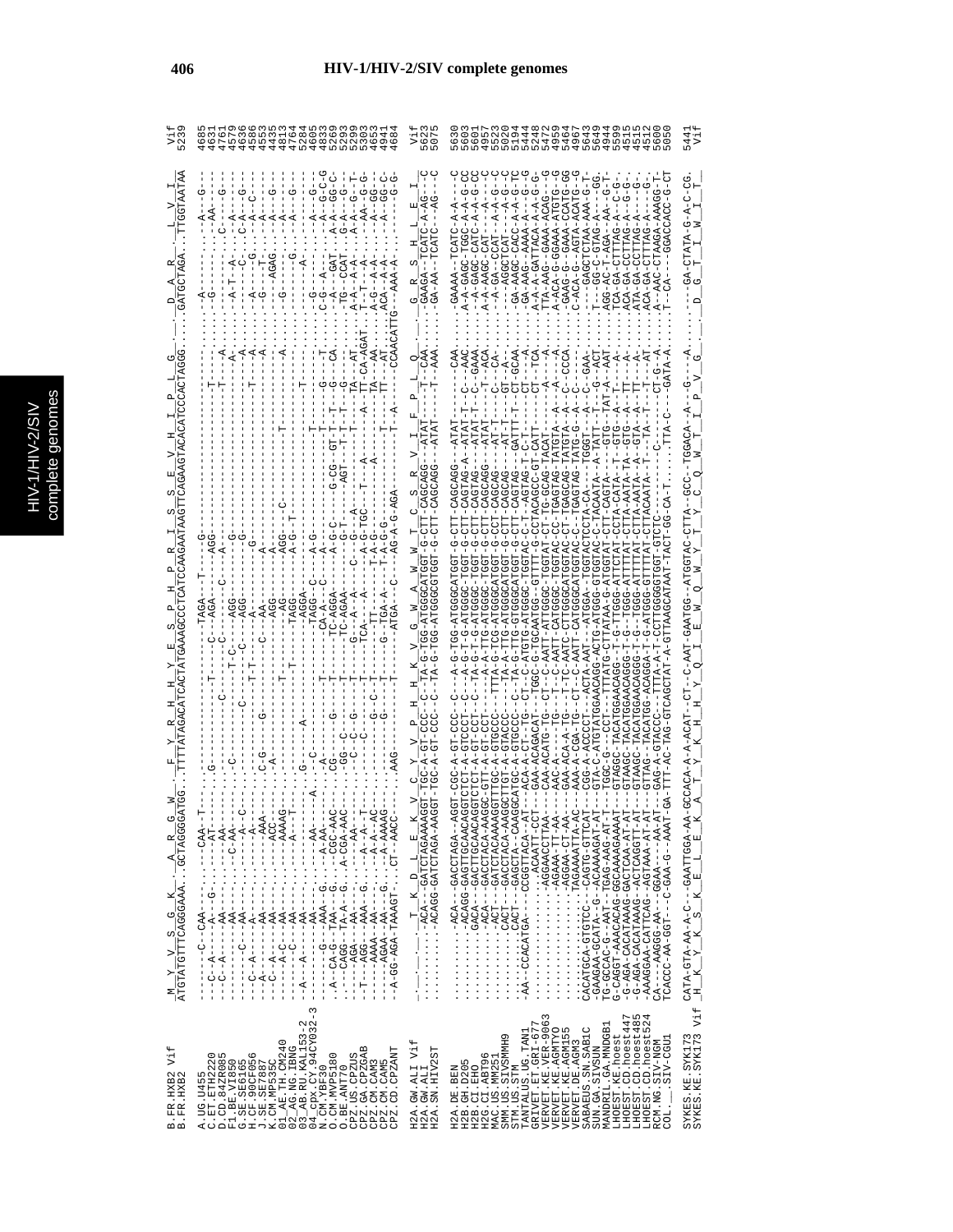| LO                                                                                                           | 469<br>474<br>.74<br>$\frac{6}{9}$<br>もちらりのことのことのときるというか。 しょうちょうしょう<br>9<br>9<br>9<br>9<br>9<br>9<br>9<br>487                                                                                                                                                                                                                                                                                                                                                                                                                                                                  | 573                                                                              | ္မ                                                                                                                                                                                                                                                                                                                                                                                                                                                  | $\frac{4}{7}$                          |
|--------------------------------------------------------------------------------------------------------------|--------------------------------------------------------------------------------------------------------------------------------------------------------------------------------------------------------------------------------------------------------------------------------------------------------------------------------------------------------------------------------------------------------------------------------------------------------------------------------------------------------------------------------------------------------------------------------|----------------------------------------------------------------------------------|-----------------------------------------------------------------------------------------------------------------------------------------------------------------------------------------------------------------------------------------------------------------------------------------------------------------------------------------------------------------------------------------------------------------------------------------------------|----------------------------------------|
|                                                                                                              | U<br>U<br>U4--UU-U<br>-AG--041<br><b>AD-D-D-D</b><br>$A-C-C-I$<br>AAT-C                                                                                                                                                                                                                                                                                                                                                                                                                                                                                                        | U<br>≏<br>ā<br>Ē                                                                 | $-A-C-AC$<br>ひーロンローロスースひーンひーロスロ<br>--U---U-U-UHAH<br>ţ<br>$A - A - D - D - I$<br>$A-BD$<br>$A - B - D -$<br>49-99-1-1-1-1<br>ن<br>ا<br>۲<br>تا<br><b>TATG-G-G</b><br>CAA-ATG--AGCAATTAG---<br>じ‐5日11100<br>É,<br><b>--------</b><br>1-11.<br>LAC-C<br>UURIURUU-U-U-H-K-KRU<br>CAA-ATG-TACTAGTA<br>$-ATAGATA-CA-RA$<br>CAG-ATC--AGCAAT<br>$-4$ $-1$<br>-- TASA<br><b>DREDE</b><br>$-1$                                                               | ひーひむひー<br>ACCAATGG                     |
| $\frac{\texttt{T}\_\texttt{T}\_\texttt{T}}{\texttt{CAA}\texttt{CATATGGGG}\texttt{CTCG}\texttt{CATACAGAGAA}}$ | $\frac{1}{2}$<br>- - - - - - - - DODRR - LOU - - - - - - - - - - -<br>U-U-----<br>- - - - - LDDLR - - R - LR - - - - - - DL- DLD - -<br>$\begin{bmatrix} 1 \\ 1 \\ 1 \end{bmatrix}$<br>$- - - - - - - - - - - - - - -$<br>$-1$ $-1$ $-1$ $-1$ $-1$ $-1$ $-1$ $-1$<br>$\frac{1}{1}$<br>į<br>$\begin{array}{c} \begin{array}{c} \begin{array}{c} \begin{array}{c} \begin{array}{c} \end{array}\\ \begin{array}{c} \end{array} \end{array} \end{array} \end{array} \end{array}$<br>$\frac{1}{1}$<br>-----------<br>$C----C$<br>$-1$ $-1$ $-1$ $-1$ $-1$ $-1$<br>$A - -$<br>ļ<br>Ġ | 国<br>$\mathbf{\Omega}$<br>$Q = A = Y = W = N = L$<br>AGG--------AAC--A---------- | TCTCTACTTACCATACATAG<br>CTCACCACCACT<br><b>LTAAGTACTTATGCAGTAA</b><br>UHAUUUUHUAUUAH-H<br>TCAGTGAATATGCTG<br>1-1-000-1-1-1-1-000-1<br>A-000-1-1-1-1-000-1-1-1-1-000-1-1-000-1-1-1-000-1-1-1-1-1-1-1-1-1-1-1-1-1-1-1-1-<br>ACCT--------A-T-A---CC----G<br>AT-TC--------AG-TCC-A--<br>- U - - UU - - - ・ ・ ・ U - - U YU Y - U - - - U H - ・ ・<br>5---HR-KD::---H-KD------DD--D<br>-TTATG-A-TACAGA-AGG-<br>$---AAC--A$<br>$AGG - - -C$<br>$\mathbf{I}$ | ACATATGOAGAAAT                         |
| Vif<br>3. FR. HXB2<br>3. FR. HXB2<br>$m$ $m$                                                                 | CPZ.GA.CPZGAB<br>CPZ.CD.CPZANT<br>A.UG.U455<br>C.ET.ETH2220<br>D.CD.84ZR085<br>O<br>O. CM. MVP5180<br>CPZ.US.CPZUS<br>F1.BE.VI850<br>G.SE.SE6165<br>H.CF.90CF056<br>J.SE.SE7887<br>K.CM.MP535C<br>CPZ.CM.CAM5<br>CPZ.CM.CAM3<br>O.BE.ANT70                                                                                                                                                                                                                                                                                                                                     | H2A.GW.ALI Vif<br>H2A.GW.ALI                                                     | TANTALUS JG TANI<br>GRIVET ET GRI-677<br>VERVET KE VER-9063<br>VERVET KE VER-9063<br>VERVET KE AGMI55<br>LHOEST.CD.hoest447<br>LHOEST.CD.hoest485<br>LHOEST.CD.hoest524<br>MANDRIL.GA.MNDGB1<br>SABAEUS.SN.SABIC<br>LHOEST.KE.hoest<br>SMM.US.SIVSMMH9<br>SIV-CGU1<br>VERVET. DE. AGM3<br>RCM.NG.SIV-NGM<br>SUN.GA.SIVSUN<br>H2A.SN.HIV2ST<br>H2G.CI.ABT96<br>MAC.US.MM251<br>H2B.GH.D205<br>STM.US.STM<br>H2B.CI.EHO<br>H2A.DE.BEN<br>COL.         | SYKES.KE.SYK173<br>SYKES.KE.SYK173 Vif |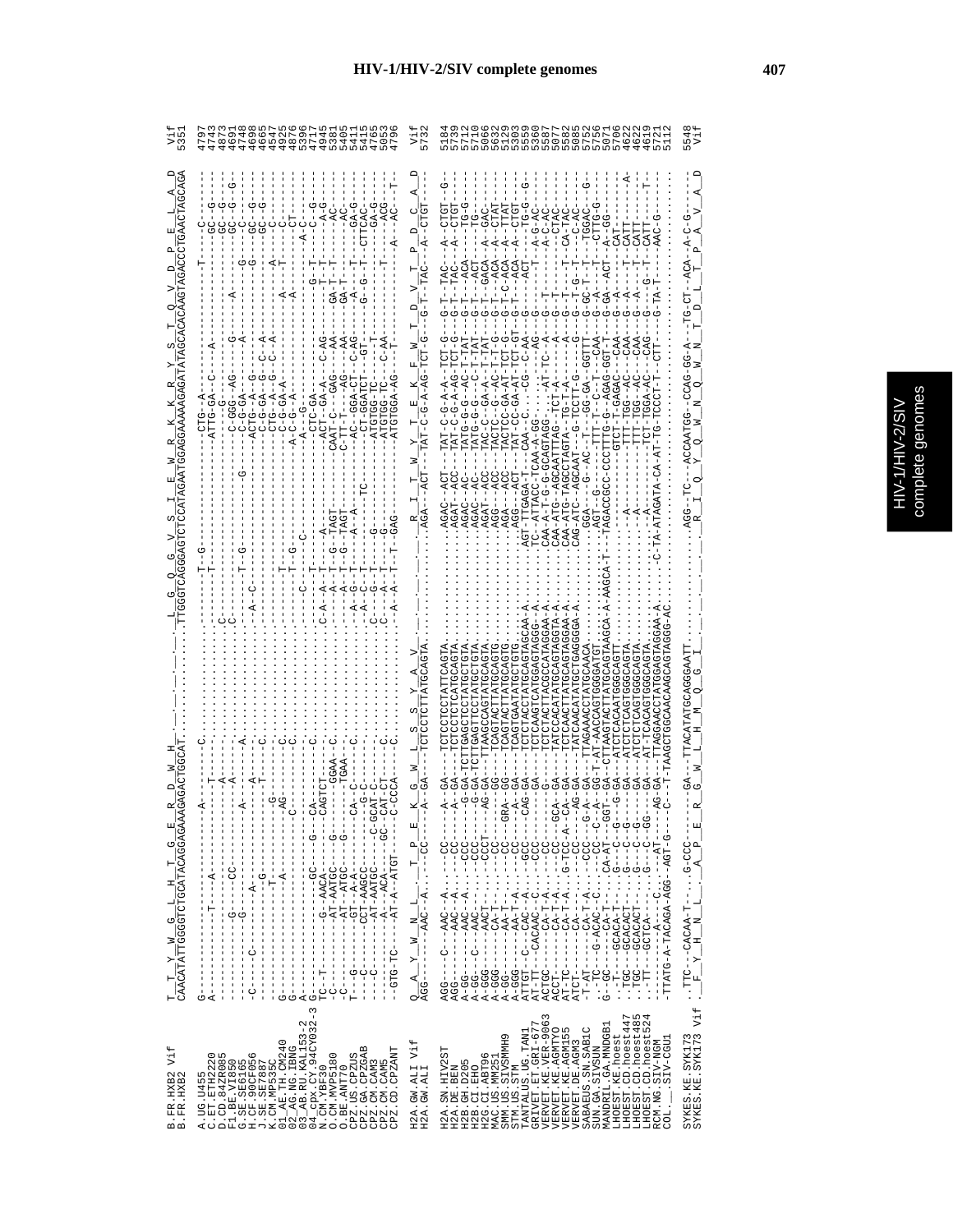|                                                            |                                                                                                                                                                                                                                                                                                                                                                                                                                                                                                                                                                                                                                        |                                                                                                                                                                                                                                                                                                                               | $- -5R-$<br>$Q = -2$                                                                                                                                                                                                                                                                                                                                                                                                                               |                                                                                                                                                                                                                                                                                |
|------------------------------------------------------------|----------------------------------------------------------------------------------------------------------------------------------------------------------------------------------------------------------------------------------------------------------------------------------------------------------------------------------------------------------------------------------------------------------------------------------------------------------------------------------------------------------------------------------------------------------------------------------------------------------------------------------------|-------------------------------------------------------------------------------------------------------------------------------------------------------------------------------------------------------------------------------------------------------------------------------------------------------------------------------|----------------------------------------------------------------------------------------------------------------------------------------------------------------------------------------------------------------------------------------------------------------------------------------------------------------------------------------------------------------------------------------------------------------------------------------------------|--------------------------------------------------------------------------------------------------------------------------------------------------------------------------------------------------------------------------------------------------------------------------------|
|                                                            |                                                                                                                                                                                                                                                                                                                                                                                                                                                                                                                                                                                                                                        |                                                                                                                                                                                                                                                                                                                               | $\begin{array}{c} \text{G-A-A-T-GCT} \\ \text{G-A-A-GT-ACT} \end{array}$<br>3G-A-GCT--TT<br>3G-G-AGTA--C                                                                                                                                                                                                                                                                                                                                           |                                                                                                                                                                                                                                                                                |
|                                                            |                                                                                                                                                                                                                                                                                                                                                                                                                                                                                                                                                                                                                                        |                                                                                                                                                                                                                                                                                                                               |                                                                                                                                                                                                                                                                                                                                                                                                                                                    |                                                                                                                                                                                                                                                                                |
|                                                            |                                                                                                                                                                                                                                                                                                                                                                                                                                                                                                                                                                                                                                        |                                                                                                                                                                                                                                                                                                                               |                                                                                                                                                                                                                                                                                                                                                                                                                                                    |                                                                                                                                                                                                                                                                                |
|                                                            | - ロー・・・・・ロー・・・ロー・・・・・・・・<br>- ローーーーーローーーー ひローーーーー ペーーーーー ローベー<br>--ひひひ‐‐H‐‐‐‐‐‐(「ローーローローローローコー<br>Ţ<br>J.<br>Ť.                                                                                                                                                                                                                                                                                                                                                                                                                                                                                                                        | $\frac{S}{-TCC111111}-\frac{S}{S1111}-\frac{S}{S1111}-\frac{S}{S1111}-\frac{S}{S1111}-\frac{S}{S11111}-\frac{S}{S11111}-\frac{S}{S11111}-\frac{S}{S11111}-\frac{S}{S11111}-\frac{S}{S11111}-\frac{S}{S11111}-\frac{S}{S11111}-\frac{S}{S11111}-\frac{S}{S11111}-\frac{S}{S11111}-\frac{S}{S11111}-\frac{S}{S11111}-\frac{S}{$ | - 1010 - - 1- - - - 04004 - - - 4 - - - - - - 001 -<br>- IULU - - I- - - - URUDR - - - ペーー - - - ULR -<br>--------------                                                                                                                                                                                                                                                                                                                           |                                                                                                                                                                                                                                                                                |
| $\frac{Q-L}{CCAACTAATTCATCCTGTATTTACTTTGACT}$<br>$\vec{H}$ | - AGGA-G--A------C-----------AC--<br>- AGGA-G--A-------C---------AC--<br>$\infty$                                                                                                                                                                                                                                                                                                                                                                                                                                                                                                                                                      |                                                                                                                                                                                                                                                                                                                               | -HUUU - - H - - - U TUB T - - - U - U - - H HH T T<br>-<br>PGU-4-0-4-0-4-0-4-0-4-0-4-0-4-0-4-0-2-<br>- ローーーーーローー ウースローロリーー リーーウースワーーロ<br>.<br>リー! ひ リー -- ひ - U - - L - U - -<br>0-400-----------<br>$\vdash$                                                                                                                                                                                                                                      | $\begin{array}{cccccccccc} --{\rm GC}{\rm -}-{\rm T}{\rm -}-{\rm A}{\rm -}-{\rm A}{\rm RT}{\rm -}\,{\rm T}{\rm -}{\rm T}{\rm -}-{\rm T}{\rm T}{\rm -}-{\rm CC}{\rm CT}{\rm -}\\ & {\rm R}& {\rm L}& {\rm I}& {\rm H}& {\rm N}& {\rm F}& {\rm Y}& {\rm F}& {\rm P} \end{array}$ |
| Vif<br>B. FR. HXB2<br>B. FR. HXB2                          | $\begin{array}{l} \text{A. U1 B} \setminus \text{L} \setminus \text{L} \setminus \text{L} \setminus \text{L} \setminus \text{L} \setminus \text{L} \setminus \text{L} \setminus \text{L} \setminus \text{L} \setminus \text{L} \setminus \text{L} \setminus \text{L} \setminus \text{L} \setminus \text{L} \setminus \text{L} \setminus \text{L} \setminus \text{L} \setminus \text{L} \setminus \text{L} \setminus \text{L} \setminus \text{L} \setminus \text{L} \setminus \text{L} \setminus \text{L} \setminus \text{L} \setminus \$<br>CPZ.GA.CPZGAB<br>CPZ.CD.CPZANT<br>CPZ.US.CPZUS<br>CPZ.CM.CAM5<br>CPZ.CM.CAM3<br>O.BE.ANT70 | Vif<br>H2A.GW.ALI<br>H2A.GW.ALI                                                                                                                                                                                                                                                                                               | Σ<br>LHOEST.CD.hoest447<br>LHOEST.CD.hoest485<br>LHOEST.CD.hoest524<br>VERVET.KE.VER-906<br>L<br>MANDRIL.GA.MNDGB1<br>TANTALUS.UG.TANI<br>GRIVET.ET.GRI-67<br>VERVET.KE.AGM155<br>SABAEUS.SN.SABIC<br>SUN.GA.SIVSUN<br>VERVET.KE.AGMTYO<br>LHOEST.KE.hoest<br>SMM.US.SIVSMMH9<br>RCM.NG.SIV-NGM<br>COL._____SIV-CGU1<br>VERVET. DE. AGM3<br>H2A.SN.HIV2ST<br>H2G.CI.ABT96<br>MAC.US.MM251<br>H2B.GH.D205<br>H2A.DE.BEN<br>H2B.CI.EHO<br>STM.US.STM | SYKES.KE.SYK173<br>SYKES.KE.SYK173 Vif                                                                                                                                                                                                                                         |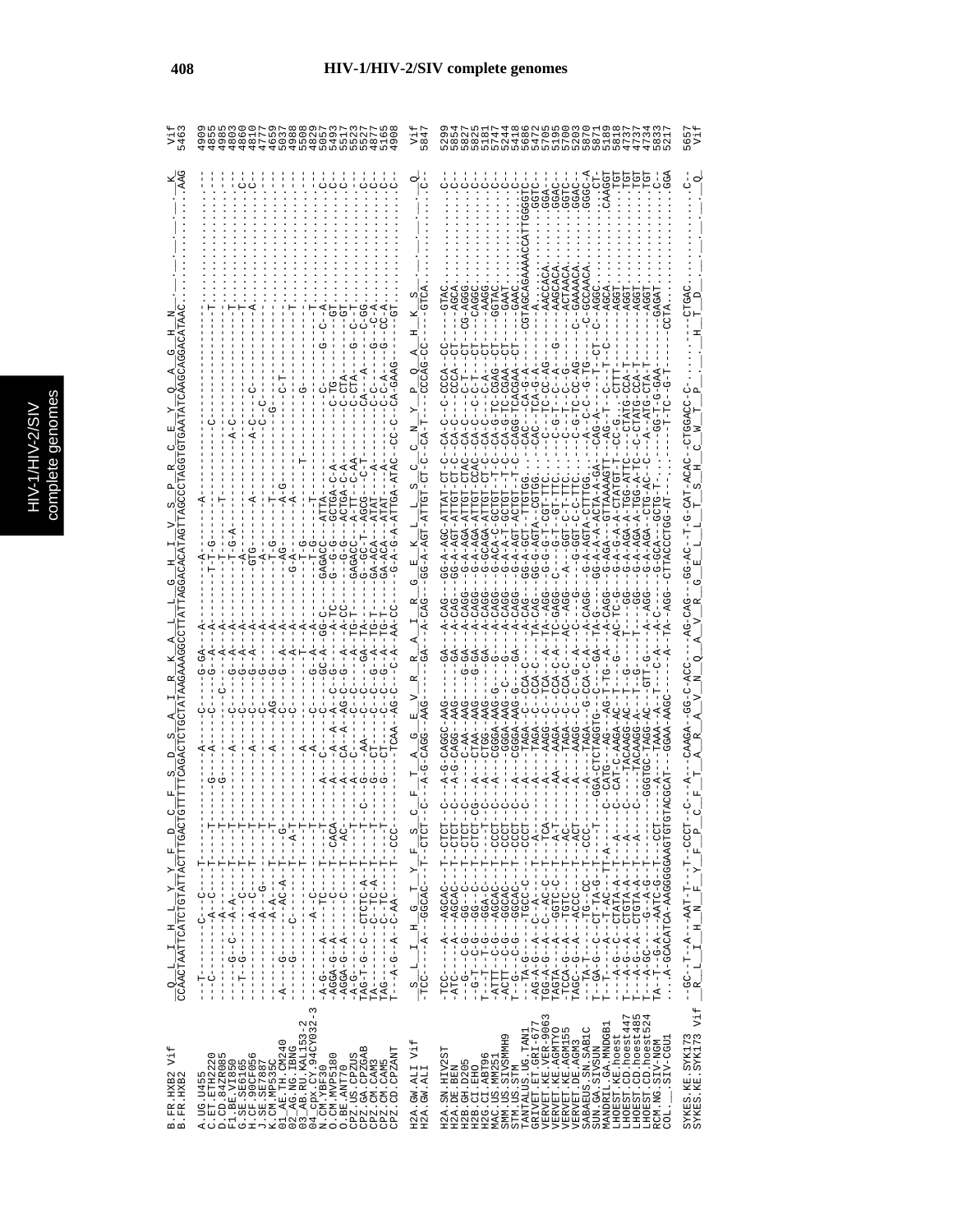|  | ĝ<br>ij<br>ļ<br>j |
|--|-------------------|
|  |                   |

 $\omega$ 

| הקק<br>הכל                                                                                                   | 501<br>496<br>O                                                                                                                                                                                                                                                                                                                                                                                                                                                                                                                                                                                                                                                                                                                                                                                                                                                                                                                                                                                                                                                                                                                                | 589                                                                                                                                                                       | MOOGDAQSAD<br>NPN4P50PNP<br>KA HALADA 2022<br>Manaka Litan                                                                                                                                                                                                                                                                                                                                                                                                                                                                                                                                                                                                                                                                                                                                                                                                                                                                                                                                                                                                                                                                                                                                                                                                                                                                                                                                                                                   | Vpr<br>571<br>Ë                                                                                                                                                                                                                                              |
|--------------------------------------------------------------------------------------------------------------|------------------------------------------------------------------------------------------------------------------------------------------------------------------------------------------------------------------------------------------------------------------------------------------------------------------------------------------------------------------------------------------------------------------------------------------------------------------------------------------------------------------------------------------------------------------------------------------------------------------------------------------------------------------------------------------------------------------------------------------------------------------------------------------------------------------------------------------------------------------------------------------------------------------------------------------------------------------------------------------------------------------------------------------------------------------------------------------------------------------------------------------------|---------------------------------------------------------------------------------------------------------------------------------------------------------------------------|----------------------------------------------------------------------------------------------------------------------------------------------------------------------------------------------------------------------------------------------------------------------------------------------------------------------------------------------------------------------------------------------------------------------------------------------------------------------------------------------------------------------------------------------------------------------------------------------------------------------------------------------------------------------------------------------------------------------------------------------------------------------------------------------------------------------------------------------------------------------------------------------------------------------------------------------------------------------------------------------------------------------------------------------------------------------------------------------------------------------------------------------------------------------------------------------------------------------------------------------------------------------------------------------------------------------------------------------------------------------------------------------------------------------------------------------|--------------------------------------------------------------------------------------------------------------------------------------------------------------------------------------------------------------------------------------------------------------|
| Vpr<br>GGATAGATGGAACAAG<br>start<br>М<br>R<br>TACGAAACTGACAGA<br>e<br>UU<br>ACACCAAAAAAGATA                  | $-5 - -5$<br>$-ATTA$<br>$- A - - - - - - A G T$<br>$- -GA - -G - - AGT$<br>$-4G$<br>$-GT$ --T-AGT<br>$- - - AGT$<br>$-5R - 1D - - - - -$<br>$-1 - 5 - 1 - 5 - 4$<br>$-4$<br>$- -CA - - - - - A$<br>$- A \cdot G - - A - A$<br>$- - A$<br>$-CCA - C - T - A$<br>$\tilde{A}$<br>$-1$ - $T$ - $A$<br>$-CT-2$<br>$-CT-7$<br>$-4-10$<br>ローワー<br>てーひ<br>HAU-U--U-UAU---<br>$-5 - 5 - 7$<br>ひひーひひーーひーーーひーダー<br>$-9 - -9 -$<br>UU-U-U-U-<br>UU-U--U--<br><b>GG--AG-GC-AG</b><br>-99-19-9-<br>$G-GT-C$<br>$-15D - A - C$<br>$-5 - 5 - 5$<br>$G-T$<br>$G-T$ –<br>ົ¦່<br>່∍່<br>$T-C$                                                                                                                                                                                                                                                                                                                                                                                                                                                                                                                                                                     | start Vpx<br>z<br>$\circ$                                                                                                                                                 | $-GCAGA$<br>$  AAGG$<br>GGAGA<br>-CCTC--GAAGA<br>CTC-CAGGG<br>GAAGA<br>--GAAGA<br>-TCCAG-A-AAGG<br><b>ADA-0--ULUU-</b><br>--TCCAGGCAGAGG<br>むみーリーリーリーリー<br>TCCAG-CAAAGA<br>$-$ CCAGC<br><br>이번<br>그그<br>.<br>- TC<br>UUU-<br>$-TCCAG$                                                                                                                                                                                                                                                                                                                                                                                                                                                                                                                                                                                                                                                                                                                                                                                                                                                                                                                                                                                                                                                                                                                                                                                                        | --------<br> L,<br>国<br>K.<br>び<br>ウーウウワー<br> 더<br>び<br>てり<br>⋝                                                                                                                                                                                              |
| AGCAGCATTAAT<br>$\frac{V}{GTRAGARTCTRCARTCTTGGCACC}$                                                         | შ<br>ა<br><b>9-555-0-</b><br>ーリー<br>ს<br>!<br>$-0 - 0$<br><b>000-0-</b><br>$-4A$<br>-GAA - -<br>$-A -$<br><b>GAAT</b><br>$GA-$<br>GAA<br>GAA<br>$-4$<br>$T^{\mathbf{A}}_{\mathbf{C}}$<br>$-4$<br>------------<br>$-1$ $T$<br>$-1$<br>$\begin{bmatrix} 1 \\ 1 \\ 1 \end{bmatrix}$<br>$-1$<br>$-1 - 1 - 1 - 1$<br>$\begin{array}{c c} \hline \phantom{\Big }{\phantom{\Big }} & \phantom{\Big }{\phantom{\Big }} \\ \hline \phantom{\Big }{\phantom{\Big }} & \phantom{\Big }{\phantom{\Big }} \\ \hline \phantom{\Big }{\phantom{\Big }} & \phantom{\Big }{\phantom{\Big }} \end{array}$<br>j.<br>I<br>$-1$ – $T$ – –<br>$-1$<br>Î<br>$\begin{bmatrix} 1 \\ 1 \\ 1 \\ 1 \end{bmatrix}$<br>$O - 1 - 1 - 1 - 1 - 1$<br>$\begin{bmatrix} 1 \\ 1 \\ 1 \end{bmatrix}$<br>т<br>ï.<br>$-1 - 1 - 6$<br>$-1$<br>I.<br>$\frac{1}{1}$<br>$\frac{1}{1}$<br>$- - - - - - - - -$<br>$\mathbf{I}$<br>$\frac{1}{1}$<br>U<br> <br>$\frac{1}{1}$<br>$\begin{array}{c} 1 \\ 1 \\ 1 \end{array}$<br>りー<br>$\frac{1}{1}$<br>ţ<br>I<br>$\frac{1}{1}$<br>$-K-$<br>$\mathbf{I}$<br>I.<br>$\mathbf{I}$<br>$\blacksquare$<br>$\mathbf{I}$<br>$\mathbf{I}$<br>п<br>п<br>-1 | ロー<br>$-10$<br>A<br>$2 - F - L -$<br>ö<br>$\mathbf{I}$<br>$\blacksquare$<br>Ů<br>нj<br>$-6C-G - 2 - 1$<br>co.<br>$\mathbf{p}$<br>$\overline{\gamma}_{\parallel\parallel}$ | -GCA- AAAGGA<br>$\begin{array}{lll} -\,A G -\,TTTG -\,C A - G A \, \bar G G A \, \bar G A A \, \bar A \\ -\,C A -\,T - G - G C A -\,\,\ldots\,\, A A \, \bar A G G A \\ -\,A A -\,T - G -\,G C A -\,\,\ldots\,\, \ldots\,\, \ldots \\ -\,A -\,A -\,T - G -\,G -\,T C \, \ldots\,\, \ldots \, \end{array}$<br><b>AAGAGAGAA</b><br>--CAGGAAG<br>T-GGGCTAG<br>$-GGA$<br>ローワー<br>ن<br>ا<br>$-AGG-TCG$<br>무<br>GAG--TTC<br>AGG-T<br>GAG-CA<br>$-100 - 100 - 100$<br>$-1$<br>$-6 - -1 - 5 - 12$<br>HUHK-UK-U---U-HUKKUHHU--<br>$- - - - - - - - - - - - - - -$<br>Ĵ<br>$---L.L. \begin{array}{l} \multicolumn{3}{c}{}-{}\\ \multicolumn{3}{c}{}-{}+{} \multicolumn{3}{c}{}-{}\\ \multicolumn{3}{c}{}-{}+{} \multicolumn{3}{c}{}-{}\\ \multicolumn{3}{c}{}-{}+{} \multicolumn{3}{c}{}-{}\\ \multicolumn{3}{c}{}-{}+{} \multicolumn{3}{c}{}-{}\\ \multicolumn{3}{c}{}-{}+{} \multicolumn{3}{c}{}-{}\\ \multicolumn{3}{c}{}-{}+{} \multicolumn{3}{c}{}-{}\\ \multicolumn{3}{c}{}-{}+{} \multicolumn{3}{c}{}-{}\\ \multicolumn{3}{$<br>Ť<br>I.<br>т<br>$-1 - C A - A - A - C$<br>$\begin{array}{r} -5 - 1 - -0.0001 - 0.0001 - 0.0001 - 0.0001 - 0.0001 - 0.0001 - 0.0001 - 0.0001 - 0.0001 - 0.0001 - 0.0001 - 0.0001 - 0.0001 - 0.0001 - 0.0001 - 0.0001 - 0.0001 - 0.0001 - 0.0001 - 0.0001 - 0.0001 - 0.0001 - 0.0001 - 0.0001 - 0.0001 - 0.0001$<br>--TCTC----T-G<br>TCTC--AT-G<br><b>0-H4--UHUH--</b><br><b>0-H4--DHDH--</b><br>$\mathsf I$<br>ŀ | -TG-ACC--AAAAG<br>$-C$<br>O<br>- ローー トロー ロー - ロー - ロー - ロー - コロリー<br>A,<br>Υ<br>o,<br>리<br>ωj<br>$\mathbf{a}$<br>$\overline{v}$<br>J<br>$\mathbf{I}$<br>п                                                                                                    |
| Vpr<br>Vif<br>$\begin{array}{ll} \text{B. FR. HXB2} \\ \text{B. FR. HXB2} \\ \text{B. FR. HXB2} \end{array}$ | ξ                                                                                                                                                                                                                                                                                                                                                                                                                                                                                                                                                                                                                                                                                                                                                                                                                                                                                                                                                                                                                                                                                                                                              | Vpx<br>Vif<br>H2A.GW.ALI<br>H2A.GW.ALI<br>H2A.GW.ALI                                                                                                                      | LHOEST.KE.hoest<br>LHOEST.CD.hoest447<br>LHOEST.CD.hoest447<br>LHOEST.CD.hoest524<br>VERVET.KE.VER-9063<br>$\begin{array}{ll} \texttt{TANTALUS} \cdot \texttt{UG} \cdot \texttt{TAMI} \\ \texttt{GRIVET} \cdot \texttt{ET} \cdot \texttt{GET} \cdot \texttt{GRI} - \texttt{677} \end{array}$<br>MANDRIL.GA.MNDGB1<br>VERVET.KE.AGMTYO<br>VERVET.KE.AGMI55<br>VERVET.DE.AGMI55<br>SABAEUS.SN.SABIC<br>SMM.US.SIVSMMH9<br>RCM.NG.SIV-NGM<br>COL.____SIV-CGU1<br>H2A.SN.HIV2ST<br>H2A.DE.BEN<br>SUN.GA.SIVSUN<br>H2G.CI.ABT96<br>MAC.US.MM251<br>H2B.GH.D205<br>H2B.CI.EHO<br>STM.US.STM                                                                                                                                                                                                                                                                                                                                                                                                                                                                                                                                                                                                                                                                                                                                                                                                                                                        | Vif<br>Vpr<br>$\begin{array}{ll} \texttt{SYKES} \texttt{.}\ \texttt{KE} \texttt{.}\ \texttt{SYK173} \\ \texttt{SYKES} \texttt{.}\ \texttt{KE} \texttt{.}\ \texttt{SYK173} \\ \texttt{SYKIS} \texttt{.}\ \texttt{KE} \texttt{.}\ \texttt{SYK173} \end{array}$ |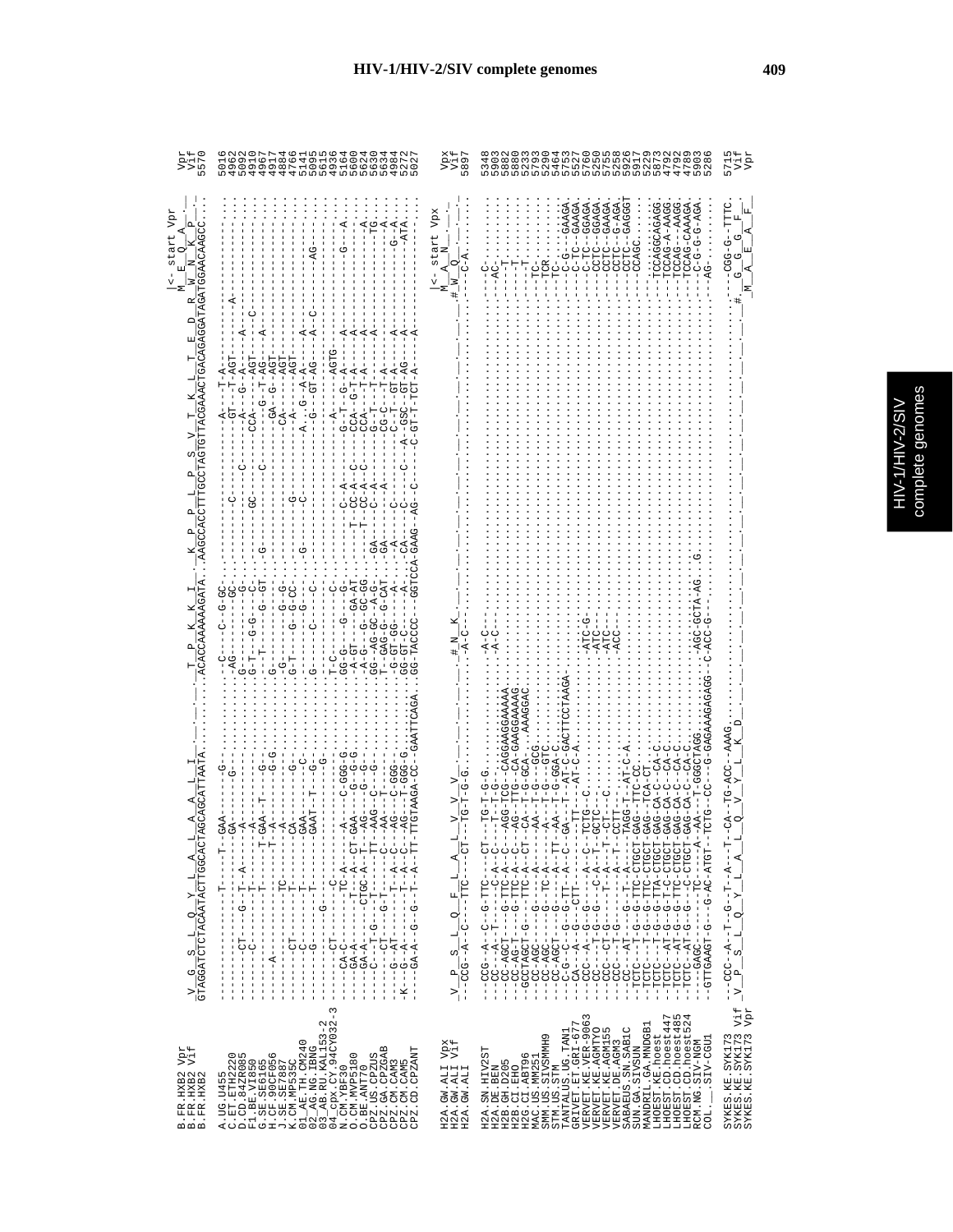|   | C<br>a |
|---|--------|
|   | Б      |
|   |        |
|   |        |
|   |        |
|   |        |
|   |        |
|   | ÷<br>ń |
| с |        |
|   | ¢      |
|   |        |
|   |        |
|   |        |
|   |        |
|   |        |
|   |        |
|   | ì      |
|   |        |

| Vpr<br>5623<br>ż,                                                                                            | 85<br>$\frac{28}{20}$<br>4<br>Б<br>4<br>4<br>4555455555<br>ഗ                                                                                                                                                                                      | Vpx<br>$\overline{97}$<br>5                                                                                                                                                                                                                                                                                         | ิ<br>ติดทั้งติด เพื่อ จัดติดที่ติดที่ติดติดติดติด<br>ติดที่ติดติดติดติดติดติดติดติดติดติด<br>ติดติดติดติดติดติดติดติดติดติดติดติด                                                                                                                                                                                                                                                                                                                                                                                                                                                                                                                                                 | 580                                                                                                                                                                                 |
|--------------------------------------------------------------------------------------------------------------|---------------------------------------------------------------------------------------------------------------------------------------------------------------------------------------------------------------------------------------------------|---------------------------------------------------------------------------------------------------------------------------------------------------------------------------------------------------------------------------------------------------------------------------------------------------------------------|-----------------------------------------------------------------------------------------------------------------------------------------------------------------------------------------------------------------------------------------------------------------------------------------------------------------------------------------------------------------------------------------------------------------------------------------------------------------------------------------------------------------------------------------------------------------------------------------------------------------------------------------------------------------------------------|-------------------------------------------------------------------------------------------------------------------------------------------------------------------------------------|
| $\mathbb{H}$<br>end                                                                                          | $-AAC$<br>$-A-$<br>$-4$<br>부<br>TTGT<br>턱<br>$\ddot{A}$<br>τŋ<br>ひ<br>ט<br>פי<br>95<br>--<br>$A-T$                                                                                                                                                | -GACAG-AC<br>$\Box$<br>Ιĸ<br>଼<br>$\Box$<br>з                                                                                                                                                                                                                                                                       | CT-GA-AGAAC<br>CT--ACAGAAC<br>TAC<br>TAC<br>U<br>CA<br>CT-GACAG-HO<br>CT-GA-AGAAC<br>$CT-AGG---CA-$<br>CT-GAGAG-A<br>CT-AACAGAA<br>$CT - ACAGAA$<br>Ś<br>FA<br>Ĥ<br>CT-GAGACAA<br>ATT-AG---CA<br>ි<br>g<br>F<br>CTT-ACAGAA<br>rtG-AG-<br>--DD-LD<br>$CT--A-$<br>CT-AG-<br>$CT - AG -$<br>CTCAG-<br>-9-DLD<br><b>UP-TL</b><br><b>CD-120</b><br><b>CO-LI</b><br>CLGGC<br>どー<br>$-1$<br>Φ<br>FD-<br>-TTTTGCAC<br><b>CHOOLD</b><br><b>U-55555</b><br><b>U-55555</b><br>CHI-C-C<br>-- 1999-1<br>U-000H---<br><b>COCOCO</b><br><b>TGGGG</b>                                                                                                                                             | GEGET-TOACHOHANH-TAAA<br>$\overline{v}$<br>U<br>ΙF<br>ᄇ<br>z<br>$\circ$                                                                                                             |
| COAGAAGACOAAGGOCACAGAGGGGACOACACAATGAATGGACACTAGAGG<br>д<br>S<br>囯<br>C<br>r٦<br>囯                           | GTC.<br>5<br>-<br>-<br>$A -$<br>$-4$<br>$-99 - 79$<br>$-CA$ -A<br>$C-A$<br>ひひゃー<br>UUU---4--<br>Ů<br>Ů<br><b>GC-5-7-75</b><br>í<br>$-49 - -1 -$<br>$-4 - 4 - 7$<br>ပု                                                                             | A-CAGTGGC-AAGAGAGA-ODDDDAGAGAG<br>囯<br>び<br>$\mathsf{F}$<br>国<br>l rai<br>q<br>ひ<br>Z<br>ω<br>oį<br>z<br>⋕                                                                                                                                                                                                          | A-CAGTGGC-AAGA-TC-CAGAGAGGC-TTC<br>-AAGAGACC-TT-GAGAGGC-TTC<br>ULAUD-ADAO-ALDACA-AJAA-U-U-U-UAU-A<br><br>A-CAC-CACACACACH-K-D-C-C-CACACH-<br>A-CAGTGG--AAGA-ACRRTA-GOGAGGCYTTC<br>ULLAUD-AD-<br>-00010-<br><br>- A-CAGAGAGAGAGAGH--DOLOAGAGAG<br>A-CAG-AGA-AGA-AGA-AGA-CHA-CAGA<br>$-1$<br>A-CAGTG--AAGAGGCA-TA<br>$F - C - F$<br>-ATTT4-5-AT-TCAG-<br>-ATATGG-ATTTGAGC<br>UU-DITTA-DURIO<br>0-4-5-54-505-124-5<br>-ATTTG-AT-T-AGC<br>--AGATGTA<br>H-H4-00H-H4---0H-<br>ATTTG--T-T-TCA-C<br>しゅ<br>E<br>A-CAGTGG<br>$-1$<br>Ĵ<br>Ψ<br>ひ<br>ひ                                                                                                                                       | $\mathsf{D}$<br>$\Delta$<br>$-ACC$<br>じー<br>-AATGT                                                                                                                                  |
|                                                                                                              |                                                                                                                                                                                                                                                   | ACCCAGAGAAACAGTACCACCAGGA<br>ひ<br>$\mathbf{\Omega}$<br><b>Ed</b><br>O<br>$\mathbf{a}$<br>д                                                                                                                                                                                                                          | $GF -$<br>GATTCCCAGGAAGGAAGCOGGATCH<br>UHURUUUUUUURURUUUUHURURRAGU<br>GATCCAAGAAGAACCAGGATGG<br>UULAPUCOUCHCAGAGEUNDULLAPUCH<br>GGCCCCAGAGACATACCACCAGGA<br>GACCCAGAAAGGTACCCCAGGA<br>COROOROOPROROROOPROD<br>COACOACAGAGAGAGOGAC<br>CCAAGGGAGAGAGTMCCACCAGAA<br>GATCCCAGAGAGAGACCAGGAG<br>AUUAUUUAUAAUAHUAUUUUGUAUA<br>GGCCAGAAGAGAGGAGCAAGTATCA<br>AUUAUUAUAUAUGAGAAUUHUAAUAAUUAU<br>GATCCCAGGAGAATCCCACCOTGGA<br><b>SRTCUAUUULAGGAGGAGUUULES</b><br>AUUUUUUUNHAAUAUAUAUAUUUUHAU<br>GGTCCCAGAAACAGCCAGGAGAA<br>GATCCAAGAGGCAAGAGCAGGAGAA<br>CAGCAAAGGAGAAAAAAACCTCCC<br>GATCCAGAGAGAGOODDEA<br>CACORORAROCOCHOROGRAMO<br>AUAUFFUACGAAAGFUUFUU<br>UURRACUUUUUUUUUUUU<br>$\vdots$ | GAATCOCCOORGOARGAAGGAACOTOFOTOCOOCOOCAT<br>ω<br>Ŀ<br>ΙĿ<br>Z<br>$\overline{a}$<br>H<br>U<br>$\circ$                                                                                 |
|                                                                                                              |                                                                                                                                                                                                                                                   | $\frac{1}{2}$ $\frac{1}{2}$ $\frac{1}{2}$ $\frac{1}{2}$ $\frac{1}{2}$ $\frac{1}{2}$ $\frac{1}{2}$ $\frac{1}{2}$ $\frac{1}{2}$ $\frac{1}{2}$ $\frac{1}{2}$ $\frac{1}{2}$ $\frac{1}{2}$ $\frac{1}{2}$ $\frac{1}{2}$ $\frac{1}{2}$ $\frac{1}{2}$ $\frac{1}{2}$ $\frac{1}{2}$ $\frac{1}{2}$ $\frac{1}{2}$ $\frac{1}{2}$ |                                                                                                                                                                                                                                                                                                                                                                                                                                                                                                                                                                                                                                                                                   | $\Delta$<br>S<br>CO.<br>O<br>$\frac{1}{2} \mathbb{E} \mathbb{E}$<br>$\frac{1}{2}$ $\frac{1}{2}$ $\frac{1}{2}$ $\frac{1}{2}$ $\frac{1}{2}$ $\frac{1}{2}$ $\frac{1}{2}$ $\frac{1}{2}$ |
| Vpr<br>Vif<br>$\begin{array}{ll} \text{B. FR. HXB2} \\ \text{B. FR. HXB2} \\ \text{B. FR. HXB2} \end{array}$ | 3<br>$\mathbf{m}$<br>CPZ.CM.CAM3<br>CPZ.CM.CAM5<br>CPZ.CD.CPZANT<br>$\begin{array}{c} \texttt{O}.\texttt{BE}.\texttt{ANT70} \\ \texttt{CPZ}.\texttt{US}.\texttt{CPZUS} \\ \texttt{CPZ}.\texttt{GA}.\texttt{CPZGAB} \end{array}$<br>0. CM. MVP5180 | H2A.GW.ALI Vif<br>H2A.GW.ALI Vpx<br>H2A.GW.ALI Vpx                                                                                                                                                                                                                                                                  | LHOEST.CD.hoest447<br>LHOEST.CD.hoest485<br>LHOEST.CD.hoest524<br>VERVET.KE.VER-9063<br>GRIVET.ET.GRI-677<br>MANDRIL.GA.MNDGB1<br>VERVET.KE.AGMTYO<br>VERVET.KE.AGM155<br>VERVET.DE.AGM3<br>SABAEUS.SN.SABIC<br>TANTALUS.UG.TAN1<br>LHOEST.KE.hoest<br>SMM.US.SIVSMMH9<br>LUDD-CIIS.<br>RCM.NG.SIV-NGM<br>SUN.GA.SIVSUN<br>H2A.SN.HIV2ST<br>H2G.CI.ABT96<br>MAC.US.MM251<br>H2B.GH.D205<br>H2A.DE.BEN<br>H2B.CI.EHO<br>STM.US.STM<br>coi.                                                                                                                                                                                                                                         | Vif<br>$_{\rm Vpx}$<br>SYKES.KE.SYK173<br>SYKES.KE.SYK173<br>SYKES.KE.SYK173                                                                                                        |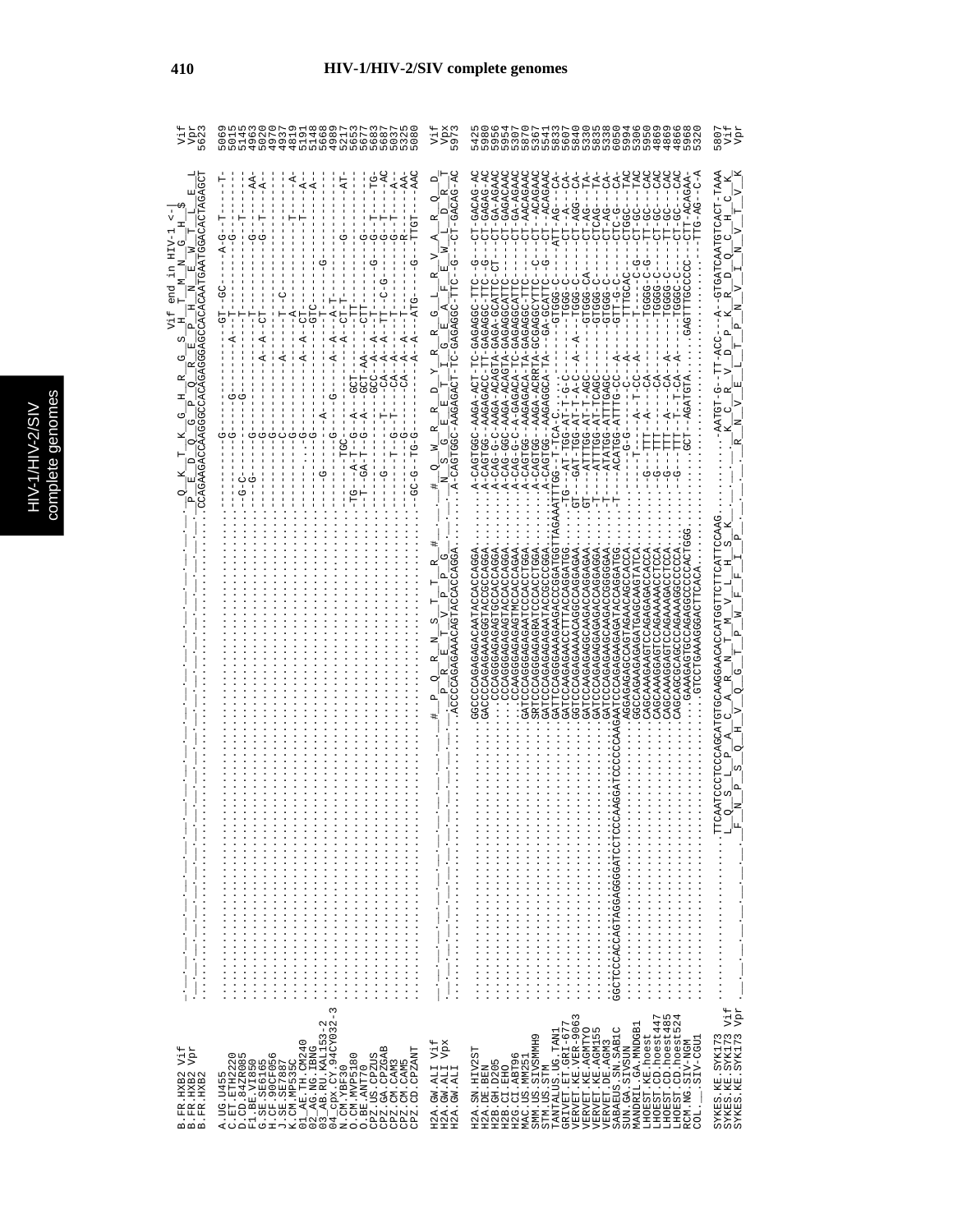| <b>CALC</b><br>١<br>2<br>í |
|----------------------------|
|                            |
|                            |
|                            |
|                            |
|                            |

|                                                                                 | DQWUNL<br>DQWUNL<br>925<br>$\circ$                                                                                                                                                                                                                                                                                                                                                                                                                                                                                                                                         | 609                                                                                                                                                                                                                                                                                                                                                             | 5454<br>5454<br>$^{17}_{00}$<br>40<br>せんのレ<br>$\circ$                                                                                                                                                                                                                                                                                                                                                                                                   | 593                                                                                                                                                                                                                                                                              |
|---------------------------------------------------------------------------------|----------------------------------------------------------------------------------------------------------------------------------------------------------------------------------------------------------------------------------------------------------------------------------------------------------------------------------------------------------------------------------------------------------------------------------------------------------------------------------------------------------------------------------------------------------------------------|-----------------------------------------------------------------------------------------------------------------------------------------------------------------------------------------------------------------------------------------------------------------------------------------------------------------------------------------------------------------|---------------------------------------------------------------------------------------------------------------------------------------------------------------------------------------------------------------------------------------------------------------------------------------------------------------------------------------------------------------------------------------------------------------------------------------------------------|----------------------------------------------------------------------------------------------------------------------------------------------------------------------------------------------------------------------------------------------------------------------------------|
|                                                                                 | Ů                                                                                                                                                                                                                                                                                                                                                                                                                                                                                                                                                                          | sequences                                                                                                                                                                                                                                                                                                                                                       | TCA-T-A-CTATAC<br>-DR-RRDDRDHORDDDRORDRRRDDHDHDHDHLRH<br>CAGTCA-C<br>ARCACACHOUCCORCHOHOUCCOUR<br>GCATGAACAAGGAA                                                                                                                                                                                                                                                                                                                                        | UDE-DEERDUDELIUUU EERDEDUUU ULLETULU EUDU EU                                                                                                                                                                                                                                     |
|                                                                                 |                                                                                                                                                                                                                                                                                                                                                                                                                                                                                                                                                                            |                                                                                                                                                                                                                                                                                                                                                                 |                                                                                                                                                                                                                                                                                                                                                                                                                                                         |                                                                                                                                                                                                                                                                                  |
|                                                                                 |                                                                                                                                                                                                                                                                                                                                                                                                                                                                                                                                                                            |                                                                                                                                                                                                                                                                                                                                                                 | GAA<br>$G-C-TAC$<br><b>SAGS</b><br>GGAG-TAC<br><b>GAA</b>                                                                                                                                                                                                                                                                                                                                                                                               | $-CC$                                                                                                                                                                                                                                                                            |
|                                                                                 |                                                                                                                                                                                                                                                                                                                                                                                                                                                                                                                                                                            | end<br>5                                                                                                                                                                                                                                                                                                                                                        | U-UU-LUHU-KU<br>ひ‐いひけのよび<br><b>U-LULUUR--</b><br>U-IUIUU4-U-<br>A-CTTCTGTC<br>A-CT-CT2<br>-G-AGGTC<br>G-AGGKC<br>AGGTC<br>$A-TT-C$<br>$A-TT--$                                                                                                                                                                                                                                                                                                          |                                                                                                                                                                                                                                                                                  |
|                                                                                 |                                                                                                                                                                                                                                                                                                                                                                                                                                                                                                                                                                            |                                                                                                                                                                                                                                                                                                                                                                 |                                                                                                                                                                                                                                                                                                                                                                                                                                                         |                                                                                                                                                                                                                                                                                  |
|                                                                                 |                                                                                                                                                                                                                                                                                                                                                                                                                                                                                                                                                                            |                                                                                                                                                                                                                                                                                                                                                                 | -TTCCAAG--<br>--AATCC-AG-                                                                                                                                                                                                                                                                                                                                                                                                                               |                                                                                                                                                                                                                                                                                  |
|                                                                                 | ECA<br>U<br>U<br>P<br>O<br>U                                                                                                                                                                                                                                                                                                                                                                                                                                                                                                                                               |                                                                                                                                                                                                                                                                                                                                                                 | CAACT-A-TTTCAGG-CA<br>GAACTTA-TTHOAGG-<br>CC-AGAACTRA-TTECCAG<br>$-AGAGGCTTA-T$<br>GAAACAA-<br>AGCAGCAATAG<br>GAGCT-A<br>GAAGCCA<br>ひけひひえのキーしひ<br>ひけひひえのひーひの<br>GCC-AGAACTC<br>G--AGAACT<br>UCCC--AGAAC                                                                                                                                                                                                                                                 |                                                                                                                                                                                                                                                                                  |
| $\frac{\text{L}}{\text{TTTAGAGGAGGTTRAGAATGAAGCTGTAA}} \text{N} \label{eqn:R1}$ | $\begin{aligned} C &\,--\,--\,A\,--\,--\,A\,--\,A\,--\,A\,--\,A\,--\,A\,--\,A\,--\,A\,--\,A\,--\,A\,--\,A\,--\,A\,--\,A\,--\,A\,--\,A\,--\,A\,--\,A\,--\,A\,--\,A\,--\,A\,--\,A\,--\,A\,--\,A\,--\,A\,--\,A\,--\,A\,--\,A\,--\,A\,--\,A\,--\,A\,--\,A\,--\,A\,--\,A\,--\,A\,--$<br>$--AC$<br>$-1$ - $-1$ - $-1$<br>-------------<br>$\begin{bmatrix} 1 \\ 1 \\ 1 \end{bmatrix}$<br>$-1$<br>$-1$<br>$-1$<br>$-1$<br>$-1$ $-1$ $-1$ $-1$ $-1$ $-1$<br>J<br>ţ<br>I<br>$\frac{1}{1}$<br>$\frac{1}{1}$<br>$\frac{1}{1}$                                                         | 闰<br>$\frac{1}{1 - \alpha} \frac{1}{\alpha} \frac{1}{\alpha} \frac{1}{\alpha} \frac{1}{\alpha} \frac{1}{\alpha} \frac{1}{\alpha} \frac{1}{\alpha} \frac{1}{\alpha} \frac{1}{\alpha} \frac{1}{\alpha} \frac{1}{\alpha} \frac{1}{\alpha} \frac{1}{\alpha} \frac{1}{\alpha} \frac{1}{\alpha}$<br>ပ<br>ෆ්<br> <br>$\mathbb{R}^2$<br>$\alpha$<br>$\frac{G-L-K}{A-L}$ | $- -4A - - - - - - -$<br>$-$ AAGA-<br>Ud5d1--5--5-5d--4-4d-------5-40                                                                                                                                                                                                                                                                                                                                                                                   | 7-ひひH⊄-----セひ--Hひ⊄-ひ-Hひ⊄---ひひひ<br>$\frac{D-R-S-I}{T-E-R-S}$<br>$\frac{\textit{G} \quad R \quad \textit{T} \quad \textit{G} \quad \textit{S} \quad \textit{D}}{\textit{A} \quad \textit{E} \quad \textit{E} \quad \textit{L} \quad \textit{V} \quad \textit{V} \quad \textit{V}}$ |
|                                                                                 | $-$ – – $ \overline{A}$<br>I<br>Ļ<br>$\frac{1}{1}$<br>$\frac{1}{1}$<br>$\frac{1}{1}$<br>$\overline{A}$<br>ひ<br>К<br>Ü<br>J.<br>T<br>J,<br>I.<br>$\overline{\phantom{a}}$                                                                                                                                                                                                                                                                                                                                                                                                   | ⊾ <br> <br>$\,$ I<br>$\approx$<br>Ţ<br>$\frac{1}{2}$<br>  i<br> <br> 04<br>$\alpha_{\parallel}$                                                                                                                                                                                                                                                                 | $CA-G-$                                                                                                                                                                                                                                                                                                                                                                                                                                                 |                                                                                                                                                                                                                                                                                  |
| Vpr<br>B.FR.HXB2<br>B.FR.HXB2                                                   | 3<br>$\begin{array}{l} \text{D. CD. 842R085} \\ \text{F1. B2. V1685} \\ \text{F1. B3. V1685} \\ \text{H. CE. 90CF056} \\ \text{H. CE. 90CF056} \\ \text{D. 1.3E. 3E7887} \\ \text{D1. 2A. 1F1. 1C0240} \\ \text{D2. 2A3. F1F1. 1C0240} \\ \text{D2. 2A3. F1F1. 1C0240} \\ \text{D3. 2A3. F1F1. 1C024} \\ \text{D4. 2A3. F1F$<br>CPZ.GA.CPZGAB<br>CPZ.CM.CAM3<br>CPZ.CM.CAM5<br>CPZ.CD.CPZANT<br>$\circ$ m<br>O. CM. MVP5180<br>$\begin{array}{c} \texttt{O}.\texttt{BE}.\texttt{ANT70} \\ \texttt{CPZ}.\texttt{US}.\texttt{CPZUS} \end{array}$<br>A.UG.U455<br>C.ET.ETH222 | Vpx<br>Vif<br>$\begin{array}{l} \tt H2A\cdot GW\cdot ALI\\ \tt H2A\cdot GW\cdot ALI\\ \tt H2A\cdot GW\cdot ALI \end{array}$                                                                                                                                                                                                                                     | VERVET.KE.VER-9063<br>LHOEST.CD.hoest447<br>LHOEST.CD.hoest485<br>LHOEST.CD.hoest524<br>GRIVET. ET. GRI-677<br>MANDRIL.GA.MNDGB1<br>VERVET.KE.AGMTYO<br>VERVET.KE.AGMI55<br>SABAEUS.SN.SAB1C<br>TANTALUS.UG.TAN1<br>LHOEST.KE.hoest<br>C<br>.SIV-CGU1<br>SMM.US.SIVSMMH<br>RCM.NG.SIV-NGM<br>VERVET.DE.AGM3<br>SUN.GA.SIVSUN<br>55<br>G<br>H2A.SN.HIV2<br>H2B. GH. D205<br>H2G.CI.ABT9<br>MAC.US.MM25<br>H2B.CI.EHO<br>STM.US.STM<br>H2A.DE.BEN<br>COL. | Vif<br>Vpr<br>SYKES.KE.SYK173<br>SYKES.KE.SYK173<br>SYKES.KE.SYK173                                                                                                                                                                                                              |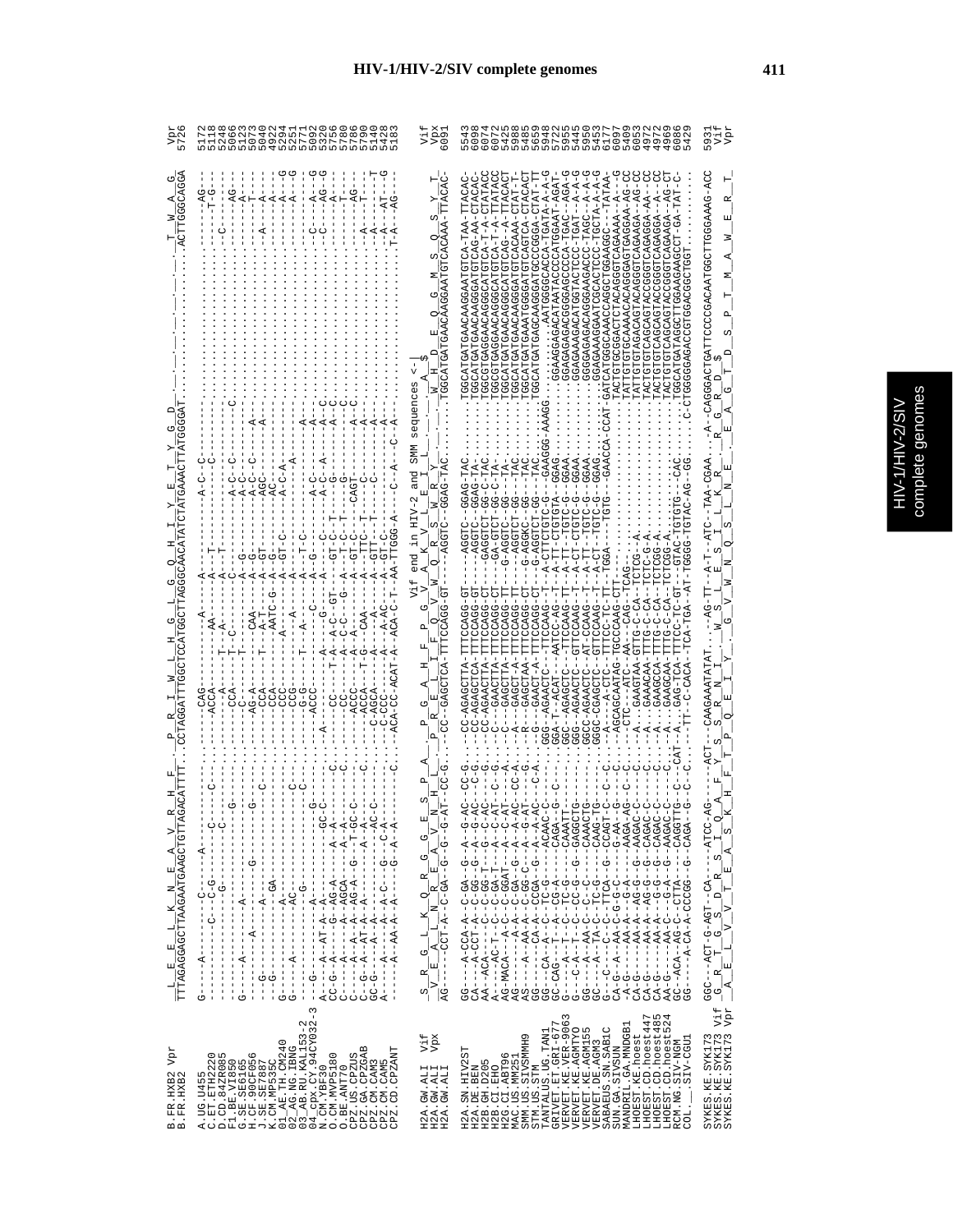|   | C<br>s |
|---|--------|
|   |        |
|   |        |
|   |        |
|   |        |
|   |        |
|   | ఠ      |
| с |        |
|   | 5<br>ſ |
|   |        |
|   |        |
|   |        |
|   |        |
|   |        |
| ٦ |        |
|   | ì      |

őς

|                                                                                                                                 |                                                                                                                                                                                                                                                                                                                                                                                                                                                                                                                                                                                                                                                                                                                                                                                                                                                                                                                                                                                                                                                                                                                                                                                                                                                                                                                                                                                                                                                            |                                                                                                                                                                                                                                                               | 004                                                                                                                                                                                                                                                                                                                                                                                                                                                                                                                                                                                                                                                                                                                                                                                                                                                                                                                                                                                                                                                                                                                                                                                                                                        | Vpr<br>exon.<br>6022                                                                                                                      |
|---------------------------------------------------------------------------------------------------------------------------------|------------------------------------------------------------------------------------------------------------------------------------------------------------------------------------------------------------------------------------------------------------------------------------------------------------------------------------------------------------------------------------------------------------------------------------------------------------------------------------------------------------------------------------------------------------------------------------------------------------------------------------------------------------------------------------------------------------------------------------------------------------------------------------------------------------------------------------------------------------------------------------------------------------------------------------------------------------------------------------------------------------------------------------------------------------------------------------------------------------------------------------------------------------------------------------------------------------------------------------------------------------------------------------------------------------------------------------------------------------------------------------------------------------------------------------------------------------|---------------------------------------------------------------------------------------------------------------------------------------------------------------------------------------------------------------------------------------------------------------|--------------------------------------------------------------------------------------------------------------------------------------------------------------------------------------------------------------------------------------------------------------------------------------------------------------------------------------------------------------------------------------------------------------------------------------------------------------------------------------------------------------------------------------------------------------------------------------------------------------------------------------------------------------------------------------------------------------------------------------------------------------------------------------------------------------------------------------------------------------------------------------------------------------------------------------------------------------------------------------------------------------------------------------------------------------------------------------------------------------------------------------------------------------------------------------------------------------------------------------------|-------------------------------------------------------------------------------------------------------------------------------------------|
|                                                                                                                                 | AGAG<br>CAGZ<br>$-4$<br>FCE.<br>ပှံ<br>$-1 - 1$<br>CTC-C                                                                                                                                                                                                                                                                                                                                                                                                                                                                                                                                                                                                                                                                                                                                                                                                                                                                                                                                                                                                                                                                                                                                                                                                                                                                                                                                                                                                   |                                                                                                                                                                                                                                                               | ACAG<br>ACA<br>$-4$<br>ーーーズ<br>しししし<br>ひひひひ<br>$-4$<br>$\tilde{A}$ -5<br>$\bar{c}_1$<br>GGA<br><b>GAGAG</b><br>-CTAC<br><b>GAAG-C</b><br>$-400-$<br>$-TTAC$<br>$C--TACCC--ATRCC$<br>$C-ATAC$<br><b>GGGAC</b><br>G-GTA<br>$C-ATA$<br>CGATC<br>-PAGE                                                                                                                                                                                                                                                                                                                                                                                                                                                                                                                                                                                                                                                                                                                                                                                                                                                                                                                                                                                         | <b>AGAG</b><br>$GA - AC$                                                                                                                  |
|                                                                                                                                 | ATAGGCGT<br>$\ddot{A}$<br>$-$ A<br>AUAUUAHAUAUUHUHUUUHHAAUAU<br>$C - AG$                                                                                                                                                                                                                                                                                                                                                                                                                                                                                                                                                                                                                                                                                                                                                                                                                                                                                                                                                                                                                                                                                                                                                                                                                                                                                                                                                                                   | じけいじ<br>i u<br>Ida<br>ひ                                                                                                                                                                                                                                       | CCCTTT-A<br>COLORE<br><b>GCTTGCA</b><br>CCTTA-G<br>CCCTT--A<br><b>D-DILDD.</b><br>CCTTTT-A<br><b>DA-D-10:</b><br>$BC - CAAG$<br><b>LGLCLV-C</b><br>CCCTTT-A<br>CCCTTT-A<br>CC-AAGAC<br>$-CA-AA$<br>$-GG - PAA$<br>C-ACAA<br>CTTTT<br>$CA-GAGA - -$<br>CA-GAG<br>$-A$ -A $-$ A $C$                                                                                                                                                                                                                                                                                                                                                                                                                                                                                                                                                                                                                                                                                                                                                                                                                                                                                                                                                          | G-TAT-CC                                                                                                                                  |
| q<br>HXB <sub>2</sub><br>q<br>q                                                                                                 | frameshift<br>$- - - - - - - - - - -$<br>ţ<br>J<br>$\frac{1}{1}$<br>$\begin{bmatrix} 1 \\ 1 \\ 1 \\ 1 \end{bmatrix}$                                                                                                                                                                                                                                                                                                                                                                                                                                                                                                                                                                                                                                                                                                                                                                                                                                                                                                                                                                                                                                                                                                                                                                                                                                                                                                                                       |                                                                                                                                                                                                                                                               | $A - B - C - C - A - D - A$<br>GT-AG-AA<br>$-TC$ -- $TC$ --<br>$G - P G - P F$<br>$-AGCTCAJ$<br>$-TC$ --TG<br><b>PHP-0-1</b><br>UHD-U--<br>$-55 - -$<br>U<br>UUC-<br>$-4 - 7$<br><b>CA--G-SC--</b>                                                                                                                                                                                                                                                                                                                                                                                                                                                                                                                                                                                                                                                                                                                                                                                                                                                                                                                                                                                                                                         | TGCTGCA                                                                                                                                   |
| $\frac{-V - E - A - I - I - R - I - I}{-V - E - A - I - I - I - R - I - I - I - I}$<br>nda<br>Ada<br>B. FR. HXB2<br>B. FR. HXB2 | GTGGAAGCCATAATAAGAATTCTGCAACA<br>- - ペーロン - - - - - - - - - - - - - - ウ - - ペー<br>-------------<br>$-1 - 1 - 1 - 1 - 1 - 1$<br>$\begin{array}{c}\n\cdots & \cdots \\ \vdots & \ddots & \vdots \\ \vdots & \ddots & \vdots \\ \vdots & \ddots & \vdots \\ \vdots & \ddots & \vdots \\ \vdots & \ddots & \vdots \\ \vdots & \ddots & \vdots \\ \vdots & \ddots & \vdots \\ \vdots & \ddots & \vdots \\ \vdots & \ddots & \vdots \\ \vdots & \ddots & \vdots \\ \vdots & \ddots & \vdots \\ \vdots & \ddots & \vdots \\ \vdots & \ddots & \vdots \\ \vdots & \ddots & \vdots \\ \vdots & \ddots & \vdots \\ \vdots & \ddots & \vdots \\ \vdots & \ddots & \vdots \\ $<br>$---T - - - - - - - - - -$<br>ţ<br>ł<br>$\frac{1}{1}$<br>$\frac{1}{1}$<br>$\frac{1}{1}$<br>$\frac{1}{1}$<br>$\frac{1}{1}$<br>$\frac{1}{1}$<br>$-4$<br>÷<br>ا<br>۲<br>ا<br>턱<br>부<br>ں<br>!<br>J<br>무-T<br>부<br>F<br>J<br>턱<br>J<br>$\begin{array}{ll} \texttt{B} & \texttt{IFR} & \texttt{HXB2} \\ \texttt{C} & \texttt{C} & \texttt{B} \texttt{C} & \texttt{HXB2} \\ \texttt{C} & \texttt{D} & \texttt{G} & \texttt{HXB2} \\ \texttt{D} & \texttt{D} & \texttt{G} & \texttt{HXB3} \\ \texttt{D} & \texttt{D} & \texttt{G} & \texttt{HXB3} \\ \texttt{C} & \texttt{S} & \texttt{B} & \texttt{S} & \texttt{B} \\ \texttt{D} & \texttt{S} & \texttt{S} & \texttt{B} &$<br>CPZ.GA.CPZGAB<br>CPZ.CD.CPZANT<br>0. CM. MVP5180<br>CPZ.US.CPZUS<br>CPZ.CM.CAM3<br>CPZ.CM.CAM5<br>O.BE.ANT70 | $\frac{K}{A\lambda\lambda\Gamma}\frac{Y}{T\lambda G\lambda T\lambda} \frac{Y}{C T\lambda} \frac{L}{C T\lambda} \frac{L}{C T\lambda G T\lambda} \frac{L}{C T\lambda} \frac{M}{A\lambda} \frac{Q}{T\lambda} \frac{K}{T\lambda}$<br>H2A.GW.ALI VPX<br>H2A.GW.ALI | AA-T-TAGATATT-CU-AA----GA-<br>AA-T-TAGATATT-CT-CC-AA----A-<br>AAAT-TAGATACT-GTTGC-AA----GA-<br>AAAT-TAGCTATT-GT-TC-AA----A-<br>AA-T-TAGATATT-GTTGC-GA----A-<br>AAATRCAGATACT-CT-GA-A--GA--GA-<br>AAAT-TAGATACT-GT-CA-A--GA-<br>$- CTT-TAGATATTATTAT-TG-T-G-A-CA-$<br>-GCT-CAAGTACTAT------G-T---B-<br>-CCT-TAGATACTAT------G-T---B-<br>-CCT-TAGATACTAT--GT-GG-T---GA-<br>-CCT-CAAATATTAT--GC-AG-A---A-<br>-CAT-TAAGTATTATC-CT-AG-T-GA<br>-CTT-TAAATATTAT-A-T-G----A-<br>TGCATGAAAT-C--C-CCC-AG-CA-TAG<br>TGCATGAAAT-C--T-CC--AG-AA-TAG<br>TGCATGAGAT-C--T-C--AG-AA-TAG<br>0KH-KH-0K-LHU-U--U-HKUKUHKUUH<br>- 4 - - - - - - 4 5 - 2 FATADO - 2 FAURORE - FOU<br>- - AAT-CAGATACT-TT-AA<br>$-0$ -0-0-41-1-1-0-0-0- $\cdots$<br>LHOEST.CD.hoest447<br>LHOEST.CD.hoest485<br>LHOEST.CD.hoest524<br>VERVET.KE.VER-9063<br>VERVET.KE.AGMTYO<br>$\begin{array}{ll} {\rm TANTALUS\cdot UG\cdot TAM1}\\ {\rm GRLVET\cdot ET\cdot GRL-677} \end{array}$<br>MANDRIL.GA.MNDGB1<br>Б<br>SABAEUS.SN.SABIC<br>VERVET.KE.AGM15<br>LHOEST.KE.hoest<br>SMM.US.SIVSMMH9<br>.SIV-CGU1<br>RCM.NG.SIV-NGM<br>VERVET.DE.AGM3<br>SUN.GA.SIVSUN<br>H2A.SN.HIV2ST<br>H2A.DE.BEN<br>H2G.CI.ABT96<br>MAC.US.MM251<br>H2B. GH. D205<br>H2B.CI.EHO<br>STM.US.STM<br>COL. | A--TTG-A---GG------GCA--CA-T-T<br>IM L D M V R A L N L<br>$M_{\odot}$<br>SYKES.KE.SYK173<br>SYKES.KE.SYK173 Vpr<br>Tat<br>SYKES.KE.SYK173 |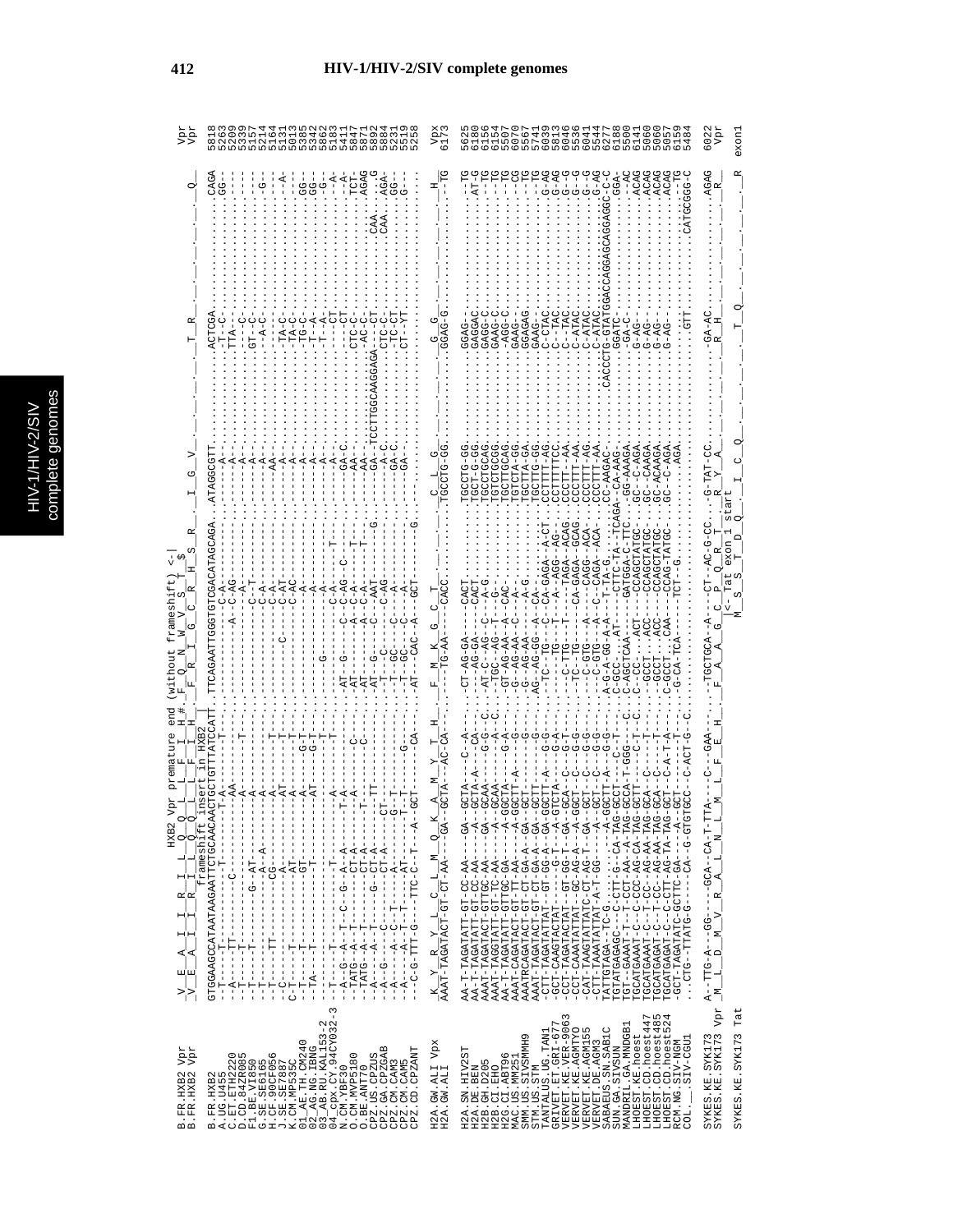|  | 2<br>è<br>5<br>ì |
|--|------------------|
|  |                  |

 $\omega$ 

| osgs<br>3850<br>exon.                                                                                                                                                                                                                                                                                                               | 5119663574420161308251849641001100010000000000000000000                                                                                                                                                                                                                                                                                                                                                                                                                                                                                                                                                                                                                                                                                                       | Vpx, Vpr<br>6275                                                                                                                                                                                             | ちらるところできることできることできることでいうとうこうとうとうとりついいとしていいことによりこと ころろうさん こうじょうしょう こうこうしょう こうしょうしょう こうしょう こうしょう こうしょう こうしょう                                                                                                                                                                                                                                                                                                                                                                                                                                                                                                                                                                                                                                                                                                                                                                                                                                                                                                                                                                                                                                                                                                                                                                                                                                                                                                                                                                                                                                                                                                                                                                                    | 6042<br>Vpr<br>exon                                                                                                                                                                                                                                                                                                                       |
|-------------------------------------------------------------------------------------------------------------------------------------------------------------------------------------------------------------------------------------------------------------------------------------------------------------------------------------|---------------------------------------------------------------------------------------------------------------------------------------------------------------------------------------------------------------------------------------------------------------------------------------------------------------------------------------------------------------------------------------------------------------------------------------------------------------------------------------------------------------------------------------------------------------------------------------------------------------------------------------------------------------------------------------------------------------------------------------------------------------|--------------------------------------------------------------------------------------------------------------------------------------------------------------------------------------------------------------|-----------------------------------------------------------------------------------------------------------------------------------------------------------------------------------------------------------------------------------------------------------------------------------------------------------------------------------------------------------------------------------------------------------------------------------------------------------------------------------------------------------------------------------------------------------------------------------------------------------------------------------------------------------------------------------------------------------------------------------------------------------------------------------------------------------------------------------------------------------------------------------------------------------------------------------------------------------------------------------------------------------------------------------------------------------------------------------------------------------------------------------------------------------------------------------------------------------------------------------------------------------------------------------------------------------------------------------------------------------------------------------------------------------------------------------------------------------------------------------------------------------------------------------------------------------------------------------------------------------------------------------------------------------------------------------------------|-------------------------------------------------------------------------------------------------------------------------------------------------------------------------------------------------------------------------------------------------------------------------------------------------------------------------------------------|
|                                                                                                                                                                                                                                                                                                                                     |                                                                                                                                                                                                                                                                                                                                                                                                                                                                                                                                                                                                                                                                                                                                                               | $\mathbf{\Omega}$<br>Φ<br>Ü<br>д<br>д<br>Ŀ,<br>囯<br>$\vdash$<br>starts<br>$\mathbf{\Omega}$<br>$\overline{A}$<br>$\leq -$ Vpr E<br>Σ                                                                         | <b>CORCOORGOREROORGOCOOCDOECEORGRORGOORGOECEORG</b><br>TGACTGAAGCACCAACAGATTTCCCCCAGAAGATGGGACCCCAC<br>TGGCAGAAGCAGTCCCAGAGATTCCTCCAGAGATAAAAACCCACA<br>TGGCAGAAGCAGCCCAGAGATCCCTCCAGAGAACGAGAACCCACACA<br>A.ATGACAGAAAGACTCCAGAAAGATGAAGCCCCACA<br>A.ATGACACACAGACCTCCAGAGGATGAAGGCCCACA                                                                                                                                                                                                                                                                                                                                                                                                                                                                                                                                                                                                                                                                                                                                                                                                                                                                                                                                                                                                                                                                                                                                                                                                                                                                                                                                                                                                     |                                                                                                                                                                                                                                                                                                                                           |
| art<br><b>AG</b><br>$\alpha$<br>$\frac{1}{2}$ $\frac{1}{2}$<br>GGAGAGCAAGAAATGGAGCCAGTAGATCCT<br>$\omega$<br>exon 1<br>$\begin{array}{cccccc}\nM & E & P & V & D \\ \hline\nH & V & V & \text{normal end} \\ R & R & G & A & S & R\n\end{array}$<br>co.<br>$\mathbf{a}_{\parallel}^{\parallel}$<br>$\rightarrow$ Tat<br>К<br>R<br>R | CAGTAGAT<br>Ch<br>$A + A$<br>144444<br>Ū<br>---AGG-ATGGAACCAGT--ATCC-AG-<br>AC-C-AG-G-A--AGA--A-ATGGA-<br>- - - - - - AGG-ATGATCCAGT-- ATCC-AA<br>-A----A---AT-ATGARDOHROUN-D-H------<br>-GAG--ATGA-CCAGU-ATCC-GA.<br>-A--CAG--ATGGAACCAGT--ATCY-AA.<br>ひぱ-ひばひひ--ひひH---ひひ-ひ-ひ-みぱ--<br>$\frac{1}{1}$<br>$- - - - - - - - - - - -$<br>$\frac{1}{1}$<br>$-1$ $-1$ $-1$ $-1$ $-1$ $-1$<br>$-1 - 1 - 1 - 1 - 1$<br>$\frac{1}{1}$<br>$-1$ $-1$ $-1$ $-1$ $-1$ $-1$<br>$\frac{1}{1}$<br>j.<br>I<br>$\frac{1}{1}$<br>ט<br>ו<br>$\frac{1}{1}$<br>I<br>$-1 - 5 - -1$<br>Ţ<br>$\frac{1}{1}$<br>-- 5-- 55-----<br>$\frac{1}{1}$<br>$\frac{1}{1}$<br>ţ<br>$-1 - - - - -$<br>$\frac{1}{1}$<br>$-1 - - - - - -$<br>п<br>į<br>ï<br>$-4$<br>$\overline{A}$<br>I<br>I<br>Ţ<br>п | Ч<br>CCCCLCCLCCCCCCCCCCLCLAGICLA<br>Vpx ends<br>$\mathbf{a}$<br>$\mathbf{p}$<br>$\mathbf{a}$<br>$\mathbf{a}$<br>Δ<br>ひH‐ひ‐‐のぱひHぱのぱ・・・のひH‐‐の‐の‐‐ひひ‐‐<br>д<br>U<br>w.<br>R<br>Z<br>U<br>U<br>$\mathbf{a}$<br>ゼ | CCTACAAGAC<br>$CTAA$ .<br>CTAA.<br>CTAA<br>$\ddot{O}$ $\ddot{A}$ $\ddot{A}$<br>ひ<br>CTCCTCCTCCTCCTCCTCCTCCAGCATAG<br>CTCCTCCCCCCCAGGACTAGCATA.<br>CONDINENTATION CONDIDINATION<br>CTCCTCCTCCCCCCCCDDDDDDDDDDDL<br>CCCCTCCTCCCCCTCCAGGTCTAGTCTA<br>CTCCTCCTCCCCCCAGGACTAGCATA<br>CAGGGGGGACCACOROUDOUGCATTGATTG<br>CTCCTCCCCCCCCAGGCTTAGCATA<br>C-AACCGTGCACCAGGACTTGATTA<br>CAAATCGTGCCACCAGGACTTGAGTG<br>CAGGACGTGCCCACCAGGACTTGATTA<br>GACCAGGCAAGGGACATTAGAAGAGG<br>TAGATTATAA<br>TGAAGGAGACATACAACGAGGCAGTGA<br>CTAAAAGAGACATACAAAGGCCCGTTA<br>CTGAAAGAAGATATATAGGGCCCC<br>CTGGAAGGAGATATANGAGGCCCATTA<br>-TAGATTATAA<br>Ū.<br>ひH-ひ--ひばひHぱひぱ・・・のひH--ひ-ひ-ひひひ--<br>ひローひーーひざみひーぱーーぱーひロローーひーぱーひーひひー<br>UH-U--URUHRUR UUH--UUD---<br>$\begin{array}{l} \texttt{-}-500-1.0001-0.00014-0.00014-0.00014-0.00014-0.00014-0.00014-0.00014-0.00014-0.00014-0.00014-0.00014-0.00014-0.00014-0.00014-0.00014-0.00014-0.00014-0.00014-0.00014-0.00014-0.00014-0.00014-0.00014-0.00014-0.000$<br>DACA--DA-GACACACO--AG--AG-<br>$\begin{array}{l} \mathbf{A}^{--}-\mathbf{c}\mathbf{A}\mathbf{G}-\mathbf{c}\mathbf{A}\mathbf{G}\mathbf{G}\mathbf{A}\mathbf{G}\mathbf{G}\mathbf{A}\mathbf{G}\mathbf{G}\mathbf{A}\mathbf{G}\mathbf{G}\mathbf{A}\mathbf{G}\mathbf{G}\mathbf{A}\mathbf{G}\mathbf{G}\mathbf{A}\mathbf{G}\mathbf{G}\mathbf{A}\mathbf{G}\mathbf{G}\mathbf{A}\mathbf{G}\mathbf{G}\mathbf{G}\mathbf{A}\mathbf{G}\mathbf{G}\mathbf{G}\mathbf{A}\mathbf{G}\mathbf{G}\mathbf{G}\mathbf$<br>$CCCATC--C-C-2-C--C--ACCA---C-TA$<br>CTCACC-G-C-A-C---ACCA---C---A<br>CTCACC-G-A-C----ACCA-A-C---A<br>AT-U----ひひ��---ひ-��-ひ-V----ひひばひばひ<br>ARRO--DRUDRR-D-ARUD-RU-D-DRUR-<br>-H-UOR-RRUU-RHUHUUUHHUUUH-HRR | $\vdots$<br>$\begin{bmatrix} F & I \end{bmatrix}$<br>$\frac{1}{\sqrt{2}}$<br> თ<br>.<br>$\frac{Vpr}{Vpr}$ $\frac{G-V}{r}$ $\frac{F}{P}$ $\frac{H-V}{H}$ $\frac{F}{S}$<br>$\frac{Vpr}{Vpr}$ end in SIVSYKES<br>$-\frac{p}{H}$ $\frac{S-1}{P}$<br>$\begin{array}{c} \mathbf{p} \\ \mathbf{p} \\ \mathbf{p} \end{array}$<br>$\triangleright$ |
| Tat<br>$_{\rm Vpt}$<br>B.FR.HXB2<br>B.FR.HXB2<br>B. FR. HXB2                                                                                                                                                                                                                                                                        | $04$ $_{\rm CPX}$ . CY. 94CY032-3<br>N. CM. YBF30<br>$\begin{array}{l} \text{A. UG. U455} \\ \text{C. ET. err122020} \\ \text{F1. B: V1580}\\ \text{G. SE. SE055}\\ \text{G. SE. SE165}\\ \text{G. SE. SE165}\\ \text{G. SE. SE165}\\ \text{G. SE. SE165}\\ \text{G. SE. SE165}\\ \text{K. C} \text{M. MPS55C}\\ \text{M. PES35C}\\ \text{M. PES35C}\\ \text{M. MPS35C}\\ \text{M. R. L153-2}\\ \text{M. R. M. L153-2}\\ \text{M. R. M. L153-2}\\$<br>CPZ.GA.CPZGAB<br>CPZ.CD.CPZANT<br>CPZ.US.CPZUS<br>O. CM. MVP5180<br>CPZ.CM.CAM3<br>CPZ.CM.CAM5<br>O.BE.ANT70                                                                                                                                                                                            | H2A.GW.ALI Vpx,Vpr<br>H2A.GW.ALI                                                                                                                                                                             | VERVET.KE.VER-9063<br>LHOEST.CD.hoest447<br>LHOEST.CD.hoest485<br>LHOEST.CD.hoest524<br>GRIVET.ET.GRI-677<br>MANDRIL.GA.MNDGB1<br>VERVET.KE.AGMTYO<br>VERVET.KE.AGM155<br>VERVET.DE.AGM3<br>SABAEUS. SN. SAB1C<br>TANTALUS.UG.TAN1<br>LHOEST.KE.hoest<br>SMM.US.SIVSMMH9<br>SIV-CGU1<br>RCM.NG.SIV-NGM<br>H2A.SN.HIV2ST<br>SUN.GA.SIVSUN<br>H2G.CI.ABT96<br>MAC.US.MM251<br>H2B.GH.D205<br>H2A.DE.BEN<br>H2B.CI.EHO<br>STM.US.STM<br>COL.                                                                                                                                                                                                                                                                                                                                                                                                                                                                                                                                                                                                                                                                                                                                                                                                                                                                                                                                                                                                                                                                                                                                                                                                                                                     | Tat<br>$_{\rm Vpr}$<br>$\begin{array}{ll} \texttt{SYKES}\texttt{.\,KE}\texttt{.\,SYK173} \\ \texttt{SYKES}\texttt{.\,KE}\texttt{.\,SYK173} \\ \texttt{SYK173}\texttt{.\,SYK173} \end{array}$                                                                                                                                              |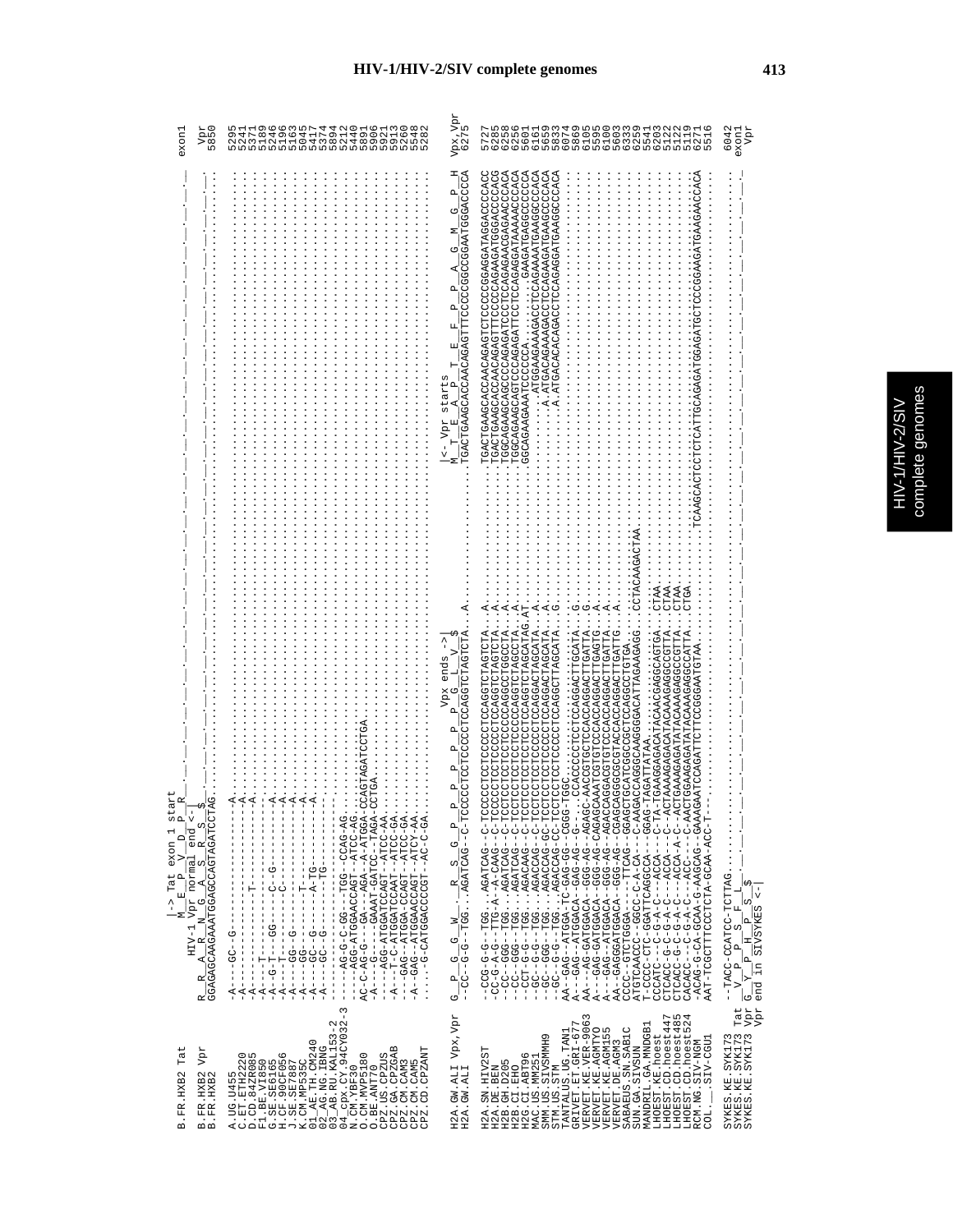| exon.<br>85<br>Б              | MHUHHO4W80489990000<br>し849644594490045648<br>Ч966wF44004649048<br>9.4<br>$\sim$ $\sim$<br>ហហហហហហហហហហហហហហហហហហហហ                                                                                                                                                                                                                                                                                                                                                                                                                                        | 6405<br>30405<br>exon1<br>exon1                                                                                                                                                                                                                                                                                                                                                                                                                                                                                                                                         | 00 PHO PHO PHO PHO DO PHO PHO PHO<br>00 PHO DO DO DO DO DO DO DO DO DO DO DO PHO<br>00 PHO DO DO DO DO DO DO DO DO DO PHO PHO PHO<br>00 PHO PHO PHO DO DO PHO PHO NO PHO<br>00 PHO PHO PHO DO PHO PHO NO PHO<br>00 PHO PHO PHO DO PHO PHO NO<br>$\frac{5}{41}$<br>$\circ$                                                                                                                                                                                                                                                                                                                                                                                                                                                                                                                                                                                      | 6042<br>exoni                      |
|-------------------------------|--------------------------------------------------------------------------------------------------------------------------------------------------------------------------------------------------------------------------------------------------------------------------------------------------------------------------------------------------------------------------------------------------------------------------------------------------------------------------------------------------------------------------------------------------------|-------------------------------------------------------------------------------------------------------------------------------------------------------------------------------------------------------------------------------------------------------------------------------------------------------------------------------------------------------------------------------------------------------------------------------------------------------------------------------------------------------------------------------------------------------------------------|----------------------------------------------------------------------------------------------------------------------------------------------------------------------------------------------------------------------------------------------------------------------------------------------------------------------------------------------------------------------------------------------------------------------------------------------------------------------------------------------------------------------------------------------------------------------------------------------------------------------------------------------------------------------------------------------------------------------------------------------------------------------------------------------------------------------------------------------------------------|------------------------------------|
|                               |                                                                                                                                                                                                                                                                                                                                                                                                                                                                                                                                                        | $_{\rm{Lat}}$<br>$\frac{\mathbf{E}-\mathbf{V}-\mathbf{L}-\mathbf{R}-\mathbf{L}-\mathbf{R}-\mathbf{E}-\mathbf{R}-\mathbf{R}-\mathbf{R}-\mathbf{R}-\mathbf{R}-\mathbf{R}-\mathbf{R}-\mathbf{R}-\mathbf{R}-\mathbf{R}-\mathbf{L}-\mathbf{L}-\mathbf{R}-\mathbf{L}-\mathbf{R}-\mathbf{R}-\mathbf{R}-\mathbf{L}-\mathbf{L}-\mathbf{R}-\mathbf{R}-\mathbf{R}-\mathbf{R}-\mathbf{R}-\mathbf{R}-\mathbf{R}-\mathbf{R}-\mathbf{R}-\mathbf{R}-\math$<br>$\mathbf{a}$<br>Start<br>I T<br>I<br>띄<br>$\frac{1}{\sqrt{2}}$<br>Σ<br>$\frac{Q-G-A-R-D-E-M-V I}{CCAGGACGGATGAGGGTAATRG}$ | GTTTA<br>AAGUNGAAGGAAGKAAAAAGAAGAAGAAGAAGAAGAAGCUCUGAACUAATURGULAATUGUCUCUGUTAACUAATUATATATUTATUGAAGAGAGAGAGAGAGACCUTU<br>AAACTCTGGGAAATAAAGGAAGGAAGGAAGCTTAAGACACHTTTGATCGCCTAATTGGTAATCTTACTACTATATATATAGACATGGAAGACACCCTT<br>ACGTCCTGGAGAARTAAAACAAGAAGCCTTAAAGCATTTTGACCCCCCCTTATTATCACTGCACTTGGAATTTTATCTAGAATAGGCATGGAAAATACCCTT<br>CTGGAAGAATTGAAAGAAGAAGCTTTAAAACATTTTGATCCTCGCTTGGTAACTGCACTTGGTAATCATATCTATAAATAGACATGGAGACACCCTT<br>CATG<br>Ō<br>ĞCA<br>GAAGGAA<br>CTTACACAA<br>GAAA<br>GAAGCTAA<br><b>GAA</b><br><b>AGGTT</b><br><b>AAGTT</b><br><b>ORTARIDOOLOROOCAOOOROOCAOOORO</b><br>GAGGGAGGAGEOGOOGOOGAGE<br>AAGAGAACCOTOGAAGAGTGATAGGGG<br>AAGAGAAACCEOGAACAGTGGTAGT<br><b>DEHORHOODHENOHEOODHEOOOROEO</b><br><b>AAGGAACCATGGATGAATGGTAGTGG</b><br>GAGGGAACGGTGAATGAATGGTEGT<br>GAGAGAACCATGGATGAGTAGTAGT<br>cadada coorardarada regorarios | Tat                                |
| Tat<br>B.FR.HXB2<br>B.FR.HXB2 | $04$ cpx. $CY.94$ CY 032-3<br>N. CM. YBF30<br>$\begin{array}{c} 01\_AB \text{ .} \text{TH.} \text{ C} \text{M} 240 \\ 02\_AG \text{ .} \text{NG.} \text{ IBNG} \\ 03\_AB \text{ .} \text{RU.} \text{K} \text{AL} 153 - 2 \end{array}$<br>CPZ.GA.CPZGAB<br>CPZ.CD.CPZANT<br>A. UG. U455<br>C. ET. ETH2026<br>F1. BE. VI850<br>G. SE. SEG165<br>G. SE. SEC165<br>J. C. C. NE535C.<br>K. C. NE535C.<br>O. CM. MVP5180<br>$\begin{array}{ll} \text{O. BE.} \text{ANT} \text{70} \\ \text{CPZ. US.} \text{CPZUS} \end{array}$<br>CPZ.CM.CAM3<br>CPZ.CM.CAM5 | H2A.GW.ALI Tat<br>H2A.GW.ALI Vpr<br>H2A.GW.ALI                                                                                                                                                                                                                                                                                                                                                                                                                                                                                                                          | VERVET.KE.VER-9063<br>VERVET.KE.AGMTYO<br>LHOEST.CD.hoest447<br>LHOEST.CD.hoest485<br>LHOEST.CD.hoest524<br>GRIVET.ET.GRI-677<br>MANDRIL.GA.MNDGB1<br>S<br>SABAEUS.SN.SAB1C<br>TANTALUS.UG.TAN1<br>LHOEST.KE.hoest<br>VERVET.KE.AGM15<br>Ō<br>LIED-VIES.<br>RCM.NG.SIV-NGM<br>SMM. US. SIVSMMH<br>VERVET.DE.AGM3<br>SUN.GA.SIVSUN<br>H2A.SN.HIV2ST<br>H2G.CI.ABT96<br>MAC.US.MM251<br>H2B.GH.D205<br>H2B.CI.EHO<br>STM.US.STM<br>H2A.DE.BEN<br>- TOD                                                                                                                                                                                                                                                                                                                                                                                                           | SYKES.KE.SYK173<br>SYKES.KE.SYK173 |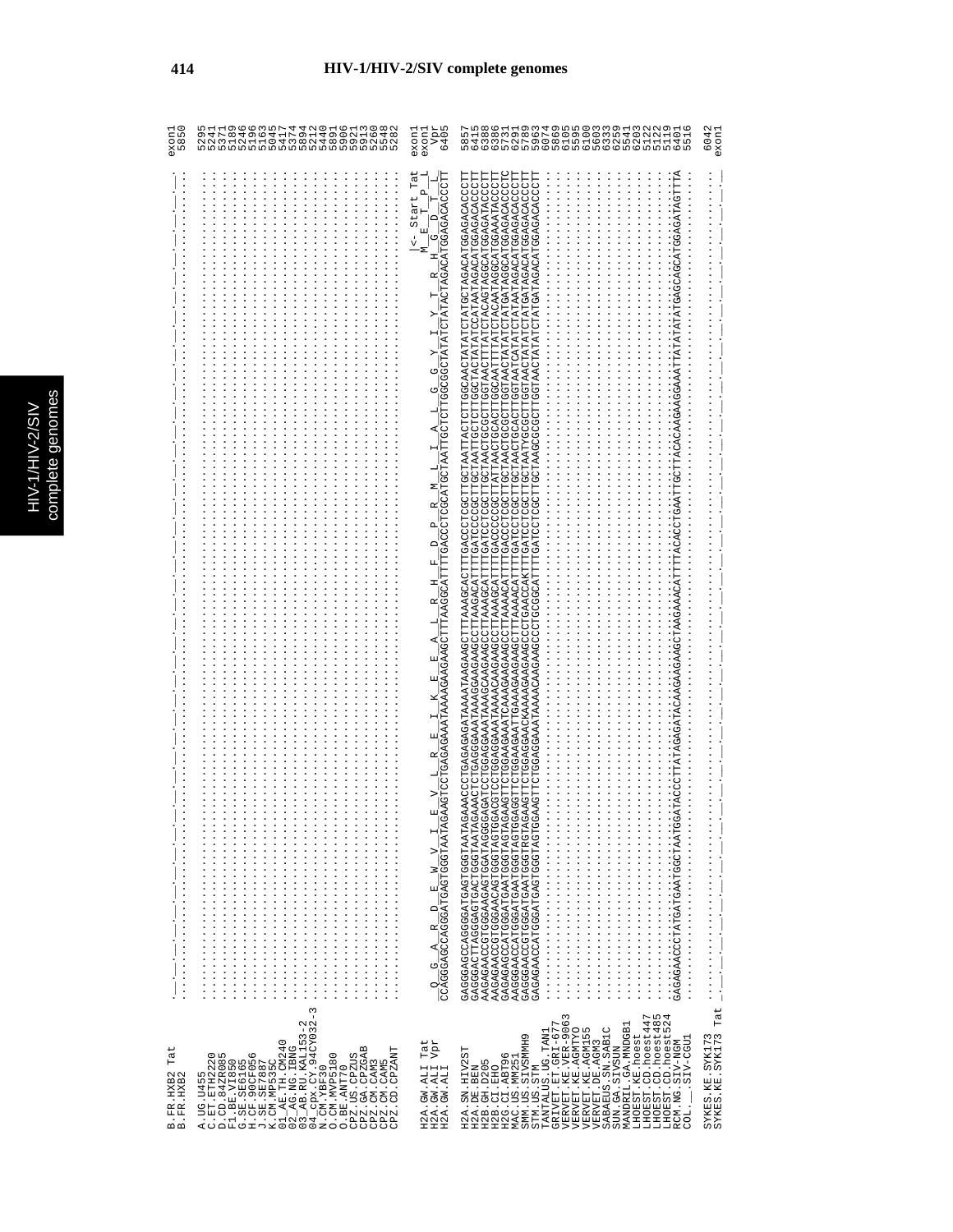| ï  |   |
|----|---|
|    |   |
|    | E |
|    |   |
|    | j |
| ì  |   |
|    |   |
|    |   |
|    |   |
|    |   |
|    |   |
| r. |   |
|    |   |
|    |   |
|    |   |
|    | r |
|    |   |
|    |   |

| Tat<br>B. FR. HXB2<br>B. FR. HXB2                                                                                                                                                                                                                                                                                                                                                                                                                                                 |                                                                                                                                                                                                                                                                                                                                                                                                                                                                                                                                                                                                                                     | exoni<br>585                                                                                                                       |
|-----------------------------------------------------------------------------------------------------------------------------------------------------------------------------------------------------------------------------------------------------------------------------------------------------------------------------------------------------------------------------------------------------------------------------------------------------------------------------------|-------------------------------------------------------------------------------------------------------------------------------------------------------------------------------------------------------------------------------------------------------------------------------------------------------------------------------------------------------------------------------------------------------------------------------------------------------------------------------------------------------------------------------------------------------------------------------------------------------------------------------------|------------------------------------------------------------------------------------------------------------------------------------|
| CPZ.GA.CPZGAB<br>CPZ.CM.CAM5<br>CPZ.CD.CPZANT<br>CPZ.US.CPZUS<br>CPZ.CM.CAM3<br>O.BE.ANT70                                                                                                                                                                                                                                                                                                                                                                                        |                                                                                                                                                                                                                                                                                                                                                                                                                                                                                                                                                                                                                                     | 5 משמשמשמשמשמשמשמשמש<br>2 משמש של הרס הראש מס מס משמש<br>2 משמש הרס הראש מס משמש<br>2 מט מט מט הר ש מס הם הרמס ממ<br>52241<br>5241 |
| Vpr<br>Tat<br>H2A.GW.ALI<br>H2A.GW.ALI<br>H2A.GW.ALI                                                                                                                                                                                                                                                                                                                                                                                                                              | ACAA CGA GCCCTCTTCATGCA CTTCA GA GGA GGA TGTGGCCCGTTCA AGA GTTGGCCA A A CAAGGGGA AGA AA TCCTCTCTCA GCTATA CCCCCTAGA A<br>ひ<br>$\circ$<br>σ.<br>叱<br>ωj<br>CO.<br>$\Delta$<br>$\frac{E}{\text{R}}\frac{R}{N}\frac{A}{T}\frac{1}{P}\frac{E}{G}\frac{E}{S}\frac{L}{S}\frac{L}{S}\frac{I}{F}\frac{N}{M}\frac{A}{P}\frac{L}{P}$                                                                                                                                                                                                                                                                                                          | exon1<br>6535<br>ypr                                                                                                               |
| VERVET.KE.VER-9063<br>LHOEST.CD.hoest447<br>LHOEST.CD.hoest485<br>LHOEST.CD.hoest524<br>TANTALUS.UG.TAN1<br>GRIVET.ET.GRI-677<br>LHOEST.CD.hoest48<br>LHOEST.CD.hoest52<br>MANDRIL.GA.MNDGB1<br>VERVET.KE.AGMTYO<br>VERVET.KE.AGMI55<br>SABAEUS.SN.SAB1C<br>LHOEST.KE.hoest<br>SMM.US.SIVSMMH9<br>LIED-VIS<br>RCM.NG.SIV-NGM<br>VERVET. DE. AGM3<br>SUN.GA.SIVSUN<br>H2A.SN.HIV2S<br>MAC.US.MM251<br>H2G.CI.ABT9<br>H2B.GH.D205<br>H2B.CI.EHO<br>STM.US.STM<br>H2A.DE.BEN<br>coi. | PAPAGPIONODACOURCOUPLOURUMAARAGAGAGANA AGALOODLLAADAADACUDOURGADE AGOOOOGAGAULDAUDEDADADADOADOURDOOOADOURU<br>PAPPERTONANG PARA PAPPERTANG PAPPERTANG PAPPERTANG PAPPERTANG PAPPERTANG PAPPERTANG PAPPERTONG PAPPERTANG PAPPE<br>COAGGGAGCACTOCATTOATTOATTOGGGGGAGAGAGAGAGAGAGGGCCAGGCCGGGGAGGARGAAGTOTOTOTOAGTATACOCCCCCKGTAGAG<br>GAGAA<br>GCAGAGAGCTCT<br>CGAGCCCT<br>CAG<br>GCAGGAGGAGAGACTCATTAAAATCCT<br>GAGGGAGGAGAACTCATTAAAATCCT<br>GAAGGAGCAGGAGCTCATTAGAATCCT<br>GAAGGAGCAGGAGAGCTCATTAAGATCCT<br>GAAGGCGCCAGAGGCTCATTAGGATCCT<br>GAAGGAGCAGGAGAGTTAAACTO<br>GAGGGAGGAGAACTCATTAGAATCCT<br>GAAGGCGCCAGAGAGCTCATTAAAACCCT |                                                                                                                                    |
| SYKES.KE.SYK173<br>SYKES.KE.SYK173 Tat                                                                                                                                                                                                                                                                                                                                                                                                                                            |                                                                                                                                                                                                                                                                                                                                                                                                                                                                                                                                                                                                                                     | 6042<br>exon                                                                                                                       |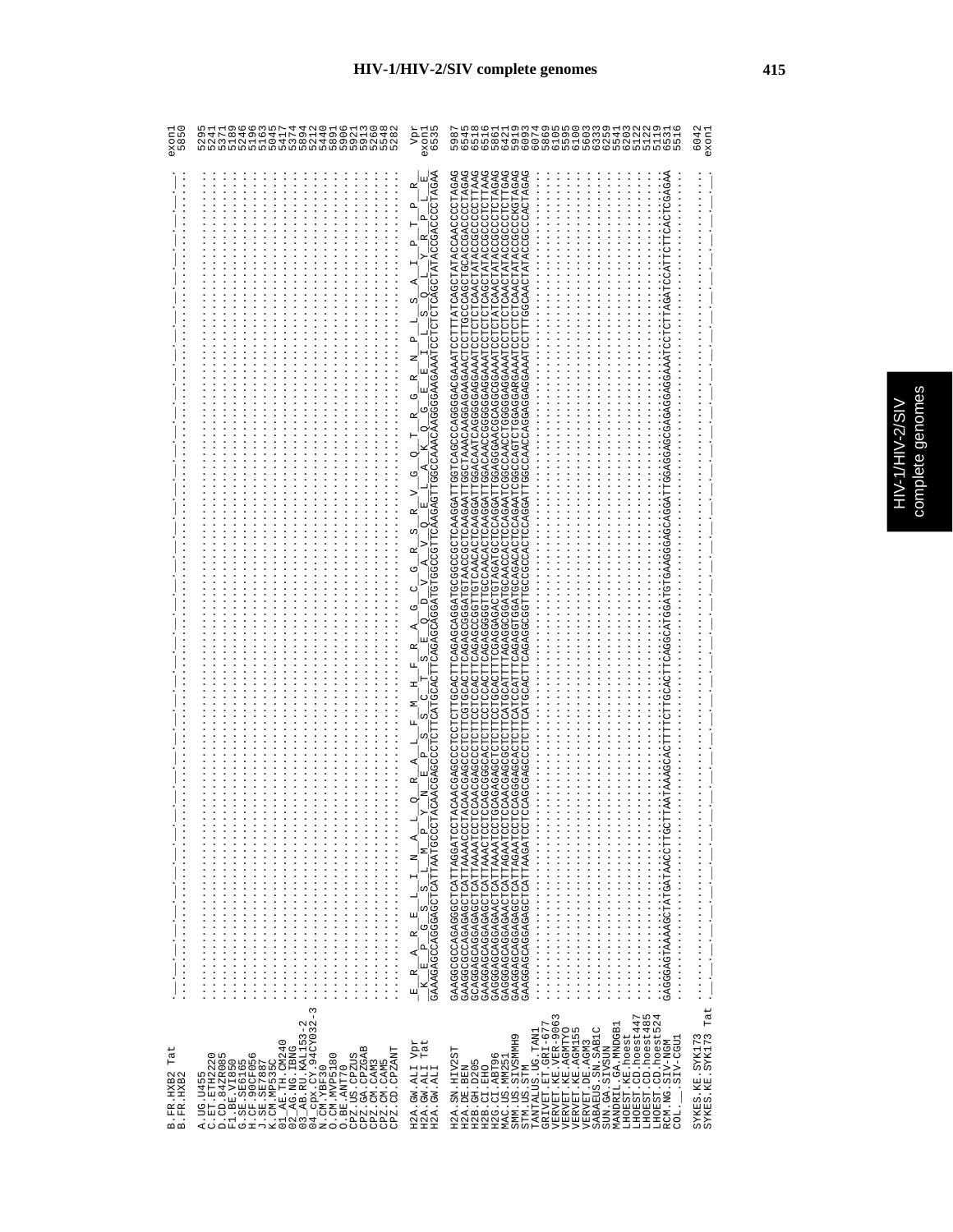| C<br>n |
|--------|
|        |
|        |
| ă<br>ï |
|        |
|        |
|        |
|        |
| ŷ      |

|                               | nnnnnnonnno<br>nnnnnnonnno                                                                                                                                                                                                                                                                                                                                                                                                                                                                                                                                                                                                                                          |                                                                | $\overline{6}$                                                                                                                                                                                                                                                                                                                                                                                                                                                                                                                                                                                 |
|-------------------------------|---------------------------------------------------------------------------------------------------------------------------------------------------------------------------------------------------------------------------------------------------------------------------------------------------------------------------------------------------------------------------------------------------------------------------------------------------------------------------------------------------------------------------------------------------------------------------------------------------------------------------------------------------------------------|----------------------------------------------------------------|------------------------------------------------------------------------------------------------------------------------------------------------------------------------------------------------------------------------------------------------------------------------------------------------------------------------------------------------------------------------------------------------------------------------------------------------------------------------------------------------------------------------------------------------------------------------------------------------|
|                               | <b>5-9-5</b><br>Ġ<br>$-10-3-2-7$                                                                                                                                                                                                                                                                                                                                                                                                                                                                                                                                                                                                                                    |                                                                | ן וְטָטָטָ<br>סְּטְטָּטָ <sup>ָ</sup><br>אֶטְ יְ יִ יְ טְ<br>$-9 - 6 - 6$<br>G-GA-<br>G-GA-<br>-- 00-<br><b>G-9-5</b><br>$T = T - G C A$<br>$-CTA$<br>$X-\supseteq \mathbb{T}$                                                                                                                                                                                                                                                                                                                                                                                                                 |
|                               |                                                                                                                                                                                                                                                                                                                                                                                                                                                                                                                                                                                                                                                                     |                                                                | $-90 - 1 - 1$<br>$TC - GC -$<br>TATTC                                                                                                                                                                                                                                                                                                                                                                                                                                                                                                                                                          |
|                               |                                                                                                                                                                                                                                                                                                                                                                                                                                                                                                                                                                                                                                                                     |                                                                |                                                                                                                                                                                                                                                                                                                                                                                                                                                                                                                                                                                                |
|                               |                                                                                                                                                                                                                                                                                                                                                                                                                                                                                                                                                                                                                                                                     |                                                                |                                                                                                                                                                                                                                                                                                                                                                                                                                                                                                                                                                                                |
|                               |                                                                                                                                                                                                                                                                                                                                                                                                                                                                                                                                                                                                                                                                     |                                                                |                                                                                                                                                                                                                                                                                                                                                                                                                                                                                                                                                                                                |
|                               |                                                                                                                                                                                                                                                                                                                                                                                                                                                                                                                                                                                                                                                                     |                                                                |                                                                                                                                                                                                                                                                                                                                                                                                                                                                                                                                                                                                |
|                               |                                                                                                                                                                                                                                                                                                                                                                                                                                                                                                                                                                                                                                                                     |                                                                | $\begin{minipage}{0.9\textwidth} \begin{minipage}{0.9\textwidth} \begin{itemize} \color{blue}{\textbf{0.9\textwidth} \begin{itemize} \color{blue}{\textbf{0.9\textwidth} \begin{itemize} \color{blue}{\textbf{0.9\textwidth} \begin{itemize} \color{blue}{\textbf{0.9\textwidth} \begin{itemize} \color{blue}{\textbf{0.9\textwidth} \begin{itemize} \color{blue}{\textbf{0.9\textwidth} \begin{itemize} \color{blue}{\textbf{0.9\textwidth} \begin{itemize} \color{blue}{\textbf{0.9\textwidth} \begin{itemize} \color{blue}{\textbf{0$                                                       |
|                               |                                                                                                                                                                                                                                                                                                                                                                                                                                                                                                                                                                                                                                                                     |                                                                |                                                                                                                                                                                                                                                                                                                                                                                                                                                                                                                                                                                                |
| Tat<br>B.FR.HXB2<br>B.FR.HXB2 | $\sim$<br>$\begin{array}{l} 01\_AB\_TH1.0W240 \\ 02\_AG.103\_TH1.0W3 \\ 03\_AB\_RU1531-2 \\ 04\_AB\_RU1531-2 \\ N\_CN12F23 \\ N\_CN1NF23 \\ 0.7W1NV25180 \\ \end{array}$<br>CPZ.US.CPZUS<br>CPZ.GA.CPZGAB<br>CPZ.CM.CAM3<br>CPZ.CM.CAM5<br>CPZ.CD.CPZANT<br>$\begin{array}{l} \text{A. UG. U4455} \\ \text{C. EIT. ETH2225} \\ \text{D. EIT. ETH2225} \\ \text{F1. B1} \\ \text{F2. B1} \\ \text{G. SE. SE55615} \\ \text{G. SE. SE6165} \\ \text{G. SE. SE6165} \\ \text{G. SE. SE6165} \\ \text{G. SE. SE6165} \\ \text{A. SE. SE6165} \\ \text{A. SE. SE6165} \\ \text{A. SE. SE6165} \\ \text{A. SE. SE6165} \\ \text{A. SE. SE6165} \\ \text{A.$<br>O.BE.ANT70 | $_{\rm{Lat}}$<br>Vpr<br>H2A.GW.ALI<br>H2A.GW.ALI<br>H2A.GW.ALI | SYKES.KE.SYK173<br>SYKES.KE.SYK173<br><br>ru 4<br>LHOEST.CD.hoest447<br>$\begin{array}{ll} \texttt{TANTALUS UG. TAMI} \\ \texttt{GRLVET. ET. GRL-677} \\ \texttt{VERVET. KE. VER-9063} \\ \texttt{VERVET. KE. ZAL-9063} \\ \texttt{VERVET. KE. AGNLS} \\ \texttt{VERVET. DE. AGNIS} \end{array}$<br>LHOEST.CD.hoest48<br>LHOEST.CD.hoest52<br>MANDRIL.GA.MNDGB1<br>SABAEUS.SN.SAB1C<br>LHOEST.KE.hoest<br>SMM.US.SIVSMMH9<br>LIED-VIES.<br>RCM.NG.SIV-NGM<br>SUN.GA.SIVSUN<br>H2A.SN.HIV2ST<br>H2G.CI.ABT96<br>MAC.US.MM251<br>H2B. GH. D205<br>STM.US.STM<br>H2B.CI.EHO<br>H2A.DE.BEN<br>COL. |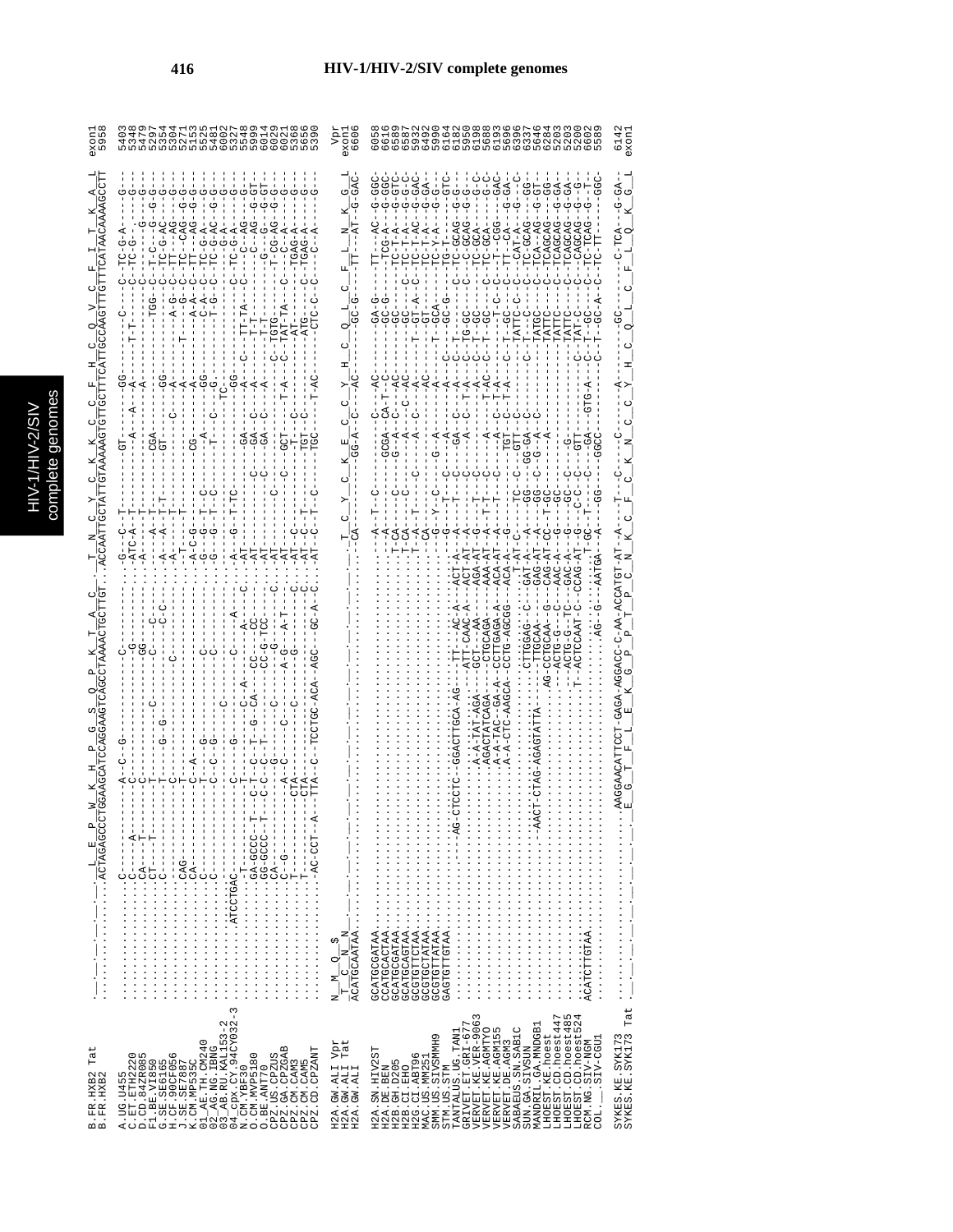|  | HIV-1/HIV-2/SIV | complete genomes |
|--|-----------------|------------------|
|  |                 |                  |

| exon<br>604<br>exon                                                                                                                                                                                                        | $\sigma$ $\rightarrow$ $\sim$ $\sigma$ $\sigma$<br>৩<br>e m<br>O<br>ഥ സ                                                                                                                                                                                                                                                                                                                                                                                                                                                                                                                                                                                                                                                                                                                                                                                                                                                                                                                                                                           | exon.<br>exon<br>669                                                                                                                                                                                                                                                                                                                                                                                                                                                                                                                                                                                                                                                                       |                                                                                                                                                                                                                                                                                                                                                                                                                                                                                                                                                                                                                                                                                                                                                                                                                                                                                                                                                                                                                                                                                            | exon.<br>exon<br>621                                                                                                                                           |
|----------------------------------------------------------------------------------------------------------------------------------------------------------------------------------------------------------------------------|---------------------------------------------------------------------------------------------------------------------------------------------------------------------------------------------------------------------------------------------------------------------------------------------------------------------------------------------------------------------------------------------------------------------------------------------------------------------------------------------------------------------------------------------------------------------------------------------------------------------------------------------------------------------------------------------------------------------------------------------------------------------------------------------------------------------------------------------------------------------------------------------------------------------------------------------------------------------------------------------------------------------------------------------------|--------------------------------------------------------------------------------------------------------------------------------------------------------------------------------------------------------------------------------------------------------------------------------------------------------------------------------------------------------------------------------------------------------------------------------------------------------------------------------------------------------------------------------------------------------------------------------------------------------------------------------------------------------------------------------------------|--------------------------------------------------------------------------------------------------------------------------------------------------------------------------------------------------------------------------------------------------------------------------------------------------------------------------------------------------------------------------------------------------------------------------------------------------------------------------------------------------------------------------------------------------------------------------------------------------------------------------------------------------------------------------------------------------------------------------------------------------------------------------------------------------------------------------------------------------------------------------------------------------------------------------------------------------------------------------------------------------------------------------------------------------------------------------------------------|----------------------------------------------------------------------------------------------------------------------------------------------------------------|
| intror<br>AACAGURGAGAGUETUCAGUETUUTATURGAGUETAA<br>end<br>0<br>exon<br>C)<br>Rev<br>ທ່<br>and<br>Tat                                                                                                                       | りー<br>ウーー<br>U<br>J<br>J<br>$A - CT - A$<br>$-1$<br>$-AA-CT-P$<br>$-4$<br>$-4-$<br>$-4-$<br>ں<br>ا<br>Y,<br>$AA-C$<br>Ÿ<br>$P-A-CAGA-A$<br>$AC-CA-A$<br>$-AC-CA-A$<br>$- A - A - A - P$<br>$A - B - C - C - C$<br>$\cdots$ $\cdots$<br>$-4-1-5-1$<br><b>CC---20--00</b><br>$-4 - -$<br>$- - A G T G$<br>$-54$<br>$--A - A- G$<br>$-4 - -$<br>-GTTTG--AGA<br>$- -A - -$<br>$\begin{array}{c}\n- \\ \downarrow \\ 0\n\end{array}$<br>$G - - -$<br>ှု<br>ーウワ<br>$\frac{1}{1}$<br>$\frac{1}{9}$<br>ا<br>ا<br>しじ                                                                                                                                                                                                                                                                                                                                                                                                                                                                                                                                       | intror<br>ל<br>י<br>$G-CA$<br>$rac{d}{dt}$<br>$\Box$<br>$\circ$<br>exon<br>ທ່<br>Rev<br>CO<br>and<br>w<br>w<br>Tat                                                                                                                                                                                                                                                                                                                                                                                                                                                                                                                                                                         | ひ<br>ひ<br>ひ<br>URU-UULULU--RUURUU----URURU<br>$-5$<br>ARCO-HAHOOARCART-HOO-OA-OOHO-<br>$G-CA$<br>မ<br>$A-CAGG$<br>C-CACH<br>$ CAG$<br>IUHUUUKUKKUU-K--UUK-<br>りし<br>$\frac{0}{1}$<br>$C - C - C$<br>ひ<br>し<br>り<br>し<br>AG-GCTA-ACAAA<br>U-LO-<br>$-4 - 2 - T C A A G$<br>CT-G---GCTT-C<br>$C--A---GCCTA-$<br>$-12TT - 2A - TTG - 1$<br>EXUD---D--D<br>$-GBA$<br>ドリーワー<br>$G--A--AC-T$<br>Ŗ<br>۲J<br>با<br>7<br>$-4-2$<br>A<br>ပု<br>-ATTT-G-<br>$G-A-$                                                                                                                                                                                                                                                                                                                                                                                                                                                                                                                                                                                                                                    | UURU-H-U-UUUUR-R-H-UU-U---H<br>end<br>exon<br>Rev<br>and<br>Jat<br>C)                                                                                          |
| CAGCGAGAAGAACUTCATCAC<br>mangebeys<br>O<br>œ<br>and<br>macaques<br>O                                                                                                                                                       | -GCTGA<br>$-A$ - $AC$<br>GCAG-<br>$-GCA$<br>UURRUP--<br>H--ひのstd--HDのHDの-ひ-ぱの<br>59<br>1<br>UU--4-U-<br>りーウー<br>$AC---A$<br>$-5 - 7$<br>ローロー<br>U<br>CAC<br>I<br>ひし<br><b>LOD-00-</b><br>Ú<br>AG-AACA--C<br>U<br>AGA –<br>$-4$<br>$\overline{AB}$<br>투<br>ပု<br>8                                                                                                                                                                                                                                                                                                                                                                                                                                                                                                                                                                                                                                                                                                                                                                                 | CTCC-AAGA-A<br>$\mathbf{a}$<br>S                                                                                                                                                                                                                                                                                                                                                                                                                                                                                                                                                                                                                                                           | ヴー Ч T T H H H H U - T U - H H H H<br>AGAA--ACTOCAAGA-A<br>AGAA-GACTCC-AGGA-A<br>AGA---GTT-CCT-GATA<br>AGAAAGAAG-TTC-TC<br>---AT-A-TC-ATATC<br>ACT-CGAG-AGA-A<br>AGAA - -ACTCCGAAAA<br>י<br>ו<br>AGAGCTTCT-AGAAG<br>AGAAAGAAG-TT-<br>AGA-CTAAG-AGAA<br>$\frac{1}{2}$<br>$  AGA$<br>AGAAAGAAG-TT<br>-AA--AA-<br>CTTC-AA-<br>AGAAA-AC-<br>AGAAAGAA-<br>CT-CGAA<br><b>GTTTAAGAA</b><br>CTGC-AA<br>AGAA-                                                                                                                                                                                                                                                                                                                                                                                                                                                                                                                                                                                                                                                                                       | mangebeys<br>GCAGCT--C-TRT<br>and<br>macaques                                                                                                                  |
| exce<br>AGGCATCTCCTATGGCAGGAAGAAGCGGA<br>U<br>$ \mathbf{r} $<br>start<br>LR_S_<br>$\mathbb{K}$<br>ල $\overline{\mathcal{C}}$<br>$->$ Rev<br>$\mathbf{p}$<br>$\overline{A}$<br>U,<br>⊻<br>∑<br>Σ<br>ωj<br>$\mathbf{H}$<br>ゎ | ਯੂ<br>$N - 1 - 1 - 1 - 1 - 1 - 1$<br>j<br>$-1$<br>) – 4 – – – – – – – – –<br>$-1$ - $-1$<br>$-4$<br>$---GAA-AGC$<br>$\begin{bmatrix} 1 \\ 1 \\ 1 \end{bmatrix}$<br>$\begin{array}{c} 1 \\ 1 \\ 1 \end{array}$<br>$\mathbf{I}$<br>$\frac{1}{1}$<br>T<br>$\frac{1}{1}$<br>$-1$ $-1$ $-1$ $-1$ $-1$ $-1$ $-1$<br>$\begin{array}{c} 1 \\ 1 \\ 1 \end{array}$<br>$-$ - $-$ - $ R$ - - - - - - -<br>$-1$ $-1$ $-1$ $-1$ $-1$ $-1$<br>$-1$ $-1$ $-1$ $-1$ $-1$ $-1$ $-1$<br>-1<br>$\frac{1}{1}$<br>$\frac{1}{1}$<br>$\,$ I<br>$- -A - - - - - - - - -$<br>$\begin{array}{c} 1 \\ 1 \\ 1 \end{array}$<br>$-1$ - $-1$ - $-1$ - $-1$<br>$-1$ $-1$ $-1$ $-1$ $-1$<br>$\frac{1}{1}$<br>$\frac{1}{1}$<br>$\overline{\phantom{a}}$<br>$\frac{1}{1}$<br>$\begin{array}{c} 1 \\ 1 \\ 1 \end{array}$<br>Ţ<br>$\frac{1}{1}$<br>$\begin{array}{c} 1 \\ 1 \\ 1 \\ 1 \end{array}$<br>۲<br>ا<br>ţ<br>$\frac{1}{1}$<br>J.<br>ï<br>ı<br>Ġ<br> <br>$\begin{array}{c} 1 \\ 1 \\ 1 \end{array}$<br>$-4$<br>$-4$<br>I<br>J<br>J.<br>Т<br>÷<br>J.<br>J.<br>т<br>л<br>J.<br>じ じ | $\frac{5}{1-x}$ Rev exon 1 sta<br>$\begin{array}{c}\n\begin{array}{c}\n\end{array} \\ \begin{array}{c}\n\end{array} \\ \begin{array}{c}\n\end{array} \\ \begin{array}{c}\n\end{array} \\ \begin{array}{c}\n\end{array} \\ \begin{array}{c}\n\end{array} \\ \begin{array}{c}\n\end{array} \\ \begin{array}{c}\n\end{array} \\ \begin{array}{c}\n\end{array} \\ \begin{array}{c}\n\end{array} \\ \begin{array}{c}\n\end{array} \\ \begin{array}{c}\n\end{array} \\ \begin{array}{c}\n\end{array} \\ \begin{array}{c}\n\end{array} \\ \begin{array}{c}\n\end{array} \\ \begin$<br>  <sub>א</sub> י<br>$\mathbb{H}$<br>≥∣<br>$\mapsto$<br>I<br>$-55 - 7 - 7 - 7$<br>Z,<br>$\blacksquare$<br>Ō, | --AGCA-C-ACGAA-A-<br>$-10P1$<br>$\begin{array}{l} \texttt{---} \texttt{AG-GGCT--CATGTCTCT--G-AA-} \\ \texttt{---} \texttt{TC--TG-TA---CATGCCTCT--G-AC-} \\ \texttt{---} \texttt{--TG-TA---CATGCCTCT--G-AC-} \\ \texttt{---} \texttt{--TG-TA---CATGCCTCT--G-AC-} \\ \texttt{---} \texttt{--TG-TA---CATGCCTCT--G-AC-} \\ \texttt{---} \end{array}$<br>- ) 444-9-0-000045-1-1-409-00-1<br>j.<br>U4-4000---4-004--<br>UARA-U-U-HUHUHUU--UURA---<br>$-G - A - - -$<br>-AGC-ACCA-GAA-A-<br>$-4 - 440 - - 0 - 10$<br>$\begin{array}{l} C--(-6 - A - G C---AAC - A---G C A-A---1)\\ C--C--A-CT---A-C-T(C--GAA---1)\\ T--G--A-CT---A-C-T(C--GAA---1)\\ C--C--A-CT---A-C-T(C--GAA-----1)\\ C--A-CT---A-C-T(C--GAA----1)\\ C--A-CT---A-CT---A-CT\_A-CT\_A\\ C--C--A-CT\_A-CT\_A-CT\_A\\ C--C--A-CT\_A-CT\_A-CT\_A\\ C--C--A-CT\_A-CT\_A-CT\_A\\ C--C--A-CT\_A-CT\_A-CT\_A\\ C--C--A-CT\_A-CT\_A-CT\_A$<br>:UU4-U-U-UUHUHaH---UUUK--<br>$-6 - A - -$<br>$-1 - AAG - A - -T -$<br>--G--ACGA---TATGTCC-C<br>U-UUHUHAH---AGUA--U-<br>$G - -A - -A - G - - -$<br>$---AAA--$<br>Ť,<br>$T - -A --A A$<br>ウーー | P.<br><-Rev start excep<br>$\omega$<br>ار<br>ا<br>$\circ$<br>q<br>$\frac{p}{p-2}$<br>$\mathbb{P}[\,]$<br>$\mathbf{a}_1$<br>τ,<br>Σ<br>Σ<br>$\vdash$<br>H<br>U, |
| Rev<br>Tat<br>B.FR.HXB2<br>B.FR.HXB2<br>B.FR.HXB2                                                                                                                                                                          | CPZ. US. CPZUS<br>CPZ. GA. CPZGAB<br>CPZ. CM. CAM3<br>CPZ. CM. CAM5<br>CPZ. CD. CPZANT<br>A.UG.U455<br>C.ET.ETH22                                                                                                                                                                                                                                                                                                                                                                                                                                                                                                                                                                                                                                                                                                                                                                                                                                                                                                                                 | Rev<br>Tat<br>H2A.GW.ALI F<br>H2A.GW.ALI T<br>H2A.GW.ALI                                                                                                                                                                                                                                                                                                                                                                                                                                                                                                                                                                                                                                   | TANTALUS.UG.TANI<br>GRIVET.ET.GRI-677<br>VERVET.KE.VER-9063<br>LHOEST.CD.hoest447<br>LHOEST.CD.hoest485<br>LHOEST.CD.hoest524<br>LHOEST.CD.hoest48<br>LHOEST.CD.hoest52<br>MANDRIL.GA.MNDGB1<br>VERVET .KE .AGMTYO<br>VERVET .KE .AGM155<br>SABAEUS.SN.SAB1C<br>SUN.GA.SIVSUN<br>LHOEST.KE.hoest<br>H2G.CI.ABT96<br>MAC.US.MM251<br>SMM.US.SIVSMMH9<br>STM.US.STM<br>RCM.NG.SIV-NGM<br>COL.____SIV-CGU1<br>VERVET. DE. AGM3<br>H2A.SN.HIV2ST<br>H2B.GH.D205<br>H2B.CI.EHO<br>H2A.DE.BEN                                                                                                                                                                                                                                                                                                                                                                                                                                                                                                                                                                                                    | Tat<br>Rev<br>SYKES.KE.SYK173<br>SYKES.KE.SYK173<br>SYKES. KE. SYK173                                                                                          |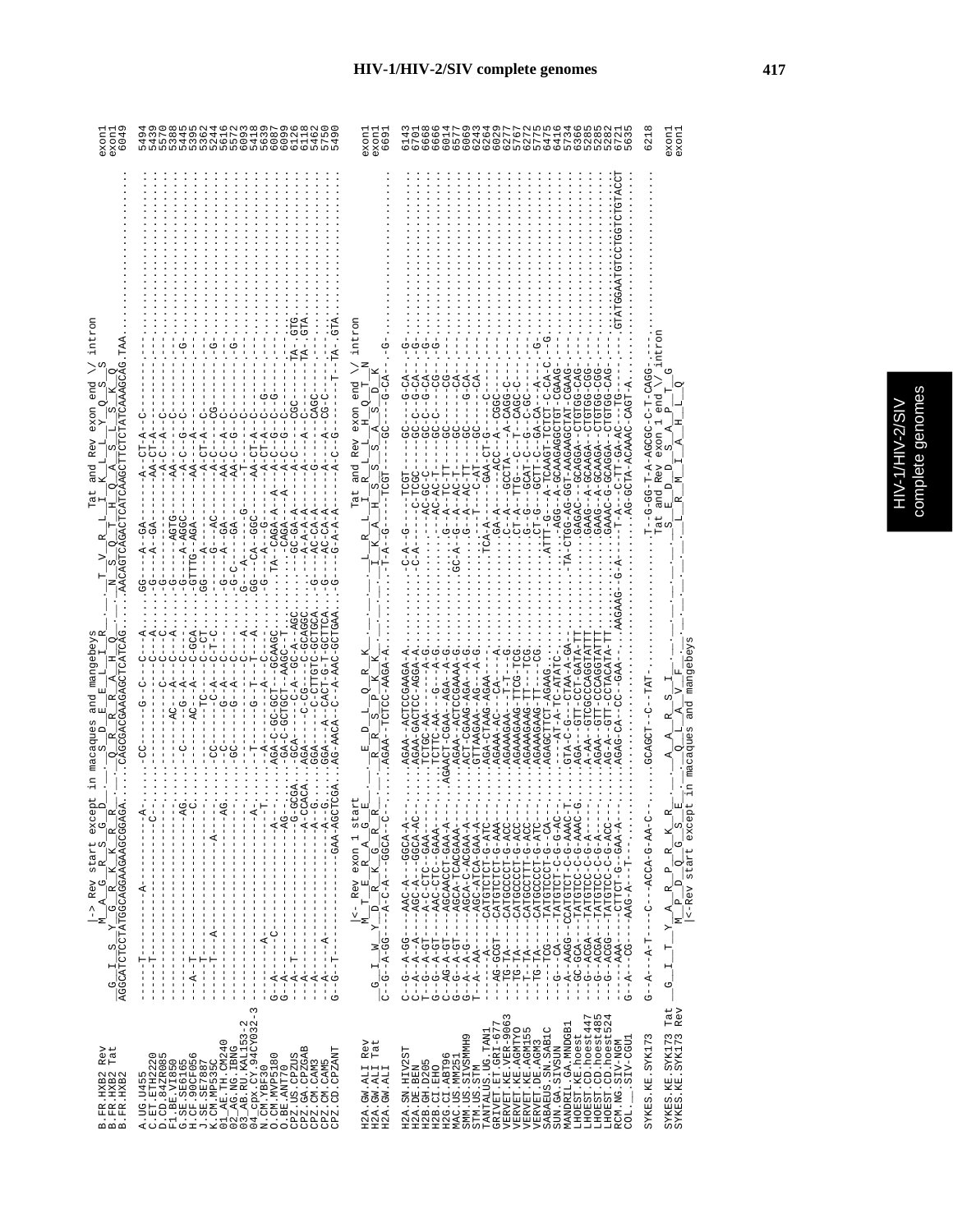| others<br>$\frac{4}{608}$                                                                                           | LO SU DA CONDITION DA CONDITADO HA CONDITADO HA CONDITADO HA CONDITADO HA CONDITADO HA CONDEMENTO HA CONDEMENT<br>LO SU DA CONDITADO HA CONDITADO HA CONDITADO HA CONDEMENTO HA CONDEMENTO HA CONDITADO HA CONDITADO HA CONDEMEN<br>nnnnnnnnnnnn onno ooonnn                                                                                                                                                                                                                                                                                                                                                                                                                                                                                                                                                                                         | 9p120<br>6718                                                                                                                                                                                                                                                                                                   |                                                                                                                                                                                                                                                                                                                                                                                                                                                                                                                                                                                                                                                                                                                                                                                                                                                                                                                                                                                                                                                                                                                                                                                                                                                                                                                                                                                                                                                                                                                                      | 6246<br>9P120                                                                                                                                                               |
|---------------------------------------------------------------------------------------------------------------------|------------------------------------------------------------------------------------------------------------------------------------------------------------------------------------------------------------------------------------------------------------------------------------------------------------------------------------------------------------------------------------------------------------------------------------------------------------------------------------------------------------------------------------------------------------------------------------------------------------------------------------------------------------------------------------------------------------------------------------------------------------------------------------------------------------------------------------------------------|-----------------------------------------------------------------------------------------------------------------------------------------------------------------------------------------------------------------------------------------------------------------------------------------------------------------|--------------------------------------------------------------------------------------------------------------------------------------------------------------------------------------------------------------------------------------------------------------------------------------------------------------------------------------------------------------------------------------------------------------------------------------------------------------------------------------------------------------------------------------------------------------------------------------------------------------------------------------------------------------------------------------------------------------------------------------------------------------------------------------------------------------------------------------------------------------------------------------------------------------------------------------------------------------------------------------------------------------------------------------------------------------------------------------------------------------------------------------------------------------------------------------------------------------------------------------------------------------------------------------------------------------------------------------------------------------------------------------------------------------------------------------------------------------------------------------------------------------------------------------|-----------------------------------------------------------------------------------------------------------------------------------------------------------------------------|
| цĹ.<br>GTACTROTRACGCAACCTATACCAATAGTAGCAA<br>, ATG<br>А,<br>tart<br>in HXB2<br>Vpu s<br>o<br>codon<br>start<br>(ACG | ひ‐エトマーひエエー‐‐‐‐‐‐エひ‐エのエの‐エー<br>$- - GCT$<br>$-9 - -$<br>ELE)<br>$\frac{1}{1}$<br>$-GGA - -TAGT - -$<br>- - HUA - - - - - - - - - - -<br>$-1$ $-1$ $-1$ $-1$ $-1$<br>İ<br>-- 11-1-1-1-1-1-1-1-1-1-1-1-1-1-1-1-<br>U<br>÷<br> <br>--TH-AT-TGGGAGCA-A<br><b>L-L-WCL-LGL-LGL-H-H</b><br>U-UUACAGAGAAC-T<br>- - ペーー - ロー - ロー - - - - - -<br>$-9 - -12 - -1 - - - -$<br>$- - - - - - - - - - - - -$<br>$-T-PCITAA$<br>$\frac{1}{1}$<br>$-1 - 9 - - - -$<br>$-1 - 0 - 0$<br>$-1 - \mathbf{C} \mathbf{T} - \mathbf{T}$<br>$T-T$<br>$-100 - 1$<br>ŀ<br>$-T - T - A T T T A C$<br>ł<br>$-CTTT$ -<br>$-1 - T - -$<br>J<br>$\cdots$ $T-T$<br>ł<br>Ė<br>$\cdots$<br>$\cdots 27 A G T G T T A A A -$<br>- GTAGAAAAAAT-<br>$\vdots$<br>GTAA-T<br>. GTAACT<br>GTAGTGCTAA--<br><b>CTAAT</b><br>CAAATAATAGATGTAATG<br>$\frac{1}{2}$<br>$\vdots$ $\vdots$ $\vdots$<br>3 | $\begin{array}{rcl} &\text{M} & \text{M} & \text{S} & \text{R} & \text{N} & \text{Q} & \text{L} \\ & \text{M} & \text{M} & \text{S} & -\text{S} & \text{R} & \text{M} \\ \text{G} & -\text{T} & -\text{A} & \text{T} & \text{G} & \text{T} & -\text{L} & -\text{T} \\ \end{array}$<br>start<br>Env<br>$\hat{a}$ | $\begin{minipage}{0.99\textwidth} \begin{tabular}{l} \multicolumn{2}{l}{{\color{red}\textbf{0.99\textwidth}}}\begin{tabular}{l} \multicolumn{2}{l}{{\color{red}\textbf{0.99\textwidth}}}\begin{tabular}{l} \multicolumn{2}{l}{{\color{red}\textbf{0.99\textwidth}}}\begin{tabular}{l} \multicolumn{2}{l}{{\color{red}\textbf{0.99\textwidth}}}\begin{tabular}{l} \multicolumn{2}{l}{{\color{red}\textbf{0.99\textwidth}}}\begin{tabular}{l} \multicolumn{2}{l}{{\color{red}\textbf{0.99\textwidth}}}\$<br>- 1000 - 1000 - 1000 - 1000 - 1000 - 1000 - 1000 - 1000 - 1000 - 1000 - 1000 - 1000 - 1000 - 1000 -<br>CT.<br>--9-5-1-1-0-60-1-1-0-1-0-1-1-0-1-1<br>--9-5-2-2-2-0-2-2-2-2-2-2-2-2-2-2-2-2-2-<br>$-TQ - C - TQ - C - D$<br>U-LUU-UUA-LLI-U<br>U-HUU-HUA---HAH-<br>00000000-004F-F-YH-00-F-F-<br>$\begin{array}{l} \mathfrak{S}^{\mathbf{r}_{1}-1} \text{-} \mathfrak{S}^{\mathbf{r}_{-1}-1} \text{-} \mathfrak{S}^{\mathbf{r}_{-1}-1} \text{-} \mathfrak{S}^{\mathbf{r}_{1}-1} \text{M}^{\mathbf{r}_{1}-1} \text{M}^{\mathbf{r}_{1}} \text{M}^{\mathbf{r}_{2}} \text{M}^{\mathbf{r}_{2}} \text{-} \mathfrak{S}^{\mathbf{r}_{2}} \text{-} \mathfrak{S}^{\mathbf{r}_{1}} \text{-} \mathfrak{S}^{\mathbf{r}_{2}} \text{-} \mathfrak{$<br>--GGTAACAT-T<br>UT-A-ATGTG-GGTAG-ATCA-CT-<br>IDHUURUHR-DURHUU----D-<br>U-1-ALU-1-AL-1-UAACLOU-H-H<br>GAATGAACTGC<br>FOH-H-HAO-H-UOHAHO<br>$G-T$ -<br>TTGTAGAGTTATAGAAAATAGAAGGTAA<br>AGGAGATATAATTA<br>$\ldots \ldots \ldots \ldots \ldots \ldots \ldots \ldots \ldots \ldots \ldots$ | $\begin{array}{lll} \texttt{AAATGG-AGCTTTT-G-ACTTAC-} \\ \texttt{M} & \texttt{A} & \texttt{F} & \texttt{F} & \texttt{Y} \\ \end{array}$<br>start<br>Env<br>$\hat{a}$<br>Env |
| Vpu<br>B.FR.HXB2<br>B.FR.HXB2                                                                                       | $\begin{array}{l} 0. \text{ BE} \cdot \text{MMT70} \\ \text{CEZ} \cdot \text{US} \cdot \text{CEZUS} \\ \text{CEZ} \cdot \text{GL} \cdot \text{CEZGBB} \\ \text{CEZ} \cdot \text{CM} \cdot \text{CAM5} \\ \text{CEZ} \cdot \text{CM} \cdot \text{CAM5} \\ \text{CEZ} \cdot \text{CM} \cdot \text{CAMT} \\ \text{CEZ} \cdot \text{CL} \cdot \text{CEZAMT} \end{array}$                                                                                                                                                                                                                                                                                                                                                                                                                                                                                 | Env<br>H2A.GW.ALI<br>H2A.GW.ALI                                                                                                                                                                                                                                                                                 | $\begin{array}{l} \texttt{TANTALUS . UG . TAMI} \\ \texttt{GRIVET . ET . GL I-677} \\ \texttt{VERVET . KE . VER-9063} \end{array}$<br>LHOEST.KE.hoest<br>LHOEST.CD.hoest447<br>LHOEST.CD.hoest447<br>LHOEST.CD.hoest524<br>MANDRIL.GA.MNDGB1<br>VERVET.KE.AGMTYO<br>VERVET.KE.AGMI55<br>VERVET.DE.AGMI55<br>SABAEUS.SN.SABIC<br>SMM.US.SIVSMMH9<br>RCM.NG.SIV-NGM<br>COL.____SIV-CGU1<br>SUN.GA.SIVSUN<br>H2A.SN.HIV2ST<br>H2B.CI.EHO<br>H2G.CI.ABT96<br>MAC.US.MM251<br>H2B. GH. D205<br>STM.US.STM<br>H2A.DE.BEN                                                                                                                                                                                                                                                                                                                                                                                                                                                                                                                                                                                                                                                                                                                                                                                                                                                                                                                                                                                                                   | SYKES.KE.SYK173<br>SYKES.KE.SYK173                                                                                                                                          |

Vpu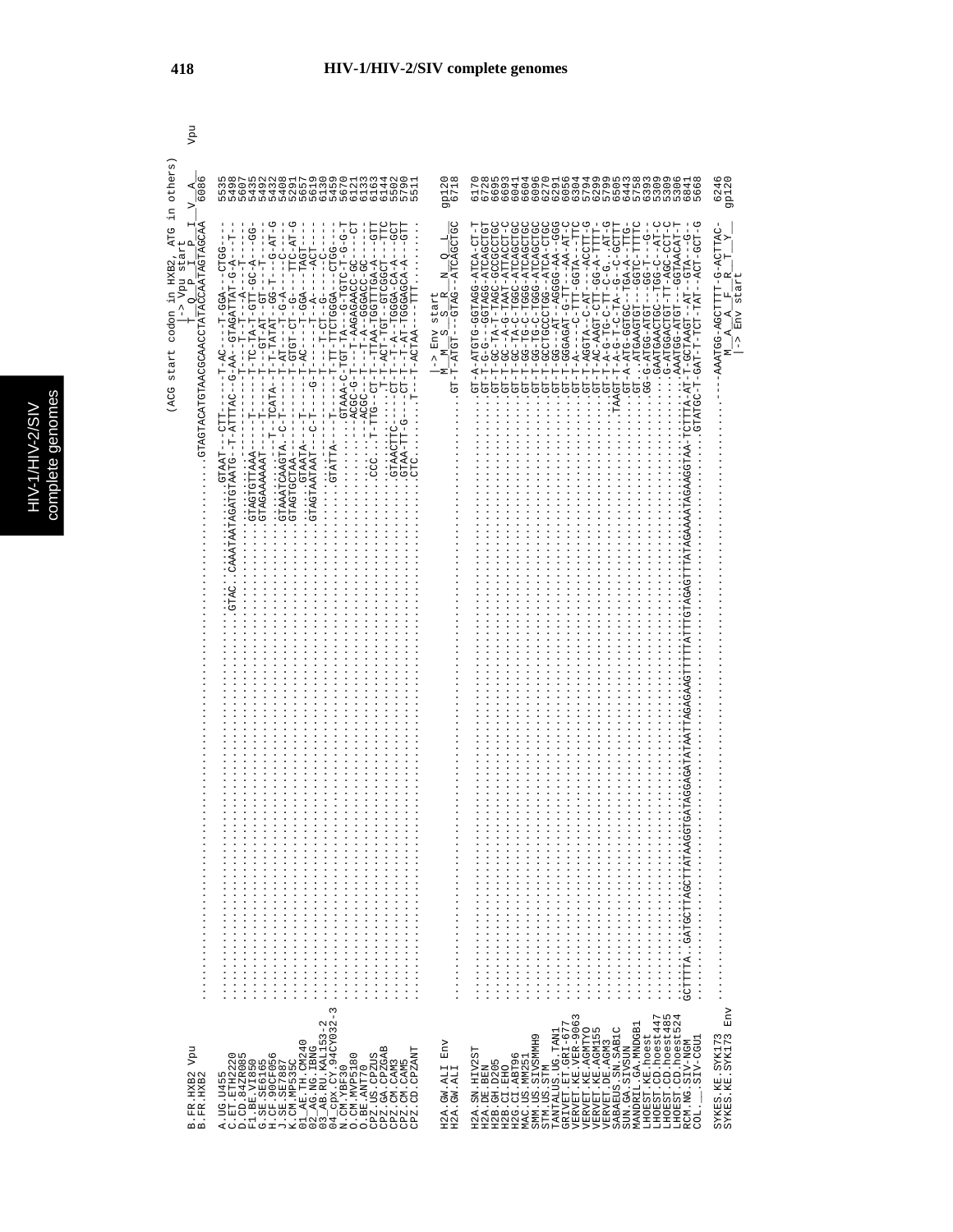| g<br>ß |
|--------|
| ŕ<br>מ |
|        |
| r      |

| 5                                                          | n www.www.comput.<br>www.ww.r<br>www.comput.ww<br>62<br>69                                                                                                                                                                                                                                                                                                                                | $\frac{1}{6}$                                                                                                                  | 69<br>685<br>696<br>りょうしょうに<br>0 LN 0                                                                                                                                                                                                                                                                                                                                                                                                                                                                                                                                                                                                         | 31q<br>3                                                                                                                                                       |
|------------------------------------------------------------|-------------------------------------------------------------------------------------------------------------------------------------------------------------------------------------------------------------------------------------------------------------------------------------------------------------------------------------------------------------------------------------------|--------------------------------------------------------------------------------------------------------------------------------|-----------------------------------------------------------------------------------------------------------------------------------------------------------------------------------------------------------------------------------------------------------------------------------------------------------------------------------------------------------------------------------------------------------------------------------------------------------------------------------------------------------------------------------------------------------------------------------------------------------------------------------------------|----------------------------------------------------------------------------------------------------------------------------------------------------------------|
|                                                            | U-AUA-U-<br>$-AA-T$<br>$-4-4-$<br><u> ひーひ⊄ーひひ⊄ー⊄ひー⊄ひーヸーー</u><br>AUHUAHA--AU--<br>U-ULLUUUQALAU-U-W-KALLUU<br>-U-RU-RU-R-UURR-RUR<br>--4--54-400H54HL<br>-- AUUAA-AU-- UAH<br>UU - H - I<br>AGAGAA-T<br>AAATA-AA-1                                                                                                                                                                         |                                                                                                                                |                                                                                                                                                                                                                                                                                                                                                                                                                                                                                                                                                                                                                                               |                                                                                                                                                                |
|                                                            |                                                                                                                                                                                                                                                                                                                                                                                           |                                                                                                                                |                                                                                                                                                                                                                                                                                                                                                                                                                                                                                                                                                                                                                                               |                                                                                                                                                                |
|                                                            | 00H-A-H--H-AOKHA00<br>-T4-9-F-DOKKH-F5F-<br>4-5-1-05-45-1505<br>- 5 - 5 - 7<br>ひ‐エヒエー‐い‐‐エヒイ‐モ<br>-CCL-<br>TAT<br>- 1111<br>T-T<br>$A-TT$<br>$-4 - 2 - 5 - 5$<br>$-4 - A - A$<br>$-1 - A - T - P$<br>$T--A-CC$<br>$G-GA-AA-C$<br>$TTG - A - I$<br>ن<br>۱                                                                                                                                  | Y C K Q<br>ATTGTAACAA                                                                                                          | CTAT<br>CA--ATGTTA-AG-GTTTAI<br>CTA.<br>CTA<br>GAAGCA--ATGTAA-AG--TTA<br>--ATAA-ACH-<br>- ACA-AATOTAA--T-<br>- HU-U4-AUHUH4-AAUART-<br>- H- - OR - ARHOHR- ARURAR-OOOO<br>GTATGTAAACAA-ATTA-TC-CT-<br>- LU - SL - YSLSLE - SYYSTYSTYSSLY<br>- H - - O 4 - 4 4 H D H 4 + 4 4 U - - - - H D H H 4 H<br>- 15-04-401514---<br>CAA---GTCA-AG-GT-<br>-TP-DA-AC-GT-<br>GACACA--ATATTA-AG-GT-<br>$-9A-40H-5$<br>FATTGTAAA-ATGTCA-1<br>$CAA-$<br>ATTGC                                                                                                                                                                                                 | CAACAA-ATCTAA-AG<br>TATT                                                                                                                                       |
| $\frac{1}{T}\frac{V}{\Delta GTRAGCATTAGTRGGRACZATRATRATR}$ | PAT<br>- 20 - - 1- - - - - 12 - 2 - - - - - - - - 0 - 11 - 2 - -<br>- - 1111 - - 1100 - 41 - - - 41 - 0 - - - - - - - - - - 4 -<br>00H-00H-- ' ' ---HO0----D-HH---KV-<br>ロー・ロー・ロー ひー スーー・スー ひー ーーーロー ーーーズーー<br>$-1 - 1 - 1$<br>$-1$ - $-1$ - $-1$<br>$\frac{1}{2}$<br>ひーーーーーーーー ばひーひひひーーひばーー<br>.<br>リーーーーーーーー KIリーーーーーーーーーー<br><b>ひひーーーーローーーーーーーーーーーーーー</b><br>$-1$ $-1$ $-1$ $-1$ $-1$  | $\frac{L}{1-T-1}$ V $\frac{T}{2L}$ $\frac{1}{2\pi}$ , $\frac{L}{2T-1}$ , $\frac{R}{T-1}$ , $\frac{S}{2L-1}$ , $\frac{R}{2L-1}$ | <b>COLD</b> :<br>-GGTA<br>29112915-1----25-12942--1--1-<br>) ひけいひりけの - - - ダー - ひ - - III- Yひけ - II - - II -<br>15-0--1505-1541-05-00-00--1-1-4HU<br>- TA-U-HO-- HIU-UA-HUUU-UA--<br>HAHU-DHU---HHH-UU-HU-KU--U-KH-<br>- 255955-125-12505-125-12-125-1<br>00HHUUHU - - HH - - UU - HU - KH - - U - KH<br>- - 1505 - - - 15 - 10 - 10 - 11 - 14 - - 10 - 11 - 1 - 1 - 1<br>U-U---UUU-LK-U---KU-U-LK--K-U<br>595----59-15495---4-95-111-----<br>U-U--U-UU-LIKUU---K----LIU--KUU<br>5015-0--1500400115015001504--050<br>$-T-CI-U-CA-CA-TT-XU-CAU-CA$<br>U---U-UBDIHUUHU-UU-UBHH--UU-<br>- - 1- - - - - - 150 - - - 150 - 11 - 50 - 154 - - 155 - | EAT<br>5<br>- - -<br>$\infty$<br>--HUUKH-HH-UHU- H---<br>н,<br>$\infty$<br>$\mathbf{r}$<br>니<br>$\circ$<br>$\underline{\phantom{a}}$ $\underline{\phantom{a}}$ |
| Vpu<br>B.FR.HXB2<br>B.FR.HXB2                              | $\infty$<br>$03$ AB.RU.KAL153-2<br>$04$ cpx.CY.94CY032-<br>01_AE. TH. CM240<br>$02$ $R$ G. NG. IBNG<br>CPZ.GA.CPZGAB<br>CPZ.CD.CPZANT<br>C.ET.ETH2220<br>D.CD.84ZR085<br>O. CM. MVP5180<br>CPZ.US.CPZUS<br>w<br>F1.BE.VI850<br>G.SE.SE6165<br>H.CF.90CF056<br>J.SE.SE7887<br>V.CM.MP535C<br>CPZ.CM.CAM3<br>CPZ.CM.CAM5<br>$04$ cpx. $CY$ .<br>N. CM. $YBF30$<br>O.BE.ANT70<br>A. UG. U455 | Env<br>H2A.GW.ALI<br>H2A.GW.ALI                                                                                                | VERVET.KE.VER-9063<br>LHOEST.CD.hoest447<br>ru 4<br>LHOEST.CD.hoest52<br>TANTALUS.UG.TAN1<br>GRIVET.ET.GRI-677<br>LHOEST.CD.hoest48<br>MANDRIL.GA.MNDGB1<br>SABAEUS.SN.SABIC<br>VERVET.KE.AGMTYO<br>VERVET.KE.AGM155<br>LHOEST.KE.hoest<br>SMM.US.SIVSMMH9<br>LIBD--CITS.<br>RCM.NG.SIV-NGM<br>VERVET.DE.AGM3<br>SUN.GA.SIVSUN<br>H2A.SN.HIV2ST<br>H2G.CI.ABT96<br>MAC.US.MM25<br>H2B. GH. D205<br>H2A.DE.BEN<br>STM.US.STM<br>H2B.CI.EHO<br>$\overline{\text{col}}$ .                                                                                                                                                                        | Env<br>SYKES.KE.SYK173<br>SYKES.KE.SYK173                                                                                                                      |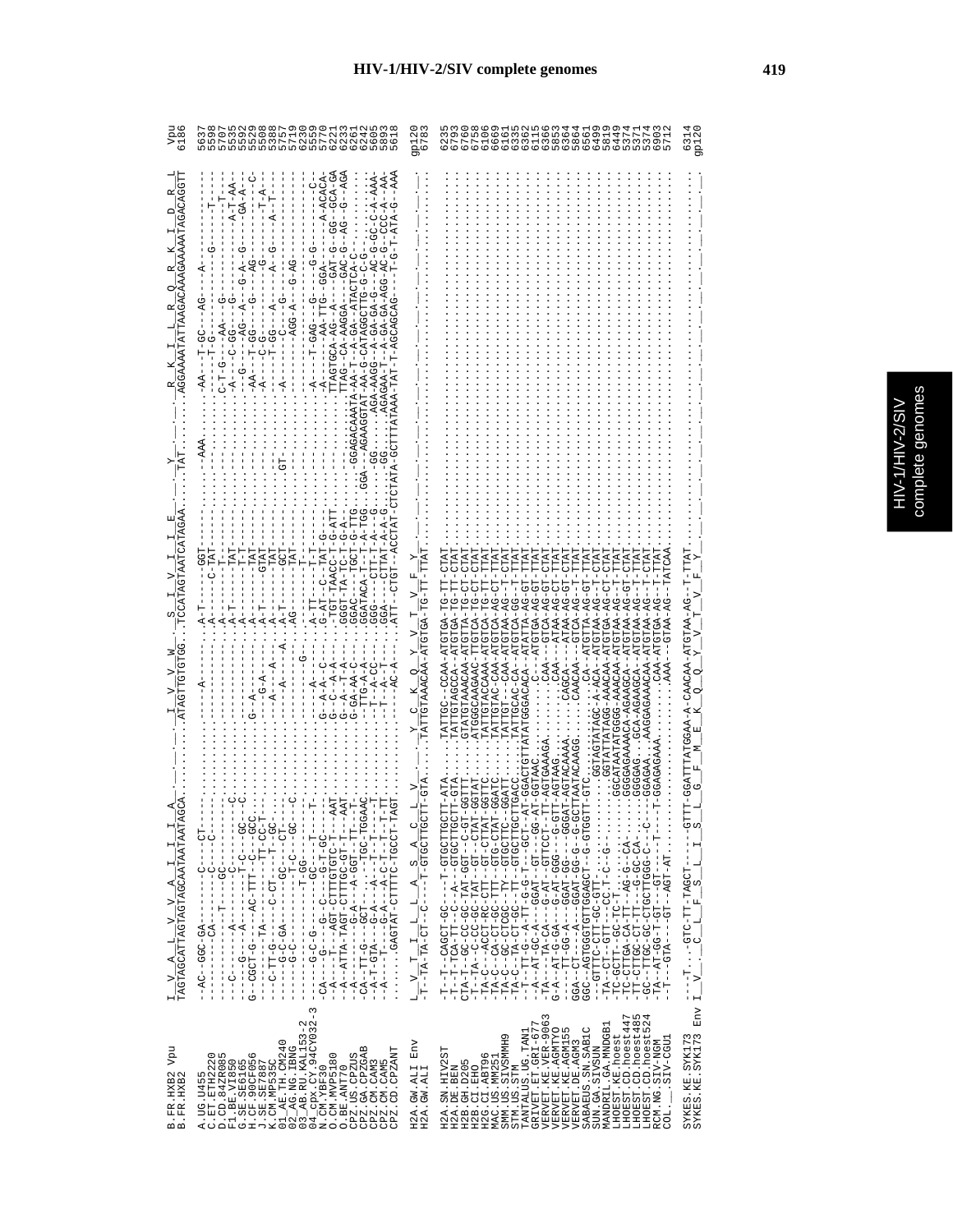| - Vpu<br>6269<br>gp120                                                                                                                                                                                                                                        | בואמם האמשר המשמש המשמש המשמש האמשר<br>השמש המשמש המשמש המשמש המשמש<br>המשמש המשמש המשמש המשמש                                                                                                                                                                                                                                                                                                                                                                                                                                                                                                                                                                                                                                                                                                                                                                                                                                                                                                                                                                                                                                                                                                                                                                                                                                                                                                                                                                                                                                                                                                                                                                                                                                                                                      | 9p120                             |                                                                                                                                                                                                                                                                                                                                                                                                                                                | 6314<br>9p120                             |
|---------------------------------------------------------------------------------------------------------------------------------------------------------------------------------------------------------------------------------------------------------------|-------------------------------------------------------------------------------------------------------------------------------------------------------------------------------------------------------------------------------------------------------------------------------------------------------------------------------------------------------------------------------------------------------------------------------------------------------------------------------------------------------------------------------------------------------------------------------------------------------------------------------------------------------------------------------------------------------------------------------------------------------------------------------------------------------------------------------------------------------------------------------------------------------------------------------------------------------------------------------------------------------------------------------------------------------------------------------------------------------------------------------------------------------------------------------------------------------------------------------------------------------------------------------------------------------------------------------------------------------------------------------------------------------------------------------------------------------------------------------------------------------------------------------------------------------------------------------------------------------------------------------------------------------------------------------------------------------------------------------------------------------------------------------------|-----------------------------------|------------------------------------------------------------------------------------------------------------------------------------------------------------------------------------------------------------------------------------------------------------------------------------------------------------------------------------------------------------------------------------------------------------------------------------------------|-------------------------------------------|
| AGATGGGGTGG<br>z<br>$\triangleright$<br>U<br>U<br>z<br>Σ<br>AAGGAGAAATATCAGCACTTGTGG<br>$HIV-$<br>C)<br>start<br>ひ<br><b>92160</b><br>TGCAATGAGAGTG<br>Env<br>C)<br>R<br>回<br>τŋ<br>AGAGCAGAAGACACT<br>AATTGATAGACTAATAGAA<br>囯<br>Н<br>크<br>q<br>$\Box$<br>Н | .ATAGCC<br>CTGGCTTT-CTA<br>$CA-AC$<br>TTACAAT<br>$-T-TTTT-T-2$<br>AT-AA<br>.TTAGC<br>$T-GA-AAA-A$<br>TAT-<br>-9<br>TT-G-<br>TTA--<br>$-1 - 11$<br>---<br>日<br>$\Gamma$<br>$TTA--$<br>$-1 - 2$<br>$\vdots$<br>$-AC$<br>CAG<br>Co<br>TAC<br>TAC<br>$T - C$<br><b>COO</b><br>CASO<br>$\frac{C}{1}$<br>$C_1$<br>CTC<br>$C\overline{A}$<br>$-AT$<br>$\frac{1}{1}$<br>GCTAAG<br>TGGAACAG<br>T-A-AGT-AGT-A-GAA-AA-AGA<br>T-A-AGTGATGG--A-GAA-AA-AG<br>FL-C-GAG-T-A-DED-T<br>C-C-GAG-A-T-ATCCA<br>AU-CA-CGAUDEACHO-N-CA-<br>$- A - GAG - A - - ATCAA$<br>AR--5-H-4-545-U-H--<br>-AGAGTGAGGGG-ATGCA-A-<br>400-0-1-4-140-0-0-1<br>--T-C-GA--A-T-ATCA<br>AUULA-H-A-UAU-UUH--U-H<br>T-C-GAG-A-T-ATC<br>- 40-0-1-4-040-00H-1<br>- KU-U-H-K-- KU-U-U<br>$ -$ TA $-$ TATT<br>$- -A - - -$<br>H4-5-H55H545-U5H--5--H-<br>-GATCA-AGG-AGC-T<br>$-T-2AT$<br>-GCCGATA<br>$-$ TCAGGA $-$<br>$GGA-GA-$<br>턱<br>Ţ<br>ひ<br>やーー<br>$-AG$<br>ローー<br>т<br>п<br>I<br>Н<br>CTTAGTATAGA-A-TGCAATAGAA-AA<br>$-1$<br>$-49T5T$<br>-AGAA<br>GAGAA<br>$-AGA - A - TGGAA$<br>-AGACA-TGGC<br>-TCAG-AT-AGAGAA-AAG<br>$\overline{A}$<br>$-CT-TGAAA$<br>-CT-TGAAA<br><b>GATAGT-</b><br>$- - 2A - A$<br>$-CAG-$<br>$CAG-$<br><b>GACAGI</b><br>AG.<br><br>UGUARIANGA-UGI--HUUGUAU-HUA--<br>$T - G G A C - T T - A - - G A - A G - A T A A T A T C A.$<br>TTACA--TT-GC-AG-ATAAGAATA.<br>TCAAAGA-TCA--GA--TGTTAAGTAGA.<br>$\frac{1}{2}$ $\frac{1}{2}$ $\frac{1}{2}$ $\frac{1}{2}$ $\frac{1}{2}$ $\frac{1}{2}$ $\frac{1}{2}$ $\frac{1}{2}$ $\frac{1}{2}$<br>$-9 - -4 - -10 - 4 - 5$<br>Ĩ<br>Ţ<br>$-1$ $-1$ $-1$ $-1$ $-1$ $-1$ $-1$<br>$- - - - - - - - -$<br>I<br>$\frac{1}{1}$<br>$\begin{bmatrix} 1 \\ 1 \\ 1 \\ 1 \end{bmatrix}$<br>$\begin{array}{c} 1 \\ 1 \\ 1 \\ 1 \end{array}$<br>$\frac{1}{1}$<br>ပုံ<br>U<br>$\infty$ | i<br>$\frac{1}{1}$<br>i<br>i<br>÷ | <br>                                                                                                                                                                                                                                                                                                                                                                                                                                           |                                           |
| Vpu<br>Env<br>B. FR. HXB2<br>B. FR. HXB2<br>B.FR.HXB2                                                                                                                                                                                                         | $04$ $_{\rm CPX}$ . CY. 94CY032-<br>N.CM.YBF30<br>$\mathbf{\sim}$<br>$\frac{02}{03}$ $\frac{2}{03}$ $\frac{1}{03}$ $\frac{1}{03}$<br>01_AE.TH.CM240<br>CPZ.GA.CPZGAB<br>CPZ.CD.CPZANT<br>A.UG.U455<br>C.ET.ETH2220<br>D.CD.84ZR085<br>w<br>O. CM. MVP5180<br>CPZ.US.CPZUS<br>F1.BE.VI850<br>G.SE.SE6165<br>H.CF.90CF056<br>J.SE.SE7887<br>K.CM.MP535C<br>CPZ.CM.CAM3<br>CPZ.CM.CAM5<br>O.BE.ANT70<br>$\overline{a}$                                                                                                                                                                                                                                                                                                                                                                                                                                                                                                                                                                                                                                                                                                                                                                                                                                                                                                                                                                                                                                                                                                                                                                                                                                                                                                                                                                 | Env<br>H2A.GW.ALI<br>H2A.GW.ALI   | LHOEST.CD.hoest447<br>ru 4<br>LHOEST.CD.hoest48<br>VERVET.KE.VER-906<br>LHOEST.CD.hoest52<br>GRIVET.ET.GRI-677<br>MANDRIL.GA.MNDGB1<br>SABAEUS.SN.SAB1C<br>VERVET.KE.AGMTYO<br>VERVET.KE.AGM155<br>TANTALUS.UG.TAN1<br>SMM.US.SIVSMMH9<br>LHOEST.KE.hoest<br>LIED-VIS.<br>RCM.NG.SIV-NGM<br>VERVET.DE.AGM3<br>SUN.GA.SIVSUN<br>H2A.SN.HIV2ST<br>H2G.CI.ABT96<br>MAC.US.MM25<br>H2B. GH. D205<br>STM.US.STM<br>H2A.DE.BEN<br>H2B.CI.EHO<br>coi. | Env<br>SYKES.KE.SYK173<br>SYKES.KE.SYK173 |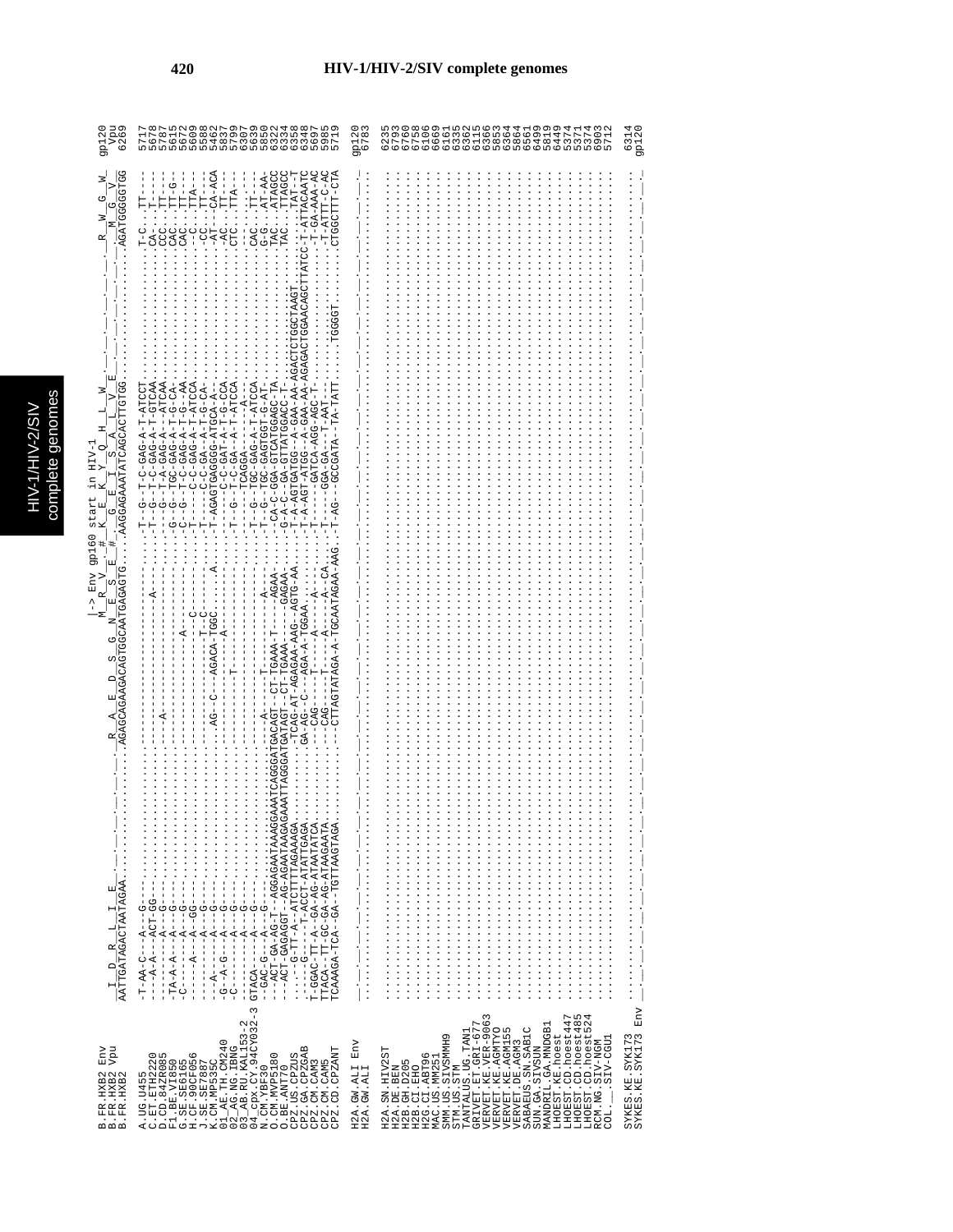|                                                        |                                                                                                                                                                                                                                                                                              | 2 ನ<br>ರಂತ<br>ನಿ                                                                                                                              |                                                                                                                                                                                                                                                                                                                                                                                                                                                           | 9p12<br>S                              |
|--------------------------------------------------------|----------------------------------------------------------------------------------------------------------------------------------------------------------------------------------------------------------------------------------------------------------------------------------------------|-----------------------------------------------------------------------------------------------------------------------------------------------|-----------------------------------------------------------------------------------------------------------------------------------------------------------------------------------------------------------------------------------------------------------------------------------------------------------------------------------------------------------------------------------------------------------------------------------------------------------|----------------------------------------|
|                                                        | C-AGTA--<br>C-AGTA<br>$-4 - 2 - 4$                                                                                                                                                                                                                                                           | $\mathbf{a}$                                                                                                                                  | $-4 - A$<br>$-4-$<br>$-ACA-T-GA-$<br>GTGC-CT-GA<br>GTGCAGGCT<br>.GTACAAGCC<br>.GTACAGGCT<br>GT-CAAGCC<br>p<br>GTGCAAGCT<br>GT-CAAGCT<br>GTTCAGG<br>GTGC-AT<br>TA-DDTD.<br>CHOOLD.<br><b>GATCAGCAGT</b><br>--PLF-<br>-LLC-C<br>C-DEEC                                                                                                                                                                                                                      | U<br>$C_4 - D$ .                       |
|                                                        | $-AC$<br>GAG<br>UGAG-<br>GAG<br>-T-GAG<br>$G - A$<br><b>GAT</b><br>$-1$<br>$-45DT -$<br>$-94$<br>Ī,<br>$-6A$<br>$\vec{A}$<br>$-1$<br>$A - D - -$                                                                                                                                             | з<br>$A-CA$                                                                                                                                   | $-$ TAATGTT<br>$\frac{1}{2}$<br>$-1 - T - A$<br>$  TGTA$<br>GAT<br>$- - A A - C A G C T - A$<br>$---CTA$<br>$- - A A - C A G C T - A$<br>$-100CACT - A$<br>$- - A A - T A G T T - A$<br>$-1-2-CAGCT-$<br>$-AA-CAGCT-C$<br>--AA-TT----<br>ウーー<br>ウーー<br>ن<br>۱<br>U-A-U<br>$G - A - C$<br>$-6 - A - T$<br>$-6 - A - T$<br>$-AA-1$<br>$-6 - A - T$<br>$-C - C - C$<br>$G-\Delta$<br>$C-CA$<br>$-10-7-1$<br>$-4-7-CA$<br>d-CA-<br>$-40-7-7$<br>$-45 - 5 - -$ | <b>TAT</b><br>へ<br>ウーワー<br>$-ACAT$     |
|                                                        |                                                                                                                                                                                                                                                                                              | $\mathbf{a}$<br>$-\frac{1}{9}$                                                                                                                | $---ACT---AA---$<br>$-4AAA - -9 - -$<br>--AA---A-<br>$-T_A - C - -A - -A$<br>$-4 - -A$<br>$-TA-C--A--A$<br>$-6 - 4AAT$<br>$-4 - -P$<br>$-AA-C$<br>$-AA$ -<br>$-1 - 2 - 1$                                                                                                                                                                                                                                                                                 |                                        |
| ATCTGTAGTOCTACAGAA                                     | A-A-C-C-C-C-A-A<br>TCTG-G--A<br>9-91-91-<br>$-5-7-7$<br>ں<br>ا<br>$-1$<br>じゅー<br>י<br>ו<br>י<br>ו<br>- - - - - - - - -<br>י<br>י<br>$-4 - 21 - 4 - 1$<br>$-5 -$<br>$-4 - A - A -$<br>$-5 -$<br>$-7A-9$<br>$-5-44$                                                                            |                                                                                                                                               |                                                                                                                                                                                                                                                                                                                                                                                                                                                           |                                        |
| end                                                    | $-1 - A$                                                                                                                                                                                                                                                                                     |                                                                                                                                               |                                                                                                                                                                                                                                                                                                                                                                                                                                                           |                                        |
| $\overrightarrow{\mathsf{D}_{j}}$                      | THA--AAA-TGGGGGGGGDD-AT--T-AT<br>LUU – ベーリベー ) LLU – ベロー – LU – . Uベロロリー LLコーリロー –<br><b>ベー・・・・ベー・・・トロ・・ベー・・・トロ コー・・・・ ひー・・・</b><br>A-A-1-1-1-1-1-1-1-1-1-1-1<br>-TP-ACAAT--TTT---AACOCCCATGT-<br>-TPANCOO-RR-R-H-HHDDDHRHH-DH-<br>-TOLACOOOQAA-A--HIDOODAAHOOP-<br>-TCCA-TTT-TAGA-AAGGGGAC- | $\frac{1}{2}$ , $\frac{1}{2}$ , $\frac{1}{2}$ , $\frac{1}{2}$ , $\frac{1}{2}$ , $\frac{1}{2}$ , $\frac{1}{2}$ , $\frac{1}{2}$ , $\frac{1}{2}$ |                                                                                                                                                                                                                                                                                                                                                                                                                                                           |                                        |
| vpu<br>т<br>Env<br>B.FR.HXB2<br>B.FR.HXB2<br>B.FR.HXB2 | $04 \frac{C}{C}$ CPX.CY.94CY032-3<br>N.CM.YBF30<br>$\mathbf{\Omega}$<br>3_AB.RU.KAL153-<br>CPZ.US.CPZUS<br>CPZ.GA.CPZGAB<br>CPZ.CD.CPZANT<br>A.UG.U455<br>C.ET.ETH2220<br>D.CD.84ZR085<br>O. CM. MVP5180<br>CPZ.CM.CAM3<br>CPZ.CM.CAM5<br>O.BE.ANT70                                         | H2A. GW.ALI Env<br>H2A.GW.ALI                                                                                                                 | VERVET.KE.VER-9063<br>VERVET.KE.AGMTYO<br>VERVET.KE.AGMTYO<br>LHOEST.CD.hoest447<br>LHOEST.CD.hoest485<br>LHOEST.CD.hoest524<br>GRIVET.ET.GRI-677<br>MANDRIL.GA.MNDGB1<br>SABAEUS.SN.SAB1C<br>TANTALUS.UG.TAN1<br>LHOEST.KE.hoest<br>SMM.US.SIVSMMH9<br>LIED-VIIS.<br>RCM.NG.SIV-NGM<br>VERVET.DE.AGM3<br>SUN.GA.SIVSUN<br>H2A.SN.HIV2ST<br>H2G.CI.ABT96<br>MAC.US.MM251<br>H2B. GH. D205<br>STM.US.STM<br>H2A.DE.BEN<br>H2B.CI.EHO<br>COL.               | SYKES.KE.SYK173<br>SYKES.KE.SYK173 Env |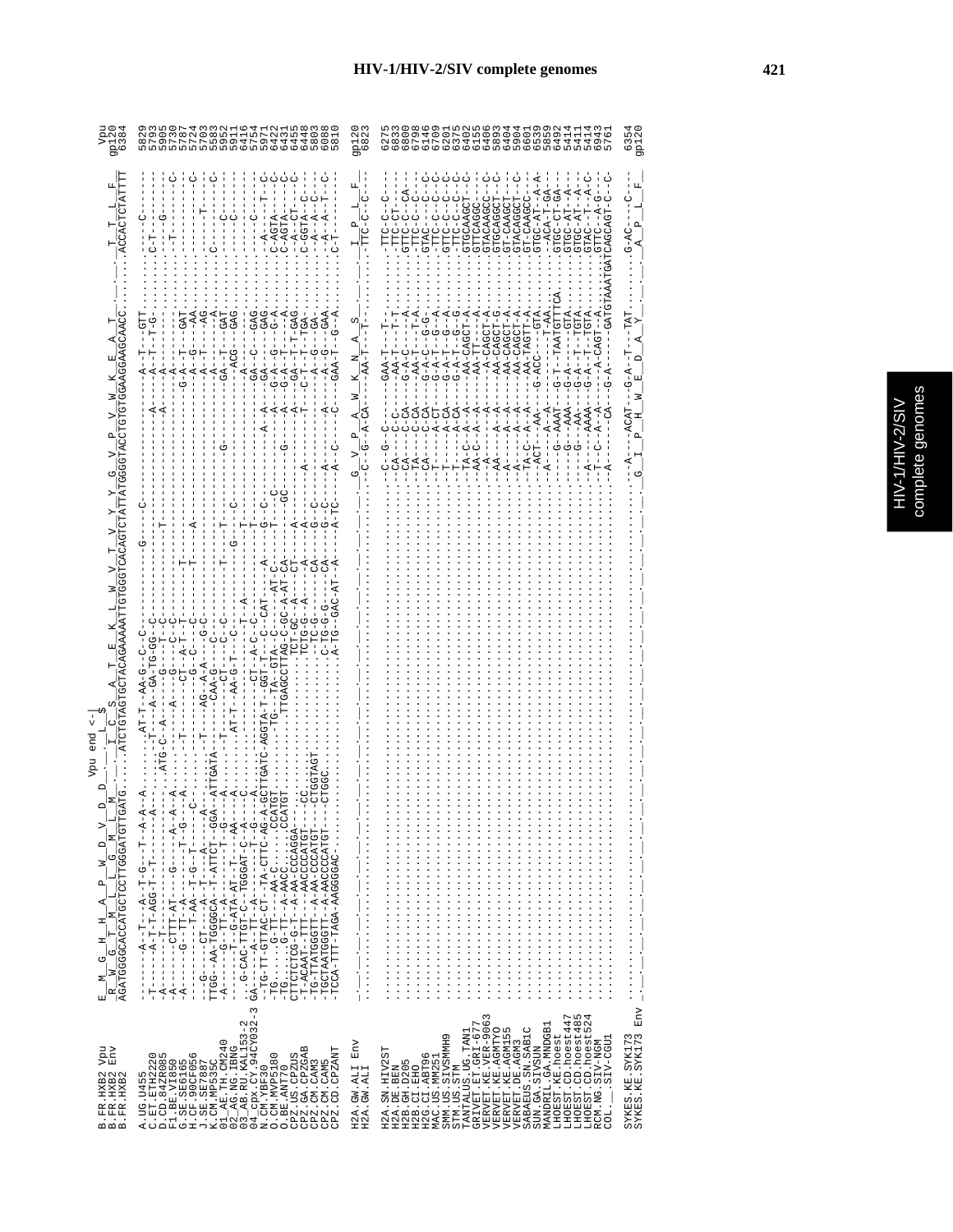| O<br>O                                                                                                                                                                                                                                                                                                                                                                                                                                                                                                                                                                                                                                                                                                                                                                                                                                                                                                                                                                                                                                                                                        | இம                                                                                                                                                                                                                                                                                                                                                                                                                                                                                                                                                 |                                                                                                                                                                                                                                                                                                                                                                                                                                                                         |                                                                                                                                                                                                                                                                                                                                  |
|-----------------------------------------------------------------------------------------------------------------------------------------------------------------------------------------------------------------------------------------------------------------------------------------------------------------------------------------------------------------------------------------------------------------------------------------------------------------------------------------------------------------------------------------------------------------------------------------------------------------------------------------------------------------------------------------------------------------------------------------------------------------------------------------------------------------------------------------------------------------------------------------------------------------------------------------------------------------------------------------------------------------------------------------------------------------------------------------------|----------------------------------------------------------------------------------------------------------------------------------------------------------------------------------------------------------------------------------------------------------------------------------------------------------------------------------------------------------------------------------------------------------------------------------------------------------------------------------------------------------------------------------------------------|-------------------------------------------------------------------------------------------------------------------------------------------------------------------------------------------------------------------------------------------------------------------------------------------------------------------------------------------------------------------------------------------------------------------------------------------------------------------------|----------------------------------------------------------------------------------------------------------------------------------------------------------------------------------------------------------------------------------------------------------------------------------------------------------------------------------|
|                                                                                                                                                                                                                                                                                                                                                                                                                                                                                                                                                                                                                                                                                                                                                                                                                                                                                                                                                                                                                                                                                               |                                                                                                                                                                                                                                                                                                                                                                                                                                                                                                                                                    | -A-ACTTTCAGCAT                                                                                                                                                                                                                                                                                                                                                                                                                                                          |                                                                                                                                                                                                                                                                                                                                  |
|                                                                                                                                                                                                                                                                                                                                                                                                                                                                                                                                                                                                                                                                                                                                                                                                                                                                                                                                                                                                                                                                                               |                                                                                                                                                                                                                                                                                                                                                                                                                                                                                                                                                    | UUAHU-A-TAU                                                                                                                                                                                                                                                                                                                                                                                                                                                             |                                                                                                                                                                                                                                                                                                                                  |
|                                                                                                                                                                                                                                                                                                                                                                                                                                                                                                                                                                                                                                                                                                                                                                                                                                                                                                                                                                                                                                                                                               |                                                                                                                                                                                                                                                                                                                                                                                                                                                                                                                                                    | G-TTA<br>--T-ATG<br>--T-AT<br>$-1 - T - T - T$<br>--T-AT<br>$-1 - T - T - T$                                                                                                                                                                                                                                                                                                                                                                                            |                                                                                                                                                                                                                                                                                                                                  |
|                                                                                                                                                                                                                                                                                                                                                                                                                                                                                                                                                                                                                                                                                                                                                                                                                                                                                                                                                                                                                                                                                               |                                                                                                                                                                                                                                                                                                                                                                                                                                                                                                                                                    |                                                                                                                                                                                                                                                                                                                                                                                                                                                                         |                                                                                                                                                                                                                                                                                                                                  |
| )ベーーひベーー ーーーーーーーーーーーーーーーーー<br>$-1$ $-1$ $-1$ $-1$ $-1$                                                                                                                                                                                                                                                                                                                                                                                                                                                                                                                                                                                                                                                                                                                                                                                                                                                                                                                                                                                                                                        |                                                                                                                                                                                                                                                                                                                                                                                                                                                                                                                                                    | CCATA-AGGA<br>CAATZ                                                                                                                                                                                                                                                                                                                                                                                                                                                     |                                                                                                                                                                                                                                                                                                                                  |
| ニーーーの∇ーーーーーーーーーーーーーーーーーート L-ーーーー L-ーーーー<br>L--QORROR-HOU----------H---<br>ニーーひの ピピひビーエいい‐‐‐‐‐‐‐‐‐‐‐‐‐‐‐‐‐‐‐‐‐<br>$\begin{split} &\texttt{--} - 5 \texttt{0} \texttt{0} \texttt{0} \texttt{0} \texttt{0} \texttt{0} \texttt{0} \texttt{0} \texttt{0} \texttt{0} \texttt{0} \texttt{0} \texttt{0} \texttt{0} \texttt{0} \texttt{0} \texttt{0} \texttt{0} \texttt{0} \texttt{0} \texttt{0} \texttt{0} \texttt{0} \texttt{0} \texttt{0} \texttt{0} \texttt{0} \texttt{0} \texttt{0} \texttt{0} \texttt{0} \texttt{0} \texttt{0} \texttt{0} \$<br>$\texttt{C\_A\_S\_D\_A\_K\_A\_Y\_D\_T}_{\texttt{GTC}\texttt{AC} \texttt{AT} \texttt{AC} \texttt{AC} \texttt{AT} \texttt{AC} \texttt{AC} \texttt{AC} \texttt{AC} \texttt{AC} \texttt{AC} \texttt{AC} \texttt{AC} \texttt{AC} \texttt{AC} \texttt{AC} \texttt{AC} \texttt{AC} \texttt{AC} \texttt{AC} \texttt{AC} \texttt{AC} \texttt{AC} \texttt{AC} \texttt{AC} \texttt{AC} \texttt{AC} \texttt{AC} \texttt{AC} \texttt{AC} \texttt{AC} \texttt{$<br>$\begin{array}{c} 1 \\ 1 \\ 1 \\ 1 \end{array}$<br>$\frac{1}{1}$<br>$\frac{1}{1}$<br>$\sim$ | $\mathbb{E} \left[ \begin{array}{cccccccc} \mathbb{E} \left[ \begin{array}{cccccccc} \mathbb{E} \left[ \begin{array}{cccccccc} \mathbb{E} \left[ \begin{array}{cccc} \mathbb{E} \left[ \begin{array}{cccc} \mathbb{E} \left[ \begin{array}{cccc} \mathbb{E} \left[ \begin{array}{cccc} \mathbb{E} \left[ \begin{array}{cccc} \mathbb{E} \left[ \begin{array}{cccc} \mathbb{E} \left[ \begin{array}{cccc} \mathbb{E} \left[ \begin{array}{cccc} \mathbb{E} \left[ \begin{array}{cccc} \mathbb{E} \left[ \begin{array}{cccc} \mathbb{E} \left[$<br>U | ロート・・・・・・・・・・・・・・・・・・・・・                                                                                                                                                                                                                                                                                                                                                                                                                                                |                                                                                                                                                                                                                                                                                                                                  |
| $_{\rm{Env}}$<br>凹<br>$\begin{array}{l} {\tt CPZ} \cdot {\tt CM} \cdot {\tt CAM3} \\ {\tt CPZ} \cdot {\tt CM} \cdot {\tt CAM5} \\ {\tt CPZ} \cdot {\tt CD} \cdot {\tt CPZANT} \end{array}$<br>C.ET.ETH2220<br>O. CM. MVP5180<br>CPZ.US.CPZUS<br>CPZ.GA.CPZGA<br>O.BE.ANT70<br>B.FR.HXB2<br>B.FR.HXB2<br>A. UG. U455                                                                                                                                                                                                                                                                                                                                                                                                                                                                                                                                                                                                                                                                                                                                                                           | H2A.GW.ALI Env<br>H2A.GW.ALI                                                                                                                                                                                                                                                                                                                                                                                                                                                                                                                       | $\infty$<br>ru 4<br>LHOEST.CD.hoest447<br>VERVET.KE.VER-906<br>LHOEST.CD.hoest48<br>$\alpha$<br>TANTALUS.UG.TAN1<br>GRIVET.ET.GRI-677<br>MANDRIL.GA.MNDGB1<br>LHOEST.CD.hoest5.<br>VERVET.KE.AGMTYO<br>VERVET.KE.AGMI55<br>SABAEUS.SN.SAB1C<br>LHOEST.KE.hoest<br>SMM.US.SIVSMMH9<br>.SIV-CGU1<br>VERVET.DE.AGM3<br>RCM.NG.SIV-NGM<br>SUN.GA.SIVSUN<br>H2A.SN.HIV2ST<br>H2G.CI.ABT96<br>MAC.US.MM251<br>H2B. GH. D205<br>H2A.DE.BEN<br>H2B.CI.EHO<br>STM.US.STM<br>COL. | SYKES. KE. SYK173 $C_1$ $\cdots$ $\cdots$ $\cdots$ $\cdots$ $\cdots$ $\cdots$ $\cdots$ $\cdots$ $\cdots$ $\cdots$ $\cdots$ $\cdots$ $\cdots$ $\cdots$ $\cdots$ $\cdots$ $\cdots$ $\cdots$ $\cdots$ $\cdots$ $\cdots$ $\cdots$ $\cdots$ $\cdots$ $\cdots$ $\cdots$ $\cdots$ $\cdots$ $\cdots$ $\cdots$ $\cdots$ $\cdots$ $\cdots$ |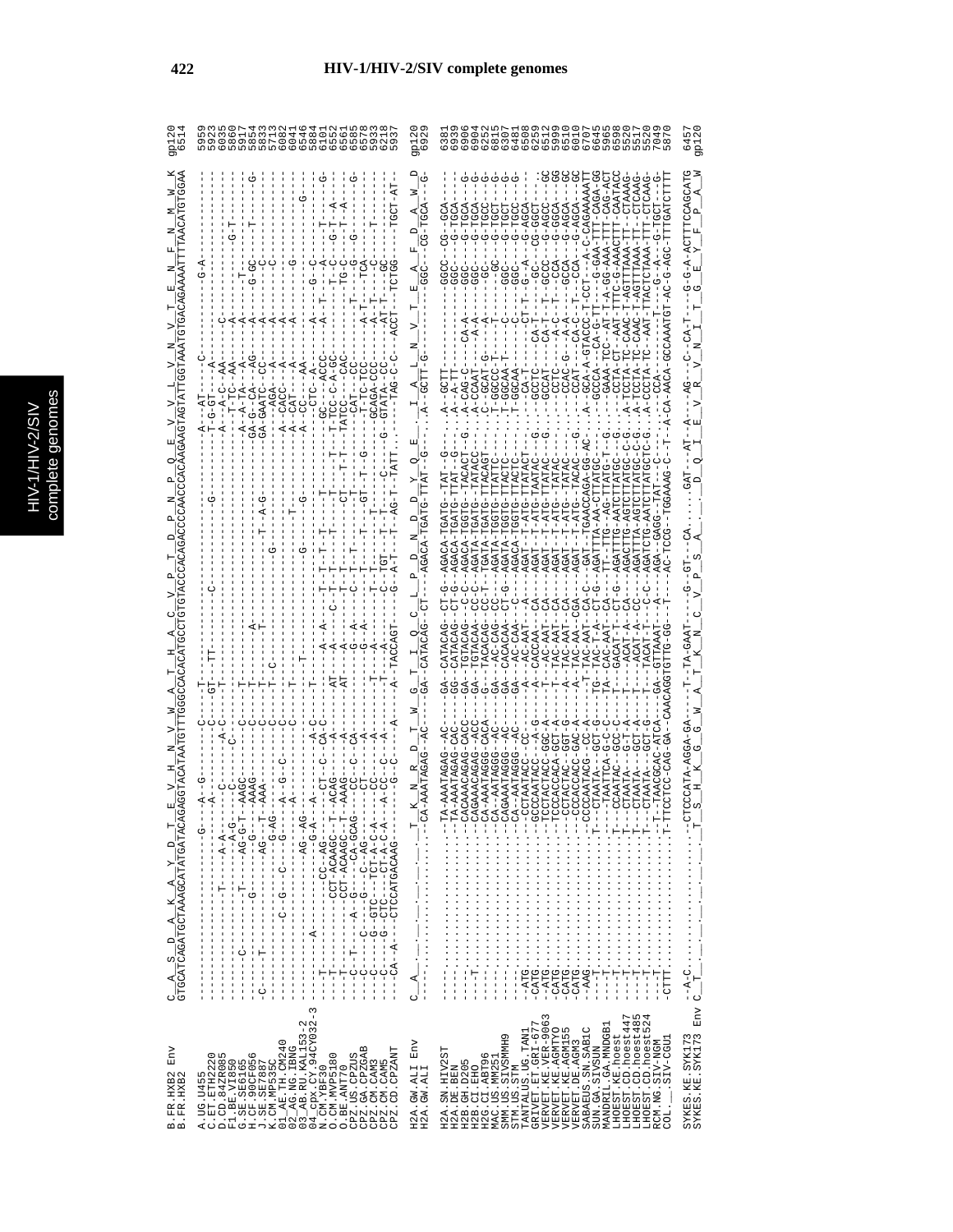| ς<br>٥                |
|-----------------------|
| <b>CIP</b><br>b,<br>ກ |
| 5                     |
| ٦<br>ï                |
|                       |

|                        |                                                                                                                                                                                                                                                                                                                                                                                                                 | $\frac{1}{2}$                                                         | 6 0 0 0 0 0 0 0 0 0 0 0 0 0<br>0 4 10 0 4 0 4 0 4 0 4 0 6 0 6<br>0 4 0 0 4 0 4 0 4 0 4 0 7 0 7<br>60M                                                                                                                                                                                                                                                                                                                                     |                                                                    |
|------------------------|-----------------------------------------------------------------------------------------------------------------------------------------------------------------------------------------------------------------------------------------------------------------------------------------------------------------------------------------------------------------------------------------------------------------|-----------------------------------------------------------------------|-------------------------------------------------------------------------------------------------------------------------------------------------------------------------------------------------------------------------------------------------------------------------------------------------------------------------------------------------------------------------------------------------------------------------------------------|--------------------------------------------------------------------|
|                        | $2A-GG-A$<br>$2A-GC-A$<br>$50 - 5$<br>$A-C-A-GCTT$<br>Ġ<br>ġ                                                                                                                                                                                                                                                                                                                                                    |                                                                       | $A - D$<br>$-5 - -7$<br><b>GTCC</b><br>$-100-404-0-4$<br>შ-9<br>ዓ<br>しゅう<br>οι<br>Θυ<br>ひしゅう<br>$\frac{1}{5}$<br>$\frac{1}{\phi}$<br>$\frac{1}{\mathbf{C}}$<br>$\frac{1}{\mathbf{C}}$<br>9.<br>ά<br>$\overset{1}{\circ}$<br>ó<br>$-AA - A - A - C$<br>--A-A-AAA-C<br>$- A - A - C A A -$<br>$-AA - A - AGA -$<br>$CA-C-AGA-$<br>$-AA-C-AA-$<br>$\begin{array}{c} \nCA-A-AA-C\\ \n--\n--\n--\n--\n 0-AAA\\ \n--\n 0-AAA \n-0\n\end{array}$ | GA-GT                                                              |
|                        |                                                                                                                                                                                                                                                                                                                                                                                                                 |                                                                       | $G-A-T-A$<br>$-A-C-A$                                                                                                                                                                                                                                                                                                                                                                                                                     |                                                                    |
|                        |                                                                                                                                                                                                                                                                                                                                                                                                                 |                                                                       |                                                                                                                                                                                                                                                                                                                                                                                                                                           |                                                                    |
|                        |                                                                                                                                                                                                                                                                                                                                                                                                                 |                                                                       | <b>GACCTCP</b><br>$- \text{GCC}-\text{T}\text{T}$ $- \text{ACC}-\text{T}\text{A}$<br>CAGT-TI<br>ひしししし スピート<br>F-DAC<br>T<br>U<br>הרווחית<br><b>הפופט</b><br>הוא הרווחים<br>$G-TT$                                                                                                                                                                                                                                                         |                                                                    |
|                        |                                                                                                                                                                                                                                                                                                                                                                                                                 |                                                                       |                                                                                                                                                                                                                                                                                                                                                                                                                                           |                                                                    |
|                        |                                                                                                                                                                                                                                                                                                                                                                                                                 |                                                                       | <b>ひーひけひひけひひみイーシー!</b><br>$G-T-T-T-T-T-T-TC-T$                                                                                                                                                                                                                                                                                                                                                                                            |                                                                    |
|                        | ℧                                                                                                                                                                                                                                                                                                                                                                                                               |                                                                       |                                                                                                                                                                                                                                                                                                                                                                                                                                           |                                                                    |
| Σ                      | .                                                                                                                                                                                                                                                                                                                                                                                                               |                                                                       |                                                                                                                                                                                                                                                                                                                                                                                                                                           | ×<br>$\mathbf{F}_{\parallel}$<br>$N_S_S$                           |
| $\Box$<br>z            | −−−−・・・・・・・・・・・・・・・・・・−D\\{----<br>レ・・・・・・・・・・・・・・・・・・・<br>$---A-T$<br>$\mathbf{I}$<br>$\frac{1}{1}$<br>$A - -$<br>$---T---$<br>ï<br>$\begin{array}{c} 1 \\ 1 \\ 1 \end{array}$<br>$-10A$<br>$\frac{1}{1}$<br>$\frac{1}{1}$<br>Ĭ<br>$\frac{1}{1}$<br>$\frac{1}{1}$                                                                                                                                              | $\frac{N}{T} - \frac{N}{N} - \frac{N}{N} - \frac{N}{N} - \frac{N}{N}$ | E<br>U<br>P<br>D<br>A<br>R<br>A<br>P<br>P<br><br><br><br><br><br><br><br><br><br><br><br><br><br><br><br><br><br><br><br><br>-A-BOOTAG:<br>--D-dHd:・・・・・・・・・・・・・・・・・<br>- KY - KLD ・・・・・・・・・・・・・・・・・・・<br>R-DRORDRER:<br>R-DACACACACACACACH<br>$T - \cdots$                                                                                                                                                                               | $\begin{array}{c} \n\cdot \\ \cdot \\ \cdot \\ \cdot\n\end{array}$ |
| Env                    | $\infty$<br>$\mathsf I$<br>$\mathbf{\sim}$<br>$04$ cpx. CY. 94CY032<br>N. CM. YBF30<br>03_AB.RU.KAL153-<br>$AR$ . TH. CM240<br>$02$ $\overline{\phantom{0}}$ AG. NG. IBNG<br>CPZ.GA.CPZGAB<br>CPZ.CD.CPZANT<br>A.UG.U455<br>C.ET.ETH2220<br>D.CD.84ZR085<br>G<br>O. CM. MVP5180<br>CPZ.US.CPZUS<br>3. SE, SE6165<br>H.CF. 90CF056<br>J. SE, SE7887<br>K.CM. MP535C<br>CPZ.CM.CAM5<br>F1.BE.VI850<br>CPZ.CM.CAM3 | Env<br>H2A.GW.ALI                                                     | TANTALUS.UG.TAN1<br>GRIVET.ET.GRI-677<br>VERVET.KE.VER-9063<br>Б<br>LHOEST.CD.hoest524<br>LHOEST.CD.hoest447<br>LHOEST.CD.hoest48<br>MANDRIL.GA.MNDGB1<br>SABAEUS.SN.SAB1C<br>VERVET.KE.AGMTYO<br>VERVET.KE.AGM155<br>LHOEST.KE.hoest<br>SMM.US.SIVSMMH9<br>LIED-VIIS.<br>RCM.NG.SIV-NGM<br>VERVET.DE.AGM3<br>SUN.GA.SIVSUN<br>H2A.SN.HIV2ST<br>H2G.CI.ABT96<br>H2B. GH. D205<br>MAC.US.MM25                                              | Env<br>SYKES.KE.SYK173<br>SYKES.KE.SYK173                          |
| B.FR.HXB2<br>B.FR.HXB2 | O.BE.ANT70<br>$\overline{0}$                                                                                                                                                                                                                                                                                                                                                                                    | H2A.GW.ALI                                                            | H2A.DE.BEN<br>STM.US.STM<br>H2B.CI.EHO<br>$\overline{CD}$ .                                                                                                                                                                                                                                                                                                                                                                               |                                                                    |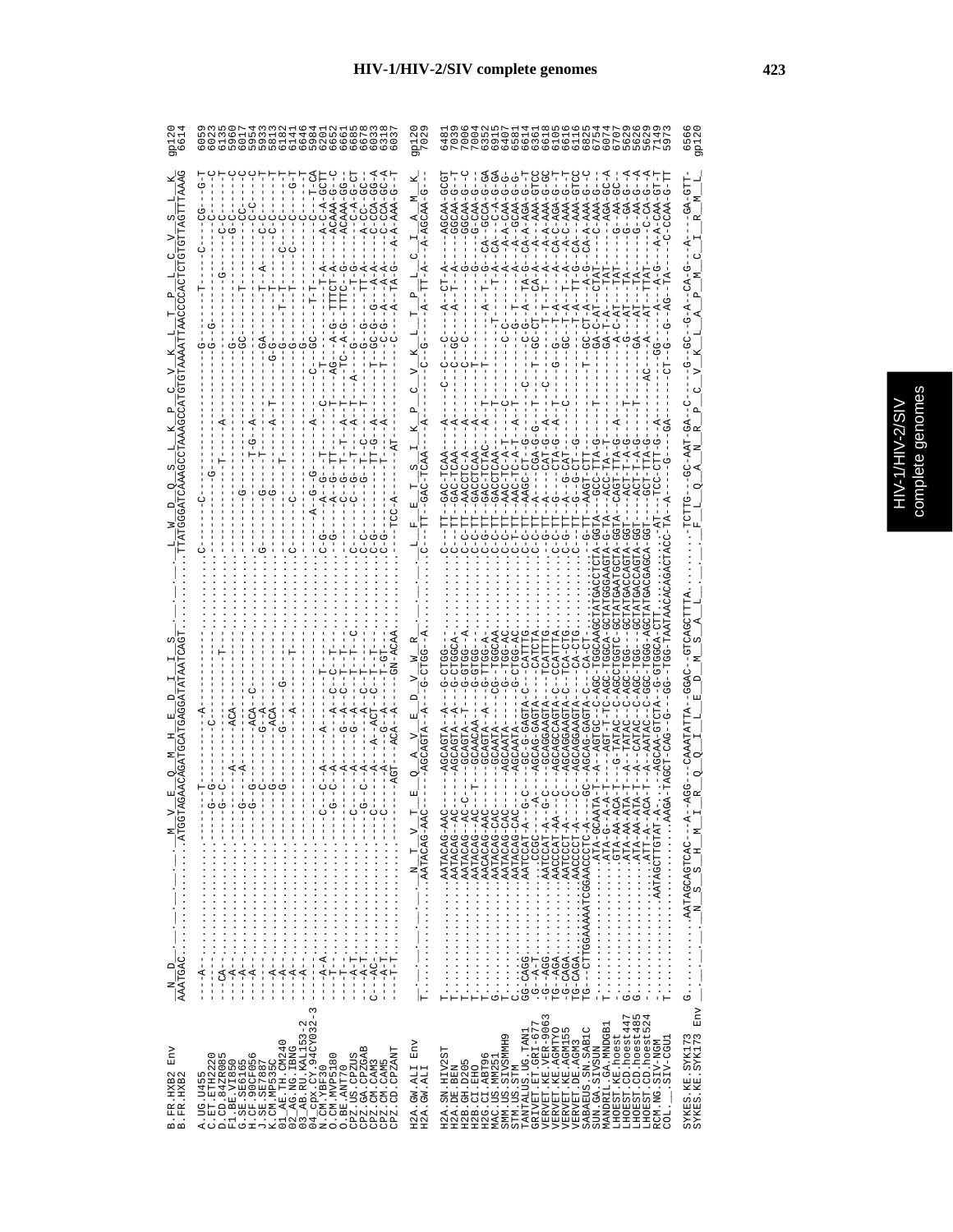|                                                                                                                | 600                                                                                                                                                                                                                                                                                                                                                                                                                                                                                                                                                                                                                                                                                                                                  | $\frac{1}{71}$                  | 6 6 6 6 6 6 6 6 6 6 6<br>N 6 7 4 7 6 7 6 9 9 8<br>U 6 7 4 7 6 7 6 9 8 9<br>618<br>9<br>777<br>657<br>64<br>70                                                                                                                                                                                                                                                                                                                                                                                                                                                                                                                                                                                                                                                                                                                                                                                                                                                                                                                                                                                                                                                                                                                                                                                                                                                                                                                                                                                                                                                                                                                                                                                                                                                               | $^{\circ}$<br>n<br>Par                                               |
|----------------------------------------------------------------------------------------------------------------|--------------------------------------------------------------------------------------------------------------------------------------------------------------------------------------------------------------------------------------------------------------------------------------------------------------------------------------------------------------------------------------------------------------------------------------------------------------------------------------------------------------------------------------------------------------------------------------------------------------------------------------------------------------------------------------------------------------------------------------|---------------------------------|-----------------------------------------------------------------------------------------------------------------------------------------------------------------------------------------------------------------------------------------------------------------------------------------------------------------------------------------------------------------------------------------------------------------------------------------------------------------------------------------------------------------------------------------------------------------------------------------------------------------------------------------------------------------------------------------------------------------------------------------------------------------------------------------------------------------------------------------------------------------------------------------------------------------------------------------------------------------------------------------------------------------------------------------------------------------------------------------------------------------------------------------------------------------------------------------------------------------------------------------------------------------------------------------------------------------------------------------------------------------------------------------------------------------------------------------------------------------------------------------------------------------------------------------------------------------------------------------------------------------------------------------------------------------------------------------------------------------------------------------------------------------------------|----------------------------------------------------------------------|
| <b>GAATGATACTAA</b><br>$\Box$<br>$\begin{bmatrix} 1 \\ 1 \\ 1 \end{bmatrix}$<br>$\overline{\texttt{TGCACT}}$ . | URRHCOUDHOHORCORHARDARDO-KR-H<br>TAAAA-ATTAGAGATTA-AAAAT<br>AURE--AU-AU-AU-HU-<br>U-BIDDA-DO-10-<br>--UU--4--44U-4<br>ひーーひーひむーーひむーひーむ<br>- 5-555-575-<br>A--GCACOOP--A<br>$T - G - A - A - C$<br>--T-A-GCTAAAAAACAATAC-AA-GI<br>- じけしべしひべしべんかいべじしけべしじけんじー – – – – –<br>--T---AATGCACOACOOOCACOOO<br>U-UUU - - KUUKULLERALUULKKU - - L - -<br>-- DOACO-HOORCAACAACHEHHAR--<br>U – LU 4 – L – U 400 440 440 440 L L L 40 – – – – – –<br>--T-T-AATGCAACTACTA--AGT-C<br>--TGTAGATCTGCAAACAAATA-AACAG<br>UCAAAAAATTUOCHUUOOAAGUTUO<br>--T-G-AACATCACTAGTAACAG-AAT-C<br>-UUA--AUUAAUUARIUAHHAU-----<br>- CA-AACATCAUCAUNACA-<br>-- DRR-- DRDDDDHRHUDRHRDUR- H-<br>--T---AGGATACAATGGAACC-ACA-<br>$\cdots \cdots \cdots \cdots$<br>$\infty$ | Ί                               | AATC<br>. ACTACACACAGATGCCTTGTTTATCAACGAACAGCTAACAGTTAAGA<br>TCAACAACCCCATGCCTTGCTTATAACAGAAAAACCACAACCACACC<br>TTGCCCTGTGTGAAGAAGAAGAAGTGTGTG<br>GATCCCTGCATTAAATCTACCAATAATAATGTTAAT<br>GATCCCCTGTCAAATACCGACGAAAAGTAGCT<br>UULUGUQUARARERAGAHLULULUUUGLU<br>CTACCCCCCCCCCCCCCCCCCCCCCCCCCCCCCCC<br>A-CAACADERT-ACCAT-A-CAT-A-CATCA-CAGCAGURAGUNGAGUNTITAATGERTAATGAARAANA AAGAARAANGAAT-ACAACAANGAATAAAAAAAAAAAAA<br>FOKAOGOENCAOEOENOGOKEAQKAAAAAAGGOGOENOGOOGOENOGOOGOOFOOGOO-OOGOO-GO-GO-GO-GO-GOENA-GOGOENA-GOGOEN<br>しなりなりいけいりょうひょうしたけいないこともしないのはしいことはないことになることはないことはないのは!よいけい!<br>ATTCACACOOACAGGG---AGTA-CA-CAGCAGCAGCAGCAGCAGCAACAACAAACAAACCAGCCAGTAAATGAAA<br>YOOOYOYYYYYYYYHIYOOYYYYYYOHOOODHOOHOUHOOYOO−IDYHOOOY--<br>AG-GACC----CGT--TCCGCCCCT-A-ATCTTCTACTCAGACCCTACTCAACGAAGATAGCAAA<br>ULD4DL4DDDLL4D4ULLDDLD4L4-L44dD-4D-4D1-4DD--D4LD4--<br>ひべひひべべひくべひらひひのべひべひらべになるひひ‐べひべべひらひひひのひ)‐ひひ‐らひ‐べ‐‐‐‐‐ひ‐ひ‐つくひひ‐ひ<br>ひひひひ‐HひHぱぱ‐ひひひひひ‐ひひ‐ぱ‐‐‐しひぱ‐‐ぱりぱひひゃ‐<br>- 4-0044-040000--0-1-1-00-4-04000-1<br>U-KU--UUK-HK-UU--<br>A-CACCAT-ACCA-TAGGA-AA<br>-AGCAACA-AA-CA-AA-C<br>$-4-7-7$<br>$A-CACCA-AA$ .<br>リリーリー<br>--ひりペーシーベンLJUのベリウロLJUベリペペース-L--<br>UC-A-AAAAAGTGAGAGATAGA-G-<br>--T-A-AAAAAGMCAGMCAGECA-G-<br>--T-A-AAGAATGAAACACA-A-G-G<br>U-HUUUU-UUKHUKKUKKHHKKH---H--<br>U--UGUU-GUGHUUHGGUHUUGUGHUH--<br>-- TORAGANCTORACTERACTER<br>UUUUACU-UUUUUUUAAAAAAHUUQUQUUU--<br>リー ー ¤(¤) ー ¤(エい)ウă エい) ¤いひゃ(¤い)いいのみ ー ー ニー ー<br>UURUUUFFURATUPFAADHAUU----<br>--TCAAGGGAAGAATAGAAACAACAACA-<br>--TGTAGAGTTAAATTCCACAAGAGAA-<br>) - HOOO - - HOHOOHO AROHHARDAHDH - -<br>-- TC-ACCAAACOUUCOUC-1-<br>- - TCAGGAAACAGAAATGTATCAGCA-<br>- TA-CGGAGAAGAAGAA-CAGCA-<br>- - TGGGGAAGTTACAAAACACCAACA-<br>- THARROORGOGROGROUM<br>--T-G-AAAACCGAAACAAACCCAGG--<br>rv 4 | URDROODDEOORRAGERR-DOFOORD--D--<br>UUUUUHU-KU--<br>T-CCCC<br>$\circ$ |
| Env<br>B.FR.HXB2<br>B.FR.HXB2                                                                                  | $04$ $ 22$ $ 22$ $ 22$ $ 24$ $ 25$ $0$ $32$ $-$<br>03_AB.RU.KAL153-2<br>01_AE.TH.CM240<br>$2$ <sub>-AG</sub> . NG. IBNG<br>CPZ.GA.CPZGAB<br>CPZ.CD.CPZANT<br>C.ET.ETH2220<br>D.CD.84ZR085<br>O<br>0. CM. MVP5180<br>CPZ.US.CPZUS<br>K.CM.MP535C<br>F1.BE.VI850<br>G.SE.SE6165<br>H.CF.90CF056<br>J.SE.SE7887<br>CPZ.CM.CAM5<br>CPZ.CM.CAM3<br>O.BE.ANT70<br>N.CM.YBF30<br>A. UG. U455<br>$\circ$                                                                                                                                                                                                                                                                                                                                     | Env<br>H2A.GW.ALI<br>H2A.GW.ALI | LHOEST.CD.hoest447<br>VERVET.KE.VER-906<br>VERVET.KE.AGMTYO<br>LHOEST.CD.hoest48<br>LHOEST.CD.hoest52<br>GRIVET.ET.GRI-677<br>MANDRIL.GA.MNDGB1<br>SABAEUS.SN.SAB1C<br>VERVET.KE.AGM155<br>TANTALUS.UG.TAN1<br>LHOEST.KE.hoest<br>SMM.US.SIVSMMH9<br>LUDD-VIE.<br>RCM.NG.SIV-NGM<br>VERVET.DE.AGM3<br>SUN.GA.SIVSUN<br>H2A.SN.HIV2ST<br>H2G.CI.ABT96<br>MAC.US.MM251<br>H2B. GH. D205<br>STM.US.STM<br>H2A.DE.BEN<br>H2B.CI.EHO<br>COL.                                                                                                                                                                                                                                                                                                                                                                                                                                                                                                                                                                                                                                                                                                                                                                                                                                                                                                                                                                                                                                                                                                                                                                                                                                                                                                                                     | SYKES.KE.SYK173<br>SYKES.KE.SYK173 Env                               |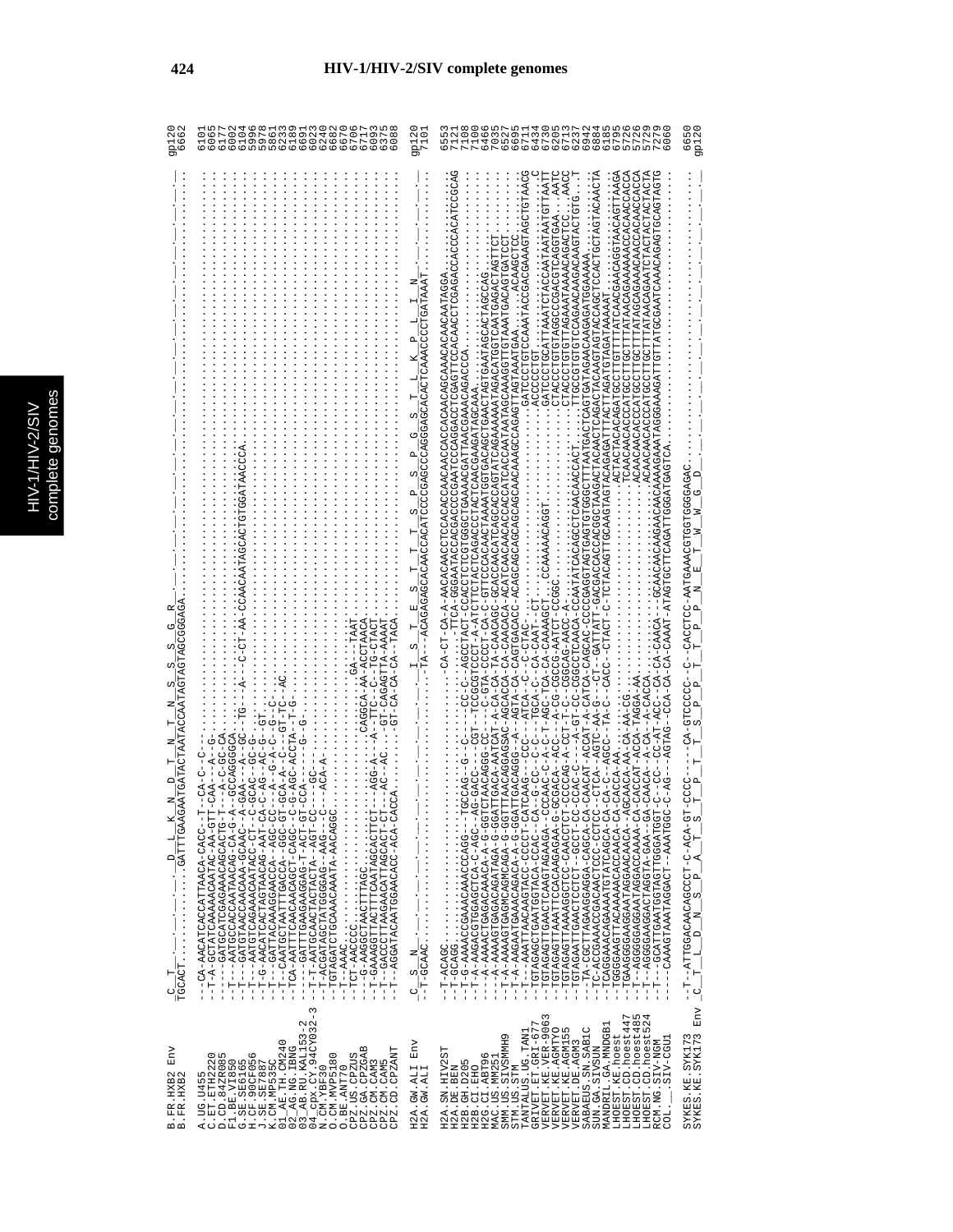|  | D<br>ι |
|--|--------|
|  | ż<br>ï |
|  |        |

| Env<br>B.FR.HXB2<br>B.FR.HXB2                                                                                                                                                                                                                                                                                                                                                                                                                                                     | .                                                                                                                                                                                                                                                                                                                                                                                                                                                                                                                                                                                                                                                                                                                                                                                                 | GATAAAAA<br>TAATGGAAAAGAGA                                                                                                                                                                                                                                                                                                                                                                                                                                                |                                                                                                                                                                                                                                                                                                                                                                                                                                                                                                                                                                                                                 | 222<br>872<br>27                                                                             |
|-----------------------------------------------------------------------------------------------------------------------------------------------------------------------------------------------------------------------------------------------------------------------------------------------------------------------------------------------------------------------------------------------------------------------------------------------------------------------------------|---------------------------------------------------------------------------------------------------------------------------------------------------------------------------------------------------------------------------------------------------------------------------------------------------------------------------------------------------------------------------------------------------------------------------------------------------------------------------------------------------------------------------------------------------------------------------------------------------------------------------------------------------------------------------------------------------------------------------------------------------------------------------------------------------|---------------------------------------------------------------------------------------------------------------------------------------------------------------------------------------------------------------------------------------------------------------------------------------------------------------------------------------------------------------------------------------------------------------------------------------------------------------------------|-----------------------------------------------------------------------------------------------------------------------------------------------------------------------------------------------------------------------------------------------------------------------------------------------------------------------------------------------------------------------------------------------------------------------------------------------------------------------------------------------------------------------------------------------------------------------------------------------------------------|----------------------------------------------------------------------------------------------|
| $\begin{array}{ll} \texttt{A. \texttt{UC.} 1455} \\ \texttt{C. \texttt{CD.} 4458220} \\ \texttt{F1. \texttt{B2.} 220} \\ \texttt{F2. \texttt{1458085}} \\ \texttt{G. \texttt{3E.} 156545} \\ \texttt{C. \texttt{3E.} 156545} \\ \texttt{C. \texttt{15E.} 257887} \\ \texttt{C. \texttt{15E.} 257887} \\ \texttt{C. \texttt{15E.} 257887} \\ \texttt{C1. \texttt{$<br>CPZ.GA.CPZGAB<br>CPZ.CM.CAM3<br>CPZ.CM.CAM5<br>CPZ.CD.CPZANT<br>O. CM. MVP5180<br>CPZ.US.CPZUS<br>O.BE.ANT70 | AACCAGACATCTT<br>GTAACACCA-A-A<br>GTAGTOUT<br>ATC-CA<br>. ATAGCTGGA<br>AACAGTCCT-AT<br>.<br>.<br>.<br>.<br>.<br>.<br>.<br>.<br>.<br>.<br>.<br>4.<br>.<br>.<br>.<br>                                                                                                                                                                                                                                                                                                                                                                                                                                                                                                                                                                                                                               | $-1$<br>$-T - T - T - A$<br>$-1$<br>.<br>ას<br>U<br>U<br>U<br>U<br>U<br>U<br>0----ATATA-C--AT--AG-<br>$-1 - A - A - A - T G A T G - A - A - G -$<br>- 4-10-1-10040-1400-1<br><b>CLAGALGOOLGOVICH</b><br>CLAGALGOOLGOVICH<br>C---GTAGTCUP-ATATC<br>GA--AAAYAG-CA-CACA<br>GAC--A-GAT-CAA-C-A<br>$- - CAA - TG - AAC$<br>-ATGA-ACA-T-AAT<br>- A - DU - - H - AUDURU<br>AT-GI                                                                                                 | $C_A - C - G - - - A$<br>CAA ------C-A<br>$-1$ – $-1$<br>$- - A$<br>$-4 - -A$<br>$-1 - 1 - 1 - 1$<br>$TC = -C - C - A - -$<br>りし<br>$-GAA$ -<br>$GAA$ -<br>GAAC-<br>-GL-50-<br>GAAG<br>TGAGC<br><b>GTAG</b><br>GAAG<br><b>GAAC</b><br>GAA<br>GAA.<br>$G - A - CT - -$<br>$-4-4$<br>$- -A - CT - -$<br>$\begin{array}{c} 1 & 1 & 1 \\ - & 1 & 1 \\ 0 & 0 & 0 \\ - & 0 & 0 \\ 4 & 0 & 1 \\ - & 0 & 4 \\ 1 & 0 & 1 \end{array}$<br>$G - A - CT$<br>$A-C$<br>$G - A - C$<br>U<br>U<br>$-4-2$<br>$-1$<br>$G - A - C$<br>ن<br>ا<br>$\frac{1}{1}$<br>$\frac{1}{1}$<br>$\frac{1}{1}$<br>$\frac{1}{1}$                   | GOOGODOOGODOOGODO<br>GOOGOOGOOGODOOGOOGO<br>GOOGOOGOOGOOGOOGO                                |
| Env<br>H2A.GW.ALI<br>H2A.GW.ALI                                                                                                                                                                                                                                                                                                                                                                                                                                                   | $\frac{1}{1}$                                                                                                                                                                                                                                                                                                                                                                                                                                                                                                                                                                                                                                                                                                                                                                                     |                                                                                                                                                                                                                                                                                                                                                                                                                                                                           | -GGTCAZ                                                                                                                                                                                                                                                                                                                                                                                                                                                                                                                                                                                                         |                                                                                              |
| TANTALUS.UG.TAN1<br>GRIVET.ET.GRI-677<br>VERVET.KE.VER-9063<br>LHOEST.CD.hoest485<br>LHOEST.CD.hoest524<br>LHOEST.CD.hoest447<br>MANDRIL.GA.MNDGB1<br>VERVET.KE.AGMTYO<br>VERVET.KE.AGM155<br>SABAEUS.SN. SAB1C<br>LHOEST.KE.hoest<br>SMM.US.SIVSMMH9<br>SIV-CGU1<br>RCM.NG.SIV-NGM<br>VERVET.DE.AGM3<br>SUN.GA.SIVSUN<br>H2A.SN.HIV2ST<br>H2G.CI.ABT96<br>MAC.US.MM251<br>H2B.GH.D205<br>H2A.DE.BEN<br>H2B.CI.EHO<br>STM.US.STM<br>COL.                                          | AAGCATTATAGAA-G<br>CCCTTATAGAAGA<br>$\ldots$ $AT$<br>$\begin{minipage}{0.2\textwidth} \begin{tabular}{@{}c@{}} \hline \multicolumn{3}{c}{\textbf{C}} & \multicolumn{3}{c}{\textbf{C}} & \multicolumn{3}{c}{\textbf{C}} \\ \multicolumn{3}{c}{\textbf{C}} & \multicolumn{3}{c}{\textbf{C}} & \multicolumn{3}{c}{\textbf{C}} \\ \multicolumn{3}{c}{\textbf{C}} & \multicolumn{3}{c}{\textbf{C}} & \multicolumn{3}{c}{\textbf{C}} \\ \multicolumn{3}{c}{\textbf{C}} & \multicolumn{3}{c}{\textbf{C}} & \multicolumn{3}{c}{\textbf{C}}$<br>.<br>.<br>.<br>.<br>.<br>.<br>CCACC<br>AGAATTGCAGTACAG<br>TACAGCCCTGTAATG<br>TACAGTCCTGTAATG<br>TACAGTCATGCAACG<br>TAGAATCATGTAATG<br>CTCCAATGCCTCTAG<br>ACCCGGGGAATGAAA<br>CCAAAAGATCTACAA<br>CCAAAGGGAATACAA<br>CAAAGAGTTCAGGGA<br>$\Gamma$ CCC $\Gamma$ | $- - -A - A$<br>$-1T$ A $-1$ A<br>$--TAT-Z$<br>$TG - A$ .<br>$TA - A$<br>$TA - A$ .<br>$TA - A$ .<br>$TA - A$ .<br>TGTATTC-A-ATC-C-G<br>U-U-U-U-A-A-H-HAUU-U<br>U<br>!<br>TOT-T-ACT-ACT-<br>T-UORH-HR-HHUUH<br>TGTAT-AGA-GT-T<br>$-TTT-T+TB-2T-1$<br>GTAT--CTCAG--T<br>--G-T-AGCCCGCCTC<br>--AGATCTT<br>ひけけひひけひひめ丸---ひげ-<br>UH-UURUU-4-U-URU--<br>ひけひひのべひーひベーひーひけー ベーーー ひべり<br>U4-4---H4U5HU-<br>$-7T - -RG$<br>$TT - AT$<br>TA-TT.<br>$GA-T-AA$<br>$-1 - 45$<br>$G-A-C-$ | $-9 - 7$<br>AUDU-D-<br>$-$ -TGCA<br>4 - - 1 - 0 - - 440 - 4041 U40041 - 000<br>- 5 - - - 5 - IRI - 5 JRU - - - - JPI<br>$T - A T - - - -$<br>A-T-0--AACAACAACAACAACH-D<br>$\frac{1}{1}$<br>$- - A T - A - -$<br>-TASCAAG-A-AGCTAGACHO-ATCAT-<br>4-HUU---UUUKUUKUKRUUHH-UU<br><b>--GGFT</b><br>:UUH4-U--UKUKU--U-U-UHKKH<br>--พพ-ндн-พพมพพ---พพ<br>TT-AT<br>AURT-UDAUDH--AUD<br>UHAHUUUAUUUU--KUUH<br>CAUH-AUAACAAUSACU<br>UHAHUUUHUUU - - 400 - - - -<br>GGACTAGAAGAGGAA<br>- 4HDDDHUDD---- DDH<br>UAUUAUHAHUUUAHHAUU<br>-TGC---GGAOGGT-<br>UH-KUKUHUKUKH-HUU<br>--GAGHO-HO-G-GHARA<br>AATG-G-CT-CTGA<br>ن<br>ا | ההההה לימוד המטרסט מסמס משממשה<br>ההההה הראש מטרסט מסמס מסמס<br>ההההה לימוד המטרסט מסמס מסמס |
| Env<br>SYKES.KE.SYK173<br>SYKES.KE.SYK173                                                                                                                                                                                                                                                                                                                                                                                                                                         | .<br>$\frac{1}{2}$ $\frac{1}{2}$ $\frac{1}{2}$ $\frac{1}{2}$ $\frac{1}{2}$ $\frac{1}{2}$                                                                                                                                                                                                                                                                                                                                                                                                                                                                                                                                                                                                                                                                                                          |                                                                                                                                                                                                                                                                                                                                                                                                                                                                           | ATADITI-D-40004040-ID-                                                                                                                                                                                                                                                                                                                                                                                                                                                                                                                                                                                          | 667<br>gp12.                                                                                 |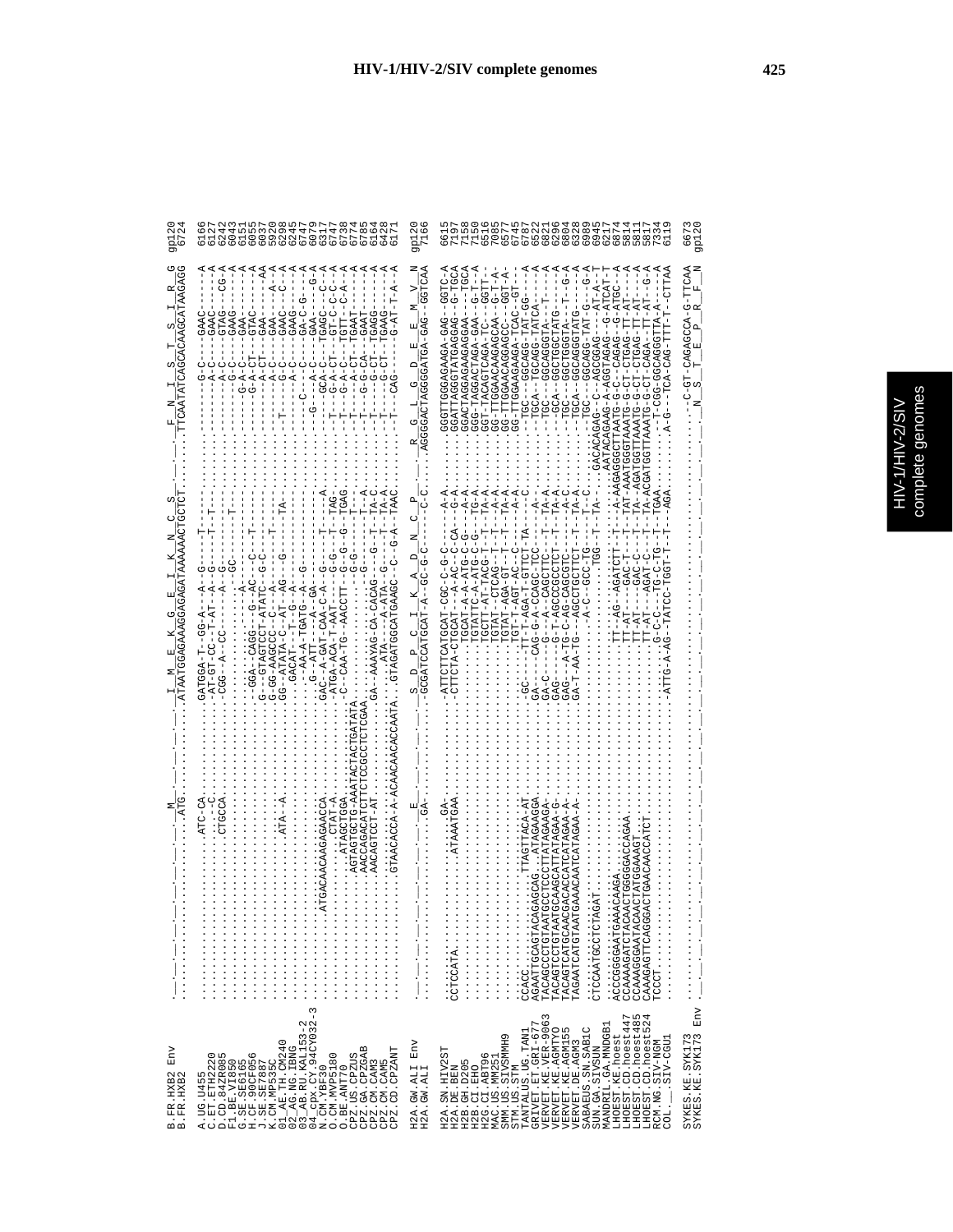| C<br>s |
|--------|
| Б      |
|        |
|        |
|        |
|        |
|        |
| ŋ<br>¢ |
| ١      |
|        |
|        |
|        |
|        |
| i      |
|        |

es

| 67                                                           | 622<br>0 下 N H 8 9 6 6 6 6 6 6<br>  O M M 8 H M 8 8 8 8 8<br>  G G G G G G G G G G G                                                                                                                                                                                                                                                                                                                                                                                                                             | 9P18.<br>728.                   | 7041<br>7041<br>Ō<br>G<br>Ō                                                                                                                                                                                                                                                                                                                                                                                                                                                                                                                                                                                                                                                                                                                                                                                                                                                                                                                                                                                                                                                                                                                                                                                                                                                                                                                                                                                                                                                                                                                                                                                                                                |                                                                                                                                                          |
|--------------------------------------------------------------|------------------------------------------------------------------------------------------------------------------------------------------------------------------------------------------------------------------------------------------------------------------------------------------------------------------------------------------------------------------------------------------------------------------------------------------------------------------------------------------------------------------|---------------------------------|------------------------------------------------------------------------------------------------------------------------------------------------------------------------------------------------------------------------------------------------------------------------------------------------------------------------------------------------------------------------------------------------------------------------------------------------------------------------------------------------------------------------------------------------------------------------------------------------------------------------------------------------------------------------------------------------------------------------------------------------------------------------------------------------------------------------------------------------------------------------------------------------------------------------------------------------------------------------------------------------------------------------------------------------------------------------------------------------------------------------------------------------------------------------------------------------------------------------------------------------------------------------------------------------------------------------------------------------------------------------------------------------------------------------------------------------------------------------------------------------------------------------------------------------------------------------------------------------------------------------------------------------------------|----------------------------------------------------------------------------------------------------------------------------------------------------------|
| $\frac{K-V}{\texttt{TAAGGTGCAAAGAATATGCATTTT}} \label{eq:1}$ | $-T-AT$<br>$-TCAC$<br>GTGAG<br>$-TCGAT$<br>-AA-AT<br>TAAT-AA-CA<br>AGAGTGCCAATTAATGGTAGTAATAGGAA<br>ACA-GCAGCACAAATAA<br>CA-A-GCAGTAAA<br>A-G-AGACTAG<br>-GGG-AATA<br>$-GG - DQ -$<br>AC-GA-AAC<br>$A-C-A-AG$<br>$A-C-A-$<br>--GAAGTGTU5US---<br>$A-BI-I$<br>U-U--KII-UUKKIIU-U-<br>GT-TCA<br>GT-TCA<br><b>BAD-TE</b><br>GTGGAG<br>- - - - ひひ - - ひ - - - ウ - - - - - マ - ダ - ウ v - イ<br>---AAA-A--C---TT--CT-TC-G--<br>--AAA-G--C--A--C-0-A-<br>C--AAA-G------A--C-G--TC-A-<br>U-AAAA-A-AU-I-U------            | CHACHARAACHUU<br>$\mathbb{R}^l$ | U-AA-LU-UACHUAACHARAU<br>$-4-7$<br>GAA--D-AA<br>D-4--L5-545<br>U-A---U-AAUHAHAHAUHUKUUA<br>ひー4ーー-D-DEDEEDDDDIDEDED<br>ACACA-AAGAA-G<br>GGAAGT-AGGAT<br>ATACTGTG-A<br>ACTAG-AAGAG<br>GGCACG-GAG-T<br>UACACA-AACAC<br>UGAGTA – AAAQAAGAGTE HETAAAAAGGGAGAAGGAGTAAT<br>CGTACACACACHOHOHOHOHOHOACACACACACACACACAC<br>UHRUARUAUHRUHAUHAHUU---<br>LARROHOHROHROOOORD--H<br><b>UCTRATTTTAGES-ARGACHT</b><br>URACAGAGATGATGAGACAGA<br><b>LAATOFACTOREDEDENT</b><br>DEURREDEUNG---HUUR<br>TT---GCACACACACACA<br>-C-ACACCAC<br>U--ベーひ-ベのひけの5のVDD-ベーベ-ひH<br>- ひひーむひむみにしけーーひひーけひーーひばー!<br>UUU-KHUHHHHU---KUKU--KUL<br>U-4-U-4--L4-455U-554U5L1<br>- KUR - - 5 - HR - KUP - KUU - KUU -<br>ひー ALDI-LALD - - DADAD - - AD.<br>ひーひひ⊄ーーH⊄ー⊄ひーひーひひ⊄ーひHひ<br>GA-AGA---CHATTECH-A<br>U-4HUHUH4U---<br>--DA-HAH-AU-A-UHUAUH-UAGAA<br>AUUHUHU--HUAUU-U-AUH<br>HひHHHひひーひひむり トリーダひ<br>UAT-LALUU-UU-A-AUAAL-UAT-UAA<br>AAAGGAGAGACA-AOGAG-URT<br>AAAGAG-G-AAAAG-U-D-AAAGAA-TAT<br>AAAGEDAC-D-0-0-0-0-0-0AAAAF-0AAGERAT<br>4-HAH-AJ-A-AHUUAUH-UAUA<br>-AGAGA-AGGA-TAC-A<br>TGA--CAGA<br>04---0-4040H4H--0HH-40H0H0<br>04--05-40HAH--0HH-4-HDHA<br>ATGTAATTTT4GTAGG-G-C-AA<br>AR---D-RORDHA---DHHARDHDHU<br>CTGCAAATTT--CATGACA-GGC-AA<br>CTGTAAATTCATGACATGACA--AA<br>-TGTAAATTT--CATGACA-GG--AA<br>-TGTAAATTC--TATGACA-G-C-AA<br>-GRAAAAA----TT-T-T-AGCA-GA<br>CC-AAA-A-----TT-CT----AG-<br>CC-AAA-A-----CT-TT-C-CG<br>-GTAAA-A-A-A-T-U-I-I-I-ACACAG<br>ATGTAG-T-T-T-ACAT-ACA-G-A-<br>- 4 - - 55 - 404 - H - H - - H - H - 4005H<br>-A-U-U-U-AUACH-F-H-H-H-H-H-<br>ATGTAAAT-T-T-ACA-G-C-A-<br>ATGTTCAT-T-T-T-T-TACHOLA<br>-G-AAAAAAT------A---ACACA.<br>- 455-154-5-155-5-144545-54 | OKHOKHKROOOGKOOKAROHKOHHOKOHKOOKK-KHO<br>CA-CA-TAAA-AAAA-HOO-C<br>$-$ TGCTCTTTT--CTTGACA-GGGG-<br>$-$ C $-$ S $-$ F $-$ M $-$ L $-$ T $-$ G $-$ G $-$ G- |
| Env<br>B.FR.HXB2<br>B.FR.HXB2                                | CPX.CY.94CY032-3<br>$\begin{array}{c} 02 \overline{\phantom{x}}\text{AG}.\text{NG}.\text{IRNG}\\ 03 \overline{\phantom{x}}\text{AB}.\text{RU}.\text{KAL153-2} \end{array}$<br>$AR$ . TH. CM240<br>CPZ.GA.CPZGAB<br>CPZ.CD.CPZANT<br>A.UG.U455<br>C.ET.ETH2220<br>D.CD.84ZR085<br>F1.BE.VI850<br>G.SE.SE6165<br>H.CF.90CF056<br>J.SE.SE7887<br>K.CM.MP535C<br>O. CM. MVP5180<br>CPZ.US.CPZUS<br>CPZ.CM.CAM3<br>CPZ.CM.CAM5<br>O.BE.ANT70<br>$04 \frac{\text{Cpx. CY. 9}}{\text{N. CM. YBF 30}}$<br>$\overline{c}$ | Env<br>H2A.GW.ALI<br>H2A.GW.ALI | LHOEST.CD.hoest485<br>LHOEST.CD.hoest524<br>VERVET.KE.VER-9063<br>VERVET.KE.AGMTYO<br>LHOEST.CD.hoest447<br>GRIVET.ET.GRI-677<br>MANDRIL.GA.MNDGB1<br>S<br>SABAEUS.SN.SAB1C<br>TANTALUS.UG.TAN1<br>VERVET.KE.AGM15<br>LHOEST.KE.hoest<br>SMM.US.SIVSMMB9<br>LLED-AIS<br>VERVET.DE.AGM3<br>RCM.NG.SIV-NGM<br>SUN.GA.SIVSUN<br>H2A.SN.HIV2ST<br>H2G.CI.ABT96<br>MAC.US.MM251<br>H2B.GH.D205<br>H2B.CI.EHO<br>H2A.DE.BEN<br>STM.US.STM<br>COL.                                                                                                                                                                                                                                                                                                                                                                                                                                                                                                                                                                                                                                                                                                                                                                                                                                                                                                                                                                                                                                                                                                                                                                                                                | SYKES.KE.SYK173<br>SYKES.KE.SYK173 Env                                                                                                                   |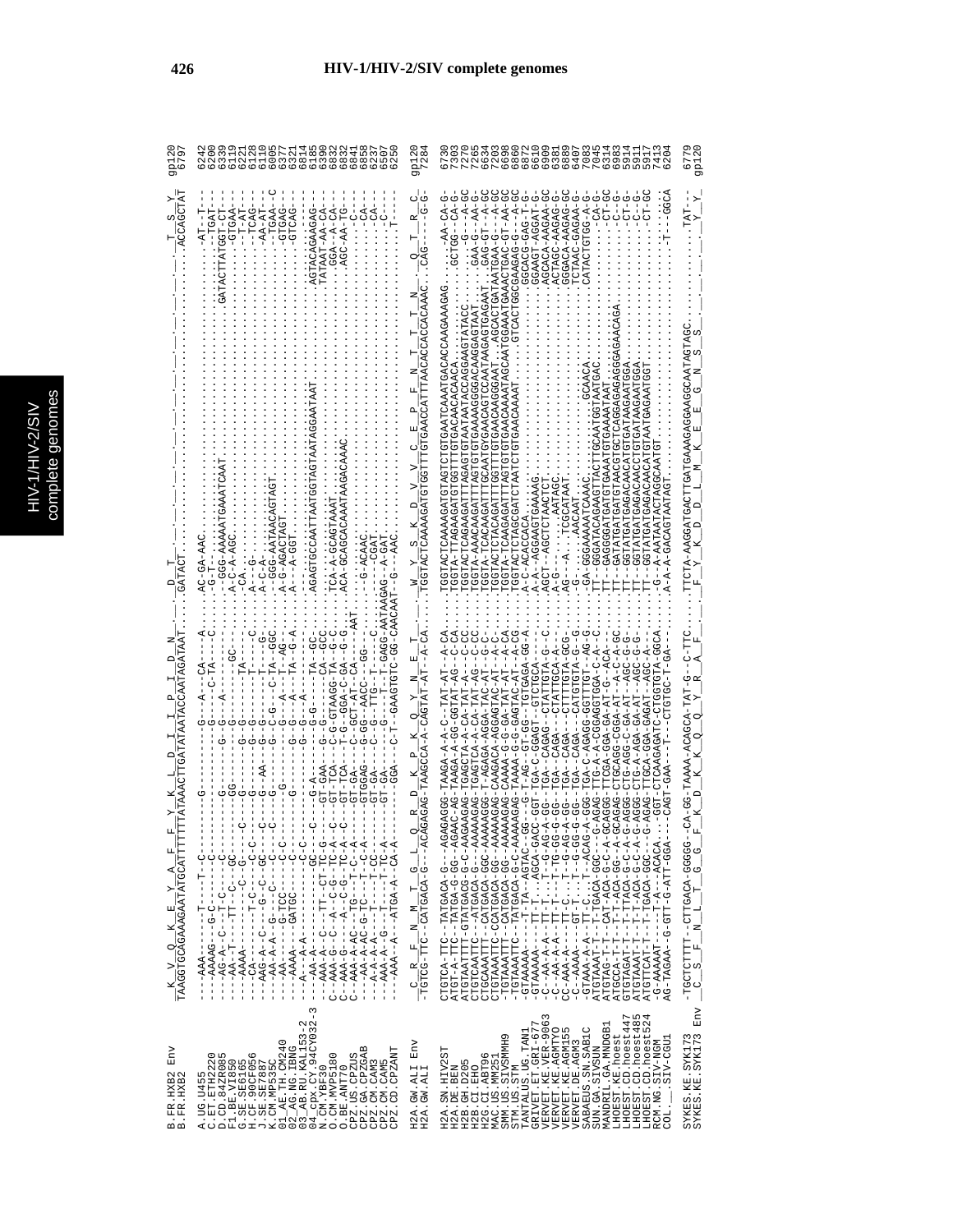| Б<br>í |
|--------|

|                                                                                                 | $\sigma$                                                                                                                                                                                                                                                                                                                                                                                                                                                     |                                                                                              | NOONONONONHT                                                                                                                                                                                                                                                                                                                                                                                                                                                                                                                                                                                                                                                                                                                                                                                                                                                                                                                                                                                                                                                                                                                                                                                                                                                                                                                                                           |                                                                                                                                                                                                                               |
|-------------------------------------------------------------------------------------------------|--------------------------------------------------------------------------------------------------------------------------------------------------------------------------------------------------------------------------------------------------------------------------------------------------------------------------------------------------------------------------------------------------------------------------------------------------------------|----------------------------------------------------------------------------------------------|------------------------------------------------------------------------------------------------------------------------------------------------------------------------------------------------------------------------------------------------------------------------------------------------------------------------------------------------------------------------------------------------------------------------------------------------------------------------------------------------------------------------------------------------------------------------------------------------------------------------------------------------------------------------------------------------------------------------------------------------------------------------------------------------------------------------------------------------------------------------------------------------------------------------------------------------------------------------------------------------------------------------------------------------------------------------------------------------------------------------------------------------------------------------------------------------------------------------------------------------------------------------------------------------------------------------------------------------------------------------|-------------------------------------------------------------------------------------------------------------------------------------------------------------------------------------------------------------------------------|
|                                                                                                 | ပု<br>$-5 - 0$<br><b>AGGA</b>                                                                                                                                                                                                                                                                                                                                                                                                                                |                                                                                              | CH-LC<br>CT-AA<br>CA-AT<br>ť                                                                                                                                                                                                                                                                                                                                                                                                                                                                                                                                                                                                                                                                                                                                                                                                                                                                                                                                                                                                                                                                                                                                                                                                                                                                                                                                           | $-TCT - A$                                                                                                                                                                                                                    |
|                                                                                                 |                                                                                                                                                                                                                                                                                                                                                                                                                                                              |                                                                                              |                                                                                                                                                                                                                                                                                                                                                                                                                                                                                                                                                                                                                                                                                                                                                                                                                                                                                                                                                                                                                                                                                                                                                                                                                                                                                                                                                                        |                                                                                                                                                                                                                               |
|                                                                                                 |                                                                                                                                                                                                                                                                                                                                                                                                                                                              |                                                                                              |                                                                                                                                                                                                                                                                                                                                                                                                                                                                                                                                                                                                                                                                                                                                                                                                                                                                                                                                                                                                                                                                                                                                                                                                                                                                                                                                                                        |                                                                                                                                                                                                                               |
|                                                                                                 |                                                                                                                                                                                                                                                                                                                                                                                                                                                              |                                                                                              |                                                                                                                                                                                                                                                                                                                                                                                                                                                                                                                                                                                                                                                                                                                                                                                                                                                                                                                                                                                                                                                                                                                                                                                                                                                                                                                                                                        |                                                                                                                                                                                                                               |
|                                                                                                 |                                                                                                                                                                                                                                                                                                                                                                                                                                                              |                                                                                              |                                                                                                                                                                                                                                                                                                                                                                                                                                                                                                                                                                                                                                                                                                                                                                                                                                                                                                                                                                                                                                                                                                                                                                                                                                                                                                                                                                        |                                                                                                                                                                                                                               |
|                                                                                                 |                                                                                                                                                                                                                                                                                                                                                                                                                                                              |                                                                                              |                                                                                                                                                                                                                                                                                                                                                                                                                                                                                                                                                                                                                                                                                                                                                                                                                                                                                                                                                                                                                                                                                                                                                                                                                                                                                                                                                                        |                                                                                                                                                                                                                               |
| $\frac{K}{A A G T T G A C A A G T T G T A A C A C C C C A G T C A T} = \frac{K}{A A G T C A T}$ | $\begin{array}{cccccccccccc} -c & -c & -\mathbf{A} - \mathbf{T} - -\mathbf{A} & - & -\mathbf{T} - \mathbf{T} - & -\mathbf{T} - & -\mathbf{A} & - & -\mathbf{A} & - & -\mathbf{A} & - & -\mathbf{A} & - & -\mathbf{A} & - & -\mathbf{A} & - & -\mathbf{A} & - & -\mathbf{A} & - & -\mathbf{A} & - & -\mathbf{A} & - & -\mathbf{A} & - & -\mathbf{A} & - & -\mathbf{A} & - & -\mathbf{A} & - & -\mathbf{A} & - & -\mathbf{A} & -$<br>HU4--4-------U4UBBH4--U-H | $\frac{1}{2}$<br>ω.<br>Л<br>$\frac{1}{1} - \frac{1}{1}$<br>н<br>$\frac{1}{\mathbf{z}}$       | $\begin{array}{l} \mathbf{\tilde{T}}^{\perp} \mathbf{\tilde{T}}^{\perp} \mathbf{\tilde{T}}^{\perp} + \mathbf{\tilde{T}}^{\perp} \mathbf{\tilde{r}}^{\perp} - \mathbf{\tilde{T}}^{\perp} \mathbf{\tilde{r}}^{\perp} \mathbf{\tilde{r}}^{\perp} - \mathbf{\tilde{r}}^{\perp} - \mathbf{\tilde{r}}^{\perp} - \mathbf{\tilde{r}}^{\perp} \\ \mathbf{\tilde{T}}^{\perp} \mathbf{\tilde{T}}^{\perp} \mathbf{\tilde{r}}^{\perp} + \mathbf{\tilde{r}}^{\perp} \mathbf$<br>CAA---A-GA---GCA-AT-ATACAG<br>$\begin{aligned} &\text{T}-\text{CA}----\text{C}-\text{CA}----\text{C}---\text{A}----\text{A}--\text{A}--\text{A}---\text{-.} \\ &\text{T}-\text{T}\text{A}-\text{A}-\text{G}--\text{CC}---\text{C}----\text{A}\text{A}--\text{A}-\text{A}-\text{T}.\end{aligned}$<br>$\begin{array}{l} \textbf{T}-\textbf{T}\textbf{A}+\textbf{A}-\textbf{C}\textbf{C}=\textbf{I}-\textbf{I}-\textbf{A}-\textbf{I}-\textbf{A}-\textbf{I}-\textbf{I}-\textbf{I}-\textbf{I}-\textbf{I}-\textbf{I}-\textbf{I}-\textbf{I}-\textbf{I}-\textbf{I}-\textbf{I}-\textbf{I}-\textbf{I}-\textbf{I}-\textbf{I}-\textbf{I}-\textbf{I}-\textbf{I}-\textbf{I}-\textbf{I}-\textbf{I}-\textbf{I}-\textbf{I}-\textbf{I}-\textbf{I}-\$<br>T-TA-T-A------------------<br>TTTA-A-GCA-------AA--AGT<br>$\begin{array}{c} 1 \\ 1 \\ 1 \end{array}$<br>T-TA---------TGATAGTA-T<br>H-RHORHROH--U---RUU----RU-H | $\begin{array}{llll} \text{T-CC--TT--CA-------AAGT--T--1--}\\ \text{--} & \text{--} & \text{--} & \text{--} \\ \text{--} & \text{--} & \text{--} & \text{--} \\ \text{--} & \text{--} & \text{--} & \text{--} \\ \end{array}$ |
|                                                                                                 | $-GA - T - T - P - P - -$<br>$-G---A-T---A---$<br>$GAC - A - T - A$<br>$\infty$                                                                                                                                                                                                                                                                                                                                                                              | $\frac{Y}{T-CA---ACCA---C---N}$<br>$\begin{array}{c}\n\downarrow \\ \downarrow\n\end{array}$ | ru 4                                                                                                                                                                                                                                                                                                                                                                                                                                                                                                                                                                                                                                                                                                                                                                                                                                                                                                                                                                                                                                                                                                                                                                                                                                                                                                                                                                   | Env                                                                                                                                                                                                                           |
| Env<br>B.FR.HXB2<br>B.FR.HXB2                                                                   | $03$ AB.RU.KAL153-2<br>$04$ cpx.CY.94CY032-<br>01_AE. TH. CM240<br>02_AG.NG.IBNG<br>CPZ.GA.CPZGAB<br>CPZ.CD.CPZANT<br>C.ET.ETH2220<br>D.CD.84ZR085<br>O. CM. MVP5180<br>CPZ.US.CPZUS<br>O<br>F1.BE.VI850<br>G.SE.SE6165<br>H.CF.90CF056<br>J.SE.SE7887<br>K.CM.MP535C<br>CPZ.CM.CAM3<br>CPZ.CM.CAM5<br>O.BE.ANT70<br>A.UG.U455<br>C.ET.ETH22<br>$04$ $Cpx.CY.9$<br>N.CM.YBF30                                                                                | Env<br>H2A.GW.ALI<br>H2A.GW.ALI                                                              | VERVET.KE.VER-9063<br>LHOEST.CD.hoest447<br>LHOEST.CD.hoest48<br>LHOEST.CD.hoest52<br>GRIVET.ET.GRI-677<br>MANDRIL.GA.MNDGB1<br>VERVET.KE.AGMTYO<br>VERVET.KE.AGMI55<br>SABAEUS.SN.SAB1C<br>TANTALUS.UG.TAN1<br>LHOEST.KE.hoest<br>SMM.US.SIVSMMH9<br>SIV-CGU1<br><b>VERVET.DE.AGM3</b><br>RCM.NG.SIV-NGM<br>SUN.GA.SIVSUN<br>H2A.SN.HIV2ST<br>H2G.CI.ABT96<br>MAC.US.MM25<br>H2B. GH. D205<br>H2B.CI.EHO<br>H2A.DE.BEN<br>STM.US.STM<br>.<br>دا                                                                                                                                                                                                                                                                                                                                                                                                                                                                                                                                                                                                                                                                                                                                                                                                                                                                                                                       | SYKES.KE.SYK173<br>SYKES.KE.SYK173                                                                                                                                                                                            |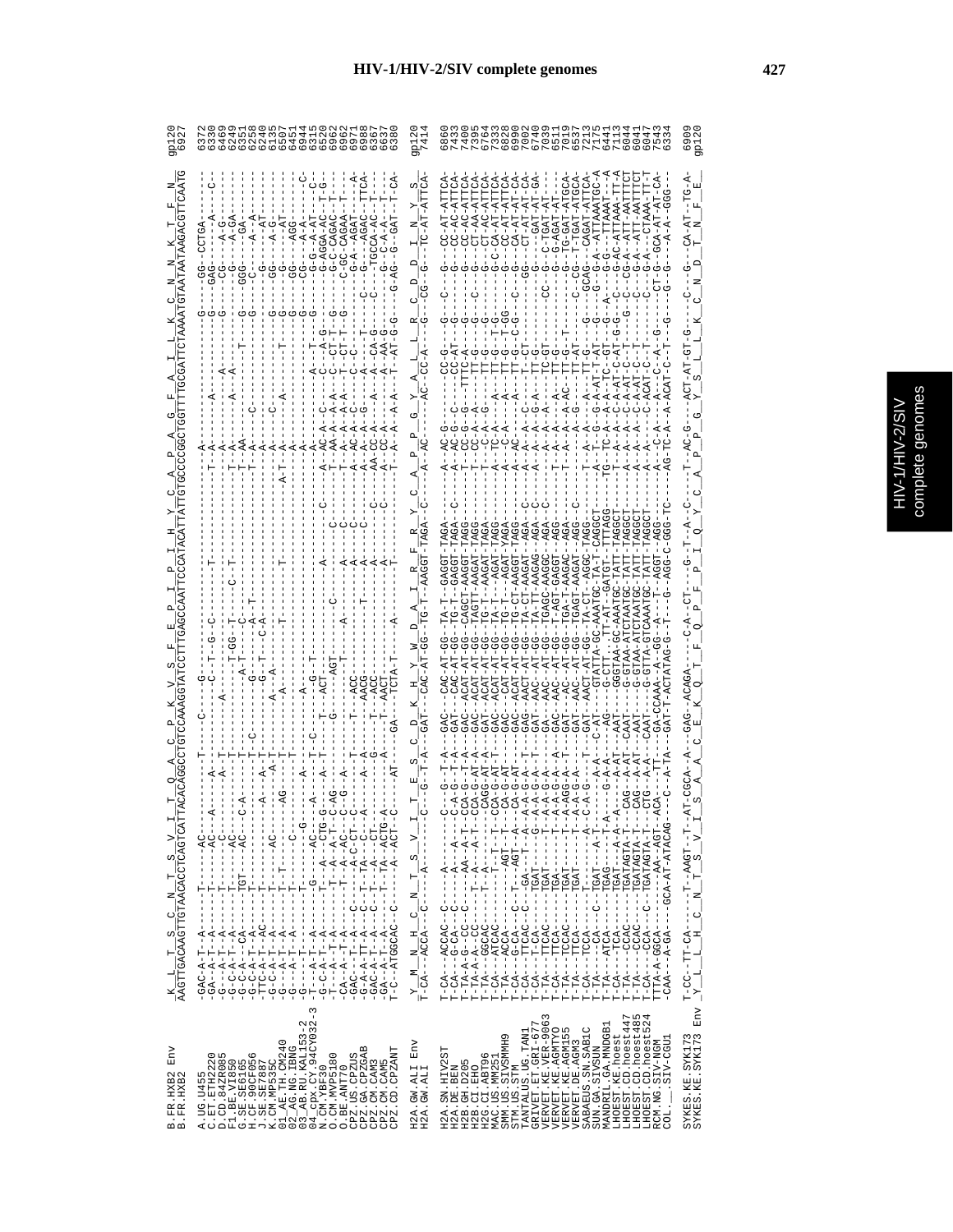| <b>PO40001</b><br>PO40001<br>$\circ \circ \circ$<br>64<br>$\omega$                                                                                                                                                                                                                                                                                                                                                                                                                                                                                                                                          | 9P1<br>75:                                 | 614<br>615<br>4<br>69                                                                                                                                                                                                                                                                                                                                                                                                                            | gp $12$                                                                                      |
|-------------------------------------------------------------------------------------------------------------------------------------------------------------------------------------------------------------------------------------------------------------------------------------------------------------------------------------------------------------------------------------------------------------------------------------------------------------------------------------------------------------------------------------------------------------------------------------------------------------|--------------------------------------------|--------------------------------------------------------------------------------------------------------------------------------------------------------------------------------------------------------------------------------------------------------------------------------------------------------------------------------------------------------------------------------------------------------------------------------------------------|----------------------------------------------------------------------------------------------|
| ATAACTGTAAG---T--AGAA<br>$-4$<br>$G - A - A + - A$<br>-CTAGAAGT-<br>$-A$ -CA- $-A$<br>$-A$ – $A$ – $AA$ – $A$<br>$P-TTACT--A$<br>$.A-CA--ACTA$<br>$-4-CA$<br>$A - DAC - P$<br>$--GTA--$<br>$-44A-1$<br>- AA<br>ט<br>ו                                                                                                                                                                                                                                                                                                                                                                                       | A-TAGAAC-TA                                | A-TCGAACCCA<br>A-TAGAAC-TA<br>. A-TAGAACTTA<br>A-TAGAAC-TA<br>A-TAGAAC-TA<br>$-4$<br>A-TCGAAC-CA<br>A-TCGAACCCA<br>A-TAGAAC--A<br>A-TAGAAC-TA<br>$A-CAG-AC-TP$<br>$A-CAG-AC-TP$<br>A-TCGAACCCA<br>1-TAGAAC-T<br>AGG--T-AGC<br>TDAAT--5-<br>$- - - - - - - - - -$<br>$-4-4-4-7$<br>--C--F-A-T<br>こりょう<br>A-TAGAAC<br>A-CAGAAC<br>.A-TAGAAC                                                                                                        |                                                                                              |
| $T--C$                                                                                                                                                                                                                                                                                                                                                                                                                                                                                                                                                                                                      |                                            |                                                                                                                                                                                                                                                                                                                                                                                                                                                  |                                                                                              |
| -C-TACCA-AC-AAC<br>- DAH-HU---CD-D<br>A--CT-AATAC<br>$A---T$                                                                                                                                                                                                                                                                                                                                                                                                                                                                                                                                                | Н                                          | $-$ A-CCAATCATA<br>A-C-A-GCATA<br>A-CCAATCATA<br>A--CTATCAT<br>$A-C-AG-CA$<br>$A-C-AATCA$<br>$T---TAT-T$<br>A--CTATT<br>G--CTACT<br>A--CTATI<br>$T - C - AG$<br>$T$ -CAAG<br>A-CAAG                                                                                                                                                                                                                                                              | CTACAA                                                                                       |
| - 41-4-124<br>$-4A-AC$<br>$-49 - 59 - -59$<br>$-1$<br>GT-AA-C<br>$A - A$                                                                                                                                                                                                                                                                                                                                                                                                                                                                                                                                    | z                                          | $\overline{A}$ – $\overline{L}$ –<br>$  AGG-AGGA-AGGA$<br><b>L-LOOL---</b><br>U-HODHA--<br>--ATGGT<br>י"די-                                                                                                                                                                                                                                                                                                                                      |                                                                                              |
| $\tilde{A}$                                                                                                                                                                                                                                                                                                                                                                                                                                                                                                                                                                                                 | $A - A - A - A - A$                        | - 44504-4-054--U54---HU3H-4H4-U<br>$-AGT-GCTTTTT-T$<br>Hひひひぺーーーー stDーーーひぺーーぺHぺーひーーー HHひひひー<br>$-100 - -1 - 0 - 4$<br><b>CAGT-G-TDAG</b><br><b>1111100-1045---</b><br>$- -G - T - T - G - G -$<br>GAGT-G<br>$-ATA-TACTA-AA-T$<br>UUA-AU--AAAUU--<br>UUHUAU--AARUU--<br>GGAAA-GCA-AC<br>U4-40--4-50---<br>-GGAAA--CAGA<br>UR-RU--RARDU--<br>UCACH--A--A-CACAC<br>$A - A T A - - A C$<br>$G-ATA-AC$<br>-G-CAAGTAC<br>-AGTAG-CAC<br>-TTAG            | ひ‐ひぺぺ‐ひ‐エュのい〔ぺ‐‐ひのぺ‐ひ‐ひ‐し‐‐‐‐                                                                |
| $- -A - \lambda I$                                                                                                                                                                                                                                                                                                                                                                                                                                                                                                                                                                                          |                                            | -- DR-- RHR-D-- HHURDDH<br>$T - -GCACT$<br>.TACAGAATG<br>TAGAATG<br>TGGATTG<br>TA-CTTG<br>AGGATG<br>---AGGATG<br>$TA$ --TAT<br>TAGGTT-<br>-CTAT<br>--G-CHAI<br>$-74C-$                                                                                                                                                                                                                                                                           | $- A - T - C - A T A$                                                                        |
| $\begin{array}{c} 1 \\ 1 \\ 1 \end{array}$<br>$\frac{1}{1}$                                                                                                                                                                                                                                                                                                                                                                                                                                                                                                                                                 | $\bowtie$                                  | ひーひひれーけ<br>CAG-TAC<br>ローロ                                                                                                                                                                                                                                                                                                                                                                                                                        | $\geq$                                                                                       |
| $\begin{array}{l} \mathbf{G\_T\_G\_P\_} \cdot \ldots \cdot \mathbf{G\_T\_N\_V} \\ \mathbf{GAACAGGACCA} \cdot \ldots \cdot \mathbf{TGTACAAATGTC} \end{array}$<br>$1 - A - -1$<br>4-4---ひ4----⊄の∀∀♡♡--4-------<br>$-1$ - $-1$ - $-1$ - $-1$<br>「KU---U-U--・・・・・・-KU-------<br>エーエーエー ペーーエー・・・・・・ エーエーエーエー<br>- - - - - - V - O - - ・・・・・・ - - - - - - -<br>- LRUU - - ・・・・・・ - - - - - - - - - -<br>- - d'- い-- ・・・・・ - - - - - - - -<br>- 54 - 2 - - ・・・・・・・ - - - 5 - - - - - - - -<br>-- ペーシー- ・・・・・・ - --- ウーーーーー<br>$\begin{bmatrix} 1 \\ 1 \\ 1 \\ 1 \end{bmatrix}$<br><b>ひひーひーー・・・・・・・・ーー のーーー ダーー</b> | $\omega$<br>$\circ$<br>¤,<br>$\frac{1}{1}$ | A--0--T-T-T-T-0--A<br>4--0---ED-0---DER: --DERULLU-<br>-- H-H-H-H-H-H-H-H-H-H-H-H-H-H-A<br>- TTATATAAG - A - 1 - A - 1 - 1 - 1 - 1 - 1 - 1<br>4 - 4 - - - - - - - - - - - - -<br>$- - - - - - - - - - - - - - -$<br>-- 5-1-H-H-H-AAA: H-- 5HAHHD-<br>7-ペーー - ローーーーー・・・・・・<br>$C-AC-$<br>$\vdots$                                                                                                                                                 | $\Gamma$ $\overline{\phantom{0}}$<br>$\circ$                                                 |
| $-4A-1TAA-$<br>$\frac{1}{1}$<br>$\begin{array}{c} 1 \\ 1 \\ 1 \end{array}$<br>$\frac{1}{1}$<br>$-1$ $-1$ $-1$ $-1$ $-1$<br>$\frac{1}{1}$<br>$\frac{1}{1}$                                                                                                                                                                                                                                                                                                                                                                                                                                                   | $\alpha_1^{\dagger}$<br>4<br>l<br>L<br>U   | $-CTTTT-TT-TTT-$<br>$C-G-TAAT$<br>$-CTTT - ATPA-C$<br>$C-G-TAAT$<br>CTTT-AG--C<br>$-CTTTT-TT-TTT-$<br>$-1$<br>$-5 - -1$                                                                                                                                                                                                                                                                                                                          | $\overline{P}$ $\overline{V}$ $\overline{V}$ $\overline{C}$ $\overline{C}$<br>$\mathsf{p}_i$ |
| $\sim$<br>cpx.CY.94CY032-<br>$03$ $AB$ . RU. KAL153-2<br>$\frac{01}{204}$ . TH. CM240<br>Env<br>CPZ.GA.CPZGAB<br>CPZ.CM.CAM3<br>CPZ.CD.CPZANT<br>CPZ.US.CPZUS<br>A.UG.U455<br>C.ET.ETH2220<br>D.CD.84ZR085<br>O<br>0. CM. MVP5180<br>G.SE.SE6165<br>H.CF.90CF056<br>J.SE.SE7887<br>K.CM.MP535C<br>CPZ.CM.CAM5<br>F1.BE.VI850<br>$04$ cpx. $CY$ .<br>N. CM. $YBF30$<br>O.BE.ANT70<br>B.FR.HXB2<br>B.FR.HXB2                                                                                                                                                                                                  | Env<br>H2A.GW.ALI<br>H2A.GW.ALI            | TANTALUS.UG.TANI<br>GRIVET.ET.GRI-677<br>VERVET.KE.VER-9063<br>ru 4<br>LHOEST.CD.hoest447<br>LHOEST.CD.hoest48<br>LHOEST.CD.hoest52<br>MANDRIL.GA.MNDGB1<br>VERVET.KE.AGMTYO<br>VERVET.KE.AGM155<br>SABAEUS.SN.SAB1C<br>SMM.US.SIVSMMH9<br>LHOEST.KE.hoest<br>LIED-VIS.<br>RCM.NG.SIV-NGM<br>VERVET. DE. AGM3<br>SUN.GA.SIVSUN<br>H2A.SN.HIV2ST<br>H2G.CI.ABT96<br>MAC.US.MM251<br>H2B.GH.D205<br>STM.US.STM<br>H2A.DE.BEN<br>H2B.CI.EHO<br>COL. | SYKES.KE.SYK173<br>SYKES.KE.SYK173<br>Thy G_                                                 |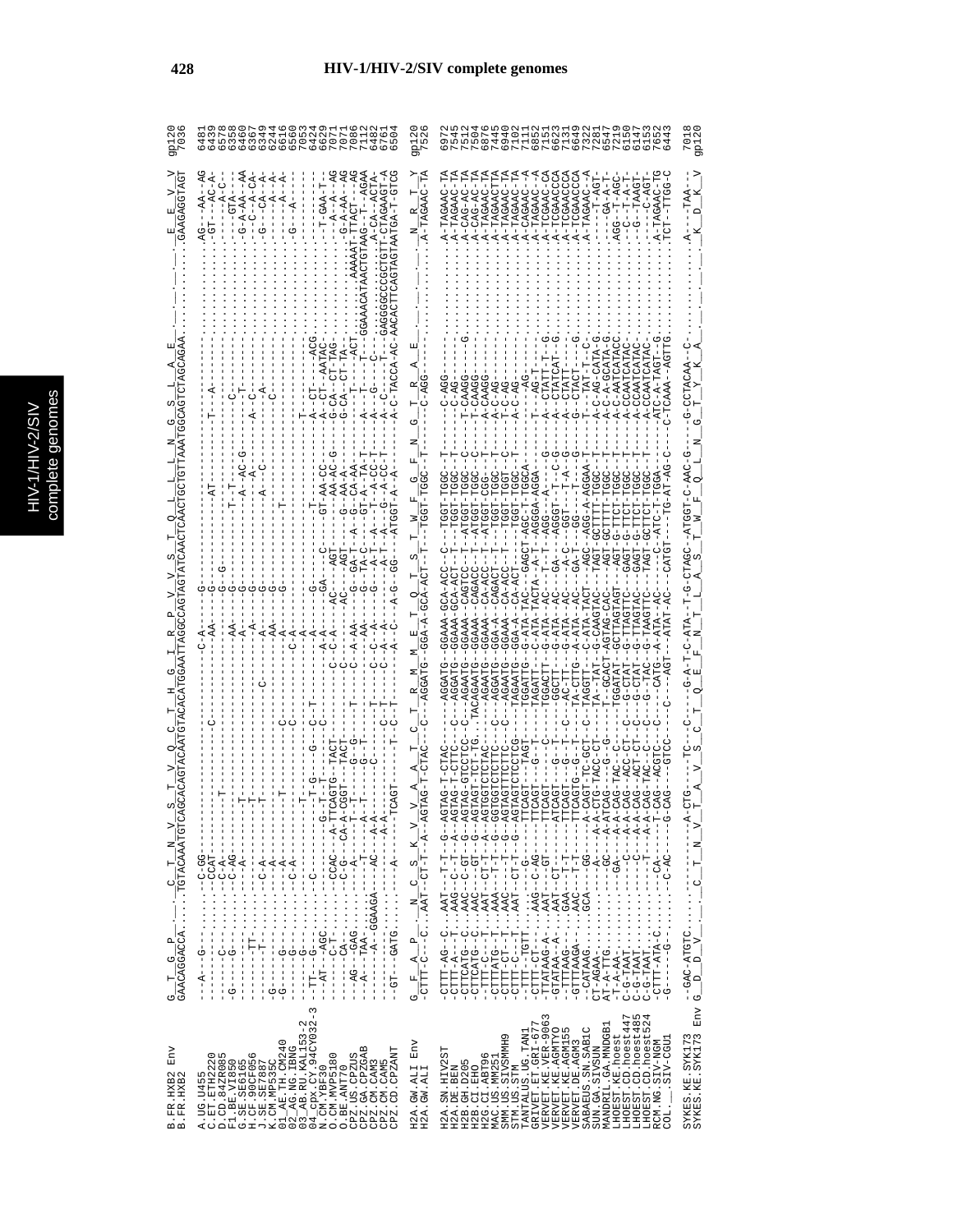| C       |
|---------|
|         |
| e)<br>ŋ |
|         |
|         |
|         |
|         |

| 9p12<br>714!                          | ru ru<br>0 ن                                                                                                                                                                                                                                                                                                                                                                                                                                                                                                                                                                                                                                                                                                                                                                                                                                                                                                                            | 9p122                                                                                                                                                                                                                                                                                                                                            | てるマケでですのでもできない。 かんていきろう しゅうりょう しゅうしょうりょう しゅうしょうしょう しゅうしょう しゅうしょう しょうてい しょうしょう しょうてい しょうしょしょう<br><b>gp120</b><br>$\overline{0}$<br>$\overline{ }$                                                                                                                                                                                                                                                                                                                                                                                                                                          |
|---------------------------------------|-----------------------------------------------------------------------------------------------------------------------------------------------------------------------------------------------------------------------------------------------------------------------------------------------------------------------------------------------------------------------------------------------------------------------------------------------------------------------------------------------------------------------------------------------------------------------------------------------------------------------------------------------------------------------------------------------------------------------------------------------------------------------------------------------------------------------------------------------------------------------------------------------------------------------------------------|--------------------------------------------------------------------------------------------------------------------------------------------------------------------------------------------------------------------------------------------------------------------------------------------------------------------------------------------------|-------------------------------------------------------------------------------------------------------------------------------------------------------------------------------------------------------------------------------------------------------------------------------------------------------------------------------------------------------------------------------------------------------------------------------------------------------------------------------------------------------------------------------------------------------------------------------------------|
| R,                                    | $\begin{array}{ll} C-1 & -1 & -1 \\ C-1 & -1 & -1 \\ C-1 & -1 & -1 \\ C-1 & -1 & -1 \\ C-1 & -1 & -1 \\ C-1 & -1 & -1 \\ C-1 & -1 & -1 \\ C-1 & -1 & -1 \\ C-1 & -1 & -1 \\ C-1 & -1 & -1 \\ C-1 & -1 & -1 \\ C-1 & -1 & -1 \\ C-1 & -1 & -1 \\ C-1 & -1 & -1 \\ C-1 & -1 & -1 \\ C-1 & -1 & -1 \\ C-1 & -1 & -1 \\ C-1 & -1 & -1 \\ C-1 & -1 & -1 \\ C-1 & -1 & -1 \\ C-1 & -1 & -1 \\ C-1$<br>$-9 - 0 - 0$<br>4-9H4--999H9---<br>U-UU4U-UUU---<br>4---40-55----05-0A-H--4554--<br>$-CT-1$                                                                                                                                                                                                                                                                                                                                                                                                                                             | $\frac{1}{2}$<br>ï<br>$\overline{1}$<br>$\frac{V-V-P}{-CTTGT-CC}$<br>E,<br> <br> פור<br> די<br>×<br>z,                                                                                                                                                                                                                                           | A-UHA--U-UAUH-H-U-H--<br>- 1<br>1<br>1<br>1<br>1<br>1<br>1<br>1<br>1<br>1<br>1<br>1<br><br>$-4T$<br>-AAAGGA--T-GU--GA-GTCTC<br>Z<br>×<br>ĭ<br>AGGA--TO-0TH<br>S<br>囸                                                                                                                                                                                                                                                                                                                                                                                                                      |
| $N$ $N$<br>д                          | $-1$ - $-490A$<br>$--T--$<br>$-$ -AGGA<br>$-AGGAA$<br>$-100A$<br>$\frac{6}{1}$<br><b>POL------</b><br>$\frac{G - -T - -}{3 - -A - - -}$<br>ငှံ<br>$\frac{1}{\sqrt{2}}$<br>ن<br>ا<br>ن<br>H<br>$\frac{1}{2}$<br>$-1$<br>$\frac{1}{1}$                                                                                                                                                                                                                                                                                                                                                                                                                                                                                                                                                                                                                                                                                                    | $R$ $R$ $P$ $G$<br>AG--G--AGGA                                                                                                                                                                                                                                                                                                                   | $- - AG - -G - - AGGA$<br>ひ<br>$\mathbf{\Omega}$<br>R<br>- 0<br>- 10<br>- 1                                                                                                                                                                                                                                                                                                                                                                                                                                                                                                               |
| 囯                                     | $-1$<br>$\frac{0}{1}$<br>$---TAC$<br>$\frac{1}{1}$<br>U<br> <br>$-45D$<br>$-1$ - $C$ - $T$<br>$\frac{1}{1}$<br>$- - GTC$<br>$- -CA$<br>$  C$ A<br>$\frac{1}{2}$<br>$---TAGTC - A - -$<br>$-1 - C - C$<br>$-$ -CAGC<br>$-4-7$<br>$---A---$<br>$\frac{1}{1}$                                                                                                                                                                                                                                                                                                                                                                                                                                                                                                                                                                                                                                                                              | U<br>Ħ,<br>$\frac{1}{2}$<br>Σ                                                                                                                                                                                                                                                                                                                    | 闰<br>U<br>$-42 - 5 - 1$<br>$TA-$<br>$-6A$<br>$-C-A-C$<br>$-ATC$<br>$-$ - $AC$                                                                                                                                                                                                                                                                                                                                                                                                                                                                                                             |
| m<br>z                                | $\begin{split} &\frac{1}{1-\gamma-1}+\frac{1}{1-\gamma-1}+\frac{1}{1-\gamma-1}+\frac{1}{1-\gamma-1}-\frac{1}{1-\gamma-1}-\frac{1}{1-\gamma-1}-\frac{1}{1-\gamma-1}-\frac{1}{1-\gamma-1}-\frac{1}{1-\gamma-1}-\frac{1}{1-\gamma-1}-\frac{1}{1-\gamma-1}-\frac{1}{1-\gamma-1}-\frac{1}{1-\gamma-1}-\frac{1}{1-\gamma-1}-\frac{1}{1-\gamma-1}-\frac{1}{1-\gamma-1}-\frac{1}{1-\gamma-1}-\frac{1}{1-\gamma-1}-\frac{1}{1-\gamma-1}-\frac{1}{$<br>$\frac{1}{6}$<br>$-\overline{A}$<br>$- -AGTAGA-G - A$<br>TGT--ATC<br>$- -$ GCT-ATC<br>$-TT$ -TGA-<br>$---TCA$<br>$---TGA$<br>۴.                                                                                                                                                                                                                                                                                                                                                            | $\begin{array}{cccccc} \textbf{L} & \textbf{N} & \textbf{K} & \textbf{H} & \textbf{Y} & \textbf{D} & \textbf{L} & \textbf{T} \\ -\textbf{A} - \textbf{C} \textbf{A} \textbf{A} \textbf{A} \textbf{C} + \textbf{T} \textbf{T} \textbf{A} \textbf{T} \textbf{A} \textbf{A} - \textbf{C} + \textbf{T} \textbf{A} \textbf{C} \textbf{T} \end{array}$ | - A-CAA-TTTTARA-C-CACCO-AC<br>-D-UD-HAURHHURUDARD-<br>闰                                                                                                                                                                                                                                                                                                                                                                                                                                                                                                                                   |
| O                                     | U-NNV-D-UL-LHY--N-Y-D-U-L-Y-D-LD-LD-LD-D-D--D--DDV:<br>י<br>ד<br>U-HU-UHA-HU-<br>$\frac{1}{2}$<br>$-TCG$<br>$-\mathbf{T}^{\mathbf{A}}_{\mathbf{T}}-$<br>$\frac{1}{1}$<br>$-4T$<br>$-1 - 5 - 4$<br>$-4$                                                                                                                                                                                                                                                                                                                                                                                                                                                                                                                                                                                                                                                                                                                                  | нj<br>$\frac{1}{100}$<br>HĪ<br>- 1                                                                                                                                                                                                                                                                                                               | $\mathbf{\Omega}$<br>$T - GCT$<br>력--<br>부                                                                                                                                                                                                                                                                                                                                                                                                                                                                                                                                                |
| <b>△</b>                              | $\cdots$ . AGAC-CAAA-TC-TT-<br>'--A--ATCA--A--G-AT<br>TT---AGG--GA---AT<br>$\ldots$ $A - A - - - - - - - -$<br>ł<br>$\frac{1}{4}$<br>Ť<br>$\ldots -AT = -T - G - CAC$<br>$-4$<br>U<br>$- - -A - A$<br>$-1 - 1$<br>$-4 - C$<br>$- - A$<br>$-1 - 2 - 1$<br>$\frac{1}{2}$<br>J.<br>$-4$<br>J.<br>$- -A - -$                                                                                                                                                                                                                                                                                                                                                                                                                                                                                                                                                                                                                                | $\frac{1}{1-\text{AGA}-\text{CT}-\text{T}}$<br>z,<br>י<br>י<br>$\Box$                                                                                                                                                                                                                                                                            | AGA-CT<br>$-CT-AGT$                                                                                                                                                                                                                                                                                                                                                                                                                                                                                                                                                                       |
|                                       | $\begin{split} \vdots \quad \begin{aligned} \mathbf{1} & \mathbf{1} & \mathbf{1} & \mathbf{1} & \mathbf{1} & \mathbf{1} & \mathbf{1} & \mathbf{1} & \mathbf{1} & \mathbf{1} & \mathbf{1} & \mathbf{1} & \mathbf{1} & \mathbf{1} & \mathbf{1} & \mathbf{1} & \mathbf{1} & \mathbf{1} & \mathbf{1} & \mathbf{1} & \mathbf{1} & \mathbf{1} & \mathbf{1} & \mathbf{1} & \mathbf{1} & \mathbf{1} & \mathbf{1} & \mathbf{1} & \mathbf{1} & \math$<br>$- A - T$<br>3-AAAAG--A-T<br>$\dot{A}$<br>$---AAA-$                                                                                                                                                                                                                                                                                                                                                                                                                                      | $\frac{1}{1 - \text{GGT}-\text{GA}}$<br>$\frac{M}{10000}$                                                                                                                                                                                                                                                                                        | $\begin{array}{l} \mathcal{I}_{\mathcal{I}_{\mathcal{I}_{\mathcal{I}_{\mathcal{I}_{\mathcal{I}_{\mathcal{I}_{\mathcal{I}_{\mathcal{I}_{\mathcal{I}_{\mathcal{I}_{\mathcal{I}_{\mathcal{I}_{\mathcal{I}_{\mathcal{I}_{\mathcal{I}_{\mathcal{I}_{\mathcal{I}_{\mathcal{I}_{\mathcal{I}_{\mathcal{I}_{\mathcal{I}_{\mathcal{I}_{\mathcal{I}_{\mathcal{I}_{\mathcal{I}_{\mathcal{I}_{\mathcal{I}_{\mathcal{I}_{\mathcal{I}_{\mathcal{I}_{\mathcal{I}_{\mathcal{I}_{\mathcal{I}_{\mathcal{I}_{\mathcal$<br>$-9 - 199 - -$<br>$-AAAT$<br>Z<br>CCAAAAAACATG-GA-<br>LAAD.<br>CCAAAAAAG<br>$\circ$ |
| $\overline{A\overline{A}}$ TTAGA<br>œ | $\frac{1}{2}$ : $\frac{1}{2}$ : $\frac{1}{2}$ : $\frac{1}{2}$ : $\frac{1}{2}$ :<br>$\ddots$ : $\ddots$ : $\ddots$ :<br>$\vdots$<br>$\frac{1}{2}$ $\frac{1}{2}$ $\frac{1}{2}$ $\frac{1}{2}$ $\frac{1}{2}$ $\frac{1}{2}$ $\frac{1}{2}$ $\frac{1}{2}$ $\frac{1}{2}$ $\frac{1}{2}$ $\frac{1}{2}$ $\frac{1}{2}$<br>$\vdots$<br>$\vdots$<br>$-1 - 5 - 1 - 1$<br>$- -G - T G - $<br>$-G - A - $<br>$\frac{1}{1}$<br>$\frac{1}{1}$<br>$\vdots$<br>$---TG$<br>$-GH-CT-$<br>$\bar{\rm I}$<br>$C-AA-AT$<br>$- -A - - -$<br>$TC - - - - -$<br>$-1$ $-1$ $-1$ $-1$<br>$\frac{1}{1}$<br>$-1$<br>$-1$<br>$-1$<br>$-1$<br>$-1$ $-1$ $-1$ $-1$ $-1$ $-1$<br>j<br>$T-AGTC$<br>J<br>I<br>りー<br>$\frac{1}{1}$<br>$\frac{1}{1}$<br>í<br>ひ<br>н<br>J                                                                                                                                                                                                          | $\overline{T}$ - $\overline{C}$ $\overline{T}$ $\overline{T}$<br>$\triangleright$<br>н                                                                                                                                                                                                                                                           | T-GATTTATCAAA<br>$---CCTAACT$ .<br>$G-AAGAT$<br>$G$ --CTAT<br>×<br>$T$ --CTAT<br>Ĺ.<br>$\approx$                                                                                                                                                                                                                                                                                                                                                                                                                                                                                          |
| Env<br>B.FR.HXB2<br>B.FR.HXB2         | $\begin{array}{ll} 01\_AB \texttt{.} \texttt{TH1} \texttt{.} \texttt{0012} \\ 02\_AB \texttt{.} \texttt{RIC} \texttt{.} \texttt{IRNG} \\ 03\_AB \texttt{.} \texttt{RU} \texttt{.} \texttt{KRLIS3-2} \\ 04\_BA \texttt{.} \texttt{KRLIS3-2} \\ \texttt{N} \texttt{.} \texttt{CIV} \texttt{.} \texttt{VBF30} \texttt{.} \end{array} \begin{array}{ll} \texttt{0} \\ \texttt{0} \\ \texttt{.} \texttt{VRF30} \\ \texttt{.} \$<br>CPZ.GA.CPZGAB<br>CPZ.CD.CPZANT<br>$\begin{array}{ll} \text{C. ET} & \text{ETH2220} \\ \text{D. CD} & \text{942R085} \\ \text{F1. BE} & \text{Y185,0} \\ \text{G. SE} & \text{195,0} \\ \text{G. SE} & \text{195,0} \\ \text{F1. SE} & \text{195,0} \\ \text{F2. SE} & \text{195,0} \\ \text{F1. SE} & \text{195,0} \\ \text{F2. SE} & \text{195,0} \\ \text{F1. CD} & \text{195,0} \\ \text{F2. CD} & \text{195,0} \\ \text{F$<br>CPZ.US.CPZUS<br>CPZ.CM.CAM3<br>CPZ.CM.CAM5<br>O.BE.ANT70<br>A. UG. U455 | H2A.GW.ALI Env<br>H2A.GW.ALI                                                                                                                                                                                                                                                                                                                     | Env<br>$\begin{array}{c} \texttt{GRIVET. ET. GLI-677}\\ \texttt{VERVET. KE. VER-9063} \end{array}$<br>ru 4<br>LHOEST.CD.hoest447<br>LHOEST.CD.hoest48<br>LHOEST.CD.hoest52<br>MANDRIL.GA.MNDGB1<br>VERVET.KE.AGMTYO<br>SABAEUS.SN.SAB1C<br>VERVET.KE.AGM155<br>TANTALUS.UG.TAN1<br>SYKES.KE.SYK173<br>SYKES.KE.SYK173<br>LHOEST.KE.hoest<br>SMM.US.SIVSMMH9<br>.SIV-CGU1<br>RCM.NG.SIV-NGM<br>VERVET. DE. AGM3<br>SUN.GA.SIVSUN<br>H2A.SN.HIV2ST<br>H2G.CI.ABT96<br>MAC.US.MM251<br>H2B. GH. D205<br>STM.US.STM<br>H2A.DE.BEN<br>H2B.CI.EHO<br>COL.                                       |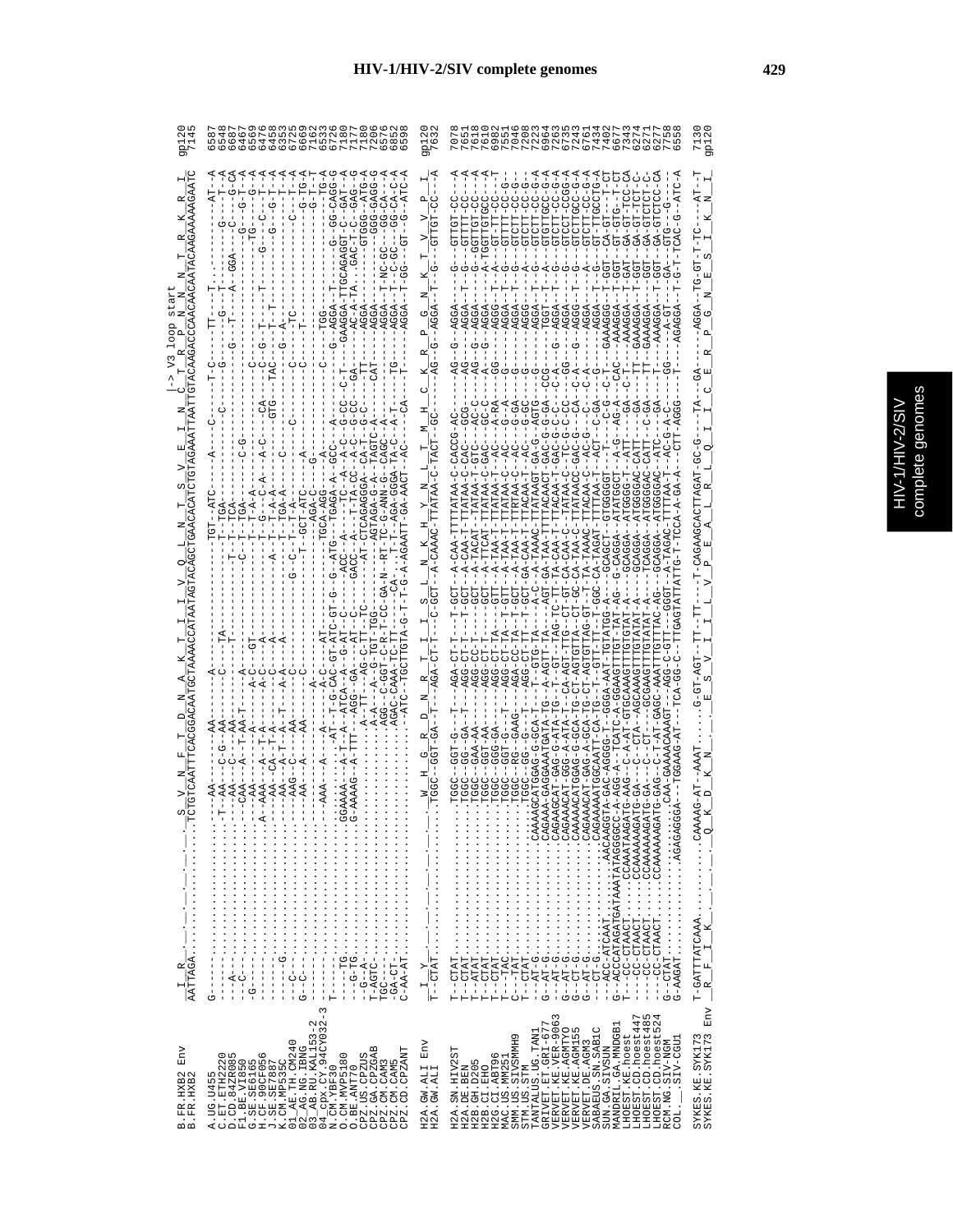|   | C<br>۹ |
|---|--------|
|   | Ś      |
|   |        |
|   |        |
|   |        |
|   |        |
|   |        |
|   | ÷<br>ń |
| с |        |
|   | ¢      |
|   |        |
|   |        |
|   |        |
|   |        |
|   |        |
|   |        |
|   | ì      |
|   |        |

|                                                                | 666<br>648<br>$\circ$ $\sim$                                                                                                                                                                                                                                    | 걂                                               |                                                                                                                                                                                                                                                                                                                                                                                                                                                                                                                                                                                                                                                                                                                                                                       |                                                                                                     |
|----------------------------------------------------------------|-----------------------------------------------------------------------------------------------------------------------------------------------------------------------------------------------------------------------------------------------------------------|-------------------------------------------------|-----------------------------------------------------------------------------------------------------------------------------------------------------------------------------------------------------------------------------------------------------------------------------------------------------------------------------------------------------------------------------------------------------------------------------------------------------------------------------------------------------------------------------------------------------------------------------------------------------------------------------------------------------------------------------------------------------------------------------------------------------------------------|-----------------------------------------------------------------------------------------------------|
|                                                                | 59-99-                                                                                                                                                                                                                                                          |                                                 | そーひりひ<br>$\overline{A}-D$<br>4-55505-0-5-55545<br>$A - B -$<br>$A - 000 -$<br>ひひーstひーひのーひばー<br>ひひーひーみ H DistD<br>-- AU-DA-DAJ<br>$-95 - 59 - 59$                                                                                                                                                                                                                                                                                                                                                                                                                                                                                                                                                                                                                      |                                                                                                     |
|                                                                | $- A - P$<br>- - A - GCC                                                                                                                                                                                                                                        |                                                 |                                                                                                                                                                                                                                                                                                                                                                                                                                                                                                                                                                                                                                                                                                                                                                       |                                                                                                     |
|                                                                |                                                                                                                                                                                                                                                                 |                                                 |                                                                                                                                                                                                                                                                                                                                                                                                                                                                                                                                                                                                                                                                                                                                                                       |                                                                                                     |
|                                                                |                                                                                                                                                                                                                                                                 |                                                 | CA-CCC--AAT-AG-GAC<br>CDU-UUALAHAHAH---UAD<br>--G--CAT<br>$A-CC$                                                                                                                                                                                                                                                                                                                                                                                                                                                                                                                                                                                                                                                                                                      | 4-4050-55-45550                                                                                     |
|                                                                |                                                                                                                                                                                                                                                                 |                                                 |                                                                                                                                                                                                                                                                                                                                                                                                                                                                                                                                                                                                                                                                                                                                                                       |                                                                                                     |
| loop tip<br>G P G                                              | - KPL- K- - - - - - - - - - - - - - - -<br>- KUH - K - - - - - - - - - - - - -<br>- - 404 - - - - - - - - 404 1 - - 100 - - - -                                                                                                                                 | $--CTT - ATTATT$ .<br>Ŀ,<br>$\vdash$<br>$G - L$ | --ד'אדדבאדדי<br>AHHHH - HOHH - - - -<br>$-1TTCT-TTTTP$<br>--TTCT-TTTTA<br>-- 151-211-15-<br>--G--AAATTCTA<br>11111-1001-1-----<br>$---CTTC-TCTTC$ .<br>$\begin{array}{c} \cdot & \cdot \\ \cdot & \cdot \\ \end{array} \begin{array}{c} \cdot & \cdot \\ \cdot & \cdot \\ \end{array} \begin{array}{c} \cdot & \cdot \\ \cdot & \cdot \\ \end{array} \begin{array}{c} \cdot & \cdot \\ \cdot & \cdot \\ \end{array}$<br>$---TTT---TCTTC.$<br>$1 - 1 - 1 - 1$<br>$\begin{array}{l} - -CTT - TATTT \end{array}$<br>$\ldots$ --TATTCTCTTC<br>$- - - 1T1T - 2T1T1 - 2T1T1$<br>$. -G-T-T-TCTTC$<br>$---1121-01110-1$<br>$\begin{array}{l} \textbf{L} = \textbf{L} \textbf{L} \textbf{L} - \textbf{L} \textbf{L} \textbf{L} - \textbf{L} \textbf{L} \textbf{L} \end{array}$ | щ<br>$\mathbf{r}_{\mathrm{p}}$<br>$\mathbf{r}_i$<br>$\times$<br>U                                   |
| $\frac{R}{CCTATCCAGAGA} \cdot \frac{G}{CGCACACAGGGAGAGAGACAG}$ | $A - B - C - C - C - C$<br>L--dOd--------------------Dd-<br>TA--CA-----AT-------<br>$-AG - -A \ldots$<br>$-AG = -A \cdot$<br>$-AC - A$ .<br>$-AA--A$ .                                                                                                          | $\frac{T}{ACAC-TAT-TC-}$                        | ACAC--AT-TC------DAD-EAT--DAOA<br>$A - A - C - GT - TC - 1$<br>$\begin{array}{lll} \texttt{ACC--TAT-TC--}\\ \texttt{ACC---ATT-GC--} \end{array}$<br>ACG--AAT-GCG.<br>$ACA---AT-GC-$<br>ACC---AT-GCT.<br>$A - A - C - GT - TC - 1$<br>$ACC--TAT-TC-.$<br>$ACA---AT-GC-$<br>ACC--AAT-GC-.<br>ACG--AAT-GC-.<br>ATC-GTTCA-C-<br>$AT = -G - TCT = C -$<br>ATC-GTTC-ULA<br>$AC---TAT-TC-$<br>ACC--TAT-TCT<br>TCAT-AGCA-C-<br>AAC-CTGCC-AT<br>-CATCAGCT-C<br>AT-GITCA-C<br>ATA-GTAGT-C                                                                                                                                                                                                                                                                                       | - 2020 DU FLAT HALD - - - - DU FU PU - HAR -<br>$\mathbf{A}$<br>$\overline{A}$<br>$\mathbf{r}$<br>q |
| Env<br>B.FR.HXB2<br>B.FR.HXB2                                  | 3<br>$04 \overline{\underline{\smash{\big)}}} \text{cpx. CY. } 94 \text{CY} 032 - 1$ N.CM. YBF30<br>CPZ.GA.CPZGAB<br>CPZ.CD.CPZANT<br>O. CM. MVP5180<br>C.ET.ETH2220<br>D.CD.84ZR085<br>CPZ.US.CPZUS<br>CPZ.CM.CAM3<br>CPZ.CM.CAM5<br>O.BE.ANT70<br>A. UG. U455 | Env<br>H2A.GW.ALI<br>H2A.GW.ALI                 | ru 4<br>VERVET.KE.VER-9063<br>LHOEST.CD.hoest447<br>LHOEST.CD.hoest52<br>LHOEST.CD.hoest48<br>GRIVET.ET.GRI-677<br>MANDRIL.GA.MNDGB1<br>SABAEUS.SN.SAB1C<br>VERVET.KE.AGMTYO<br>VERVET.KE.AGMI55<br>TANTALUS.UG.TAN1<br>LHOEST.KE.hoest<br>SMM.US.SIVSMMH9<br>.SIV-CGU1<br>VERVET.DE.AGM3<br>RCM.NG.SIV-NGM<br>SUN.GA.SIVSUN<br>H2A.SN.HIV2ST<br>H2G.CI.ABT96<br>MAC.US.MM251<br>H2B. GH. D205<br>H2A.DE.BEN<br>H2B.CI.EHO<br>STM.US.STM<br>coi.                                                                                                                                                                                                                                                                                                                      | SYKES.KE.SYK173<br>SYKES.KE.SYK173 Env                                                              |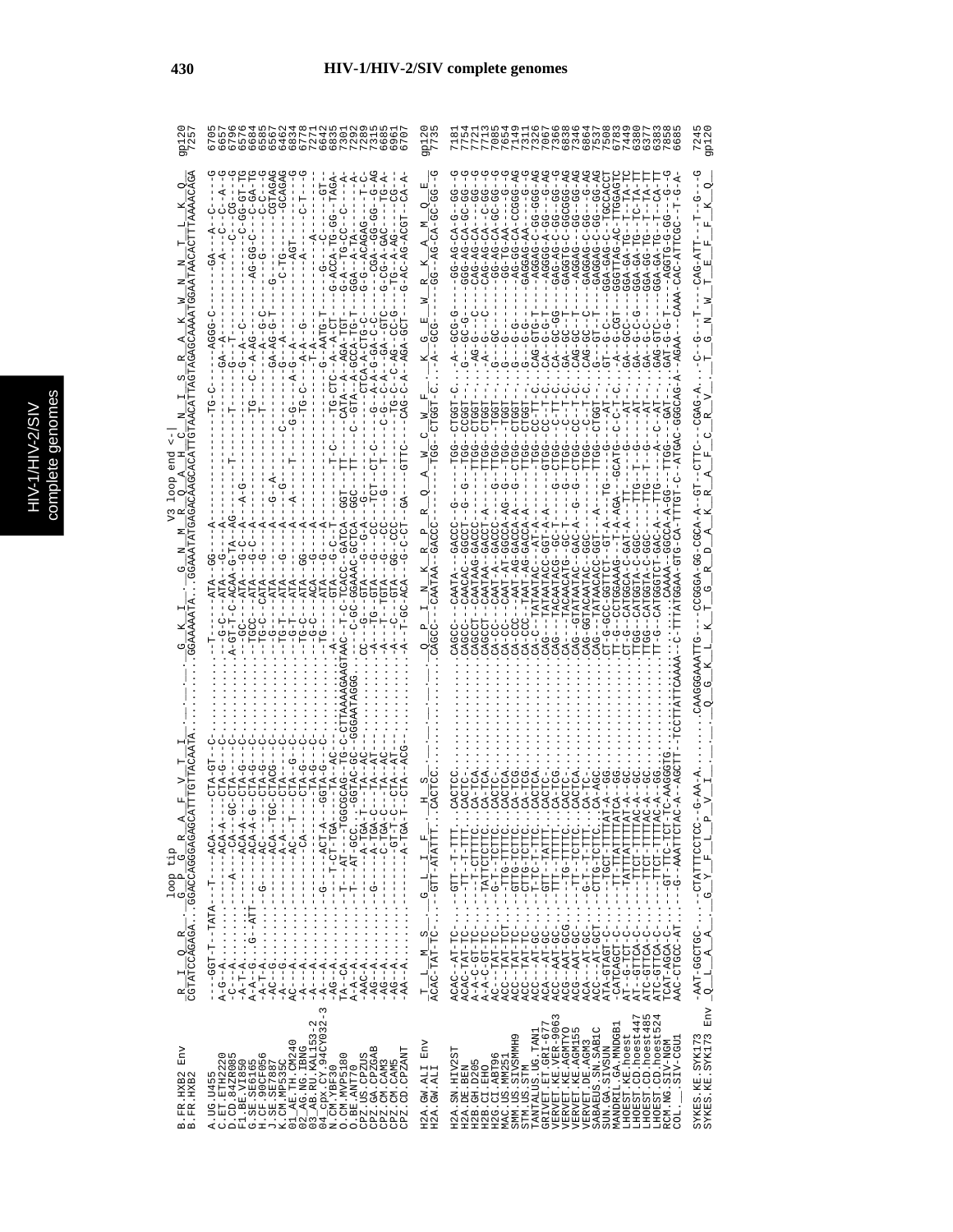|   | ပ္မ<br>J.        |
|---|------------------|
| ţ |                  |
|   | S<br>E<br>Ş<br>ŋ |
|   |                  |
|   |                  |
|   | ĵ                |
|   |                  |

| Env<br>B. FR. HXB2<br>B. FR. HXB2                                                                                                                                                                                                                                                                                                                                                                                                          | $\frac{1}{TAGCTAGCRAATTAAGAGAACAATTTGGAA}$                                                                                                                                                                                                                                                                                                                                                                                                                                                                                                                                                                                                                                                                                                                                                                                                                                                                                                                                                                                                                                                                                                                                                                                                                                                                                                                                                                                                                        |                               |
|--------------------------------------------------------------------------------------------------------------------------------------------------------------------------------------------------------------------------------------------------------------------------------------------------------------------------------------------------------------------------------------------------------------------------------------------|-------------------------------------------------------------------------------------------------------------------------------------------------------------------------------------------------------------------------------------------------------------------------------------------------------------------------------------------------------------------------------------------------------------------------------------------------------------------------------------------------------------------------------------------------------------------------------------------------------------------------------------------------------------------------------------------------------------------------------------------------------------------------------------------------------------------------------------------------------------------------------------------------------------------------------------------------------------------------------------------------------------------------------------------------------------------------------------------------------------------------------------------------------------------------------------------------------------------------------------------------------------------------------------------------------------------------------------------------------------------------------------------------------------------------------------------------------------------|-------------------------------|
| 04_cpx.CY.94CY032-3<br>$03$ $AB$ . RU. KAL153-2<br>01_AE.TH.CM240<br>$02$ $\overline{\phantom{0}}$ AG. NG. IBNG<br>CPZ.GA.CPZGAB<br>CPZ.CD.CPZANT<br>A.UG.U455<br>C.ET.ETH2220<br>D.CD.84ZR085<br>F1.BE.VI850<br>G.SE.SE6165<br>H.CF.90CF056<br>CPZ.US.CPZUS<br>O<br>J.SE.SE7887<br>K.CM.MP535C<br>CPZ.CM.CAM3<br>CPZ.CM.CAM5<br>O. CM. MVP518<br>N.CM.YBF30<br>O.BE.ANT70                                                                 | TCAACAGA<br>-G-C-AC-AACAC<br>ロひひむーーひーむーーーひー<br>֘֒֩֕֓׆<br>ׇׇ֛֚<br>$CAG-G-A$<br>--ccrc<br>$A-GC-T$<br>$GGA-C$<br>- HUUU - - U - - U - - U - < < 4 U - - - - - - - < 4 A<br>ひひぺぺの!! [11-12-ペーーの!!!!!イー!!!!!<br>- IDUU - - II - - UULUY - - - - - - - UYUUUYY - -<br>- LAR - - - J LA F - AG - D - - U - - D - J J - D - - U -<br>- DAY----V-LDUXDA-------VAV--L---<br>- I-DUD---DI---DR--R-D-----DRED-DR--<br>- 5 - - 5 - 2015 4 - - 494 - - - 4 - - 5949 494 - 0<br>UU 4747-UHH - H - 4 - HHH 4 - UU - 4H - - - - - - - U<br>- ) ARA - 5 - 1 - - - - - - - 1 - 1 - 5 - 50 - 47 - 7 - - - - - - - - - - - - - -<br>CTTTAGAG-T-AT-A-AAG-A-G<br>UHRRAU--UHUUR-UU----HUUUR-RRA--<br>- - - )ペ- - - - 1.1. - ツ- - - - - - ) ツ- - - ) いけん しょう - けい<br>- LT - - ビーピーピーピー・・・- - HUDDENILL - - - JU                                                                                                                                                                                                                                                                                                                                                                                                                                                                                                                                                                                                                                                                           | 075<br>$\frac{6}{9}$          |
| Env<br>H2A.GW.ALI<br>H2A.GW.ALI                                                                                                                                                                                                                                                                                                                                                                                                            | AACCA<br>V K E'L I'L L V K H P<br>CAAGGAA-CCC-TGT-A----TCCCA-GT<br>R<br>$\mathbf{a}$<br>Ħ,<br>$\mathbb{R}$<br>$\geq$<br>$\overrightarrow{a}$<br>$\mathbb{H}$<br>$\mathbb{F}$<br>×<br>$\triangleright$                                                                                                                                                                                                                                                                                                                                                                                                                                                                                                                                                                                                                                                                                                                                                                                                                                                                                                                                                                                                                                                                                                                                                                                                                                                             | 9P12<br>7791<br>7791          |
| VERVET.KE.VER-9063<br>LHOEST.CD.hoest485<br>LHOEST.CD.hoest447<br>LHOEST.CD.hoest524<br>GRIVET.ET.GRI-677<br>MANDRIL.GA.MNDGB1<br>SABAEUS.SN.SABIC<br>VERVET.KE.AGMTYO<br>VERVET.KE.AGM155<br>TANTALUS.UG.TAN1<br>LHOEST.KE.hoest<br>SMM.US.SIVSMMH9<br>SIV-CGU1<br>RCM.NG.SIV-NGM<br>VERVET. DE. AGM3<br>SUN.GA.SIVSUN<br>H2A.SN.HIV2ST<br>H2G.CI.ABT96<br>H2B. GH. D205<br>MAC.US.MM25<br>H2A.DE.BEN<br>STM.US.STM<br>H2B.CI.EHO<br>COL. | AACAC<br>GATAC<br>GAAAA<br>AATAC<br><b>GGGAA</b><br>AGCGI<br>TCACZ<br>AAGAA<br>GATAC<br>3<br>.<br>.<br>GATA<br>TAAGT<br>AUARCARCONTENTEDATAROUTANERS<br>GACA<br>GGACGAAATTAAAAGGCT<br>GGTAGACAACTAAAGGGAT<br><b>LAUGACALLONAUGAN</b><br>TACTAGCACHOGAGAGAGAACAAACAAAAAACAC<br>CDHLOKROKRROKRLDLLRDLDDLRDRDDDRDDDRRDDDFRD-LRHLLR-DL-DDDR-<br>LUU 40 40 U4 - 0 L5 - - - - U L - U<br>-GGTGC--DAAAAT<br>--ATGA-ACA<br>HAR-U-UDD-RUU-HUUU<br>AURENTA-UH-<br>$C--ATATCC$<br>HAAAU-UUU-UUH-HA<br>-C-AAT<br>HA4-0--00-4-H-H50-<br>ひひひH Y - Hひ - ひH - ひ - - - - ひひ<br>$T - AC - ATPAC$<br>T-ATRAKAYI<br>$-C-ATGA-ACC$<br>$C-AA$<br>AGCA-TG-ATTAT-CAAAT<br>ARAU-UUUHU-H-HU--<br>-TG-ATTAT-AAGA<br>--55-400-H45-<br>G-ATTAI<br><b>CCL-LCCCCC</b><br>CAG--GT<br>F-48000F----0-F0F-000-AG0840-<br>HD-ROODH----R-H-D-ROO-D--RRRD-<br>F--KOOOH--H-K-K-H-KOO-DKOKKKO-<br>HD-RUUUH----RUHUH-RUU-DRURRRU-<br>HU-KUUUH----KUHUU--UUMKMUUKKU-<br>HD-RUUUH----RUHUD--UU-RRUURRH-<br>U-AAA-AAA-U-DHU--A-U-AA-U-AAA-U<br>-TAAAGAAG---A---TT-TH-CAAA-G<br>-AAAACAAA---GT---GTT-CCAAA-G<br>UAAGAGAG-1-A--A-1-U--A---DOAAA-G<br>--UUCUU-L--UCUU--K-U-KKUKKU-<br>HHUU KKUUHUU-UU--U---HUKK-UU---<br>ひ‐ひ‐‐≮KDLLの‐‐ひべ‐‐‐ひひ L‐≮K‐ひひ‐‐<br>-- 10-14 A - 10-100 A - 10-100 A - 10-100 - 1<br>- 54 - 144 I I I - 5 - 45 4 - - - - - 5 I - 5 - - 45 - - -<br>--AAAGAGAGA-C-A-T-A-CAC-AAA-<br>ひーIIひ・・・のひIIIひーーひーーーーII--のKI-KRKU-<br>LU-KUUUU--U-KULUU-UUU-KKUUKK--<br>LP-4000H----4-00H-000-4H00445- | 48<br>230<br>28<br>791<br>673 |
| SYKES.KE.SYK173<br>SYKES.KE.SYK173                                                                                                                                                                                                                                                                                                                                                                                                         | $Q_1 - Q_2 - Q_1$<br>5<br>- M - L ・・・ JUA - - 45J - JUMP - JARE - 4J - -<br>$T$ . $W$<br>$T$ $K$<br>$\mathbb{A}$<br>$\sim$<br>$H$ $E$<br>Env V_                                                                                                                                                                                                                                                                                                                                                                                                                                                                                                                                                                                                                                                                                                                                                                                                                                                                                                                                                                                                                                                                                                                                                                                                                                                                                                                   | 728<br>9p121                  |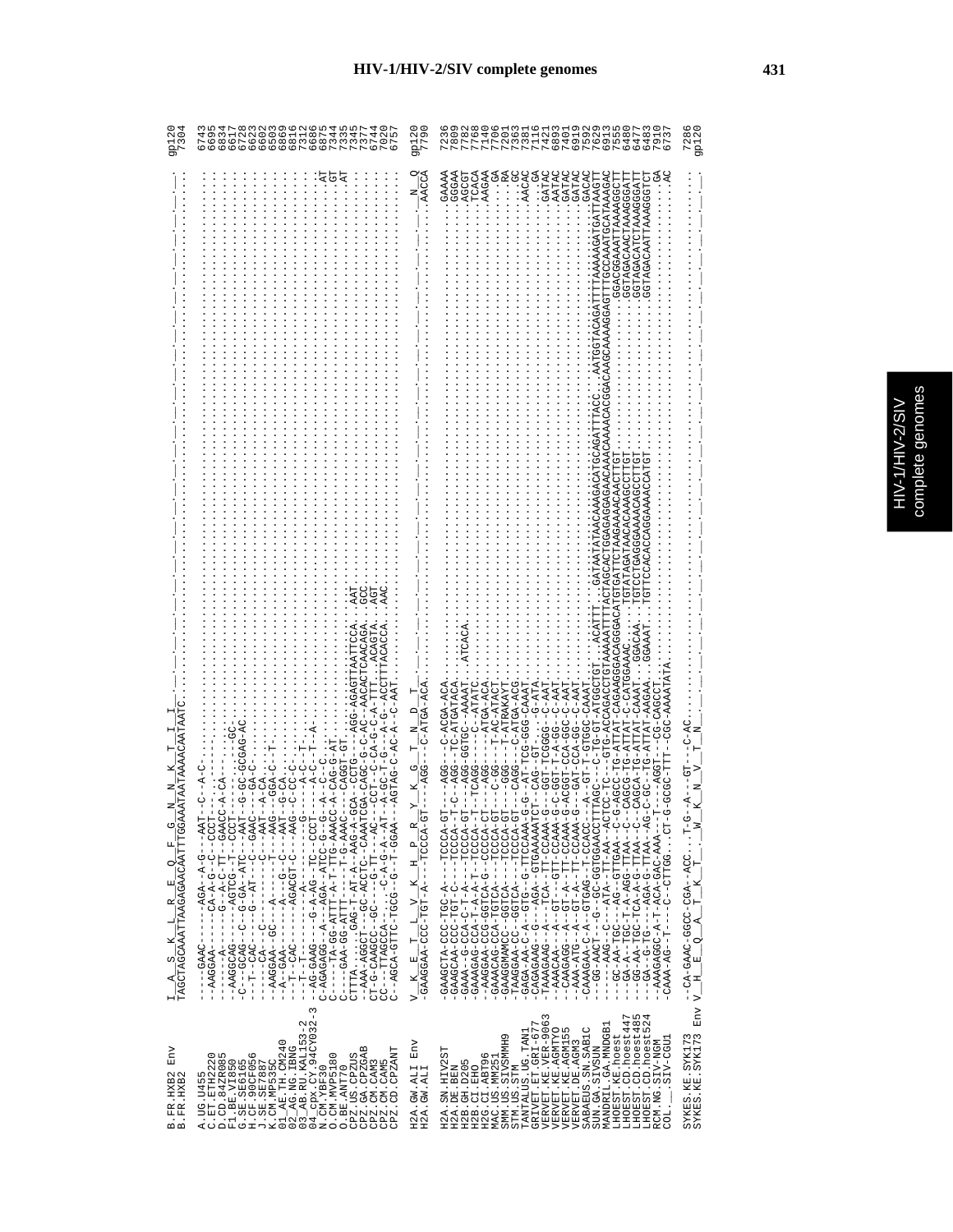|                                                                                                                                                                                                                                                                                                                                                                                                                                                                        | -AGGA-A-GAAAC<br>GAG--AG                                                                                                                                                                                                                                                                                                                                                                                                                                                                                                                                                                                                 |                                                                                                                                                                                                                                                                                                                                                                                                                                              | $- -A - GAGAA$<br>TACTTAAA                                                                                                                                                                                                                                                                                                                                                                                                                                                                                                                                                                                                                                   | - 444-004-400-<br>$\alpha$             |
|------------------------------------------------------------------------------------------------------------------------------------------------------------------------------------------------------------------------------------------------------------------------------------------------------------------------------------------------------------------------------------------------------------------------------------------------------------------------|--------------------------------------------------------------------------------------------------------------------------------------------------------------------------------------------------------------------------------------------------------------------------------------------------------------------------------------------------------------------------------------------------------------------------------------------------------------------------------------------------------------------------------------------------------------------------------------------------------------------------|----------------------------------------------------------------------------------------------------------------------------------------------------------------------------------------------------------------------------------------------------------------------------------------------------------------------------------------------------------------------------------------------------------------------------------------------|--------------------------------------------------------------------------------------------------------------------------------------------------------------------------------------------------------------------------------------------------------------------------------------------------------------------------------------------------------------------------------------------------------------------------------------------------------------------------------------------------------------------------------------------------------------------------------------------------------------------------------------------------------------|----------------------------------------|
|                                                                                                                                                                                                                                                                                                                                                                                                                                                                        |                                                                                                                                                                                                                                                                                                                                                                                                                                                                                                                                                                                                                          |                                                                                                                                                                                                                                                                                                                                                                                                                                              |                                                                                                                                                                                                                                                                                                                                                                                                                                                                                                                                                                                                                                                              |                                        |
|                                                                                                                                                                                                                                                                                                                                                                                                                                                                        |                                                                                                                                                                                                                                                                                                                                                                                                                                                                                                                                                                                                                          |                                                                                                                                                                                                                                                                                                                                                                                                                                              | G-CACCTTCATGT-G                                                                                                                                                                                                                                                                                                                                                                                                                                                                                                                                                                                                                                              |                                        |
|                                                                                                                                                                                                                                                                                                                                                                                                                                                                        |                                                                                                                                                                                                                                                                                                                                                                                                                                                                                                                                                                                                                          | $R_{\perp}$                                                                                                                                                                                                                                                                                                                                                                                                                                  |                                                                                                                                                                                                                                                                                                                                                                                                                                                                                                                                                                                                                                                              |                                        |
| $\frac{1}{\cdots}\cdot\frac{1}{\cdots}\cdot\frac{1}{\cdots}\frac{1}{\cdots}\frac{1}{\cdots}\frac{1}{\cdots}\frac{1}{\cdots}\frac{1}{\cdots}\frac{1}{\cdots}\frac{1}{\cdots}\frac{1}{\cdots}\frac{1}{\cdots}\frac{1}{\cdots}\frac{1}{\cdots}\frac{1}{\cdots}\cdots\frac{1}{\cdots}\frac{1}{\cdots}\frac{1}{\cdots}\frac{1}{\cdots}\frac{1}{\cdots}\frac{1}{\cdots}\frac{1}{\cdots}\frac{1}{\cdots}\frac{1}{\cdots}\frac{1}{\cdots}\frac{1}{\cdots}\frac{1}{$<br>$\circ$ | -------DH---DHD------DOKHHK<br>$\cdots$ ACATTTAAACCATHERUP<br>TACCATAATA --C-GCAG-A-TAGT--T-<br>TAACATGACA--T--T--CAG-AGC-                                                                                                                                                                                                                                                                                                                                                                                                                                                                                               | $\frac{\mathbb{I}}{\mathsf{A}\mathsf{A}\mathsf{t}^{\text{T}}\mathsf{A}\mathsf{A}\mathsf{c}\mathsf{t}^{\text{T}}\mathsf{t}^{\text{T}}\mathsf{A}}\frac{\mathsf{T}}{\mathsf{A}\mathsf{A}\mathsf{C}\mathsf{A}}-\mathsf{A}\mathsf{A}\mathsf{C}\mathsf{A}\mathsf{A}}\frac{\mathsf{B}}{\mathsf{B}\mathsf{A}\mathsf{A}\mathsf{B}}\frac{\mathsf{B}}{\mathsf{A}\mathsf{A}\mathsf{C}}-\mathsf{C}\mathsf{t}^{\text{T}}}{\mathsf{A}\mathsf{A}\mathsf{B}}$ | RACACO-0-0-AGAGAGENTINEN<br>AATTAACTTTACOOOOA--A--ACGAGAG----CT<br>AAAGTTAGTA-CAG-A-TGGAAA--TT<br>MATAACCTTTACA-C-GGAGA---TT<br>ACAAATTAAGC-A-CAGCTC-AGG----<br>-----DOOP-CCCP-GCA-AORARAMA<br>-D-H-KUKUKHUKKHUUD-HHKUKUUUKK<br>AAATATACATC-G-GAAGGAT-T-G-<br>AGAGAAAATA-A-CT---GAGACAGTTT-<br>AGAACACATA-ACCT---AGACA-T-G-<br>AAACAAAATT----TT---AGACACA-TTT-<br>TGAAGAGATT-A-CT---GAGACT-TTT-<br>TAAACCA-G-GAAGCAT----<br>TCTTAAGATAGA ---TT-TA-TA-TC--<br>-----PRUDDRHUR-H--RRHUDRHRRUDR<br>-0-<br>PORROMAL-NO-ACHARENC-<br>ACCTATAGCAAA--T-AC-AGACGT--G-<br>ACCATAGCAAA--T-ACGAGAAAG-----<br>GAATATAACTA-A-GATC-GT--AT---<br>TATCACTCCAAGG-AATAG-AG-AC-A |                                        |
| Env<br>B.FR.HXB2<br>B.FR.HXB2                                                                                                                                                                                                                                                                                                                                                                                                                                          | $04$ <sup><math>-</math></sup> cpx. $CY.94CY032$ -3<br>$\begin{array}{c} 02 \overline{\phantom{x}}\text{AG} \cdot \text{NG} \cdot \text{IBNG} \\ 03 \overline{\phantom{x}}\text{AB} \cdot \text{RU} \cdot \text{KAL153-2} \end{array}$<br>01_АЕ. ТН. СМ240<br>CPZ.GA.CPZGAB<br>CPZ.CD.CPZANT<br>$\begin{array}{ll} \text{C. ET. ETTH22220} \\ \text{D. CD. 842R085} \\ \text{F1. BE. V1850} \\ \text{G. SE. SBE6165} \\ \text{H. CF. SBE0165} \\ \text{H. CF. 90CF056} \end{array}$<br>N.CM.YBF30<br>O.CM.MVP5180<br>CPZ.US.CPZUS<br>K.CM.MP535C<br>CPZ.CM.CAM5<br>A.UG.U455<br>C.ET.ETH222<br>CPZ.CM.CAM3<br>O.BE.ANT70 | Env<br>H2A.GW.ALI<br>H2A.GW.ALI                                                                                                                                                                                                                                                                                                                                                                                                              | VERVET.KE.VER-9063<br>LHOEST.CD.hoest447<br>LHOEST.CD.hoest485<br>LHOEST.CD.hoest524<br>GRIVET.ET.GRI-677<br>MANDRIL.GA.MNDGB1<br>VERVET.KE.AGMTYO<br>L<br>SABAEUS.SN.SAB1C<br>TANTALUS.UG.TAN1<br>LHOEST.KE.hoest<br>VERVET.KE.AGM15<br>Ō<br>LCCO-VIS.<br>RCM.NG.SIV-NGM<br>SMM.US.SIVSMMH<br>VERVET.DE.AGM3<br>SUN.GA.SIVSUN<br>H2A.SN.HIV2ST<br>H2G.CI.ABT96<br>MAC.US.MM251<br>H2B.GH.D205<br>H2A.DE.BEN<br>H2B.CI.EHO<br>STM.US.STM<br>COL.                                                                                                                                                                                                             | SYKES.KE.SYK173<br>SYKES.KE.SYK173 Env |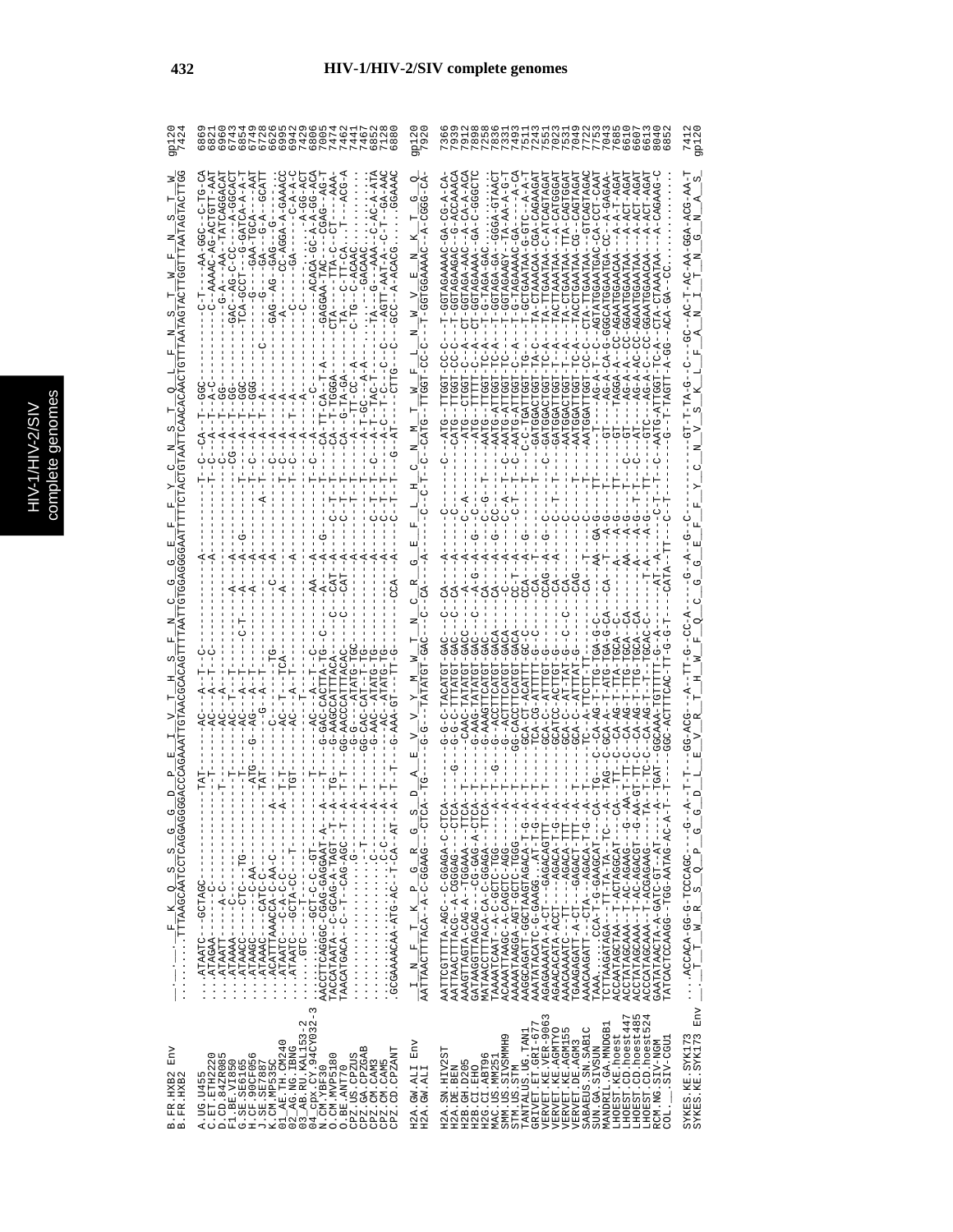| ٠ | ۶<br>ą<br>Ï<br>J |
|---|------------------|
|   | r                |

|                                             | O O O LUMORO DO<br>0 O O O O O O O O O O O<br>0 O O O U O O O O O O O O O O                                                                                                                                                                                                                                                                                                                                                                                              | 92<br>92                        |                                                                                                                                                                                                                                                                                                                                                                                                                                                    |                                        |
|---------------------------------------------|--------------------------------------------------------------------------------------------------------------------------------------------------------------------------------------------------------------------------------------------------------------------------------------------------------------------------------------------------------------------------------------------------------------------------------------------------------------------------|---------------------------------|----------------------------------------------------------------------------------------------------------------------------------------------------------------------------------------------------------------------------------------------------------------------------------------------------------------------------------------------------------------------------------------------------------------------------------------------------|----------------------------------------|
|                                             |                                                                                                                                                                                                                                                                                                                                                                                                                                                                          |                                 | $A - DAG - A$<br>$-$ -AAG-CA<br>$C--A$<br>$-9TAT - 9 - -$<br>$T-TC-CTT-TC=-GAA-G$<br>$T - T - C T A - - T C - - - - C A A - -T - C - C - - - - C - - C - C A A - -$<br>$G-AAG$                                                                                                                                                                                                                                                                     |                                        |
|                                             |                                                                                                                                                                                                                                                                                                                                                                                                                                                                          |                                 | CAT---TRG----G--A--C<br>CAC---C-G-----G-A--T-<br>CAT----C-G-------C-C-<br>54-5-1-50<br>$-1 - 0 - 0 - 0 - 0$<br>U-5151-5-1-                                                                                                                                                                                                                                                                                                                         |                                        |
| $\frac{S}{AGTACTCAAAGGCTCAAATRACACTCAAGGG}$ | - : idd-id-idd-inxing-id-id:<br>- c-6-ca-CCACA--GGGTCA-A---CAC<br>GAAGAGTT-AATAAC-C-G-AGGA--TAT<br>- AC - T-AC - A - TA - T-O - - T-O - - AA - TT<br>CAA-ACA-CT-CA-C-GA--T-ACAC-AA<br>CTC-TCAC-AACGG-GCCCT-                                                                                                                                                                                                                                                              |                                 | GAA<br>- CAA - CAA - T-TAGATGTAG-AG-A - TAIGA<br>- AG - A - CAA - T-TAGATGTAG-AG-A - TAI<br>GCA-A-C-TAATCA-TGT-A---AC<br>GCATAC--GAT-TTH--UAAT-CORTACA--A<br>J-U-AU4-A---DHEAUHAN-U-AU-UD<br>CCGACC-TAATC-G-GTG-ACGA<br>CCA - K-CCA - C-- C-- C-- CCA - K-CA<br>.<br>4-DE::::::::::::::::<br>$-AATGG$                                                                                                                                              | $\frac{1}{2}$<br>$K$ $N$               |
| Env<br>B.FR.HXB2<br>B.FR.HXB2               | $\begin{array}{l} \text{K.~CM.~MPS35C} \\ \text{01\_AR.~TH.~CM240} \\ \text{02\_A2.~AG.~NG.~LRL1G} \\ \text{03\_A3.~AG.~UCL1G} \\ \text{04\_cpx.~CV.~94CV032-3} \\ \text{04\_cpx.~CV.~94CV032-3} \\ \end{array} \label{eq:K.CH}$<br>CPZ.GA.CPZGAB<br>CPZ.CD.CPZANT<br>CPZ.US.CPZUS<br>A.UG.U455<br>C.ET.ETH2220<br>D.CD.84ZR085<br>F1.BE.VI850<br>G.SE.SE6165<br>H.CF.90CF056<br>J.SE.SE7887<br>O. CM. MVP5180<br>CPZ.CM.CAM3<br>CPZ.CM.CAM5<br>O.BE.ANT70<br>N.CM.YBF30 | Env<br>H2A.GW.ALI<br>H2A.GW.ALI | GRIVET ET GRI-677<br>VERVET KE VER-9063<br>VERVET KE VER-9063<br>VERVET KE AGMTYO<br>ru 4<br>LHOEST.CD.hoest447<br>LHOEST.CD.hoest48<br>LHOEST.CD.hoest52<br>MANDRIL.GA.MNDGB1<br>SABAEUS.SN.SAB1C<br>TANTALUS.UG.TAN1<br>LHOEST.KE.hoest<br>SMM.US.SIVSMMH9<br>LUDD-AIS.<br>RCM.NG.SIV-NGM<br>VERVET.DE.AGM3<br>SUN.GA.SIVSUN<br>H2A.SN.HIV2ST<br>H2G.CI.ABT96<br>MAC.US.MM251<br>H2B. GH. D205<br>H2B.CI.EHO<br>H2A.DE.BEN<br>STM.US.STM<br>COL. | SYKES.KE.SYK173<br>SYKES.KE.SYK173 Env |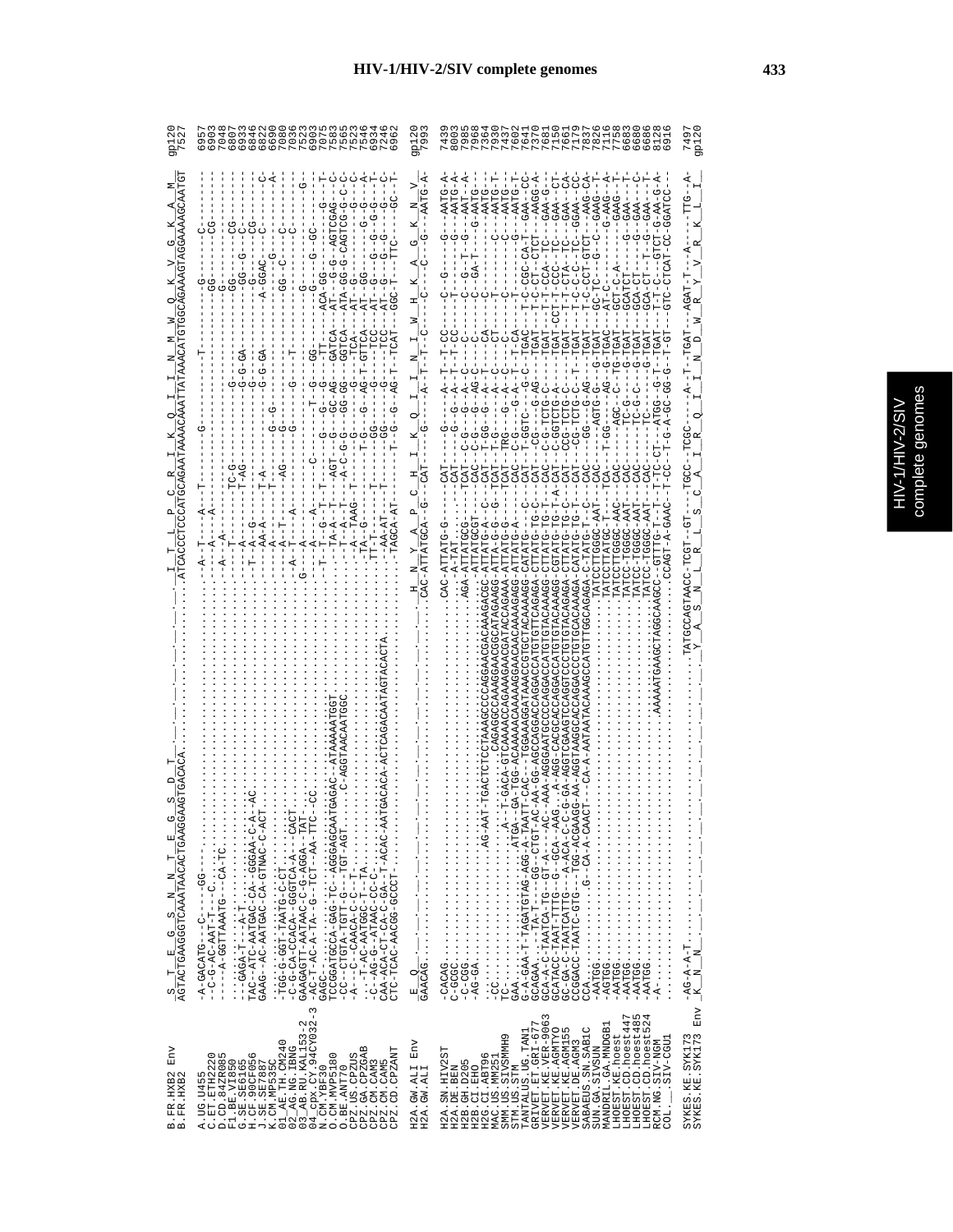| Env<br>B.FR.HXB2<br>B.FR.HXB2                                                                                                                                                                                                                                                                                                                                                                                                                                                                                                                                                                      | ArdococrocoAroAdroda<br>U<br>တုံ<br>H<br>$\mathbf{a}$<br>$\mathbf{p}_i$<br>4                                                                                                                                                                                                                                                                                                                                                                                                                                                                                                                                                                                                                                                                                                                                                                                                                                                                                                                                                        |                                                                                                                                                                                               |                                                                   |  |
|----------------------------------------------------------------------------------------------------------------------------------------------------------------------------------------------------------------------------------------------------------------------------------------------------------------------------------------------------------------------------------------------------------------------------------------------------------------------------------------------------------------------------------------------------------------------------------------------------|-------------------------------------------------------------------------------------------------------------------------------------------------------------------------------------------------------------------------------------------------------------------------------------------------------------------------------------------------------------------------------------------------------------------------------------------------------------------------------------------------------------------------------------------------------------------------------------------------------------------------------------------------------------------------------------------------------------------------------------------------------------------------------------------------------------------------------------------------------------------------------------------------------------------------------------------------------------------------------------------------------------------------------------|-----------------------------------------------------------------------------------------------------------------------------------------------------------------------------------------------|-------------------------------------------------------------------|--|
| $03$ AB.RU.KAL153-2<br>$04$ cpx.CY.94CY032-3<br>01_AE.TH.CM240<br>$02$ $R$ G. NG. IBNG<br>CPZ.GA.CPZGAB<br>CPZ.CD.CPZANT<br>$[0.51] \begin{array}{ll} \text{C.} & \text{EITH} & 2222 \\ \text{D.} & \text{EITH} & 322222 \\ \text{D.} & \text{EITH} & 2222222 \\ \text{E.} & \text{EITH} & 2222222 \\ \text{E.} & \text{EITH} & 2222222 \\ \text{E.} & \text{EITH} & 22222222 \\ \text{E.} & \text{EITH} & 22222222 \\ \text{E.} & \text{EITH} & 2222222222 \\ \text{E.} & \text{EITH}$<br>0. CM. MVP5180<br>CPZ.US.CPZUS<br>CPZ.CM.CAM3<br>CPZ.CM.CAM5<br>O.BE.ANT70<br>N.CM.YBF30<br>A. UG. U455 | $-4 - 76$<br>$-4 - 76$<br>.<br>$T^{n} = -\frac{1}{2} - \frac{A}{2} - \frac{A}{2} - \frac{A}{2} - \frac{A}{2} - \frac{B}{2} - \frac{B}{2} - \cdots$<br>$- \frac{1}{2} - \frac{A}{2} - \frac{B}{2} - \frac{B}{2} - \frac{B}{2} - \frac{B}{2} - \cdots$<br>$- \frac{1}{2} - \frac{1}{2} - \frac{A}{2} - \frac{B}{2} - \frac{B}{2} - \frac{B}{2} - \frac{B}{2} - \cdots$<br>$- \frac{1}{2} - \frac{B}{2} - \frac{B}{2} - \frac{B}{2$<br>$\cdots$ $\cdots$ $\cdots$ $\cdots$ $\cdots$ $\cdots$ $\cdots$ $\cdots$ $\cdots$ $\cdots$ $\cdots$ $\cdots$ $\cdots$ $\cdots$ $\cdots$ $\cdots$ $\cdots$ $\cdots$ $\cdots$ $\cdots$ $\cdots$ $\cdots$ $\cdots$ $\cdots$ $\cdots$ $\cdots$ $\cdots$ $\cdots$ $\cdots$ $\cdots$ $\cdots$ $\cdots$ $\cdots$ $\cdots$ $\cdots$ $\cdots$ $\cdots$<br>$\cdots$ $\cdots$ $-1$ $\vdots$ $-1$ $\vdots$ $-1$ $\vdots$ $-1$<br>$\frac{1}{1}$<br>I<br>$\frac{1}{1}$<br>$\begin{array}{c} 1 \\ 1 \\ 1 \end{array}$<br>$\begin{bmatrix} 1 \\ 1 \\ 1 \\ 1 \end{bmatrix}$<br>$\mathbf{I}$<br>ı<br>J.<br>ı<br>J. | $A - GC - - GA - - AAAATGGG$<br>--A---AA--A-TC-TGAC-T-AGCATAA-COACAC<br>) - 4 - - 4 - - H - - H - - U - - -                                                                                   | $G-G-G-A-CATT$<br>ロススローリーリーロー コスト<br>$-ATTC---CA-GTC$             |  |
| $\mathop{\rm Env}\nolimits$<br>H2A.GW.ALI<br>H2A.GW.ALI                                                                                                                                                                                                                                                                                                                                                                                                                                                                                                                                            | $\begin{array}{c}\nL_P = P = R = E_G - \frac{G}{\sqrt{2}} \cdot \frac{1}{\sqrt{2}} \cdot \frac{1}{\sqrt{2}} \cdot \frac{1}{\sqrt{2}} \cdot \frac{1}{\sqrt{2}} \cdot \frac{1}{\sqrt{2}} \cdot \frac{1}{\sqrt{2}} \cdot \frac{1}{\sqrt{2}} \cdot \frac{1}{\sqrt{2}} \cdot \frac{1}{\sqrt{2}} \cdot \frac{1}{\sqrt{2}} \cdot \frac{1}{\sqrt{2}} \cdot \frac{1}{\sqrt{2}} \cdot \frac{1}{\sqrt{2}} \cdot \frac{1}{\sqrt{2}} \cdot \frac{1}{\sqrt{2}} \cdot \frac{1}{\sqrt{2}}$<br>$\mathbf{r}_{\mathbf{q}}$<br>J.                                                                                                                                                                                                                                                                                                                                                                                                                                                                                                                       |                                                                                                                                                                                               |                                                                   |  |
| LHOEST.CD.hoest447<br>LHOEST.CD.hoest485<br>LHOEST.CD.hoest524<br>VERVET.KE.VER-9063<br>$\begin{array}{c} \mathtt{TANTALUS\cdot UG\cdot TAN1} \\ \mathtt{GRIVET\cdot ET\cdot GL-677} \end{array}$<br>MANDRIL.GA.MNDGB1<br>VERVET.KE.AGMTYO<br>VERVET.KE.AGMI55<br>SABAEUS.SN.SAB1C<br>LHOEST.KE.hoest<br>SMM. US. SIVSMMH9<br>LIBD--CITS.<br>VERVET.DE.AGM3<br>RCM.NG.SIV-NGM<br>SUN.GA.SIVSUN<br>H2A.SN.HIV2ST<br>H2G.CI.ABT96<br>MAC.US.MM251<br>H2B. GH. D205<br>H2B.CI.EHO<br>STM.US.STM<br>H2A.DE.BEN<br>COL.                                                                                 | -CTTG---A-CATCA--GTTTAATAI<br>--TTA--A--T-CATCA---TTTAATA <i>I</i><br>--CTA--A--T-CTTCA--TTTCAACA <i>I</i><br>--CT-----A-CATCA-CTTTAACA<br>- - AT - - - - - - A - CATCA - - CTTTAATAI<br>$-1 - 2 - 4 - 66622 - 7$<br>$-1 - 1 - 1 - 2 - 0 = 0$<br>$-1TTG - -1 - 2GAGAG - 2GTG - 2GT$<br>$-2 - 4 - 0 - 4 - 0 - 0 - 0 - 0 - 0 - 0 - 0$<br>$-CA-T--A--A-CB-CB-AT$<br>$\vdots$<br>- - - 445000 - H - - - - - DHH - -<br>$-1 - 1 - 1 - 1$                                                                                                                                                                                                                                                                                                                                                                                                                                                                                                                                                                                                 | AAAA - - TAC - - TGA - - TGC - AAAGATAG - - AGT<br>$- - - CAA$<br>)<-<br>50H-5-< 44--5H2---0--50H40B42-<br>ひょーひひひーー よひーー ひー よけーー ひーひーひーンーー<br>--CAG-A--CA-AA-AA-TGCT-AC<br>$-A$ -DOU-DAT-GO-A | LAA-AG--CTAAT<br>-ATAGA-C-AAT<br>$C-AA$<br>$-T-C-AA$<br>$AA-AG--$ |  |
|                                                                                                                                                                                                                                                                                                                                                                                                                                                                                                                                                                                                    | SYKES.KE.SYK173<br>SYKES.KE.SYK173 Env Y_L_P_P_T_A_G_C______________________________                                                                                                                                                                                                                                                                                                                                                                                                                                                                                                                                                                                                                                                                                                                                                                                                                                                                                                                                                |                                                                                                                                                                                               |                                                                   |  |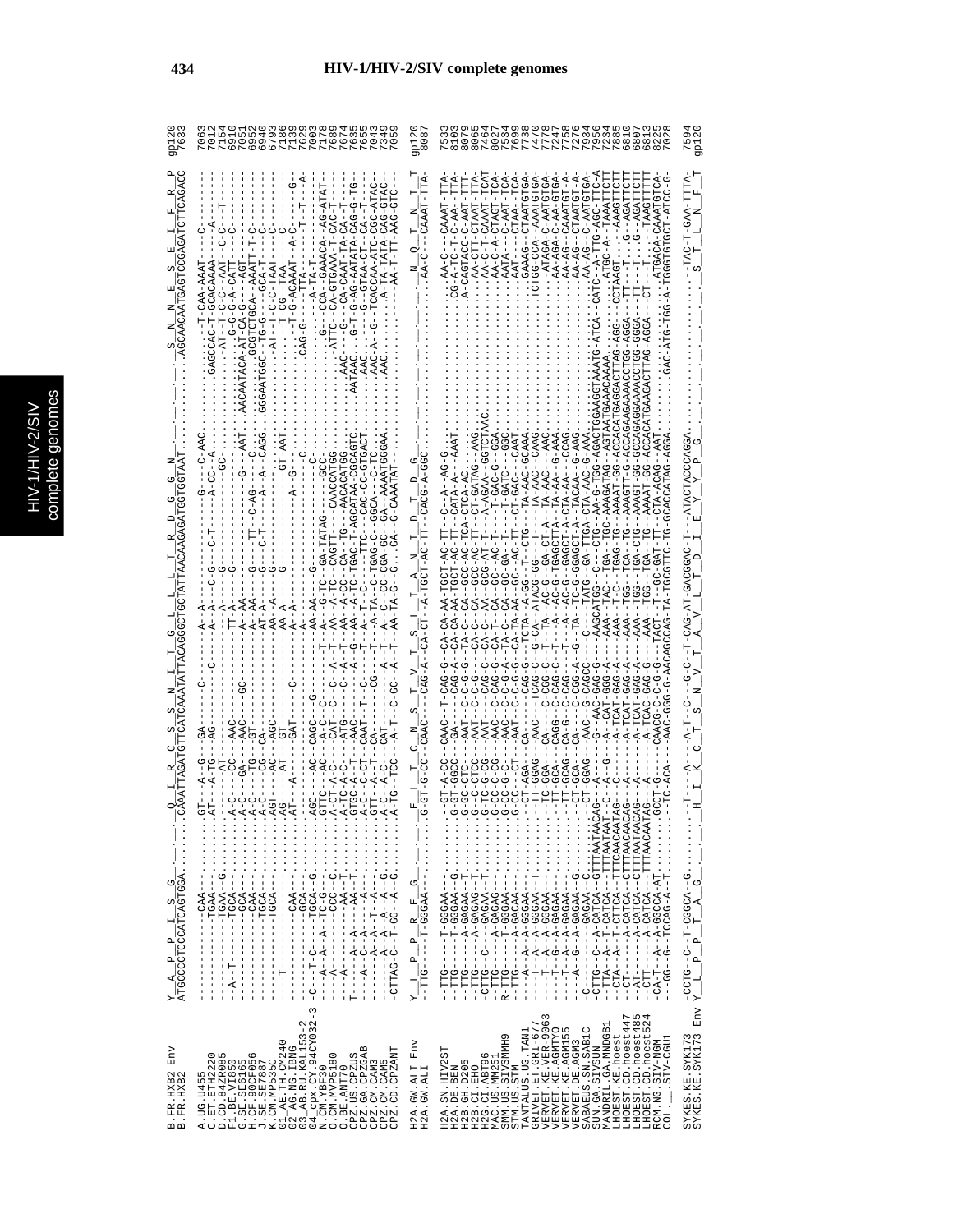|                                                                                                | 0.04<br>$\infty$<br>⊣ ∾                                                                                                                                                                                                                                                                                                                                                                                                                                                                                                                                                                                                                                                                            |                                                                                                        | 82505<br>0000000<br>$\circ$                                                                                                                                                                                                                                                                                                                                                                                                                                                                                                                                                                                                                                                                                                                                                                                                                                                                                                                                                                                                                                                                                                                                                                                                                                                                                                                                                                                                                                                                                                                 |                                                                                                                                                                         |
|------------------------------------------------------------------------------------------------|----------------------------------------------------------------------------------------------------------------------------------------------------------------------------------------------------------------------------------------------------------------------------------------------------------------------------------------------------------------------------------------------------------------------------------------------------------------------------------------------------------------------------------------------------------------------------------------------------------------------------------------------------------------------------------------------------|--------------------------------------------------------------------------------------------------------|---------------------------------------------------------------------------------------------------------------------------------------------------------------------------------------------------------------------------------------------------------------------------------------------------------------------------------------------------------------------------------------------------------------------------------------------------------------------------------------------------------------------------------------------------------------------------------------------------------------------------------------------------------------------------------------------------------------------------------------------------------------------------------------------------------------------------------------------------------------------------------------------------------------------------------------------------------------------------------------------------------------------------------------------------------------------------------------------------------------------------------------------------------------------------------------------------------------------------------------------------------------------------------------------------------------------------------------------------------------------------------------------------------------------------------------------------------------------------------------------------------------------------------------------|-------------------------------------------------------------------------------------------------------------------------------------------------------------------------|
| <b>UDAGAGAGAGAAGGAACOORTOOKUDAGAGAGAG</b><br>$\frac{G-G-G-D-M-R}{TGGAGAGAGATTAGGGAGGACTTGGAGZ$ | --AAA-AA-ACAA<br>$C - A - A$<br>GCATACA<br>$-4 - 2 - 44$<br>AGG.<br>$\frac{1}{1}$<br>$-1$ + $-1$ + $-1$ + $-1$ + $-1$<br>) - - - - - - D.H. - - - - K.H. D - - - - U - K - - - - - - - - - D.K -<br>ツ-----ひ[LI---ベ----ベ-----ひ---ひ--<br>$\frac{1}{1}$<br>- - - ペ-ひ- - - ・・・ YUUYI- - - Y-ひ- LU- -<br>AAT--------------------------------<br>$\frac{1}{1}$<br>- - ペローロー - ペペーー - - - - - - - - - - - ローズ<br>$-1$ $-1$ $-1$ $-1$ $-1$ $-1$<br><b>ひ‐‐‐‐‐ぱ‐‐‐‐‐‐‐‐‐‐‐‐‐‐‐‐‐‐‐‐</b><br>Î<br>$\frac{1}{1}$<br>$\frac{1}{1}$<br>$1 - 1 - 1$ $1 - 1 - 1 - 1 - 1 - 1 - 1$<br>$\frac{1}{1}$<br>$\frac{1}{1}$<br>I.<br>$\begin{array}{c} 1 \\ 1 \\ 1 \end{array}$<br>ł<br>I<br>Ţ<br>I                          | œ<br>囸<br>CΟ<br>囸<br>Ü<br>--UU4-KHU4--KU5--50----U-H-KHHHU<br>Œ,<br>$S = A = E - V = A - E = -V$<br>ı. | $A - 564$<br>CATCAT-A<br>AGTAGT-A<br>ACACCO- $I$<br>AGGGGA-<br>CCCGAA-<br>AAACCG<br>ACACCG<br>COACHO<br>ACCTCA<br>CAAGAG<br>CATGAC<br>COACHO<br>CTACACACACAC<br>U-UU-LUKHAH<br><b>U--UffUffH--</b><br>ひひえひーひえけひーひひーひみベードーひえ<br>AG-A-TC-G-C<br>U-UU4-H-U4--<br>RTGTAT<br>$A-CT-T$<br>$A - A - T$<br>$P - T - D A$<br>$-4$<br>$-5 - -5 -$<br>$-6 - 6$<br>$\frac{1}{2}$<br>ပုံ<br>--VVA-KHVA--KUD---V-H-KHHHV<br>--ひひぱ-ひIIひぱ--ぱひの--ひぱ---ひ-II-ぱIIIIひ<br>--VH4-9HV4--KV9--99---V-H-KVHH-<br>$\begin{array}{l} \mathtt{CALTGL-1} \\ \mathtt{CALTGL-1} \\ \mathtt{CALGAL-1} \\ \mathtt{CALGAL-1} \\ \mathtt{CALGAL-1} \\ \mathtt{CALGAL-1} \\ \mathtt{CALGAL-1} \\ \mathtt{CALGAL-1} \\ \mathtt{CALGAL-1} \\ \mathtt{CALGAL-1} \\ \mathtt{CALGAL-1} \\ \mathtt{CALGAL-1} \\ \mathtt{CALGAL-1} \\ \mathtt{CALGAL-1} \\ \mathtt{CALGAL-1} \\ \mathtt{CALGAL-1} \\ \mathtt{CALGAL-1} \\ \mathtt{CALGAL-$<br>)ひの---ぱエー-のぱひ-ひぱ-ひの-ひエエひひエ-ぱ-エレひ<br>$\begin{array}{l} {\rm A\,TT^-} - {\rm A\,--CCCC-C} - {\rm A\,GAA} - {\rm A\,--CC-C} - {\rm A\,C\,--CC} \\ {\rm A\,CT^-} - {\rm A\,--CCCC-C} - {\rm A\,GAA} {\rm A\,TCC} - {\rm TC} - {\rm C-CCC} \\ {\rm A\,TT^-} {\rm A\,--CCCC-C} - {\rm A\,GAA} {\rm A\,C} - {\rm TC} - {\rm C-CCC} \\ {\rm A\,TT^-} {\rm A\,--CCCC-C} - {\rm A\,GAA} {\rm A\,C} - {\rm TC} - {\rm C-CCC} \\ {\rm C\,TT^-} - {\rm TC-CCC-C$<br>GCC-CCTACCA-C-PATTAA-TC-A-CCT<br>A-C-CC-AATTT--A-CAT-CATTAA-T-CI<br>110HH - ל-סנד ל-לסנד ספר ל-ל-א-ד - ה-לסמסנד<br>GCCTCC-TC-TA-CTA-CTA-TC-A-TTC<br>FOLL-0-CH-SEC-SECODULOULOULOUD | AATACC<br>-GTAT-A<br>ロウリームりローウ<br>$\mathbbmss{E}$<br>- - - - - LDDL- - - - KD - - D - - K - D - - U K - U D -<br>$\geq$<br>$\frac{5}{10}$<br>$A$ $N$ $V$ $E$<br>$P_{T}$ |
| ${\rm Env}$<br>B.FR.HXB2<br>B.FR.HXB2                                                          | 04_cpx.CY.94CY032-3<br>$03$ $AB$ . RU. KAL153-2<br>$\begin{array}{c} 01\_AE \cdot TH \cdot CM240 \\ 02\_AG \cdot NG \cdot IBNG \end{array}$<br>CPZ.GA.CPZGAB<br>CPZ.CD.CPZANT<br>$\begin{array}{ll} \texttt{A. UG. U455} \\ \texttt{C. ET. ETH2223} \\ \texttt{C. ET. ETH2223} \\ \texttt{F1. BE. VTB50} \\ \texttt{G. SE. SE6165} \\ \texttt{G. SE. SE6165} \\ \texttt{J. GFL} \\ \texttt{G. SCE} \\ \texttt{G.F. QCD} \\ \texttt{G. SCE} \\ \texttt{G. SCE} \\ \texttt{G. SCE} \\ \texttt{G. SCE} \\ \texttt{G. SCE} \\ \texttt{G. SCE} \\ \texttt{G. SCE} \\ \texttt{G. SCE} \\ \texttt{G. SCE} \\$<br>O. CM. MVP5180<br>CPZ.US.CPZUS<br>CPZ.CM.CAM3<br>CPZ.CM.CAM5<br>N.CM.YBF30<br>O.BE.ANT70 | H2A.GW.ALI Env<br>H2A.GW.ALI                                                                           | VERVET.KE.VER-9063<br>LHOEST.CD.hoest447<br>LHOEST.CD.hoest485<br>LHOEST.CD.hoest524<br>GRIVET.ET.GRI-677<br>MANDRIL.GA.MNDGB1<br>VERVET.KE.AGMTYO<br>VERVET.KE.AGMI55<br>SABAEUS.SN.SAB1C<br>TANTALUS.UG.TAN1<br>LHOEST.KE.hoest<br>SMM.US.SIVSMMH9<br>LUDD-VIS.<br>VERVET. DE. AGM3<br>RCM.NG.SIV-NGM<br>SUN.GA.SIVSUN<br>H2A.SN.HIV2ST<br>H2G.CI.ABT96<br>MAC.US.MM25<br>H2B. GH. D205<br>H2B.CI.EHO<br>H2A.DE.BEN<br>STM.US.STM<br>COL.                                                                                                                                                                                                                                                                                                                                                                                                                                                                                                                                                                                                                                                                                                                                                                                                                                                                                                                                                                                                                                                                                                 | SYKES.KE.SYK173<br>SYKES.KE.SYK173 Env                                                                                                                                  |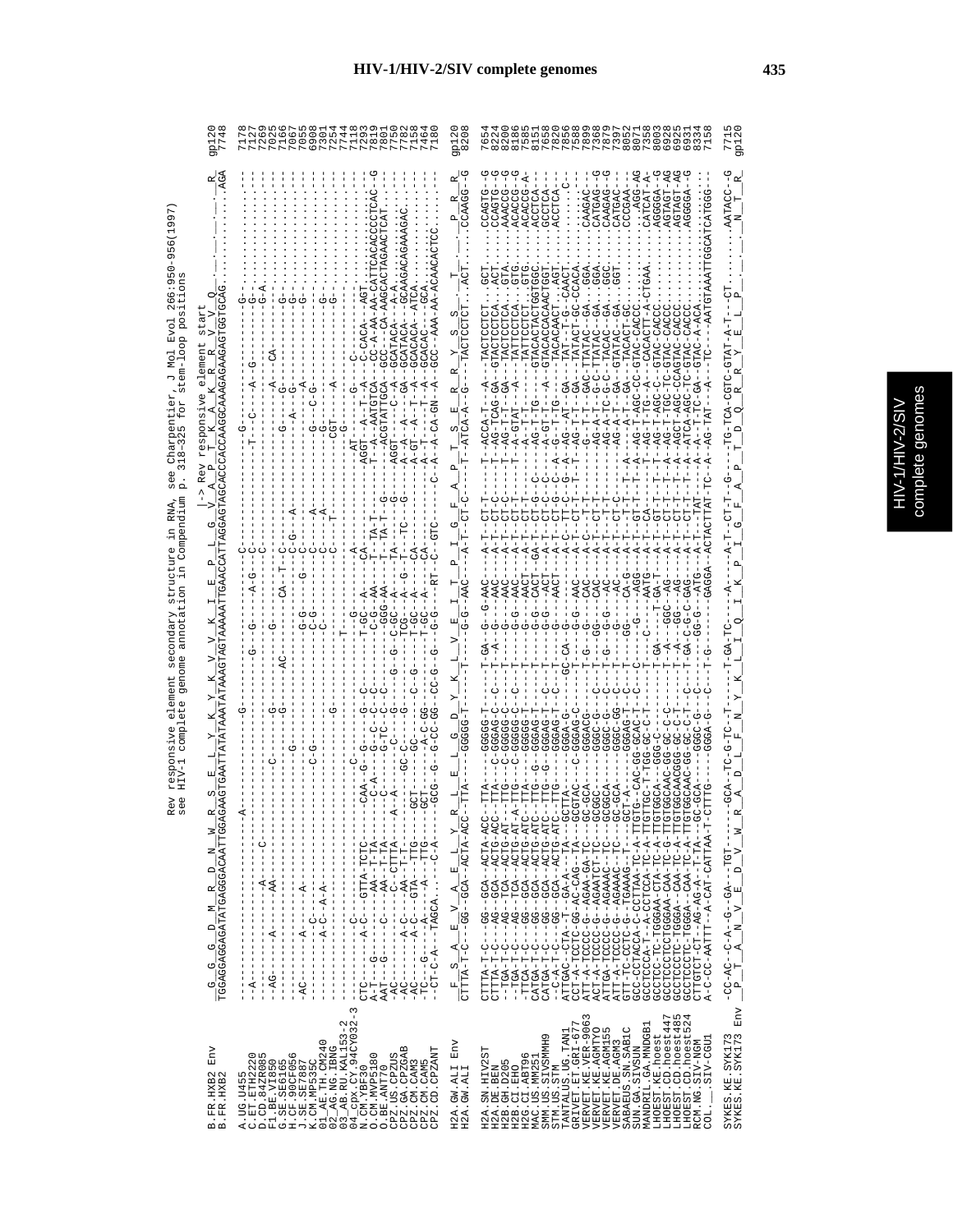complete genomes complete genomes HIV-1/HIV-2/SIV HIV-1/HIV-2/SIV

7839<br>9P41 gp41<br>7872 gp41<br>8329 B.FR.HXB2 Env \_E\_K\_R\_A\_\_\_<u>V\_G\_\_I\_G\_A\_I\_F\_IG\_F\_IG\_A\_A\_G\_S\_T\_M\_G\_A\_A\_S\_M\_T\_I\_V\_Q\_A\_K\_Q\_I\_I\_S\_G\_I\_V\_\_ gp41</u> B.FR.HXB2 GAAAAAAGAGCA...GTGGGA...ATAGGAGCTTTGTTCCTTGGGTTCTTGGGAGCAGCAGGAAGCACTATGGGCGCAGCCTCAATGACGCTGACGGTACAGGCCAGACAATTATTGTCTGGTATAGTGC 7872 A.UG.U455 ------------...--T---...C--------A-C--------------A--------T--------A--------G--G-----A------------------------------------------- 7302 C.ET.ETH2220 ------------GCA.........C-------------------------------------------------------A-----A--------------------------------G---------- 7248 D.CD.84ZR085 ------------...A-A---...C--------A----------------------------------G-----------G------------------------------G------------------ 7393 F1.BE.VI850 ------------...-C----...C----------------------TC-T--G-ACAGCA-GGAGCA---------G--G--G--A-----------------------------------A------- 7149 G.SE.SE6165 ------------...--T---...C-G------G-C--------------A--------------------------G--G-----A----------------T------------------C------- 7290 H.CF.90CF056 ------------...------...--G-------CT-----------------------------------------G--G-----A--------------------G---------------------- 7191 J.SE.SE7887 ------------...------...---------G--------------------A----------T--------------G-----A----------------T---------G--------C------- 7179 K.CM.MP535C ------------...--A---...T--------G-----T----A--------------------------------G--G-----A------------------------------------------- 7032 01\_AE.TH.CM240 --------G---...------...---------A--A--T----------A--------------------------G--G-----A------------------------------------------- 7425 02\_AG.NG.IBNG -----------G...--T---...C-G------G-C--------------A--------------------------GCGG-----A--------------------------------C--C------- 7378 03\_AB.RU.KAL153-2 --G---------...------...---------G-------------------------------------------G--G-----A------------------------------------------- 7868 04\_cpx.CY.94CY032-3 ------T-----...------...-----G--CA----------------------------------------------G--------------------------------------C--C------- 7242 N.CM.YBF30 ------------GCCT-T---...C----T--GC----T--------TC-T-----------G-----------------G-----A------------------C-GAC------A-----G------- 7420 O.CM.MVP5180 ------------...--A---...T-G---ATGC-A---T-G---G-GC-AA-T--------T-----------------GG---CAG------------G-A--CACAGTG--C--AAG---------- 7943 O.BE.ANT70 ------------...--A---...T-G---ATGC-A---T-G---G-TC-AA-T--------T-----------------GG---CA------G--------A--CACACT--GC--AAG---------- 7925 CPZ.US.CPZUS ------------GCCT-C---...C----T--AC-------G-----TC-T-----------------------------A---G-AGT----------------C-------------A--G------- 7877 CPZ.GA.CPZGAB C-G---------GCCT-C--T...C-G-----AC--------------C----T--------------------------GG--G-A------------------C----G--GC----G---------- 7909 CPZ.CM.CAM3 ------------GCCT-T---...C-G--T--GC----T-----------A-----------------------------A---G--GT----------------C-G-----------A--G------- 7285 CPZ.CM.CAM5 --G---------GCCT-T---...C-------AC-------C-----TC-A-----------------------------A---G--GT----------------C-G--C--G-----A--G------- 7591 CPZ.CD.CPZANT C---------GCATT...---...-----GCTG--C---T-G--TC-TC-CA-T-----T--C--T--A-----------G-----AG---------C----A----GA-T--GY-CCA------T--A- 7304 H2A.GW.ALI ENV K\_R\_G\_V\_F\_.\_V\_L\_G\_.\_\_L\_A\_F\_L\_A\_T\_A\_G\_S\_A\_M\_G\_T\_A\_A\_L\_T\_L\_S\_A\_Q\_S\_R\_T\_L\_L\_A\_G\_I\_V\_\_\_G\_G1 H2A.GW.ALI A-T-------GTGTGT-C...GTGC----G......---T-A--T--TC-C-CGA-------TTCTG-A------A-G--AG-TT-A------T-T-CT---T-TC-GACT------G-C--G------- 8329 H2A.SN.HIV2ST A-T-------GTGTAT-C...GTGC----G......---T-A--T--TC-CACGA--------GCTG-A--------G--G--CT--------T---CT---T-TC-GACT------G-C--G------- 7775 H2A.DE.BEN A-C-------GTGTGT-C...GTGC----G......---T-G--T--TC-C-CGA-------TTCTG-A--------GCGG--CC--------T-A-CC---T--C-GACT---C--G-C--G------- 8345 H2B.GH.D205 A-T-------GTGTAA--...GTGC-----......---T-G--A---C-T-C-ATG-----TTCTG-A---------A-G--TT--------T-A-CT---T--C-GACT---C--G-C--G------- 8321 H2B.CI.EHO A-T-------GTGTAC-T...GTGC----G......--TT-G--A---C-T-CGA-G-----TTCTG-A--------G--G--CT-----T--T---CT---T--C-GACT---C--G----G------- 8307 H2G.CI.ABT96 A-T-------GTGTAT-T...GTGC----G......--TT-G--A--TC-T-C-ATG-----TTCTG-A------A----G--GT--------T---CT---T--C-GACT--G---G----G------- 7706 MAC.US.MM251 A-T-------GGGTCT-T...GTGC----G......---T-G--T--TC-C-C-A-G-----TTCTG-A--------G--G--GT----------C-CT---T--C-GACT------G----G------- 8272 SMM.US.SIVSMMH9 A-T-------GGGTCT-T...GTGC----G......---T-G--T--TC-C-CGA-------TTCTG-A--------G--G--GT--------T---CT---T--C-GACT--G---G----G------- 7779 STM.US.STM ACT--G----GGGTCT-C...GTGC----G......---T-G--T--TC-C-CGA-------TTCTG-A-----------G--GC------------CT---T--C-GACT------A----G------- 7941 TANTALUS.UG.TAN1 -----G--G-TGCCCT-C...GTGT-G--G......-----A--C--T-----G-----T---GCTG-A-----T---A-AG-G-CAG--T-------C---T--CAG------C-TG-A--G---T--- 7977 GRIVET.ET.GRI-677 --------G-TGCCAT-C...GTGC----G......--T--A--C-----------T--T----CTG-A-----------GG---CA--------A--C---T-TC-G--T--GC-TG----G---T--- 7709 VERVET.KE.VER-9063 TC----C---TCCCGT-T...GTGC----G......-----A--C-----A-----T--T----CTG-A-----A-----GG-G-CAG-C--------C---T-TCAG--T---C-TG----G---A--- 8020 VERVET.KE.AGMTYO C----G----TCCCGT-T...GTGC----G......---T-A--C--------G--T--T----CTG-A-----A-----GG-G-GC-GC--------C---T--C-G--T--GC-TG----G---C--- 7489 VERVET.KE.AGM155 C-----C---TCCCGT-C...GTGC----G......-----A--C-----------T--T--G-CTG-A-----A-----GG-G-CAG-C--------C---T-TCAG--T---C-TG----G---T--- 8000 VERVET.DE.AGM3 AC---GC---TCCCGT-C...GTGC----G......-----A--C-----A-----T--T--G-CTG-A-----A-----GG-G-CAG-C--------C---T-TCAG--T---C-TG----G---C--- 7518 SABAEUS.SN.SAB1C C-------G-TGCCAT-C...GTGC----G......-----A--T--------------T---GCTG-A-----T-----GG-G-CAG-C--------C---T-TCAG--G---C-CG----G---C--- 8173 SUN.GA.SIVSUN -----G--G---GCACCT-TTGCCC-----......GCTT-G-CAC-TC-CA-T--T--G--T-CTG-A------TT--TA--G-C--TA--A--T--C------CA-GC-G-C---CAA--G---T--- 8195 MANDRIL.GA.MNDGB1 --G--G----G-GCA...-T-ATAC-T--T......A-------TC-GC-CTCGCTG------TC-G-G------T---TG--GG--G-A-----T--C--AT-TCAGTCT--GG--A----G------G 7479 LHOEST.KE.hoest C---CC------GCGCCTCTGGCTT-----......GC-T-G--AC-TC-CA-T--T-----C-CTG-A------TT--TA--G-C--TA--A--T--C------CA-GC-G-C---CAA--G---T--- 8127 LHOEST.CD.hoest447 C-G--G------GCACC-CTGGCTC----T......GC-T-G--AC-TC-CA-T--T-----T-CTG-A------TT--TA--G-C--TA--A--T--C--A---CA-GT-G--A-ACAA--G---T--- 7052 LHOEST.CD.hoest485 C-G--G------GCACC-CTGGCTC----T......GC-T-G--AC-TC-CA-T--T-----T-CTG-A------TT--TA--G-C--TA--A--T--C------CA-GT-G--A-ACAA--G---T--- 7049 LHOEST.CD.hoest524 C---C-------GCTCCACT-GCTC----T......GC-T-G--AC-TC-CA-T--T-----T-CTG-A------TT--TA--G-C--TA--A--T--C------CA-GT-G--A-ACAA--G---T--- 7055 RCM.NG.SIV-NGM A--C---AGAG-GTACCTTTGGTGC-G--T......--T--A--T---C-CTCG--------T-CTG-A-----------GG-G-CAG-C-----A--C---T--C-G--T--GC-TG----G---T--- 8458 COL.\_\_.SIV-CGU1 C----G----GCATCT-T-C-TTCTCCATC.........T-A-CCC-----A-T-GG--C--TGCTG-A------T----G--TG--G--------A-C-----TCA-TCCC-TAATGGAA-GGCTAGTG 7279 SYKES.KE.SYK173 --------G---GCACCATTGGCAC-T--G......-----G--A--AC-CTCG--T--G--C-CTG-A-----G-GC--TG-G-CAG----A--AC-C---T-TCAGACT--G---G----G------- 7839 Rev responsive element secondary structure in RNA, see Charpentier, J Mol Evol 266:950-956(1997)<br>
gp120 \/ gp41 clavage after R\_L F K\_R = denome annotation in Compendium p. 318-325 for stem-loop positions<br>
E\_K\_R A\_R = V\_c  $\frac{1}{2}$ 내  $\frac{1}{9}$  $\frac{1}{2}$  $2 S R T T - 1 - 1 - 1 - 2R$ ပ္ပံ  $\frac{1}{2}$ --T-TCAGACT-<br>O S O T Rev responsive element secondary structure in RNA, see Charpentier, J Mol Evol 266:950-956(1997) see HIV-1 complete genome annotation in Compendium p. 318–325 for stem-loop positions  $B = -1 - A - A + C - C - 1$  $T_{\underbrace{-1 \cdots -1}_{-T-T-T-CT-\cdots}} \underbrace{A}_{\underbrace{A \cdots}}$  $-$  - C-CTG-A -  $-$  - - G-GC--TG-G-CAG-<br> $-$  T \_ A \_ M \_ G \_ G \_ A \_ A \_ T \_ \_  $G = T - A - A - L$ <br>--A-G--AG-TT-A- $\sigma$  $-AC-CTCG--T--G--  
L-L_S-A.A$  $-6 - A - I$ gp120  $\setminus$ / gp41 cleavage after R\_\_<u>B\_\_K\_\_</u>R J.  $\begin{array}{c} R \;\; \;\; G \;\; \quad V \;\; \quad F \;\; \quad \ \ \cdot \;\; \quad \ \ \cdot \;\; \quad \ \ \cdot \;\; \quad \ \ \cdot \;\; \quad \ \ \cdot \;\; \quad \ \ \cdot \;\; \quad \ \ \cdot \;\; \quad \ \ \cdot \;\; \quad \ \ \cdot \;\; \quad \ \cdot \;\; \quad \ \cdot \;\; \quad \ \cdot \;\; \quad \ \cdot \;\; \quad \ \cdot \;\; \quad \ \cdot \;\; \quad \ \cdot \;\; \quad \ \cdot \;\; \quad \ \cdot \;\; \quad \ \cdot \;\; \$  $\begin{array}{r} - - - - - - - - - - \text{CACCATTGGCAC} - T - - G \\ - E & R - A - P - L - A - L - G - G \end{array}.$  $\frac{1}{2}$  $-1$ <br> $-1$ <br> $-1$ <br> $-1$ <br> $-1$ <br> $-1$ <br> $-1$  $\frac{N}{A-T-T}$  $\begin{array}{ll} \texttt{A. UG. U455} \\ \texttt{D. CD. 4428036} \\ \texttt{D. CD. 4428036} \\ \texttt{D. CD. 4428036} \\ \texttt{E1. BE. V1850} \\ \texttt{E2. 15} \\ \texttt{E3. 26} \\ \texttt{E1. 26} \\ \texttt{E1. 26} \\ \texttt{E2. 15} \\ \texttt{E3. 26} \\ \texttt{E4. 26} \\ \texttt{E5. 26} \\ \texttt{E1. 27} \\ \texttt{E1. 28} \\ \texttt{E2.$  $\begin{small} 12A.180, 1817251 \\ 12A.191, 18130 \\ 12B.1920 \\ 12B.11200 \\ 12B.11200 \\ 12B.1200 \\ 12B.1200 \\ 12B.1200 \\ 12B.1200 \\ 12B.1200 \\ 12B.1200 \\ 12B.1200 \\ 12B.1200 \\ 12B.1200 \\ 12B.1200 \\ 12B.1200 \\ 12B.1200 \\ 12B.1200 \\ 12B.1200 \\ 12B.1200$ : SYK173<br>: SYK173<br>: SYK173 I  $_{\rm{Env}}$  $_{\rm{Env}}$ GW.ALI<br>ITTY WO  $.$ HXB2 KE<br>KE SYKES. F.R. H2A.  $\sin$ 

 $\mathrm{SSKES}$  . Kerval alpuble - Alpuble - Plus - Alpuble - Plus - Plus - Alpuble - Alpuble - Alpuble - Alpuble - Alpuble - Alpuble - Alpuble - Alpuble - Alpuble - Alpuble - Alpuble - Alpuble - Alpuble - Alpuble - Alpuble - A  $-\frac{v}{1}$  $L$   $A$  $\frac{1}{2}$  $S_Q$ RRE Structure **RRE Structure**  $\circ$ ల≺ంల౪<br>లం C $\begin{bmatrix} 1 \\ -1 \\ 1 \end{bmatrix}$  $_{\rm Env}$ 

**III/IV**

t. C

AA

Ct. ų, C

⊨ສັງເ<br>ພັ

after B. Charpentier,

J. Mol. Evol., 266:950-962 (1997)

after B. Charpentier,<br>J. Mol. Evol., 266:950-962 (1997)

**IIC** A A A A A A A

<sup>⋍⋍⋍⋍</sup>∽°°°°

G G G G G G G G G G

CONGRESS

**Rev binding site as indicated**

Rev

binding site as indicated<br>by RNA footprinting

**by RNA footprinting**

**V**

GG<br>GG<sub>U</sub>

A<br>G<br>G<br>G AA A A A AAGA ACCUA A<br>A<br>GG<sup>A</sup>

ر<br>د سم ں<br>مہم<br>C

t.

**IIB IIA Stem I**

IIA

Ξ

A CLIGOGAC GOL GIUTTALOA

C  $C$  C  $C$  C  $C$  C  $C$  C  $C$   $C$   $C$   $C$ 

GGAC GACG ್ವಿ GGG

C GACG LICE DIGGLICCI GLI GLI LIC

C

UU U U U G G G G GG G G U U U U U U U

AA A A A

ືື້<br>ອອ້າ<br>ອອ

 $\int_{u}^{u}$  c  $C_{\text{MAC}}^{0}$ 

A ACGCUG COL CAL UASUO

G U GG G GG  $G = N \cdot G$ 

R  $U = U \cup U$  of  $U$ 

 $\tilde{\mathcal{A}}$ A A A

U<sub>A</sub>GAA<br>UCCUG<sup>O</sup>C

G G U U

ಿ ಕ್ಷಿ<sup>ರ</sup><br>ಇಲ್ಲಿ ಕ

್ರ<sup>ತ್ನ ಅ</sup><br>ಸಿದ್ದು<br>ನಿರ್

UCCUG CUGU AAGA ACCUAA GG C

 $\equiv$ 

್ತಾ

U U

AGCUCCU A  $\leq$ 

GG G

U U UUU

C<br>AGCUCC

 $X_0(A) = |A|$ 

**AG** UGACGAGA

GAG AGACHIGGIGA

UG ACGAGA. GAG AG ACGILGGILG

GG

కలో ౕ<\*°క UGA *MUGAWA*C ACGAII

AA A A A

ಀೢೢ GG G

∡≺ಿ<br>್ನ್ನೆ ೆ

ತ್ವ⊲ಂ<br>≺<sup>೦ನನ</sup> G ACGILGA ACGANAC

A

G GG<br>G<br>G G G G G G G

GG

C

A

UUU U ಣ<br><sup>ದಲ</sup>್ಲ UGCCHUGG UGCU

G G G G GG

 $\approx$  $C$  can control

R

C CGAGA. GAG AGAO

 $\Xi$ 

B

 $_{\rm sc}$ 

AA

a<sup>ak</sup>a <sup>aa</sup>a

**3' 5'**



## **436 HIV-1/HIV-2/SIV complete genomes**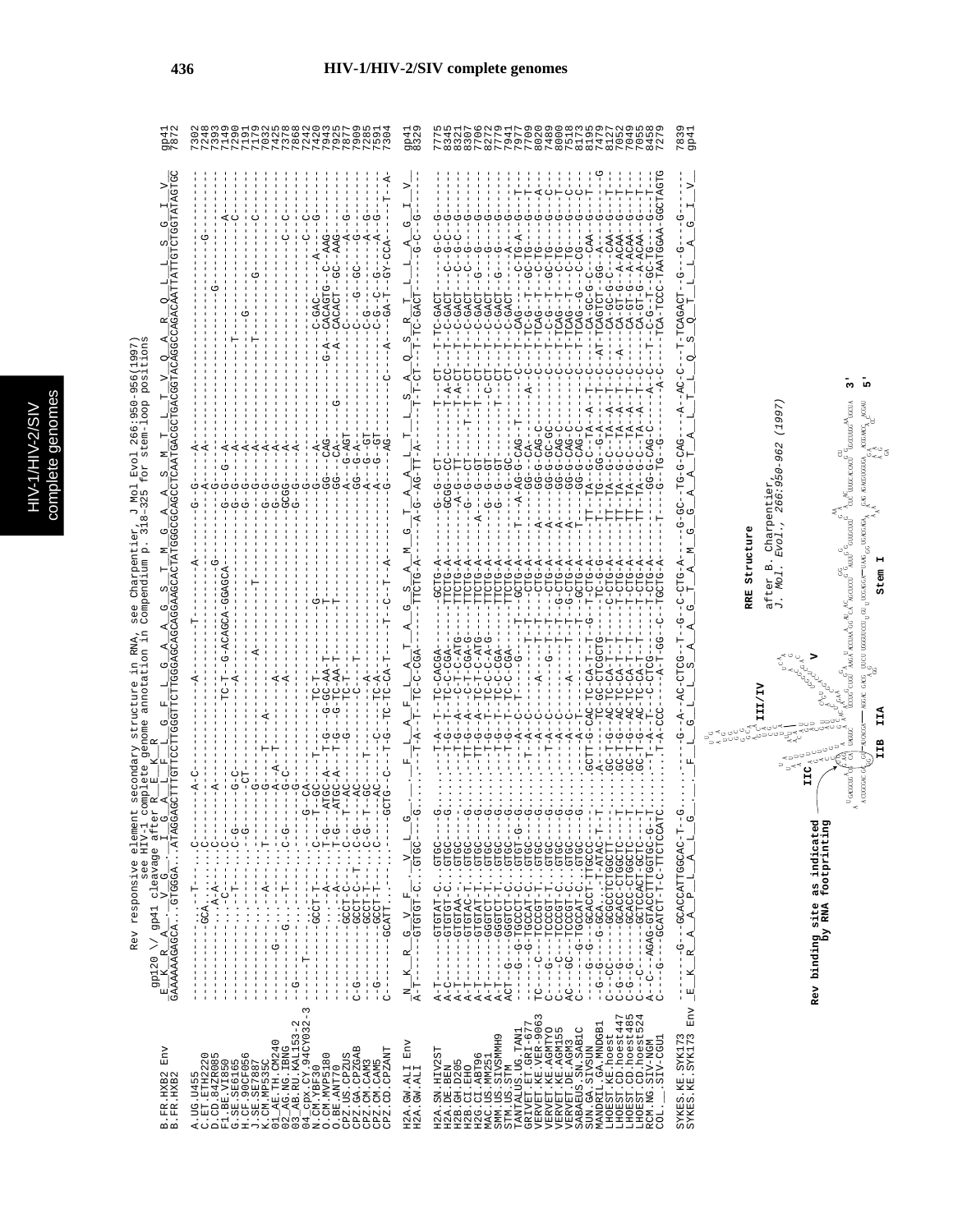|                                                                                                            | <b>NAWWHUNQWHOO</b>                                                                                                                                                                                                                                                                                                                                                                                                                   | 96°،<br>م                                                                                                                                                                                                                                                                                                                                                                                                                                                                                                                                                                    |
|------------------------------------------------------------------------------------------------------------|---------------------------------------------------------------------------------------------------------------------------------------------------------------------------------------------------------------------------------------------------------------------------------------------------------------------------------------------------------------------------------------------------------------------------------------|------------------------------------------------------------------------------------------------------------------------------------------------------------------------------------------------------------------------------------------------------------------------------------------------------------------------------------------------------------------------------------------------------------------------------------------------------------------------------------------------------------------------------------------------------------------------------|
|                                                                                                            | てり                                                                                                                                                                                                                                                                                                                                                                                                                                    | d<br>CA-<br>22-GAC<br>22-GAC<br>22-GAC                                                                                                                                                                                                                                                                                                                                                                                                                                                                                                                                       |
| Rev responsive elem<br>see HIV-1 c<br>$\frac{Q-Q-Q-M-M-L-L}{AGCAGCAGAACAATTTGGTG} \cdot \frac{R}{AGGGGCT}$ | $\frac{1}{1}$<br>$\mathbf{r}$<br>$Q \rightarrow Q$<br>oi                                                                                                                                                                                                                                                                                                                                                                              | $\frac{D-V}{C}$<br>$\frac{Q}{-1 - C - AC - BC - C - T - T - T}$<br>CCAGCAGC<br>$   A$<br>q<br>$\sim$                                                                                                                                                                                                                                                                                                                                                                                                                                                                         |
| $_{\rm{Env}}$<br>B.FR.HXB2<br>B.FR.HXB2                                                                    | $\tilde{3}$<br>$\begin{array}{l} \text{A. UG. U455} \\ \text{D. CD. 842R085} \\ \text{D. CD. 842R085} \\ \text{F1. BE. V1850} \\ \text{H. DE. V185785} \\ \text{H. CE. 30CP1056} \\ \text{J1. DE. TE. 20244} \\ \text{J2. DE. TE. 20249} \\ \text{J3. DE. TE. 20249} \\ \text{J4. DE. TE. 20249} \\ \text{J5. DE. 1, 2, 2, 2, 2, 2, 2, 2, 2, 2, 2, 2, $<br>$\mathop{\rm Env}\nolimits$<br>CPZ.CM.CAM3<br>CPZ.CM.CAM5<br>CPZ.CD.CPZANT | Env<br>LHOEST.CD.hoest447<br>LHOEST.CD.hoest485<br>LHOEST.CD.hoest524<br>$\infty$<br>VERVET.KE.VER-906<br>VERVET.KE.AGMTYO<br>VERVET.KE.AGMI55<br>LHOEST.CD.hoest48!<br>LHOEST.CD.hoest52<br>L<br>MANDRIL.GA.MNDGB1<br>TANTALUS.UG.TANI<br>GRIVET.ET.GRI-67<br>VERVET.DE.AGM3<br>SABAEUS.SN.SAB1C<br>SUN.GA.SIVSUN<br>SYKES.KE.SYK173<br>SYKES.KE.SYK173<br>LHOEST.KE.hoest<br>H2G.CI.ABT96<br>MAC.US.MM251<br>SMM.US.SIVSMMH9<br>SIV-CGU1<br>RCM.NG.SIV-NGM<br>H2A.SN.HIV2ST<br>H2B. GH. D205<br>H2A.GW.ALI<br>H2A.GW.ALI<br>H2A.DE.BEN<br>H2B.CI.EHO<br>STM.US.STM<br>COL. |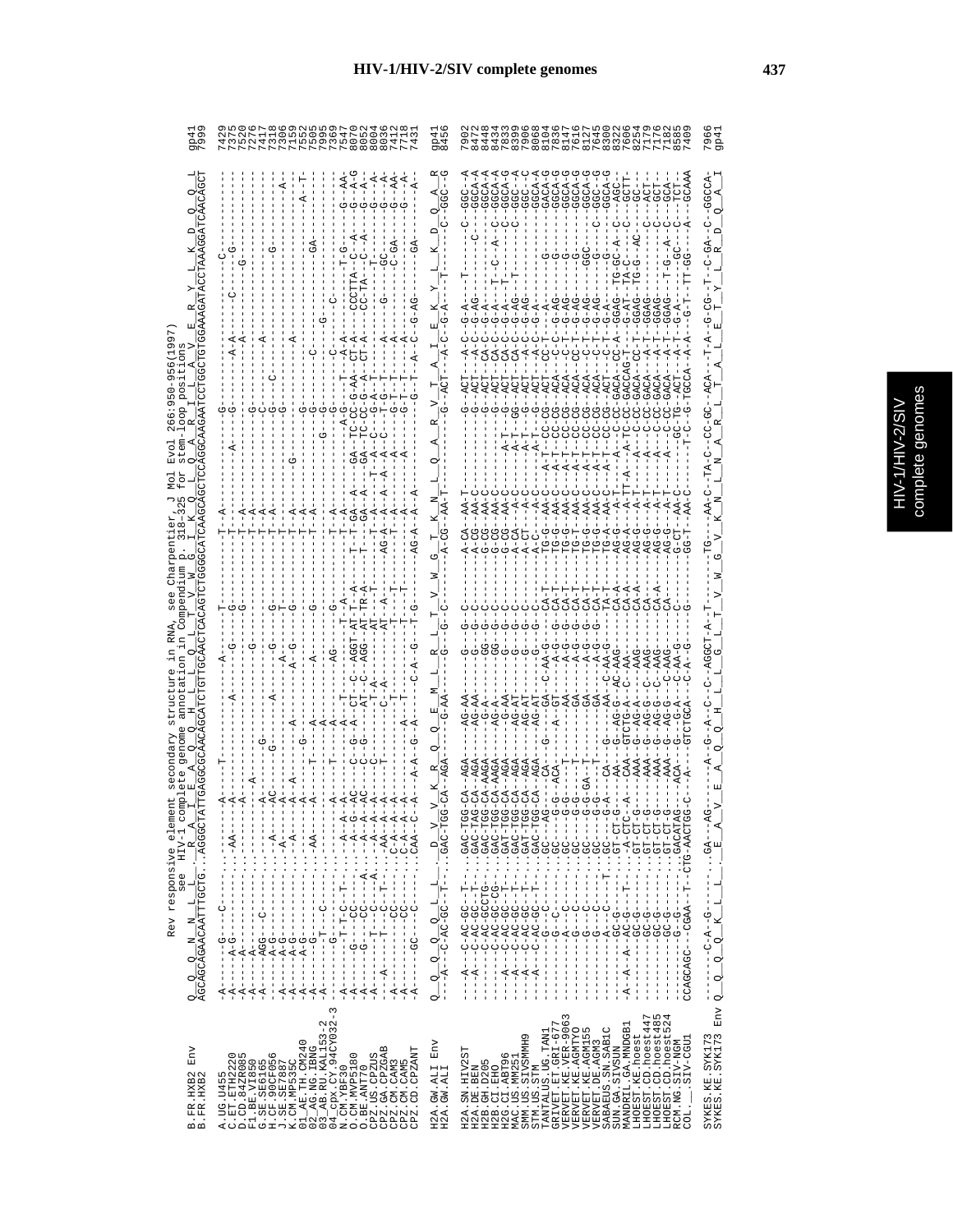|   | ă<br>Б |
|---|--------|
|   |        |
|   |        |
|   | ì      |
| Ó | ĺ      |
|   |        |
| r | ۹      |
| Ē |        |
| f | d<br>Þ |
| ٥ |        |
|   |        |
|   |        |
|   |        |
|   |        |
|   |        |
|   | J      |
|   | ì      |
|   |        |

|                                            | $\begin{array}{c} 4 \\ 1 \end{array}$<br>$^{14}$<br>n oo m                                                                                                                                                                                                                                                                                                                                                                                                                                                                                                                                                                                                                                                                                                                    | $\overline{a}$<br>ը<br>գ 4<br>$\overline{\text{m}}$ oc |                                                                                                                                                                                                                                                                                                                                                                                                                                                                                                                                                                                                                           | 807<br>9P <sub>4</sub>                                                                                                      |
|--------------------------------------------|-------------------------------------------------------------------------------------------------------------------------------------------------------------------------------------------------------------------------------------------------------------------------------------------------------------------------------------------------------------------------------------------------------------------------------------------------------------------------------------------------------------------------------------------------------------------------------------------------------------------------------------------------------------------------------------------------------------------------------------------------------------------------------|--------------------------------------------------------|---------------------------------------------------------------------------------------------------------------------------------------------------------------------------------------------------------------------------------------------------------------------------------------------------------------------------------------------------------------------------------------------------------------------------------------------------------------------------------------------------------------------------------------------------------------------------------------------------------------------------|-----------------------------------------------------------------------------------------------------------------------------|
|                                            | -GGCA-TCTA<br>$-CAC$<br>GGA-T<br>$-64$<br>$-85$<br>$-4$<br>$-4-$<br>$\vec{A}$                                                                                                                                                                                                                                                                                                                                                                                                                                                                                                                                                                                                                                                                                                 | Σ<br>ć<br><b>△</b>                                     | CA-TGA<br>$C - A - GGA$<br>CATCAGA<br>CCA-GGA<br>CAAGGGA<br>CAAGG<br>$CA-T$<br>$CA-T$<br>$-CA-$<br>$-AA-1$<br>$-4-7$<br>$G - AA -$<br>$A-T$<br>$-4 - 7$<br>$-5$<br>$-AA-$<br>$\overline{A}$<br>$\overline{A}$ –                                                                                                                                                                                                                                                                                                                                                                                                           | $T-T-A$                                                                                                                     |
|                                            | $-A-ACTC-A-$<br>$T-TA-TG-C$<br>TATA-TG-T<br>$TATA-TG-P$                                                                                                                                                                                                                                                                                                                                                                                                                                                                                                                                                                                                                                                                                                                       |                                                        | $T = -AC = -CT - RC$<br>$\ldots$ AC--CAGAC<br>$P - T - T - T - R$<br>$\ldots$ ACT-CCCAC<br>CAGAC<br>- 45-5-154-5-<br>$C-GA$<br>$A - DC - CC - A$<br>AG-ACC-CTGA<br>$A - A$<br>.A-CACC-C<br>$A - AACT - C$<br>$A - AACT - C$<br>$-5-4T$<br>$T = -T - -T$                                                                                                                                                                                                                                                                                                                                                                   | CACAG                                                                                                                       |
|                                            | $-4 - 4 - 1$<br>$TAT - 7$<br>$-4 - 4 - 5$<br>AATGAT--<br>$T-T-$<br>AATT                                                                                                                                                                                                                                                                                                                                                                                                                                                                                                                                                                                                                                                                                                       |                                                        | $A-CACT-CC 12C1-C1$                                                                                                                                                                                                                                                                                                                                                                                                                                                                                                                                                                                                       | CTGT-CCA                                                                                                                    |
|                                            |                                                                                                                                                                                                                                                                                                                                                                                                                                                                                                                                                                                                                                                                                                                                                                               |                                                        |                                                                                                                                                                                                                                                                                                                                                                                                                                                                                                                                                                                                                           |                                                                                                                             |
|                                            |                                                                                                                                                                                                                                                                                                                                                                                                                                                                                                                                                                                                                                                                                                                                                                               |                                                        |                                                                                                                                                                                                                                                                                                                                                                                                                                                                                                                                                                                                                           |                                                                                                                             |
|                                            |                                                                                                                                                                                                                                                                                                                                                                                                                                                                                                                                                                                                                                                                                                                                                                               |                                                        |                                                                                                                                                                                                                                                                                                                                                                                                                                                                                                                                                                                                                           |                                                                                                                             |
|                                            | A-ATCA                                                                                                                                                                                                                                                                                                                                                                                                                                                                                                                                                                                                                                                                                                                                                                        | z                                                      | $-GTA - A - AAC$<br>GTAAA-GACACC<br>CCAAA-GAAAC<br>CCAAA-GACACA<br>C-ATGGCAAAAC<br>CCCLGG-CAAAT<br>C-GTGG-A-AAT<br>CCAAA-GA--CI<br>$-GTA - A - AAC$<br>C-TTC-ACAA<br>CHAA-GAA-C<br>CAAA-GCAA-<br>CGTGG-A-AA<br>$2 - AA - CAA$<br>$-T$ A $-$ -A $-$                                                                                                                                                                                                                                                                                                                                                                        | -CAAACCA--TG-A                                                                                                              |
|                                            |                                                                                                                                                                                                                                                                                                                                                                                                                                                                                                                                                                                                                                                                                                                                                                               |                                                        | $-AGA^2$                                                                                                                                                                                                                                                                                                                                                                                                                                                                                                                                                                                                                  |                                                                                                                             |
|                                            | ች<br>-<br>$AT - A$<br>TAT<br><b>TAT</b>                                                                                                                                                                                                                                                                                                                                                                                                                                                                                                                                                                                                                                                                                                                                       |                                                        | C<br>⊳A<br>ი<br>მა<br>CA-A<br>$CA-A$<br>$-A-K$<br>$-4$<br>AA-A<br>CA-A<br><b>TAD</b> .<br><b>TAJ</b><br>EAT.                                                                                                                                                                                                                                                                                                                                                                                                                                                                                                              | $-4$<br>5AF                                                                                                                 |
|                                            |                                                                                                                                                                                                                                                                                                                                                                                                                                                                                                                                                                                                                                                                                                                                                                               | J                                                      | I<br>ł<br>ŧ<br>ŧ                                                                                                                                                                                                                                                                                                                                                                                                                                                                                                                                                                                                          |                                                                                                                             |
| $\frac{L}{CTCGGGATTTTGGGTTTGCTTCTGAAAAAC}$ | $-1$<br>$-1$ $-1$ $-1$ $-1$ $-1$ $-1$ $-1$<br>$A$ - - - - - - -<br>-------------<br>$- - - - - - - - - - - - -$<br>$--TAA----G-$<br><b>ひひ‐‐‐‐‐‐‐‐‐‐‐</b><br>0------------<br><b>ワーーーーーー ペーーーーー</b><br>ひひーーひばーーーひピーー<br>$-1$<br>$-1$<br>$-1$<br>$-1$<br>$\begin{bmatrix} 1 \\ 1 \\ 1 \\ 1 \\ 1 \end{bmatrix}$<br>$-1$ $-1$ $-1$ $-1$ $-1$<br>$\begin{bmatrix} 1 \\ 1 \\ 1 \\ 1 \end{bmatrix}$<br>$\begin{array}{c c} \hline \phantom{\Big }{\phantom{\Big }} & \phantom{\Big }{\phantom{\Big }} \\ \hline \phantom{\Big }{\phantom{\Big }} & \phantom{\Big }{\phantom{\Big }} \\ \hline \phantom{\Big }{\phantom{\Big }} & \phantom{\Big }{\phantom{\Big }} \end{array}$<br>$-1$ $-1$ $-1$ $-1$ $-1$ $-1$<br>$\begin{bmatrix} 1 \\ 1 \\ 1 \\ 1 \end{bmatrix}$<br>$\frac{1}{1}$ | $\overline{1}$<br>œ,<br>la,<br>$\mathbb{A}$            | RN-AAATTCA-----A--FG--FTFF-GG--<br>--DG-AAATTC-------A--FG-GTTF-G---<br>G--AAATTC-0-----A--FG-ATTC-----<br>- 5 - - 5 - It 4 - 5 - - - - 5 - - - - - - - - DDI It 4 - - It 5<br>- - JUU-L 4 - - L - - U - - - - - - 4 4 J L J L J L - - - D<br>--0-0-HR-0H--0--HH-KO-HRRR-HR<br>- SH - OKYY- SH - - S - - HHYO - JO - H - - S<br>$A - A A A T T C A - - - - A - T G - T T C - G$ $G - A A A T T C A - - - - A - T G - G T T T - G - G T T T G - G T T G$<br><b>U-AAAATUU-----------UU</b><br>--ツ-HひぱりH--ツ------ひHひひ-H--ぱ<br>$A - A A A T T C A - - - - A - T G - G T T T - G$<br>$-11110 - 011 - 01 - -$<br>ひ‐ひHH‐‐ひH‐‐ズ‐‐ | - 5 - - 2 LH 4 - 5 - - - 4 - - - - - - - 4 - 4 2 LH - - LH -<br>$\mathbf{r}$<br>$\mathbf{r}_j$<br>$\overline{A}$<br>$\circ$ |
|                                            | ·<br>-<br>-<br>-<br>-<br>-<br>-<br><br><br><br><br><br><br><br><br><br><br><br><br><br>$\mathbf i$<br>$-1$ - $-1$<br>ひーーーーー ダーひひーーダーーー<br><u> ロー・ーーー スーロローススーーー</u><br>$-1 - 1$<br>ن<br>۱<br>U - - - - - - - - - - イー - - - -<br>ひーーーーーーーーーーーー ピーー<br><b>ローーーーーーーーーーーー ローー</b><br>U<br>↻<br><u> ローーーーー ひーひひーーーーーー</u><br>$\frac{1}{1}$<br>$\begin{bmatrix} 1 \\ 1 \\ 1 \end{bmatrix}$<br>$\frac{1}{1}$<br>$\begin{bmatrix} 1 \\ 1 \\ 1 \\ 1 \end{bmatrix}$<br>$\frac{1}{1}$                                                                                                                                                                                                                                                                                                   | $\circ$<br>ግ<br>መ<br>$\mathbb{F}$                      |                                                                                                                                                                                                                                                                                                                                                                                                                                                                                                                                                                                                                           | $\circ$<br>$\geq$                                                                                                           |
|                                            | $-1$ - $-1$ - $-1$ - $-1$<br>$\mathbf{A}\mathbf{T}--\mathbf{A}-\mathbf{C}\mathbf{C}-\mathbf{C}-$<br>$- -A - -AC$<br>$- -A - -$<br>$\frac{1}{1}$<br>$\frac{1}{1}$<br>Ĥ<br>$\mathbf{I}$<br>3                                                                                                                                                                                                                                                                                                                                                                                                                                                                                                                                                                                    | $L$ $N$ $S$                                            | --AAATTCA---<br>A--AAATTCA---<br>Ġ                                                                                                                                                                                                                                                                                                                                                                                                                                                                                                                                                                                        | $S$ <sup><math>N</math></sup><br>$\mathbf{H}$<br>J                                                                          |
| Env                                        | 03_AB.RU.KAL153-2<br>04_cpx.CY.94CY032-<br>N.CM.YBF30                                                                                                                                                                                                                                                                                                                                                                                                                                                                                                                                                                                                                                                                                                                         | Env                                                    | LHOEST.CD.hoest485<br>LHOEST.CD.hoest524<br>VERVET.KE.VER-9063<br>VERVET.KE.AGMTYO<br>VERVET.KE.AGMTYO<br>LHOEST.CD.hoest447<br>TANTALUS.UG.TAN1<br>GRIVET.ET.GRI-677<br>MANDRIL.GA.MNDGB1<br>SABAEUS.SN.SAB1C<br>VERVET.KE.AGM15<br>SMM.US.SIVSMMH9<br>LHOEST.KE.hoest<br>SIV-CGU1                                                                                                                                                                                                                                                                                                                                       | SYKES.KE.SYK173<br>SYKES.KE.SYK173 Env                                                                                      |
| 3. FR. HXB2<br>3. FR. HXB2<br>$m$ $m$      | $\begin{array}{ll} \text{C. in:} & \text{ETHZ222} \\ \text{C. in:} & \text{EHTZ222} \\ \text{F1. in:} & \text{GHTZ2265} \\ \text{F2. in:} & \text{GHTZ265} \\ \text{G. in:} & \text{GHTZ265} \\ \text{G. in:} & \text{GHTZ65} \\ \text{H1. in:} & \text{GHTZ65} \\ \text{H2. in:} & \text{GHTZ65} \\ \text{H3. in:} & \text{GHTZ65} \\ \text{H4. in:} & \text{GHTZ65} \\ \text{H5. in:} & \$<br>CPZ.GA.CPZGAB<br>CPZ.CD.CPZANT<br>O. CM. MVP5180<br>CPZ.US.CPZUS<br>CPZ.CM.CAM5<br>CPZ.CM.CAM3<br>O.BE.ANT70<br>A. UG. U455                                                                                                                                                                                                                                                   | H2A.GW.ALI<br>H2A.GW.ALI                               | VERVET. DE. AGM3<br>RCM.NG.SIV-NGM<br>SUN.GA.SIVSUN<br>H2A.SN.HIV2ST<br>H2G.CI.ABT96<br>MAC.US.MM251<br>H2B. GH. D205<br>H2A.DE.BEN<br>H2B.CI.EHO<br>STM.US.STM<br>COL.                                                                                                                                                                                                                                                                                                                                                                                                                                                   |                                                                                                                             |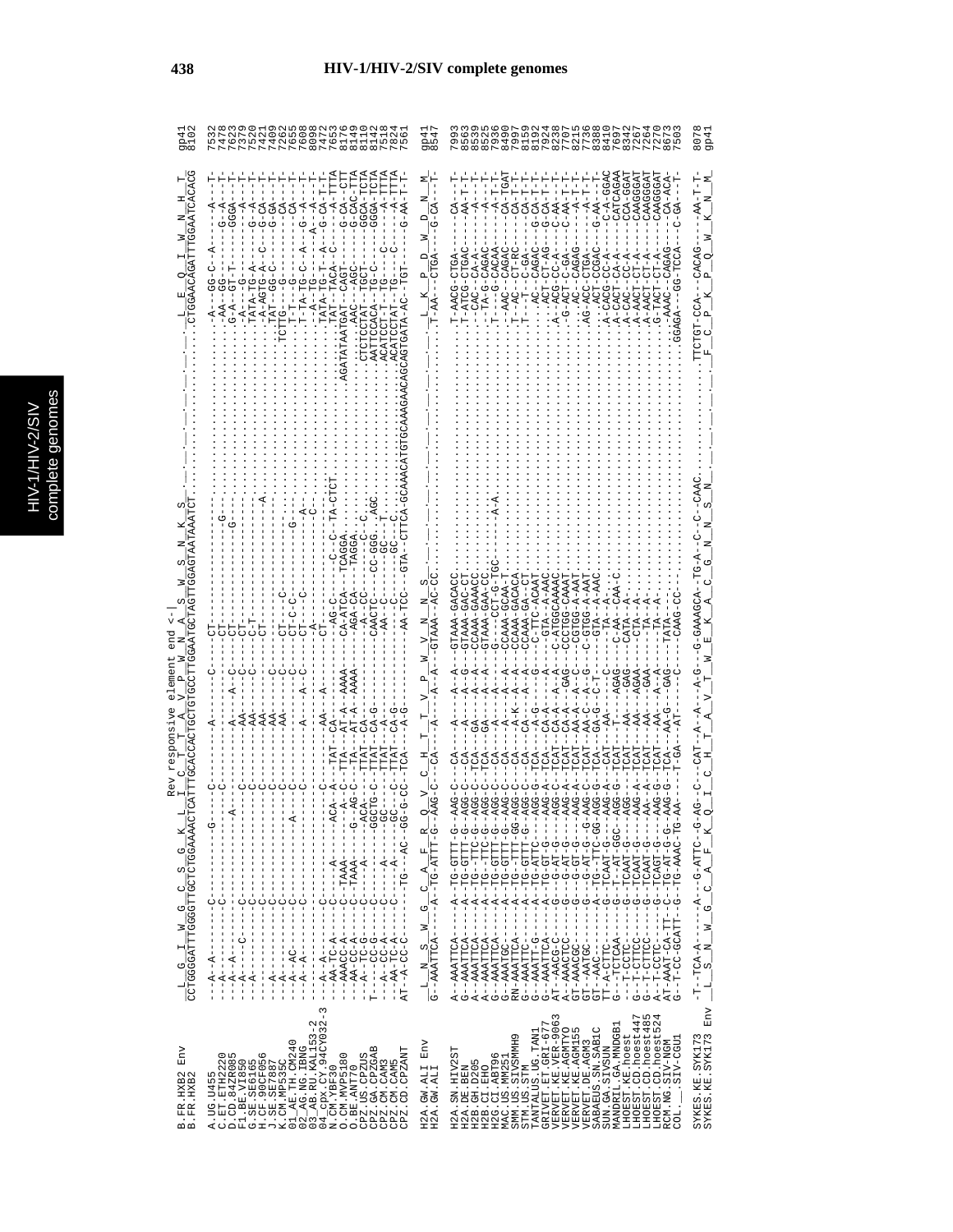|                                             | $\begin{bmatrix} 1 \\ 1 \\ 1 \\ 1 \end{bmatrix}$                                                                                                                                                                                                                                                                                                                                                                                                                                                                                                                                                                         | TT-G-T-CC-ATCAAAG---GACAT<br>CT-G-T-CC-ATCA-A-G---AC--<br>TTGG-T-CT-ATCAAA-G--GTCAG<br>TAA-A<br>$CAA - P$<br><b>BG-TCTG-AC</b><br>$-2 - A - CA - G -$<br>סי<br>יפן<br>יי<br>$- - - - 4$<br>$\triangleright$<br>$\triangleright$                                                                                                                                                                                                                                                                                                                                                                                                                                                                                                                                      |                   |
|---------------------------------------------|--------------------------------------------------------------------------------------------------------------------------------------------------------------------------------------------------------------------------------------------------------------------------------------------------------------------------------------------------------------------------------------------------------------------------------------------------------------------------------------------------------------------------------------------------------------------------------------------------------------------------|----------------------------------------------------------------------------------------------------------------------------------------------------------------------------------------------------------------------------------------------------------------------------------------------------------------------------------------------------------------------------------------------------------------------------------------------------------------------------------------------------------------------------------------------------------------------------------------------------------------------------------------------------------------------------------------------------------------------------------------------------------------------|-------------------|
| $\overline{a}^{\dagger}_{\parallel}$        | $-1 - 4 - 4 - 4 - 4 - 4 - 4$<br>$-1 - 2 - 6 - 6 - 6 - 6$<br>- - - - - - - ひ - ぱ - L- - - - - - - - - - - -<br>$0 - - - - - - - - - - - - - -$<br>- 4-0004-4-----<br><b>ひぺーひー ロロー ーーーーーー</b><br>------<br>$-4 - 5 - 4$                                                                                                                                                                                                                                                                                                                                                                                                    | ひひーーーのひーぱひぴーー<br>ひひーひーーひー ダーサーー<br>ひひーひーーひひーーひーー<br>$-1$<br><b>0-00-4-00-1</b><br>$- -A - A - C - G - G - G -$<br>$-1 - 5 - 4 - 5 - 6 - 6$<br>ひ スー・リー ロー スーポー ー ー ー ー ー<br>ひ‐‐ひ‐‐ひ‐‐‐‐‐‐<br>ひ‐‐ひ‐ひし‐‐‐‐‐‐‐‐‐‐‐‐‐‐‐‐‐<br>- - - - - - - - - - - - - -<br>$Q$ <sup>-2</sup><br>囯<br>$-$ -ACA $-$ C<br>띄<br>囸                                                                                                                                                                                                                                                                                                                                                                                                                                                            | o                 |
| $\frac{1}{\text{ACCTCGATGGACTCGACACAATTA}}$ | - 4-5- 4545H-----4-0440---<br>- 「ユー・コーロー スロー - - - - - エー・エー コースロー - -<br>- 「トローローロローロー フィー・エー・エー・エー<br>ロワーワーロロー スーロー ーーーーイー ワーダワー<br>- 4-00-4-4-H-----H--440---4-<br>$-1$ $-1$ $-1$ $-1$ $-1$ $-1$ $-1$ $-1$<br>I<br>$--- - - - - - - - - - -$<br>$- -AC - A - - -$<br>l<br>$--- - - - - - - - - - -$<br>$- - -C - C - P + - -$<br>I<br>$\frac{1}{1}$<br>I.<br>$-42A$<br>Í<br>$\frac{1}{1}$<br>$\frac{1}{1}$<br>$\frac{1}{1}$<br>$\frac{1}{1}$<br>$-4$<br>Î<br>٢<br>Î<br>$\frac{1}{1}$<br>$\ddot{A}$<br>$\overline{\phantom{a}}$<br>Í<br>$\ddot{A}$<br>$-4$<br>$-4$<br>$-1$<br>$\vec{A}$<br>י<br>י<br>I<br>J<br>I<br>J. | .ひひ‐め‐‐ひのぱ‐ぱ‐‐‐‐‐‐‐‐ひぱぱひ‐‐‐<br>LT<br>NT - - D - D - - - NT - - - - NT - - - - D - - -<br><u> ひえーーーーひひーーひーーーーーズーーズ</u> ひーーー<br>- 4-5-10-10-1-1-1-1-1-1-1-1-1-<br>ひーひーーひ⊄ーひーひーーーーーヸーーーヸーーーー<br>ひダーひひーダーひIIダーーーーーダーーマジーーーー<br>ひ‐‐ひ‐‐ひ‐‐‐ぱ‐‐‐‐ぱ‐‐‐ぱ‐‐‐‐‐<br>- 4-5-50545H-0------O44----<br>:UR-UU---KUK-----KUKUKU---K--<br><b>ひ‐‐‐ぱ‐‐‐‐‐‐‐‐‐‐‐‐‐‐‐‐‐</b><br>$---CAA---A---$<br>$\frac{1}{1}$<br>I<br>I<br>$\mathbf{z}$<br>$\geq$<br>$---CABC$<br>$\frac{1}{2}$<br>$-CAA$ ---<br>$\alpha$<br>$-\frac{T}{-G-1}$ $\frac{W}{-V}$ $\frac{V}{-V}$ $\frac{V}{-V}$ $\frac{V}{-V}$<br>$\geq$<br>$- - A$<br>$-4$<br>$-4$<br>$-4$<br>$-4$<br>۲<br>ا<br>じー<br>투<br>$\frac{1}{1}$<br>$\frac{1}{1}$<br>$\vec{A}$<br>۲<br>ا<br>LX-<br>İ<br>ד<br>ד<br>$\frac{1}{1}$<br>I<br>투<br>I<br>Ţ | Ħ<br>$\mathbb{H}$ |
| Env<br>B.FR.HXB2<br>B.FR.HXB2               | $04$ <sup><math>-</math></sup> cpx. $CY.94$ CY032-3<br>K.CM.NP535C<br>01_AE.TH.CM240<br>02_AG.NG.IBNG<br>03_AB.RU.KAL153-2<br>CPZ.GA.CPZGAB<br>CPZ.CM.CAM5<br>CPZ.CD.CPZANT<br>.UG.U455<br>.ET.ETH2220<br>D.CD.84ZR085<br>F1.BE.VI850<br>G.SE.SB6165<br>H.CF.90CF056<br>J.SE.SE7887<br>K.CM.MP535C<br>.CM.MVP5180<br>CPZ.US.CPZUS<br>CPZ.CM.CAM3<br>O.BE.ANT70<br>.CM.YBF30<br>A.UG.U455<br>C.ET.ETH2<br>$\overline{z}$<br>$\circ$                                                                                                                                                                                       | Env<br>VERVET.KE.VER-9063<br>VERVET.KE.AGMTYO<br>LHOEST.CD.hoest485<br>LHOEST.CD.hoest524<br>LHOEST.CD.hoest447<br>GRIVET. ET. GRI-677<br>MANDRIL.GA.MNDGB1<br>SABAEUS.SN.SAB1C<br>L<br>TANTALUS.UG.TAN1<br>SYKES.KE.SYK173<br>SYKES.KE.SYK173<br>VERVET.KE.AGM15<br>SMM.US.SIVSMMH9<br>LHOEST.KE.hoest<br>.SIV-CGU1<br>Env<br>RCM.NG.SIV-NGM<br>VERVET.DE.AGM3<br>SUN.GA.SIVSUN<br>H2A.SN.HIV2ST<br>H2G.CI.ABT96<br>MAC.US.MM251<br>H2B. GH. D205<br>H2A.GW.ALI<br>H2A.GW.ALI<br>H2A.DE.BEN<br>H2B.CI.EHO<br>STM.US.STM<br>COL.                                                                                                                                                                                                                                     |                   |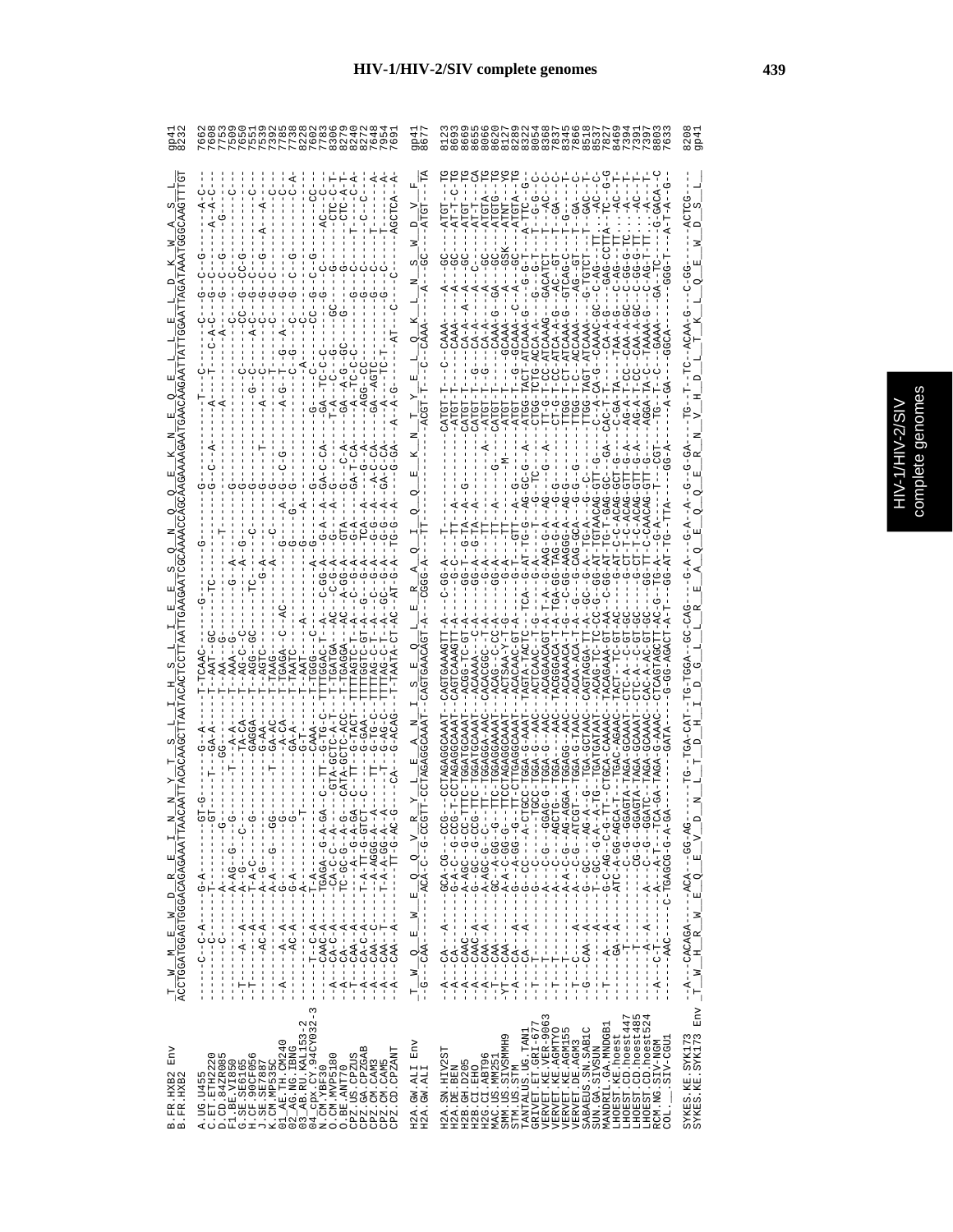|   | C<br>۹ |
|---|--------|
|   | Ś      |
|   |        |
|   |        |
|   |        |
|   |        |
|   |        |
|   | ÷<br>ń |
| с |        |
|   | ¢      |
|   |        |
|   |        |
|   |        |
|   |        |
|   |        |
|   |        |
|   | ì      |
|   |        |

|                                                           |                                                          |                                                                                                                                                                                                                                                                                  |                          |                                                                       |                                                         |  |                                                                       |              |                                             |                                                          |                                             |                                     |                                                  |                    |                                                                  | 908<br>880                                                                                                            |               |            |             |            |                              | 0.5777441 |                                 |                  |                                    |                                                            |           |                  |                   |                  |                   |                 |                                                    |                                                               |                                 |                                | 833<br>qp4                         |
|-----------------------------------------------------------|----------------------------------------------------------|----------------------------------------------------------------------------------------------------------------------------------------------------------------------------------------------------------------------------------------------------------------------------------|--------------------------|-----------------------------------------------------------------------|---------------------------------------------------------|--|-----------------------------------------------------------------------|--------------|---------------------------------------------|----------------------------------------------------------|---------------------------------------------|-------------------------------------|--------------------------------------------------|--------------------|------------------------------------------------------------------|-----------------------------------------------------------------------------------------------------------------------|---------------|------------|-------------|------------|------------------------------|-----------|---------------------------------|------------------|------------------------------------|------------------------------------------------------------|-----------|------------------|-------------------|------------------|-------------------|-----------------|----------------------------------------------------|---------------------------------------------------------------|---------------------------------|--------------------------------|------------------------------------|
|                                                           |                                                          |                                                                                                                                                                                                                                                                                  |                          |                                                                       |                                                         |  |                                                                       |              |                                             |                                                          |                                             |                                     |                                                  |                    |                                                                  |                                                                                                                       |               |            |             |            |                              |           |                                 |                  |                                    |                                                            |           |                  |                   |                  |                   |                 |                                                    |                                                               |                                 |                                |                                    |
|                                                           |                                                          |                                                                                                                                                                                                                                                                                  |                          |                                                                       |                                                         |  |                                                                       |              |                                             |                                                          |                                             |                                     | $-TT$ -TA                                        |                    |                                                                  |                                                                                                                       |               |            |             |            |                              |           |                                 |                  |                                    |                                                            |           | $-40$            |                   | CAACAGA-         |                   |                 |                                                    |                                                               |                                 |                                | $-6-2$                             |
|                                                           |                                                          |                                                                                                                                                                                                                                                                                  |                          |                                                                       |                                                         |  |                                                                       |              |                                             |                                                          |                                             |                                     | $A - A$                                          |                    |                                                                  |                                                                                                                       |               |            |             |            | $\check{A}$ - $\check{B}$    | どし        | $\overline{A}$ – $\overline{G}$ | 5-0-1-0-5        | AHA-40-0-4HDH4000DH--HHH-00-40-H-H | $- -C - A - A - A - A - T - A - AC -$                      |           |                  | 4004-4-124-00-00- | $C = -A G - T T$ |                   |                 |                                                    |                                                               |                                 |                                | -AGTG-AGG4                         |
|                                                           |                                                          |                                                                                                                                                                                                                                                                                  |                          |                                                                       |                                                         |  |                                                                       |              |                                             |                                                          |                                             |                                     |                                                  |                    |                                                                  |                                                                                                                       |               |            |             |            |                              |           |                                 |                  |                                    |                                                            |           |                  |                   |                  |                   |                 |                                                    |                                                               |                                 |                                |                                    |
|                                                           |                                                          |                                                                                                                                                                                                                                                                                  |                          |                                                                       |                                                         |  |                                                                       |              |                                             |                                                          |                                             |                                     |                                                  |                    |                                                                  |                                                                                                                       |               |            |             |            |                              | AG-AA     |                                 |                  |                                    |                                                            |           |                  |                   |                  |                   |                 |                                                    |                                                               |                                 |                                |                                    |
|                                                           |                                                          |                                                                                                                                                                                                                                                                                  |                          |                                                                       |                                                         |  |                                                                       |              |                                             |                                                          |                                             |                                     |                                                  |                    |                                                                  |                                                                                                                       |               |            |             |            |                              |           |                                 |                  |                                    |                                                            | $PT - AC$ |                  |                   |                  |                   | G-ATGC          |                                                    |                                                               |                                 |                                |                                    |
|                                                           |                                                          | $\frac{1}{1}$                                                                                                                                                                                                                                                                    | $\frac{1}{1}$            | $-1$<br>$\begin{bmatrix} 1 \\ 1 \\ 1 \end{bmatrix}$                   | $\frac{1}{1}$                                           |  | ļ                                                                     |              | $\begin{bmatrix} 1 \\ 1 \\ 1 \end{bmatrix}$ |                                                          | $\frac{1}{1}$                               | $\frac{1}{1}$                       |                                                  |                    |                                                                  | $V = V - V - V$                                                                                                       |               |            |             |            |                              |           |                                 |                  |                                    |                                                            |           |                  |                   |                  |                   |                 |                                                    |                                                               |                                 |                                | $\mathbb{H}$                       |
| W__N_W_F_N_I_I_T_N_N_W_L_<br>GGAATTGGTTTAACATAACAATTGGCTG | Ĵ<br>т<br>I<br>$-10-$<br>L<br>Ť<br>Ĵ                     | $-1$ - $-1$<br>ţ<br>$-1 - 5 - -1$<br>$\frac{1}{1}$<br>$\sf I$                                                                                                                                                                                                                    |                          | - - 45 - - - - - - - - 55 - - - - -                                   |                                                         |  |                                                                       |              | $- -A - -$                                  | $- -1 - - - - - - - -$<br><u> ロー・エー・エー ひー エーエーエーエーエー</u> | - - - リー - リー - ロー - ロー - リー - - - - - - リー | - - ペーー - - - - - - - - - - - - - - |                                                  | $-1$ - $-1$ - $-1$ | $-1$ - $-1$ - $-1$ - $-1$ - $-1$<br>$-1$<br>$-1$<br>$-1$<br>$-1$ | $\begin{array}{cccccc}\nT & N & N & L & D & L & T & A \\ C & -C & -C & -C & -T & -T & -T & -G & -G & -G\n\end{array}$ |               |            |             |            |                              |           |                                 |                  |                                    |                                                            |           |                  |                   |                  |                   |                 | U - H - - - KUH - HHH - - H - UU - - - - - - U - - | U - H - - - - - U - H - - U - U - - U D - ば - - - - U - - - - | A-H---OOHHAOO-----A-D------O-DH | F-FORGO--OFF--O-QQ----O-QQDFFF |                                    |
|                                                           | H.<br>$A - - -$<br>J.                                    | T<br>$\frac{1}{4}$<br>J.<br>$\frac{1}{1}$<br>$\frac{1}{1}$                                                                                                                                                                                                                       | $-1$ $-1$ $-1$ $-1$ $-1$ | $\begin{array}{c} 1 \\ 1 \\ 1 \\ 1 \end{array}$<br>ł<br>$\frac{1}{2}$ | $\begin{array}{c} \n 1 \\  1 \\  1 \\  1\n \end{array}$ |  | $\begin{bmatrix} 1 \\ 1 \\ 1 \\ 1 \end{bmatrix}$<br>$\mathbf{I}$<br>T | $\mathbf{I}$ |                                             |                                                          | $\mathbf{I}$                                |                                     | $\begin{bmatrix} 1 \\ 1 \\ 1 \\ 1 \end{bmatrix}$ | $-9 - -$           | $\begin{array}{c} 1 \\ 1 \\ 1 \\ 1 \\ 1 \end{array}$             |                                                                                                                       |               |            |             |            |                              |           |                                 |                  |                                    |                                                            |           |                  |                   |                  |                   |                 | J.                                                 | ru 4                                                          |                                 |                                | $\mathbf{z}$<br>J.<br>Env          |
| Env<br>B.FR.HXB2<br>B.FR.HXB2                             | A.UG.U455<br>C.ET.ETE222<br>$A. UG. U45$<br>$C. ET. ETF$ | $C.$ $\overline{11}$ , $\overline{12712220}$<br>$D. CD. 842R085$<br>$D. CD. 842R085$<br>$E. SE. 156165$<br>$E. SE. 156165$<br>$E. CD. 90CP056$<br>$E. CD. 101. NE535C$<br>$D. 12E. 17E. 170340$<br>$D. 12E. 17E. 170340$<br>$D. 12E. 17E. 17032-2$<br>$D. 12E. 17E. 17032-2$<br> |                          |                                                                       |                                                         |  |                                                                       |              |                                             | O.BE.ANT70                                               |                                             | CPZ.US.CPZUS<br>CPZ.GA.CPZGAB       |                                                  |                    | CPZ.CM.CAM3<br>CPZ.CM.CAM5<br>CPZ.CD.CPZANT                      | $_{\rm{Env}}$<br>H2A.GW.ALI<br>H2A.GW.ALI                                                                             | H2A.SN.HIV2ST | H2A.DE.BEN | H2B.GH.D205 | H2B.CI.EHO | H2G.CI.ABT96<br>MAC.US.MM251 |           | SMM.US.SIVSMMH9<br>STM.US.STM   | TANTALUS.UG.TAN1 | GRIVET.ET.GRI-677                  | VERVET.KE.VER-9063<br>VERVET.KE.AGMTYO<br>VERVET.KE.AGMTYO |           | VERVET. DE. AGM3 | SABAEUS.SN.SABIC  | SUN.GA.SIVSUN    | MANDRIL.GA.MNDGB1 | LHOEST.KE.hoest | LHOEST.CD.hoest447                                 | LHOEST.CD.hoest48<br>LHOEST.CD.hoest52                        | RCM.NG.SIV-NGM                  | SIV-CGU1<br>$COL$ .            | SYKES.KE.SYK173<br>SYKES.KE.SYK173 |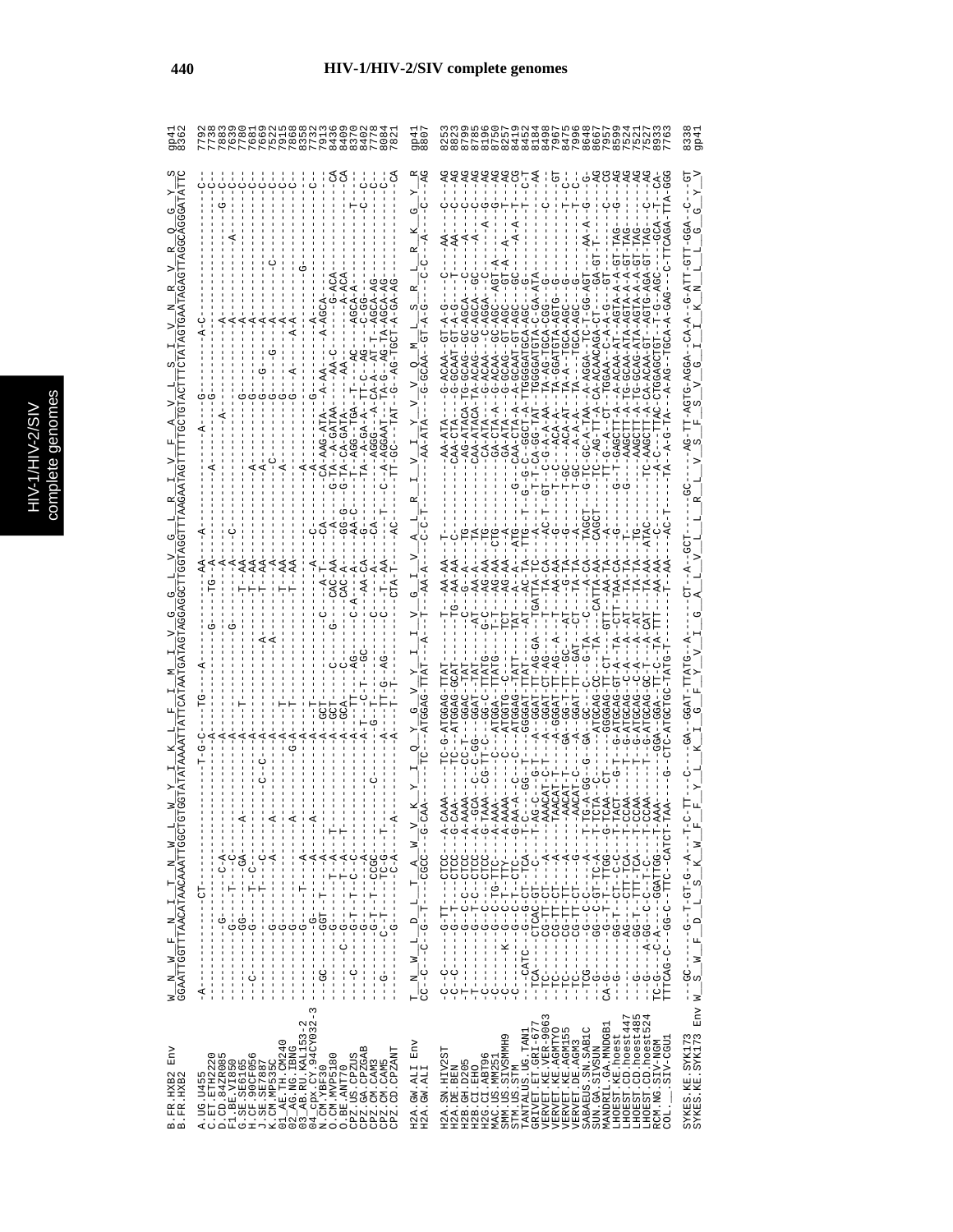| es<br>Ŀ<br>ē |
|--------------|
| D            |
|              |
|              |
| ŕ            |
|              |

| exon                                                                                                                                                                                                                                       | gp4<br>846<br>exon                                                                                                                                                                                                                                                                                                                                                                                                                                                                                                                                                                                                                                                       | 787<br>7227644444767767888888<br>00000<br>$\infty$<br>$\infty$ $\infty$ $\infty$<br>$\infty$ $\sim$                                                                                                                                                                                                                                                                                                                                                                                                                                                                                                                                                                                                                                                                                                                                                                                                                                                                                                                                                                                                                                                                                                                                                                                                                                                                                                                                                                                                                                                                                                                                                                                                                                                                                                                                                                                                                                                                                                                                                                                                                                                                                                                                                                                                                                                                                                                                                                                                                                                                                                                                                                                                                                                                                                                                                                                                                                                                                                                                                                                                                                               | exon<br>exon<br>992<br>992                                                                                                                                                                                                                                                                                                                                                                                                                                                                                                                                                                                                                                                                                            | OHLLANOH80H686<br>088<br>exon<br>exon<br>64<br>64<br>844<br>994<br>ო თ<br>$\infty$                                                                                                                                                                                                                                                                                                                                                                                                                                                                                                                                                                                                                                                                                                                                                                                                                                                                                                                                                                                                                                                                                                                                                                                                                                                                                                                                                                                                                                                                                                                                                                                                                                                                                                                                                                                                                                                                                                                                                                                                                                                                                                                                                                                                                                                                                                                                                                                                                                                                                                                                                                                                                                                                                                                                                                                                                                                                                                                                                                                                                                                                                                                                                                                                                                                                                             |
|--------------------------------------------------------------------------------------------------------------------------------------------------------------------------------------------------------------------------------------------|--------------------------------------------------------------------------------------------------------------------------------------------------------------------------------------------------------------------------------------------------------------------------------------------------------------------------------------------------------------------------------------------------------------------------------------------------------------------------------------------------------------------------------------------------------------------------------------------------------------------------------------------------------------------------|---------------------------------------------------------------------------------------------------------------------------------------------------------------------------------------------------------------------------------------------------------------------------------------------------------------------------------------------------------------------------------------------------------------------------------------------------------------------------------------------------------------------------------------------------------------------------------------------------------------------------------------------------------------------------------------------------------------------------------------------------------------------------------------------------------------------------------------------------------------------------------------------------------------------------------------------------------------------------------------------------------------------------------------------------------------------------------------------------------------------------------------------------------------------------------------------------------------------------------------------------------------------------------------------------------------------------------------------------------------------------------------------------------------------------------------------------------------------------------------------------------------------------------------------------------------------------------------------------------------------------------------------------------------------------------------------------------------------------------------------------------------------------------------------------------------------------------------------------------------------------------------------------------------------------------------------------------------------------------------------------------------------------------------------------------------------------------------------------------------------------------------------------------------------------------------------------------------------------------------------------------------------------------------------------------------------------------------------------------------------------------------------------------------------------------------------------------------------------------------------------------------------------------------------------------------------------------------------------------------------------------------------------------------------------------------------------------------------------------------------------------------------------------------------------------------------------------------------------------------------------------------------------------------------------------------------------------------------------------------------------------------------------------------------------------------------------------------------------------------------------------------------------|-----------------------------------------------------------------------------------------------------------------------------------------------------------------------------------------------------------------------------------------------------------------------------------------------------------------------------------------------------------------------------------------------------------------------------------------------------------------------------------------------------------------------------------------------------------------------------------------------------------------------------------------------------------------------------------------------------------------------|--------------------------------------------------------------------------------------------------------------------------------------------------------------------------------------------------------------------------------------------------------------------------------------------------------------------------------------------------------------------------------------------------------------------------------------------------------------------------------------------------------------------------------------------------------------------------------------------------------------------------------------------------------------------------------------------------------------------------------------------------------------------------------------------------------------------------------------------------------------------------------------------------------------------------------------------------------------------------------------------------------------------------------------------------------------------------------------------------------------------------------------------------------------------------------------------------------------------------------------------------------------------------------------------------------------------------------------------------------------------------------------------------------------------------------------------------------------------------------------------------------------------------------------------------------------------------------------------------------------------------------------------------------------------------------------------------------------------------------------------------------------------------------------------------------------------------------------------------------------------------------------------------------------------------------------------------------------------------------------------------------------------------------------------------------------------------------------------------------------------------------------------------------------------------------------------------------------------------------------------------------------------------------------------------------------------------------------------------------------------------------------------------------------------------------------------------------------------------------------------------------------------------------------------------------------------------------------------------------------------------------------------------------------------------------------------------------------------------------------------------------------------------------------------------------------------------------------------------------------------------------------------------------------------------------------------------------------------------------------------------------------------------------------------------------------------------------------------------------------------------------------------------------------------------------------------------------------------------------------------------------------------------------------------------------------------------------------------------------------------------------|
| 囯<br>HXB.<br>end<br>exon<br>Ë<br>≏<br>び<br>œ<br>stari<br>UΊ<br>xon<br>$\begin{array}{c} p \\ \text{Tot} \\ \text{any} \\ \text{Re} \\ \text{y} \end{array}$<br>$\stackrel{\wedge}{\scriptstyle\cdot}$<br>╱<br>end<br>and Rev intron<br>Tat | TCGATT<br>AGAGAGACACAGACACAGA<br>CGAAGGAATAGAA<br>ひ<br>囯<br>$\Omega$<br>O<br>CCGACA<br>œ<br>Δ<br>н<br>c<br>υ<br>œ<br>CCGAG<br>囯<br>tar<br>Ö۵<br>CCCAACC<br>exon<br>$\frac{1}{\cdots} \cdot \frac{1}{\cdots} \cdot \frac{S-F}{S-F} \cdot \frac{1}{\cdots} \cdot \frac{P}{P} \cdot \frac{P}{P} \cdot \frac{P}{P} \cdot \frac{P}{P} \cdot \frac{P}{P} \cdot \frac{P}{P} \cdot \frac{P}{P} \cdot \frac{P}{P} \cdot \frac{P}{P} \cdot \frac{P}{P} \cdot \frac{P}{P} \cdot \frac{P}{P} \cdot \frac{P}{P} \cdot \frac{P}{P} \cdot \frac{P}{P} \cdot \frac{P}{P} \cdot \frac{P}{P} \cdot \frac{P}{P} \cdot \frac{P}{P} \cdot \frac{P}{$<br>$\ddot{\cdot}$<br>$\frac{P}{A C C A}$ | ပု<br>ပုံ<br>U<br>UUUU-UU-<br>U<br>Y<br>-CAGCC<br>$\overline{A}$<br>$G-GA$<br>$AG-GA$<br>$-5 - 5$<br>ပု<br>$-1$<br>ပု<br>ひーひ<br>ひーの<br>ひ<br>Ŕ<br>υ<br>ن<br>ا<br>$-46-04$<br>$\begin{array}{c} \end{array}$<br>I.<br>۲I<br>ပု<br>÷Gi<br>$-AG$<br><b>SSS-</b><br>$-A$<br>ত্<br>$\dot{A}$<br>$\vec{A}$<br>$-4$<br>ပှံ<br>ပုံ<br>Ů<br>Ü<br>ひ<br>ပု<br>ں<br>ا<br>F<br>F<br>F<br>F<br>ි<br>F<br>S<br>$-CA$<br>$-AGA$<br>g<br>$-AG$<br>$A - A -$<br>ن<br>U<br>◡<br>U<br>O<br>투<br>8<br>ত<br>ひ<br>ひ<br>ひ<br>てり<br>ひ<br>てり<br>ט<br>りー<br>Ò<br>O<br>ပု<br>U<br>$\circ$<br>$\circ$<br>Ó<br>U<br>$\vec{A}$<br>$A-G-A$<br>K,<br>$\tilde{A}$<br>$-A-G-A$<br>ں<br>-<br>ひ<br>$-A-C$<br>$C_1$<br>$A - G$<br>$--GCA$<br>$-GA$<br>$-6A$<br>U<br>F<br>ç<br>텃<br>ひ<br>먹<br>$-7A$<br>⋖<br>A<br>AGA<br>$-4$<br>$-4$<br>$-CA$<br>$- A - C A$<br><b>AAGA</b><br>C-AAC<br>÷<br>$-4$<br>$\dot{A}$<br>$\vec{A}$<br>$-ATCA-$<br>-ATCAT<br>GT-<br>$-ACCA$<br>ပု<br>$-ACCA$<br>F<br>$-CA$<br>Ġ<br>๓<br>$-1$ $\text{TT}$<br>-- TTI<br>.<br>ا<br>$  TTI$<br>---TTA<br>ATT-----<br>---TTA<br>ATT-----<br>ED-1<br>$ -TTA$<br>$-1$<br>-- TTI<br>$-1$ $TTI$<br>$-10$<br>-- TTI<br>$-1$ $T$<br>-- TTP<br>$\cdot \cdot \cdot \cdot \cdot$<br>-TTI<br>$-1$<br>$\mathbf{I}$<br>$\frac{1}{1}$<br>J.<br>$\frac{1}{1}$<br>$\overline{1}$<br>$\frac{1}{1}$<br>$\mathbf{I}$<br>J<br>$\overline{\phantom{a}}$<br>Ť<br>י<br>י<br>$\frac{1}{1}$<br>Ť.<br>$\frac{1}{1}$<br>$\frac{1}{1}$<br>1<br>п<br>п<br>п<br>J.<br>Ť<br>L.<br>$\frac{1}{1}$<br>Ť.<br>ï<br>J.<br>$\mathbf{I}$<br>$\overline{\phantom{a}}$<br>$\overline{1}$<br>$\mathsf I$<br>$- -A - -$<br>$\frac{1}{4}$<br>ł<br>$\begin{array}{cccc} - & - & - & - \\ - & - & - \\ - & - & - \\ - & - & - \\ - & - & - \\ - & - & - \\ - & - & - \\ - & - & - \end{array}$<br>$\frac{1}{4}$<br>J.<br>Т<br>Ţ<br>U<br>ပှံ<br>ပုံ<br>לף<br> -<br> <br>$-10$<br>ひ<br>ł<br>$\frac{1}{4}$<br>$\mathbf{I}$<br>$3 - -A - - -$<br>$\frac{1}{1}$<br>$\mathbf{I}$<br>$\mathbf{I}$<br>$\blacksquare$<br>$\blacksquare$<br>$-4 -$<br>$\dot{A}$<br>÷<br>!<br>$- - A$<br>$-4$<br>$-4$<br>$\frac{1}{4}$<br>- 1<br>$\mathbf{I}$<br>-1<br>부<br>부<br>L.<br>п<br>$\mathbf{I}$<br>Ť<br>J.<br>Ť<br>$\,$ I<br>$\overline{1}$<br>$\mathbf{I}$<br>$\overline{\phantom{a}}$<br>Ι.<br>$\overline{\phantom{a}}$<br>ליטולי<br>ליון ל<br>ن<br>ن<br>$-\frac{c}{1}$<br>ပုပ္ပံ့ပုံ<br>부인인인인<br>л<br>$\begin{array}{cccc} \vdots & \vdots & \vdots & \vdots & \vdots \\ \vdots & \vdots & \vdots & \vdots & \vdots \\ \vdots & \vdots & \vdots & \vdots & \vdots \\ \vdots & \vdots & \vdots & \vdots & \vdots \\ \vdots & \vdots & \vdots & \vdots & \vdots \\ \vdots & \vdots & \vdots & \vdots & \vdots \\ \vdots & \vdots & \vdots & \vdots & \vdots \\ \vdots & \vdots & \vdots & \vdots & \vdots \\ \vdots & \vdots & \vdots & \vdots & \vdots \\ \vdots & \vdots & \vdots & \vdots & \vdots \\ \vdots & \vdots & \vdots & \$<br>п<br><b>UUUU</b><br>Ü<br>Ü<br>Τ.<br>t<br>$\ddot{\cdot}$<br>li<br>I<br>$\vdots$<br>$\cdot$<br>$\bullet$<br>$\vdots$<br>$\bullet$<br>$\cdot$<br>$\bullet$<br>$\ddot{\cdot}$<br>$\cdot$<br>$\cdot$<br>$\cdot$<br>부<br>$\frac{1}{2}$<br>$\sim$ | ひ<br><b>GATTG-GG</b><br>l≊<br>U<br>$\Box$<br>$\alpha$<br>$\infty$<br>Н<br>⊆<br>GGA<br>U.<br>ひ<br>也<br>z<br>ц<br>н<br>z<br>O<br>н<br>∣≏<br>≃<br>囸<br>ひ<br>з<br>ĸ<br>н<br>C.<br>$\Box$<br>œ<br>×<br>1 هـ)<br>œ<br>E<br>α<br>O<br>z<br>囯<br>$\alpha$<br><b>Ed</b><br>ひ<br>囸<br>$\alpha$<br>AACCA<br>Q<br>д<br>z<br>O<br>∣≏<br>GACCAGGAACAG<br>C)<br>C<br>Ŀ<br>び<br>C<br>$\mathbf{p}$<br>$\sqrt{a}$<br>tart<br>start<br>m.<br>2<br>ぴ<br>exon<br>œ<br>CAGATCCATATCCACAAG<br>exon<br>$\circ$<br>Rev<br>д<br>$T = 5$<br>$\hat{\mathcal{L}}$<br>Λ<br>I≖<br>д<br>$\circ$<br>$Q \times$<br>$\frac{P}{X} = \frac{P}{PQ} = \frac{P}{G} = \frac{P}{S} = \frac{P}{P} = \frac{P}{G} = \frac{P}{X} = \frac{P}{X} = \frac{P}{X}$<br>ان | ↻<br>S<br>--ACTCCGA<br>UUUUUHUT-KU-<br>-A-TTG-AGATGCAGAAGAG-C<br>-AG-AAGAC-C<br>-0-GACACTG-T-A-DESACTTG-<br>-CCLCC-<br>- ししばーし ローロリンズー<br>己<br>$- A - - C A A C$<br>ن<br>!<br>$\Omega_{\rm I}$<br>--GATCC<br>$-02TCT$<br>$----1$<br>CAAC<br><b>GATCT</b><br>CAG-AAGA<br>ADAA-DAUD-HHUUDAU-UHU--<br>Е<br>-GATC<br>$-7A$ $T - A$ $C$ $T$ $C$<br><b>UHDD--</b><br>-<br>UCTCAGATHUPHOAG-<br>1<br>中<br>m<br>ωj<br>$-4G-C-CTG-CATC$<br>F<br>ARD-DID-<br>≃<br>URDDD-URD--<br><b>FAG</b><br>UH-AGA-AGA-AGAOKOKHA-AA-<br>U-ULU--4---<br>U-IIUIUKUKIII-K-UIKU-KU-KU-KU-<br>$\frac{1}{1}$<br>GH.<br>$-124T - 2 - 2 - 12$<br>Ö<br>で –<br>- -<br>ω<br>$C - A - TCT - CGC - T$<br>$ CAG$<br>$A-ACAG$<br>5<br>-AGACA<br>н<br>$-4C$<br>≏<br>ひ<br>$AC -$<br>œ<br>-TTCCAG<br>囯<br>$- - R$<br>≃<br>囯<br>ں<br>ا<br>Ŗ.<br>R<br>$-AC-GTG$<br>$- -A - AC - GTC$<br>입<br>g<br><b>UHD--</b><br>ę<br>$- A - A - AGTC$<br>O<br>U-JARUA--DAY-<br>ь<br>URU-RU-RUUR--<br>シー<br>$-$ -CAA-AG<br>--A-CAACAG<br>$\Box$<br>$PA-AC-T$<br>œ<br>$-ACAA-$<br><b>Ed</b><br>AT--AGAA<br>ひ<br>z<br>AA.<br>$-4A$<br>w<br>O<br>AGT-<br>GCA<br>$-AG-AC-$<br>ひ<br>Ċ.<br>GAT<br>α<br>$-AC$<br>--AACCAA-CAD-AC<br>じー<br>囯<br>$G - AC$<br>$-AT$<br>GCA<br>œ<br>$\overline{A}$<br>ţ<br>÷<br>ひ<br>ひ<br>GT-G<br>U<br>Ť<br>œ<br>$-AACCAA-GA-$<br>$-4 - 4 - CAA - GAA$<br>囯<br>-ACGA<br>A-CCAACGA<br>ACCTGCCCCAAA---AC--AC-A<br>CTATACCGCAAACGG--A--CAACGG<br>A-CCAACG<br>$- A - CCAACC$<br>-AACCAA-G<br>-AU--AA---AA---AA---<br>$-4-0$<br>$-4-4-7-4-$<br>$-4-0$<br>$-4 - -1 - -1 - -1$<br>U--KU--K--UKUKKUKKUUKK-KUK-<br>U-AAU--A--UAUARURAU<br>CAACG<br>$-4 - 4 - CAPCC$<br>œ<br>$-ACCA-$<br>$\Box$<br>œ<br>O.<br>ပု<br>U<br>$-4$<br>œ<br>д<br>$\Omega$<br>н<br>- 444000400040-4-000-0<br>CCAGAACAG<br>z<br>AUGUUUGAUGU - HU - -<br>O<br>-G--ACGCAGGAGAG<br>CGGGAACAG<br>GACCGGGGACAG<br><b>UAUAUUUUUU</b><br>GACCGGGGACAG<br>GACCAGGAACWG<br>GACCCGCACTG<br>G-CCAGGAACTG<br>O-CCAGGAACAG<br>UAUUAUUUUUF--<br>--ACGCAGGAGAG<br>--ACGCAGAAGGG<br>К,<br>ひ<br>œ<br>o<br>д<br>$-GBA$<br>AGA-AAC<br>GAAA-GAGA-AAC<br>н<br>≏<br>び<br>$GAGA - P$<br>α<br>囯<br>ひ<br>--AGAAAAG<br>R<br>д<br>--AGAAAA<br>τŋ<br>$-1$ TCCATAT<br>C-CAAG<br>C-CAAG<br>$- A - C A - A A$<br>-CAGATCCATATCCACAA<br>-AGCAGATCCTATCCACAAA<br>スムラーワー<br>CAACA<br>$-1$<br>$-40AAC$<br>$.A-A-C-AC$<br>4-9-44gbHb-0<br>$-TCCA$<br>a<br>A<br>부<br>$-ACC-GTG$<br>T-AGCAGAT<br>TYAGCAGAT<br>りっロ<br>59-<br>ACCAA<br>star<br>tart<br>$\begin{array}{l} \mathbf{r}_{1} = \mathbf{r}_{1} = \mathbf{r}_{2} = \mathbf{r}_{1} = \mathbf{r}_{2} = \mathbf{r}_{1} = \mathbf{r}_{2} = \mathbf{r}_{1} = \mathbf{r}_{2} = \mathbf{r}_{2} = \mathbf{r}_{1} = \mathbf{r}_{2} = \mathbf{r}_{2} = \mathbf{r}_{2} = \mathbf{r}_{2} = \mathbf{r}_{2} = \mathbf{r}_{2} = \mathbf{r}_{2} = \mathbf{r}_{2} = \mathbf{r}_{2} = \mathbf{r}_{2} = \mathbf{r}_{2} = \mathbf{r}_{2} = \mathbf{r}_{$<br>N<br>$\cdot$<br>-TTTCAGCA-A-AGGC-GGACT<br>F-HHDHHU-KUUU-UHU-<br>exon<br>$\sum_{i=1}^{n}$<br>$T$ --TATTTTGCAGAACCC-ACCCAG<br>$\frac{P}{P}$ I L Q N P T Q<br>ひ<br>$\overline{\text{Rev}}$ exon<br>$\frac{y - p}{-}$ G<br>O.<br>$\mathbf{a}$<br>$\frac{p}{12}$ Tat<br>니<br>$\mathbf{a}$<br>$\frac{1}{\sqrt{2}}$<br>$\vdash$<br>囸<br>oį<br>--TTTGCTC<br>ч,<br>학<br>$\mathbf{p}$<br>ひ<br>ひ ひ ひ ひ ひ ひ ひ ひ ひ ト ト ト ト<br>Env<br>$\downarrow$<br>Rev<br>フ54<br>$F^{\alpha}$<br>$\frac{3}{2}$<br>$\sim$ |
| Tat<br>RE.HXB2<br>$\ddot{a}$                                                                                                                                                                                                               | Rev<br>Env<br>3.RE.HXB2<br>3.FR.HXB2<br>3.FR.HXB2<br>$m \nightharpoonup m$                                                                                                                                                                                                                                                                                                                                                                                                                                                                                                                                                                                               |                                                                                                                                                                                                                                                                                                                                                                                                                                                                                                                                                                                                                                                                                                                                                                                                                                                                                                                                                                                                                                                                                                                                                                                                                                                                                                                                                                                                                                                                                                                                                                                                                                                                                                                                                                                                                                                                                                                                                                                                                                                                                                                                                                                                                                                                                                                                                                                                                                                                                                                                                                                                                                                                                                                                                                                                                                                                                                                                                                                                                                                                                                                                                   | $_{\rm{Env}}^{\rm{Rev}}$<br>$_{\rm{Tat}}$<br>$\begin{array}{c} \tt H2A\cdot GW\cdot ALI \\ \tt H2A\cdot GW\cdot ALI \\ \tt H2A\cdot GW\cdot ALI \end{array}$<br>H2A.GW.ALI                                                                                                                                                                                                                                                                                                                                                                                                                                                                                                                                            | $\begin{array}{l} \texttt{MAC} & \texttt{105} \texttt{.1002} \\ \texttt{NNC} & \texttt{105} \texttt{.1002} \\ \texttt{SMN} & \texttt{105} \texttt{.151} \\ \texttt{1003} \\ \texttt{101} \\ \texttt{102} \\ \texttt{103} \\ \texttt{104} \\ \texttt{105} \\ \texttt{107} \\ \texttt{108} \\ \texttt{109} \\ \texttt{101} \\ \texttt{101} \\ \texttt{101} \\ \texttt{102} \\ \texttt{103} \\ \texttt{104$<br>LHOEST.CD.hoest447<br>LHOEST.CD.hoest485<br>RHOEST.CD.hoest585<br>RHOEST.CD.hoest524<br>COL.LC.3IV-CGU1<br>MANDRIL.GA.MNDGB1<br>SYKES.KE.SYK173<br>SYKES.KE.SYK17<br>LHOEST.KE.hoes<br>SYKES.KE.SYK17<br>SYKES.KE.SYK17<br>55<br>H2B.CI.EHO<br>H2G.CI.ABT96<br>H2A.SM.HIV2S<br>H2A.DE.BEN<br>H2B.GH.D205                                                                                                                                                                                                                                                                                                                                                                                                                                                                                                                                                                                                                                                                                                                                                                                                                                                                                                                                                                                                                                                                                                                                                                                                                                                                                                                                                                                                                                                                                                                                                                                                                                                                                                                                                                                                                                                                                                                                                                                                                                                                                                                                                                                                                                                                                                                                                                                                                                                                                                                                                                                                                                                           |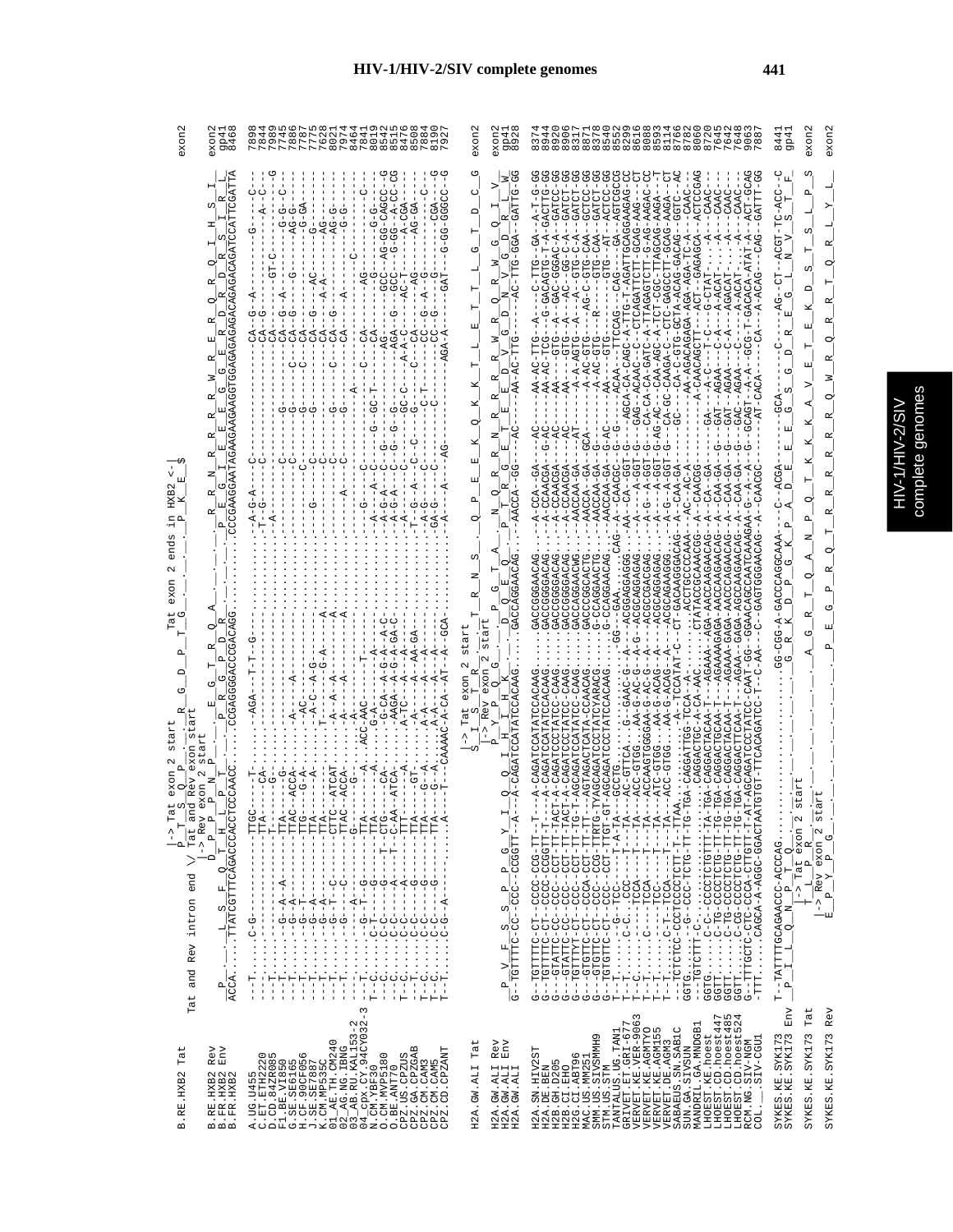|   | C<br>۹ |
|---|--------|
|   | Ś      |
|   |        |
|   |        |
|   |        |
|   |        |
|   |        |
|   | ÷<br>ń |
| с |        |
|   | ¢      |
|   |        |
|   |        |
|   |        |
|   |        |
|   |        |
|   |        |
|   | ì      |
|   |        |

| exoni<br>gp41                                                                                                                                                                                                                                                                                                            | o n<br>$rac{0}{20}$                                                                                                                                                                                                                                                                                                                                                                                                                                                                                                                                                                                                                                                                                                                                                                                                                                                                                                                                                                                                                                                                                                                                                                                                                                                                                                                                                                                                                                                                                                                                                                                                                                                                                                                                                                                                                                                                                                                                                                                                                                  | exon2<br>gp41<br>9030<br>exon2                                                                                                                                                                                                                                                                                                                                                                                                                                                                  | $\frac{19}{21}$<br>47<br>34                                                                                                                                                                                                                                                                                                                                                                                                                                                                                                                                                                                                                                                                                                                                                                                                                                                                                                                                                                                                                                                                                                                                                                                                                                                                                                                                                                                                                                                                                                                                                                                                                                                                                                                                                                                                                                                                                                                                                                                                                                                                                                                                                                                                                                                                                                                                                                                                                                                                                                                                                                                                                               | exon2<br>9P4<br>exon<br>854                                                                                                                                                                                                                                                                                                                                                                                                                                                                                                                                                |                      |
|--------------------------------------------------------------------------------------------------------------------------------------------------------------------------------------------------------------------------------------------------------------------------------------------------------------------------|------------------------------------------------------------------------------------------------------------------------------------------------------------------------------------------------------------------------------------------------------------------------------------------------------------------------------------------------------------------------------------------------------------------------------------------------------------------------------------------------------------------------------------------------------------------------------------------------------------------------------------------------------------------------------------------------------------------------------------------------------------------------------------------------------------------------------------------------------------------------------------------------------------------------------------------------------------------------------------------------------------------------------------------------------------------------------------------------------------------------------------------------------------------------------------------------------------------------------------------------------------------------------------------------------------------------------------------------------------------------------------------------------------------------------------------------------------------------------------------------------------------------------------------------------------------------------------------------------------------------------------------------------------------------------------------------------------------------------------------------------------------------------------------------------------------------------------------------------------------------------------------------------------------------------------------------------------------------------------------------------------------------------------------------------|-------------------------------------------------------------------------------------------------------------------------------------------------------------------------------------------------------------------------------------------------------------------------------------------------------------------------------------------------------------------------------------------------------------------------------------------------------------------------------------------------|-----------------------------------------------------------------------------------------------------------------------------------------------------------------------------------------------------------------------------------------------------------------------------------------------------------------------------------------------------------------------------------------------------------------------------------------------------------------------------------------------------------------------------------------------------------------------------------------------------------------------------------------------------------------------------------------------------------------------------------------------------------------------------------------------------------------------------------------------------------------------------------------------------------------------------------------------------------------------------------------------------------------------------------------------------------------------------------------------------------------------------------------------------------------------------------------------------------------------------------------------------------------------------------------------------------------------------------------------------------------------------------------------------------------------------------------------------------------------------------------------------------------------------------------------------------------------------------------------------------------------------------------------------------------------------------------------------------------------------------------------------------------------------------------------------------------------------------------------------------------------------------------------------------------------------------------------------------------------------------------------------------------------------------------------------------------------------------------------------------------------------------------------------------------------------------------------------------------------------------------------------------------------------------------------------------------------------------------------------------------------------------------------------------------------------------------------------------------------------------------------------------------------------------------------------------------------------------------------------------------------------------------------------------|----------------------------------------------------------------------------------------------------------------------------------------------------------------------------------------------------------------------------------------------------------------------------------------------------------------------------------------------------------------------------------------------------------------------------------------------------------------------------------------------------------------------------------------------------------------------------|----------------------|
| GGAACTTC<br>G <sub>1</sub><br>τŋ<br>COMPRESSIONS AND PROPERTY ARRENT CASHING<br>z<br>t.<br>≏<br>GTGCCTCTTCAGCTA<br>TGGGGGCGGATCHADORGGGG<br>w<br>w<br>œ<br>ᅱ<br>GTGAACGGATCCTTGGCACTTATC<br>$\vdash$<br>ಲ¦<br>$\frac{1}{1-\frac{1}{2}}$<br>$\mathbf{a}_\parallel$<br>$\mathbb{E}^{ \mathbf{X} ^2}$<br>$\frac{1}{\alpha}$ | $-AGGG$<br>CAGGG<br>$-ACAAC-CA-CAACCT$<br>$G - AC -$<br>$-CTAC$<br>U-4--U4--4U--<br>$---AAC$<br>$-AC$<br>ု<br>- 4HUU4U-4U-U-<br>$-4$<br>$\frac{1}{1}$<br>-GCAG-CC-CC<br>U-40-U-<br>g<br>ပု<br>$-A$ <sup>-</sup><br>Ġ<br>$\mathbf{I}$<br>Ş<br>-1<br>Ÿ<br>O<br>Ÿ<br>ACC-TTG<br>U-U-U4-1<br>g<br>먹<br>ę<br>AUU-AUUUAU-AUU-<br>5<br>はし<br>ひ<br>ن<br>!<br>ပု<br>만<br>-<br>もしー<br>もしー<br>もし<br>ひーリーー<br>ひ<br>ပု<br>ပု<br>U-40004U-4-4-<br>ひーワーー ー スーースーー<br><b>ひーーーダーひひーーひひー</b><br>ひし<br>U<br>↻<br>$-1$<br>$CA--C$<br>$-4$<br>$\vec{A}$<br>$\overline{A}$<br>F<br>1<br>$-CA-A$<br>÷,<br>$-AC$<br>U<br>U<br>U<br>п<br>$-4$<br>$---CCA$<br>1<br>نې<br>۲<br>$-4$<br>5<br>$\mathbf{I}$<br>ŧ<br>$\dot{A}$<br>$-AC$<br>$\sigma$<br>$-CD$<br>F<br>$-GAG-$<br>$\overline{1}$<br>ن<br>ا<br>--AA<br>ט<br>$- - A$<br>$-4$<br>턱<br>$-4$<br><b>GAT</b><br>$\overline{A}$<br>부<br>$-4$<br>부<br>ひ<br>ひ<br>ט<br>-99-99-<br>10-00-0-<br>당<br>-<br>-A-AAT--AG-GG-T<br>$-99 - 1 - 49 - 9 -$<br>ד<br>ד<br>CCTGA<br>$-CAA-AAT-T$<br>--CA-A-CAA-AATAT<br>CCLCR<br>К<br>$\ddot{A}$<br>$-4$<br>$-4$<br>$-4-7$<br>Q<br>Ś<br>ပု<br>U<br>י<br>י<br>-ACACG<br>$-ACACG$<br>입<br>$\frac{1}{1}$<br>$-C - A - T - -GC - .$<br>ŧ<br>$-55 -$<br>$-1$ - $-1$ - $-1$ - $-1$ - $-1$<br>$\dot{.}$<br>- - - 5 - - 5 - - 04 - - -<br>$-1 - 4 - 1 - 1 - 1$<br>$-1 - 2 - 4 - 4 - 4 - 1 - 1$<br>$-10-1$<br>U-LU4--40----<br><b>ひ‐エェ♡‐‐‐‐い‐‐</b><br>$\mathbf{I}$<br><b>CD-1</b><br>$- - - - - - - - - - - - -$<br>$0 - 1 - 1 - 1 - 1$<br>$-1 - 1 - 1 - 1 - 1 - 1 - 1 - 1$<br>$\overline{\phantom{a}}$<br>$- - - - - - - - - - - - - - - - - -$<br>$-1$ - $A$ - $-1$<br>$-1 - 1 - 1 - 1$<br>$-1$<br>$-4-$<br>J<br>н<br>ひ‐ひ‐‐ヸ‐ひ‐‐‐<br>ローウーーーウーリーー<br>$-5-5-$<br>יך<br>י<br>۲<br>ا<br>$-1$<br>부<br>ד<br>י<br>۲<br>-<br>י<br>י<br>$- - - - - - - - -$<br>יך<br>י<br><b>L-0-4-0-50</b><br>-0-------<br>----------<br>$-1 - 5 - 1$<br>$-1 - 5 - 7$<br>CCACCA--<br>$\frac{1}{1}$<br>ţ<br>$-9 - -$<br>$\overset{-}{\circ}$<br>$C-A-C-$<br>Ġ٢<br>$\frac{1}{2}$<br>ł<br>п<br>$\frac{1}{1}$<br>ï<br>J<br>J<br>3 | $CC-CG$<br>$\mathbf{p}$<br>Δ<br>ω<br>CO.<br>U<br>$-\mathbf{TA}$<br>C٦<br><b>99-</b><br>œ<br>びひ<br>Æ<br>C)<br>-CTGTACA<br>ひ<br>ひひーstひけけーけひひー<br>≏<br>$\mathbf{p}$<br>Ω<br>GATCCACCTGCTAGCT<br>$\hat{1}$<br>UF WARD A HARRY AND A HARRY COLOR TO DELL'<br>ام¦<br>ا<br>ທຸ່<br>$\vert_{_{\mathrm{fa}}}$<br>exon 2 end<br>Ιщ<br>H,<br>∣⊢<br>×<br>Ŀ,<br>$\rightarrow$<br>Tat<br>피<br>Ą<br>Ιĸ<br>ω,<br>$\Box$<br>¤,<br>$\overline{a}$<br>4<br>U<br>Z<br>l -<br>$\mathbf{a}$<br>$\mathbf{\Omega}$<br> ⊄ | 5<br>하<br>$-9$<br>5<br>5<br>- 50500040-0050-50<br>ひけけひひょり しりけりけけし<br>U-LONDUNC-DOLDUP-<br>- GTCCTAGCACAAAA<br>ğ<br>にこつ<br>--TGAA-T-GCT-AAGGAAGG-GGAA<br>50-<br>-CAAG<br>C-AG<br>$-AC - C - -C - A$<br>$GAT-Y-C-AG$<br>C-AG<br>A4-00--A40---<br>04-04--H40--00-4H-H5H505-<br>H4-H-44HUUHUUU40H--HH-U4-H<br>UUUURIUHUU-H-KRUH--<br>$A - A$<br>CAAAAAATUDTOAGAGAAG<br>AUUUAA - HAU - H - AAUH - -<br>$T - T - T - T$<br>$-C-AT-AGCAG'$<br>ひひょひーひり スロリースひけのスひけー けしえし<br>$-40-7$<br>ט<br>ו<br>UHOOLOOKUH-<br>--TGACCTOCTT<br>UGU--UU-KH-KHH--<br>$A-AGAC$<br>$C-AGA-$<br>IUCA-DOR-TET-<br>ても<br>$\frac{1}{1}$<br>HUUUKUH - - UH - H K - K - - K - HUHU - - HUKU - - -<br>TATTA-C<br>--45-5555-55-<br>AG--TTA-TA-C<br>-AGC-TTA-TA-C<br>$-FA$ <sup>-C</sup><br>AAC-TTA-TG<br>$-AAC-TTCG$<br>0H-0A-4-ACA--D-4-<br>$-TCGACAA$<br>AAC-T<br><b>00-PHDDD-</b><br>$-5-7-7-7$<br>$-4 - A - A - A - AG$<br>--AGTGAC<br>--TGTGAC<br>99-<br>$-0$ -CTAT $-0$ AU $-1$ AU $-1$<br>Ġ<br>ひ<br>ひ<br>$\frac{5}{1}$<br>$\frac{6}{1}$<br>$C - C$<br>CAAACGCTTGAACCAAT--CT-TCAAT---CACCAAC--A-A-A-A-A<br>f,<br>GTGTCACAGATTGATCACTTGGCTCAG-AATTTGACCA-TTGG<br><b>ひ‐‐エひ‐ひざみ‐‐‐‐エエエエひ‐ひ‐</b><br>F-AGOOKCHOACO--AOOC-H--CAOOKCHOOKCHOOKCHIO<br>CTATACAA-GG<br>CTATACA--AA<br>CTAT-CA--AA<br>--CTGTACAA-AA<br>ひーー<br>GATCCGCCAGCTGATTC-TTGAACA-ACTATACAA-A<br>--CTATACAA-A<br>$-CAG$<br>$-1 - 4 - 1$<br>-CTTTACACCAC-CA<br>U-UGUGGUGHLLU-U----<br>ပု<br>무<br>CTATACA<br>ローローロ<br>-CTTTACAAGA<br>-CTTTTACAGGA<br>- ARAUHAHU - - UUAUUAU - -<br>$-7C-$<br>-G--GAGAG---<br>--CAG-TTGAGAATA<br>ACTGCCCAGGAGGAACCT-TTAA-TT-<br>J<br>$\frac{1}{1}$<br>$-TCB - TCB - CA - C$<br>GATCCCCACCTGATAC-TTGACTT<br>CGCCAGCTAGTAC-TTGACTT<br>$-TT-TTGACA$<br>U-KUHI-HUU-UHUKUHUKHUUKUUHKU<br><b>TGACT</b><br><b>TGACT</b><br>F-FOO-ORERGEORROODDUE<br>GCCAACTGAGGACCT-T<br>L-HOOKKOOOKHOOKOOOOODEKO<br>$\vdots$<br>CAGAGGAGGATCCAAGC-<br>UUAUAAUHUUAUHUU<br>CAGGCAATTGACCAAT<br>CTGTGGAGGHOLD<br>UGUUHUUGGUUHUUU<br>CCTTGACACTAGA<br><b>GATC</b><br>CCCTGGCAGAT-GAATACA-CCA-TTCCC<br>CCTTGGCA-ATAGAATATAC-CATTCCT<br>CCCTCA-TGAAAGAAT-TT-AT-GCCCAA<br>TCA-CACCT-GAG-ATCAAC-A-TGGTG<br>UHUUHU-UUKUUK-KA-KA-KU--UKUU-U-<br>05005-4-054044-0-040-0-40-00-<br>ACTTGGCAGAGAATTCT-G-GACACCT<br>-A-COOD-H-UH-A-AAAOAAUUUHU-U-A-<br>AACTTGAAGGAAGAAT-CT-A-A-AGATC<br>-A-C-GT-CAAGAAA-TC-TC-AGGCC<br>-AAC-GTACAAGAAA-A-TC-ACTCC<br>-AAC-GT-CAAGAAA-A-TC-ATTCO<br>COCCO-C-C-C-A-A-AAAAAAAAA-TO-C-C-<br>AGAGGATAT-TT-ATATC--G--ACTCCG<br>CCTTRGCAGATAGAATATA - - CATTTCCT<br>CCCTGGCAGATAGAATACA--CATTTTCT<br>CCTTGGCAGATARTA--CATTTCCT<br>CCTTGGCAGATAGATATA--CATTTCCT<br>CGATTGATGGAAGA-TGGTGG-G-<br>$\mathbf -$ | z<br>$-AC$<br>TAT<br>رځ<br>ا<br>ᡛ<br>UUR-RURHHRUHUHU-RUR-H-UUR--<br>$\circ$<br>$\alpha$<br>κΩ<br>≏<br>C)<br>exon<br>C)<br>Rev<br>$\mathbf{r}$<br>⌒<br>Ŀ.<br>end<br>S<br>O<br>S<br>ひーHひーひむびばひの<br>$\circ$<br>CO.<br>Z<br>$\begin{array}{r} \texttt{AGC-GA-A--T---1-AGG-AATCTTTGGAGCGAGGAGCAGCAT} \\ \texttt{-S\_R\_E\_S\_L\_R\_Q\_S\_L} \end{array}$<br>œ<br>$\begin{bmatrix} 1 \\ 1 \end{bmatrix}$<br>$\mathbf{p}_i$<br>$\mathbf{H}$<br>A<br>国<br>$\mathbf{r}_{\mathrm{p}}$<br>Ĺ.<br>甲<br>н<br>z,<br>$\approx$<br>国<br> <br> <br>К<br>™ioi<br>Rev<br>Env<br>$\mathtt{Lat}$ | end Tat exon $2 < -$ |
| $\mathop{\mathrm{Env}}$<br>Rev<br>3. FR. HXB2<br>3. FR. HXB2<br>3. FR. HXB2<br>$m \nightharpoonup m$                                                                                                                                                                                                                     | $\begin{array}{l} \text{A. UG. U455} \\ \text{D. Ch. 842R2085} \\ \text{D. Ch. 842R2085} \\ \text{E. L. 12E. V1850} \\ \text{E. J. 12E. V1850} \\ \text{H. 12E. V1850} \\ \text{H. 12E. V1850} \\ \text{H. 12E. V1850} \\ \text{H. 12E. V1850} \\ \text{H. 12E. T1E. CMA40} \\ \text{O. 12E. T1E. CMA40} \\ \text{O. 12E. T1E. CMA4$                                                                                                                                                                                                                                                                                                                                                                                                                                                                                                                                                                                                                                                                                                                                                                                                                                                                                                                                                                                                                                                                                                                                                                                                                                                                                                                                                                                                                                                                                                                                                                                                                                                                                                                 | Tat<br>Rev<br>Env<br>H2A.GW.ALI'<br>H2A.GW.ALI<br>H2A.GW.ALI<br>H2A.GW.ALI                                                                                                                                                                                                                                                                                                                                                                                                                      | LHOEST.CD.hoest447<br>LHOEST.CD.hoest485<br>LHOEST.CD.hoest524<br>VERVET.KE.VER-9063<br>VERVET.KE.AGMTYO<br>VERVET.KE.AGMTYO<br>STM.US.STM<br>TANTALUS.UG.TAN1<br>GRIVET.ET.GRI-677<br>MANDRIL.GA.MNDGB<br>SABAEUS.SN.SABIC<br>LHOEST.KE.hoest<br>SMM.US.SIVSMMH9<br>SIV-CGUI<br>RCM.NG.SIV-NGM<br>VERVET. DE. AGM3<br>SUN.GA.SIVSUN<br>H2A.SN.HIV2ST<br>H2G.CI.ABT96<br>MAC.US.MM251<br>H2B.GH.D205<br>H2B.CI.EHO<br>H2A.DE.BEN<br>COL.                                                                                                                                                                                                                                                                                                                                                                                                                                                                                                                                                                                                                                                                                                                                                                                                                                                                                                                                                                                                                                                                                                                                                                                                                                                                                                                                                                                                                                                                                                                                                                                                                                                                                                                                                                                                                                                                                                                                                                                                                                                                                                                                                                                                                  | SYKES.KE.SYK173<br>SYKES.KE.SYK173<br>SYKES.KE.SYK173<br>SYKES.KE.SYK173                                                                                                                                                                                                                                                                                                                                                                                                                                                                                                   |                      |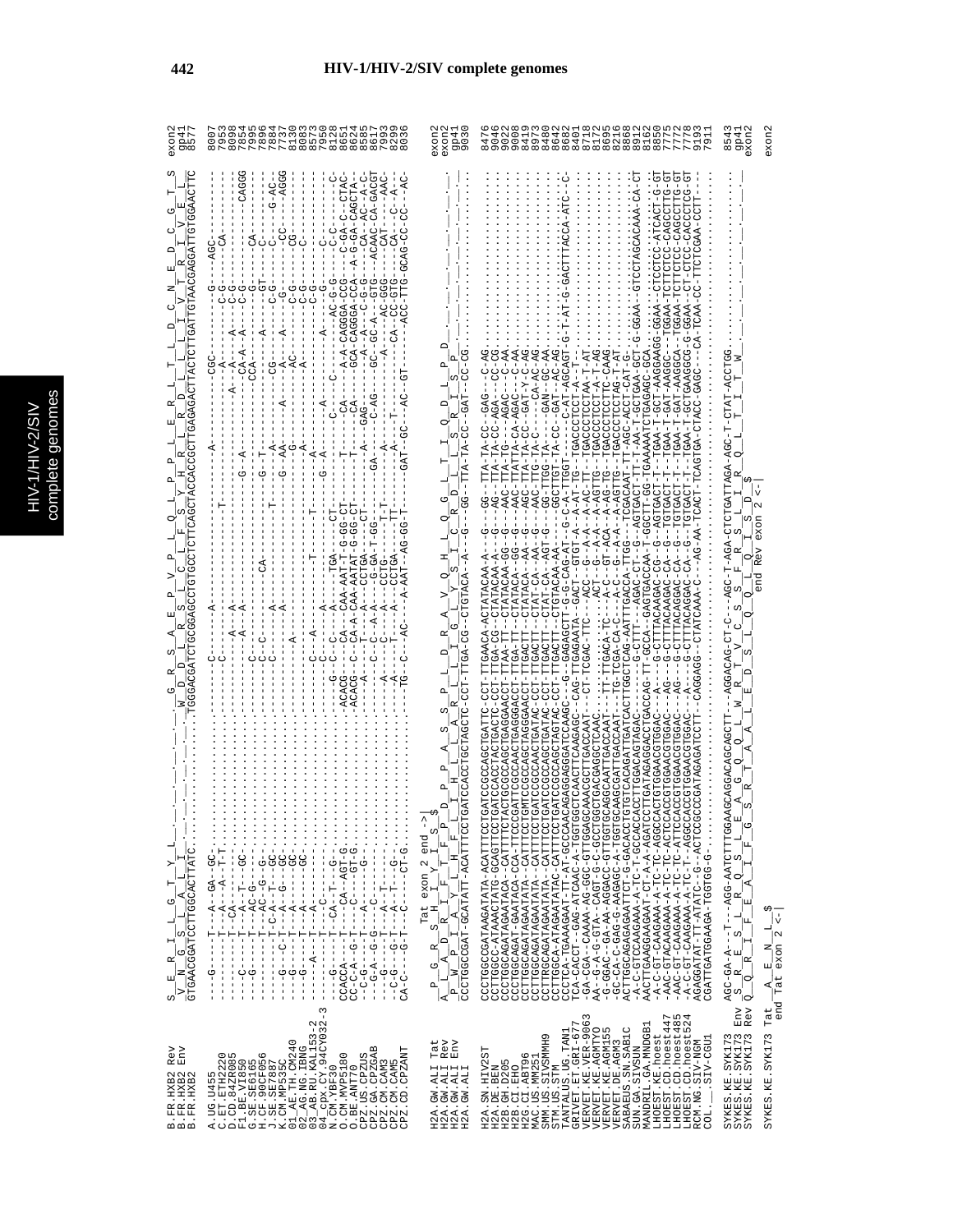| gp41<br>8612<br>exon2                                                                      |                                                                                                                                                                                                                                                                                                                                                                                                                                                                                                                                                                                                                                                                                                                                                                                                                                                       | exon2<br>gp4:<br>909                                                                                                                                                                                                                                                                                                                                                                                                                                                          | m <sub>10</sub><br>O4ONUUAUHUNG0040000<br>400444UHU8OUO09WAR06<br>40004UWO4L0400004004<br>$rac{0}{0}$<br>س<br>2<br>თ თ<br>$^\infty$                                                                                                                                                                                                                                                                                                                                                                                                                                                                                                                                                                                                                                                                                                                                                                                               | 1543<br>Env<br>$\infty$                                                                                                                                                                  |
|--------------------------------------------------------------------------------------------|-------------------------------------------------------------------------------------------------------------------------------------------------------------------------------------------------------------------------------------------------------------------------------------------------------------------------------------------------------------------------------------------------------------------------------------------------------------------------------------------------------------------------------------------------------------------------------------------------------------------------------------------------------------------------------------------------------------------------------------------------------------------------------------------------------------------------------------------------------|-------------------------------------------------------------------------------------------------------------------------------------------------------------------------------------------------------------------------------------------------------------------------------------------------------------------------------------------------------------------------------------------------------------------------------------------------------------------------------|-----------------------------------------------------------------------------------------------------------------------------------------------------------------------------------------------------------------------------------------------------------------------------------------------------------------------------------------------------------------------------------------------------------------------------------------------------------------------------------------------------------------------------------------------------------------------------------------------------------------------------------------------------------------------------------------------------------------------------------------------------------------------------------------------------------------------------------------------------------------------------------------------------------------------------------|------------------------------------------------------------------------------------------------------------------------------------------------------------------------------------------|
| UULEKIRAAUDOOUUS.<br>з<br>UUHUUUUUKUUU<br>ひ<br>œ<br>$\mathbf{p}$<br>н<br>ს $\sigma$<br>۔ ا | ひHU4-40-000U4--0HU-04.<br>AUUU---U-HUAHHHU--<br>U-UAUU-U-<br>A-T-TH-B-6-AT---<br>UHUUUKUU--<br>텃<br>FD-<br>$--$ CT- $--$<br>HUU----U--UR-LIHU-R<br>-- D-- D-<br><b>C-HOLL---</b><br>$U - 4GA - 1U - -$<br>$-7 - 7 - 7 - 7 -$<br>$-RAAT-$<br>55 - - - -<br>$-5 - 5$<br>$-4$<br>$-9A$<br>언<br>CAGAGCATCAACAAGGACTG-AACA-TT-AA-<br>CTPGACCPGCCCACODCDDDDDD-A-A-ATAATT<br>.CATCTAATA-TTCACA-CCTC<br>-- A-TDA-ACAACAACHODACA-AACA-CT-A-<br>CAGAGTCHGGGGGACTG-AACTACT-AAT<br>CAGAGTCTCAGCAGGGCTG-AACTACT-AAT<br>CTGGACTGTGGA-AA-AA-A-ACAATT<br>CAGAACATCAACAAGGACTGCAACT-T<br>AU-HUHAU-AAUUHUHUAUAUHHHUAHHAAUA<br>$-4 - A - A -$<br>$.4-00-4.$<br>UCCACACCACCHOUDUCAUDUCCU<br>UCACACCACCACULOUOKOUCOU<br>CACAACTOROGAACTOTORA-ACT<br>CARCAGARAGAGACHONAC<br>CARCAGARAGAGACHONAC<br>$A-G-$<br>$\frac{1}{2}$<br>$.ATA-$<br>UA-AHUAUUUAAUHUHUAUUUU<br>$\infty$ | w.<br>Ιĸ<br>囸<br>Z<br>$\Box$<br>R<br>$\mathsf I$<br>$\frac{1}{\sqrt{1-\frac{1}{1-\cdots-1}}}\cdot\frac{1}{\sqrt{1-\frac{1}{1-\frac{1}{1-\frac{1}{1-\frac{1}{1-\frac{1}{1-\frac{1}{1-\frac{1}{1-\frac{1}{1-\frac{1}{1-\frac{1}{1-\frac{1}{1-\frac{1}{1-\frac{1}{1-\frac{1}{1-\frac{1}{1-\frac{1}{1-\frac{1}{1-\frac{1}{1-\frac{1}{1-\frac{1}{1-\frac{1}{1-\frac{1}{1-\frac{1}{1-\frac{1}{1-\frac{1}{1-\frac{1}{1-\frac{1}{1-\frac{1}{1-\frac{1}{1-\frac{1}{1-\frac{1}{1-\frac$ | $-1000 - 1000 - 1$<br>ACACACHOO------<br>--GGAC-GAA<br>$-40-10-0-1$<br>4-54HU-5---5-H---<br>$\ldots$ $\ldots$ $\ldots$ $\ldots$ $\ldots$ $\ldots$<br>AHUU-U-U--UARURU-<br><b>TOCCCCL</b><br>T-1-1-1-1-1-1-1-1<br>$-1 - 5 - 4 - 5 - 1$<br>$- -$ GGCTCCC<br>--T-GGAGCGC<br>UU4-U--U--<br>AT - HU - U - U - U - U UHU - -<br>455-5-5-5-5-5-5<br>.ACCCT-AGAGGT-GGCT<br>RGG--0--04-04004.<br>H400--04-040-1<br>じひり ―― ウーーの トーロひひひん<br>ひひひひーひーーひぱーひ目ひひー<br>$-1 - 2 - 4 - 5 - 1$<br>$-1 - T - A$<br>CTC--AG<br>CTGC-T<br>UH-HU · · · - JUNA-DHUHUA ·<br>$-1$<br>AAA<br>$-PAA$<br>UHUHUKHHU-HKUUUHKKUUKUUHHKUHUUUHHUHHUUK<br>--HFFU---KRUUUUURKARARKUUHFUFFFFUUURKUFF<br>ATTGAATAT-<br>UPITTOCAACAACAACAACOUTCUTTUUTTEUDUQOOOGDOGUOOGUOOGUOOFTTUU<br>CTGATCCTTTTTCAACAACDTEDOFFC<br>ILIUUR – KKUUUULKUUKUUKILIULILUULKULU<br>ATTTGCGGTGGATAGGAGCTAAGCTACAAGATGGGTGGCAA<br>G-CAGTTCCTTTCGTGCTAGCCATTTA<br>G-CA-TTCCTCACTGGCTGGACATATA<br>3 | $\frac{1}{1}$<br>$\frac{1}{2}$ $\frac{1}{2}$ $\frac{1}{2}$ $\frac{1}{2}$ $\frac{1}{2}$ $\frac{1}{2}$ $\frac{1}{2}$ $\frac{1}{2}$ $\frac{1}{2}$ $\frac{1}{2}$ $\frac{1}{2}$ $\frac{1}{2}$ |
| Rev<br>Env<br>B. FR. HXB2<br>B. FR. HXB2<br>B. FR. HXB2                                    | CPZ.GA.CPZGAB<br>CPZ.CM.CAM3<br>CPZ.CM.CAM5<br>CPZ.CD.CPZAMT<br>CPZ.US.CPZUS<br>O.BE.ANT70<br>A. UG. U455                                                                                                                                                                                                                                                                                                                                                                                                                                                                                                                                                                                                                                                                                                                                             | Rev<br>${\rm Env}$<br>H2A.GW.ALI F<br>H2A.GW.ALI F<br>H2A.GW.ALI                                                                                                                                                                                                                                                                                                                                                                                                              | LHOEST.CD.hoest485<br>LHOEST.CD.hoest524<br>LHOEST.CD.hoest447<br>$\begin{array}{lll} \texttt{TANTALUS} & \texttt{UG} & \texttt{TAN1} \\ \texttt{GRIVET} & \texttt{ET} & \texttt{GRI}-677 \\ \texttt{VERVET} & \texttt{KE} & \texttt{VER}-906 \end{array}$<br>MANDRIL.GA.MNDGB1<br>SABAEUS.SN.SAB1C<br>LHOEST.CD.hoest5.<br>VERVET.KE.AGMTYO<br>VERVET.KE.AGMI55<br>LHOEST.KE.hoest<br>SMM.US.SIVSMMH9<br>RCM.NG.SIV-NGM<br>COL._____SIV-CGU1<br>VERVET. DE. AGM3<br>SUN.GA.SIVSUN<br>H2A.SN.HIV2ST<br>H2B.CI.EHO<br>H2G.CI.ABT96<br>MAC.US.MM251<br>H2B. GH. D205<br>STM.US.STM<br>H2A.DE.BEN<br>COL.                                                                                                                                                                                                                                                                                                                            | SYKES.KE.SYK173<br>SYKES.KE.SYK173 Env.                                                                                                                                                  |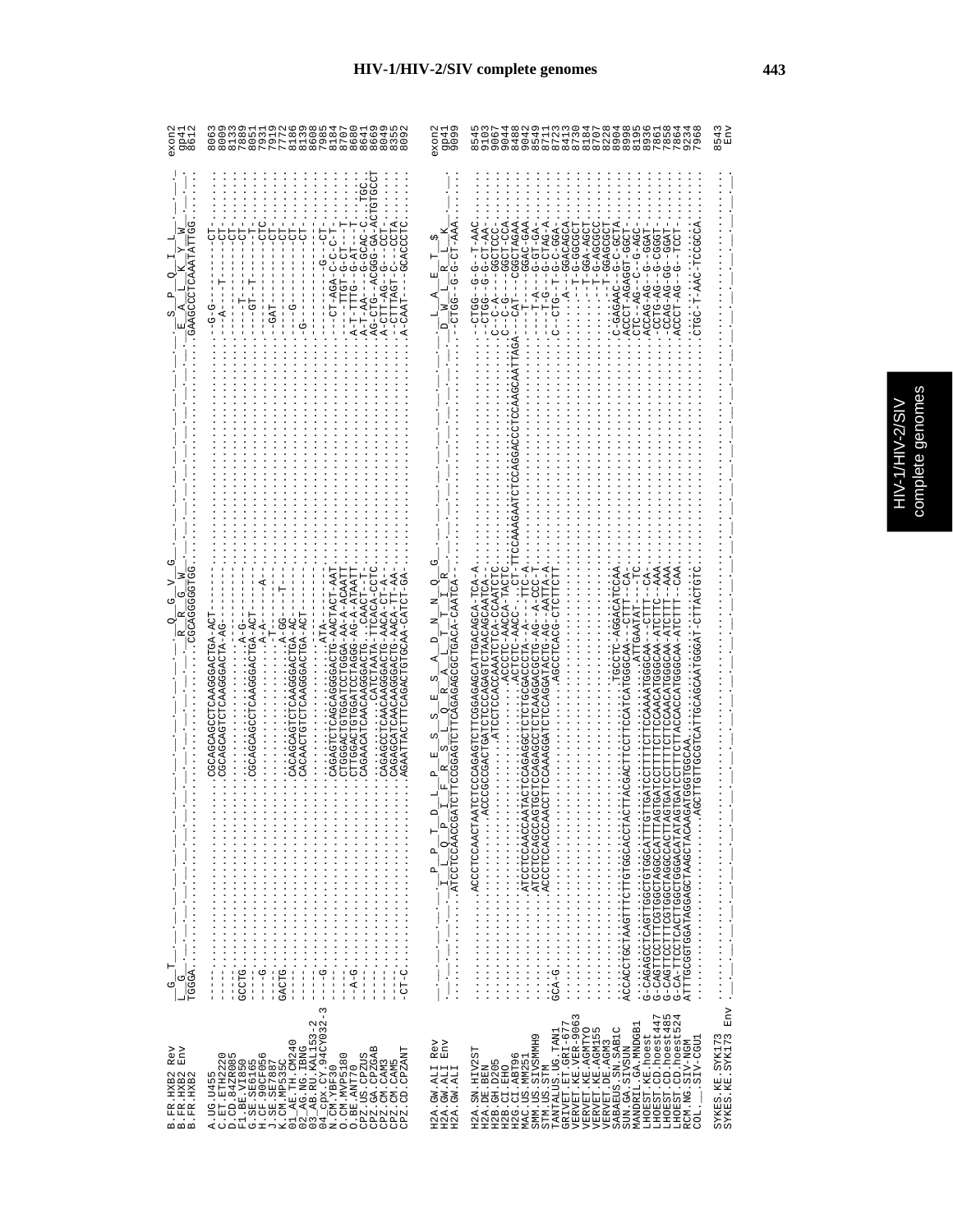|   | C<br>۹ |
|---|--------|
|   | Ś      |
|   |        |
|   |        |
|   |        |
|   |        |
|   |        |
|   | ÷<br>ń |
| с |        |
|   | ¢      |
|   |        |
|   |        |
|   |        |
|   |        |
|   |        |
|   |        |
|   | ì      |
|   |        |

| 954<br>953                                                                                                                          |                                                                                                                                                                                                                                                                                                                                                                                                                                                                                                                                                                                                                                                                                                                                                | 9P4<br>922                                                                                                                                                                               | ო დ<br>თ                                                                                                                                                                                                                                                                                                                                                                                                                                                                                                                                                                                                                                                                                                                    | 866<br>994                                                                                   |
|-------------------------------------------------------------------------------------------------------------------------------------|------------------------------------------------------------------------------------------------------------------------------------------------------------------------------------------------------------------------------------------------------------------------------------------------------------------------------------------------------------------------------------------------------------------------------------------------------------------------------------------------------------------------------------------------------------------------------------------------------------------------------------------------------------------------------------------------------------------------------------------------|------------------------------------------------------------------------------------------------------------------------------------------------------------------------------------------|-----------------------------------------------------------------------------------------------------------------------------------------------------------------------------------------------------------------------------------------------------------------------------------------------------------------------------------------------------------------------------------------------------------------------------------------------------------------------------------------------------------------------------------------------------------------------------------------------------------------------------------------------------------------------------------------------------------------------------|----------------------------------------------------------------------------------------------|
|                                                                                                                                     | $A - TATAG - A$<br>$A - ATRG -$<br>$A - ATAG -$<br>-TTA-ACT<br>-TGG<br>AT-ATAG<br>FT---<br>$A - GCT$                                                                                                                                                                                                                                                                                                                                                                                                                                                                                                                                                                                                                                           | $-95-5$<br>Ω                                                                                                                                                                             | UUUU--<br>U-DURKU-<br>$-1000 -$<br>ひしゆ<br>-99-1-1-0-<br>TCCAT-GT<br>-GAGGCC<br>ーローロー<br>AGAGA<br>AGAGZ<br>É<br>$A-G-T$                                                                                                                                                                                                                                                                                                                                                                                                                                                                                                                                                                                                      | UU-O                                                                                         |
|                                                                                                                                     | $- - GGA$<br>$- -$ GTC                                                                                                                                                                                                                                                                                                                                                                                                                                                                                                                                                                                                                                                                                                                         |                                                                                                                                                                                          | <b>UHU-5--5</b><br><b>ローーローウーウ</b>                                                                                                                                                                                                                                                                                                                                                                                                                                                                                                                                                                                                                                                                                          |                                                                                              |
|                                                                                                                                     | $A - A - E$<br>AA-A                                                                                                                                                                                                                                                                                                                                                                                                                                                                                                                                                                                                                                                                                                                            |                                                                                                                                                                                          | 2011.01 - 11.000.04 - 12.000 - 2.000 000 -<br>H-4LU-LUUU-U4--U5-U5LU<br>$C-CCA - A - ATGGC$<br>ひH4-Hひひーひ---ひひひ<br>$CA - A - ATC$<br>$T - ATC$<br>UHAGAGAGAGAGAGAGHI-<br>3月ひひ月ひひ-ひひばひ-ひ-ひ-ひひばひ--<br>HA-HUUUKUKUUH-N<br>$-4C-A-AC$<br>$-5 - 7$<br>4-HUAUAUAUUH-U-UU-<br>$-AT - G - A - A - AC$                                                                                                                                                                                                                                                                                                                                                                                                                                | ひべひしべけしーししーしべけべーべんじひべーしひひけい                                                                  |
|                                                                                                                                     | --0-0-0<br>$A-T$ .<br>$-5$<br>$CA-$                                                                                                                                                                                                                                                                                                                                                                                                                                                                                                                                                                                                                                                                                                            |                                                                                                                                                                                          | GYRCGAGAGA-TC-T-AAGC-C-TGGAGAGACT-ATG                                                                                                                                                                                                                                                                                                                                                                                                                                                                                                                                                                                                                                                                                       |                                                                                              |
|                                                                                                                                     | もり<br>ひーウ<br>ŗ<br>$A - AG$                                                                                                                                                                                                                                                                                                                                                                                                                                                                                                                                                                                                                                                                                                                     | TGCA-GGATTG-GAGAGAGA-TC                                                                                                                                                                  | -GAGAGA-'<br>--ACGCTT<br>ローー<br>じし                                                                                                                                                                                                                                                                                                                                                                                                                                                                                                                                                                                                                                                                                          | UG-CATTAD-                                                                                   |
|                                                                                                                                     | $G - CA - ACT$<br>$A - AGG - A$<br>$ACA - A -$<br>$-ACA-$<br>ပုံ<br>К<br>K,                                                                                                                                                                                                                                                                                                                                                                                                                                                                                                                                                                                                                                                                    | C)                                                                                                                                                                                       | UUCAAUCAUCATE-<br>GTCAC<br>U<br>d<br>$-4-7$                                                                                                                                                                                                                                                                                                                                                                                                                                                                                                                                                                                                                                                                                 | AR-55-4550-050H-                                                                             |
| end                                                                                                                                 |                                                                                                                                                                                                                                                                                                                                                                                                                                                                                                                                                                                                                                                                                                                                                | C-AG-AGCG<br>O<br>start                                                                                                                                                                  | G-AGCA--GCARR<br><b>C-AG-DE-CA</b><br>$\vec{c}$ – $\vec{c}$<br>$-5 - 5$<br>$A - D$<br>ローけ<br>$\mathcal{L}$<br>さーご<br>م<br>J<br>ì<br>텃                                                                                                                                                                                                                                                                                                                                                                                                                                                                                                                                                                                       |                                                                                              |
| $\frac{V-K}{\cdot} \frac{E-S}{M-M} \frac{P-T-V-L-E-S}{L-L} \frac{S}{N-N} \frac{1}{N} \frac{1}{N} \frac{1}{N} \frac{1}{N}$<br>$\Box$ | - ペーリー - - - リー - ペー - - - - - - - - - - - - - - -<br>- ウ- ウ - - - - - - - - ウ II - - ウ II - - シ - - - - II ウ<br>- - LF ワー - - ワー - KT D I - - KT ロー - T - - - - - - - - - - - - - - - -<br>.<br>יו<br>– ペーサー – – – – – – – 12 – サー – – – 12 – – – – – – – – – – –<br>$-9 - 5 - 4$<br>$---CTA$<br>- KHU---U--K---UKK-U-UUKUU<br>44UU---U--HUUU-44-UUUU-------<br>AR-1-1-1-1-4-1-4000-10000-<br>AA - - - - - - - - ACA - - - A - DADD - AA<br>$- - C A$<br>$\begin{bmatrix} 1 \\ 1 \\ 1 \end{bmatrix}$<br>I<br>$\frac{1}{1}$<br>$- - - -$<br>$\frac{1}{1}$                                                                                                                                                                                      | $\mathbf{r}_i$<br>00-1-1-0-1-1<br>$-$ > Nef<br>$C_0$<br>$\sigma$<br>$\mathbf{z}$<br>$\mathbf{x}_i$<br>Ť<br>$\circ$<br>$-9 - -4$ CACOOCAC $-9 - -$<br>$\overline{a}$<br>Y<br>$\mathbf{A}$ | UU-U--U---K---U--<br>UD-L--D----HT--D---KHDUDLLLD:<br>- ・・・・<br>$-9 - T - -9 - -$<br>$-1 - 5 - 1 - 5 - 1$<br>-0-1-0-1<br>450-1050-01145---4-5011-0<br>UURCIOUO-IUUUO-I-UKKU-ULK<br>CT-G-AAA-CUP-A-CH-TO-A-GATTCAGA<br>AAAA-G-AAA-U-H-D-AAA-U-HD<br>$-322TTC2-4-1-1-1-0-4A-0+0-0-0$<br>.<br>ACA-CCTCAGACA--AGGA--<br>$\frac{1}{1}$<br>$\frac{1}{1}$<br>$\ldots$ $\ldots$ $\texttt{ATA-CCTA}$ ----<br>CACCCTATT-<br>$\frac{1}{2}$ : $\frac{1}{2}$ : $\frac{1}{2}$ : $\frac{1}{2}$ : $\frac{1}{2}$ : $\frac{1}{2}$ : $\frac{1}{2}$ : $\frac{1}{2}$ : $\frac{1}{2}$ : $\frac{1}{2}$ : $\frac{1}{2}$ : $\frac{1}{2}$ : $\frac{1}{2}$ : $\frac{1}{2}$ : $\frac{1}{2}$ : $\frac{1}{2}$ : $\frac{1}{2}$ : $\frac{1}{2}$ : $\frac{1$ | 40HH--9---0540-4--H455<br>$\frac{G-F}{\frac{G-S}{Nef}}$<br>Σ<br>Y<br>$\omega$<br>$G - F - I$ |
|                                                                                                                                     | U<br> <br> <br>ţ<br>$\frac{1}{2}$<br>$\frac{1}{2}$<br>$\frac{1}{2}$<br>$\frac{1}{2}$<br>3<br>$\mathbf I$                                                                                                                                                                                                                                                                                                                                                                                                                                                                                                                                                                                                                                       | К                                                                                                                                                                                        | ACAGCCTA-<br>$\vdots$                                                                                                                                                                                                                                                                                                                                                                                                                                                                                                                                                                                                                                                                                                       | $\begin{array}{c} \n\cdot \\ \cdot \\ \cdot\n\end{array}$<br>Env<br>Nef                      |
| Rev<br>Env<br>$\begin{array}{ll} \text{B. FR. HXB2} \\ \text{B. FR. HXB2} \\ \text{B. FR. HXB2} \end{array}$                        | cpx.CY.94CY032<br>$03$ <sup>Z</sup> AB.RU.KAL153-2<br>$\begin{array}{l} \texttt{u} \cdot \texttt{u} \cdot \texttt{S} \texttt{B} \texttt{G} \texttt{I} \texttt{G} \texttt{S} \\ \texttt{H} \cdot \texttt{C} \texttt{F} \cdot \texttt{9} \texttt{O} \texttt{C} \texttt{F} \texttt{0} \texttt{S} \texttt{G} \\ \texttt{V} \cdot \texttt{S} \texttt{E} \cdot \texttt{S} \texttt{B} \texttt{7} \texttt{8} \texttt{7} \\ \texttt{0} \texttt{I} \cdot \texttt{A} \texttt{B} \cdot \texttt{TH} \cdot \texttt{C}$<br>CPZ.US.CPZUS<br>CPZ.GA.CPZGAB<br>CPZ.CD.CPZANT<br>A.UG.U455<br>C.ET.ETH2220<br>D.CD.84ZR085<br>0. CM. MVP5180<br>F1.BE.VI850<br>G.SE.SE6165<br>CPZ.CM.CAM3<br>CPZ.CM.CAM5<br>O.BE.ANT70<br>N.CM.YBF30<br>$\mathbf{a}_1$<br>$\circ$ | Nef<br>Env<br>H2A.GW.ALI<br>H2A.GW.ALI<br>H2A.GW.ALI                                                                                                                                     | LHOEST.CD.hoest447<br>LHOEST.CD.hoest485<br>LHOEST.CD.hoest524<br>VERVET.KE.VER-906<br>TANTALUS.UG.TAN1<br>GRIVET.ET.GRI-677<br>MANDRIL.GA.MNDGB1<br>VERVET.KE.AGMTYO<br>VERVET.KE.AGMI55<br>SABAEUS.SN.SAB1C<br>SMM.US.SIVSMMH9<br>LHOEST.KE.hoest<br>SIV-CGU1<br>RCM.NG.SIV-NGM<br>VERVET. DE. AGM3<br>SUN.GA.SIVSUN<br>H2A.SN.HIV2ST<br>H2G.CI.ABT96<br>MAC.US.MM251<br>H2B. GH. D205<br>H2A.DE.BEN<br>H2B.CI.EHO<br>STM.US.STM<br>COL.                                                                                                                                                                                                                                                                                  | SYKES.KE.SYK173<br>SYKES.KE.SYK173<br>SYKES.KE.SYK173                                        |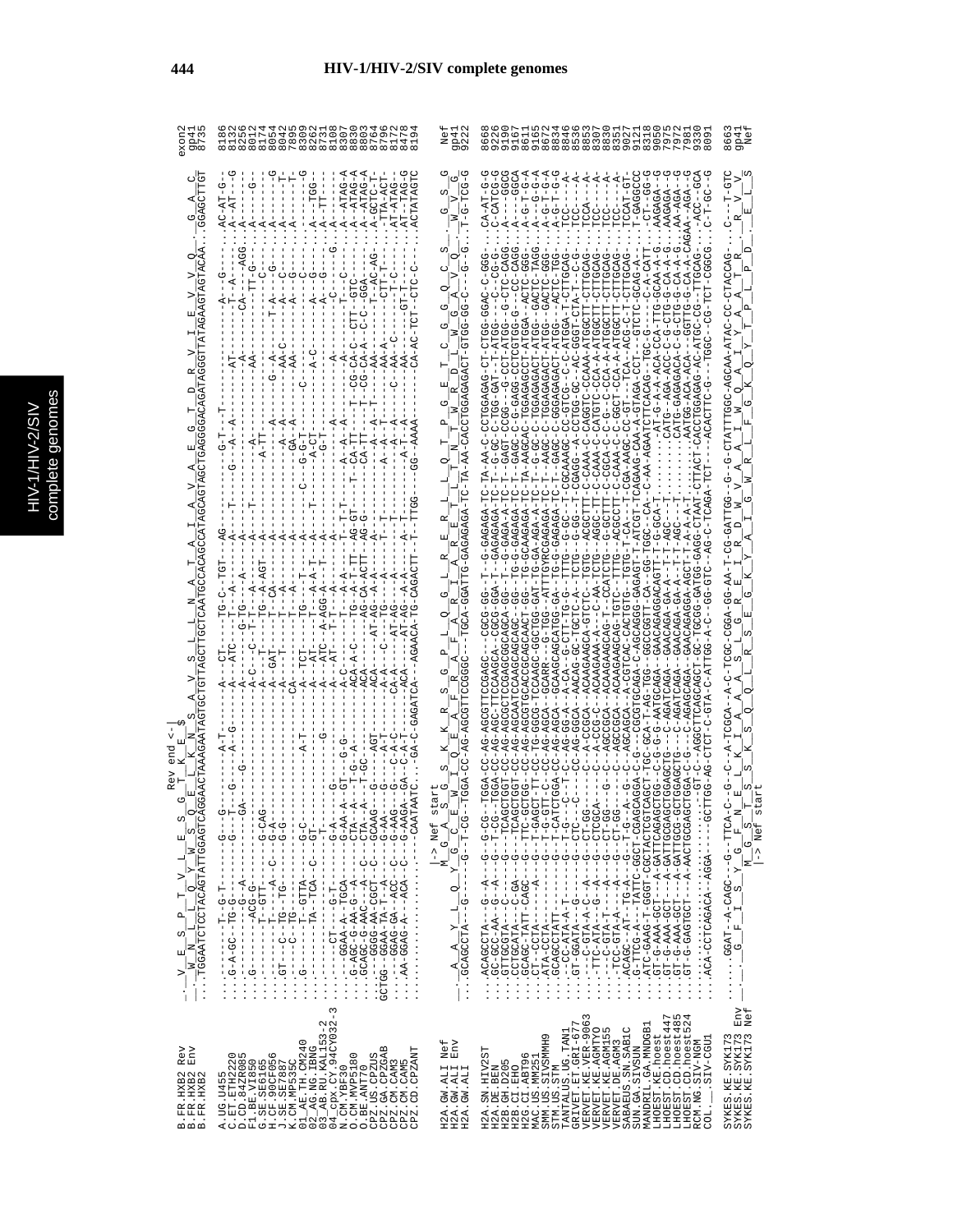|                                                  | 211043244<br>္က<br>$\sigma$<br>G<br>${}^{\circ}$                                                                                                                                                                                                                                                                                                                                                                                                                                                                                             | Νe<br>qp4<br>928                                                                                                                                                                                                                                                                                                                                                                                                                                                                                                                                                                                                                            | 9<br>9<br>9<br>9<br>$\frac{1000}{400}$<br>5<br>2<br>$P$ $\infty$ $\infty$ m<br>თ. თ                                                                                                                                                                                                                                                                                                                                                                              | $\frac{4}{10}$<br>57<br>87                                                                                                                                                                                                                                                                                                                                                                                                                                                                                                                              |
|--------------------------------------------------|----------------------------------------------------------------------------------------------------------------------------------------------------------------------------------------------------------------------------------------------------------------------------------------------------------------------------------------------------------------------------------------------------------------------------------------------------------------------------------------------------------------------------------------------|---------------------------------------------------------------------------------------------------------------------------------------------------------------------------------------------------------------------------------------------------------------------------------------------------------------------------------------------------------------------------------------------------------------------------------------------------------------------------------------------------------------------------------------------------------------------------------------------------------------------------------------------|------------------------------------------------------------------------------------------------------------------------------------------------------------------------------------------------------------------------------------------------------------------------------------------------------------------------------------------------------------------------------------------------------------------------------------------------------------------|---------------------------------------------------------------------------------------------------------------------------------------------------------------------------------------------------------------------------------------------------------------------------------------------------------------------------------------------------------------------------------------------------------------------------------------------------------------------------------------------------------------------------------------------------------|
| CAACTCC                                          | ዳ<br>- - 5<br>AGAAA<br>CAG.<br>$-AGAA$<br>GAG<br><b>GAA</b><br>ΰ<br>$-CC-AG-AG$<br>$-AAT-TGCA$<br>$CA-AG$<br>CAGAG<br>$CA-AC$<br>$-4 - 5$<br>GAATGCA<br>AAAG-1                                                                                                                                                                                                                                                                                                                                                                               |                                                                                                                                                                                                                                                                                                                                                                                                                                                                                                                                                                                                                                             |                                                                                                                                                                                                                                                                                                                                                                                                                                                                  |                                                                                                                                                                                                                                                                                                                                                                                                                                                                                                                                                         |
|                                                  |                                                                                                                                                                                                                                                                                                                                                                                                                                                                                                                                              | 凹<br>С<br>ζŋ<br>ひ                                                                                                                                                                                                                                                                                                                                                                                                                                                                                                                                                                                                                           | ひむむリー ひひピーーひ<br>GGAA--CC-FAAT<br>G-A--CC-TAAT<br>GGAAG-CC-TAAT<br>$TAAT-CC-TAA$<br>$C - T A$<br>G--ATG<br>GGAA<br>م<br>ت<br>۳<br>ن                                                                                                                                                                                                                                                                                                                               | -TAAC<br>CTACC                                                                                                                                                                                                                                                                                                                                                                                                                                                                                                                                          |
| 3126<br>$\frac{R}{AGAGCTATTCGCACATACCTAGAAGAAT}$ | Ħ<br>$-1$ $-1$ $-1$ $-1$ $-1$ $-1$<br>--ATC--AA-GG-AG------GC-C<br>エーエーエーエーエーエーエー ポートピーエーエー<br>$\begin{array}{c} 1 \\ 1 \\ 1 \\ 1 \end{array}$<br>$-1$ - $-1$ - $-1$ - $-1$ - $-1$<br>$- -P - P - P - - - -$<br>$\frac{1}{1}$<br>$\overline{\phantom{a}}$<br>$\overline{1}$<br>$\sim$                                                                                                                                                                                                                                                        | O<br>$\begin{array}{r} \text{R} \begin{array}{r} \text{R} \end{array} \\ \begin{array}{r} \begin{array}{r} \text{R} \end{array} \\ \hline \begin{array}{r} \text{C} \end{array} \\ \begin{array}{r} \text{C} \end{array} \\ \begin{array}{r} \text{C} \end{array} \\ \begin{array}{r} \text{C} \end{array} \\ \begin{array}{r} \text{C} \end{array} \\ \begin{array}{r} \text{C} \end{array} \\ \begin{array}{r} \text{C} \end{array} \\ \begin{array}{r} \text{C} \end{array} \\ \begin{array}{r} \text{C} \end{array} \\$<br>$\begin{bmatrix} \mathbf{r}^{\mathrm{c}}_{\mathrm{c}} \\ \mathbf{r}^{\mathrm{c}}_{\mathrm{c}} \end{bmatrix}$ | -- HD-0H--- AGA-DOROK-LHEND---<br>- HU-UH--KUKUUUKUK-HIKU-UHH---<br>-0H--0--0DH-HAHA-0H0-000000H-0<br>- ツーーーーーダー - リーツベリツロローダーーベリーツーー                                                                                                                                                                                                                                                                                                                            | - 25- - 5- 25- - 5- 1- 25425- - 20- - 272<br>$\begin{array}{r} -\mathbb{E}\begin{array}{r} \mathbb{A}\begin{array}{r} \mathbb{V}\end{array} & \mathbb{A}\begin{array}{r} \mathbb{A}\begin{array}{r} \mathbb{V}\end{array} & \mathbb{E}\begin{array}{r} \mathbb{V}\end{array} & \mathbb{R}\begin{array}{r} \mathbb{E}\end{array} & \mathbb{E}\begin{array}{r} \mathbb{E}\end{array} & \mathbb{E}\begin{array}{r} \mathbb{E}\end{array} & \mathbb{E}\begin{array}{r} \mathbb{E}\end{array} & \mathbb{E}\begin{array}{r} \mathbb{E}\end{array} & \mathbb{$ |
| Env<br>B.FR.HXB2<br>B.FR.HXB2                    | $03$ AB.RU.KAL153-2<br>04 cpx.CY.94CY032-<br>N.CM.YBF30<br>K.CM.MP535C<br>01_AE.TH.CM240<br>02_AG.NG.IBNG<br>CPZ.GA.CPZGAB<br>CPZ.CD.CPZANT<br>CPZ.US.CPZUS<br>$\begin{array}{ll} \texttt{C. ET.} & \texttt{ETH2220} \\ \texttt{D. CD.} & \texttt{842R085} \\ \texttt{F1. BE.} & \texttt{V1850} \\ \texttt{G. SE.} & \texttt{SE0165} \\ \texttt{H. CF.} & \texttt{90CF056} \\ \texttt{H.} & \texttt{CE.} \\ \texttt{J. SE.} & \texttt{SE287887} \\ \end{array}$<br>O. CM. MVP5180<br>CPZ.CM.CAM3<br>CPZ.CM.CAM5<br>O.BE.ANT70<br>A. UG. U455 | $\rm Env$<br>Nef<br>H2A.GW.ALI<br>H2A.GW.ALI<br>H2A.GW.ALI                                                                                                                                                                                                                                                                                                                                                                                                                                                                                                                                                                                  | LHOEST.CD.hoest485<br>LHOEST.CD.hoest524<br>VERVET.KE.VER-9063<br>LHOEST.CD.hoest447<br>GRIVET.ET.GRI-677<br>MANDRIL.GA.MNDGB1<br>VERVET.KE.AGMTYO<br>VERVET.KE.AGMI55<br>SABAEUS. SN. SAB1C<br>LHOEST.CD.hoest5<br>TANTALUS.UG.TAN1<br>LHOEST.KE.hoest<br>SMM.US.SIVSMMH9<br>STM.US.STM<br>.SIV-CGU1<br>VERVET.DE.AGM3<br>RCM.NG.SIV-NGM<br>SUN.GA.SIVSUN<br>H2A.SN.HIV2ST<br>H2G.CI.ABT96<br>MAC.US.MM251<br>H2B. GH. D205<br>H2B.CI.EHO<br>H2A.DE.BEN<br>COL. | SYKES.KE.SYK173<br>SYKES.KE.SYK173 Env<br>SYKES.KE.SYK173 Env                                                                                                                                                                                                                                                                                                                                                                                                                                                                                           |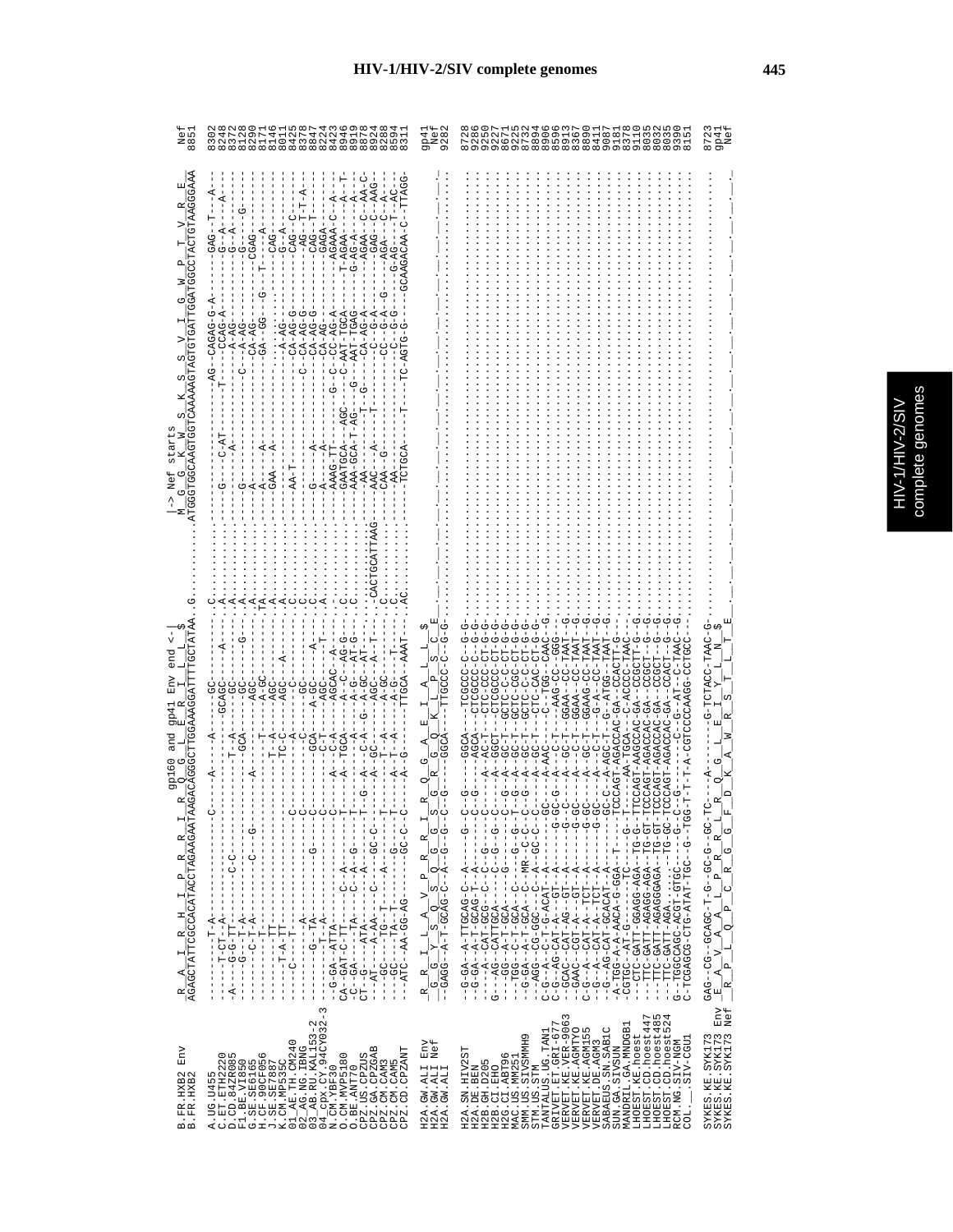| <b>NID/C /NH/L</b> | nenom  |
|--------------------|--------|
|                    |        |
|                    |        |
|                    |        |
|                    | ete    |
| ֠                  |        |
|                    |        |
| $\frac{1}{2}$      |        |
|                    |        |
|                    | cludo: |
|                    |        |

Sć

| Nei<br>893                      | O<br>co co co co co co co co co co co<br>co co co co co co co co co co co                                                                                                                                                                                                                                                                                                                                                                                                                                                                                                                                                                                                                                                                                                                                                                                                                                                                                                                                                                                                                                                                                                                                                                                 | Ne<br>934                                                                                                                                                                                                                                   | G                                                                                                                                                                                                                                                                                                                                                                                                                                                                                                                                                                                                                                                                                                                                       | 873                                    |
|---------------------------------|-----------------------------------------------------------------------------------------------------------------------------------------------------------------------------------------------------------------------------------------------------------------------------------------------------------------------------------------------------------------------------------------------------------------------------------------------------------------------------------------------------------------------------------------------------------------------------------------------------------------------------------------------------------------------------------------------------------------------------------------------------------------------------------------------------------------------------------------------------------------------------------------------------------------------------------------------------------------------------------------------------------------------------------------------------------------------------------------------------------------------------------------------------------------------------------------------------------------------------------------------------------|---------------------------------------------------------------------------------------------------------------------------------------------------------------------------------------------------------------------------------------------|-----------------------------------------------------------------------------------------------------------------------------------------------------------------------------------------------------------------------------------------------------------------------------------------------------------------------------------------------------------------------------------------------------------------------------------------------------------------------------------------------------------------------------------------------------------------------------------------------------------------------------------------------------------------------------------------------------------------------------------------|----------------------------------------|
| GTA<br>GAATGAGACGA<br>$\approx$ | F<br>T<br>I<br><b>PCCTC</b><br>$\mathcal{J} = -L$<br>$-1$ - $-1$<br>$\bigcup_{i=1}^{n}$<br>$\frac{1}{2}$<br>$\frac{1}{2}$<br>$-TA-$<br>۲<br>ا<br>J<br>i<br>$\frac{1}{\sqrt{2}}$<br>$\frac{1}{\mathcal{O}}$<br>-G---AT<br>$-1$ -D $-1$<br>ひ‐‐≮ひ∀エい‐ひし‐‐‐‐エ∀‐‐ひ∀マヒびひいひ⊥ひ‐ひひ‐<br>UU--U-U--ヸーH-<br>$-T$ - $R$ - $-T$ - $T$ - $-T$<br>-GT-A-C--CTAGA<br>99-1-9-1-1<br>ひーーひひひーーダーートー<br>ローーーローー ダーロー<br>$-10 - 7 - 1$<br>ウーーロワーー ロロ<br>$TT - A - T - GG$<br>$-T-PP$ ––GGC–<br>-<br>-<br>-<br>-<br>-<br>$TT - A - T - G -$<br>$T--A--T----$<br>$-TTT - A$<br>$-9 - C$ A $-6$<br>- - A - -<br>$-4-$<br>ローエーコ<br>$A - AC - A - - A$<br>$-CA-G-AA-BA$<br>$-TAG - A - CA$<br>$-4 - 24 - 4 -$<br>$-4 - 5 - 4$<br>$G-G-A$<br>$-$ -AGAG-A<br>$AG - A$<br>$-CC-9-7$<br>$-9G - A$<br>$-$ ACAG-A<br>$C-G-A$<br>CCAG-A<br>$C - A - -TGT -$<br>-TAGAGC-<br>$A-C-TGCT$<br>CCTA-<br>ACAG-<br>じけひひ<br>-<br>UUC<br>$- - A -$<br>CCTA<br>CCTA-<br>$- A -$<br>님<br>다<br>CCAA.<br>$C - A$<br>AGACAN<br><b>A-AADDDTDE</b><br>C-DLDD.<br>CAAA-C<br>TGATCCTCAA<br>CAAA--<br>CAAGAACCA--A<br>CATGAAA-P<br>AGCGAACT<br>-- AAOTOAA<br>CHOO.<br>AGACAAA<br>COCLORATI<br>AGGGAA<br>$A$ <sup>-</sup> $A$ - $A$ - $A$ - $\cdots$ $\cdots$ $\cdots$<br>$-1$ $-1$ $-1$ $-1$ $-1$ $-1$ $-1$ $-1$ | GAA<br>$\begin{array}{c} \square \end{array}$<br>ರೆ<br>$\begin{array}{c}\n M & N_T P & N_T \\ \hline\n-MGA-TACCCC-TGGAGAACCC\n\end{array}$<br>叫<br>--AT-T<br>A,<br>ゼ<br>-OAGCGGTATCA-CAG-G<br>oį<br>oį<br>œ<br>oį<br>じ<br>・リ・リ・リ・リ・リ・リ・リ・リ・ | G-00-D<br>GAA-A<br>$CC - GA$<br>CCAGA<br>GAAGA<br>CCAGA<br>CCAGA<br>ドリー<br>GAAG-<br>CCAGI<br>GCCC.<br>$GAA-$<br>GAA-<br>GAA-<br>$\therefore T - G - C A A - A G$<br>$-14-04-0-0$<br>ပု<br>H<br>APAD - - 2001 - APAP APA - 2002 AH - APA - H - HA - -<br>A-A-ATGAACAGAGAGH-UULLA-A-A-A-A<br>-TOO--OUAAAOAOA-<br>UACUP-NORA-ASCHIODOUN-AARA--T-<br>ACCCCTTGGAGGAACC--GCA-<br>C-TGGAGAAACC--GCA<br><b>0-044--0040</b><br>$TAA--$<br>$CAAC--$<br>CAAC-<br>CAAC<br>$-A$ --C--A<br>$ -A -C - GGA$<br>$A - B - C - C - A$<br>$A - B - G - G - A$<br>UUUA--AUHAUA-U-<br>T-ATGA-TACC<br>AULU-UAU-UAUALA-U-AUUU--<br>AUHU-UA-HUHHAHA-KUKUH-UU<br>GC-TCAGATATAT-A--GTCA<br>ひーひざりからしけなけのひりのひしーひーひ<br>UAU-AUHAHU-UUAU-U-U<br>G-G-CAGA-ATACAATCAG<br> | <b>GACCACA</b>                         |
| Σ                               | $\frac{1}{1}$<br>$\begin{array}{c} 1 \\ 1 \\ 1 \end{array}$<br>۲<br>ا<br>I<br>$\infty$                                                                                                                                                                                                                                                                                                                                                                                                                                                                                                                                                                                                                                                                                                                                                                                                                                                                                                                                                                                                                                                                                                                                                                    |                                                                                                                                                                                                                                             | $\vdots$                                                                                                                                                                                                                                                                                                                                                                                                                                                                                                                                                                                                                                                                                                                                |                                        |
| Nef<br>B.FR.HXB2<br>B.FR.HXB2   | CPZ.US.CPZUS<br>CPZ.GA.CPZGAB<br>CPZ.CD.CPZANT<br>A.UG.U455<br>C.ET.ETH2220<br>D.CD.84ZR085<br>CPZ.CM.CAM3<br>CPZ.CM.CAM5<br>O.BE.ANT70                                                                                                                                                                                                                                                                                                                                                                                                                                                                                                                                                                                                                                                                                                                                                                                                                                                                                                                                                                                                                                                                                                                   | Nef<br>H2A.GW.ALI<br>H2A.GW.ALI                                                                                                                                                                                                             | TANTALUS.UG.TAN1<br>GRIVET.ET.GRI-677<br>VERVET.KE.VER-9063<br>LHOEST.CD.hoest447<br>LHOEST.CD.hoest485<br>LHOEST.CD.hoest524<br>MANDRIL.GA.MNDGB1<br>SABAEUS.SN.SAB1C<br>VERVET.KE.AGMTYO<br>VERVET.KE.AGM155<br>LHOEST.KE.hoest<br>SMM. US. SIVSMMH9<br>RCM.NG.SIV-NGM<br>COL.___.SIV-CGU1<br>VERVET.DE.AGM3<br>SUN.GA.SIVSUN<br>H2A.SN.HIV2ST<br>H2G.CI.ABT96<br>MAC.US.MM25<br>H2B.GH.D205<br>STM.US.STM<br>H2A.DE.BEN<br>H2B.CI.EHO                                                                                                                                                                                                                                                                                                | SYKES.KE.SYK173<br>SYKES.KE.SYK173 Nef |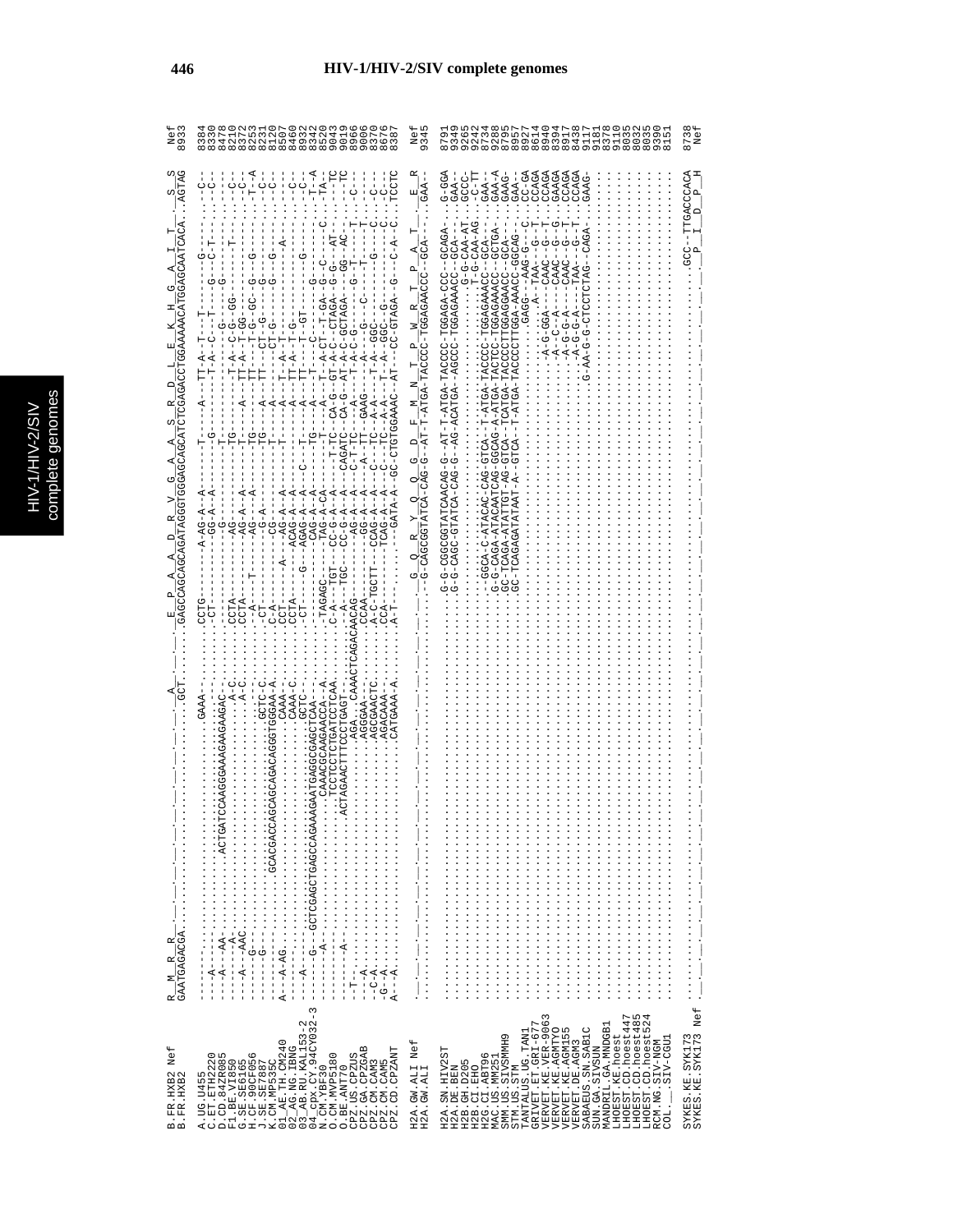|                                                                                          | 2195242416<br>                                                                                                                                                                                                                                                                                                                                                                                                    |                                                                                                                                                                                                                                                                                              | 8850HM9HW88<br>$\sigma$<br>$\infty$ on $\infty$ on $\infty$                                                                                                                                                                                                                                                                                                                                                                                                                                         | 886                                                                                           |
|------------------------------------------------------------------------------------------|-------------------------------------------------------------------------------------------------------------------------------------------------------------------------------------------------------------------------------------------------------------------------------------------------------------------------------------------------------------------------------------------------------------------|----------------------------------------------------------------------------------------------------------------------------------------------------------------------------------------------------------------------------------------------------------------------------------------------|-----------------------------------------------------------------------------------------------------------------------------------------------------------------------------------------------------------------------------------------------------------------------------------------------------------------------------------------------------------------------------------------------------------------------------------------------------------------------------------------------------|-----------------------------------------------------------------------------------------------|
|                                                                                          | Ů<br>Ġ<br>$-9 - 4 - 6 -$                                                                                                                                                                                                                                                                                                                                                                                          |                                                                                                                                                                                                                                                                                              | GGA<br>$AC-G-$<br>$\frac{1}{2}$ $\frac{1}{2}$<br>έ<br>$-$ -ACAT $-$ -AAGA $-$<br>$-55 - 5 - 5$<br>$G-GC --$<br>$-T$ -GCA-<br>$-5 - A - C -$<br>$-4 - A - A - - -$<br>$-5 - 5 - 7$                                                                                                                                                                                                                                                                                                                   |                                                                                               |
|                                                                                          | $B - A - 2I$                                                                                                                                                                                                                                                                                                                                                                                                      |                                                                                                                                                                                                                                                                                              | $AC - A$ .<br>$GG - A$ .<br><b>GG-C</b><br>$-AG - A$<br>U                                                                                                                                                                                                                                                                                                                                                                                                                                           |                                                                                               |
| CAATACAGCAGCTACCAATGCTGCT<br>4<br>К,<br>$\square$<br>$\vdash$<br>4<br>4<br>$\vdash$<br>z | $T-- ATAGAT---$ ------------<br>A------AG--AC-AT------------<br>$A---CAC$ $A-A-AAT---CAGA-C$ .<br>-- KUKU----- HK-UKU--U---U-UU                                                                                                                                                                                                                                                                                   | $\frac{\mathbf{E}-\mathbf{K}-\mathbf{E}-\mathbf{L}-\mathbf{Y}-\mathbf{K}-\mathbf{Q}}{\mathbf{A}\mathbf{G}-\mathbf{G}-\mathbf{A}-\mathbf{A}-\mathbf{T}\mathbf{T}\mathbf{G}\mathbf{T}\mathbf{A}-\mathbf{I}-\mathbf{G}\mathbf{C}\mathbf{A}\mathbf{A}\mathbf{C}\mathbf{A}\mathbf{G}-\mathbf{I}}$ | ATAL-A-TTEERCAGETT-A-AATAL<br>) KUK-KHUUH-HUU-UUUHH-UUUH--<br>AC-G-A--ATTGTAT-GGCAGCAA.<br>-CA-40-4-04400HOODDDDDDD-<br>GG-A-GGAGCT-CAAG-A-GA-AC.<br>AGGA-G-C-CACACACHO-D-AC-C-<br>AGGA-G-AA-TTACAAG-A-GA-A-.<br>TGTA-A-ATGAAACATC-A-GAAGA.<br>AGCA-AGTT---ATA--GGYAGCAA.<br>- 104--4--004-0011-44-0-4004<br>TGGA-G-CCCCAAG-A-GA-AC.<br>GGGCACCGGGGCGC-----<br>GGGAG---A--GGGAGGAAAACAA<br>AG-A-A-TT---ATA-CAAAACAA<br>AGCA-A-TT-G-TAT-GACAACAA<br>-GC--AGCT--AATAT-GACAGCAA<br>G-A---GUP-LOO------ | $-$ GGCC-G-ACAGAGA-TGG-GACA-TCGC<br>$-$ G $-$ P $-$ D $-$ R $-$ D $-$ M $-$ G $-$ H $-$ S $-$ |
| Nef<br>B.FR.HXB2<br>B.FR.HXB2                                                            | 3<br>$04$ <sup>-Cpx.CY.94CY032-</sup><br>$-B$ . RU. KAL153-2<br>$AR$ . TH. CM240<br>$02$ $R$ G. NG. IBNG<br>$\mathbf{m}$<br>CPZ.CD.CPZANT<br>A.UG.U455<br>C.ET.ETH2220<br>D.CD.84ZR085<br>F1.BE.VI850<br>G.SE.SE6165<br>G.SE.SE6165<br>CPZ.US.CPZUS<br>CPZ.GA.CPZGA<br>O. CM. MVP5180<br>J.SE.SE7887<br>K.CM.MP535C<br>CPZ.CM.CAM3<br>CPZ.CM.CAM5<br>N.CM.YBF30<br>O.BE.ANT70<br>$\overline{3}$<br>$\overline{c}$ | H2A.GW.ALI Nef<br>H2A.GW.ALI                                                                                                                                                                                                                                                                 | LHOEST.CD.hoest447<br>LHOEST.CD.hoest485<br>LHOEST.CD.hoest524<br>VERVET.KE.VER-9063<br>GRIVET.ET.GRI-677<br>MANDRIL.GA.MNDGB1<br>SABAEUS.SN.SABIC<br>VERVET.KE.AGMTYO<br>VERVET.KE.AGM155<br>TANTALUS.UG.TAN1<br>LHOEST.KE.hoest<br>SMM.US.SIVSMMH9<br>LUDD-VIS.<br>RCM.NG.SIV-NGM<br>VERVET.DE.AGM3<br>SUN.GA.SIVSUN<br>H2A.SN.HIV2ST<br>H2G.CI.ABT96<br>MAC.US.MM251<br>H2B. GH. D205<br>STM.US.STM<br>H2A.DE.BEN<br>H2B.CI.EHO<br>COL.                                                          | SYKES.KE.SYK173<br>SYKES.KE.SYK173<br>                                                        |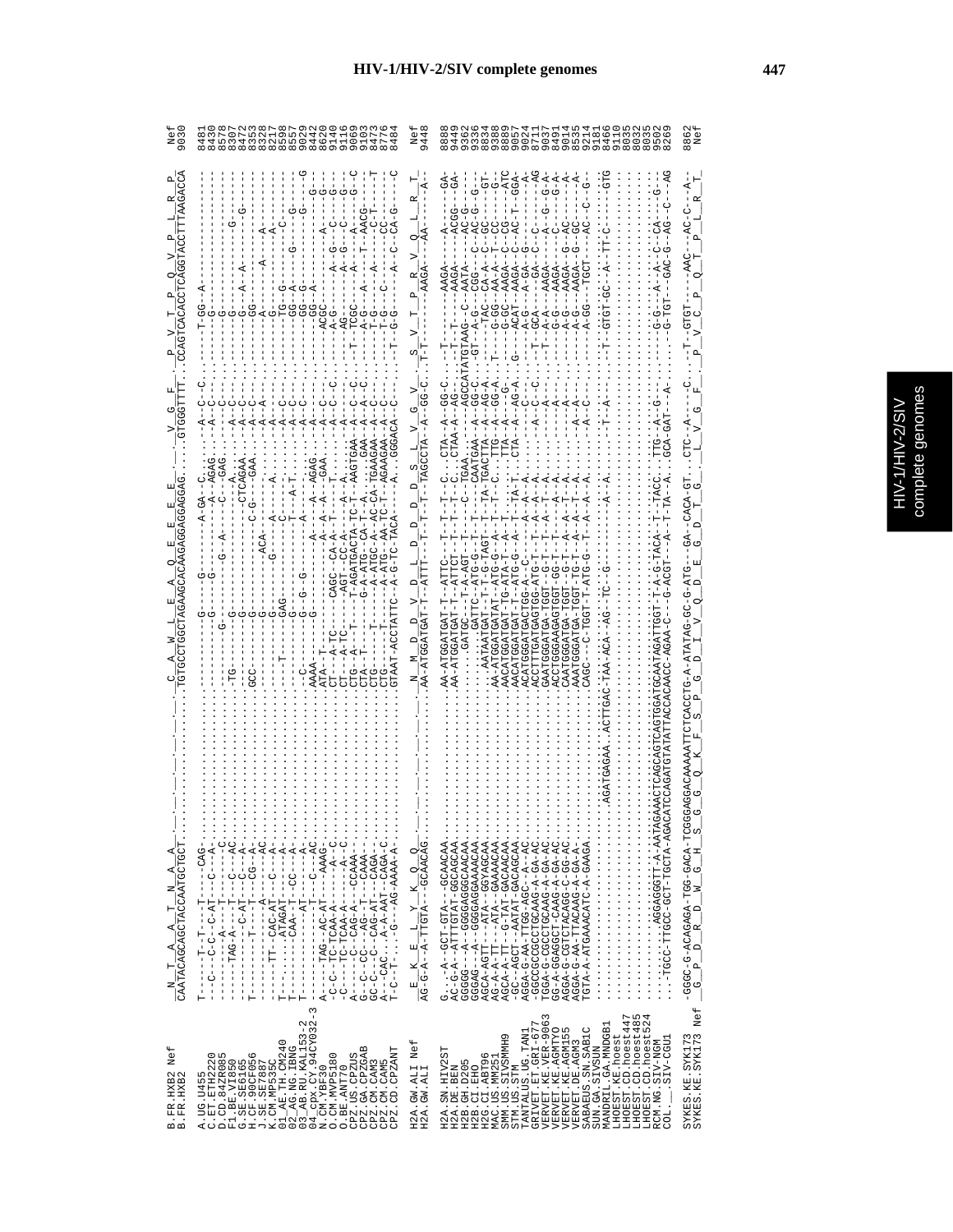| C<br>s |
|--------|
| Б      |
|        |
|        |
|        |
|        |
|        |
| ŋ<br>¢ |
| ١      |
|        |
|        |
|        |
|        |
| i      |
|        |

| ن<br>ا<br>915<br>O                                                                                                                                                               | ちょう8564645130151515<br>$\circ$<br>19<br>4<br>S<br>4<br>$\infty$ $\infty$ $\infty$ $\infty$ $\infty$ $\infty$ $\infty$ $\infty$ $\infty$ $\infty$ $\infty$<br>$\sigma$                                                                                                                                                                                                                                                                                                                                                                                                                     | 87<br>$\sigma$                                                                                                             | Ne:<br>46<br>ഗ<br>011816161625<br>1116<br>111<br>898<br>Ō<br>$\mathbf{\Omega}$<br>0.0.0.00.000.000<br>$\sigma$<br>Ō<br>$\infty$                                                                                                                                                                                                                                                                                                                                                                                                                                                                                                                                                                                                                                                                                                                                                                                                                                                                                                                                                                                                                                                                                                                                                                                                                                                                                                                                                                                                                                                                                                               |
|----------------------------------------------------------------------------------------------------------------------------------------------------------------------------------|-------------------------------------------------------------------------------------------------------------------------------------------------------------------------------------------------------------------------------------------------------------------------------------------------------------------------------------------------------------------------------------------------------------------------------------------------------------------------------------------------------------------------------------------------------------------------------------------|----------------------------------------------------------------------------------------------------------------------------|-----------------------------------------------------------------------------------------------------------------------------------------------------------------------------------------------------------------------------------------------------------------------------------------------------------------------------------------------------------------------------------------------------------------------------------------------------------------------------------------------------------------------------------------------------------------------------------------------------------------------------------------------------------------------------------------------------------------------------------------------------------------------------------------------------------------------------------------------------------------------------------------------------------------------------------------------------------------------------------------------------------------------------------------------------------------------------------------------------------------------------------------------------------------------------------------------------------------------------------------------------------------------------------------------------------------------------------------------------------------------------------------------------------------------------------------------------------------------------------------------------------------------------------------------------------------------------------------------------------------------------------------------|
| CJOOKKOKOKOUKHOHKODHOHDHDDHKDKHKOKOKOKYKKOKKOK<br>也<br>$-5 - 5$<br>ωj<br>O<br>:COOOKKOOLOKOOOOOOKKKKOKKKKHLLLLLUKOOOKHLO<br>⊢                                                    | $-4$<br>Ŕ<br>К<br>$-TC$<br>؋<br>т<br>텃<br>부<br>ひ<br>ひ<br>$\triangle$ $\triangle$<br>99 -<br><b>95-1</b><br><b>99-</b><br>$-A-G-A$<br>$G - A$<br>$G - A$<br>$- A - GCA$<br>$G - A$<br>$-A-G-A$<br>$-A-G-A$<br>$-AG$ --A<br>$-4$<br>H<br>부<br>부<br>⊢                                                                                                                                                                                                                                                                                                                                        | $-AA$<br>EÃ<br>Ŗ<br>ひ<br>ひ<br>囯<br>S<br>$-2T - NNNNNNNNNNNNNNNN$<br>ن<br>م<br>$-4-$<br>てり<br>てり                            | AA<br>$\mathfrak{F}$<br>AA<br>AA<br>ĜÃ<br>Ą<br>AA<br>Ą<br>$-44$<br>C<br>U-ATGU-AAHU-UDHA-U<br>ひひけひょり - -より - - - - - - - - - - -<br>UUL-ATHA-TAHTUHUU-<br>--ATGC-CT-A-TGA-TGG<br>H--DADH-AD-DA-UUA-U<br>C-ATGCTCTTA-TGAGTG<br>UHURUH-RU-UHUHUR-U<br>--R-ACT-AG-AA-RGA-G<br>U-ACT-AA-AA-AGA-U<br>TGA-T<br>URUH-AA-DAUUH-<br>$- -CA - - - ACT - AG - AA - GGA$<br>$- A - 1$<br>TA-<br>$-54$<br>$-44-55--$<br>CACA-ACT-AG-AA-<br>$-$ -ATGCTC<br>CACA-ATT-TG<br>$-100C$<br>C-ATGCAG<br>$CA - A - AC$<br>$\Gamma$ – $\Delta$<br>Ţ<br>$CA-C--$<br>ţ<br>$GA - T$<br>$-6A -$<br>$-AA-C$<br>$TA-TT$<br>$T - A T C$<br>$-5 - T$<br>$AT-G$<br>τ-G<br>$AT - A$<br>$-4$<br>$-1$<br>$- -AT - A$<br>$- - A$<br>$-1 - T - A$<br>л.<br>GTAGAG<br>$-TTA - A$<br>$- = -\text{TRA} -$<br>$-9 - -9 - -1$<br>$G - A - G$<br>$- A - T A - G$<br>$-3A-TC-G--A-GA-G--G-G--G-G--G-G--G-G--G-G--G-G--G-G--G-G--G-G--G-G--G-G--G-G--G-G--G-G--G-G--G-G--G-G--G-G--G-G--G-G--G-G--G-G--G-G--G-G--G-G--G-G--G-G--G-G--G-G--G-G--G-G--G-G--G-G--G-G-<$<br>$-A-TA-G$<br>GA-TAGA<br>۲<br>ب<br>ľ<br>$\stackrel{1}{\circ}$<br>්<br>Ġ٢<br>$-4G$<br>$-4G$<br>ひ<br>ပု<br>--AGTATT<br>$-6-5$<br>A--TA-T-AG-AGG<br>$-9 - -$<br>$-5 - 7$<br>CA--TA-TG--A-C<br>$- - A G T G C$<br>$-$ -AGTG<br>$-4GTC$<br>A-TT-CT-TAGTG<br>ロロワー<br>A-GTA-T-TAGTG<br>$-4GTC$<br>$A - T A - T - -$<br>$T-T-T-S$<br>$-TA-TGE$<br>$-TA-TG$<br>$\begin{array}{c} \texttt{A}-\texttt{TTA}-\texttt{T} \\ \texttt{G}-\texttt{TTA}-\texttt{T} \end{array}$<br>A-TTA-T<br>$A-TTA-T$<br>$A-TTA-T$<br>-CLOSE-<br>$A-TTA-T$<br>$A-TT A-T$<br>$A-TTTA-T$<br>$\overline{A}$<br>탁<br>탁<br>부<br>부<br>k,<br>È<br>Ā,<br>Ŕ, |
| . ATGACTRACAAGCAGCTGTAGA<br>$-1$<br>$-1$<br>$-1$<br>$-1$<br>$-1 - 1 - 1 -$<br>$\geq$<br>$\cdots$ M $T$ $\cdots$ K $A$ $A$<br>$\frac{1}{1}$<br>J<br>$-1 - T - -$<br>$\frac{1}{1}$ | j<br>- - ローローーーーートペーーローーー<br>$-1 - 1 - 1 - 1 - 1 -$<br>п<br>$-1 - 1 - 1 -$<br>$-1 - 1 - 1 - 1$<br>- ローロワー – – – – – ベー – ロロー ワー – – – – – ・・・・・・・<br>ن<br>ا<br>יך<br>י<br>$\frac{1}{1}$<br>Ť<br>$-1 - - - - - - - -$<br>$\frac{1}{1}$<br>I<br>$-1 - 6$<br>$- - - -$<br>$-1 - 0$<br>$-1 - 1$<br>$\frac{1}{1}$<br>$\frac{1}{1}$<br>$\frac{1}{1}$<br>$\frac{1}{1}$<br>$\ddot{r}$<br>サート<br>$-1 - 1 - 1 - 1 - 1 - 1 - 1$<br>$-1$<br>ロー・ロー ーーーー・・・・・・・・・<br>E<br>F<br>I<br>$\begin{array}{c} 1 \\ 1 \\ 1 \end{array}$<br>$\frac{1}{2}$<br>$\frac{1}{2}$<br>$\frac{1}{2}$<br>$\frac{1}{2}$<br>3 | w<br>$\cup$<br>К<br>- - KU- - - - - - - - - -<br>- - 1.1.4 - - 4 - 54 - - - - - - -<br>×<br>بر<br>ا<br>Σ,<br>$\frac{1}{2}$ | CA-GTCT<br>5<br>$T - CT$<br>$\bigcap$<br>- - - セマモ - - モンエニュモ - - ニュ - ー い - - - - - -<br>- - - KR - - ひ LLK - - - - - - - - - - -<br>--- 45HHU-44-- H-- U-- HUHU<br>- ウー- ウロワーロワー - - Turgワー - - ソワ・・・・・・<br>$---A - -1TT - -A - -$<br>- - - ベー- ひ ロ ロ - - - ロ - - ベー - - - - - - - - - - -<br>$A \_I$<br>넥<br>$\mathbf{k}$<br>$-1$ $-1$ $-1$ $-1$<br>$\frac{1}{1}$<br>$\frac{1}{1}$<br>$\frac{1}{2}$<br>$\frac{1}{2}$<br>$\frac{1}{2}$<br>$\frac{1}{2}$<br>$\frac{1}{2}$                                                                                                                                                                                                                                                                                                                                                                                                                                                                                                                                                                                                                                                                                                                                                                                                                                                                                                                                                                                                                                                                                                                                                                    |
| B.FR.HXB2 Nef<br>A.UG.U455<br>C.ET.ETH2220<br>D.CD.84ZR085<br>B.FR.HXB2                                                                                                          | $04$ cpx. $CY.94$ $CY032$ -<br>N. CM. YBF30<br>$02$ AG. NG. IBNG<br>$03$ AB. RU. KAL153-2<br>F1.BE.VI850<br>G.SE.SE6165<br>H.SE.SE6165<br>H.SE.SE8856<br>K.CM.NE535C<br>O.CAE.TAE.TH.CM240<br>0. CM. MVP5180<br>CPZ.US.CPZUS<br>O.BE.ANT70                                                                                                                                                                                                                                                                                                                                                | H2A.GW.ALI Nef<br>H2A.GW.ALI<br>CPZ.GA.CPZGAB<br>CPZ.CM.CAM3<br>CPZ.CM.CAM5<br>CPZ.CD.CPZANT                               | SYKES.KE.SYK173<br>SYKES.KE.SYK173 Nef<br>VERVET.KE.VER-9063<br>VERVET.KE.AGMTYO<br>LHOEST.CD.hoest447<br>LHOEST.CD.hoest485<br>LHOEST.CD.hoest524<br>GRIVET.ET.GRI-677<br>MANDRIL.GA.MNDGB1<br>VERVET.KE.AGM155<br>SABAEUS.SN.SABIC<br>TANTALUS.UG.TAN1<br>LHOEST.KE.hoest<br>SMM. US. SIVSMMH9<br>.SIV-CGU1<br>RCM.NG.SIV-NGM<br>VERVET.DE.AGM3<br>SUN.GA.SIVSUN<br>H2A.SN.HIV2ST<br>H2G.CI.ABT96<br>MAC.US.MM251<br>H2B. GH. D205<br>H2A.DE.BEN<br>H2B.CI.EHO<br>STM.US.STM<br>$COL$ .                                                                                                                                                                                                                                                                                                                                                                                                                                                                                                                                                                                                                                                                                                                                                                                                                                                                                                                                                                                                                                                                                                                                                     |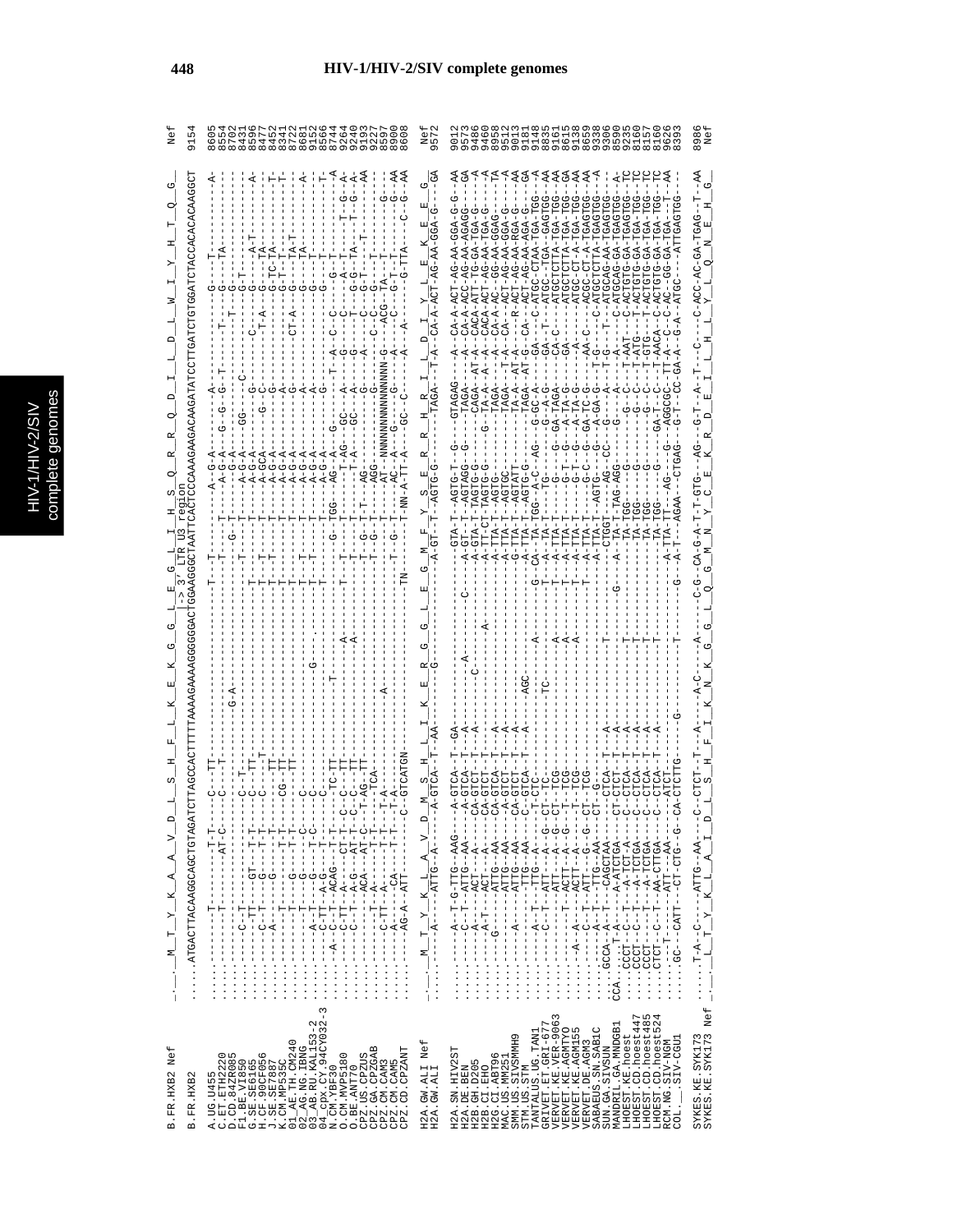| 92                                                                                                                                                                                 | 8888888888888888888888888888888<br>ON<br>৩                                                                                                                                                                                                                                                                                                                                                                                                                                                          | Νe:<br>68                                                                                                                                                                                                                                                  |                                                                                                                                                                                                                                                                                                                                                                                                                                                                                                         | 909                                                                                                                                                    |
|------------------------------------------------------------------------------------------------------------------------------------------------------------------------------------|-----------------------------------------------------------------------------------------------------------------------------------------------------------------------------------------------------------------------------------------------------------------------------------------------------------------------------------------------------------------------------------------------------------------------------------------------------------------------------------------------------|------------------------------------------------------------------------------------------------------------------------------------------------------------------------------------------------------------------------------------------------------------|---------------------------------------------------------------------------------------------------------------------------------------------------------------------------------------------------------------------------------------------------------------------------------------------------------------------------------------------------------------------------------------------------------------------------------------------------------------------------------------------------------|--------------------------------------------------------------------------------------------------------------------------------------------------------|
|                                                                                                                                                                                    | $-4$<br>$- - A$<br>$C - \overline{A}$<br>$-56-20$<br>A-54-1-040H0-1-<br>$C - A - AGAG - A$<br>$A - DGG - - -$<br>ţ                                                                                                                                                                                                                                                                                                                                                                                  | <b>F</b><br>び<br>C<br>CAC-AGA<br>O<br>ρ.,<br>ğ<br>≏                                                                                                                                                                                                        | GAG-C-CGCAA<br>$B = -CT - CTA$<br>$CCGA - P$<br>$-AA$ -<br>$-1$ – $-1$<br>Ţ<br>$---AA$<br>$   \overline{A}$ .<br>ーーーロー<br>- 252 - - 455 - 5425 2525 - 45<br>G-AGACAGG<br>G-AGAG<br>$G - GA$<br>$\frac{1}{6}$<br>$A - TATGTCA$<br>$-1$<br>$-1$<br>$-1$<br>$-1$<br>$-1$<br>$-1$<br>$A - C - TGC - -$<br>$- A - - A T G C$<br>$- -$ CC-TGC<br>U-LUI-0<br>G-CTTGT<br>CACCATT<br>GAGCAG<br>Ŭ<br>じ<br>ひし<br>Ġ<br>ひ<br>CTA-GG--A<br>ひしつけい<br><b>UHA-G</b>                                                      | ひHHひひHむひひリー                                                                                                                                            |
|                                                                                                                                                                                    | $-AG$<br>$A - T$                                                                                                                                                                                                                                                                                                                                                                                                                                                                                    |                                                                                                                                                                                                                                                            | ł<br>$T - AG - P$<br>C-GATG<br>-TA--TT<br>GAGAGT<br>$-$ -AGATG<br>CAA-TI<br>$-AA-TC$<br><b>C-GCT</b><br>TAAAT<br>$-0A0-1$<br>$\ddot{A}$<br>$A - A - - G$<br>$A - A$<br>부                                                                                                                                                                                                                                                                                                                                |                                                                                                                                                        |
| $\begin{array}{l} \begin{array}{l} \mathbf{Y} \\ \mathbf{Y} \end{array} \\ \begin{array}{l} \mathbf{Y} \\ \mathbf{A} \text{CTTCCCTGATTACCAGAACTACCACACCA} \end{array} \end{array}$ | - - ペーーーーーーーーーーーーー<br>$-1$ $-1$ $-1$ $-1$ $-1$ $-1$ $-1$ $-1$<br>-450------<br>$\begin{array}{c} \begin{array}{c} \begin{array}{c} \begin{array}{c} \end{array} \\ \begin{array}{c} \end{array} \end{array} \end{array}$<br>$\frac{1}{1}$<br><b>ローーーーーー ひーーーーーーーーーーー</b><br>ŧ<br>$\frac{6}{1}$<br>りー<br>ပု<br>$-1$<br>$\frac{1}{1}$<br>$-1$ $-1$ $-1$ $-1$ $-1$ $-1$ $-1$<br>$-1 - 4 - 1 - 1 - 1 - 1$<br>$\frac{1}{1}$<br>$\begin{array}{c} 1 \\ 1 \\ 1 \end{array}$<br>ن<br>!<br>нн<br>н<br>J<br>⊢ | $\frac{1}{1} - \frac{1}{1} - \frac{1}{1} - \frac{1}{1} - \frac{1}{1} - \frac{1}{1}$<br>H,<br>$\vdash$<br>$\sum_{i=1}^{n}$<br>$\frac{1}{1}$<br>z<br>$-1$<br>$-1$<br>$-1$<br>$-1$<br>$\frac{1}{\sqrt{2}}$<br>Z,<br>$\frac{1}{\sqrt{2}}$<br>$TAA-T--A--$<br>H | $T - A - T G A - -I - G - A - CGCA - GGT - AA -$<br>-450-1000-1000-14-0-1-1400-1<br>TAG-1-H-1-1-1-1-0-AG-104H<br>$\begin{aligned} &\mathbb{T}-\mathbb{A}-\mathbb{A}\mathbb{A}--G\mathbb{C}-G--\mathbb{A}\mathbb{G}-\mathbb{T}---C\mathbb{A}\mathbb{A}-\\ &\mathbb{T}\mathbb{T}\mathbb{G}\mathbb{A}\mathbb{A}----C\mathbb{A}-G--\mathbb{A}\mathbb{C}-G--\mathbb{T}--G\mathbb{A}--\\ \end{aligned}$<br>$TAA - A - -A - - -G - - - -T - - - -T - -$<br>$G - - -AAAA - G - G - TT - G - G - TGA - GA - GAT$ | J<br>$\overline{F}$ $S$<br>$-1 - 1$<br>$N - Y$<br>$T - A - A$ -CAG-ATC--T--<br>$I = I - L - D - R - I - M - Y$<br>$\mathbf{H}$<br>$\frac{1}{\sqrt{2}}$ |
| Nef end premature in $HXB2$<br>FR.HXB2 Nef $Y_F F P I$<br>FR.HXB2<br>$m$ $m$                                                                                                       | $\begin{array}{ll} \text{A. \, 10G. \, 1455} \\ \text{C. \, 12T. \, 12T123232} \\ \text{F1. \, 12E. \, \text{V14550}} \\ \text{F1. \, 12E. \, \text{V14550}} \\ \text{G. \, 12E. \, 12E. \, 15E. \, 15E. \, 15E. \, 15E. \, 15E. \, 15E. \, 15E. \, 15E. \, 15E. \, 15E. \, 15E. \, 15E. \, 15E. \, 1$<br>CPZ.GA.CPZGAB<br>CPZ.CD.CPZANT<br>CPZ.US.CPZUS<br>O. CM. MVP5180<br>CPZ.CM.CAM3<br>CPZ.CM.CAM5<br>O.BE.ANT70                                                                              | H2A.GW.ALI Nef<br>H2A.GW.ALI                                                                                                                                                                                                                               | VERVET.KE.VER-9063<br>ru 4<br>LHOEST.CD.hoest447<br>TANTALUS.UG.TAN1<br>GRIVET.ET.GRI-677<br>LHOEST.CD.hoest48<br>LHOEST.CD.hoest52<br>MANDRIL.GA.MNDGB1<br>VERVET.KE.AGMTYO<br>VERVET.KE.AGMI55<br>SABAEUS.SN.SAB1C<br>LHOEST.KE.hoest<br>SMM.US.SIVSMMH9<br>SIV-CGU1<br>RCM.NG.SIV-NGM<br>VERVET.DE.AGM3<br>SUN.GA.SIVSUN<br>H2A.SN.HIV2S<br>O<br>H2B. GH. D205<br>H2G.CI.ABT9<br>MAC.US.MM25<br>H2B.CI.EHO<br>H2A.DE.BEN<br>STM.US.STM<br>COL.                                                       | Nef<br>SYKES.KE.SYK173<br>SYKES.KE.SYK173                                                                                                              |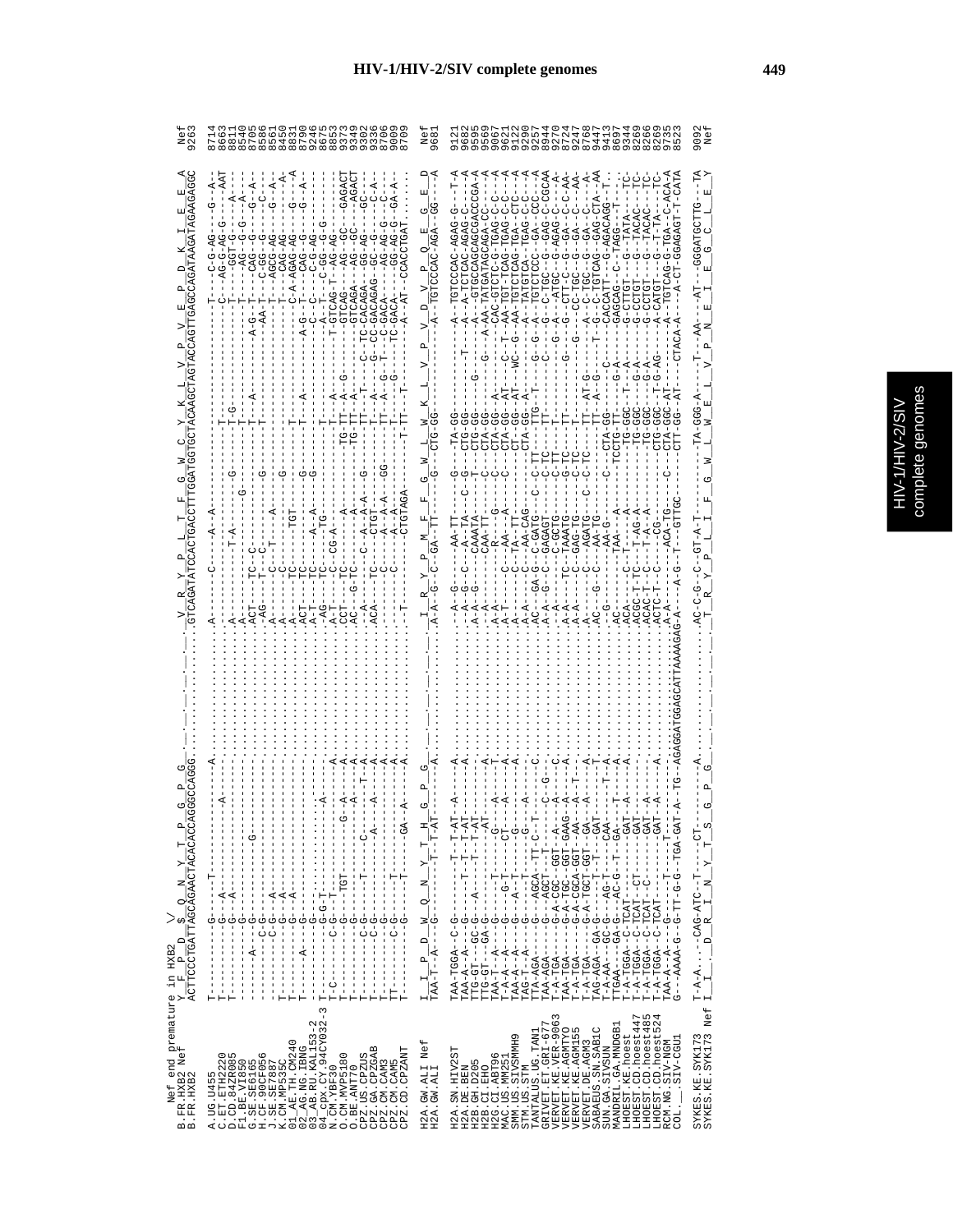|   | C<br>۹ |
|---|--------|
|   | Ś      |
|   |        |
|   |        |
|   |        |
|   |        |
|   |        |
|   | ÷<br>ń |
| с |        |
|   | ¢      |
|   |        |
|   |        |
|   |        |
|   |        |
|   |        |
|   |        |
|   | ì      |
|   |        |

|                                                                             | 0.000                                                                                                                                                                                                                                                                                                                                                                                                                                                                           | 97                              | 92<br>$\infty$ rv                                                                                                                                                                                                                                                                                                                                                                                                                                 | 920                                                                                                            |
|-----------------------------------------------------------------------------|---------------------------------------------------------------------------------------------------------------------------------------------------------------------------------------------------------------------------------------------------------------------------------------------------------------------------------------------------------------------------------------------------------------------------------------------------------------------------------|---------------------------------|---------------------------------------------------------------------------------------------------------------------------------------------------------------------------------------------------------------------------------------------------------------------------------------------------------------------------------------------------------------------------------------------------------------------------------------------------|----------------------------------------------------------------------------------------------------------------|
| CHOCC                                                                       | $- -A - -$<br>$ACA -$<br>$A - A -$<br>AGA--<br>$-4$<br>$A - A -$<br>$A - A -$<br>$-4$<br>$-4$<br>$A - A$                                                                                                                                                                                                                                                                                                                                                                        |                                 | AACC-G<br><b>P-22522</b><br>$-ACC-A$<br>$-ACC-1$<br>ACC-<br>$AA$ – – –<br>$-A$ -<br>$- A$<br>$A - A$<br>$-4$<br>$\overline{G}$                                                                                                                                                                                                                                                                                                                    | A-ATG                                                                                                          |
|                                                                             | $-9 - -TC - AACA$<br>C-GAGA<br>-CGAAGA<br>CGAA-A<br>CGGAGA<br>CGGAGA<br>$-9C - PAC$<br>$---ACA$                                                                                                                                                                                                                                                                                                                                                                                 |                                 | ローセ<br>- 170-90-9<br>$C-ACAC-T$<br>$- A - A - GT$<br>じーAー<br>$T - A - R$<br>ن<br>ج                                                                                                                                                                                                                                                                                                                                                                | UUH-UURUU - -                                                                                                  |
|                                                                             | $-1 - 5 - 4 - 6$<br>$-1$<br>÷<br>ا                                                                                                                                                                                                                                                                                                                                                                                                                                              |                                 | AACAACAACAACAACAACAA<br>LA-D.<br>LA-DD.                                                                                                                                                                                                                                                                                                                                                                                                           | -TATA                                                                                                          |
|                                                                             | $\dot{A}$                                                                                                                                                                                                                                                                                                                                                                                                                                                                       |                                 |                                                                                                                                                                                                                                                                                                                                                                                                                                                   |                                                                                                                |
|                                                                             | --C-GATC<br>$GA-AC--A-A$                                                                                                                                                                                                                                                                                                                                                                                                                                                        | GACA                            | <b>40-9-04-05</b><br>$T-AAGAC$<br>$- A - A - -$<br>-AG-0<br>しーウスび                                                                                                                                                                                                                                                                                                                                                                                 | ひ ロリス ひしししし ひょうし ロロリス ―― ひー ひ ロス し ロ し コ ス ひ ス ひ ー                                                             |
|                                                                             | U-50-04-5<br>$GA---A- A$<br>$GAA - - A$<br>GAAC-C<br>$GAA - A$<br>GATC-T<br>$A - AC - T$<br>GAAC-1<br>۲<br>با<br>--<br>-<br>-<br>-<br>-<br>-<br>-<br>-<br><br>-<br><br><br><br><br><br><br><br><br><br><br>$-44$<br>GAC-G<br>$C + -C$<br>$GAA -$<br>GAA                                                                                                                                                                                                                         | ひ                               | CTPGAGTC<br>$-AA-G-TTA-$<br>---450-00--<br>-5-51-5-<br>$-4$ $-4$<br><b>T-DTAA</b><br>류                                                                                                                                                                                                                                                                                                                                                            |                                                                                                                |
|                                                                             |                                                                                                                                                                                                                                                                                                                                                                                                                                                                                 |                                 | TG-CCTCA-<br>イーク                                                                                                                                                                                                                                                                                                                                                                                                                                  | HAUUAUUHHUAUU -<br>$-ACA$                                                                                      |
|                                                                             | $- -A - AT = -A$<br>A-CTT-TAA<br>$C A - C T - T$<br>$CA - AT - T$<br>$A-CAT-1$<br>$CA - A - A$<br>$- A - A - -$<br>CA-CT<br>$CA-AT$                                                                                                                                                                                                                                                                                                                                             |                                 | UCACAG-CACACURU-1<br>FRURCH-UUU--KURUKU-<br>CACAAA-AA-A-A-GAC<br>AUAR-AUD--AUAU-U-R<br>LAU – UU LUU U AU AU AU<br>CACAAACTEC<br>CACAGACA<br>A-CACAA                                                                                                                                                                                                                                                                                               | 5                                                                                                              |
|                                                                             | $\ddot{A}$                                                                                                                                                                                                                                                                                                                                                                                                                                                                      | ᆗ                               | $-40$                                                                                                                                                                                                                                                                                                                                                                                                                                             | $T = L = L$                                                                                                    |
|                                                                             | - KT- J ・ ・ ・ LT- - - - KT- - - - - - - - - - - - -<br>U---・・・ - - - - - - - - - - - - -<br>$\frac{1}{1}$                                                                                                                                                                                                                                                                                                                                                                       | U<br>H                          | <b>AHUU · · · · · · · · · · · ·</b><br>.                                                                                                                                                                                                                                                                                                                                                                                                          |                                                                                                                |
| $\frac{N}{C \text{AATAAGGAGAGAGACCACCACC}} \cdot \frac{1}{T} - \frac{1}{T}$ | - ペー・・・・ 1- - - ペー・ - - - - - - - - - - - - - - - - - -<br>- Y-U・・・ - - - - - Y- - - - - - - - - - - D- DYU - -<br>GGG---TAC-A-TG-AGATGCTAGTC-TC<br>2010-0000-0-0100-010H-04H-020A<br>$\frac{1}{1}$<br>j<br>$-1 - 0 - 1 - 1$<br>$\frac{1}{1}$<br>Ţ<br>$-9 - - -$<br>-99-0-1<br>$\begin{array}{c} \n 1 \\  1 \\  1\n \end{array}$<br>- 1<br>- 1<br>- 1                                                                                                                           | $\mathbb{H}$<br>T E             | GG-G-GA-GTRITAT<br>$ATC - C - A - -  -  -  - S - S$<br>-TCAG-T-AGACACAAT--<br>.<br>U-KHU--UU---H.<br>$-1$ $-1$                                                                                                                                                                                                                                                                                                                                    | UU-UULUKU-LKU ............<br>$\begin{array}{c} \begin{array}{c} \text{H} \\ \text{H} \end{array} \end{array}$ |
| $N \in \mathbb{f}$<br>3. FR. HXB2<br>3. FR. HXB2<br>$m \nightharpoonup$     | $\infty$<br>$\mathbb I$<br>$\begin{array}{l} \text{A. UG. U455} \\ \text{D. Ch. B42R0280} \\ \text{F1. B5. V1580} \\ \text{F1. B13. V1580} \\ \text{H1. B2. V1580} \\ \text{H2. G3F. 3902816} \\ \text{H3. G1: 251. 261. 272. 283. 2007. 2007. 212. 223. 233. 243. 253. 263. 273. 283. 283. 290. 290. 290. 200. 200. 2$<br>$\begin{array}{c} \text{O. BE. AMT 70} \\ \text{CPZ. US. CPZUS} \\ \text{CPZ. GA. CPZGB} \end{array}$<br>CPZ.CD.CPZANT<br>CPZ.CM.CAM5<br>CPZ.CM.CAM3 | Nef<br>H2A.GW.ALI<br>H2A.GW.ALI | 3<br>LHOEST.CD.hoest447<br>LHOEST.CD.hoest485<br>LHOEST.CD.hoest524<br>VERVET.KE.VER-906<br>VERVET.KE.AGMTYO<br>VERVET.KE.AGM155<br>GRIVET. ET. GRI-677<br>MANDRIL.GA.MNDGB1<br>SABAEUS.SN.SAB1C<br>TANTALUS.UG.TAN1<br>LHOEST.KE.hoest<br>SMM.US.SIVSMMH9<br>.SIV-CGU1<br>RCM.NG.SIV-NGM<br>VERVET.DE.AGM3<br>SUN.GA.SIVSUN<br>H2A.SN.HIV2ST<br>Ο<br>MAC.US.MM25<br>H2B.GH.D205<br>H2G.CI.ABT9<br>STM.US.STM<br>H2A.DE.BEN<br>H2B.CI.EHO<br>COL. | SYKES.KE.SYK173<br>SYKES.KE.SYK173 Nef                                                                         |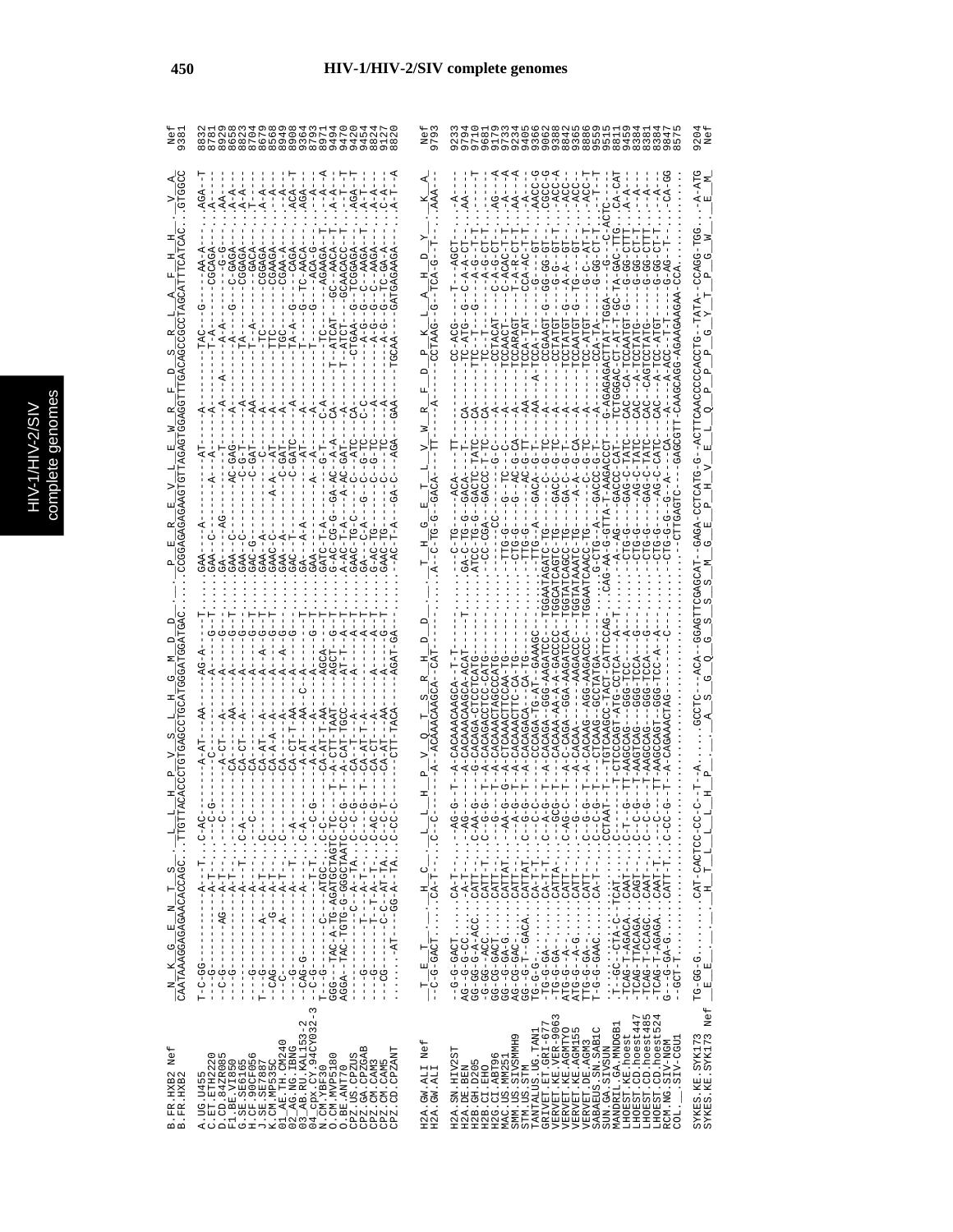|   | မ္ဘ<br>D    |
|---|-------------|
| í |             |
|   | ¢<br>Ğ<br>D |
|   |             |
|   |             |
|   | î           |
|   |             |

| Net<br>$\frac{1}{4}$                                                                                 | n 4 9 L N 8 N 4 O 9 L<br>m <sub>l</sub><br>$\infty$<br>$\sigma$                                                                                                                                                                                                                                                                                                                                                                                                                                                                                                                                                                                               | யம<br>Nei<br>990!                                                                                                                                                                                                                                                                                                                                                                                                                                                                                        | ® כל אשמים לא של של מספר השל של של ה<br>מספר לא הוא המספר המספר המספר המספר<br>ממטמער סחט סטל המטמט הממטמ<br>n v a w w a v r<br>300                                                                                                                                                                                                                                                                                                                                                                                                                                                                                                                                                                                                                                                                                                                                                                                                                                                                                                                                                                                                           | 931:<br>Nei                                                                                                                                                                                                                                                                                                                |
|------------------------------------------------------------------------------------------------------|---------------------------------------------------------------------------------------------------------------------------------------------------------------------------------------------------------------------------------------------------------------------------------------------------------------------------------------------------------------------------------------------------------------------------------------------------------------------------------------------------------------------------------------------------------------------------------------------------------------------------------------------------------------|----------------------------------------------------------------------------------------------------------------------------------------------------------------------------------------------------------------------------------------------------------------------------------------------------------------------------------------------------------------------------------------------------------------------------------------------------------------------------------------------------------|-----------------------------------------------------------------------------------------------------------------------------------------------------------------------------------------------------------------------------------------------------------------------------------------------------------------------------------------------------------------------------------------------------------------------------------------------------------------------------------------------------------------------------------------------------------------------------------------------------------------------------------------------------------------------------------------------------------------------------------------------------------------------------------------------------------------------------------------------------------------------------------------------------------------------------------------------------------------------------------------------------------------------------------------------------------------------------------------------------------------------------------------------|----------------------------------------------------------------------------------------------------------------------------------------------------------------------------------------------------------------------------------------------------------------------------------------------------------------------------|
| end<br>CAGTACTTCAAGAACTC<br>alpha<br>Nef<br>CGAGAGCTGCATCCG<br>$\mathbf{\Omega}$<br>Ξ<br>Н<br>囯<br>α | --ACTT-AGACT<br>$-1$<br>$\cdots$ - $A-$<br>$-200GCI.$<br>-- AAGAC<br>APD-----V-----HV--<br>$----P1T---P1G---$<br>$- -A - -A - -BG - -$<br>$- -AT - - AG -$<br>$---T - A --- AG$<br>$-T - -A - -AG -$<br>ಕ್ತ<br>$- -A - - AG -$<br>$-6A2$<br>$---T$ $T - A$ $--- AG$<br>$rac{1}{\sqrt{2}}$<br>Ī<br>$-TT - A$<br>$-17 - 17$<br>$\frac{1}{2}$<br>$-4$<br><b>ローロー KBKK-----K:・・・・・・・・・・・・</b><br>- - ペ- - - - - - O - - ・・・・・・・・・・・・・<br>--RDR------R · · · · · · · · · · · · · ·<br>$-4A-4A-4A-4A-4A$<br>$-4A$ <sup>-</sup> $-4$ <sup>-</sup> $-1$ <sup>-</sup> $-1$ <sup>-</sup> $-1$ <sup>-</sup> $-1$ <sup>-</sup> $-1$<br>$ TAT-$<br>$\frac{1}{1}$<br>.<br>. | $\frac{1}{1-\frac{1}{2}-\frac{1}{2}-\frac{1}{2}-\frac{1}{2}-\frac{1}{2}-\frac{1}{2}-\frac{1}{2}-\frac{1}{2}-\frac{1}{2}-\frac{1}{2}-\frac{1}{2}-\frac{1}{2}-\frac{1}{2}-\frac{1}{2}-\frac{1}{2}-\frac{1}{2}-\frac{1}{2}-\frac{1}{2}-\frac{1}{2}-\frac{1}{2}-\frac{1}{2}-\frac{1}{2}-\frac{1}{2}-\frac{1}{2}-\frac{1}{2}-\frac{1}{2}-\frac{1}{2}-\frac{1}{2}-\frac{1}{2}-\frac{1}{2}-\frac{1$<br>Nef end<br>$T-T-GG-TT-TAAG$<br>囯<br>囯<br>$\mathbf{p}$<br>Ξ<br>$\overline{a}$<br>$\overline{a}$<br>i<br>L | KAOKAAGOAAGAAGAAGAAAGDEKAAGDEEDOOGAGOOOOKADOGAGAGAGEEDOGGOKOKAOOOEEDOO-U---------<br>GCCCTAGCAA<br>FLPDOUDDYDFLDLDDLAU YYDYDDU YYYUDDU YYYUDDDYLLDYYDDYDYD<br>CHOUSALOUDURICURANCUUQUARANOUDURIELUS<br>CAGOCCCCCCCAGAGAGAGAGAGAGAAGAAGCTAA<br>.<br>CTTGGTACAGAAACTAG.<br>CAAGAGAAGTAG<br>GTGAAGAAGAAGTAG<br>C-AGCAACTGCTATGAGATTTAAC<br>- DHURUDHUH - RHURHHUH - U<br>A-GAAGTAG<br>A-AAG-A-AC-AGCA-CAGCTATTGGCTTG<br>ARTUUU-40.<br>IIUUUL-IUULUKI--K-UK-KU-K-U-<br>$\cdots$ . $C$ - $C$ $R$ <sup>G</sup><br>CACACHOLOGICACACH-HODACH-HODACHO-AT-HODACHOLOGICACH<br>$G - C - PAG$<br>040H-H-05H--0-0-<br>--AG-G--TGGT-GTCAG<br>--AG-G--TGGT-GTCAG<br>--GAAC-TGCAAAG<br>--AG--A-GC-TGCAATA<br><b>CHOOOD--OD-A--OHOAHHHU-H-AD-ODDAY:</b><br>AUDRUH-UUD-00-U---<br>-- AG-9-9-0-10-04-1<br>ACAG---AT-TTCAACA<br>$C-AGCA-C$<br>AULU-UU-UULA--<br>GGA<br>$-4-0-4-4$<br>$- -P - G - G - -$<br>$-4G - G$<br>A--UH-UAUUAUH<br>4--0-Hd2dH0-HdH<br>A--O--GOALT-HHL<br>TATGATTTTAGGCCAT-C-AAA----T<br>T-A-A-AAAAADAOCACAAAAA-A-T<br>$A - A - -1 - A + B$<br>AHAOOOH-0--0-4- · · · · · · · · · · · · ·<br>LHLU-H-KU-UK-UH::::::::::<br>$-4$ denote $\ldots$ | «BODDGOODDDUIDD«ED«DUIDDIICODID«、、、)のYDD«IDDIIDIICV«YOV«IID%IIID»DVYDID«ODID»DD%D-YOVOOV%AYXPD%D-YYO<br>end <-<br>ω,<br>Nef<br>$\square$<br>C)<br>К<br>CO.<br>o,<br>띄<br>o,<br>$\mathbf{\Omega}$<br>Ü<br>O<br>ц<br>囯<br>AHH5----HOBOODD:::::::::::<br>$\overline{a}$<br>$\alpha$<br>д<br>$\mathbbmss{E}$<br>$\overline{A}$ |
| Nef<br>B.FR.HXB2<br>B.FR.HXB2                                                                        | $\overline{3}$<br>$\begin{array}{l} \text{A. UG. U455} \\ \text{D. CD. 442R085} \\ \text{E. 1. BD. V1850} \\ \text{E. 1. BE. V1850} \\ \text{G. 2. B. V1850} \\ \text{G. 3. B. V1850} \\ \text{J. 4. B. V1850} \\ \text{J. 5. B. 267887} \\ \text{J. 5. B. 267887} \\ \text{J. 6. B. 1. B. 1.0240} \\ \text{J. 6. M3. 1.0240} \\ \text{J. 6. M3. 1.0$<br>CPZ.UB.CPZUS<br>CPZ.CA.CPZGAB<br>CPZ.CM.CAM3<br>CPZ.CM.CAM5<br>CPZ.CM.CPANT<br>O. CM. MVP5180<br>O.BE.ANT70<br>N.CM.YBF30                                                                                                                                                                            | H2A.GW.ALI Nef<br>H2A.GW.ALI                                                                                                                                                                                                                                                                                                                                                                                                                                                                             | $\begin{array}{l} {\small\texttt{TANTALUS . UG . TAMI}}\\ \small{\texttt{GRIVET . ET . GLI-677}}\\ \small{\texttt{VERVET . KE . VER-9063}} \end{array}$<br>LHOEST.CD.hoest485<br>LHOEST.CD.hoest524<br>LHOEST.CD.hoest447<br>MANDRIL.GA.MNDGB1<br>VERVET.KE.AGMTYO<br>VERVET.KE.AGM155<br>VERVET.DE.AGM3<br>SABAEUS.SN.SAB1C<br>LHOEST.KE.hoest<br>SMM.US.SIVSMMH9<br>.SIV-CGU1<br>RCM.NG.SIV-NGM<br>SUN.GA.SIVSUN<br>H2A.SN.HIV2ST<br>H2G.CI.ABT96<br>MAC.US.MM251<br>H2B. GH. D205<br>H2A.DE.BEN<br>H2B.CI.EHO<br>STM.US.STM<br>COL.                                                                                                                                                                                                                                                                                                                                                                                                                                                                                                                                                                                                        | SYKES.KE.SYK173<br>SYKES.KE.SYK173 Nef                                                                                                                                                                                                                                                                                     |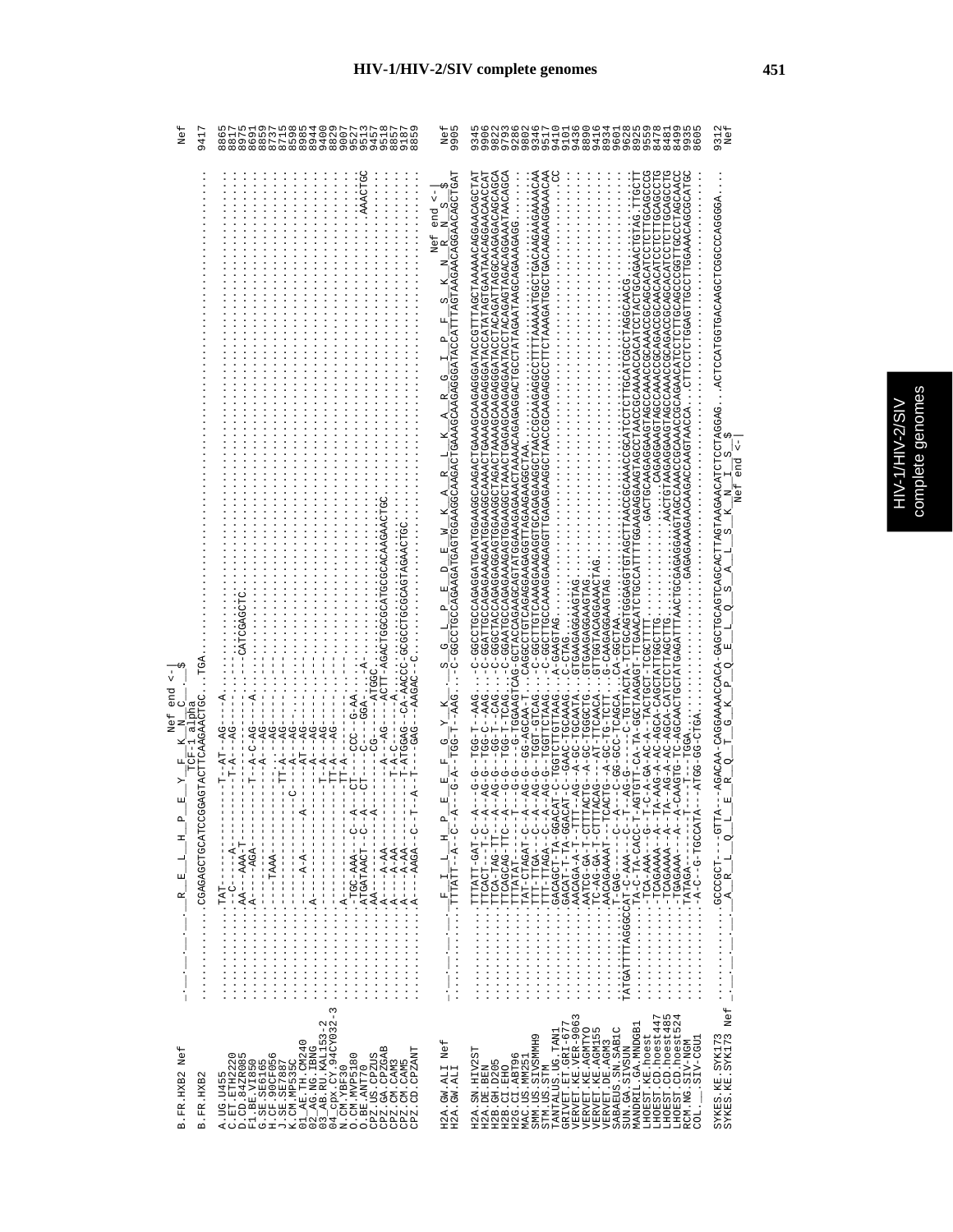|                               | 904<br>899<br>cococococo<br>400000000<br>60000000<br>877<br>859<br>891<br>879<br>თ<br>$\frac{5}{8}$<br>$\infty$                                                                                                                                                                                                                                | 888<br>08<br>cococo<br>Angun<br>Cococo<br>903<br>967<br>96.                                                                                                                                                                                                                                                                                                                                                                                                                                                                                                                                                                                                                                                                                                                                                                   |
|-------------------------------|------------------------------------------------------------------------------------------------------------------------------------------------------------------------------------------------------------------------------------------------------------------------------------------------------------------------------------------------|-------------------------------------------------------------------------------------------------------------------------------------------------------------------------------------------------------------------------------------------------------------------------------------------------------------------------------------------------------------------------------------------------------------------------------------------------------------------------------------------------------------------------------------------------------------------------------------------------------------------------------------------------------------------------------------------------------------------------------------------------------------------------------------------------------------------------------|
| GGGACTTECA<br>ကုံ<br>NF-kappa | URRHA-UURU--H-U--<br>500404-0040--<br>- 05<br>-<br>UUL-5<br>$-2 - 5 - 5 - 6 - 6 - 1$<br>-GA-GTG<br>UHD-AG-<br>- 45 - 1<br>$-AG-AC$                                                                                                                                                                                                             | GAAG-ACATGC<br>$-$ -GAG $-$<br>UUULKLLULKU--UKKU--<br>555-151-5-4--5- 15- 1<br>- 4-4-<br>-- 4-1-<br>-- 4-1-<br><b>CG-CG-</b><br>455-554-5-4-<br>$-4-$<br>ğ<br>P<br>$-.A-CCAG--$<br>$- A - CA -$                                                                                                                                                                                                                                                                                                                                                                                                                                                                                                                                                                                                                               |
| $-5 -$<br>WF-kappa-           | $-AG-PAR$<br>$-AGAC$ . T                                                                                                                                                                                                                                                                                                                       | <b>UUUUUUKUUK</b><br>UUUUUUUUU<br>-AGGACGGC<br>ACTG-C<br>C-GACTGA-1<br>$-4G-AC$<br>$-96-04$<br>$-AG-AA$<br>$- - GCTGAA$<br>ひひひひひひーひーみ<br>AGAA<br>-AGAA<br>$-AGAA$<br>AGTA<br>4-54-T49-1<br>AGAA<br>AAAA                                                                                                                                                                                                                                                                                                                                                                                                                                                                                                                                                                                                                       |
| AUAHUUHHUUHKU                 | CTGACACT<br>ひひひHHIひよーの--よびむひょう<br>えーひ<br>CATATAAAA-CO-AGC-AGCO-C<br>CACAGAA-TTGC--AC-I<br>CAGAGAA-TEGC-<br>CAGAA-TTGC--A<br>GACATGAA-TTGC--A<br>CAAGGAA-TTTC-<br>CAAAGAA-TTTC-<br>- ウドー - イリー - イリロン<br>.ACACAGAA--AT<br>CACAGAA<br>TGACCTGAAGATTGCTGACATTT                                                                                    | ADHOUHOR-URR--KO--HRURUURH : UUUHHUU.<br>ROHOOHOK-RRR--RO---HROROOHR : UURU .<br><b>LG-DG-CALL</b><br>AULUULUAAAU-HH-<br>TG-GCA<br>$AC-GCA$<br>--TGACATA-A-1<br>- 554-5-45-544-54450<br>ACAGA-AAC--GC-<br>AACAGC-GAG.AC--A<br>CAAGG-AACTAGCA-AC<br>UA--JOA-J<br>GAAGG-AACTOGC-A<br>ACAAGC-T-<br><b>GGGCT-G--</b><br>TRAACCGCAGCAGCTTGTGTAAGCCCTTGCCAG.GGAGATGAC<br>AGGA-T-T-<br>AATGGC-T<br>A-DDATD.<br>THOR COROLDER<br><b>CONNOUNCACANOUNCANOUNCEDUANOUR</b><br>CARGACCOCCARCODOUCOURCO<br>COCOCARCOCARCOCARCOCOCATO<br>ACTERATORCAGOSOUPODENTA<br>CAAAGAGGAACTAGCTAACACCATAGA<br>$\ldots$ and $\ldots$ and $\ldots$ and $\ldots$<br><b>COCACCACCACCACCACCOCCOCC</b><br>GTTGCCAGGCAACCAGCTAGCGATGC<br>COORCOORCOGORACOOORCOOP<br>ITCOTCAGCAGCOCOCOCOTCAA.<br>TAAACAGGAACTGACACACACACAAA.<br>ACTTOGAAGGAAGDAAGTAGTA<br><br>. |
| B.FR.HXB2                     | $\infty$<br>04_cpx.CY.94CY032-<br>N.CM.YBF30<br>O.CM.MVP5180<br>03_AB.RU.KAL153-2<br>01_AE. TH. CM240<br>02_AG.NG.IBNG<br>CPZ.GA.CPZGAB<br>CPZ.CD.CPZANT<br>C.ET.ETH2220<br>D.CD.84ZR085<br>F1.BE.VI850<br>G.SE.SE6165<br>H.CF.90CF056<br>CPZ.US.CPZUS<br>K.CM.MP535C<br>.SE.SE7887<br>CPZ.CM.CAM3<br>CPZ.CM.CAM5<br>O.BE.ANT70<br>A. UG. U455 | /ERVET.KE.VER-9063<br>Б<br>4<br>HOEST.CD.hoest447<br>LHOEST.CD.hoest48<br>LHOEST.CD.hoest52<br>MANDRIL.GA.MNDGB1<br>SABAEUS.SN.SABIC<br><b>/ERVET.KE.AGMTYO</b><br><b>/ERVET.KE.AGM155</b><br>GRIVET.ET.GRI-67<br>PANTALUS.UG.TAN1<br>SMM. US. SIVSMMB9<br>LHOEST.KE.hoest<br>SYKES.KE.SYK173<br>COL. SIV-CGUI<br><b>/ERVET.DE.AGM3</b><br>RCM.NG.SIV-NGM<br>SUN.GA.SIVSUN<br>H2A.SN.HIV2ST<br>H2G.CI.ABT96<br>MAC.US.MM251<br>H2B. GH. D205<br>H2A.DE.BEN<br>H2B.CI.EHO<br>STM.US.STM<br>H2A.GW.ALI                                                                                                                                                                                                                                                                                                                          |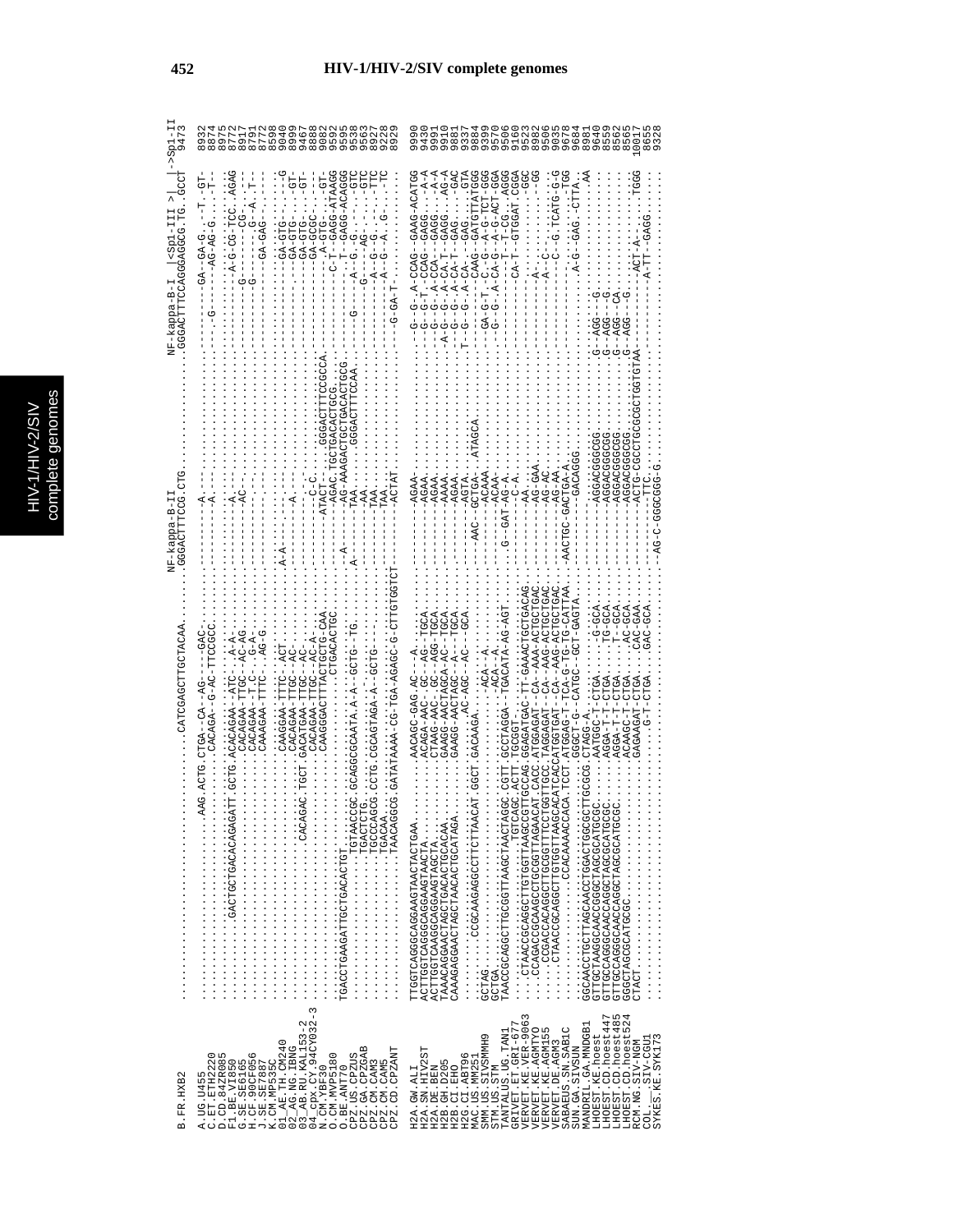| 956                                                                         | $\overline{90}$<br>96                                                                                                                                                                                                                                                                                                                                          | 009<br>872<br>997<br>95<br>nnon na                                                                                                                                                                                                                                                                                                                                                                                                                                                                                                                     |
|-----------------------------------------------------------------------------|----------------------------------------------------------------------------------------------------------------------------------------------------------------------------------------------------------------------------------------------------------------------------------------------------------------------------------------------------------------|--------------------------------------------------------------------------------------------------------------------------------------------------------------------------------------------------------------------------------------------------------------------------------------------------------------------------------------------------------------------------------------------------------------------------------------------------------------------------------------------------------------------------------------------------------|
| star<br>GGTTAGA<br>repeat<br>tem<br>ĸ<br>element<br>LTR<br>≺<br>end         | $-AA$<br>TAGAG<br>TAGAG<br>U<br>U<br>-CAC<br>ں<br>!<br>r<br>H                                                                                                                                                                                                                                                                                                  | 0010-0404-0.000-0010-0404-0.000-<br>G-AGAG-CTGG<br>UU-DAGA-D-DE<br>-GC.G-AGAG-CTG<br>C.G-AGAG-CTG<br>IU-040-I- 100-<br>G-AGAG<br>T.ACTAGG<br>T. ACTAGG<br>T.ACTAGG<br>T.ACTAG<br>T.ACTAG<br>T.ACTAG<br>ATTC.A-TC.A<br>ATTC.A-TC<br>턴<br>A-5501.<br>$TCGG - P$<br>ATTC.A<br>ATTC.A<br>$\frac{1}{2}$<br>ATTC.A<br>ATTC.<br>ATTC.<br>ATTC.<br>$A - A$<br>$A - -$                                                                                                                                                                                          |
| $3'$ LTR<br>TTTTTG.CTCT<br>UD<br>U<br>GCATATAAGCAG<br>BOX                   | U-D-<br>ں<br>1<br>ט<br>ט<br>り<br>し<br>$\frac{1}{1}$<br>$\frac{1}{1}$                                                                                                                                                                                                                                                                                           | TACO-C-CH<br>-9-1050<br>$T - C - C - C$<br>턴-U-1-1-<br>-9<br>-9<br>-9<br>-9<br>ပ္ပ်<br>$-9 - -0 - 1$<br>- . GCG<br>HUUU----<br><b>CGC--G</b><br>ひーーひひひ<br>$-4 - 2 - 5 - 7$<br>$-CGC - T$<br>9g<br>Ī<br>CGC<br>TAC-C<br>CAG.AGC-1<br>ATGTAC-C<br>ATGTAC-C<br>$-AT-CAA-$<br>AT-TCA-<br>$-$ -AT-CAA<br>AT-TAG<br>ATGTAC<br>ATGTA<br>$\overline{A}$<br>CTG-<br>ĊFĠ<br>ATG-<br>CTG.<br>CTG.<br>CTG.                                                                                                                                                         |
| COUPLE AUTOUP                                                               |                                                                                                                                                                                                                                                                                                                                                                | -ATCAAG.<br>-TAC.<br>ATTAA-.<br>$C - A A -$<br>A-TTTC<br>$-A-TTTAT$ .<br>TTTPC                                                                                                                                                                                                                                                                                                                                                                                                                                                                         |
| $-35p1-11$ $< \vert$ $-35p1-1$ $< \vert$<br>GGG CGGGACT . GGGG . AGTGGGGA . | <b>LCAG</b><br>TTTA<br>TTTG<br>TTTA<br>TAG<br>・1 - D - - - - - - - 1 - - - - - - - d'D - - - - - 1 - 1 - - - -<br>ユーロー エーエーエー・エーエー ユーロのペース ファイエー<br>A-5-1-1-1-1-1-1-1-1-1-1-1                                                                                                                                                                                  | IT.TTA<br>CT.TTA<br><b>GCTTTP</b><br>$- A - GAG - T - TGG - A + C - $<br>$T - - G +  - C - GC - T - T - G - A + G - A + G - $<br>$A - A G C T G - A A C - B C T$<br><br>$T - GA$ $T - T - GC$ $T - T - G - GAACG$ .<br>A--GA-GG-.T-T.T-G-AACG.<br>$-24G-GAP-C-PAP-C-PBCO-R$<br>- ひけのK-ひ-ひ 'ひ KII- 'ひ-ひ-- ' II KUひ---<br>AT-GGA-GAG.CA--.GAG-AACG.<br>--5-H--5: LOR- '55---' ' ' '5LRLO<br>$-TACGG - A-TTTA$<br>HUU-HURUU-HUR,-UUU--U,HUR-R<br>H-4--D-DEH--D : DDDIRUXD                                                                                 |
| B.FR.HXB2                                                                   | $04$ $_{\rm CPX}$ . CY. 94CY032-3<br>N.CM. YBF30<br>$02$ AG. NG. IBNG<br>$03$ AB. RU. KAL153-2<br>G.SE.SE.SE6165<br>H.CF.90CF056<br>J.SE.SE7887<br>K.CM.MP535C<br>Q1_AE.TH.CM240<br>CPZ.GA.CPZGAB<br>CPZ.CD.CPZANT<br>C.ET.ETH2220<br>D.CD.84ZR085<br>O. CM. MVP5180<br>CPZ.US.CPZUS<br>CPZ.CM.CAM5<br>F1.BE.VI850<br>CPZ.CM.CAM3<br>O.BE.ANT70<br>A. UG. U455 | $\begin{array}{lll} \texttt{GRIVET}.\texttt{ET}.\texttt{GRL-677} \\ \texttt{VERVET}.\texttt{KE}.\texttt{VER-9063} \end{array}$<br>LHOEST.CD.hoest447<br>LHOEST.CD.hoest485<br>LHOEST.CD.hoest524<br>MANDRIL.GA.MNDGB1<br>SABAEUS.SN. SABIC<br>VERVET.KE.AGMTYO<br>VERVET.KE.AGM155<br>TANTALUS.UG.TAN1<br>LHOEST.KE.hoest<br>SMM.US.SIVSMMH9<br>COL.<br>SYKES.KE.SYKI73<br>RCM.NG.SIV-NGM<br>VERVET.DE.AGM3<br>SUN.GA.SIVSUN<br>H2A.SN.HIV2ST<br>H2G.CI.ABT96<br>MAC.US.MM251<br>H2B. GH. D205<br>H2A.DE.BEN<br>STM.US.STM<br>H2B.CI.EHO<br>H2A.GW.ALI |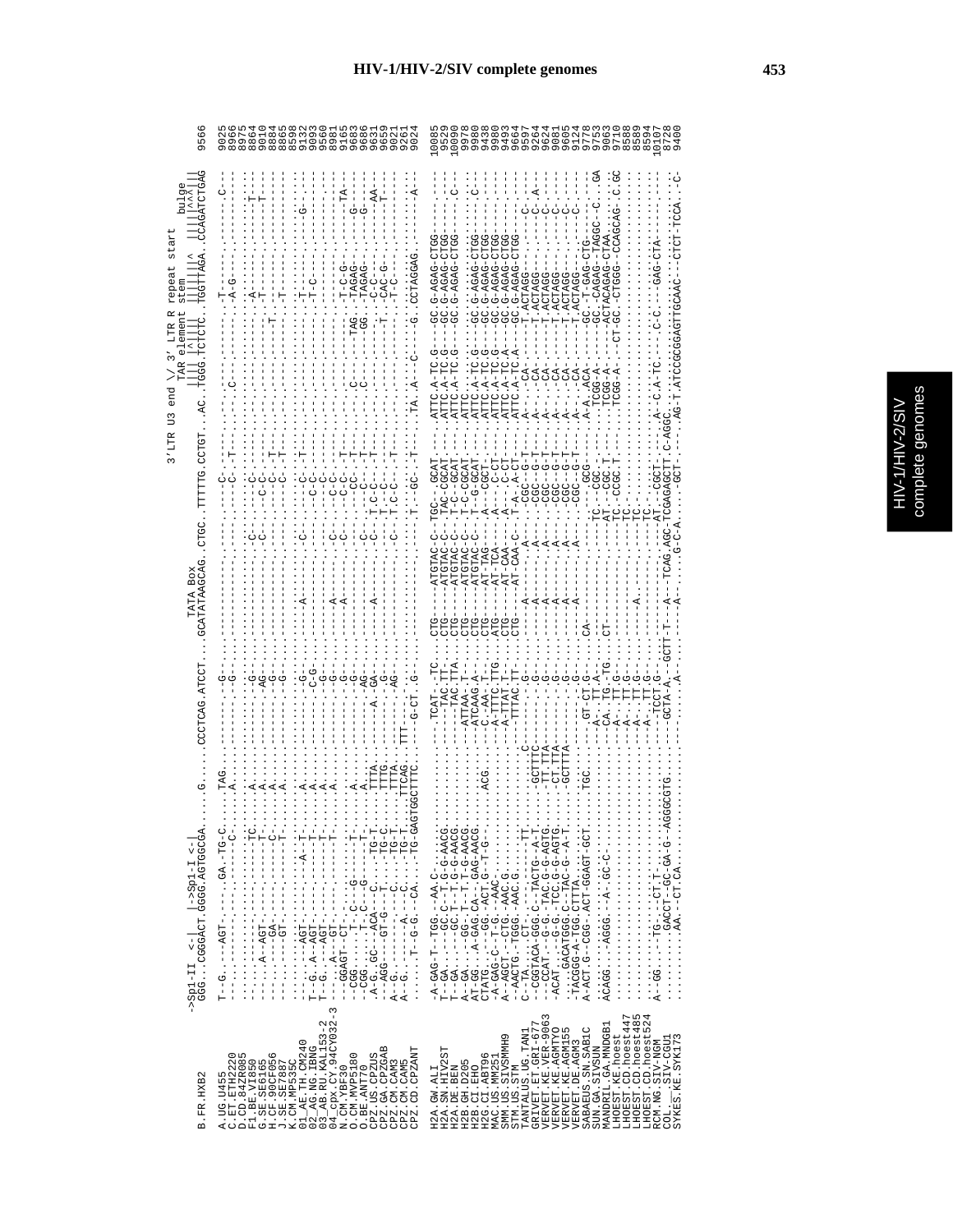| 9606                                                              | 926<br>900<br>900<br>$\begin{array}{c} \n 0.0170 \\  0.0000 \\  \end{array}$<br>906                                                                                                                                                                                                                                                                                                                                                                                                                                                                                                                                                                                                                                                                                                                                                                                                                                                                                                                                                                                                                                                                                                                                                                                                                                                                                                                                                                                                                                                                                                                                                                                                                                                 | 952<br>10068<br>1006<br>958<br>915<br>980<br>858<br>859<br>1017<br>961<br>872<br>1017<br>997<br>97<br>$\overline{0}$                                                                                                                                                                                                                                                                                                                     |
|-------------------------------------------------------------------|-------------------------------------------------------------------------------------------------------------------------------------------------------------------------------------------------------------------------------------------------------------------------------------------------------------------------------------------------------------------------------------------------------------------------------------------------------------------------------------------------------------------------------------------------------------------------------------------------------------------------------------------------------------------------------------------------------------------------------------------------------------------------------------------------------------------------------------------------------------------------------------------------------------------------------------------------------------------------------------------------------------------------------------------------------------------------------------------------------------------------------------------------------------------------------------------------------------------------------------------------------------------------------------------------------------------------------------------------------------------------------------------------------------------------------------------------------------------------------------------------------------------------------------------------------------------------------------------------------------------------------------------------------------------------------------------------------------------------------------|------------------------------------------------------------------------------------------------------------------------------------------------------------------------------------------------------------------------------------------------------------------------------------------------------------------------------------------------------------------------------------------------------------------------------------------|
|                                                                   |                                                                                                                                                                                                                                                                                                                                                                                                                                                                                                                                                                                                                                                                                                                                                                                                                                                                                                                                                                                                                                                                                                                                                                                                                                                                                                                                                                                                                                                                                                                                                                                                                                                                                                                                     | <b>LGGGGACLGGC</b><br><b>CONNOVEDUNO</b>                                                                                                                                                                                                                                                                                                                                                                                                 |
|                                                                   |                                                                                                                                                                                                                                                                                                                                                                                                                                                                                                                                                                                                                                                                                                                                                                                                                                                                                                                                                                                                                                                                                                                                                                                                                                                                                                                                                                                                                                                                                                                                                                                                                                                                                                                                     |                                                                                                                                                                                                                                                                                                                                                                                                                                          |
|                                                                   |                                                                                                                                                                                                                                                                                                                                                                                                                                                                                                                                                                                                                                                                                                                                                                                                                                                                                                                                                                                                                                                                                                                                                                                                                                                                                                                                                                                                                                                                                                                                                                                                                                                                                                                                     |                                                                                                                                                                                                                                                                                                                                                                                                                                          |
|                                                                   |                                                                                                                                                                                                                                                                                                                                                                                                                                                                                                                                                                                                                                                                                                                                                                                                                                                                                                                                                                                                                                                                                                                                                                                                                                                                                                                                                                                                                                                                                                                                                                                                                                                                                                                                     | <b>GGHUUTUURA</b>                                                                                                                                                                                                                                                                                                                                                                                                                        |
|                                                                   |                                                                                                                                                                                                                                                                                                                                                                                                                                                                                                                                                                                                                                                                                                                                                                                                                                                                                                                                                                                                                                                                                                                                                                                                                                                                                                                                                                                                                                                                                                                                                                                                                                                                                                                                     | URURHUUUHUUHURUUUU-<br>-CGCCGCACDODOUD-<br>AGACCCCCCCCCCCCCCCC<br>-GAAGGCTA<br>C-TATA                                                                                                                                                                                                                                                                                                                                                    |
|                                                                   |                                                                                                                                                                                                                                                                                                                                                                                                                                                                                                                                                                                                                                                                                                                                                                                                                                                                                                                                                                                                                                                                                                                                                                                                                                                                                                                                                                                                                                                                                                                                                                                                                                                                                                                                     | -GGAA<br>$-GAA$<br>$-GBA$<br>-GAA                                                                                                                                                                                                                                                                                                                                                                                                        |
|                                                                   | ピリーロ                                                                                                                                                                                                                                                                                                                                                                                                                                                                                                                                                                                                                                                                                                                                                                                                                                                                                                                                                                                                                                                                                                                                                                                                                                                                                                                                                                                                                                                                                                                                                                                                                                                                                                                                | 29494299952915952299---429-20421-120--41<br>URURUUUUHUUHUUUUUU---KUU-UUKUH-HU--KH<br>URURUUUUHUUHUUUUUU---KUU-UUKUH-HU---HUU<br>สัญนาวบันชั่วยังสามารถ - จันชั่ว - จันชั่ว - จันชั่ว - ฉี่ - จันชั่ว - ฉี่ - จันชั่ว - ฉี่ - วันชั่ว<br>ひHひひのひひひHひーひーーひ・1 - ひひぷひHーHひひー・HひぷひHひ<br>-- 400-0040H-H0-- 4H00<br>TTG-<br>-PLP<br>ひひーひ≮のののHーのHHひーのの≮Y\$のHひHひHHのY\$HひのひH・HのHのののHひひのY\$のHHひ                                                       |
|                                                                   |                                                                                                                                                                                                                                                                                                                                                                                                                                                                                                                                                                                                                                                                                                                                                                                                                                                                                                                                                                                                                                                                                                                                                                                                                                                                                                                                                                                                                                                                                                                                                                                                                                                                                                                                     | ひ‐ししむひH‐Hし‐‐よHしひ<br>ひーひひぱひHーHひーーぱHひひ・.<br>$\cdots$ $-204 - 1$                                                                                                                                                                                                                                                                                                                                                                            |
|                                                                   |                                                                                                                                                                                                                                                                                                                                                                                                                                                                                                                                                                                                                                                                                                                                                                                                                                                                                                                                                                                                                                                                                                                                                                                                                                                                                                                                                                                                                                                                                                                                                                                                                                                                                                                                     | $- - - - - - - - -$                                                                                                                                                                                                                                                                                                                                                                                                                      |
|                                                                   |                                                                                                                                                                                                                                                                                                                                                                                                                                                                                                                                                                                                                                                                                                                                                                                                                                                                                                                                                                                                                                                                                                                                                                                                                                                                                                                                                                                                                                                                                                                                                                                                                                                                                                                                     |                                                                                                                                                                                                                                                                                                                                                                                                                                          |
|                                                                   |                                                                                                                                                                                                                                                                                                                                                                                                                                                                                                                                                                                                                                                                                                                                                                                                                                                                                                                                                                                                                                                                                                                                                                                                                                                                                                                                                                                                                                                                                                                                                                                                                                                                                                                                     |                                                                                                                                                                                                                                                                                                                                                                                                                                          |
|                                                                   | $---A$ .<br>$TG-A.$<br><b>DACAC</b><br>TGTA<br>$\vdots$<br>CTAGC<br>CTAGC<br>$-66A$                                                                                                                                                                                                                                                                                                                                                                                                                                                                                                                                                                                                                                                                                                                                                                                                                                                                                                                                                                                                                                                                                                                                                                                                                                                                                                                                                                                                                                                                                                                                                                                                                                                 | $-1$                                                                                                                                                                                                                                                                                                                                                                                                                                     |
|                                                                   |                                                                                                                                                                                                                                                                                                                                                                                                                                                                                                                                                                                                                                                                                                                                                                                                                                                                                                                                                                                                                                                                                                                                                                                                                                                                                                                                                                                                                                                                                                                                                                                                                                                                                                                                     |                                                                                                                                                                                                                                                                                                                                                                                                                                          |
|                                                                   |                                                                                                                                                                                                                                                                                                                                                                                                                                                                                                                                                                                                                                                                                                                                                                                                                                                                                                                                                                                                                                                                                                                                                                                                                                                                                                                                                                                                                                                                                                                                                                                                                                                                                                                                     | URHUUU 'RUUUHUUUUURUHURUU ' '<br><b>UULLULUUULUUUKUKLUUKUU</b><br><b>UDILDIOUDIUDURURIDURUD</b><br>HHUHUUUHUUUKUKHUUKUU<br>HHOHOOOHUUOKOKHOOKUU                                                                                                                                                                                                                                                                                          |
|                                                                   |                                                                                                                                                                                                                                                                                                                                                                                                                                                                                                                                                                                                                                                                                                                                                                                                                                                                                                                                                                                                                                                                                                                                                                                                                                                                                                                                                                                                                                                                                                                                                                                                                                                                                                                                     | UULUUVEUKLUU- - - LUU - ULUU- LU - U - KUKKLUUUKKUUUKEUU - - - - UULLUUUULUUKULLUUKUUK<br>. 4--55555500 . 400555 . H555554 .<br>A--0000400 . TOUDE . LUDBEOU . A<br>4--0000400 . 40000H . H00H004 .<br>4--5555400-40055F-H555H004--<br><b>COORCOLACOODICHOOFOOR:</b><br>HUU 'UHHUHUUUHUUUKUKHUUK<br><b>UDIIDIOUDIUDURURIDURUD</b><br><b>COO . OFFORDOOFOORDATIONA</b><br><b>LIPROPROPROPREDITION</b><br>TTAGAGCAAGGACCAGAGT              |
|                                                                   | $\frac{1}{2}$                                                                                                                                                                                                                                                                                                                                                                                                                                                                                                                                                                                                                                                                                                                                                                                                                                                                                                                                                                                                                                                                                                                                                                                                                                                                                                                                                                                                                                                                                                                                                                                                                                                                                                                       | $\cdots$                                                                                                                                                                                                                                                                                                                                                                                                                                 |
|                                                                   | $\cdots$ CT $\cdots$<br>・・D-D・・・・H------<br>$\ddot{\theta}$ $\ddot{\theta}$ $\ddot{\theta}$ $\ddot{\theta}$ $\ddot{\theta}$ $\ddot{\theta}$ $\ddot{\theta}$ $\ddot{\theta}$ $\ddot{\theta}$ $\ddot{\theta}$ $\ddot{\theta}$ $\ddot{\theta}$ $\ddot{\theta}$ $\ddot{\theta}$ $\ddot{\theta}$ $\ddot{\theta}$ $\ddot{\theta}$ $\ddot{\theta}$ $\ddot{\theta}$ $\ddot{\theta}$ $\ddot{\theta}$ $\ddot{\theta}$ $\ddot{\theta}$ $\ddot{\theta}$ $\ddot{\$<br>$\ddot{\theta}$ $\ddot{\theta}$ $\ddot{\theta}$ $\ddot{\theta}$ $\ddot{\theta}$ $\ddot{\theta}$ $\ddot{\theta}$ $\ddot{\theta}$ $\ddot{\theta}$ $\ddot{\theta}$ $\ddot{\theta}$ $\ddot{\theta}$ $\ddot{\theta}$ $\ddot{\theta}$ $\ddot{\theta}$ $\ddot{\theta}$ $\ddot{\theta}$ $\ddot{\theta}$ $\ddot{\theta}$ $\ddot{\theta}$ $\ddot{\theta}$ $\ddot{\theta}$ $\ddot{\theta}$ $\ddot{\theta}$ $\ddot{\$<br>$\overline{0}$ $\overline{0}$ $\overline{0}$ $\overline{0}$ $\overline{0}$ $\overline{0}$ $\overline{0}$ $\overline{0}$ $\overline{0}$ $\overline{0}$ $\overline{0}$ $\overline{0}$ $\overline{0}$ $\overline{0}$ $\overline{0}$ $\overline{0}$ $\overline{0}$ $\overline{0}$ $\overline{0}$ $\overline{0}$ $\overline{0}$ $\overline{0}$ $\overline{0}$ $\overline{0}$ $\overline{$<br>$\frac{1}{2}$<br>$\ddot{\theta}$ $\ddot{\theta}$ $\ddot{\theta}$ $\ddot{\theta}$ $\ddot{\theta}$ $\ddot{\theta}$ $\ddot{\theta}$ $\ddot{\theta}$ $\ddot{\theta}$ $\ddot{\theta}$ $\ddot{\theta}$ $\ddot{\theta}$ $\ddot{\theta}$ $\ddot{\theta}$ $\ddot{\theta}$ $\ddot{\theta}$ $\ddot{\theta}$ $\ddot{\theta}$ $\ddot{\theta}$ $\ddot{\theta}$ $\ddot{\theta}$ $\ddot{\theta}$ $\ddot{\theta}$ $\ddot{\theta}$ $\ddot{\$<br><b>0</b> -<br>$\frac{1}{2}$<br>$\vdots$ | - KHU - UUK · · · · UU - - - - - - HU - - - - - - -<br>・ひひ‐エコンモコ ・ウヒココー‐‐‐‐エミリ‐‐‐‐‐‐‐<br>1.25-LD YO 1.9YOU-----LD------<br>・KID-05K::DD------IB-------<br>$-100 - 100 - 100$<br>$-$ -CC $AGC$ -CTA.<br>$UUUU-U$<br><b>LOOD------</b><br>$1200 - 1 - 1$<br>$1000 - 1.$<br>1 ひひHひひむび 1 stHひひむーーーー 1 ひーーーむーーー<br>- KHU-UUK:: UU-----HU-------<br>ALDHOHOARH-------HDHH----<br>ARCHOROHOUNCHA-A-U.A-H-----                                   |
| <sup>100p</sup>           <br>         <br>С. стоссас. стететсес. | $-1$<br>$-1$<br>$-1$<br>$-1$<br>$----$                                                                                                                                                                                                                                                                                                                                                                                                                                                                                                                                                                                                                                                                                                                                                                                                                                                                                                                                                                                                                                                                                                                                                                                                                                                                                                                                                                                                                                                                                                                                                                                                                                                                                              | $-1$<br>$-6 - - - -$<br>- ローーー - ウーーロ・ーローーーーー・ー<br>$T--G$                                                                                                                                                                                                                                                                                                                                                                                |
|                                                                   | $-1 - 1 - 1 - 1 - 1 - 1 - 1 - 1$<br>$\frac{1}{1}$                                                                                                                                                                                                                                                                                                                                                                                                                                                                                                                                                                                                                                                                                                                                                                                                                                                                                                                                                                                                                                                                                                                                                                                                                                                                                                                                                                                                                                                                                                                                                                                                                                                                                   | $-1 - 1 - 1 - 1 - 1$<br>エーロン エロエエエエエンド<br><b>11-1-1-1-1</b>                                                                                                                                                                                                                                                                                                                                                                              |
|                                                                   | $-1 - 0 - 1 - 1$<br>$-1$<br>$-1$<br>$-1$<br>$-1$<br>$-1$<br>$-1$<br>Í<br>$\frac{1}{1}$<br>$\frac{1}{1}$<br>$\frac{1}{1}$<br>$\frac{1}{1}$<br>¦.<br>;<br>i<br>$\frac{1}{1}$<br>$\sim$                                                                                                                                                                                                                                                                                                                                                                                                                                                                                                                                                                                                                                                                                                                                                                                                                                                                                                                                                                                                                                                                                                                                                                                                                                                                                                                                                                                                                                                                                                                                                | $\frac{1}{1}$<br>ပုံ<br>$\frac{1}{1}$<br>$\frac{1}{1}$<br>ပုံ<br>ပုံ<br>Ÿ<br>ပုံ<br>ပုံ<br>$\frac{0}{1}$                                                                                                                                                                                                                                                                                                                                 |
| TAR element                                                       | $\mathsf I$<br>2<br>G                                                                                                                                                                                                                                                                                                                                                                                                                                                                                                                                                                                                                                                                                                                                                                                                                                                                                                                                                                                                                                                                                                                                                                                                                                                                                                                                                                                                                                                                                                                                                                                                                                                                                                               | LHOEST.CD.hoest485<br>LHOEST.CD.hoest524<br>RCM.NG.STV                                                                                                                                                                                                                                                                                                                                                                                   |
| FR.HXB2                                                           | 04_cpx.CY.94CY032<br>N.CM.YBF30<br>$03$ $AB$ . RU. KAL153-<br>AK.TH. CM240<br>02_AG.NG.IBNG<br>CPZ.GA.CPZGAB<br>CD.CPZANT<br>O.CM.MVP5180<br>C.ET.ETH2220<br>D.CD.84ZR085<br>CPZ.US.CPZUS<br>F1.BE.VI850<br>G.SE.SE6165<br>H.CF.90CF056<br>J.SE.SE7887<br>.CM.MP535C<br>CPZ.CM.CAM5<br>CPZ.CM.CAM3<br>O.BE.ANT70                                                                                                                                                                                                                                                                                                                                                                                                                                                                                                                                                                                                                                                                                                                                                                                                                                                                                                                                                                                                                                                                                                                                                                                                                                                                                                                                                                                                                    | <b>VERVET.KE.VER-9063</b><br>LHOEST.CD.hoest447<br>GRIVET.ET.GRI-677<br>MANDRIL.GA.MNDGB1<br>VERVET.KE.AGMTYO<br>SABAEUS.SN.SAB1C<br><b>VERVET.KE.AGM155</b><br>TANTALUS.UG.TAN1<br>LHOEST.KE.hoest<br>SMM.US.SIVSMMH9<br>ELLAND<br>TRDO-AIST-T-ST-<br>SYKES.KE.SYK17<br><b>/ERVET.DE.AGM3</b><br>SUN.GA.SIVSUN<br>H2A.SN.HIV2ST<br>H2G.CI.ABT96<br>MAC.US.MM25<br>H2B. GH. D205<br>STM.US.STM<br>H2A.DE.BEN<br>H2B.CI.EHO<br>H2A.GW.ALI |
| 血                                                                 | A. UG. U455<br><b>CPZ</b>                                                                                                                                                                                                                                                                                                                                                                                                                                                                                                                                                                                                                                                                                                                                                                                                                                                                                                                                                                                                                                                                                                                                                                                                                                                                                                                                                                                                                                                                                                                                                                                                                                                                                                           | COL.                                                                                                                                                                                                                                                                                                                                                                                                                                     |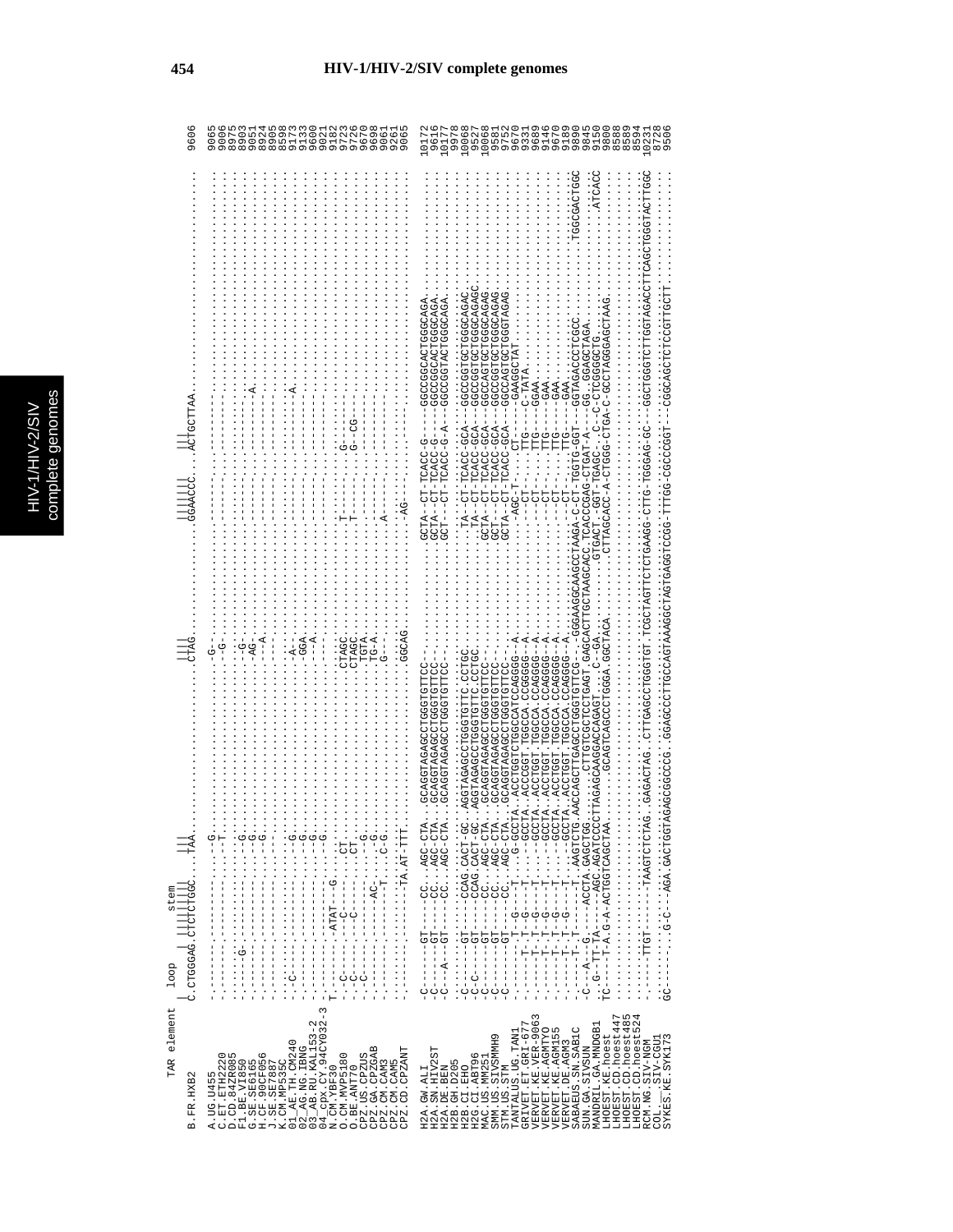|   | ñ<br>C |
|---|--------|
|   |        |
|   |        |
| Ç |        |
|   |        |
|   | ŕ      |
|   | j      |
|   |        |
|   |        |
|   |        |
|   | ٦      |
|   |        |
|   |        |
|   | ì      |
|   |        |

| 9669                                                                                 | 8899999<br>4009960<br>400996<br>918<br>978<br>ō۱<br>G                                                                                                                                                                                                                                                                                                                                                                                                                                                                                     | G<br>1016<br>992<br>989<br>997<br>ğ<br><b>1010 m</b><br>$\overline{9}$<br>$\sigma$                                                                                                                                                                                                                                                                                                                                                                                                                                                                                                                                                                                                    |
|--------------------------------------------------------------------------------------|-------------------------------------------------------------------------------------------------------------------------------------------------------------------------------------------------------------------------------------------------------------------------------------------------------------------------------------------------------------------------------------------------------------------------------------------------------------------------------------------------------------------------------------------|---------------------------------------------------------------------------------------------------------------------------------------------------------------------------------------------------------------------------------------------------------------------------------------------------------------------------------------------------------------------------------------------------------------------------------------------------------------------------------------------------------------------------------------------------------------------------------------------------------------------------------------------------------------------------------------|
| COLOS<br>UUACH UUS<br>1992<br>U<br>U<br>ہے۔<br>م<br>Res<br>Acids<br>Nuc]<br>Berkhout | $\frac{1}{1}$<br>$C - A - A$<br>-AGCAGT.<br>$TA---P$<br>$-AC - A$ <sup>-</sup> CCA<br>IU--UHHUU4.<br>じーー                                                                                                                                                                                                                                                                                                                                                                                                                                  | 40-00HUUD : UU-UHU4HUUHUH -H4UUU -HDH - -<br>- 4504.h2.h2 : 2045.h2050----0.h24-h2---0442----0-h24-44.h2-2 : .<br>C.GC.--GGI<br>-DDR-DRR : ט-טמט-טט-טמטנונומ-נוטטטטנטממטנוסמטנו--מנונטס מטמ<br>$-5-AGDT-$<br>$CA-G-A$<br>ヴヴHJUU 1 JU-UHDΚHJUHJH-HΚJUU-HヴH----HヷK-HHUKKU-Κ<br>C-0240-00--4AHTAAHUOOOODDACDEDADH--AHTDU<br>AU-AUU-AUU-H<br>CONSTRACT-A-TAAG---DAT-D-TON--O-AGT-AGT-A-TAAG-O<br>20102020-00104-0200004040-----<br>$-$ -TOTOT-<br>CAGAGA-TT--GAGAGACAT<br>LPUUUUH--LP4-U:DeYeU--<br>-TA-AAGT-AAGCAAGTG<br>A-CAGGTT-AAG-<br>AGAA-CAAGAC-AGT<br>-AGAA-TAAGC-AGT<br>R-T--ATCT<br>$\ddot{.}$<br>AAGTACA<br>AGAA-TA.<br>$- -$ CG $-$ TGC.A<br>TGCA<br>C-AAA<br><b>LLI-DDAY</b> |
| N<br>12<br>C<br>TAR elements of HIV-2                                                |                                                                                                                                                                                                                                                                                                                                                                                                                                                                                                                                           | TTAA.AGAC-TC<br>TTAA.AGAC-TC<br>TACAAC.GACCT-'<br>TAA.AA<br><b>UA : HUAUUHHHUU</b><br>GCTTGC<br>. HUUUKUUHUUUH<br>TORING SALES AND CONTROL CONTROL INTERNATIONAL CONTROL IN A SALE CONTROL IN A SALE CONTROL IN A SALE CONTROL I<br>THE SALE CONTROL IN A SALE CONTROL IN A SALE CONTROL IN A SALE CONTROL IN A SALE CONTROL IN A SALE CONTROL IN<br>.HUUUKUUHUUUU<br>HUDUKUUHUDDH · · · · · · · · · · · · · · ·<br>HUUU KUUHUUUU<br>---------------------------<br>.                                                                                                                                                                                                                 |
| B.FR.HXB2                                                                            | $\begin{array}{l} 01\_AB \text{ .} \text{ TH: } 01240 \\ 02\_AG \text{ .} \text{NG: } 1 \text{ BNG} \\ 03\_AB \text{ .} \text{ RU: } \text{KAL153--2} \\ 04\_MA \text{ .} \text{CMA153--2} \\ \text{N: } \text{CN: } \text{M3F30} \\ 0. \text{ CUM: } \text{KBF30} \\ 0. \text{ CUM: } \text{MVE5180} \end{array}$<br>CPZ.GA.CPZGAB<br>CPZ.CD.CPZANT<br>A.UG.U455<br>C.ET.ETH2220<br>D.CD.84ZR085<br>CPZ.US.CPZUS<br>G.SE.SE6165<br>H.CF.90CF056<br>J.SE.SE7887<br>K.CM.MP535C<br>F1.BE.VI850<br>CPZ.CM.CAM5<br>CPZ.CM.CAM3<br>O.BE.ANT70 | GRIVET.ET.GRI-677<br>VERVET.KE.VER-9063<br>VERVET.KE.AGMTYO<br>LHOEST.CD.hoest447<br>LHOEST.CD.hoest485<br>LHOEST.CD.hoest524<br>MANDRIL.GA.MNDGB1<br>SABAEUS.SN.SABIC<br>L<br>TANTALUS.UG.TAN1<br>SMM.US.SIVSMMH9<br>VERVET.KE.AGM15<br>LHOEST.KE.hoest<br>SYKES.KE.SYK173<br>LUDD-VIS.<br>VERVET. DE. AGM3<br>RCM.NG.SIV-NGM<br>SUN.GA.SIVSUN<br>H2A.SN.HIV2ST<br>H2G.CI.ABT96<br>MAC.US.MM251<br>H2B.GH.D205<br>H2B.CI.EHO<br>STM.US.STM<br>H2A.GW.ALI<br>H2A.DE.BEN<br>COL.                                                                                                                                                                                                       |